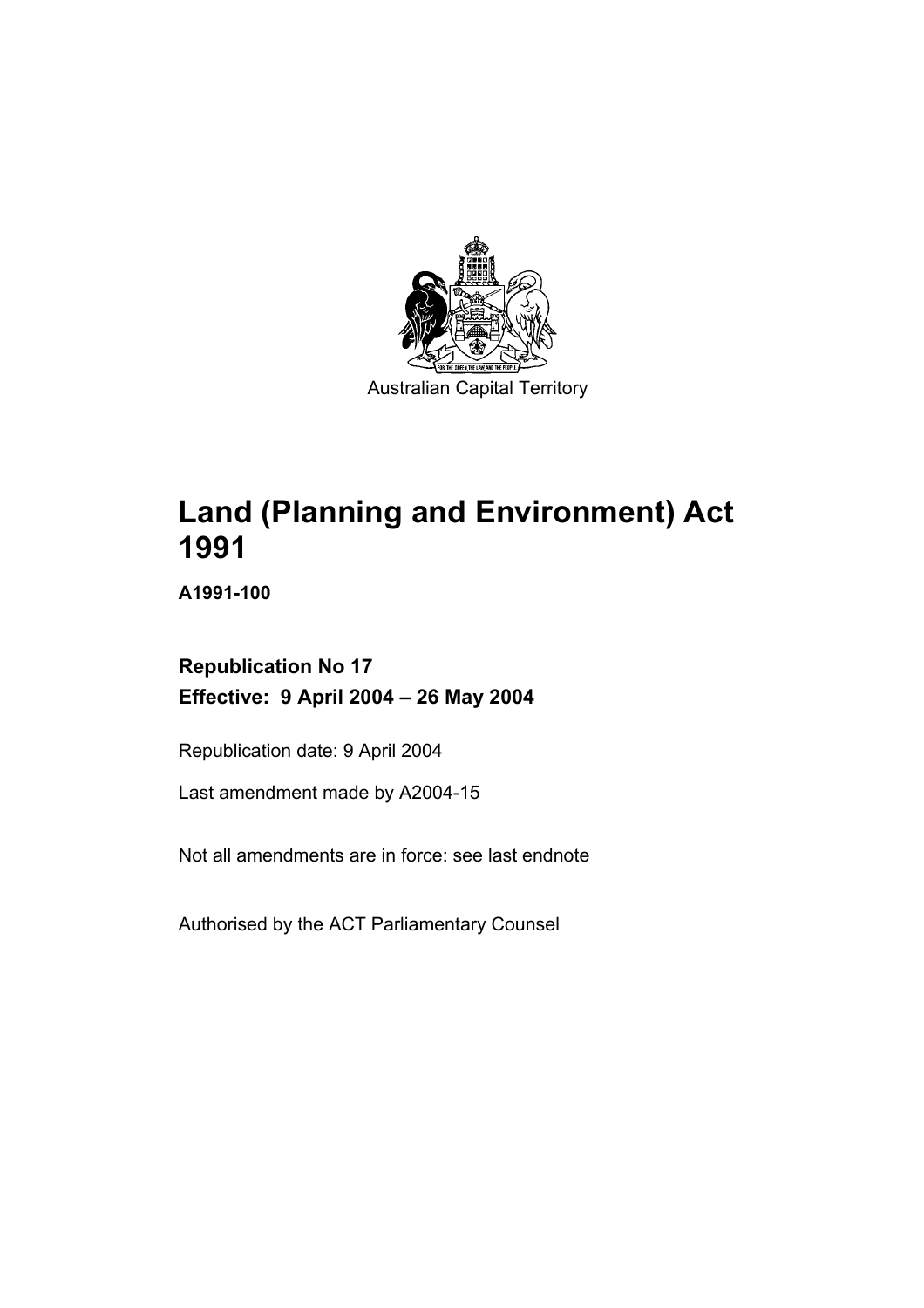#### **About this republication**

#### **The republished law**

This is a republication of the *Land (Planning and Environment) Act 1991* (including any amendment made under the *Legislation Act 2001*, part 11.3 (Editorial changes)) as in force on 9 April 2004*.* It also includes any amendment, repeal or expiry affecting the republished law to 9 April 2004.

The legislation history and amendment history of the republished law are set out in endnotes 3 and 4.

#### **Kinds of republications**

The Parliamentary Counsel's Office prepares 2 kinds of republications of ACT laws (see the ACT legislation register at www.legislation.act.gov.au):

- authorised republications to which the *Legislation Act 2001* applies
- unauthorised republications.

The status of this republication appears on the bottom of each page.

#### **Editorial changes**

The *Legislation Act 2001*, part 11.3 authorises the Parliamentary Counsel to make editorial amendments and other changes of a formal nature when preparing a law for republication. Editorial changes do not change the effect of the law, but have effect as if they had been made by an Act commencing on the republication date (see *Legislation Act 2001*, s 115 and s 117). The changes are made if the Parliamentary Counsel considers they are desirable to bring the law into line, or more closely into line, with current legislative drafting practice.

This republication includes amendments made under part 11.3 (see endnote 1).

#### **Uncommenced provisions and amendments**

If a provision of the republished law has not commenced or is affected by an uncommenced amendment, the symbol  $\mathbf{U}$  appears immediately before the provision heading. The text of the uncommenced provision or amendment appears only in the last endnote.

#### **Modifications**

If a provision of the republished law is affected by a current modification, the symbol  $\mathbf{M}$ appears immediately before the provision heading. The text of the modifying provision appears in the endnotes. For the legal status of modifications, see *Legislation Act 2001*, section 95.

#### **Penalties**

The value of a penalty unit for an offence against this republished law at the republication date is—

- (a) if the person charged is an individual—\$100; or
- (b) if the person charged is a corporation—\$500.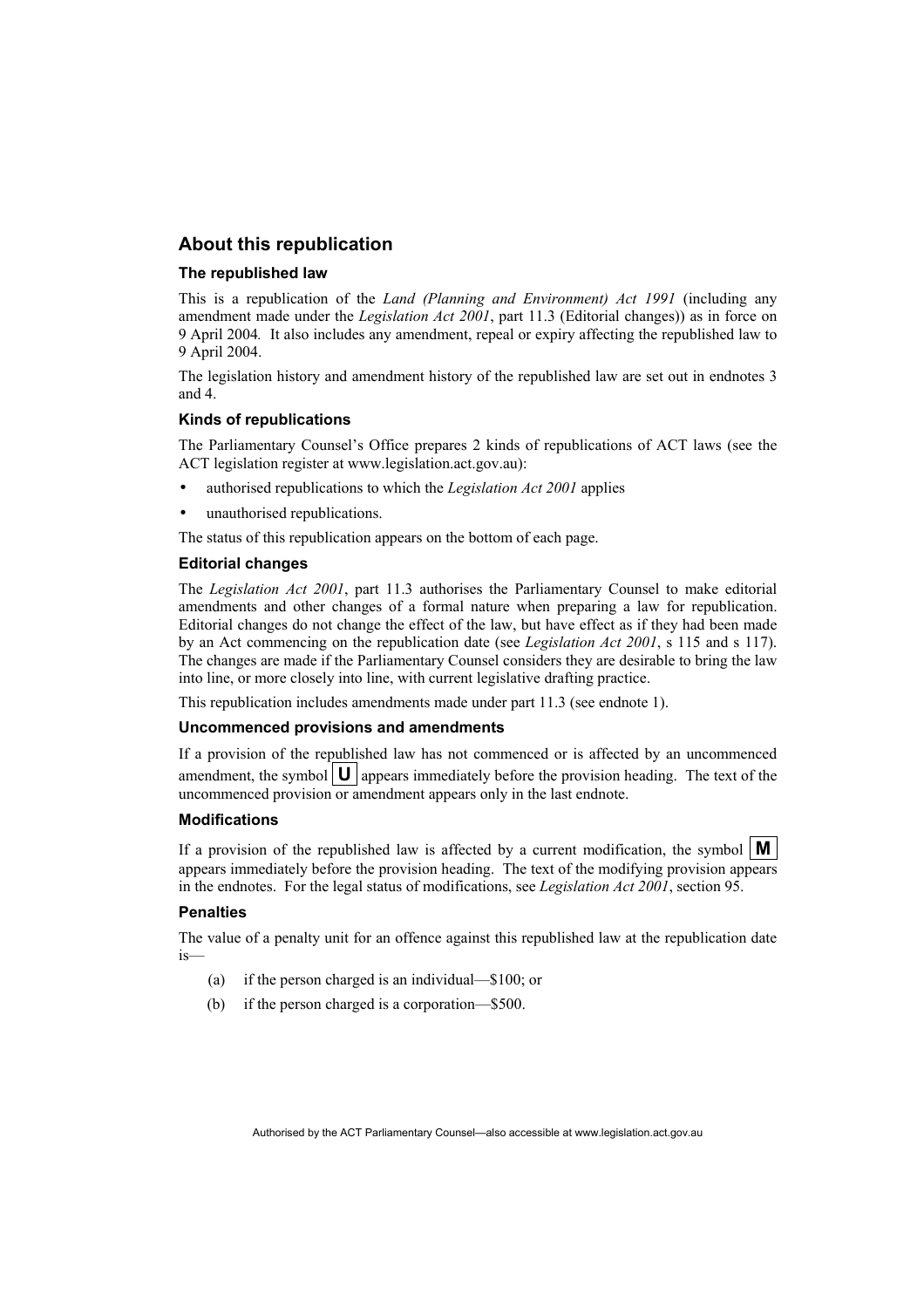

# **Land (Planning and Environment) Act 1991**

# **Contents**

| Part 1                      | <b>Preliminary</b>                                                       |            |
|-----------------------------|--------------------------------------------------------------------------|------------|
| 1                           | Name of Act                                                              | 2          |
| 2                           | Dictionary                                                               | 2          |
| 3                           | <b>Notes</b>                                                             | 2          |
| 4                           | Offences against Act-application of Criminal Code etc                    | 2          |
| Part 2                      | <b>Planning</b>                                                          |            |
| <b>Division 2.1</b>         | <b>Preliminary</b>                                                       |            |
| 5                           | Definitions for pt 2                                                     | 4          |
| <b>Division 2.2</b>         | Territory plan—object and effect                                         |            |
| 7                           | Object                                                                   | 6          |
| 8                           | Effect of plan                                                           |            |
| R <sub>17</sub><br>09/04/04 | Land (Planning and Environment) Act 1991<br>Effective: 09/04/04-26/05/04 | contents 1 |

Page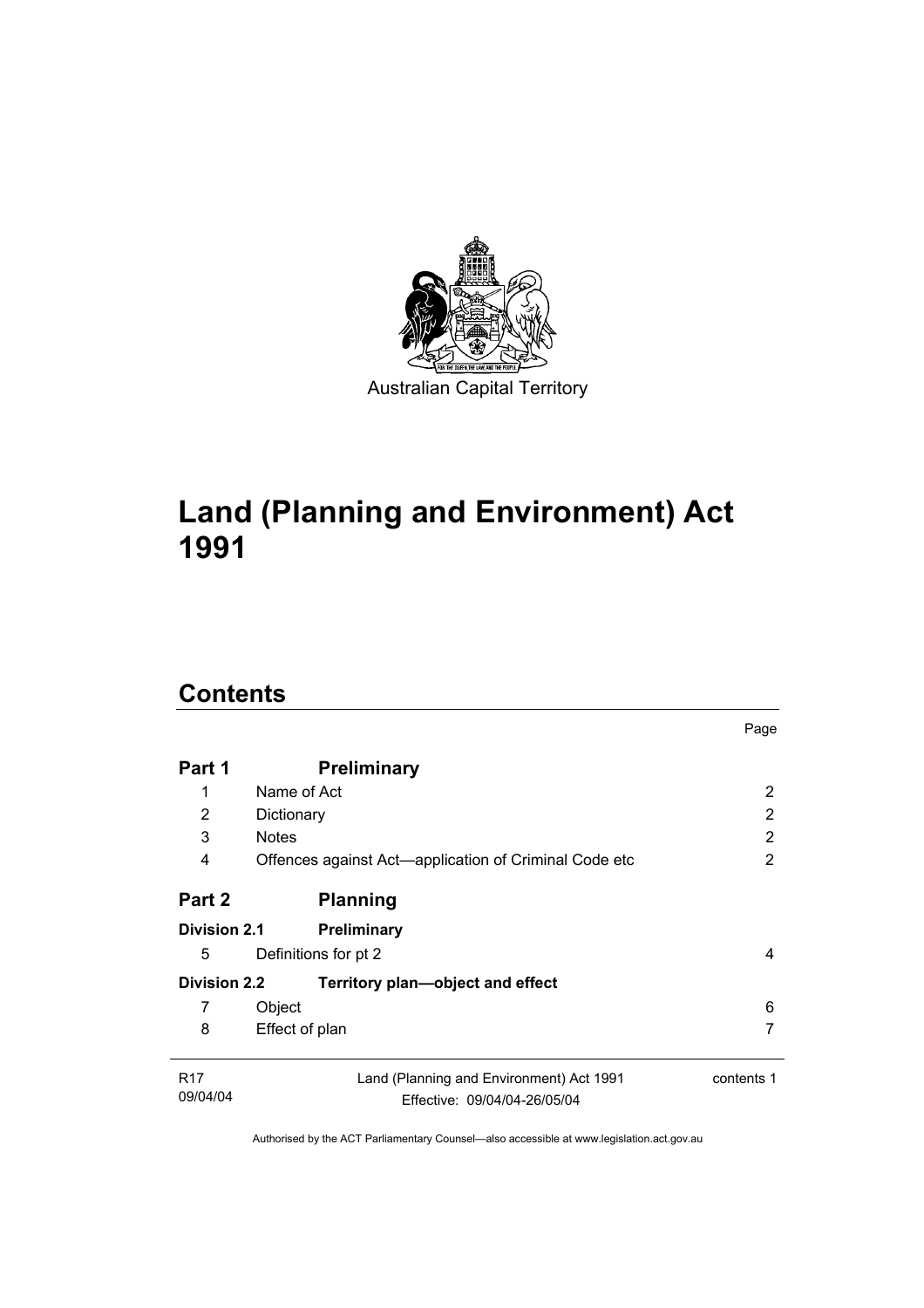#### Contents

|                     |                                                                                         | Page            |  |
|---------------------|-----------------------------------------------------------------------------------------|-----------------|--|
| 9                   | Effect of draft plan variation                                                          | 7<br>8          |  |
| 10                  | Effect of interim heritage places register                                              |                 |  |
| 11                  | Draft heritage places register and variations-lack of effect                            |                 |  |
| 12                  | Plan not to have retrospective effect                                                   | 9               |  |
| <b>Division 2.3</b> | Territory plan-continuation and variation                                               |                 |  |
|                     | <b>Subdivision 2.3.1</b><br><b>Territory plan</b>                                       |                 |  |
| 13                  | Continuation of plan                                                                    | 10              |  |
|                     | Subdivision 2.3.2 Preparation of variations of Territory plan                           |                 |  |
| 14                  | Application of sdiv 2.3.2                                                               | 10 <sup>1</sup> |  |
| 15                  | Preparation of plan variations                                                          | 10              |  |
| 16                  | Consultation with conservator                                                           | 10              |  |
| 17                  | Heritage                                                                                | 11              |  |
| 18                  | Environmental reports and inquiries                                                     | 12              |  |
| 19                  | Public consultation-notification                                                        | 12              |  |
| 19A                 | Public consultation-notice of interim effect etc                                        | 13              |  |
| 19B                 | Public consultation-availability of draft plan variation etc                            | 14              |  |
| 19 <sub>C</sub>     | Draft plan variations that do not affect rights                                         | 15              |  |
| 20                  | Consultation with national capital authority                                            | 15              |  |
| 21                  | Public inspection of comments                                                           | 15              |  |
| 22                  | Revision, deferral or withdrawal of draft plan variations                               | 16              |  |
|                     | Subdivision 2.3.3 Minister approval and consideration by Legislative<br><b>Assembly</b> |                 |  |
| 23                  | Application of sdiv 2.3.3                                                               | 17              |  |
| 24                  | Submission of draft plan variation to Minister                                          | 17              |  |
| 25                  | Consideration by Legislative Assembly committee                                         | 18              |  |
| 26                  | Minister's powers                                                                       | 18              |  |
| 27                  | Return of draft plan variation to authority                                             | 20              |  |
| 28                  | Notice of revival of deferred draft plan variation                                      | 20              |  |
| 29                  | Consideration of plan variation by Legislative Assembly                                 | 21              |  |
| 30                  | Rejection of plan variation by Legislative Assembly                                     | 23              |  |
| 30A                 | Partial rejection of plan variation by Legislative Assembly                             | 24              |  |
| 30 <sub>B</sub>     | Partial rejection of plan variation-newspaper publication etc                           | 24              |  |
|                     |                                                                                         |                 |  |

| contents 2 | Land (Planning and Environment) Act 1991 | R <sub>17</sub> |
|------------|------------------------------------------|-----------------|
|            | Effective: 09/04/04-26/05/04             | 09/04/04        |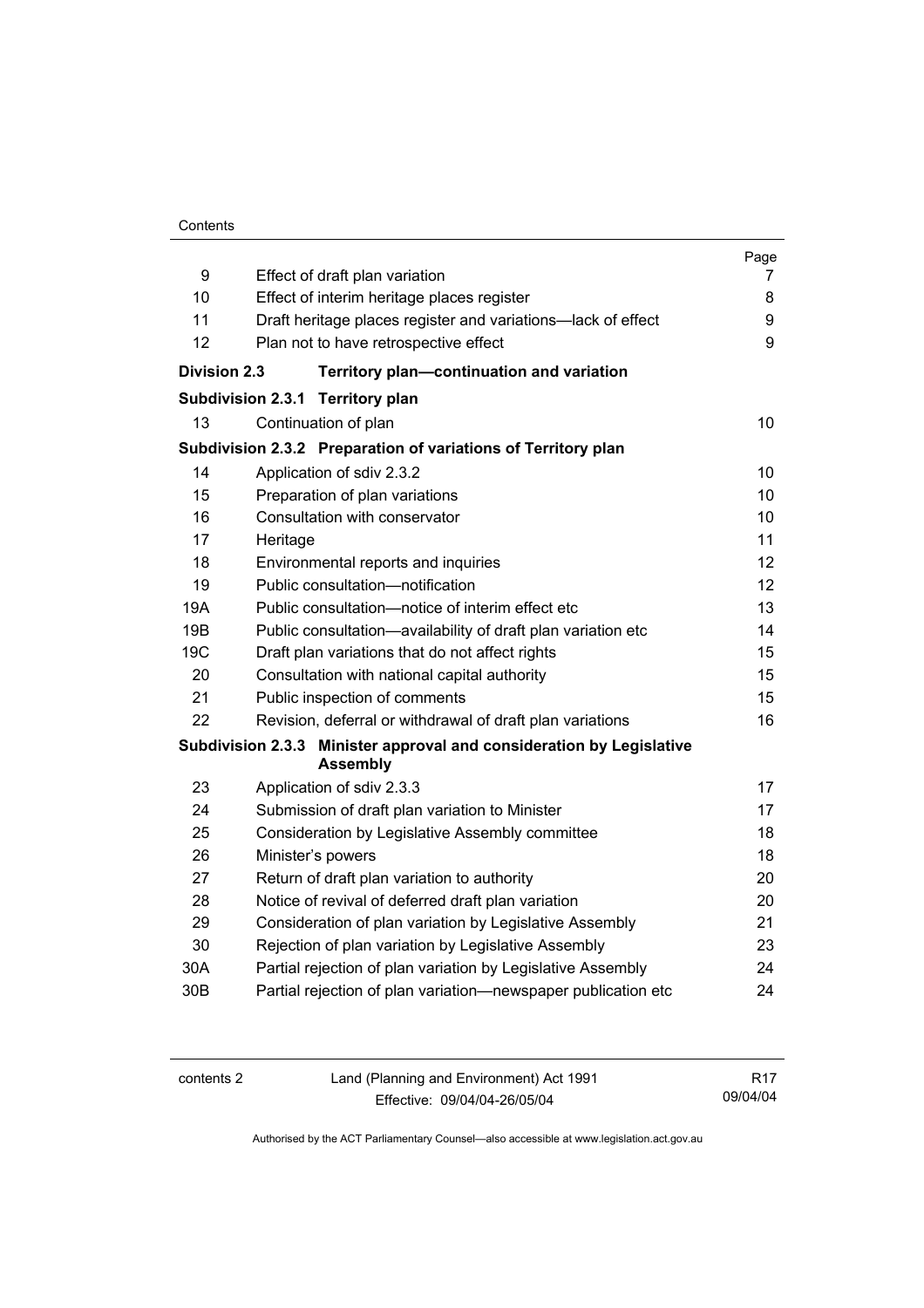| Division 2.5<br><b>Division 3.1</b> | Subdivision 2.3.4 Plan variations-defined land<br>Definition for sdiv 2.3.4<br>Plan variations in relation to defined land<br><b>Miscellaneous</b><br>Challenge to validity of provisions of plan<br><b>Heritage</b> | Page<br>25<br>25<br>26                                                                                                                                                                                                                                                                                                                                                                                                                                                                                                                                                                                                                                                                                                                                                                                                                                            |
|-------------------------------------|----------------------------------------------------------------------------------------------------------------------------------------------------------------------------------------------------------------------|-------------------------------------------------------------------------------------------------------------------------------------------------------------------------------------------------------------------------------------------------------------------------------------------------------------------------------------------------------------------------------------------------------------------------------------------------------------------------------------------------------------------------------------------------------------------------------------------------------------------------------------------------------------------------------------------------------------------------------------------------------------------------------------------------------------------------------------------------------------------|
|                                     |                                                                                                                                                                                                                      |                                                                                                                                                                                                                                                                                                                                                                                                                                                                                                                                                                                                                                                                                                                                                                                                                                                                   |
|                                     |                                                                                                                                                                                                                      |                                                                                                                                                                                                                                                                                                                                                                                                                                                                                                                                                                                                                                                                                                                                                                                                                                                                   |
|                                     |                                                                                                                                                                                                                      |                                                                                                                                                                                                                                                                                                                                                                                                                                                                                                                                                                                                                                                                                                                                                                                                                                                                   |
|                                     |                                                                                                                                                                                                                      |                                                                                                                                                                                                                                                                                                                                                                                                                                                                                                                                                                                                                                                                                                                                                                                                                                                                   |
|                                     |                                                                                                                                                                                                                      |                                                                                                                                                                                                                                                                                                                                                                                                                                                                                                                                                                                                                                                                                                                                                                                                                                                                   |
|                                     |                                                                                                                                                                                                                      |                                                                                                                                                                                                                                                                                                                                                                                                                                                                                                                                                                                                                                                                                                                                                                                                                                                                   |
|                                     |                                                                                                                                                                                                                      |                                                                                                                                                                                                                                                                                                                                                                                                                                                                                                                                                                                                                                                                                                                                                                                                                                                                   |
|                                     |                                                                                                                                                                                                                      |                                                                                                                                                                                                                                                                                                                                                                                                                                                                                                                                                                                                                                                                                                                                                                                                                                                                   |
|                                     |                                                                                                                                                                                                                      | 26                                                                                                                                                                                                                                                                                                                                                                                                                                                                                                                                                                                                                                                                                                                                                                                                                                                                |
|                                     |                                                                                                                                                                                                                      | 28                                                                                                                                                                                                                                                                                                                                                                                                                                                                                                                                                                                                                                                                                                                                                                                                                                                                |
| <b>Division 3.2</b>                 | Heritage places register                                                                                                                                                                                             |                                                                                                                                                                                                                                                                                                                                                                                                                                                                                                                                                                                                                                                                                                                                                                                                                                                                   |
|                                     |                                                                                                                                                                                                                      | 28                                                                                                                                                                                                                                                                                                                                                                                                                                                                                                                                                                                                                                                                                                                                                                                                                                                                |
| Division 3.3                        | Interim heritage places registers                                                                                                                                                                                    |                                                                                                                                                                                                                                                                                                                                                                                                                                                                                                                                                                                                                                                                                                                                                                                                                                                                   |
|                                     |                                                                                                                                                                                                                      |                                                                                                                                                                                                                                                                                                                                                                                                                                                                                                                                                                                                                                                                                                                                                                                                                                                                   |
|                                     |                                                                                                                                                                                                                      | 29                                                                                                                                                                                                                                                                                                                                                                                                                                                                                                                                                                                                                                                                                                                                                                                                                                                                |
|                                     |                                                                                                                                                                                                                      |                                                                                                                                                                                                                                                                                                                                                                                                                                                                                                                                                                                                                                                                                                                                                                                                                                                                   |
|                                     |                                                                                                                                                                                                                      | 30                                                                                                                                                                                                                                                                                                                                                                                                                                                                                                                                                                                                                                                                                                                                                                                                                                                                |
|                                     |                                                                                                                                                                                                                      | 30                                                                                                                                                                                                                                                                                                                                                                                                                                                                                                                                                                                                                                                                                                                                                                                                                                                                |
|                                     |                                                                                                                                                                                                                      | 31                                                                                                                                                                                                                                                                                                                                                                                                                                                                                                                                                                                                                                                                                                                                                                                                                                                                |
|                                     |                                                                                                                                                                                                                      | 31                                                                                                                                                                                                                                                                                                                                                                                                                                                                                                                                                                                                                                                                                                                                                                                                                                                                |
|                                     |                                                                                                                                                                                                                      | 32                                                                                                                                                                                                                                                                                                                                                                                                                                                                                                                                                                                                                                                                                                                                                                                                                                                                |
|                                     |                                                                                                                                                                                                                      | 33                                                                                                                                                                                                                                                                                                                                                                                                                                                                                                                                                                                                                                                                                                                                                                                                                                                                |
|                                     |                                                                                                                                                                                                                      | 33                                                                                                                                                                                                                                                                                                                                                                                                                                                                                                                                                                                                                                                                                                                                                                                                                                                                |
|                                     |                                                                                                                                                                                                                      | 35                                                                                                                                                                                                                                                                                                                                                                                                                                                                                                                                                                                                                                                                                                                                                                                                                                                                |
| Division 3.4                        | Acquisition of heritage places and objects                                                                                                                                                                           |                                                                                                                                                                                                                                                                                                                                                                                                                                                                                                                                                                                                                                                                                                                                                                                                                                                                   |
|                                     |                                                                                                                                                                                                                      | 36                                                                                                                                                                                                                                                                                                                                                                                                                                                                                                                                                                                                                                                                                                                                                                                                                                                                |
| <b>Division 3.5</b>                 |                                                                                                                                                                                                                      |                                                                                                                                                                                                                                                                                                                                                                                                                                                                                                                                                                                                                                                                                                                                                                                                                                                                   |
|                                     |                                                                                                                                                                                                                      |                                                                                                                                                                                                                                                                                                                                                                                                                                                                                                                                                                                                                                                                                                                                                                                                                                                                   |
|                                     |                                                                                                                                                                                                                      | 37                                                                                                                                                                                                                                                                                                                                                                                                                                                                                                                                                                                                                                                                                                                                                                                                                                                                |
|                                     |                                                                                                                                                                                                                      |                                                                                                                                                                                                                                                                                                                                                                                                                                                                                                                                                                                                                                                                                                                                                                                                                                                                   |
|                                     |                                                                                                                                                                                                                      | 38                                                                                                                                                                                                                                                                                                                                                                                                                                                                                                                                                                                                                                                                                                                                                                                                                                                                |
|                                     | Land (Planning and Environment) Act 1991                                                                                                                                                                             | contents 3                                                                                                                                                                                                                                                                                                                                                                                                                                                                                                                                                                                                                                                                                                                                                                                                                                                        |
|                                     |                                                                                                                                                                                                                      | Preliminary<br>Definitions for pt 3<br>Compliance with requirements for consultation or notification<br>Content of heritage places register<br>Subdivision 3.3.1 Effect<br>Effect of interim registers<br>Subdivision 3.3.2 Preparation, notification and submission of registers<br>Criteria for preparation<br>Ministerial directions and declarations under div 3.5<br>Public consultation<br>Application for inclusion of places in interim register<br>Public notification<br>Notification of lessees and occupiers<br>Revision of interim register<br>Submission of interim register to planning and land authority<br>Acquisition<br><b>Aboriginal heritage</b><br><b>Subdivision 3.5.1 Preliminary</b><br>Definitions for div 3.5<br>Subdivision 3.5.2 Reporting discoveries of unregistered Aboriginal places<br>Reports<br>Effective: 09/04/04-26/05/04 |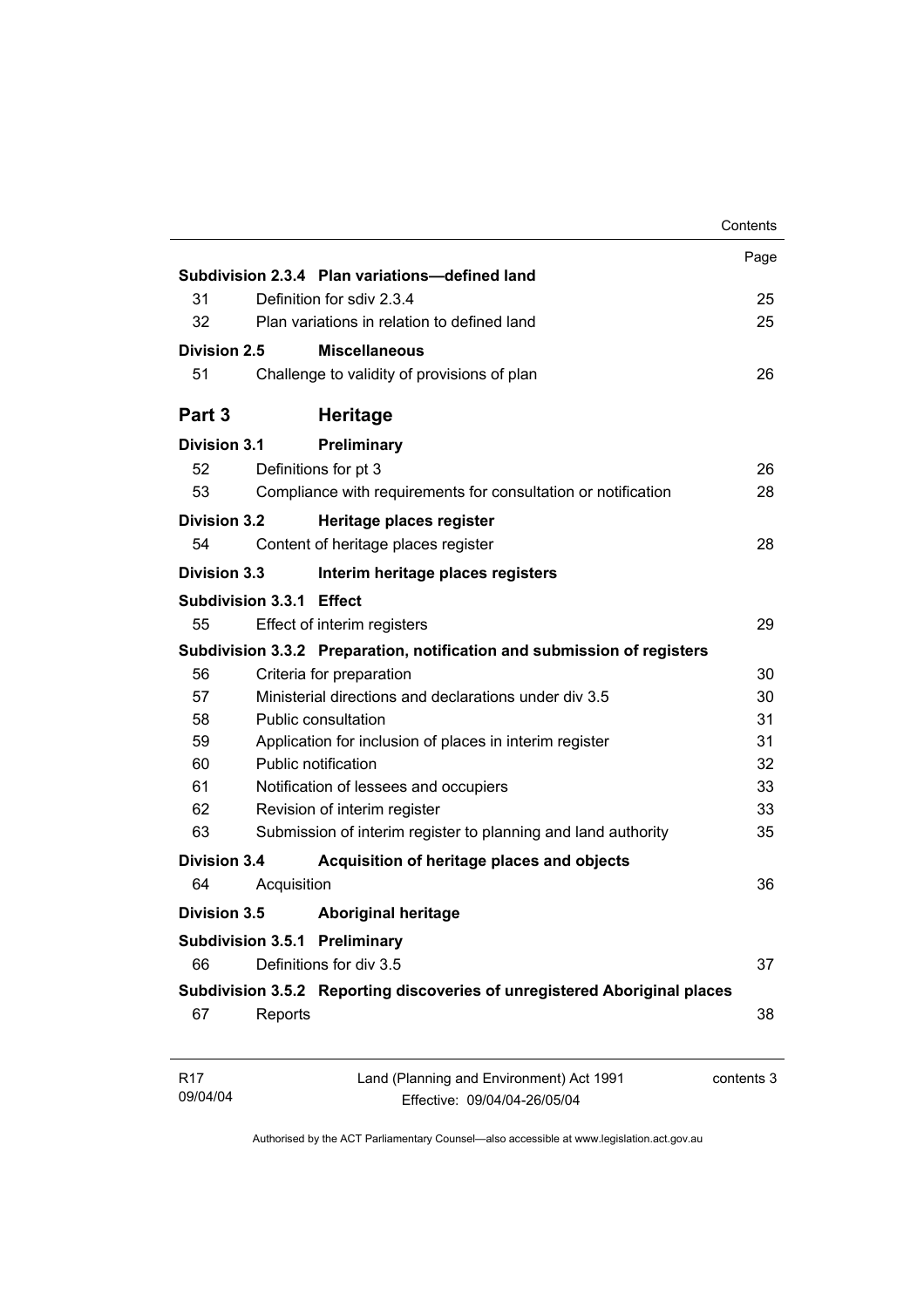#### **Contents**

|                     |                                        |                                                                         | Page       |
|---------------------|----------------------------------------|-------------------------------------------------------------------------|------------|
| 68                  |                                        | Aboriginal heritage discoveries-consideration of reports                | 39         |
| 69                  |                                        | Aboriginal heritage discoveries—Ministerial directions and declarations | 40         |
|                     |                                        | Subdivision 3.5.3 Protection of unregistered Aboriginal heritage        |            |
| 70                  |                                        | Damaging unregistered Aboriginal places                                 | 41         |
| 71                  | pt 6                                   | Orders for protection of unregistered Aboriginal places— application of | 41         |
| 72                  |                                        | Orders-reports by heritage council                                      | 42         |
| 73                  |                                        | Orders—Ministerial directions and declarations                          | 43         |
|                     |                                        | Subdivision 3.5.4 Compensation claims                                   |            |
| 74                  |                                        | Definitions for sdiv 3.5.4                                              | 44         |
| 75                  |                                        | Application of sdiv 3.5.4                                               | 44         |
| 76                  |                                        | Right to compensation                                                   | 44         |
| 77                  |                                        | Loss for which compensation is recoverable                              | 45         |
| 78                  |                                        | Amount of compensation                                                  | 46         |
| 79                  |                                        | Consultation with applicants                                            | 47         |
| 80                  |                                        | Notice of decisions about compensation                                  | 47         |
|                     |                                        | Subdivision 3.5.5 Consultation in relation to registers                 |            |
| 81                  |                                        | Consultation with Aboriginal organisations                              | 47         |
|                     |                                        | Subdivision 3.5.6 Restricted information                                |            |
| 82                  |                                        | Restricted information                                                  | 48         |
| 83                  |                                        | Publication of restricted information by public officials               | 49         |
| 84                  |                                        | Publication of restricted information generally                         | 49         |
| 85                  | Access to restricted information<br>50 |                                                                         |            |
| <b>Division 3.6</b> |                                        | Public access to heritage information                                   |            |
|                     |                                        | Subdivision 3.6.1 Information about administrative action               |            |
| 87                  |                                        | Application of sdiv 3.6.1                                               | 51         |
| 88                  |                                        | Searching administrative records                                        | 51         |
|                     |                                        | Subdivision 3.6.2 Access to heritage registers                          |            |
| 89                  |                                        | Searching heritage registers                                            | 52         |
| <b>Division 3.7</b> |                                        | <b>Australian Capital Territory Heritage Council</b>                    |            |
| 90                  |                                        | Definitions for div 3.7                                                 | 53         |
| 91                  |                                        | Establishment of heritage council                                       | 54         |
| 92                  | Constitution                           |                                                                         | 54         |
| contents 4          |                                        | Land (Planning and Environment) Act 1991                                | <b>R17</b> |
|                     |                                        | Effective: 09/04/04-26/05/04                                            | 09/04/04   |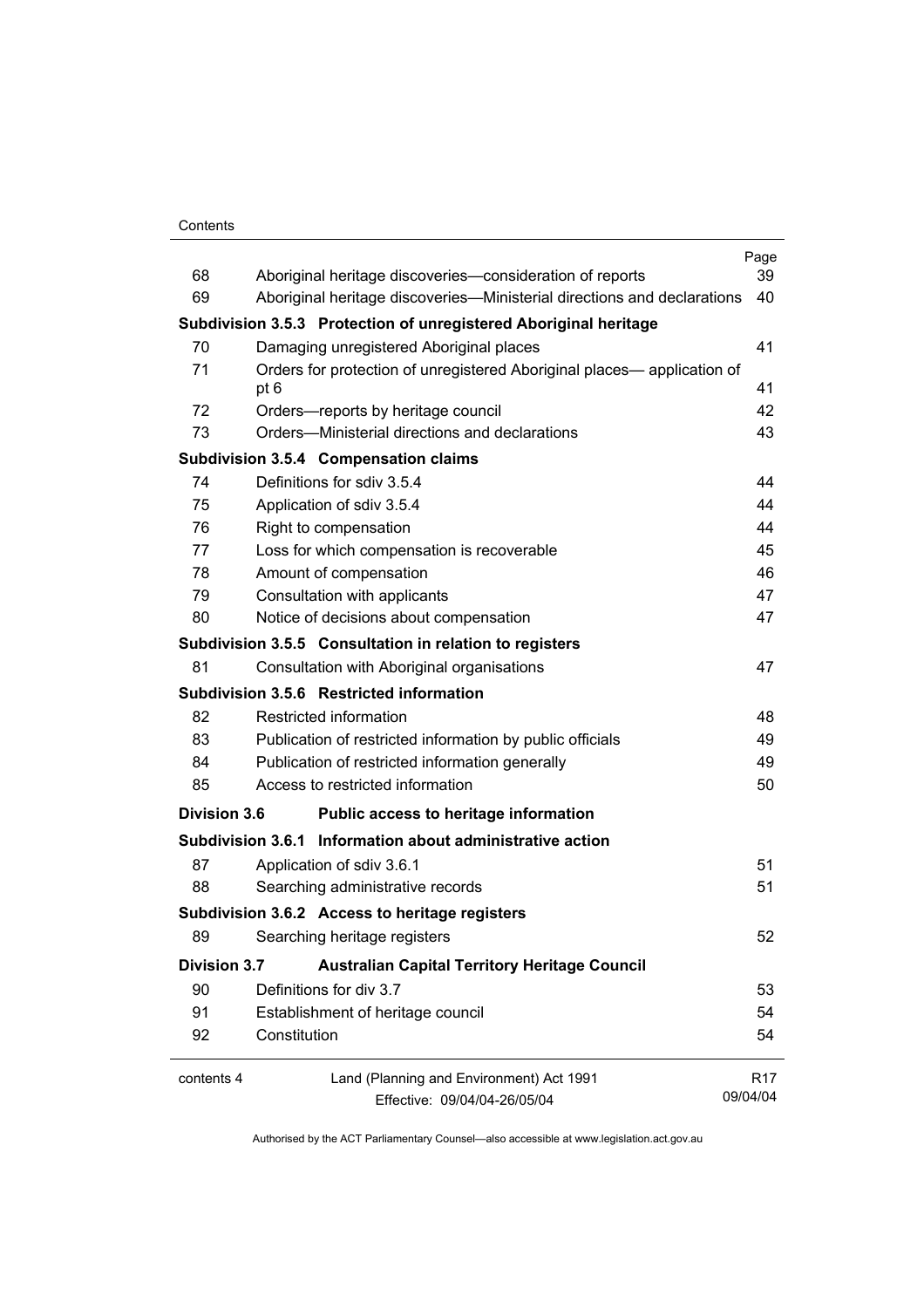| 93                          |                                       | Functions of heritage council                                            | Page<br>54 |  |
|-----------------------------|---------------------------------------|--------------------------------------------------------------------------|------------|--|
| 94                          |                                       | <b>Ministerial directions</b>                                            | 55         |  |
| 95                          | Deputies of permanent members         |                                                                          |            |  |
| 96                          | Appointment of expert members         |                                                                          |            |  |
| 97                          | Term of appointment of expert members |                                                                          |            |  |
| 98                          |                                       | Conditions of appointment of expert members generally                    | 57         |  |
| 99                          |                                       | Chairperson, deputy chairperson and secretary                            | 57         |  |
| 100                         |                                       | Leave of absence                                                         | 57         |  |
| 101                         | Disclosure of interests               |                                                                          |            |  |
| 102                         | Ending of appointments                |                                                                          |            |  |
| 103                         |                                       | Calling meetings                                                         | 58         |  |
| 104                         |                                       | Procedure at meetings                                                    | 59         |  |
| 105                         |                                       | Delegation to secretary                                                  | 59         |  |
| Part 4                      |                                       | <b>Environmental assessments and inquiries</b>                           |            |  |
| Division 4.1                |                                       | Preliminary                                                              |            |  |
| 111                         |                                       | Definitions for pt 4                                                     | 60         |  |
| 112                         | Proponents                            |                                                                          | 62         |  |
| <b>Division 4.2</b>         |                                       | <b>Preliminary assessments</b>                                           |            |  |
| 113                         | <b>Directions</b>                     |                                                                          | 62         |  |
| 114                         |                                       | Mandatory preliminary assessments                                        | 62         |  |
| 115                         | Content                               |                                                                          |            |  |
| 116                         | Submission to Minister                |                                                                          |            |  |
| 117                         |                                       | Public inspection                                                        | 63         |  |
| 118                         |                                       | Exclusion of material                                                    | 64         |  |
| Division 4.3                |                                       | <b>Assessments</b>                                                       |            |  |
|                             |                                       | Subdivision 4.3.1 Form and content                                       |            |  |
| 119                         | Form                                  |                                                                          | 65         |  |
| 120                         | statements                            | Content of public environment reports and environmental impact           | 65         |  |
|                             |                                       | Subdivision 4.3.2 Direction of assessments                               |            |  |
| 121                         |                                       | Decisions to direct assessments                                          | 65         |  |
| 122                         |                                       | Environment Minister's power to direct assessments                       | 66         |  |
| R <sub>17</sub><br>09/04/04 |                                       | Land (Planning and Environment) Act 1991<br>Effective: 09/04/04-26/05/04 | contents 5 |  |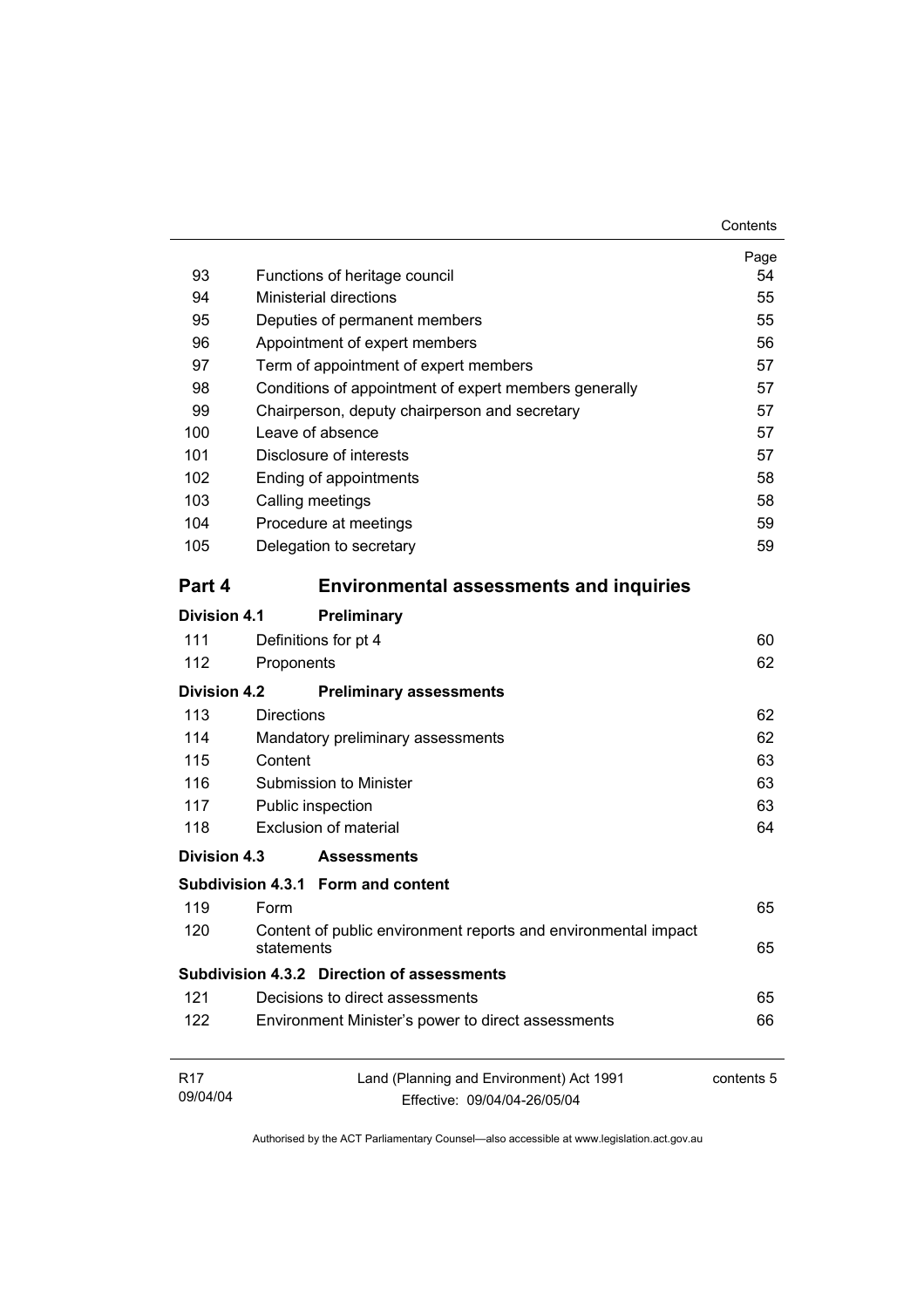| 123          | <b>Directions</b>   |                                                                            | Page<br>66 |
|--------------|---------------------|----------------------------------------------------------------------------|------------|
|              |                     | Subdivision 4.3.3 Preparation, evaluation and consideration by Legislative |            |
|              |                     | <b>Assembly</b>                                                            |            |
| 124          |                     | Public environment reports-preparation                                     | 68         |
| 125          |                     | Environmental impact statements-consultation and public inspection         | 68         |
| 126          | and reports         | Environmental impact statements-consideration of relevant comments         | 70         |
| 127          |                     | Submission of reports and statements to Environment Minister               | 70         |
| 128          | Consultation        |                                                                            |            |
| 129          | Further information |                                                                            |            |
| 130          |                     | Further revision                                                           | 72         |
| 131          |                     | <b>Evaluation by Environment Minister</b>                                  | 72         |
| 132          |                     | Presentation to Legislative Assembly and public inspection                 | 73         |
| 133          |                     | Exclusion of material                                                      | 74         |
| 134          | Exemptions          |                                                                            | 74         |
| Division 4.4 |                     | <b>Inquiries</b>                                                           |            |
|              |                     | Subdivision 4.4.1 Establishment of panels and terms of reference           |            |
| 135          | Constitution        |                                                                            | 75         |
| 136          |                     | Combined inquiries                                                         | 76         |
| 138          |                     | Terms of reference                                                         | 76         |
| 139          | Notification        |                                                                            | 77         |
|              |                     | Subdivision 4.4.2 Inquiry reports                                          |            |
| 140          | Inquiry reports     |                                                                            | 77         |
| 141          |                     | Presentation to Legislative Assembly and public inspection                 | 77         |
| 142          |                     | Exclusion of material                                                      | 78         |
|              |                     | Subdivision 4.4.3 Procedures and powers                                    |            |
| 143          |                     | Definitions for sdiv 4.4.3                                                 | 78         |
| 144          |                     | Notice of inquiry hearings                                                 | 79         |
| 145          | Public hearings     |                                                                            | 79         |
| 146          |                     | General procedure                                                          | 80         |
| 147          |                     | Special hearings-consultation with interested persons                      | 81         |
| 148          |                     | Assessments for purpose of inquiries                                       | 81         |
| 149          |                     | Witnesses-summons to appear                                                | 82         |
|              |                     |                                                                            |            |
|              |                     |                                                                            |            |

contents 6 Land (Planning and Environment) Act 1991 Effective: 09/04/04-26/05/04

R17 09/04/04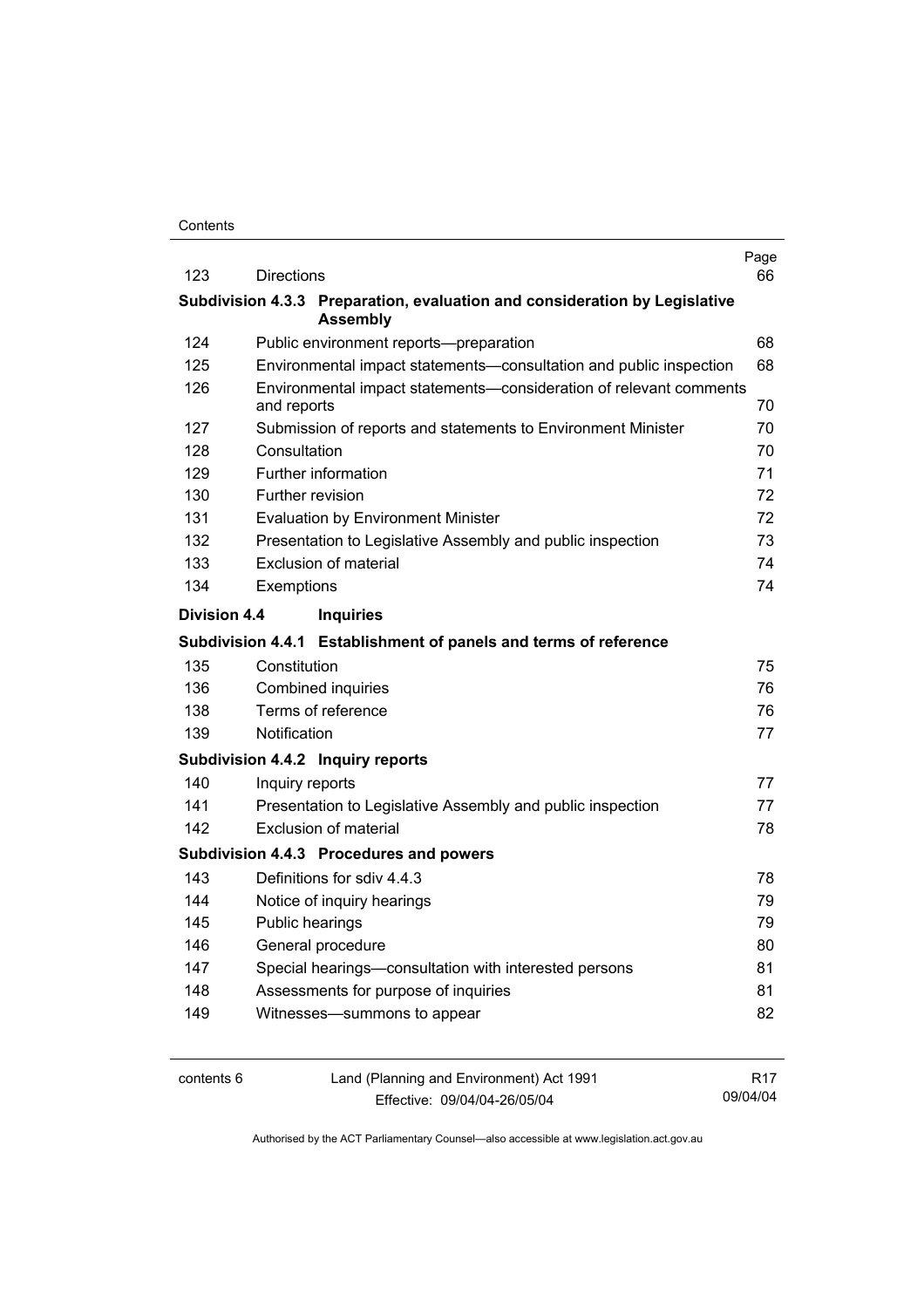| 150                         | Victimisation of witnesses                                               | Page<br>83 |  |
|-----------------------------|--------------------------------------------------------------------------|------------|--|
| 151                         | Inspection of books and documents                                        |            |  |
| 152                         | Power of entry                                                           |            |  |
| 153                         | Search warrants                                                          |            |  |
| 154                         | Powers of search and inspection                                          |            |  |
| 156                         | Contempt                                                                 | 86<br>87   |  |
| 157                         | Protection of panel members and witnesses                                | 87         |  |
| Part 5                      | <b>Land administration</b>                                               |            |  |
| <b>Division 5.1</b>         | <b>Preliminary</b>                                                       |            |  |
| 159                         | Definitions for pt 5                                                     | 89         |  |
| 160                         | Application of pt 5                                                      | 91         |  |
| <b>Division 5.2</b>         | Leases                                                                   |            |  |
| 160A                        | <b>Effect qualified</b>                                                  | 91         |  |
| 160B                        | Planning and land authority may grant leases                             | 91         |  |
| 161                         | Granting of leases                                                       | 91         |  |
| 163                         | Leases to community organisations                                        | 92         |  |
| 164                         | Special leases                                                           | 93         |  |
| 166                         | Inquiries and assessments in relation to granting of leases              | 95         |  |
| 166A                        | Grants of leases after inquiries or assessments                          | 95         |  |
| 167                         | Eligibility for certain classes of leases                                | 96         |  |
| 168                         | Authority need not grant lease                                           | 97         |  |
| 169                         | Payment for leases                                                       | 98         |  |
| 170                         | Failure to accept and execute lease                                      | 98         |  |
| 171                         | Grant of further residential leases                                      | 99         |  |
| 171A                        | Grant of further rural leases                                            | 100        |  |
| 172                         | Grant of further leases for purposes other than residential or rural     | 101        |  |
| 172A                        | Grant of further lease-unit titles                                       | 102        |  |
| 172B                        | Grant of further lease-community title                                   | 103        |  |
| 172C                        | No right to use, flow and control of water                               | 103        |  |
| 173                         | Lessee's rights in relation to improvements                              | 104        |  |
| 174                         | Determination of value of improvements                                   | 106        |  |
| 175                         | Use of land for leased purpose                                           | 108        |  |
| 176                         | Variation of rent                                                        | 108        |  |
| R <sub>17</sub><br>09/04/04 | Land (Planning and Environment) Act 1991<br>Fffective: 09/04/04-26/05/04 | contents 7 |  |

Effective: 09/04/04-26/05/04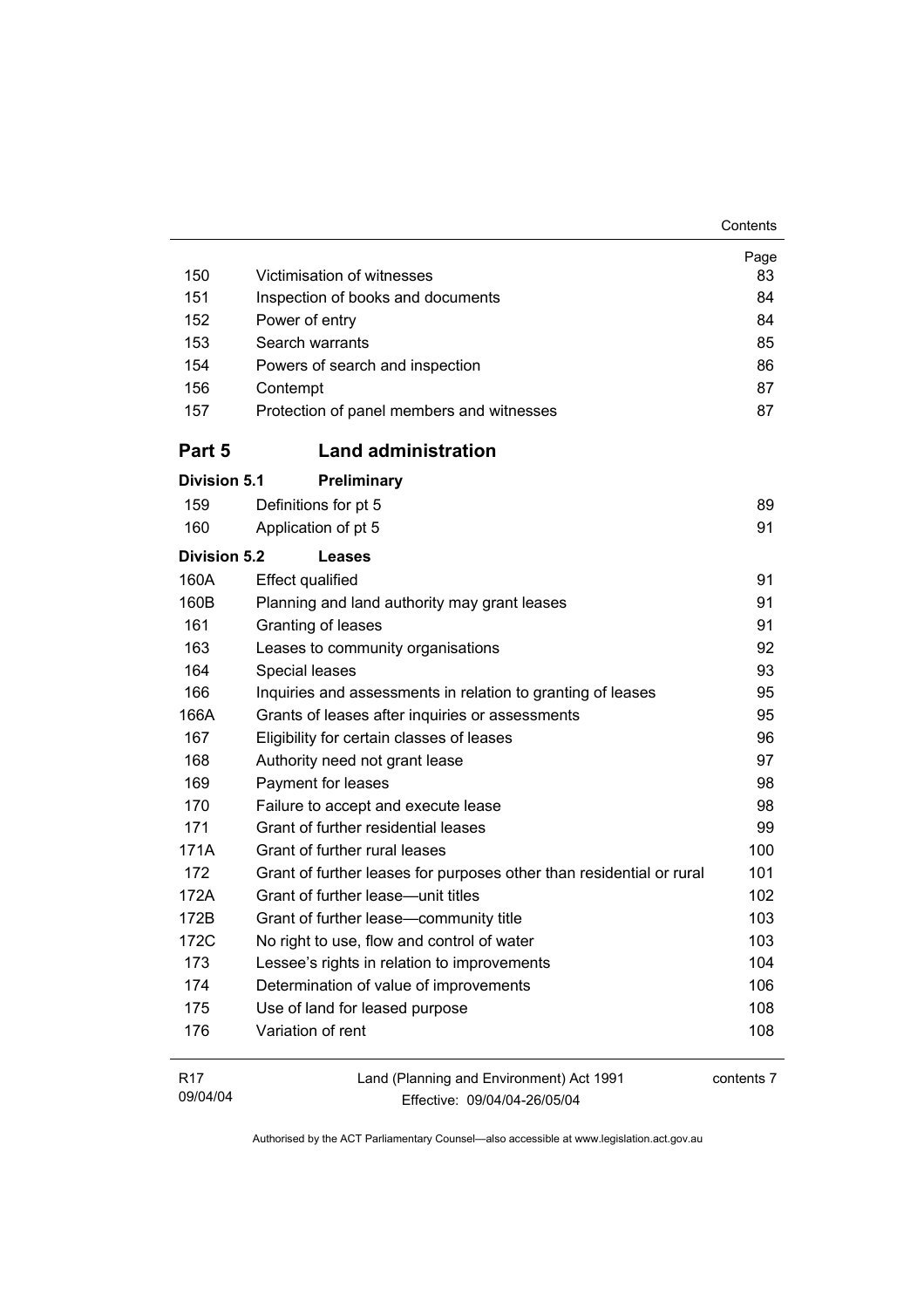| Contents |
|----------|
|          |

|                     |                                                                     | Page            |
|---------------------|---------------------------------------------------------------------|-----------------|
| 177                 | Review of variations of rent                                        | 109             |
| 178                 | Refund of amount paid for grant of lease                            | 109             |
| 179                 | Certificates of compliance                                          | 110             |
| 180                 | Transfer of land subject to building and development provision      | 111             |
| 181                 | Mortgage of leasehold subject to building and development provision | 112             |
| 182                 | Land leased to be held as undivided parcel                          | 113             |
| 183                 | Power of lessee to sublet part of building or land in certain cases | 113             |
| <b>Division 5.3</b> | <b>Variation of leases</b>                                          |                 |
| 183A                | <b>Effect qualified</b>                                             | 114             |
| 184                 | Application to surrender and regrant of leases                      | 114             |
| 184A                | Variation of nominal rent lease-change of use charge                | 114             |
| 184C                | Change of use charge for variations of nominal rent leases          | 116             |
| 184D                | Variation of rental leases                                          | 116             |
| 185                 | Advice of rent payable on variation of lease                        | 117             |
| 186                 | Variation of lease to pay out rent                                  | 118             |
| 186A                | No variations to extend term                                        | 118             |
| <b>Division 5.4</b> | <b>Restrictions on rural leases</b>                                 |                 |
| 186B                | Definitions for div 5.4                                             | 119             |
| 186C                | Land management agreements                                          | 120             |
| 186D                | Dealings with rural leases                                          | 121             |
| 186E                | Discharge amount                                                    | 122             |
| 186F                | Discharge amount-special Pialligo leases                            | 123             |
| 186G                | Index numbers                                                       | 124             |
| 186H                | No subdivision or consolidation                                     | 125             |
| Division 5.5        | <b>Consolidation and subdivision</b>                                |                 |
| 187AA               | <b>Effect qualified</b>                                             | 125             |
| 187                 | Application-nominal rent leases of Territory land                   | 125             |
| 187A                | Consolidation and subdivision--change of use charge                 | 125             |
| 187C                | Change of use charge for consolidations and subdivisions            | 127             |
| <b>Division 5.6</b> | <b>Recovery of land</b>                                             |                 |
| 188                 | <b>Termination of leases</b>                                        | 127             |
| 189                 | How land may be recovered                                           | 128             |
| 190                 | Evidence of ending of lease                                         | 130             |
| contents 8          | Land (Planning and Environment) Act 1991                            | R <sub>17</sub> |
|                     | Effective: 09/04/04-26/05/04                                        | 09/04/04        |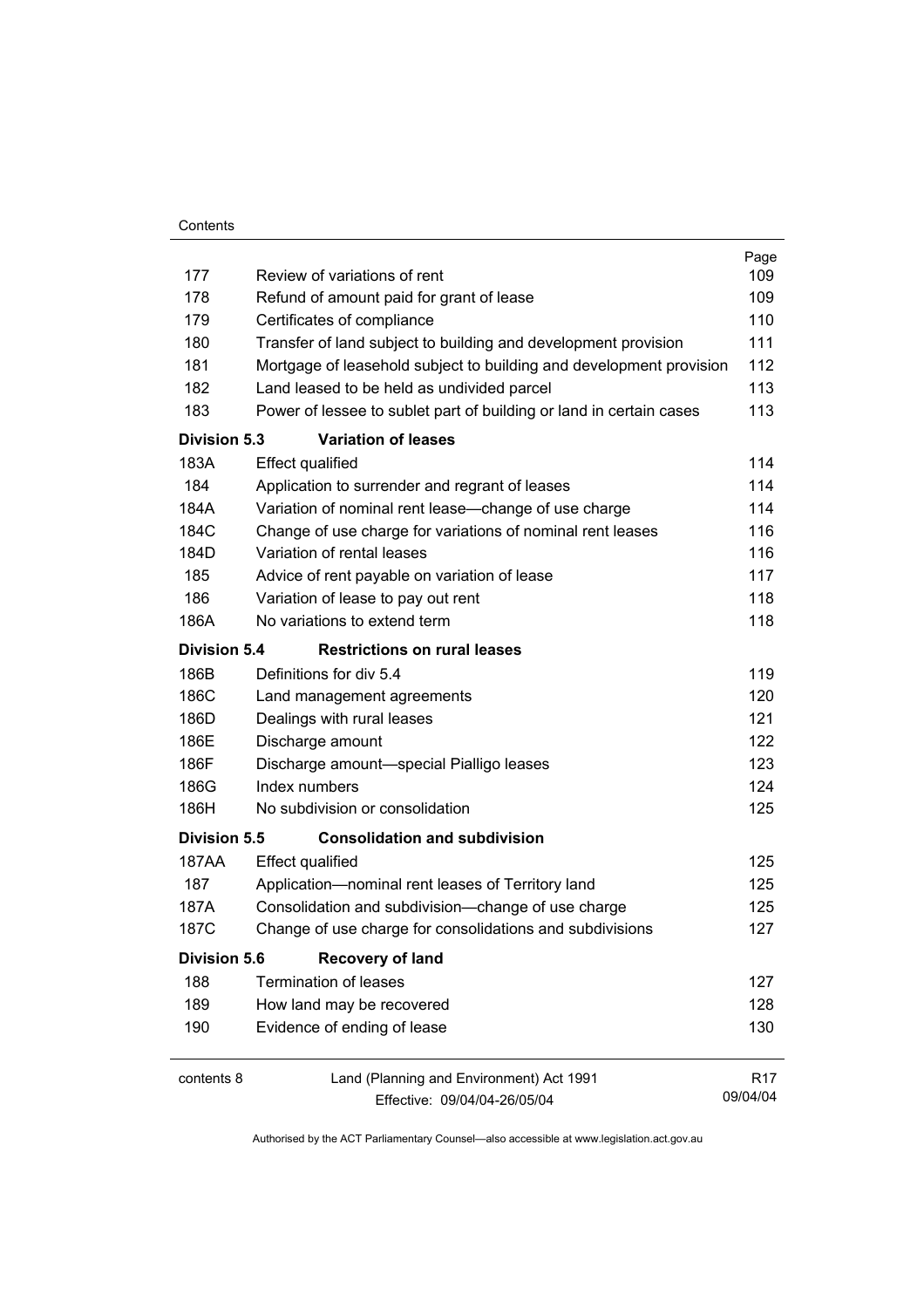|                             |                                                                          | Contents   |
|-----------------------------|--------------------------------------------------------------------------|------------|
|                             |                                                                          | Page       |
| Division 5.7                | <b>Public land</b>                                                       |            |
|                             | <b>Subdivision 5.7.1 Preliminary</b>                                     |            |
| 191                         | Definitions for div 5.7                                                  | 130        |
|                             | Subdivision 5.7.2 Public land                                            |            |
| 192                         | Recommendations to planning and land authority                           | 130        |
|                             | Subdivision 5.7.3 Management of public land                              |            |
| 193                         | Reserved areas                                                           | 131        |
| 194                         | Management                                                               | 131        |
| 195                         | Management objectives                                                    | 131        |
|                             | Subdivision 5.7.4 Plans of management                                    |            |
| 196                         | Content                                                                  | 132        |
| 197                         | Preparation                                                              | 133        |
| 198                         | Variations                                                               | 133        |
| 199                         | Environmental assessments and inquiries                                  | 133        |
| 200                         | Public consultation                                                      | 133        |
| 201                         | Revision                                                                 | 134        |
| 202                         | Submission to Minister                                                   | 134        |
| 203                         | Consideration of plan of management by Legislative Assembly<br>committee | 135        |
| 204                         | Minister's powers                                                        | 135        |
| 205                         | Referral back to conservator                                             | 136        |
| 206                         | Notice of revival of deferred draft plan of management                   | 136        |
| 207                         | Notification, presentation, disallowance and date of effect              | 137        |
|                             | Subdivision 5.7.5 Leases and licences                                    |            |
| 208                         | Leases-generally                                                         | 137        |
| 209                         | Grant of leases                                                          | 138        |
| 210                         | Licences                                                                 | 138        |
| 211                         | Miner's rights in relation to public land                                | 139        |
| <b>Division 5.8</b>         | <b>Miscellaneous</b>                                                     |            |
| 214                         | Lessee may surrender lease or part of lease                              | 140        |
| 215                         | Reduction of rent and relief from provisions of lease                    | 140        |
| 216                         | Access to leased land from roads and road related areas                  | 141        |
| 216A                        | Notification of certain leases                                           | 142        |
| R <sub>17</sub><br>09/04/04 | Land (Planning and Environment) Act 1991<br>Effective: 09/04/04-26/05/04 | contents 9 |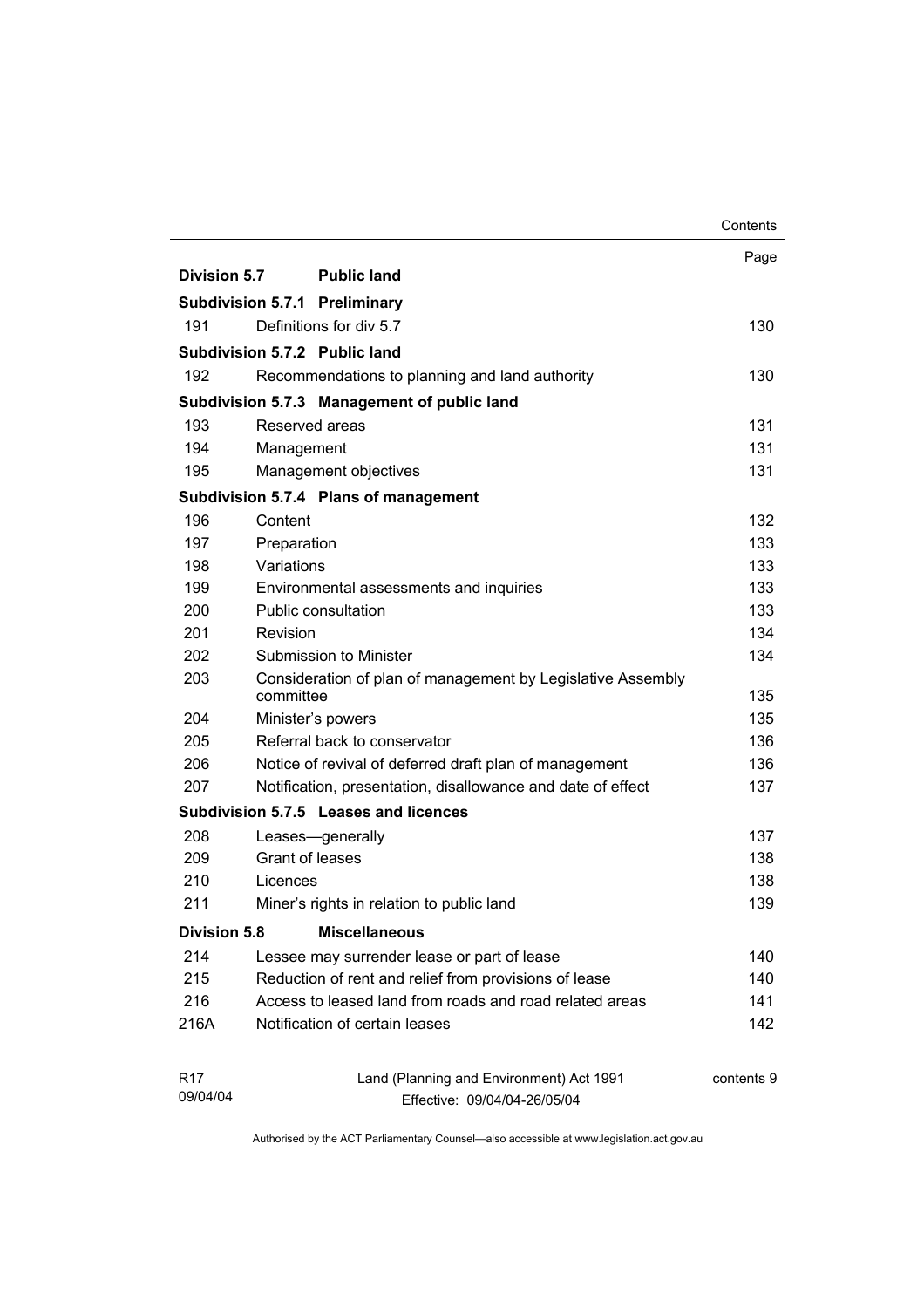|                     |                                                      |                                                                       | Page            |
|---------------------|------------------------------------------------------|-----------------------------------------------------------------------|-----------------|
| 217                 | Licences in relation to land that is not public land |                                                                       |                 |
| 218                 | Reservation of minerals                              |                                                                       | 144             |
| 219                 | Rights to extract minerals                           |                                                                       | 144             |
| 220                 |                                                      | Access to lease documents and development agreements                  | 145             |
| Part 6              |                                                      | <b>Approvals and orders</b>                                           |                 |
| <b>Division 6.1</b> |                                                      | Preliminary                                                           |                 |
| 222                 |                                                      | Definitions for pt 6                                                  | 146             |
| 223                 |                                                      | Meaning of variation for pt 6                                         | 148             |
| <b>Division 6.2</b> |                                                      | <b>Approvals</b>                                                      |                 |
|                     | <b>Subdivision 6.2.1 General</b>                     |                                                                       |                 |
| 225                 |                                                      | Offence-development                                                   | 149             |
| 226                 |                                                      | Application to undertake development                                  | 149             |
| 227                 | conditions                                           | Register of applications, approvals, orders and lease and development | 152             |
| 228                 |                                                      | Restrictions on inspection of applications                            | 153             |
| 229                 |                                                      | Notice of application                                                 | 154             |
| 229A                |                                                      | Direction that applications be submitted to Minister                  | 156             |
| 229B                |                                                      | Minister may decide some applications                                 | 157             |
| 230                 | Approvals                                            |                                                                       | 158             |
| 231                 |                                                      | Matters to be considered                                              | 159             |
| 232                 |                                                      | Duty of applicants                                                    | 160             |
| 233                 |                                                      | More information                                                      | 161             |
| 234                 |                                                      | Effect of failure to give further information                         | 161             |
| 236                 |                                                      | Environmental assessments and inquiries                               | 161             |
|                     |                                                      | <b>Subdivision 6.2.2 Objections</b>                                   |                 |
| 237                 |                                                      | Objections-general                                                    | 162             |
| 238                 |                                                      | Inspection of objections                                              | 162             |
| 239                 |                                                      | Identity of objectors                                                 | 163             |
|                     |                                                      | <b>Subdivision 6.2.3 Approvals</b>                                    |                 |
| 242                 |                                                      | Approvals-notices to applicants and registrar-general                 | 163             |
| 243                 |                                                      | Notification of approval or refusal of application                    | 163             |
| 244                 |                                                      | Notification if more than 1 objector                                  | 165             |
| contents 10         |                                                      | Land (Planning and Environment) Act 1991                              | R <sub>17</sub> |
|                     |                                                      | Effective: 09/04/04-26/05/04                                          | 09/04/04        |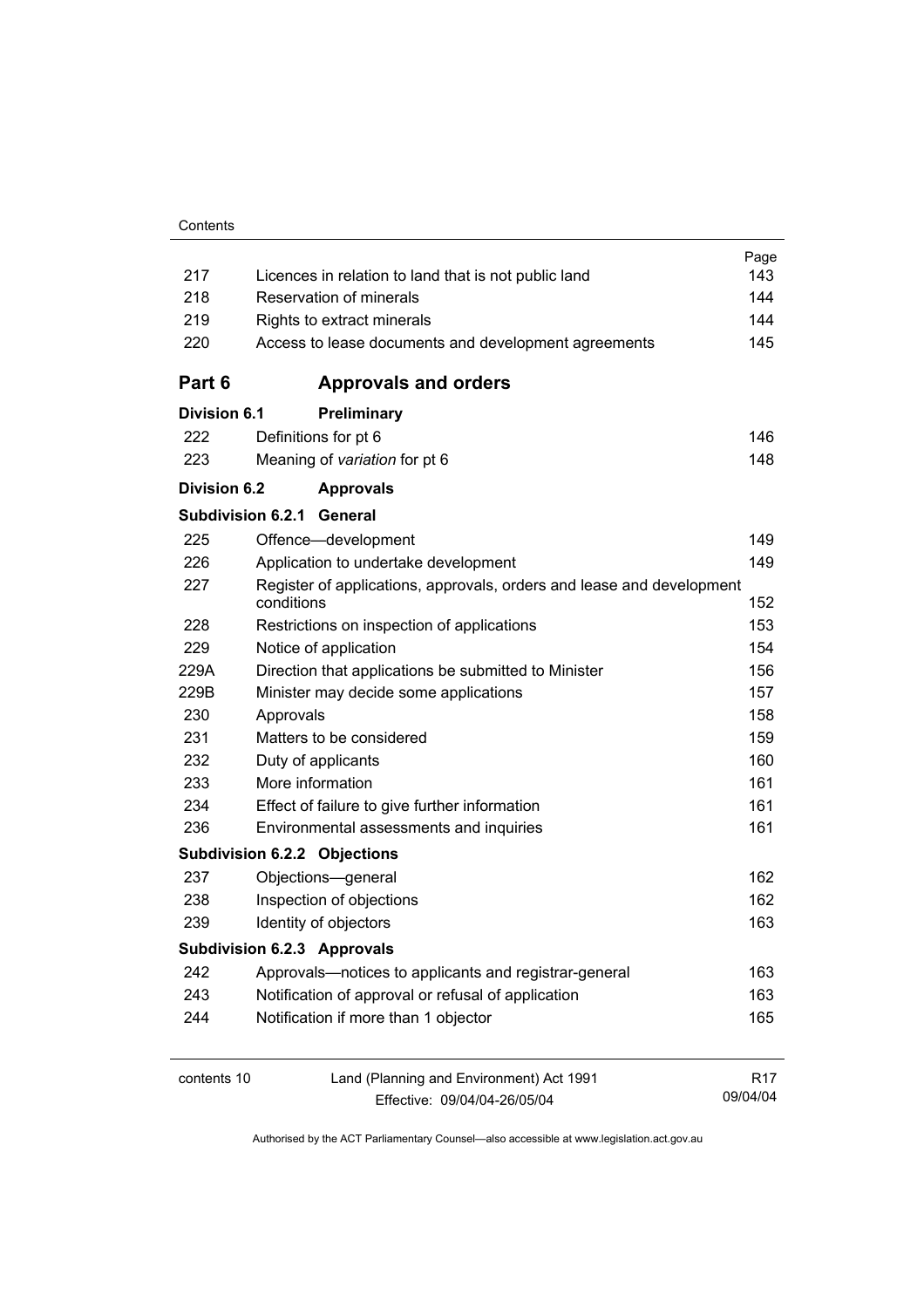|                     |                                                                  | Contents    |
|---------------------|------------------------------------------------------------------|-------------|
|                     |                                                                  | Page        |
| 245                 | Conditional approvals                                            | 165         |
|                     | Subdivision 6.2.4 Reconsideration of applications for approval   |             |
| 245A                | Definitions for subdiv 6.2.4                                     | 167         |
| 246                 | Applications for reconsideration                                 | 167         |
| 246A                | Reconsideration of decisions                                     | 168         |
| 246B                | No action by planning and land authority within time             | 169         |
| 246C                | Notice of decision on reconsideration                            | 169         |
|                     | Subdivision 6.2.5 Approvals-miscellaneous                        |             |
| 247                 | Minor amendments                                                 | 170         |
| 248                 | Corrections                                                      | 171         |
| 249                 | When approvals take effect                                       | 171         |
| 250                 | Execution of approvals for variations of leases                  | 172         |
| 251                 | End of approvals                                                 | 172         |
| 252                 | Extension of time                                                | 172         |
| 253                 | Revocation of approval                                           | 173         |
|                     | Subdivision 6.2.6 Powers of Supreme Court                        |             |
| 253A                | Injunctions to require compliance with approvals                 | 173         |
| <b>Division 6.3</b> | <b>Orders</b>                                                    |             |
|                     | Subdivision 6.3.1 Making of orders                               |             |
| 254                 | Applications to planning and land authority for orders           | 174         |
| 254A                | Decision on application to planning and land authority for order | 175         |
| 255                 | Proposed orders on planning and land authority's own initiative  | 177         |
| 256                 | Decision on proposed order on planning and land authority's own  |             |
|                     | initiative                                                       | 178         |
| 257                 | Content of orders                                                | 179         |
| 257A                | Notice of making of orders                                       | 181         |
| 257B                | Who is bound by an order?                                        | 182         |
| 258                 | Contravening orders                                              | 182         |
| 258A                | Ending of orders                                                 | 183         |
| 258B                | Notice ending orders                                             | 183         |
| 258C                | Effect of orders about pest animals or plants                    | 184         |
|                     | Subdivision 6.3.2 Rectification work                             |             |
| 259                 | Definitions for sdiv 6.3.2                                       | 184         |
| R <sub>17</sub>     | Land (Planning and Environment) Act 1991                         | contents 11 |
| 09/04/04            | Effective: 09/04/04-26/05/04                                     |             |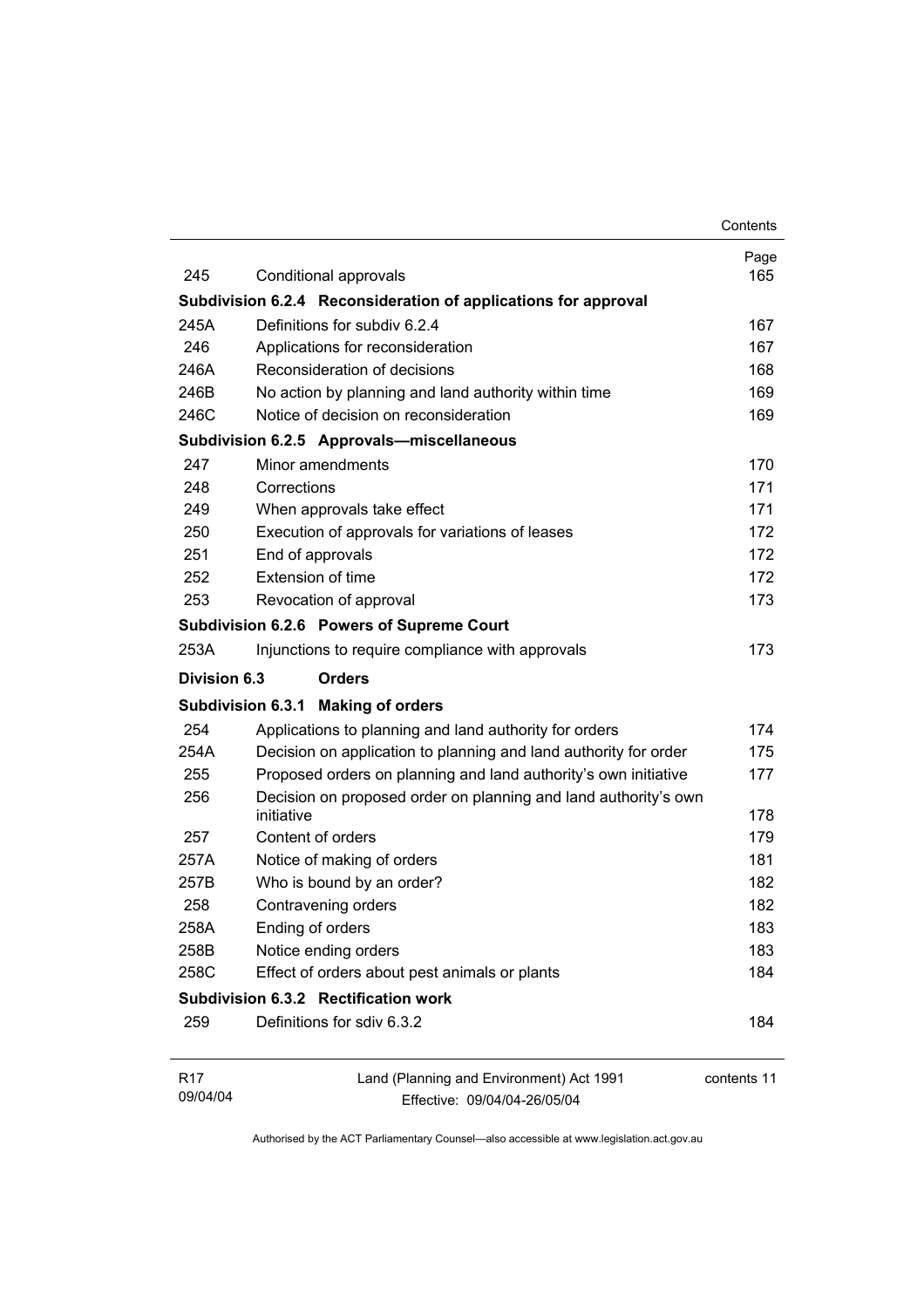#### **Contents**

|                     |                                                                        | Page            |
|---------------------|------------------------------------------------------------------------|-----------------|
| 259A                | Direction to carry out rectification work                              | 184             |
| 259B                | Contravening direction to carry out rectification work                 | 186             |
| 259C                | Authorisation to carry out rectification work                          | 186             |
| 259D                | Obstructing etc authorised people                                      | 187             |
| 259E                | Liability for cost of rectification work                               | 187             |
| 259F                | Determination of criteria for deferral of rectification work cost      | 187             |
| 259G                | Application for deferral of rectification work cost                    | 187             |
| 259H                | Deferral of rectification work cost                                    | 188             |
| 2591                | Security for deferred rectification work cost                          | 188             |
| 259J                | Payment of deferred rectification work cost                            | 189             |
|                     | Subdivision 6.3.3 Prohibition notices and injunctions                  |                 |
| 260                 | Prohibition notices-making                                             | 189             |
| 260A                | Contravening prohibition notices                                       | 191             |
| 260B                | Prohibition notices-ending                                             | 192             |
| 260C                | Injunctions to restrain contravention of orders or prohibition notices | 192             |
|                     | Subdivision 6.3.4 Other matters                                        |                 |
| 261                 | Declaration of pest animal or pest plant                               | 193             |
| <b>Division 6.4</b> | Inspection and seizure powers                                          |                 |
|                     | <b>Subdivision 6.4.1 Preliminary</b>                                   |                 |
| 262                 | Definitions for div 6.4                                                | 194             |
| 263                 | Appointment of inspectors                                              | 195             |
| 264                 | Identity cards                                                         | 195             |
| 265                 | Power not to be exercised before identity card shown                   | 196             |
|                     | Subdivision 6.4.2 Inspection                                           |                 |
| 266                 | Inspections etc                                                        | 196             |
| 267                 | Consent to entry                                                       | 197             |
| 269                 | Powers of inspection                                                   | 197             |
| 271                 | Taking samples                                                         | 198             |
| 272                 | Disposal of seized items                                               | 199             |
| 273                 | Search warrants                                                        | 200             |
| <b>Division 6.6</b> | <b>Miscellaneous</b>                                                   |                 |
|                     | Subdivision 6.6.1 Review of decisions                                  |                 |
| 275                 | AAT review-general                                                     | 201             |
| contents 12         | Land (Planning and Environment) Act 1991                               | R <sub>17</sub> |
|                     | Effective: 09/04/04-26/05/04                                           | 09/04/04        |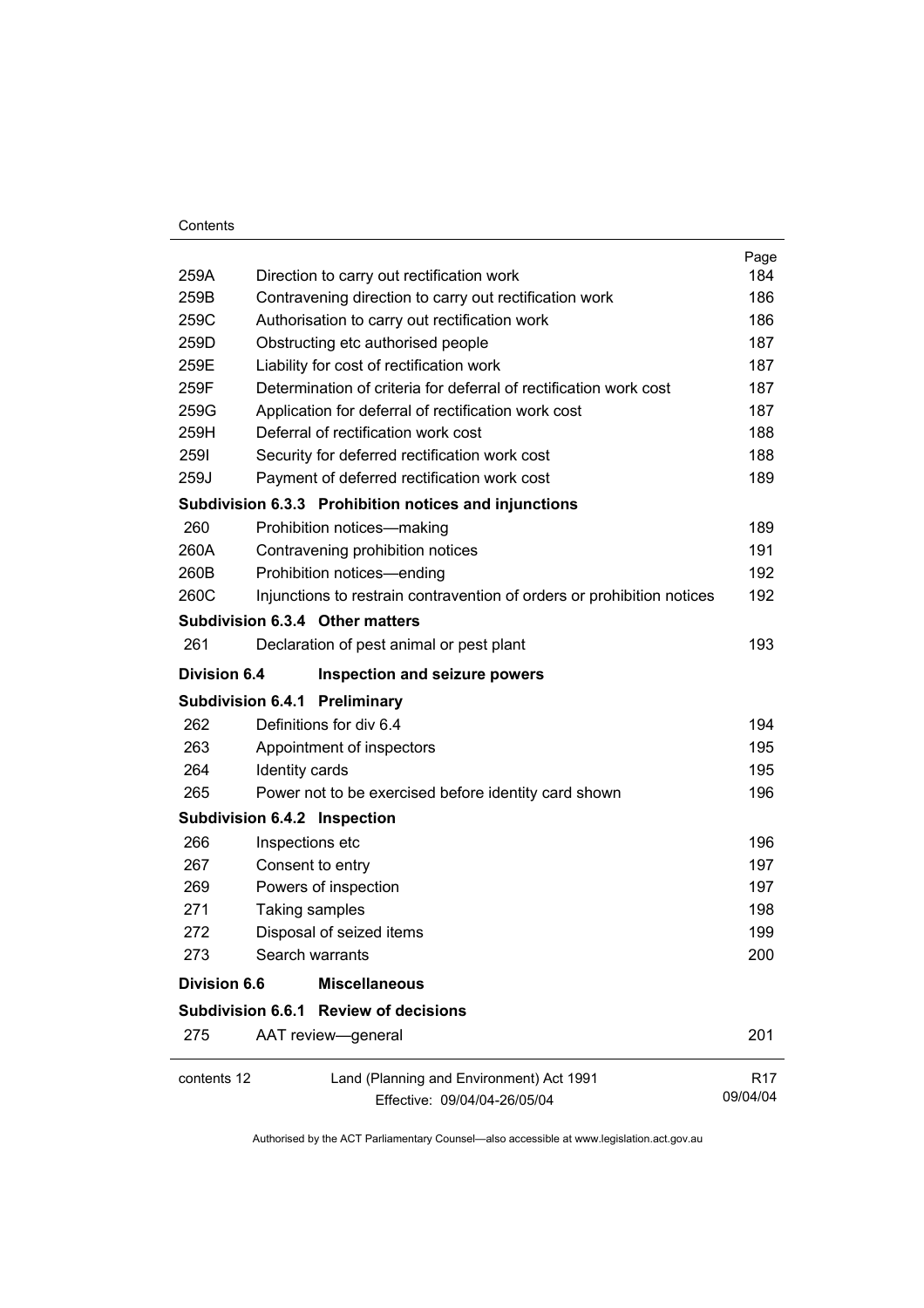|        |                                                                | Contents |
|--------|----------------------------------------------------------------|----------|
|        |                                                                | Page     |
| 275A   | Approvals subject to entity's satisfaction                     | 201      |
| 276    | Review of decisions—objectors and third parties to approvals   | 202      |
| 277    | Review of decisions-orders and prohibition notices             | 203      |
| 278    | Notification of objectors                                      | 204      |
| 279    | Application for review by objectors—notification to applicants | 205      |
| 279A   | Challenge to validity of certain decisions                     | 205      |
|        | <b>Subdivision 6.6.2 General</b>                               |          |
| 282    | Regulations for pt 6                                           | 205      |
| Part 7 | <b>Administrative appeals</b>                                  |          |
| 282A   | AAT review of decisions                                        | 207      |
| Part 8 | <b>Miscellaneous</b>                                           |          |
| 283    | People authorised to exercise powers of Executive              | 208      |
| 284    | Power of administrative appeals tribunal and Supreme Court     | 208      |
| 286    | Acts and omissions of representatives                          | 209      |
| 287    | Determination of fees                                          | 210      |
| 287A   | Approved forms                                                 | 210      |
| 288    | Regulation-making power                                        | 211      |
| Part 9 | <b>Transitional</b>                                            |          |
| 289    | Status of leases and licences                                  | 212      |
| 290    | Continued application of certain repealed Acts and provisions  | 212      |
| 291    | Conversion of Commonwealth leases                              | 214      |
| 292    | Consent under City Area Leases Ordinance 1936, s 28            | 215      |
| 293    | Proceedings and evidence                                       | 215      |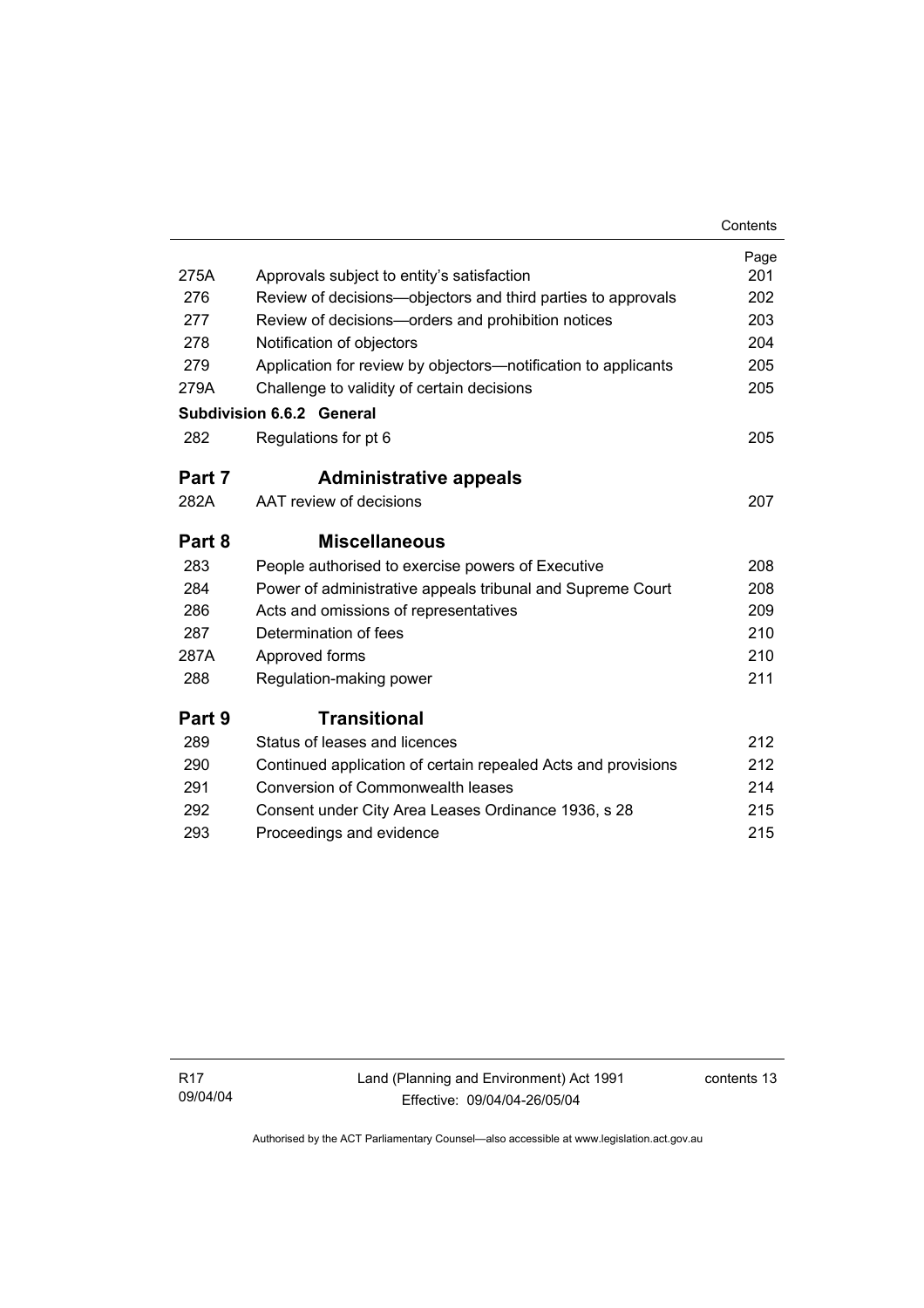| <b>Schedule 1</b> | <b>Management objectives for public land</b>                  | Page<br>217 |
|-------------------|---------------------------------------------------------------|-------------|
| <b>Schedule 2</b> | Criteria for assessment of heritage significance<br>of places | 219         |
| <b>Schedule 3</b> | <b>Content of preliminary assessments</b>                     | 221         |
| <b>Schedule 4</b> | Decisions reviewable by AAT                                   | 223         |
| <b>Part 4.1</b>   | Reviewable decisions under part 6                             | 223         |
| <b>Part 4.2</b>   | Other reviewable decisions                                    | 224         |
| <b>Schedule 5</b> | <b>Activities subject to orders</b>                           | 229         |
| <b>Dictionary</b> |                                                               | 231         |
| <b>Endnotes</b>   |                                                               |             |
| 1                 | About the endnotes                                            | 240         |
| 2                 | Abbreviation key                                              | 240         |
| 3                 | Legislation history                                           | 241         |
| 4                 | Amendment history                                             | 248         |
| 5                 | Earlier republications                                        | 285         |
| 6                 | Uncommenced amendments                                        | 286         |

contents 14 Land (Planning and Environment) Act 1991 Effective: 09/04/04-26/05/04

R17 09/04/04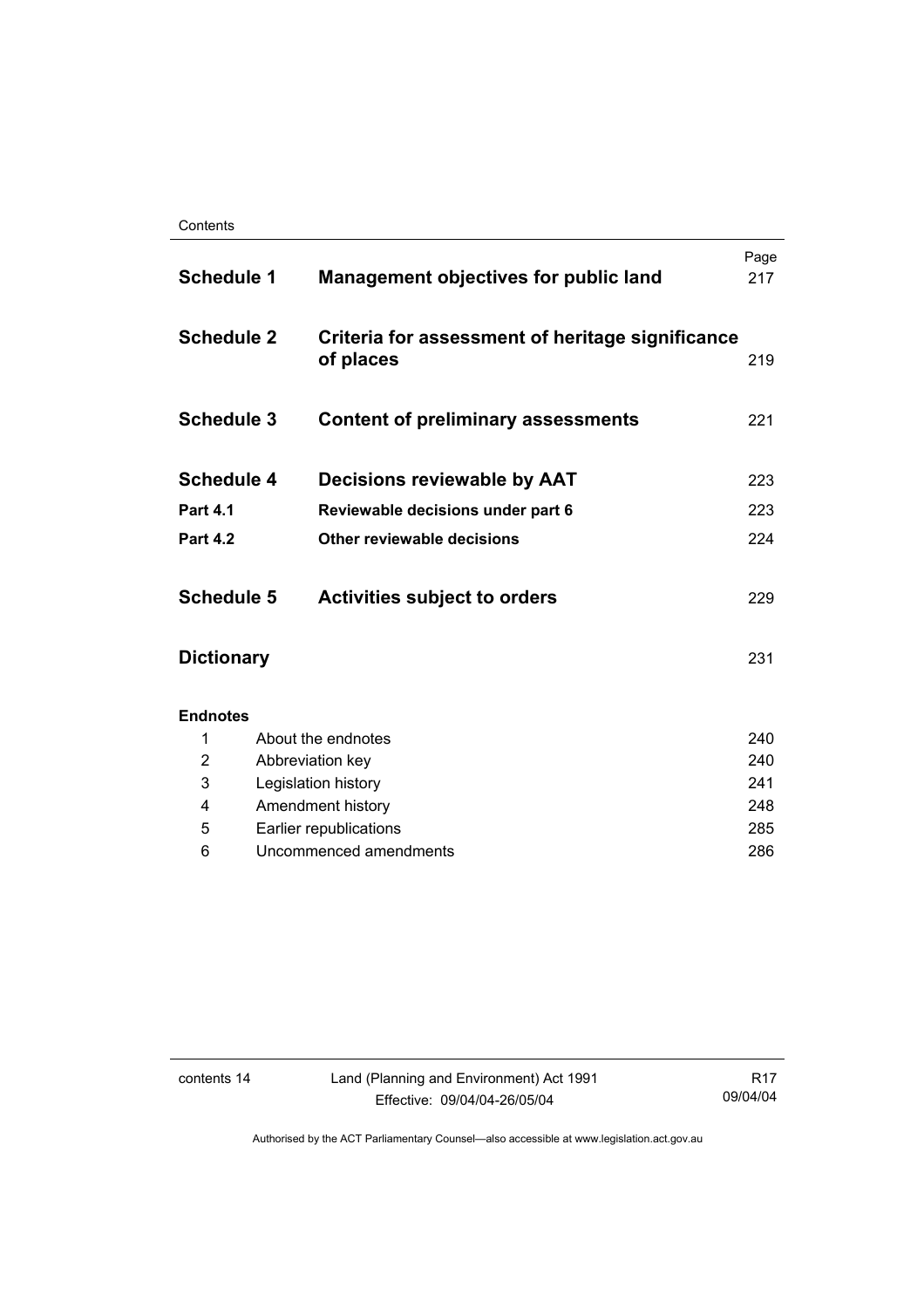

# **Land (Planning and Environment) Act 1991**

An Act relating to the use of land in the Territory, and for related purposes

R17 09/04/04

I

Land (Planning and Environment) Act 1991 Effective: 09/04/04-26/05/04

page 1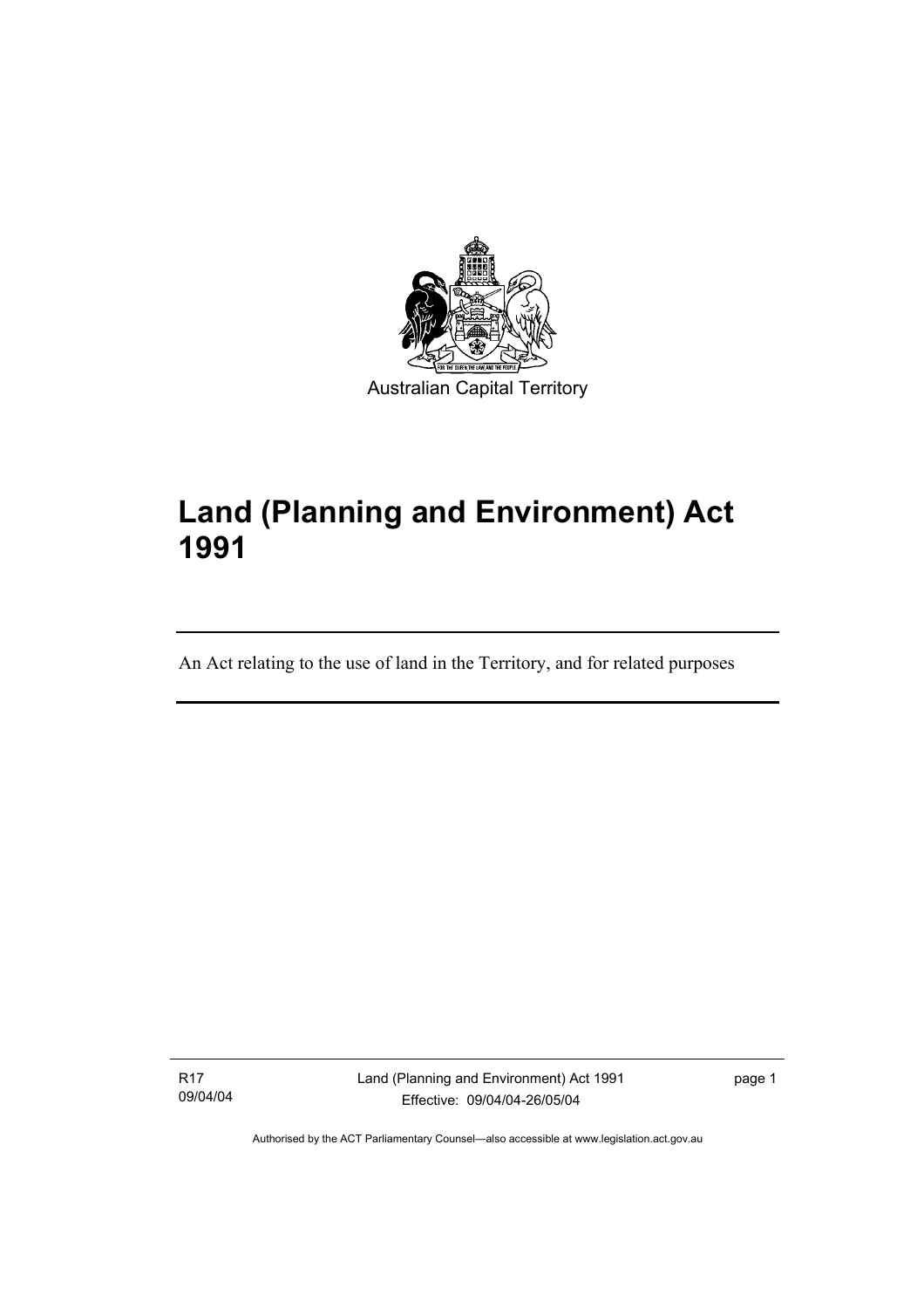#### **Part 1** Preliminary

Section 1

## **Part 1** Preliminary

#### **1 Name of Act**

This Act is the *Land (Planning and Environment) Act 1991*.

#### **2 Dictionary**

The dictionary at the end of this Act is part of this Act.

*Note 1* The dictionary at the end of this Act defines certain words and expressions used in this Act, and includes references (*signpost definitions*) to other words and expressions defined elsewhere in this Act.

> For example, the signpost definition '*order*, for part 6 (Approvals and orders)—see section 222.' means that the expression 'order' is defined in that section and the definition applies to this Act, part 6.

*Note 2* A definition in the dictionary (including a signpost definition) applies to the entire Act unless the definition, or another provision of the Act, provides otherwise or the contrary intention otherwise appears (see Legislation Act, s  $155$  and s  $156$  (1)).

#### **3 Notes**

A note included in this Act is explanatory and is not part of this Act.

*Note* See Legislation Act, s 127 (1), (4) and (5) for the legal status of notes.

**4 Offences against Act—application of Criminal Code etc** 

Other legislation applies in relation to offences against this Act.

*Note 1 Criminal Code* 

 The Criminal Code, ch 2 applies to the following offences against this Act (see Code, pt 2.1):

- s 258 (Contravening orders)
- s 259B (Contravening direction to carry out rectification work)
- s 259D (1) (Obstructing etc authorised people)

| page 2 | Land (Planning and Environment) Act 1991 | R17      |
|--------|------------------------------------------|----------|
|        | Effective: 09/04/04-26/05/04             | 09/04/04 |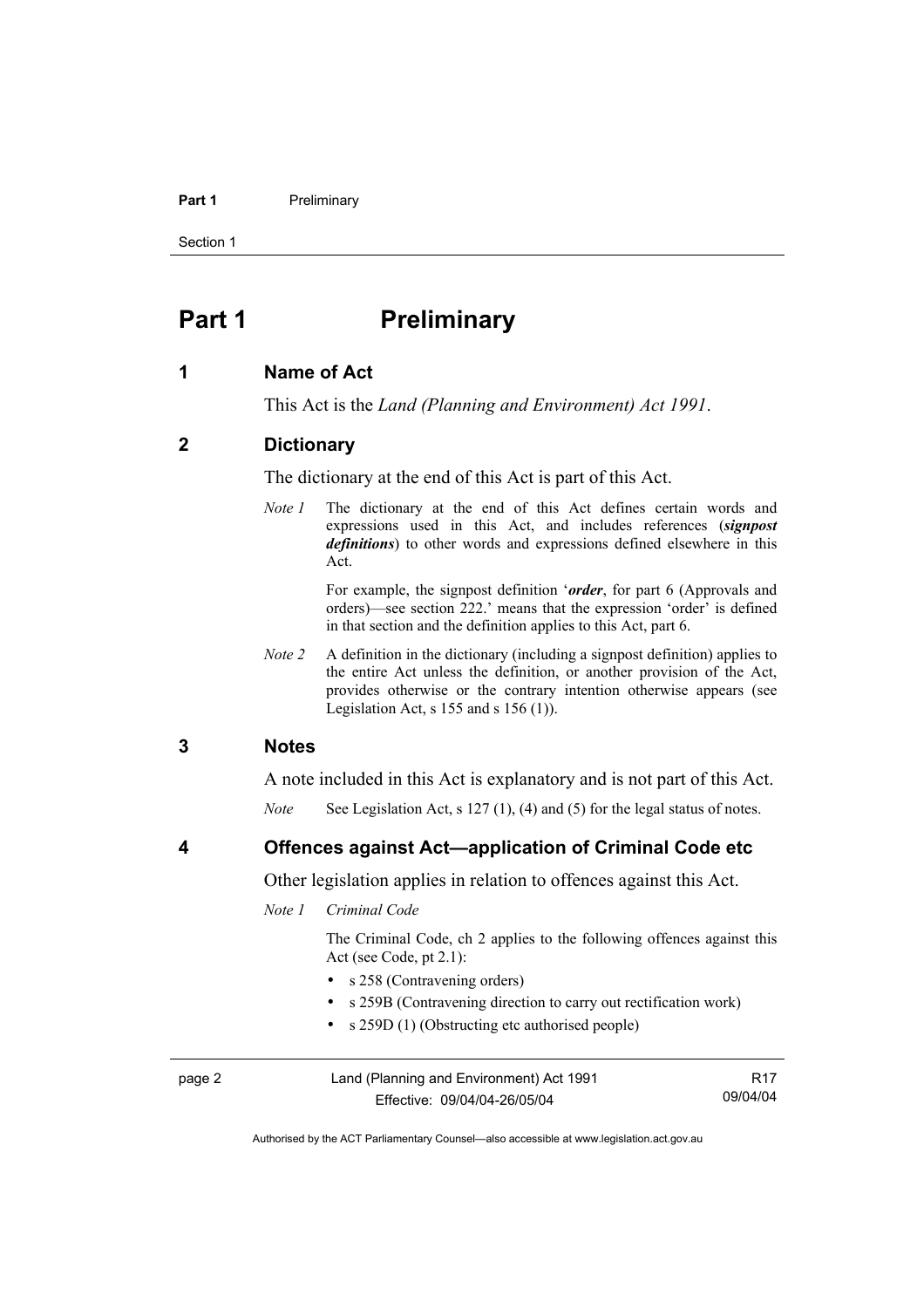- s 260A (Contravening prohibition notices)
- $s$  264 (2) (Identity cards).

 The chapter sets out the general principles of criminal responsibility (including burdens of proof and general defences), and defines terms used for offences to which the Code applies (eg *conduct*, *intention*, *recklessness* and *strict liability*).

*Note 2 Penalty units*

 The Legislation Act, s 133 deals with the meaning of offence penalties that are expressed in penalty units.

R17 09/04/04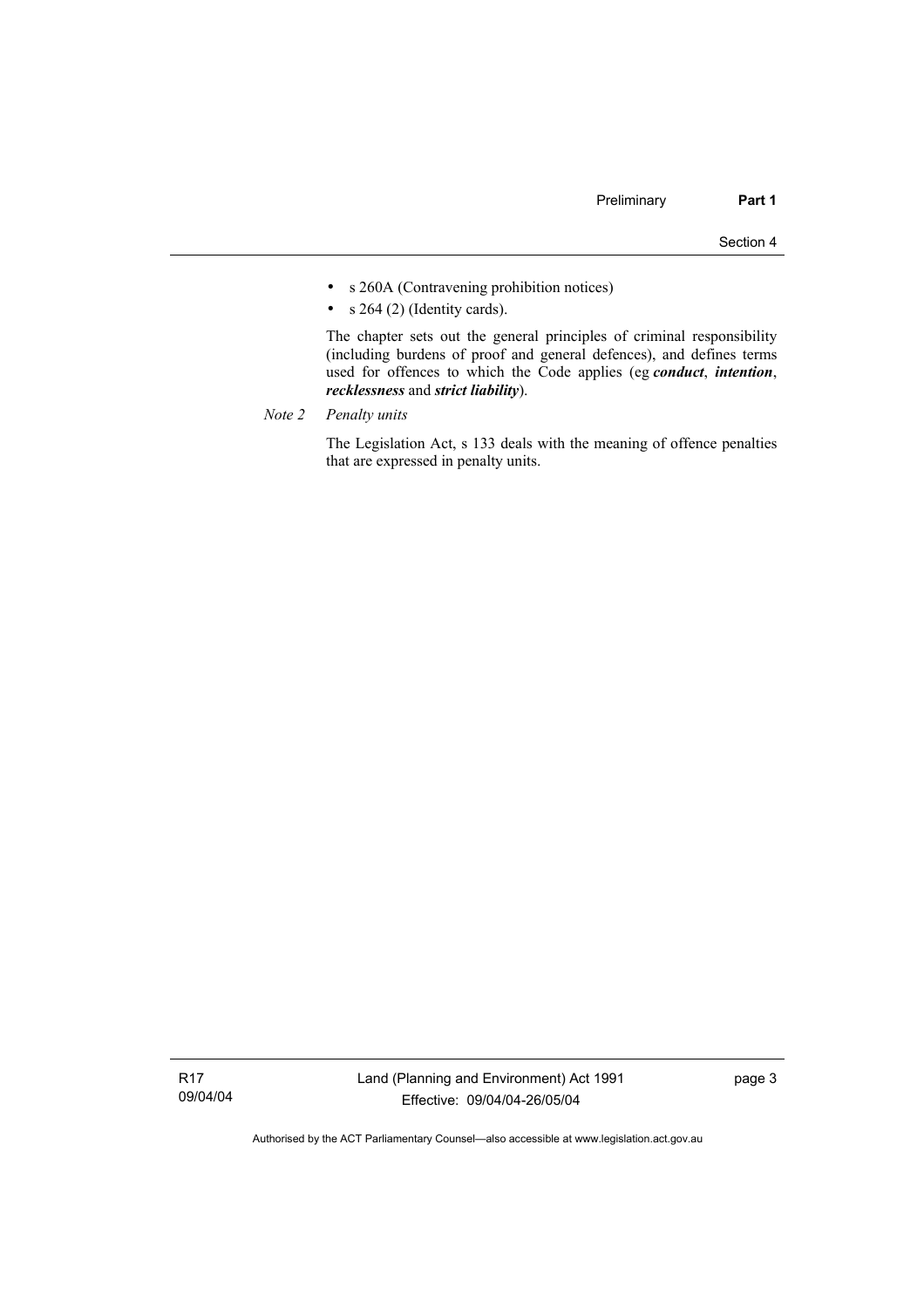**Part 2** Planning<br>**Division 2.1** Prelimina **Division 2.1** Preliminary Section 5

# **Part 2 Planning**

#### **Division 2.1 Preliminary**

#### **5 Definitions for pt 2**

In this part:

*background papers*, in relation to a draft plan variation or a plan variation means—

- (a) an explanatory statement; and
- (b) a copy of—
	- (i) any relevant direction of the Minister; and
	- *Note* The Minister may give directions under this Act, s 26 and s 94 (1) (b) and the *Planning and Land Act 2002*, s 12 (1) (b).
	- (ii) any submission of the conservator referred to in section 16, including any preliminary draft plan of management (prepared under subdivision 5.7.4) accompanying such a submission; and
	- (iii) any interim heritage places register referred to in section 17; and
	- (iv) any relevant environmental report; and
	- (v) the report of any relevant inquiry; and
	- (vi) the report of any other inquiry relating to the variation; and
- (c) a statement, by the planning and land authority, of the reasons for any inconsistency between the draft plan and—
	- (i) a relevant direction of the Minister; or

page 4 Land (Planning and Environment) Act 1991 Effective: 09/04/04-26/05/04

R17 09/04/04

Authorised by the ACT Parliamentary Counsel—also accessible at www.legislation.act.gov.au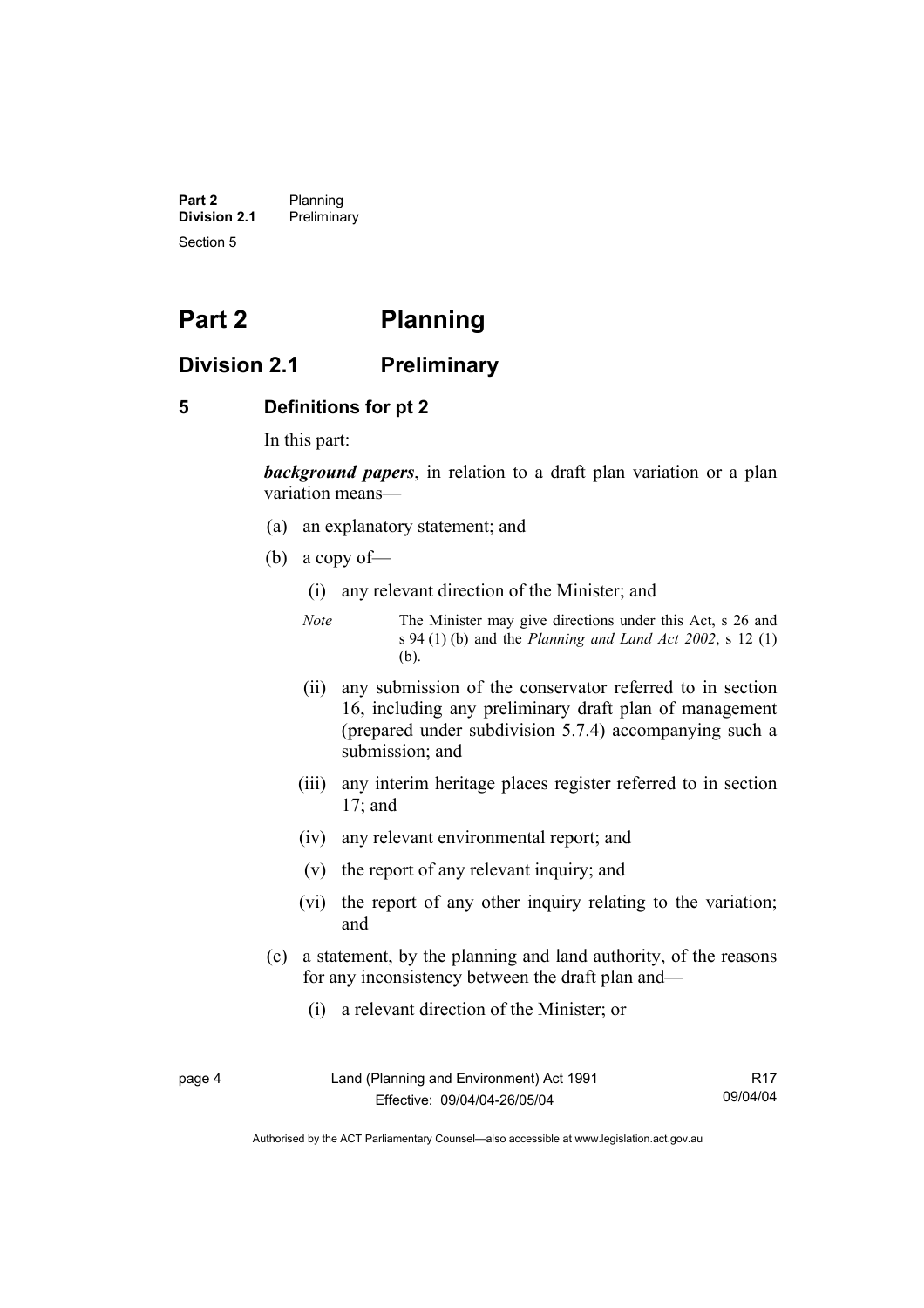| Planning    | Part 2              |  |
|-------------|---------------------|--|
| Preliminary | <b>Division 2.1</b> |  |
|             | Section 5           |  |

- (ii) a submission of the conservator mentioned in paragraph (b) (ii); or
- (iii) an interim heritage places register submitted to the authority; or
- *Note* Sections 17 and 63 provide for the submission by the heritage council of an interim heritage places register.
- (iv) a recommendation in a report mentioned in paragraph (b)  $(iv)$ ,  $(v)$  or  $(vi)$ ; and
- (d) for a draft plan variation of the kind referred to in section 17 (3)—a copy of any written response of the heritage council submitted in accordance with section 17 (4), together with a statement by the planning and land authority commenting on that response; and
- (e) any other documents—
	- (i) considered by the authority to be necessary or useful in explaining the draft plan variation; and
	- (ii) designated by the authority in writing as background papers.

*consultation notice*—see section 19 (Public consultation notification).

*development*, in relation to land, means—

- (a) the erection, alteration or demolition of a building on that land; or
- (b) the carrying on of work on that land; or
- (c) the use or change of use of that land; or
- (d) the use or change of use of a building or works on that land; or
- (e) the subdivision or consolidation of that land; or
- (f) the display of signs or advertising material on that land.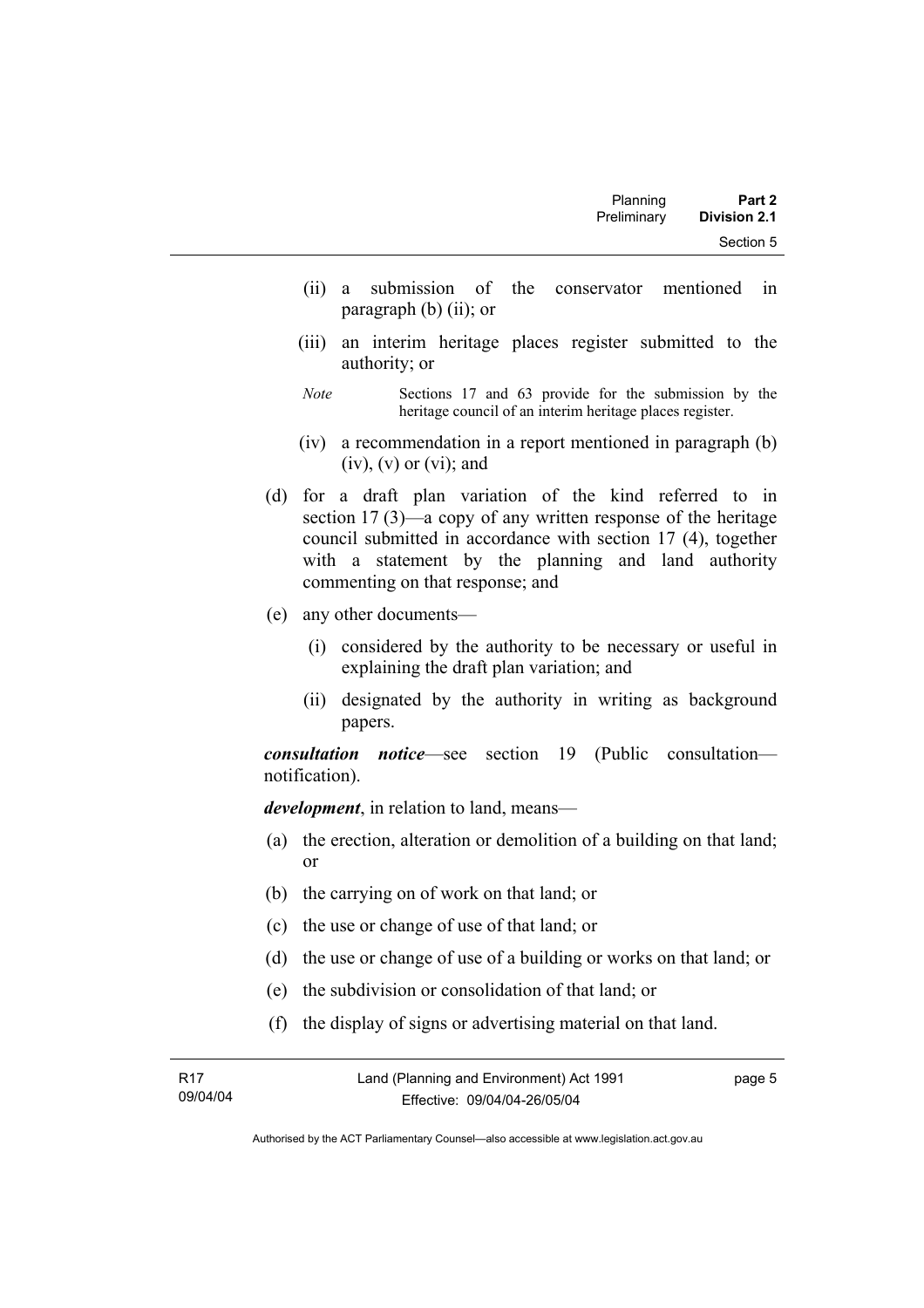#### *draft plan variation*—

- (a) means a draft plan variation prepared by the planning and land authority under section 15 (Preparation of plan variations) and—
	- (i) if section 19C (Draft plan variations that do not affect rights) does not apply—notified under section 19 (Public consultation—notification); or
	- (ii) if section 19C applies—notified in the legislation register under section 19C (2); and
- (b) for a draft plan variation that has been revised under section 22 (1) (a) or 27—includes the draft plan variation as revised.

*environmental report* means—

- (a) a preliminary assessment under division 4.2; or
- (b) a report under section 128; or
- (c) an assessment.

*land* includes water.

*national capital plan* means the plan approved under the *Australian Capital Territory (Planning and Land Management) Act 1988* (Cwlth), section 19.

*Note* A reference to an instrument under a law includes a reference to the instrument as amended from time to time (see Legislation Act, s 102)

*variation*, in relation to the plan, includes the revocation of the plan and its substitution with a new plan.

## **Division 2.2 Territory plan—object and effect**

#### **7 Object**

 (1) The object of the plan shall be to ensure, in a manner not inconsistent with the national capital plan, that the planning and

| page 6 | Land (Planning and Environment) Act 1991 | R17      |
|--------|------------------------------------------|----------|
|        | Effective: 09/04/04-26/05/04             | 09/04/04 |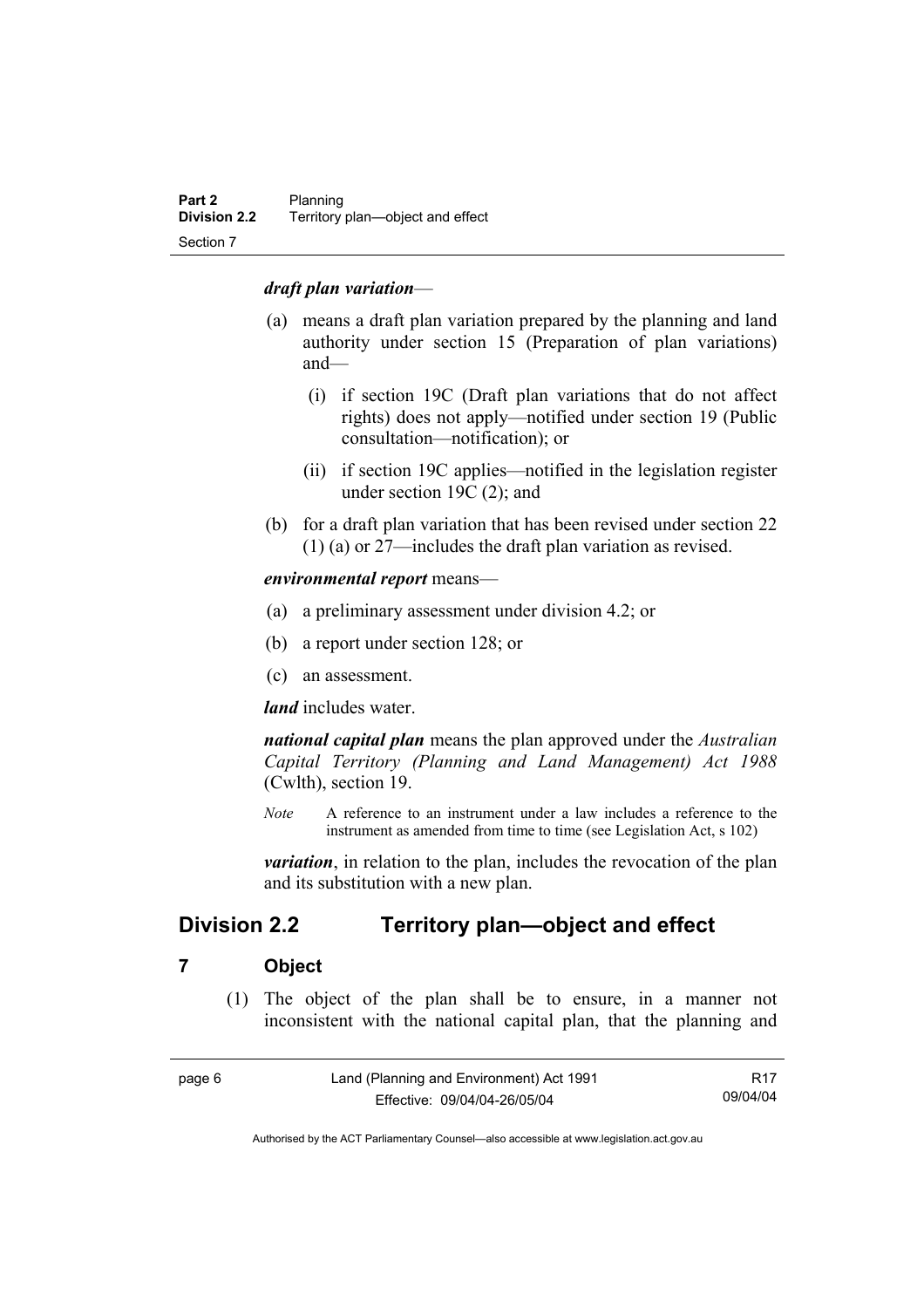development of the ACT provides the people of the ACT with an ecologically sustainable, healthy, attractive, safe and efficient environment in which to live, work and have their recreation.

- (2) The plan shall set out the planning principles and policies for giving effect to its object.
- (3) For giving effect to the object of the plan and the principles and policies referred to in subsection (2), the plan may—
	- (a) set out specific objectives and policies; and
	- (b) specify purposes for which land may be used; and
	- (d) incorporate a register of heritage places known as the heritage places register; and
	- (e) identify land for subdivision 2.3.4, specifying in addition the principles and policies for its development; and
	- (f) for division 5.7—identify an area of land as public land and reserve it for a purpose specified in section 193; and
	- (g) provide for other matters relevant to the exercise of the powers of the Territory, the Executive or a Territory authority under a Territory law, or the administrative review of the exercise of those powers; and
	- (h) provide for other matters that are necessary or convenient.

## **8 Effect of plan**

The Territory, the Executive, a Minister or a Territory authority shall not do any act, or approve the doing of any act, that is inconsistent with the plan.

## **9 Effect of draft plan variation**

 (1) This section applies to a draft plan variation if a consultation notice states that it applies.

page 7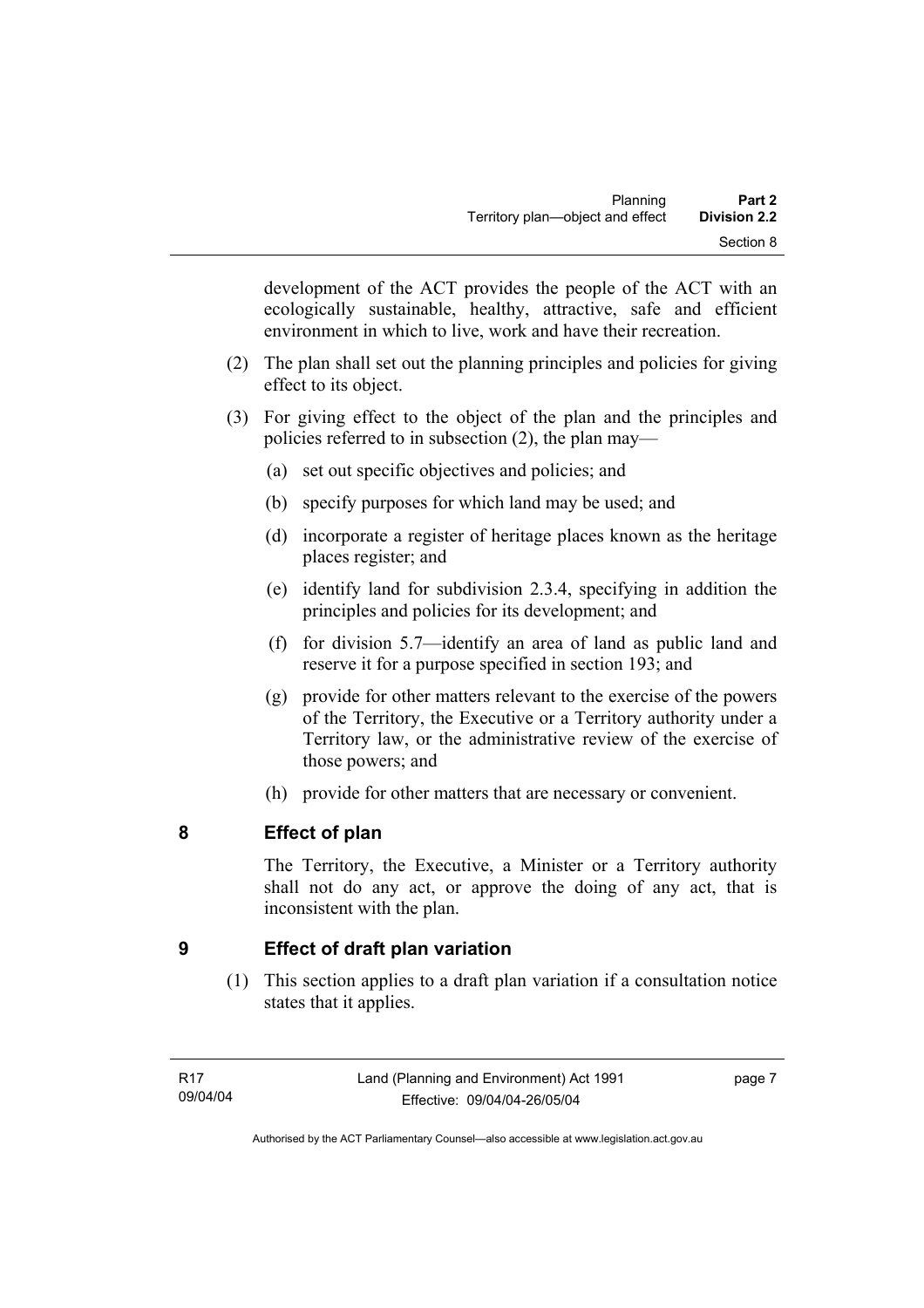- (2) The Territory, the Executive, a Minister or a Territory authority must not, during the defined period or a period stated in the consultation notice, whichever is shorter, do or approve the doing of anything that—
	- (a) would be inconsistent with the plan if it were varied in accordance with the draft variation; or
	- (b) is inconsistent with the plan.
- (3) Subsection (2) is subject to section 11 (Draft heritage places register and variations—lack of effect).
- (4) If a draft plan variation to which this section applies is deferred under section 22 (1) (b) or section 27 (a), this section does not apply in relation to that draft variation during the period of its deferral.
- (5) In this section:

*defined period* means the period beginning on the day when the draft plan variation is notified under the Legislation Act (see section 19 (Public consultation—notification)) and ending at the end of the day before—

- (a) the date the draft variation comes into effect; or
- (b) the date the corresponding plan variation is rejected by the Legislative Assembly; or
- (c) the date the draft variation, or the corresponding plan variation, is withdrawn under section 22 (1) (c), section 27 (a) or section  $30A(3)(b)$ ;

as the case requires.

*draft plan variation* includes a provision of a draft plan variation.

#### **10 Effect of interim heritage places register**

 (1) If an interim heritage places register that has been submitted to the planning and land authority under section 63 is not submitted to the

| page 8 | Land (Planning and Environment) Act 1991 | R <sub>17</sub> |
|--------|------------------------------------------|-----------------|
|        | Effective: 09/04/04-26/05/04             | 09/04/04        |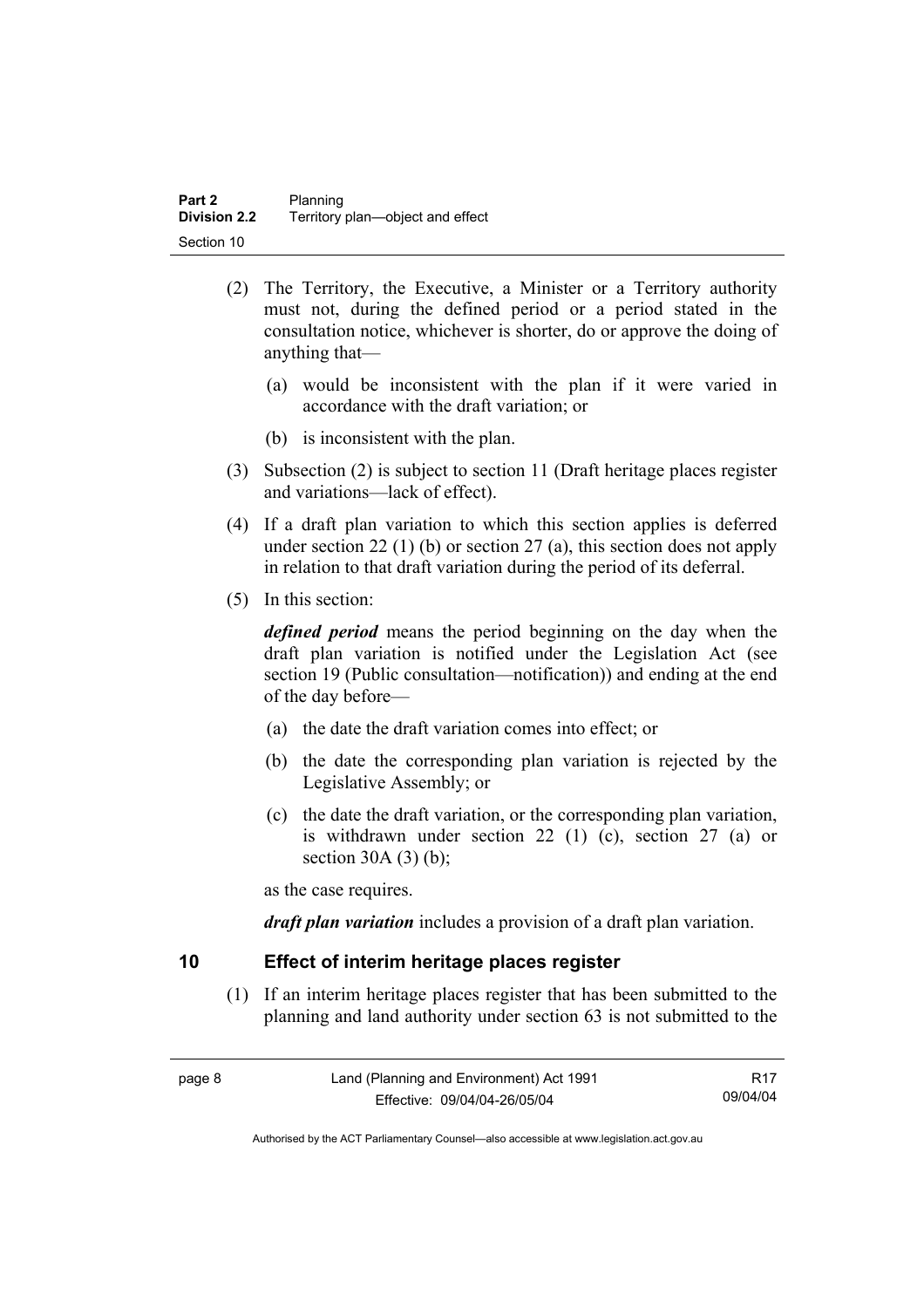Minister in a draft plan variation before the expiration of the applicable period, it ceases to have effect on the expiration of that period.

- (2) For this section, the applicable period in relation to an interim heritage places register is the period of 4 months beginning on the day when the register is submitted to the planning and land authority pursuant to section 63 or such longer period beginning on that day as the Minister, by writing, allows.
- (3) If an interim heritage places register that has been submitted to the planning and land authority under section 63 is not submitted to the Minister in a draft plan variation before the expiration of the applicable period, the authority shall, within 28 days after the expiration of that period, submit a written statement to the Minister setting out the reasons why the authority did not include the register in a draft plan variation.

## **11 Draft heritage places register and variations—lack of effect**

- (1) A draft heritage places register, or a draft variation to the heritage places register, notified under section 19 as a draft plan variation, or as part of a draft plan variation, has no effect.
- (2) Subsection (1) does not apply in relation to an interim heritage places register.

## **12 Plan not to have retrospective effect**

If, immediately before the plan comes into effect under this Act, it would be lawful to use any land in a particular way in the exercise of a right derived from an estate in that land, the plan does not prevent the use of that land in that way during the term of the estate.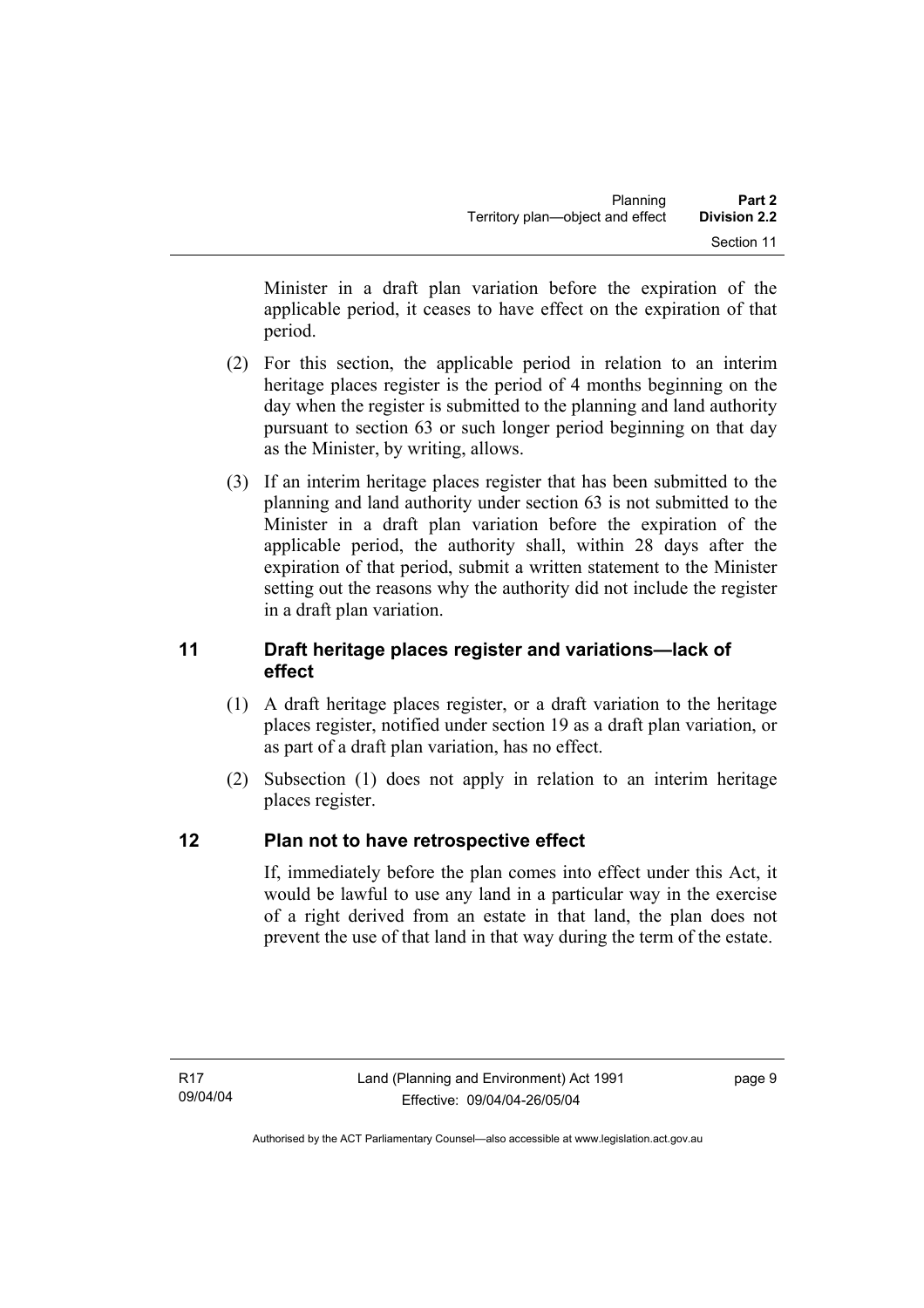## **Division 2.3 Territory plan—continuation and variation**

## **Subdivision 2.3.1 Territory plan**

## **13 Continuation of plan**

The plan established under the *Interim Planning Act 1990*, part 3, being that plan as in effect under that Act immediately before the commencement of this section, continues in effect under this Act as the Territory plan and may be varied in accordance with this part.

## **Subdivision 2.3.2 Preparation of variations of Territory plan**

## **14 Application of sdiv 2.3.2**

This subdivision does not apply in relation to a variation to the plan under subdivision 2.3.4.

## **15 Preparation of plan variations**

- (1) The planning and land authority may prepare variations to the plan.
- (2) A plan variation may be prepared in separate stages or parts.

## **16 Consultation with conservator**

In preparing a draft plan variation, the planning and land authority shall—

- (a) consider any recommendation or submission made by the conservator in relation to the draft variation, including any preliminary draft plan of management under subdivision 5.7.4 accompanying the recommendation or submission; and
- (b) if the draft variation is to identify or affect public land consult with the conservator, unless the draft gives effect to a recommendation of the conservator under section 192.

| page 10 | Land (Planning and Environment) Act 1991 | R <sub>17</sub> |
|---------|------------------------------------------|-----------------|
|         | Effective: 09/04/04-26/05/04             | 09/04/04        |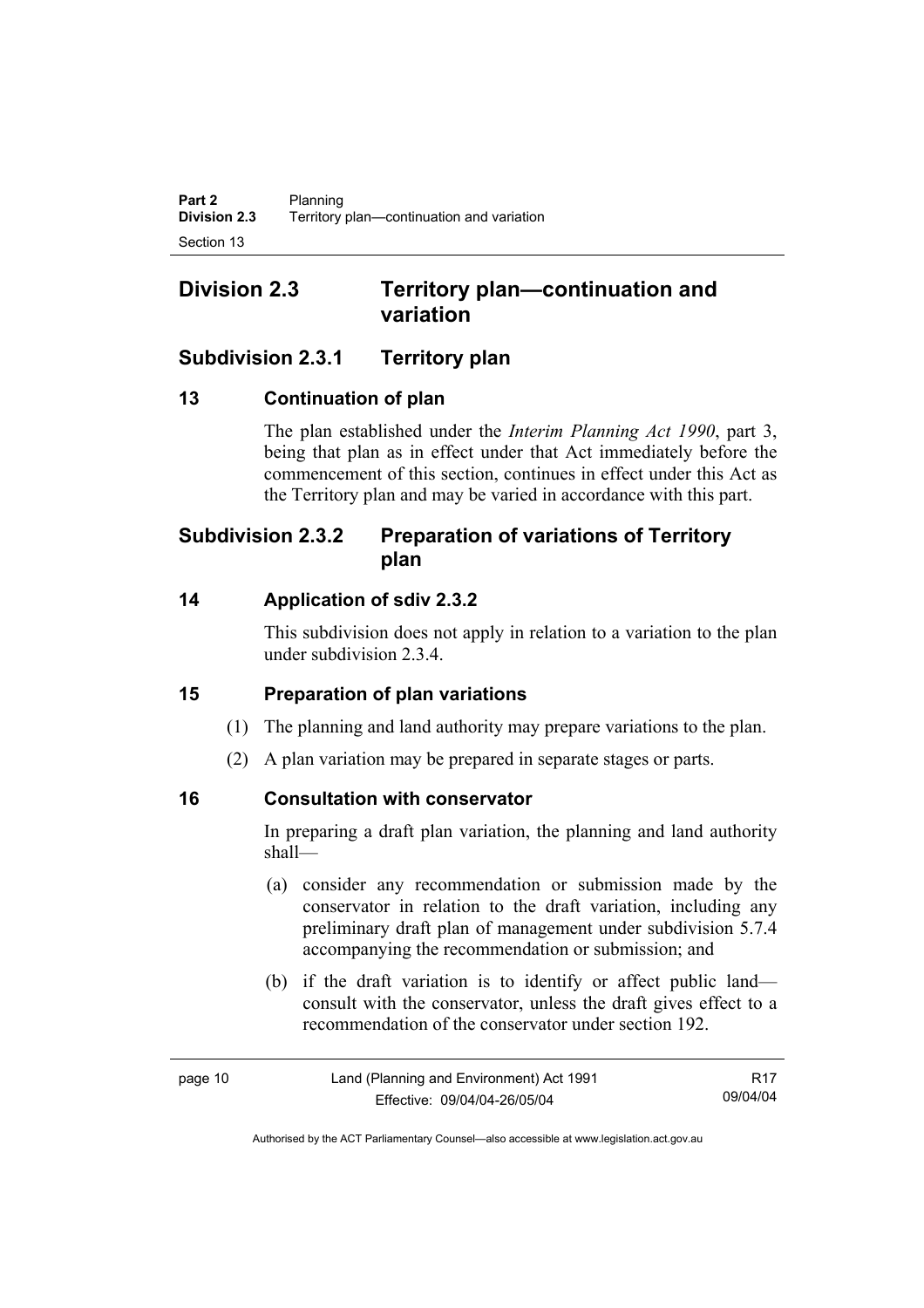## **17 Heritage**

- (1) If the heritage council submits an interim heritage places register to the planning and land authority under section 63, the authority shall consider the interim register and, if it agrees with any of the proposals in the interim register—
	- (a) if it agrees with all the proposals—include the interim register in a draft plan variation; or
	- (b) if it does not agree with all the proposals—prepare a draft heritage places register, or a draft variation to the heritage places register, that contains the proposals with which it agrees and include the draft register, or the draft variation of the register, prepared by the authority in a draft plan variation.
- (2) A draft heritage places register, or a draft variation to the heritage places register, included in a draft plan variation is not to include any provision that would have the effect of including in the heritage places register any entry in addition to the entries—
	- (a) proposed, in any relevant interim heritage places register, for inclusion in the heritage places register; or
	- (b) for a draft variation to the heritage places register—included in that register.
- (3) If the planning and land authority—
	- (a) prepares a draft variation to the heritage places register in the absence of a relevant interim heritage places register; or
	- (b) prepares a draft heritage places register, or a draft variation to that register, that is different from any relevant interim heritage places register;

the authority must give written notice to the heritage council no later than 28 days before the day (the *intended notification day*), stated in the notice, when the authority intends to notify the relevant draft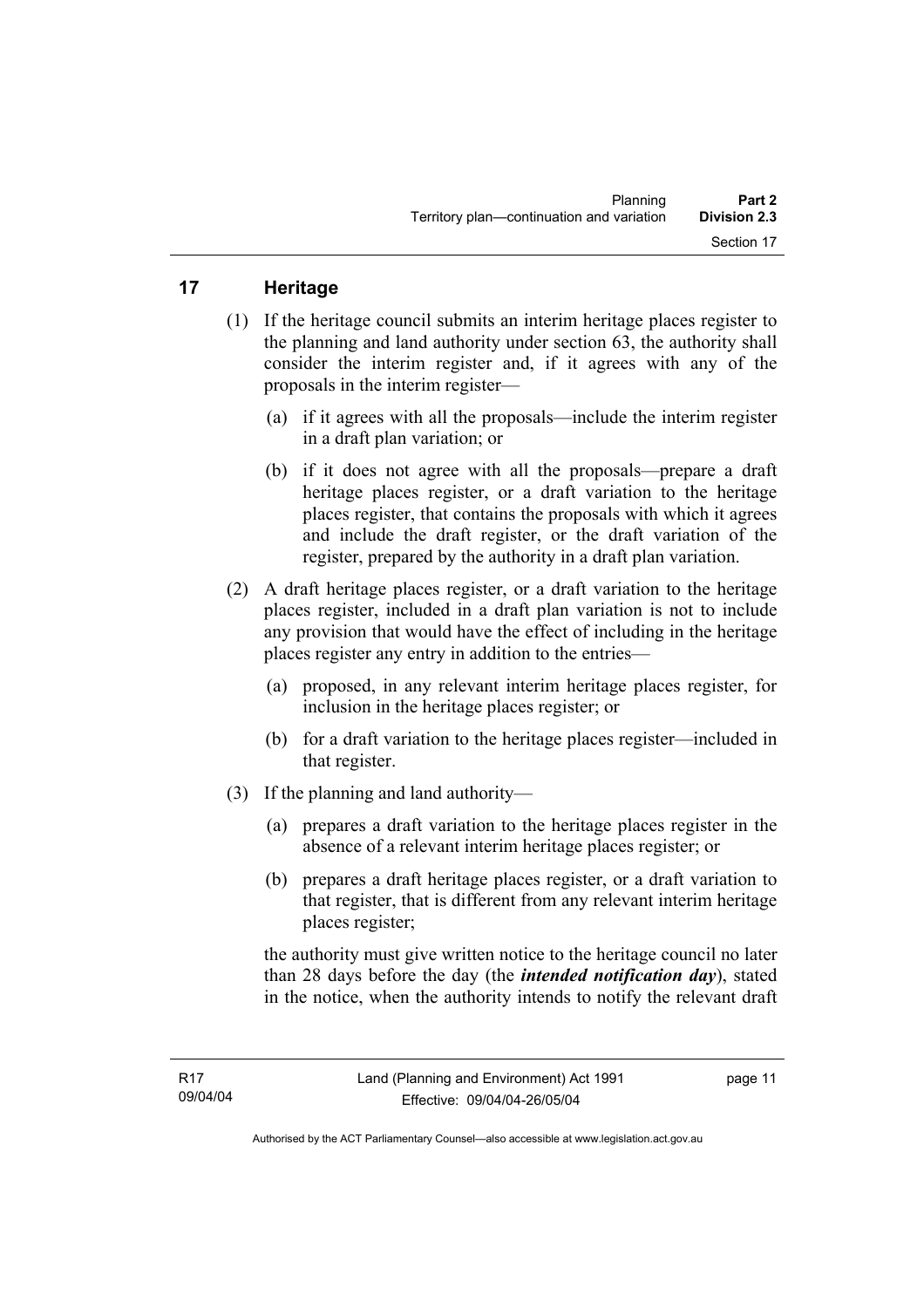plan variation under the Legislation Act (see section 19 (Public consultation—notification)).

*Note* For how documents may be given, see Legislation Act, pt 19.5.

- (4) In preparing a draft plan variation mentioned in subsection (3), the planning and land authority must consider any written response given by the heritage council within 7 days before the intended notification day.
- (5) In this section:

*relevant interim heritage places register* means an interim heritage places register that has effect under part 3, as revised under that part.

#### **18 Environmental reports and inquiries**

- (1) In preparing a draft plan variation, the planning and land authority shall consider—
	- (a) any relevant environmental report; and
	- (b) the report of any relevant inquiry; and
	- (c) any relevant report required to be prepared by the plan.
- (2) The Minister may direct that an assessment be made, or establish a panel to conduct an inquiry, about any aspect of a draft plan variation or a proposed draft plan variation.
- (3) The Minister may initiate action under subsection (2) or act on written request by the planning and land authority.

#### **19 Public consultation—notification**

- (1) Before submitting a draft plan variation to the Minister, the planning and land authority must prepare a notice (a *consultation notice*)—
	- (a) stating that copies of the draft plan variation and the background papers are available for public inspection and purchase during a stated period of not less than 15 business days at stated places; and

| page 12 | Land (Planning and Environment) Act 1991 | R17      |
|---------|------------------------------------------|----------|
|         | Effective: 09/04/04-26/05/04             | 09/04/04 |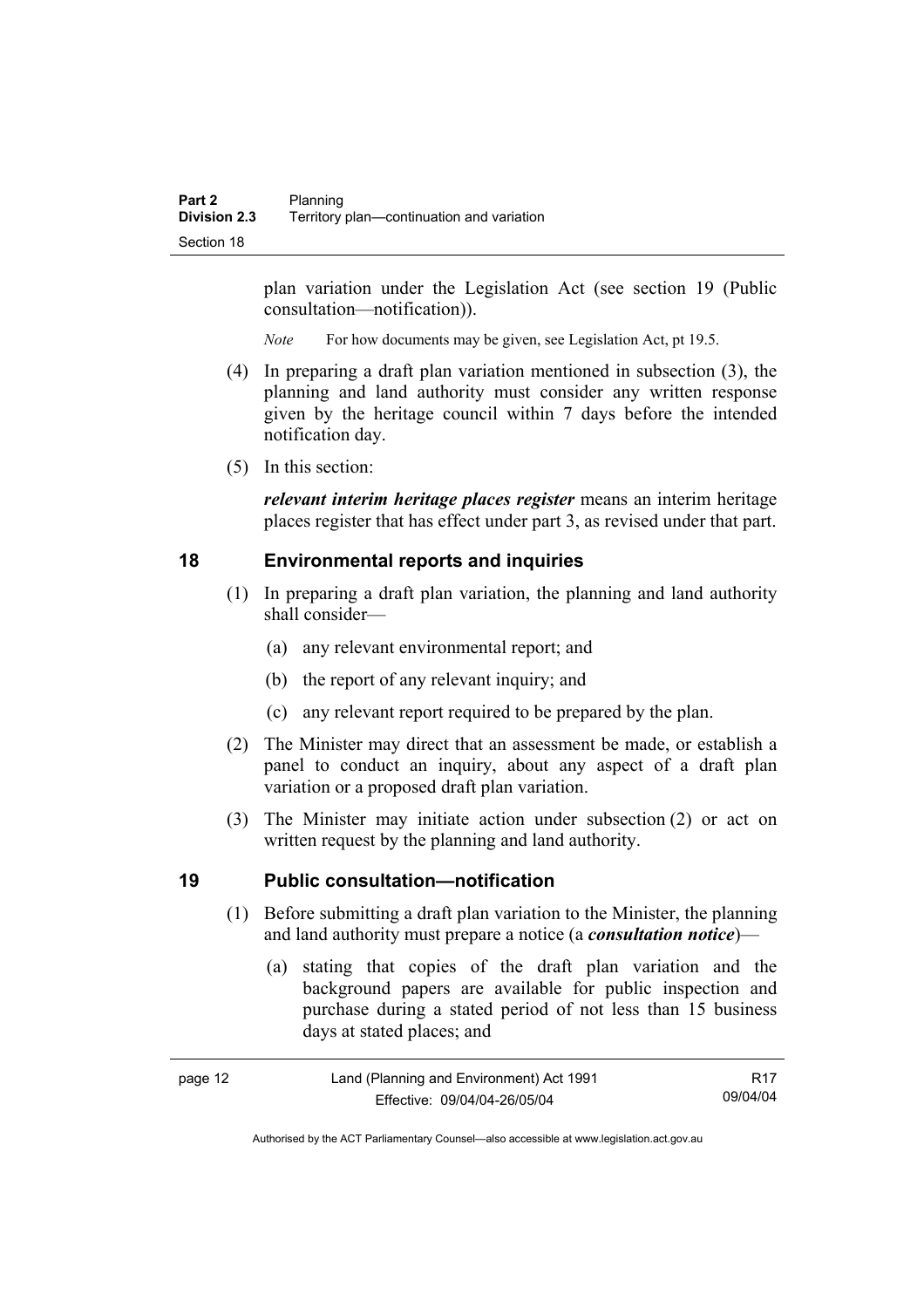- (b) inviting interested people to give written comments about the draft variation to the authority at a stated address during a stated period of not less than 15 business days; and
- (c) stating that copies of written comments about the draft variation, given in response to the invitation in paragraph (b) or otherwise, or received from the national capital authority, will be made available for public inspection for a period of 15 business days after the end of the period mentioned in paragraph (b), at stated places; and
- (d) complying with section 19A (as applicable).
- (2) The planning and land authority may, in writing (by an *extension notice*), extend or further extend the consultation period mentioned in subsection  $(1)$   $(a)$  or  $(b)$ .
- (3) An extension notice may be given after the end of the period to be extended.
- (4) The following are notifiable instruments:
	- (a) the consultation notice;
	- (b) any extension notice.
	- *Note* A notifiable instrument must be notified under the Legislation Act.
- (5) The planning and land authority must also publish the consultation notice and any extension notice in a daily newspaper.
- (6) This section does not apply in relation to a draft plan variation that has been revised by the planning and land authority in accordance with a direction under section 26 (1) (b) (Minister's powers).

#### **19A Public consultation—notice of interim effect etc**

- (1) A consultation notice must state—
	- (a) whether or not section 9 (Effect of draft plan variation) applies in relation to the draft variation; and

page 13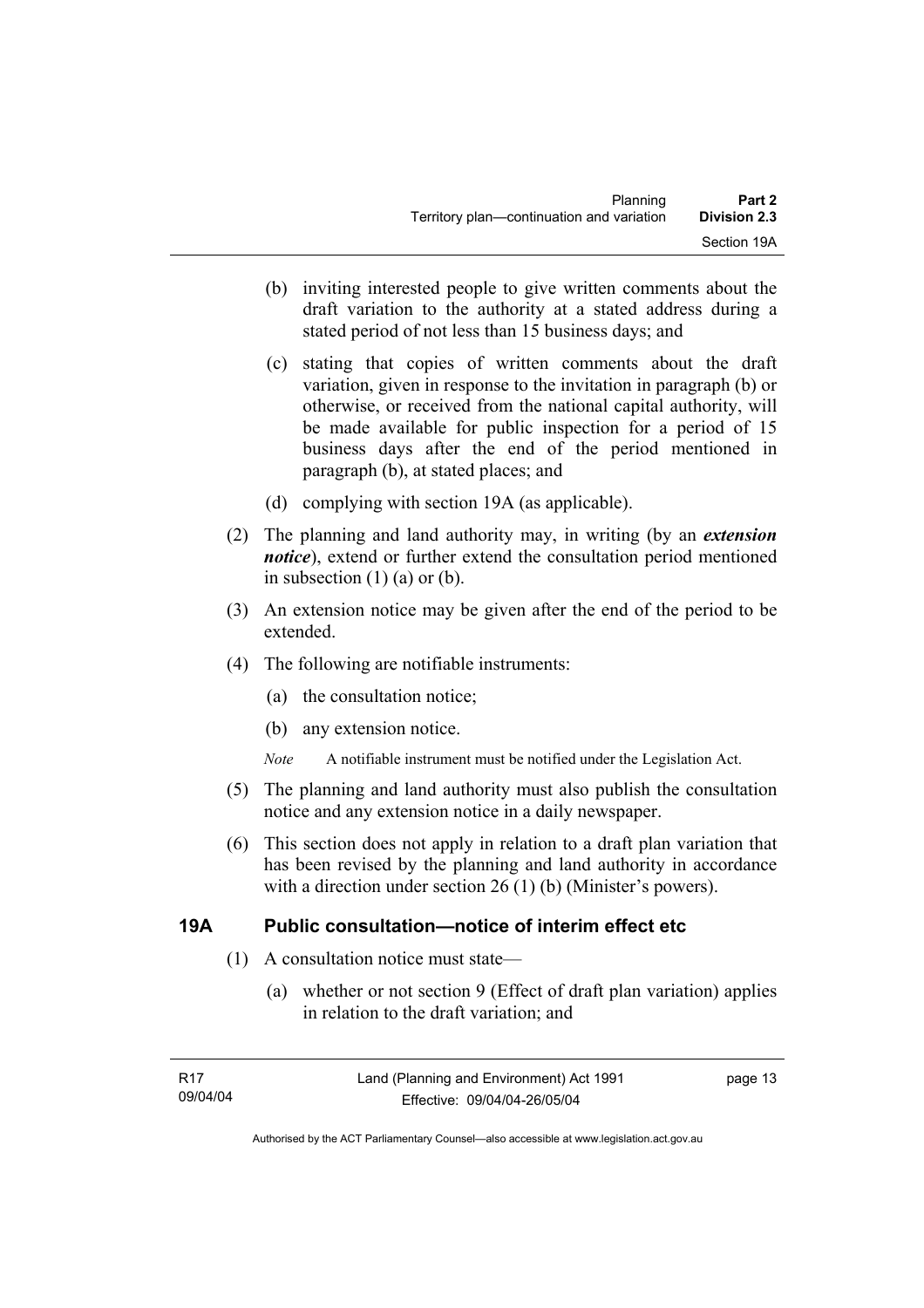- (b) either—
	- (i) if the draft variation would vary the heritage places register—that section 11 (Draft heritage places register and variations—lack of effect) applies; or
	- (ii) if the draft variation would not vary the heritage places register—that section 11 does not apply.
- (2) A consultation notice that states that section 9 applies must also state—
	- (a) for section 9 (2) (b), a period not longer than 1 year that is the maximum period during which the draft variation is to have interim effect; and
	- (b) the effect of section 9.
- (3) A consultation notice that states that section 11 applies must state the effect of that section.

#### **19B Public consultation—availability of draft plan variation etc**

- (1) The planning and land authority must make copies of the draft plan variation and the background papers mentioned in a consultation notice available for public inspection and purchase during office hours during the period, and at the places, stated in the notice.
- (2) If, in the planning and land authority's opinion, it would not be in the public interest for part of the draft plan variation or of any background paper to be published, the authority must exclude that part from each copy of the document made available under subsection  $(1)$ .
- (3) If part of the draft plan variation or a background paper is excluded from the copies of the document made available for public inspection or purchase under subsection (1), each copy of the document must include a statement to the effect that an unspecified part of the document has been excluded in the public interest.

| page 14 |  |
|---------|--|
|---------|--|

R17 09/04/04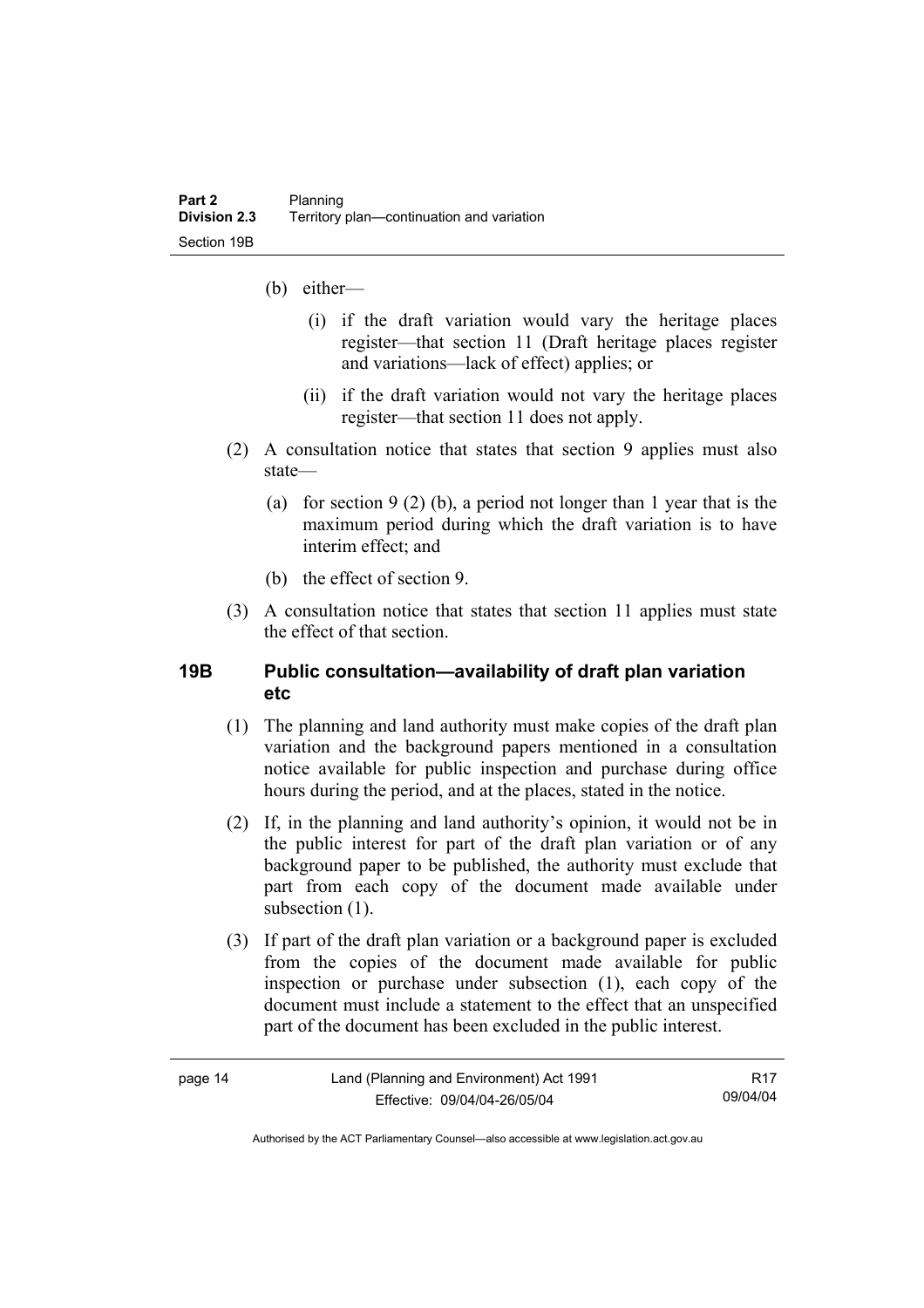#### **19C Draft plan variations that do not affect rights**

- (1) This section applies if the planning and land authority is satisfied that a draft plan variation—
	- (a) would, if approved, not affect adversely anybody's rights; or
	- (b) has as its only object the correction of a formal error in the plan.
- (2) The draft plan variation is a notifiable instrument.

*Note* A notifiable instrument must be notified under the Legislation Act.

 (3) Section 19 and section 19B do not apply to the draft plan variation, but the planning and land authority must take reasonable steps to inform itself about public attitudes to the draft plan variation.

#### **20 Consultation with national capital authority**

Before giving a draft plan variation to the Minister, the planning and land authority must consult with the national capital authority.

#### **21 Public inspection of comments**

- (1) The planning and land authority must make copies of any comments mentioned in section 19 (1) (c) available for public inspection during office hours during the period, and at the places, mentioned in the consultation notice under section 19 that refers to the relevant draft plan variation.
- (2) The planning and land authority may omit from the copy of a comment made available under subsection (1) information that would identify the person who had made the comment if—
	- (a) the person has asked that the information be omitted; and
	- (b) the authority is reasonably satisfied that it would not be in the public interest for the information to be published.

page 15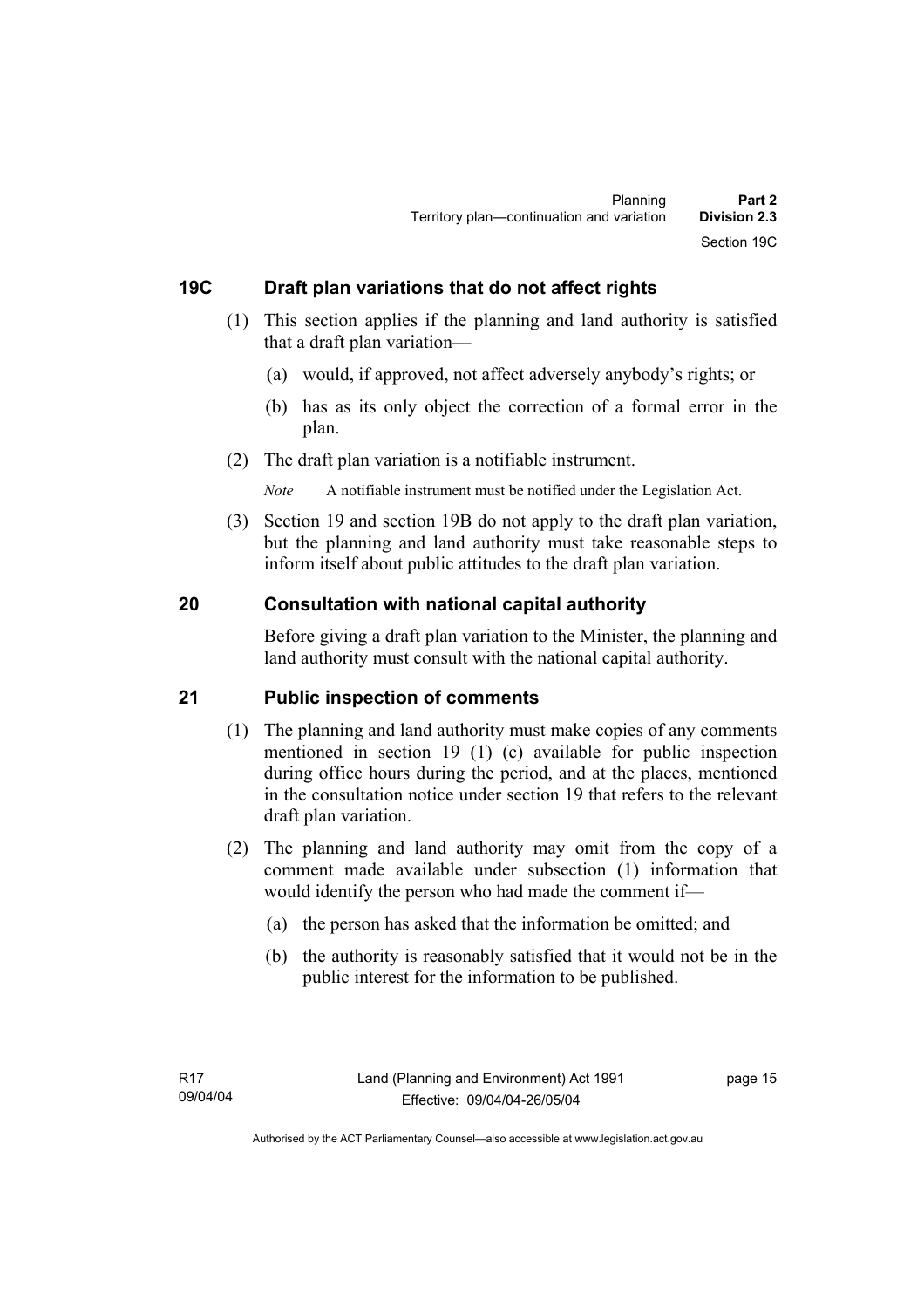#### **22 Revision, deferral or withdrawal of draft plan variations**

- (1) After the expiration of the period specified in the notice under section 19 (1) (b) the planning and land authority may, in writing—
	- (a) revise the draft plan variation; or
	- (b) defer until a specified date, or until the occurrence of a specified event, the submission of the draft plan variation to the Minister; or
	- (c) withdraw the draft plan variation.
- (2) A deferral or withdrawal of a draft plan variation must include a statement of the effect of section 9 (Effect of draft plan variation) in relation to the deferral or withdrawal.
- (3) A deferral or withdrawal of a draft plan variation is a notifiable instrument.

*Note* A notifiable instrument must be notified under the Legislation Act.

- (4) The planning and land authority must also publish a deferral or withdrawal of a draft plan variation in a daily newspaper on the same day, or as soon as practicable after the day, the deferral or withdrawal is notified under the Legislation Act.
- (5) In revising, deferring or withdrawing a draft plan variation under subsection (1), the planning and land authority shall consider written comments about the draft variation received from any person or the national capital authority.
- (6) In addition to its power under subsection (1), the planning and land authority may, at any time before the submission or resubmission of a draft plan variation to the Minister, revise the draft variation to correct any formal error.
- (7) If the planning and land authority defers a draft plan variation, on the day stated in the deferral, or as soon as practicable after the event mentioned in the deferral, the authority must prepare a notice stating—

| page 16 | Land (Planning and Environment) Act 1991 | R17      |
|---------|------------------------------------------|----------|
|         | Effective: 09/04/04-26/05/04             | 09/04/04 |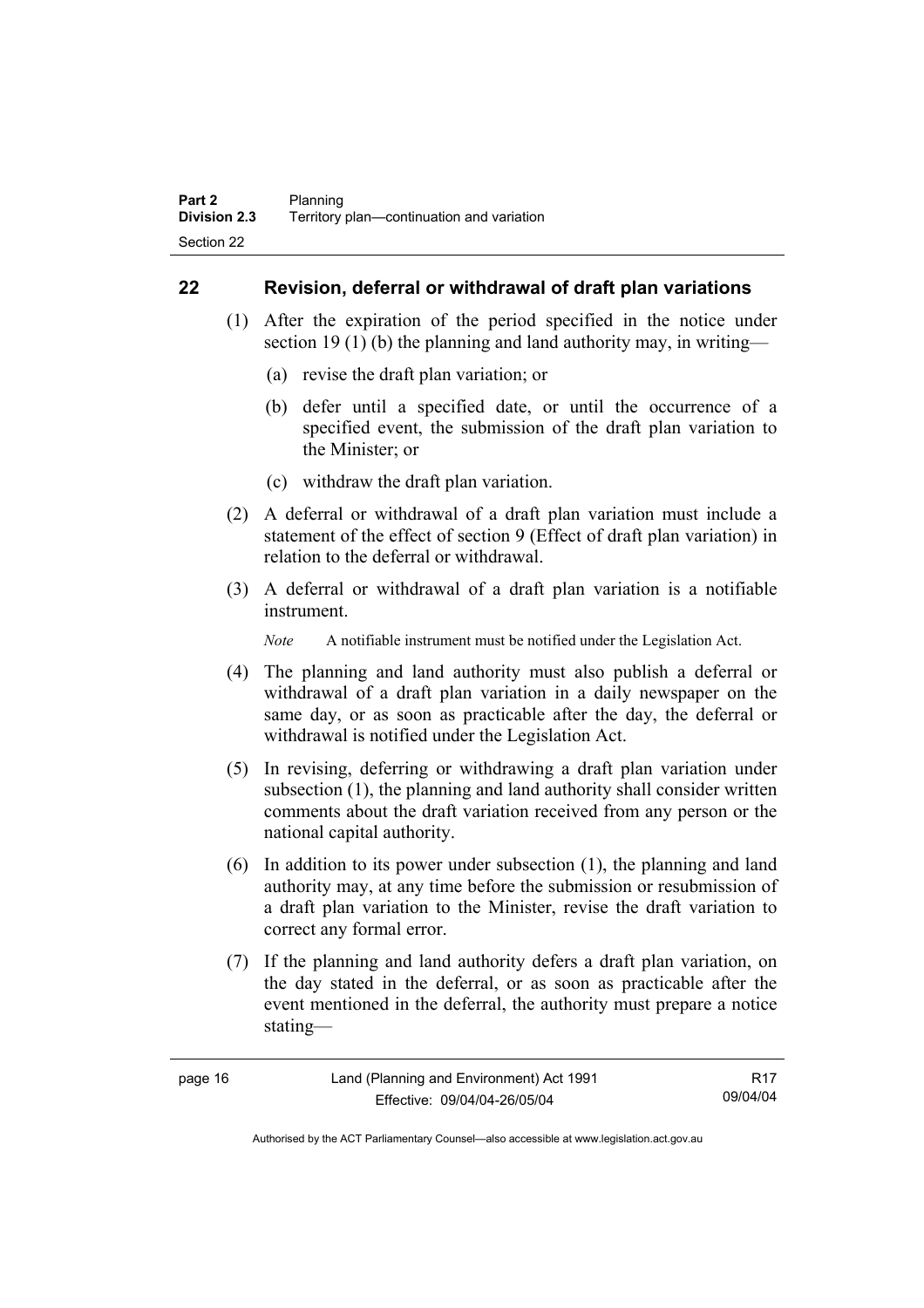- (a) that the draft plan variation is revived; and
- (b) the effect of section 9 in relation to the revival.
- (8) The notice under subsection (7) is a notifiable instrument.

*Note* A notifiable instrument must be notified under the Legislation Act.

(9) The planning and land authority must also publish the notice in a daily newspaper as soon as practicable after preparing it.

## **Subdivision 2.3.3 Minister approval and consideration by Legislative Assembly**

#### **23 Application of sdiv 2.3.3**

This subdivision does not apply in relation to a plan variation under subdivision 2.3.4.

#### **24 Submission of draft plan variation to Minister**

- (1) After the expiration of the period specified in the notice under section 19 (1) (b), the planning and land authority shall submit a draft plan variation (as revised, if at all, under section 22) to the Minister for approval, together with—
	- (a) the background papers; and
	- (b) a written report setting out the issues raised in any written comments concerning the draft variation submitted under the invitation in the notice under section 19 (1) or otherwise; and
	- (c) a written report about its consultation with the public and the national capital authority; and
	- (d) a written report about any consultation between the authority and the heritage council relating to the draft variation that specifies any difference between the views of the authority and the heritage council in relation to any site of heritage significance; and

page 17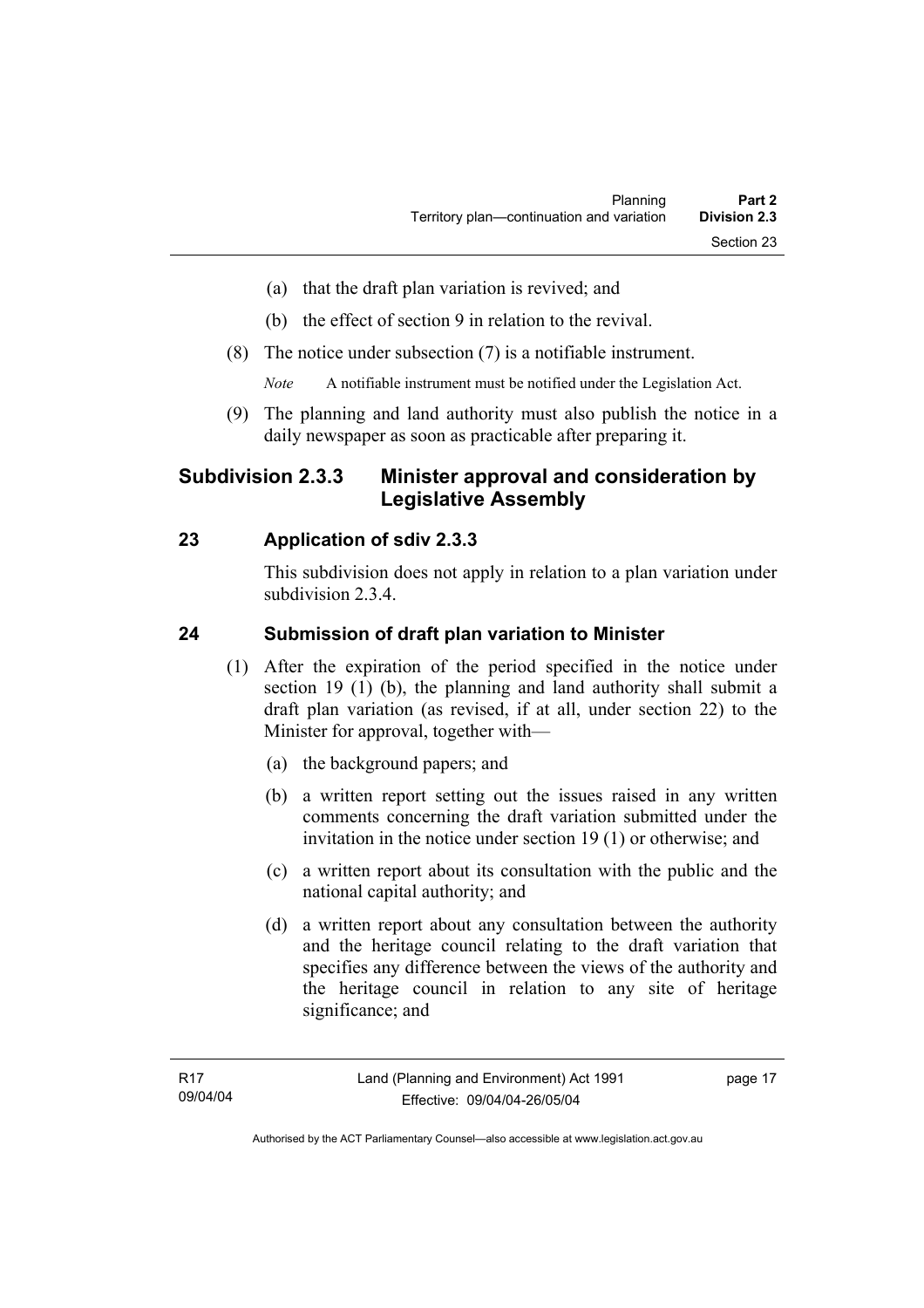- (e) a copy of any written comments submitted to the authority by the national capital authority or the heritage council in relation to the draft variation.
- (2) The planning and land authority must give the Executive a written report about the authority's consultation with the national capital authority.
- (3) The planning and land authority must prepare a written notice stating that the documents mentioned in subsection (1) are available for public inspection.
- (4) The notice is a notifiable instrument.

*Note* A notifiable instrument must be notified under the Legislation Act.

- (5) The planning and land authority must also publish the notice in a daily newspaper.
- (6) The planning and land authority must make copies of the documents mentioned in subsection (1) available for public inspection during office hours during the period, and at the places, stated in the notice.

#### **25 Consideration by Legislative Assembly committee**

The Minister shall, within 28 days of receiving a draft plan variation under section 24, refer—

- (a) the draft plan variation; and
- (b) the documents referred to in section 24 (1) that relate to the draft plan variation;

to an appropriate committee of the Legislative Assembly together with a request that the committee report on the draft plan to the Legislative Assembly.

#### **26 Minister's powers**

 (1) On receipt of a draft plan variation submitted or resubmitted for approval, the Minister must—

page 18 Land (Planning and Environment) Act 1991 Effective: 09/04/04-26/05/04

R17 09/04/04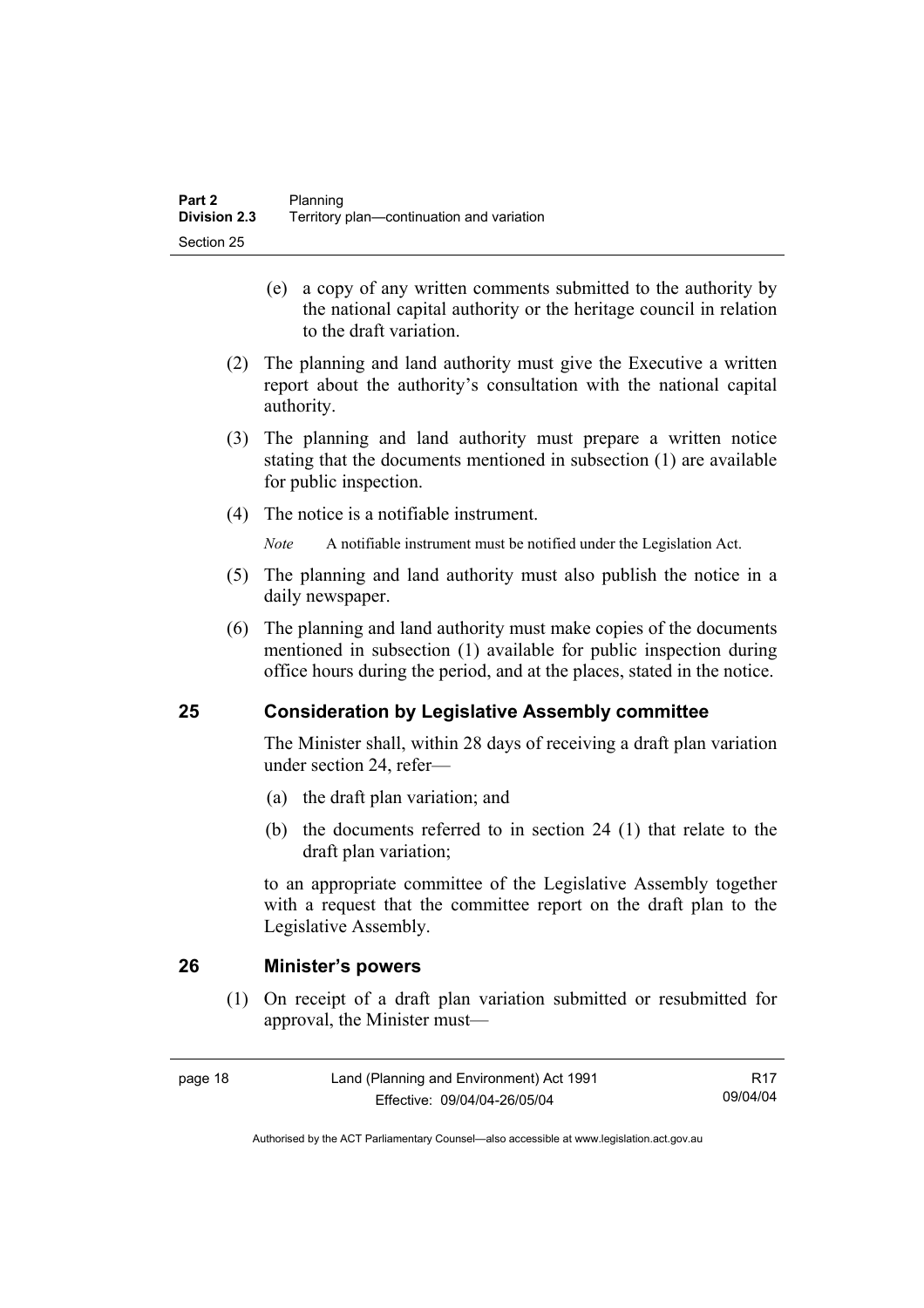- (a) approve the draft variation in the form in which it is submitted or resubmitted; or
- (b) return the draft variation to the planning and land authority together with any or all of the following written directions:
	- (i) to conduct further specified consultation;
	- (ii) to consider any relevant environmental report, the report of any relevant inquiry, or any other relevant report;
	- (iii) to consider any revision suggested by the Minister;
	- (iv) to revise the draft variation in a specified way;
	- (v) to defer, in writing, the resubmission of the draft variation to the Minister until a specified date or the occurrence of a specified event;
	- (vi) to withdraw the draft variation in writing.
- (2) Before taking action under subsection (1), the Minister must consider any recommendation made by a committee of the Legislative Assembly in relation to the draft variation, or related documents, referred to the committee under section 25.
- (3) A deferral or withdrawal directed under subsection (1) (b) (v) or (vi) shall state the effect of section 9 in relation to the deferral or withdrawal of the draft plan variation.
- (4) The following are notifiable instruments:
	- (a) a direction under subsection (1) (b);
	- (b) a deferral directed under subsection  $(1)$  (b)  $(v)$ ;
	- (c) a withdrawal directed under subsection (1) (b) (vi).
	- *Note* A notifiable instrument must be notified under the Legislation Act.
- (5) The authority must also publish a deferral or withdrawal directed under subsection  $(1)$  (b)  $(v)$  or  $(vi)$  in a daily newspaper on the same

page 19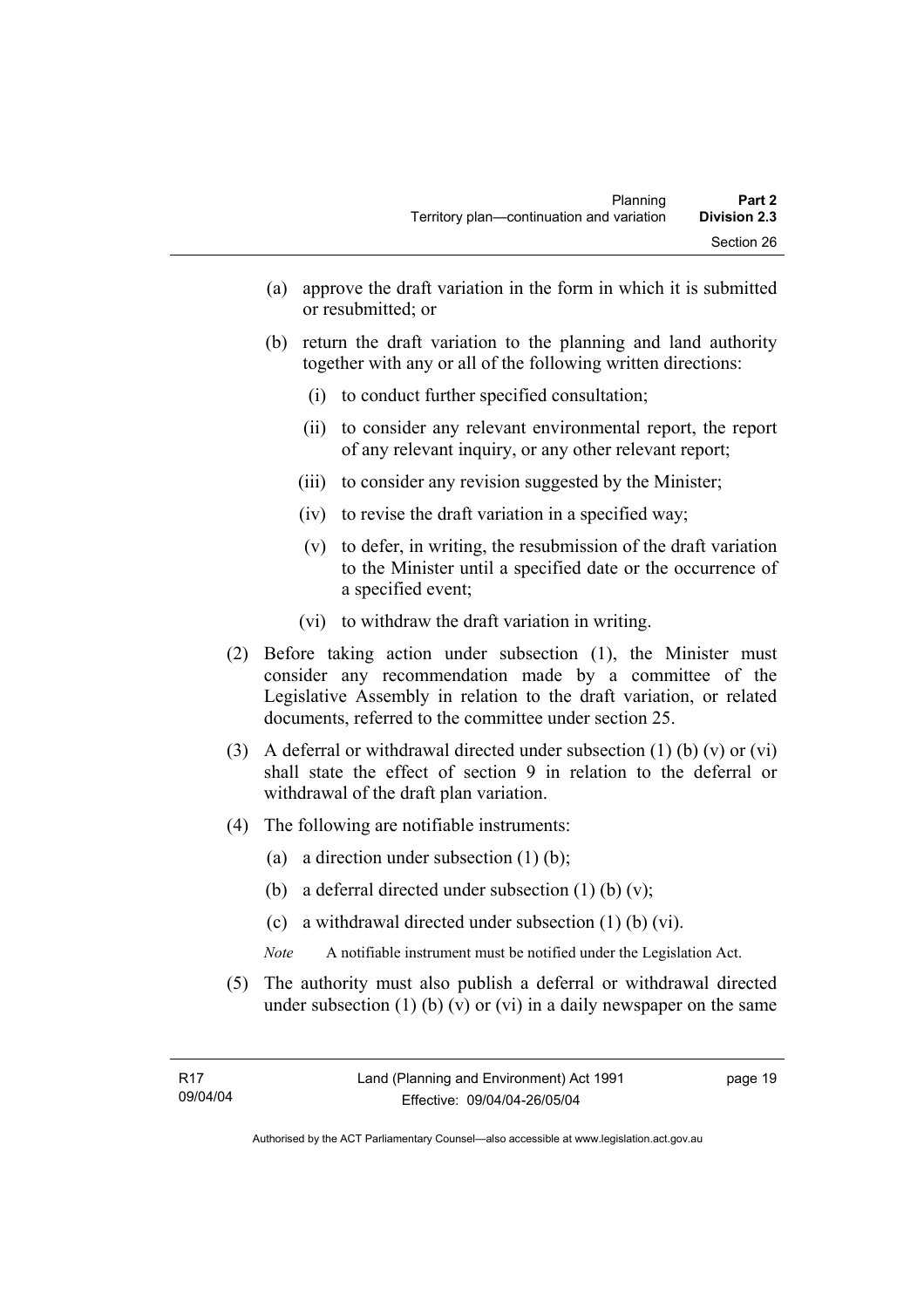day, or as soon as practicable after, the deferral or withdrawal is notified under the Legislation Act.

 (6) After approving a draft plan variation under subsection (1) (a), the Minister may, before the draft variation is presented to the Legislative Assembly, revoke the approval and return the draft variation to the planning and land authority under subsection (1) (b).

## **27 Return of draft plan variation to authority**

- (1) This section applies if the Minister returns a draft plan variation to the authority with directions under section  $26(1)(b)$ .
- (2) The authority must comply with each direction.
- (3) If a direction is given under section 26 (1) (b) (i), (ii) or (iii), the authority may revise the draft variation and resubmit it to the Minister for approval together with a written report about the authority's compliance with the Minister's direction and any further revision of the draft variation under section 22 (6).
- (4) If a direction is given under section 26 (1) (b) (iv), the authority must resubmit the draft variation (as revised) together with a written report about any further revision of the draft variation under section 22 (6).

#### **28 Notice of revival of deferred draft plan variation**

- (1) If the planning and land authority defers a draft plan variation as directed under section 26 (1) (b) (v) (Minister's powers), on the day stated in the deferral, or as soon as practicable after the event mentioned in the deferral, the authority must—
	- (a) prepare a notice stating—
		- (i) that the draft plan variation is revived; and
		- (ii) the effect of section 9 (Effect of draft plan variation) in relation to the revival; and

page 20 Land (Planning and Environment) Act 1991 Effective: 09/04/04-26/05/04

R17 09/04/04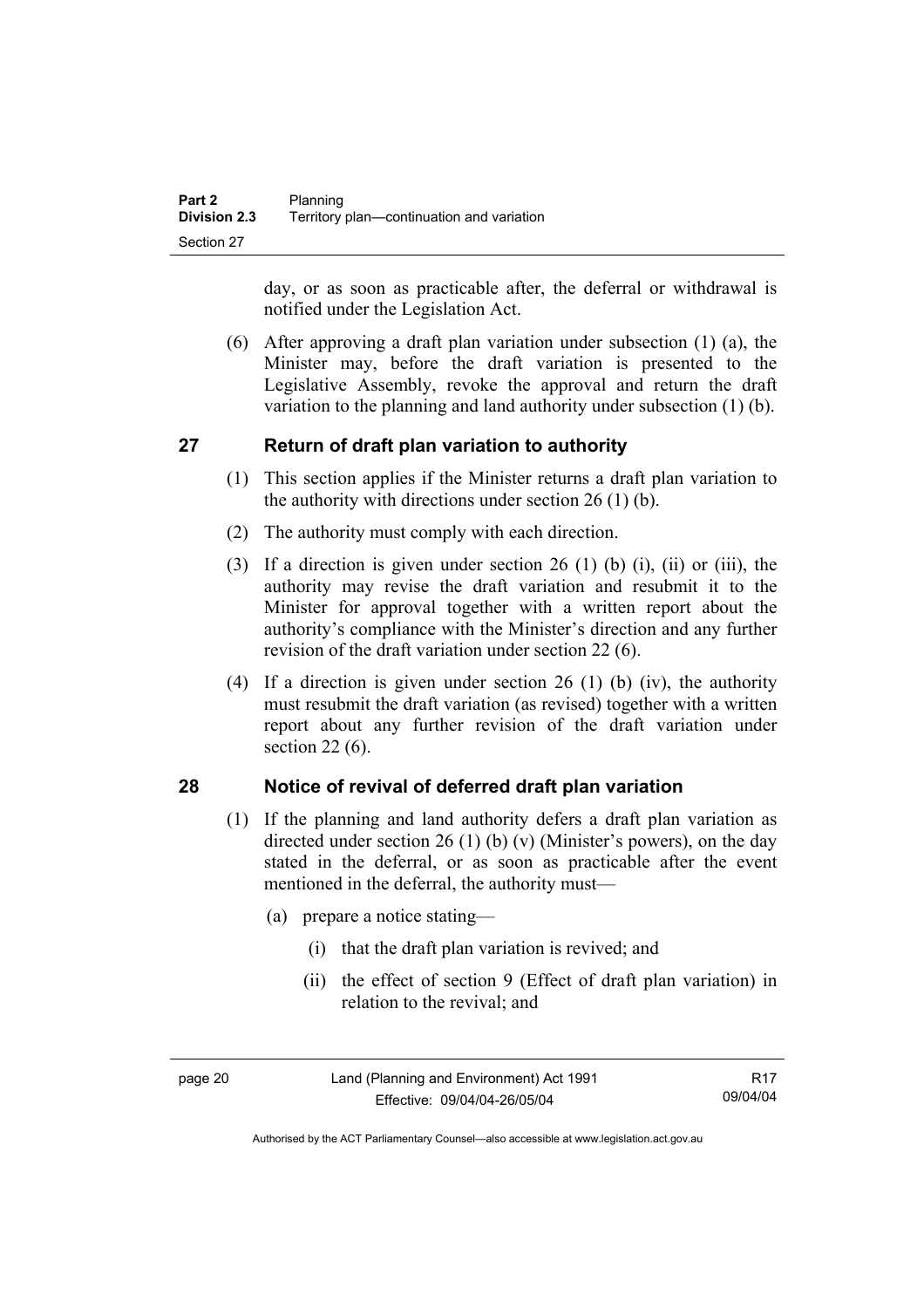- (iii) the effect of any revision under section 22 (6) (Revision, deferral or withdrawal of draft plan variations); and
- (b) resubmit the draft variation to the Minister; and
- (c) advise the Legislative Assembly.
- (2) A notice under subsection (1) (a) is a notifiable instrument.

*Note* A notifiable instrument must be notified under the Legislation Act.

(3) The planning and land authority must also publish the notice in a daily newspaper.

## **29 Consideration of plan variation by Legislative Assembly**

- (1) A plan variation must be presented to the Legislative Assembly within 5 sitting days after the day it is approved by the Minister, together with copies of the following documents in relation to the variation:
	- (a) the background papers;
	- (b) the summaries and reports mentioned in section 24 (1) (b), (c) and (d);
	- (c) any direction under section  $26 (1) (b)$ ;
	- (d) any report mentioned in section  $26(1)$  (b) (ii);
	- (e) any report mentioned in section 27 (c).
- (2) Subsection (1) is subject to section 26 (6) (Minister's powers).
- (3) If a plan variation is not presented to the Legislative Assembly in accordance with subsection (1), it does not come into effect.
- (4) The Legislative Assembly may, on a motion of which notice has been given within 5 sitting days after a plan variation has been presented to it, by resolution reject the variation or any provision of it.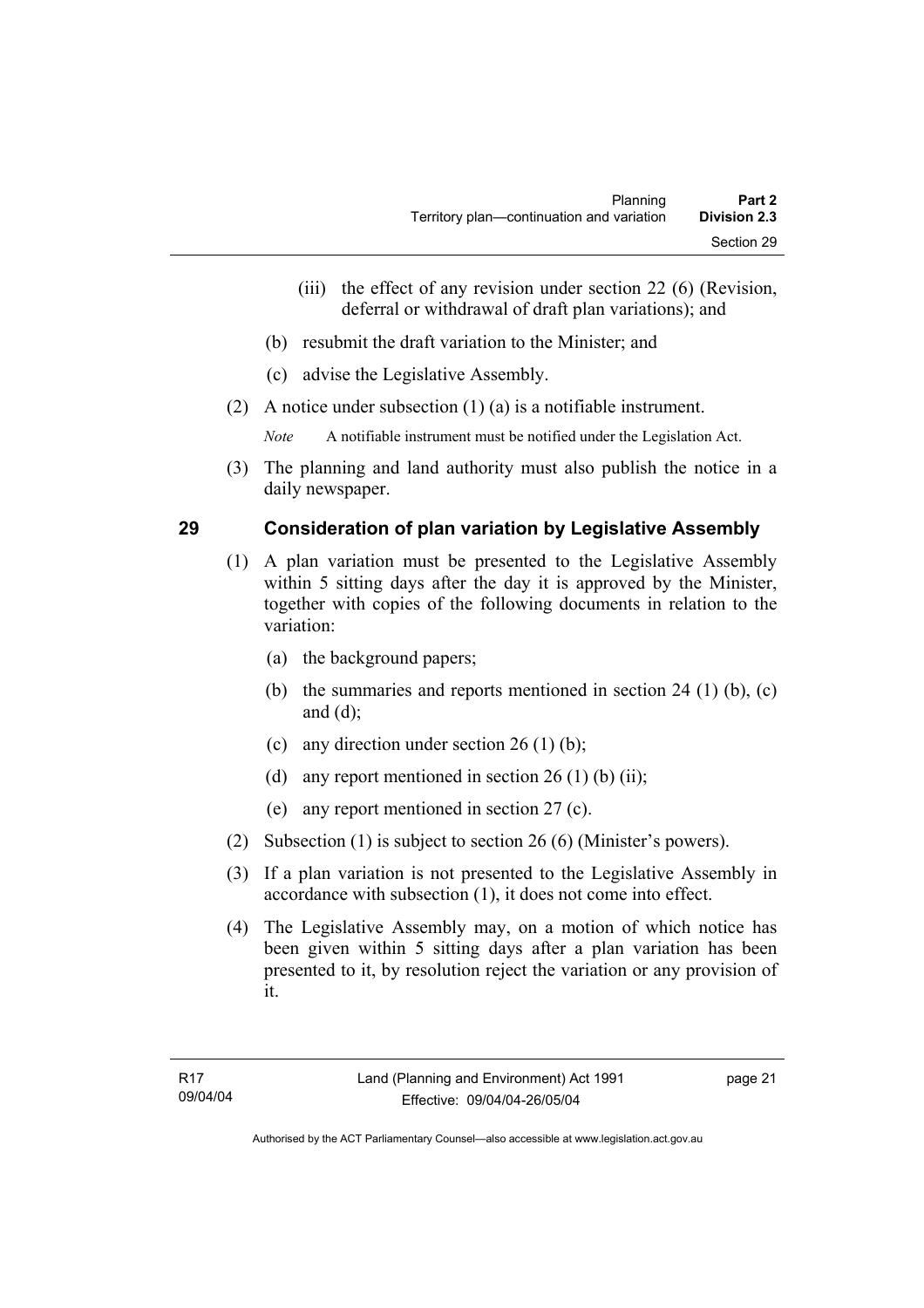- (5) If, at the end of 5 sitting days after notice of a motion to reject a plan variation or a provision of a plan variation has been given in the Legislative Assembly (being notice given within 5 sitting days after the variation was presented to the Legislative Assembly)—
	- (a) the notice has not been called on; or
	- (b) the motion has been called on and moved and has not been withdrawn or otherwise disposed of;

the plan variation or provision specified in the motion is taken to have been rejected by the Legislative Assembly.

- (6) If, before the end of 5 sitting days after a notice of motion to disallow a plan variation or a provision of a plan variation has been given in the Legislative Assembly (being notice given within 5 sitting days after the variation was presented to the Legislative Assembly)—
	- (a) the Legislative Assembly is dissolved or expires; and
	- (b) at the time of dissolution or expiry—
		- (i) the notice has not been withdrawn and the motion has not been called on; or
		- (ii) the motion has been called on and moved and has not been withdrawn or otherwise disposed of;

the plan variation is taken, for subsections (4) and (5), to have been presented to the Legislative Assembly on the first sitting day of the Legislative Assembly after the next general election of members of the Assembly.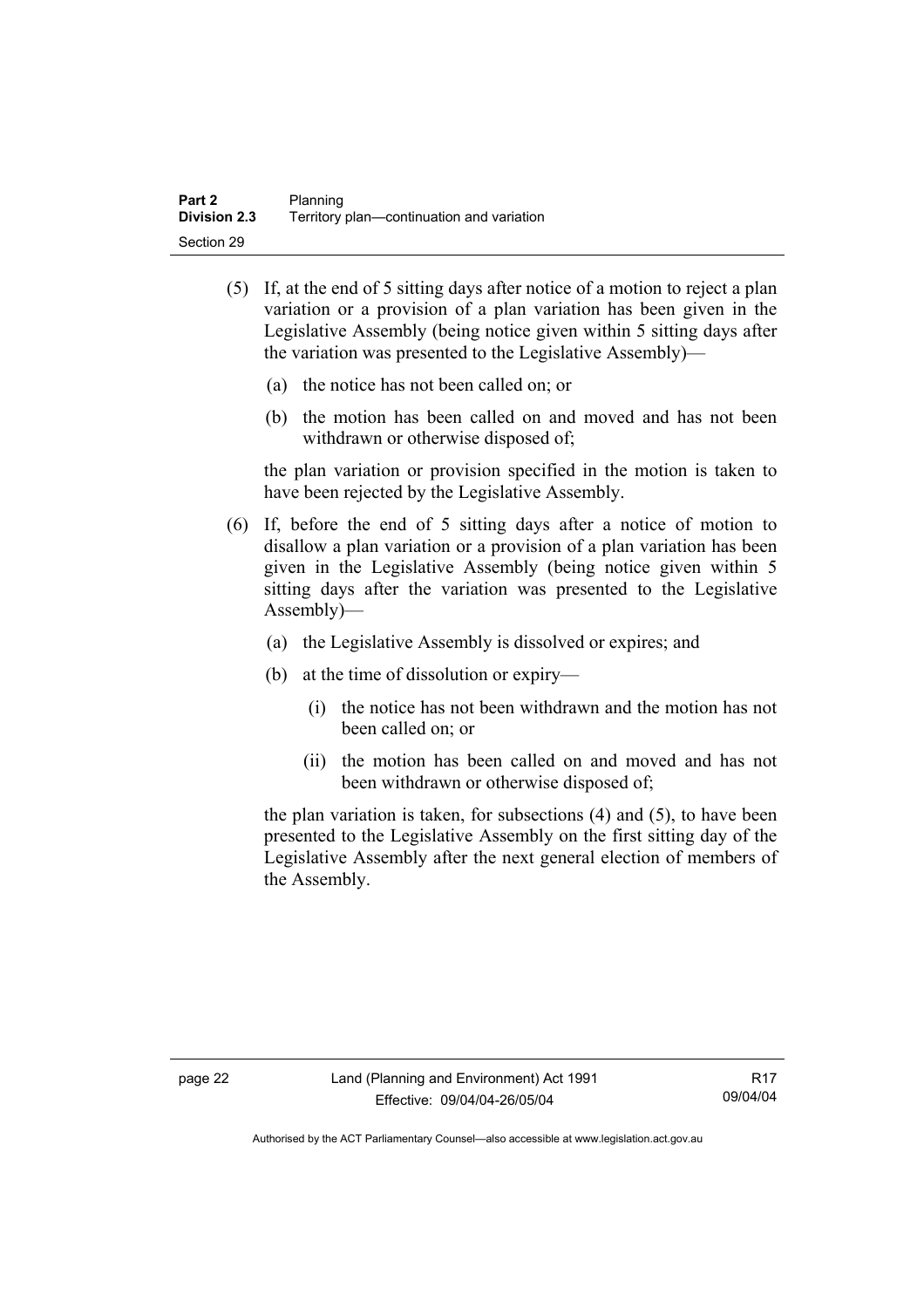- (7) If, at the end of 5 sitting days after a plan variation is presented to the Legislative Assembly, the Assembly has not passed a resolution rejecting the variation or any provision of it and is not, under subsection (5), taken to have rejected the variation or any provision of it, the Minister must, in writing, fix a day when the plan variation is to commence.
	- *Note* An instrument under this subsection is a *commencement notice* (see Legislation Act, s 11). A commencement notice must be notified under the Legislation Act.
- (8) The planning and land authority must publish in a daily newspaper details of—
	- (a) the commencement notice under subsection (7); and
	- (b) where copies of the plan variation may be inspected or purchased.
- (9) The planning and land authority must make copies of the plan variation available for inspection or purchase during office hours at the places, and during the period, published in the newspaper under subsection (8) (b).
- (10) A plan variation notified under subsection (7) commences on the day fixed by the notice.

# **30 Rejection of plan variation by Legislative Assembly**

- (1) This section applies if a plan variation is completely rejected under section 29 (4) (Consideration of plan variation by Legislative Assembly), or taken to be completely rejected under section 29 (5).
- (2) The plan variation does not come into force if this section applies.
- (3) The planning and land authority must prepare a notice stating that the plan variation has been rejected.
- (4) The notice is a notifiable instrument.

*Note* A notifiable instrument must be notified under the Legislation Act.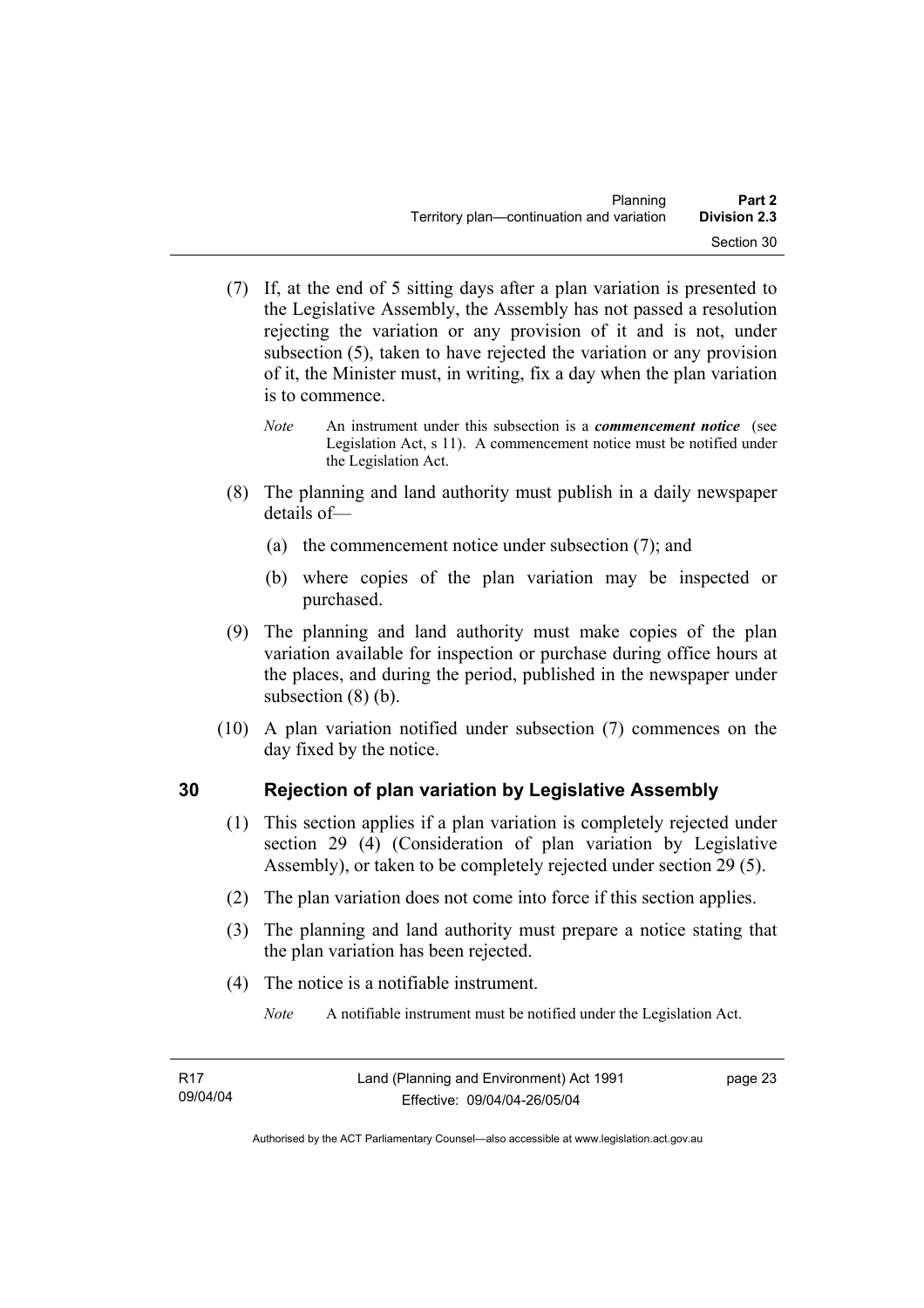(5) The planning and land authority must also publish the notice in a daily newspaper.

## **30A Partial rejection of plan variation by Legislative Assembly**

- (1) This section applies if a plan variation is partly rejected under section 29 (4) (Consideration of plan variation by Legislative Assembly), or taken to be partly rejected under section 29 (5).
- (2) A provision of a plan variation does not come into force if—
	- (a) it is rejected by the Legislative Assembly under section 29 (4) or  $(5)$ ; or
	- (b) it is withdrawn under subsection (3) (b).
- (3) The Minister must, in relation to each provision of the plan that is not rejected under section 29 (4) or (5), in writing—
	- (a) fix a day when the provision (an *approved provision*) is to commence; or
	- (b) withdraw the provision.
	- *Note* An instrument under par (a) is a *commencement notice* (see Legislation Act, s 11). A commencement notice must be notified under the Legislation Act.
- (4) A withdrawal under subsection (3) (b) is a notifiable instrument.
	- *Note* A notifiable instrument must be notified under the Legislation Act.

## **30B Partial rejection of plan variation—newspaper publication etc**

- (1) The planning and land authority must publish in a daily newspaper details of—
	- (a) a commencement notice under section 30A (3) (a) for a provision (an *approved provision*); or
	- (b) a withdrawal notice under section 30A (3) (b).

| page 24 | Land (Planning and Environment) Act 1991 | R17      |
|---------|------------------------------------------|----------|
|         | Effective: 09/04/04-26/05/04             | 09/04/04 |

Authorised by the ACT Parliamentary Counsel—also accessible at www.legislation.act.gov.au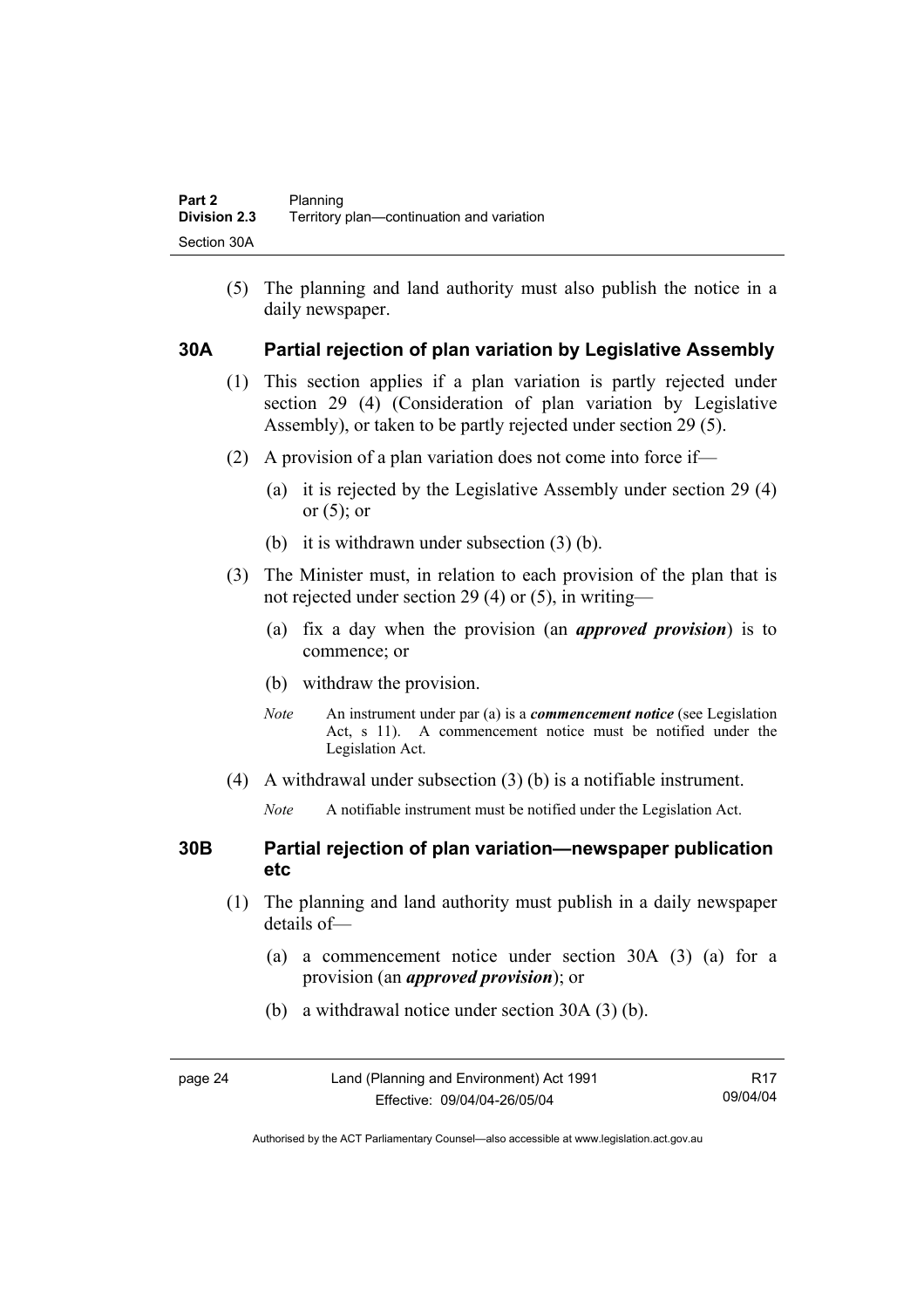- (2) The details of a commencement notice published under subsection (1) (a) for an approved provision must include details of where, and for what period, copies of the provision may be inspected or purchased.
- (3) The planning and land authority must make copies of each approved provision available for inspection or purchase during office hours at the place or places, and during the period, mentioned in subsection (2).

# **Subdivision 2.3.4 Plan variations—defined land**

# **31 Definition for sdiv 2.3.4**

In this subdivision:

*defined land* means land identified in the plan pursuant to section  $7(3)$  (e).

# **32 Plan variations in relation to defined land**

- (1) On approval of the subdivision of a parcel or part of a parcel of defined land, the planning and land authority shall, in writing, vary the plan to specify the purposes for which that land may be used.
- (2) A variation of the plan under subsection (1) in relation to a parcel, or part of a parcel, of land shall include a map of that parcel or part showing the purposes for which identified parts of that land may be used.
- (3) A variation of the plan under subsection (1) is to be consistent with—
	- (a) the relevant subdivision and any conditions subject to which that subdivision is approved; and
	- (b) the principles and policies specified in the plan for the development of the relevant defined land.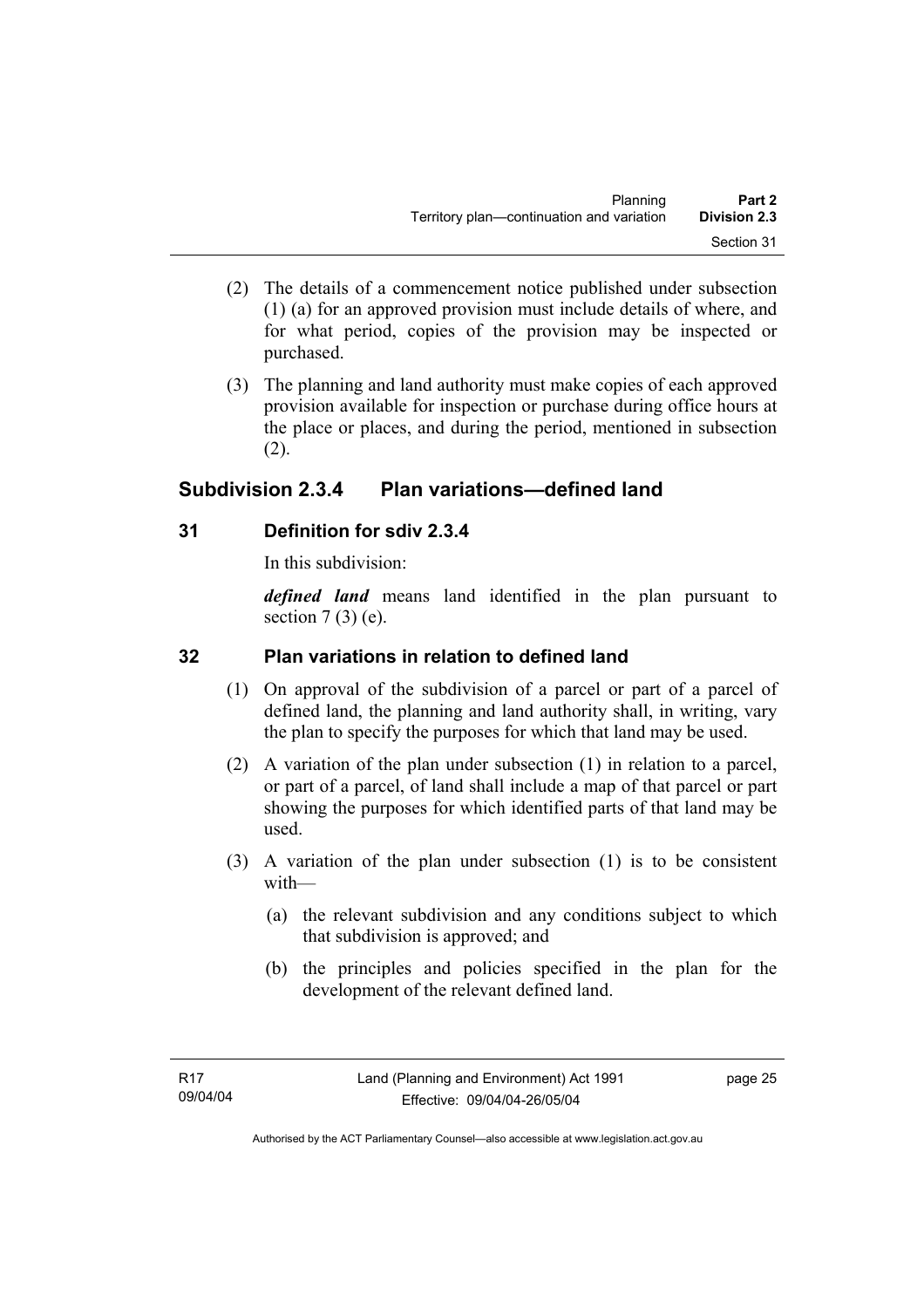(4) A variation of the plan under subsection (1) is a notifiable instrument.

*Note* A notifiable instrument must be notified under the Legislation Act.

- (5) A variation of the plan under subsection (1) has the effect of the parcel, or part of a parcel, of land which is subdivided ceasing to be defined land.
- (6) Within 7 days after a variation of the plan under subsection (1) is notified under the Legislation Act, the planning and land authority must publish a notice in a daily newspaper that—
	- (a) specifies the variation made to the plan; and
	- (b) includes a copy of the map that was included in the variation; and
	- (c) specifies when the variation to the plan took effect or is to take effect.

# **Division 2.5 Miscellaneous**

# **51 Challenge to validity of provisions of plan**

The validity of a provision of the plan shall not be questioned in any legal proceedings except those commenced within 3 months after the date of the commencement of the provision or of a variation of the provision.

# **Part 3 Heritage**

# **Division 3.1 Preliminary**

## **52 Definitions for pt 3**

In this part:

page 26 Land (Planning and Environment) Act 1991 Effective: 09/04/04-26/05/04

R17 09/04/04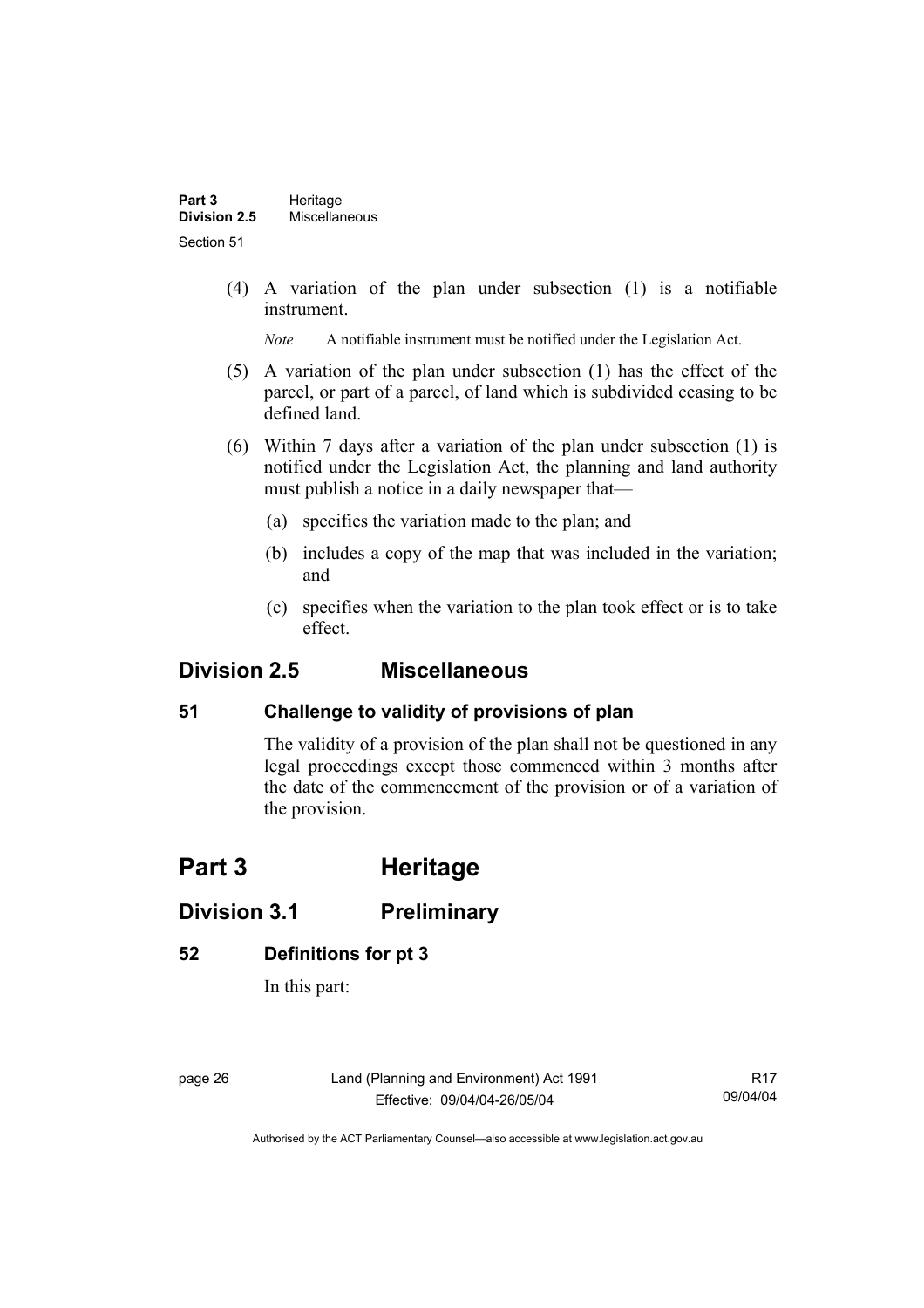#### *Aboriginal object* means—

- (a) a natural or manufactured object; or
- (b) human remains not buried in accordance with a law of the Territory, a State or another Territory;

that is, or are, of significance in Aboriginal tradition.

*Aboriginal place* means a place that is of significance in Aboriginal tradition.

*Aboriginal tradition* means the traditions, observances, customs or beliefs of the people who inhabited Australia before European colonisation, and include traditions, observances, customs and beliefs that have evolved or developed from that tradition since European colonisation.

*conservation* includes preservation, protection, maintenance, restoration and enhancement.

*heritage object* means a natural or manufactured object, including an Aboriginal object, of heritage significance in relation to the ACT.

*heritage place* means a place in the ACT of heritage significance.

*interim heritage places register* means a proposed heritage places register, or an interim variation to the heritage places register, notified under the Legislation Act (see section 60 (Public notification)), as revised, if at all, under section 62 (Revision of interim register).

*Note* The heritage places register means the register of heritage places incorporated in the plan (see dict, def *heritage places register*).

*interim variation*, in relation to the heritage places register, means a proposed variation to that register notified under the Legislation Act (see section 60 (Public notification)).

*relevant Aboriginal organisation*, in relation to a proposed action by the Territory, the Executive, the Minister or a Territory authority,

page 27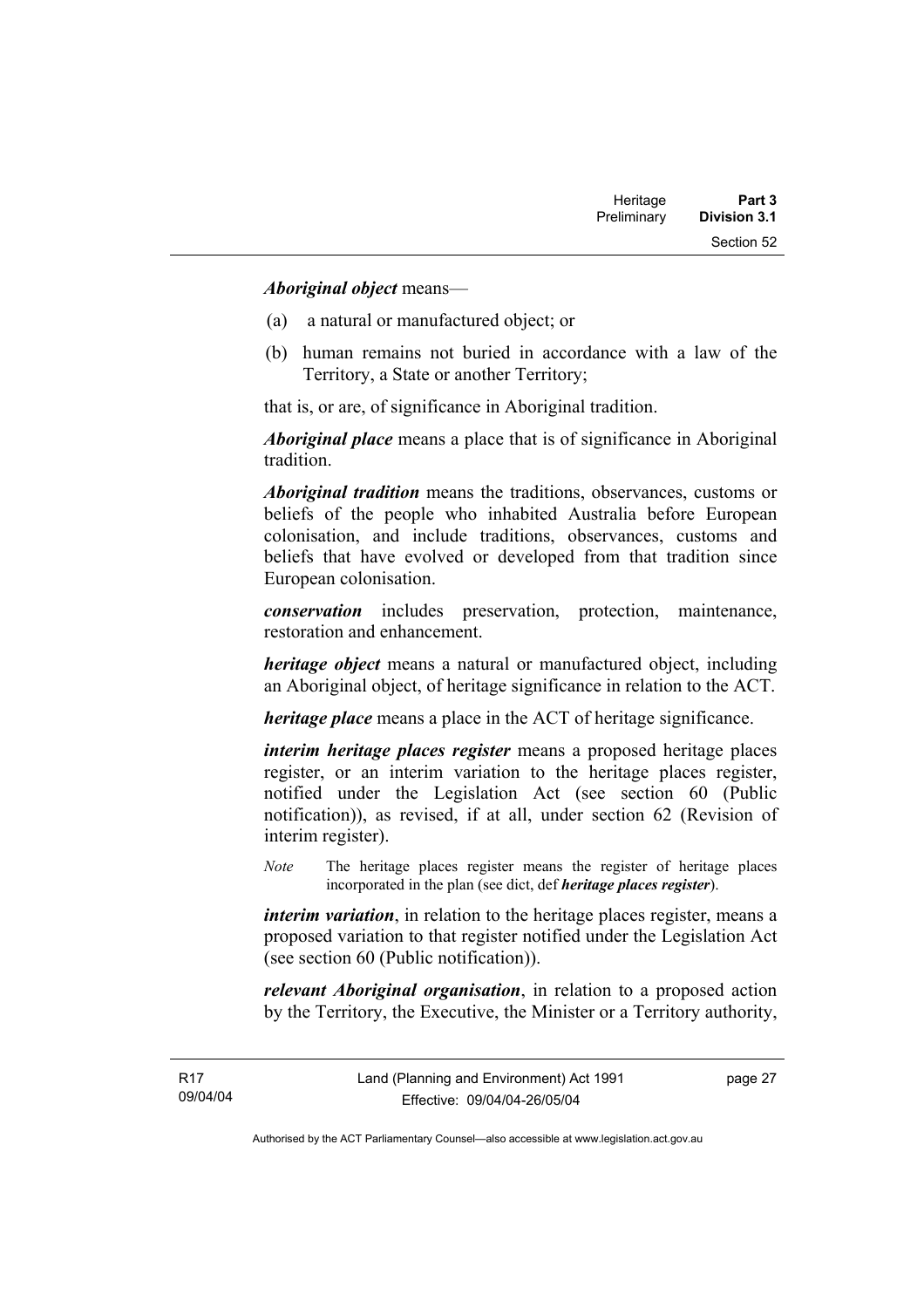means an organisation or association (whether corporated or unincorporated)—

- (a) comprised substantially of Aboriginal persons; and
- (b) having among its principal objects the conservation of Aboriginal tradition in the Territory; and
- (c) that the person or body proposing the action believes on reasonable grounds to have an object or interest directly relevant to, or directly affected by, that action.

*restricted information*, in relation to an Aboriginal place, means information that is the subject of a declaration under section 82 (1).

*variation* includes revocation and substitution.

#### **53 Compliance with requirements for consultation or notification**

If the Executive, the Minister or the heritage council is required under this part to consult or notify an entity, the requirement is taken to be complied with if the Executive, the Minister or the heritage council takes all reasonable steps to consult or notify the entity.

# **Division 3.2 Heritage places register**

### **54 Content of heritage places register**

The heritage places register must—

- (a) identify heritage places, specifying any that are Aboriginal places; and
- (b) identify—
	- (i) each structure or group of structures; or
	- (ii) each object or group of objects, specifying any that are Aboriginal objects; or

| $\sim$<br>-<br>× |
|------------------|
|------------------|

Land (Planning and Environment) Act 1991 Effective: 09/04/04-26/05/04

R17 09/04/04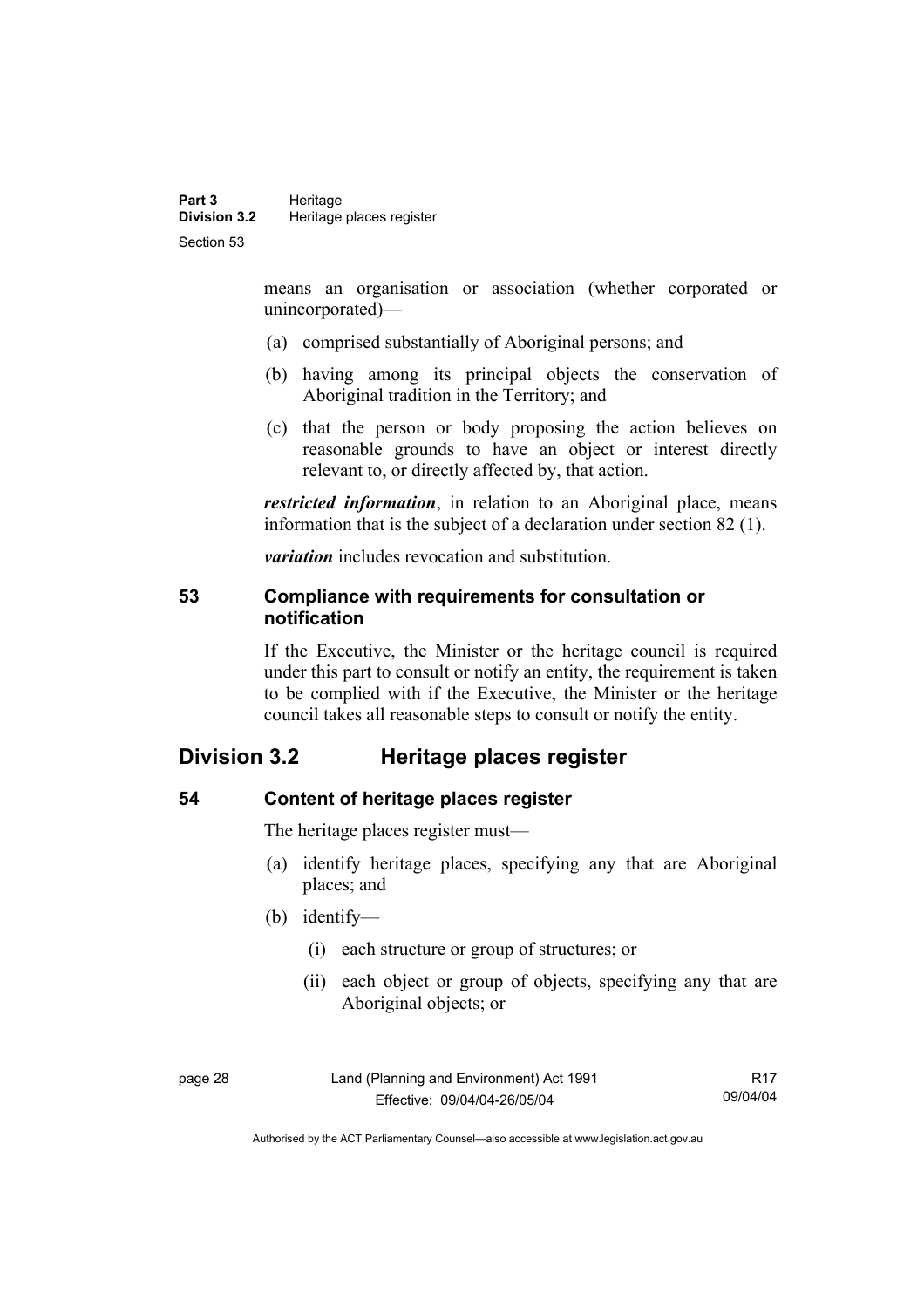- (iii) each landform or group of landforms; or
- (iv) each plant or group of plants; or
- (v) each animal habitat; or
- (vi) each other feature (whether manufactured or natural);

that is located on each identified heritage place and that is intrinsic to the heritage significance of the place; and

- (c) include a statement of the heritage significance of each identified heritage place; and
- (d) specify requirements for the conservation of the heritage significance of each identified heritage place, including any requirements for the conservation of features identified as intrinsic to that heritage significance; and
- (e) specify any restricted information in the register in relation to an Aboriginal place referred to in the register.

# **Division 3.3 Interim heritage places registers**

## **Subdivision 3.3.1 Effect**

#### **55 Effect of interim registers**

- (1) If there is no heritage places register, during the defined period an interim heritage places register has effect as if it were the heritage places register.
- (2) If an interim heritage places register is in the form of an interim variation to the heritage places register, during the defined period the Territory, the Executive, a Minister or a Territory authority shall not do any act, or approve the doing of any act, that—
	- (a) would be inconsistent with the heritage places register if it were varied in accordance with the interim variation; or
	- (b) is inconsistent with the heritage places register.

| R17      | Land (Planning and Environment) Act 1991 | page 29 |
|----------|------------------------------------------|---------|
| 09/04/04 | Effective: 09/04/04-26/05/04             |         |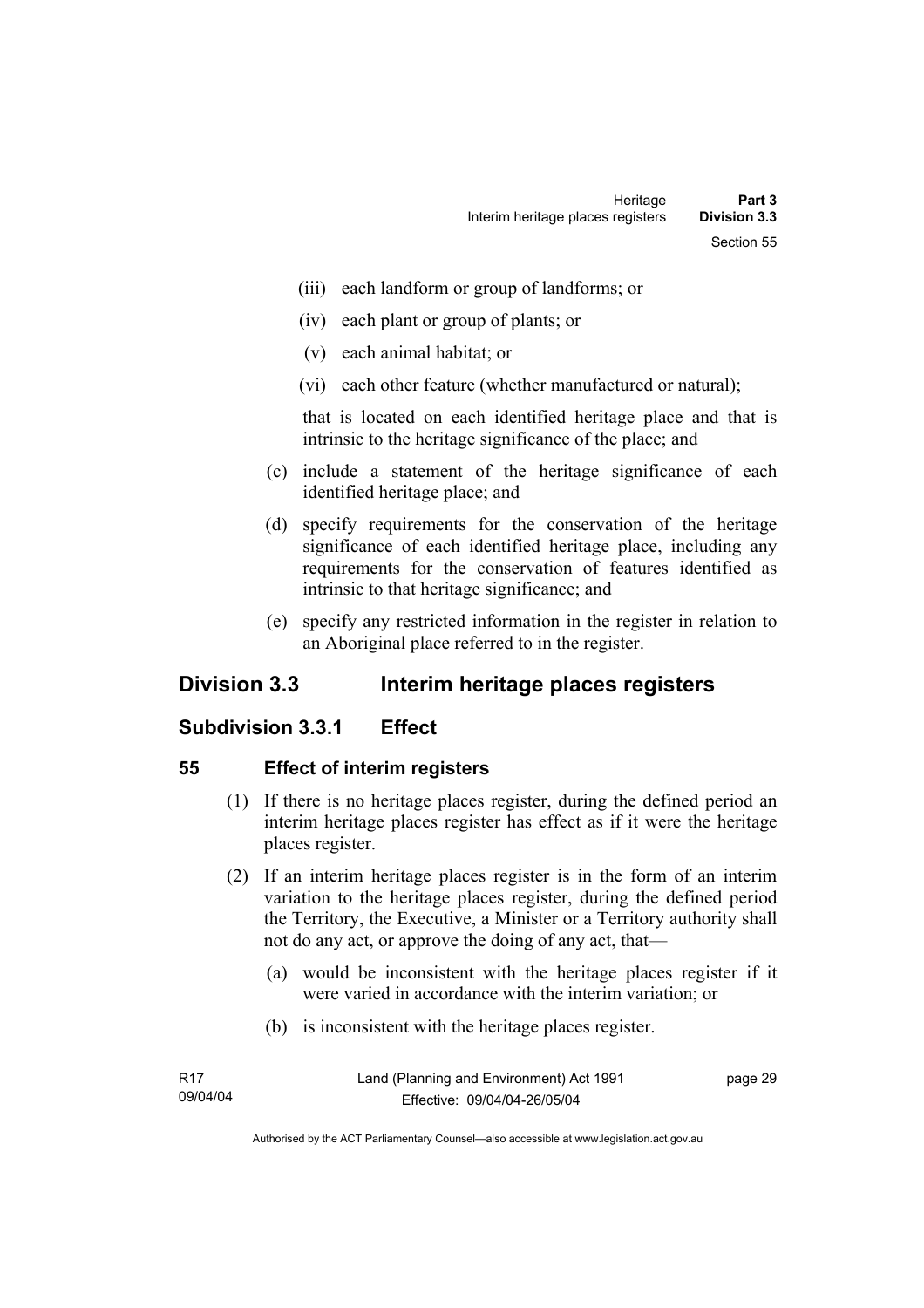(3) In this section:

*defined period* means the period beginning on the day the interim heritage places register is notified (other than in a newspaper) as required by section 60 (Public notification) and ending at the end of the earlier of—

- (a) the day before the heritage places register prepared in consideration of the interim register commences under section 29 (7) (Consideration of plan variation by Legislative Assembly) or section 30A (5) (Partial rejection of plan variation by Legislative Assembly); or
- (b) the last day of the period specified in the notification of the interim register as required by section 60 (1) (b).

# **Subdivision 3.3.2 Preparation, notification and submission of registers**

## **56 Criteria for preparation**

In preparing an interim heritage places register, the heritage council shall—

- (a) assess the heritage significance of a place in accordance with the criteria specified in schedule 2; and
- (b) consider the need to take measures that are prudent and feasible to conserve the heritage significance of each heritage place.

## **57 Ministerial directions and declarations under div 3.5**

 (1) If the Minister issues a direction under section 69 (1) (a) or section 73 (1) (a) to the heritage council to notify an interim heritage places register in relation to a place, the heritage council shall comply with that direction.

R17 09/04/04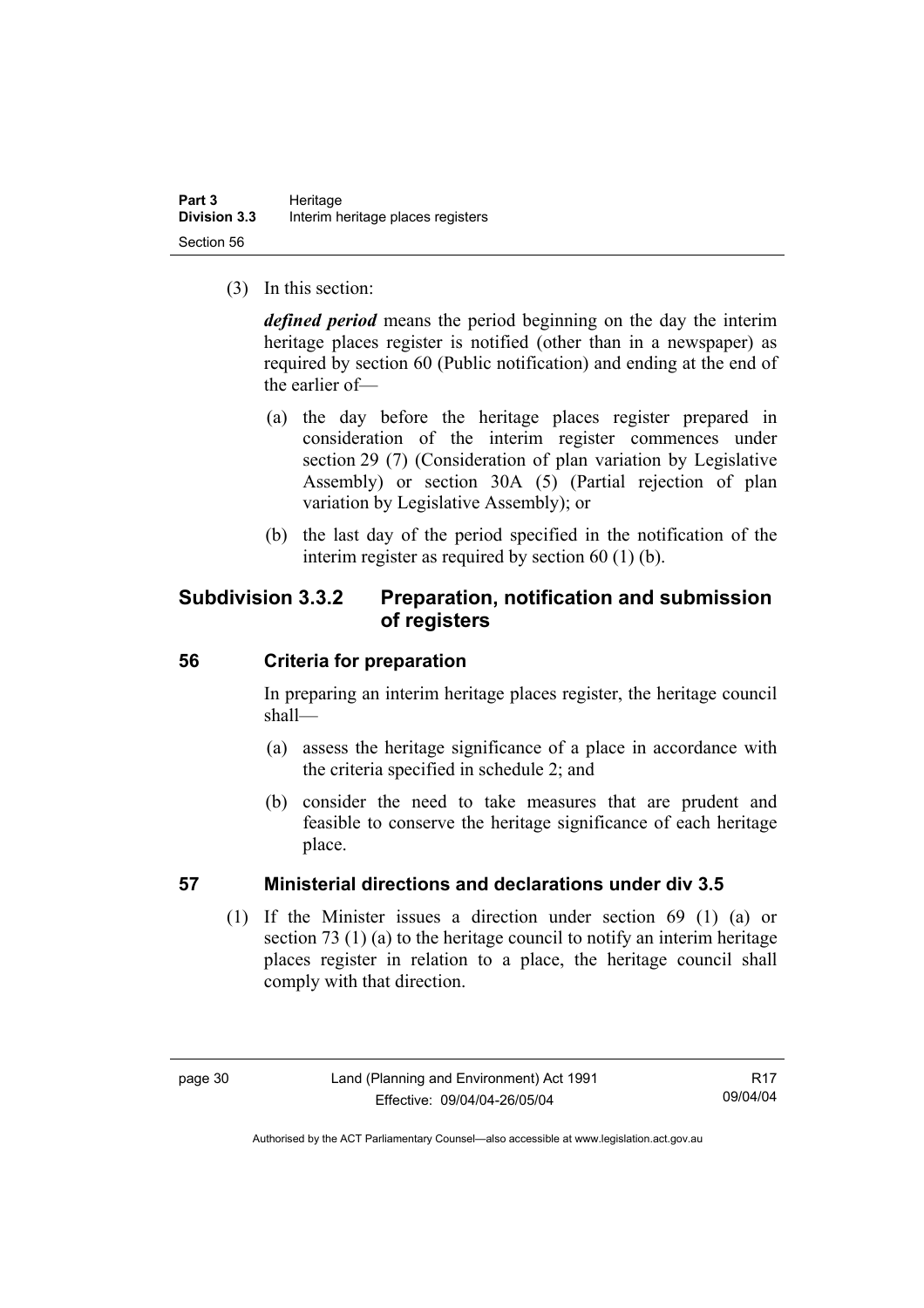(2) While a declaration of the Minister under section 69 (1) (b) or section 73 (1) (b) is in force, the heritage council shall not notify an interim heritage places register that would have the effect of listing that place on the heritage places register.

## **58 Public consultation**

- (1) In preparing an interim heritage places register, the heritage council shall—
	- (a) obtain the information about the public attitude to its proposals that the heritage council considers appropriate; and
	- (b) consider that information.
- (2) Before notifying an interim heritage places register under section 60, the heritage council shall consult with, and consider the views of, any person whose interests, in the opinion of the heritage council based on reasonable grounds, would be affected by its proposals.
- (3) This section does not apply if section 57 (1) applies.

#### **59 Application for inclusion of places in interim register**

- (1) A person may apply in writing to the heritage council for the inclusion of a provision in an interim heritage places register that would have the effect of including an entry in relation to that place on the heritage places register.
- (2) An application shall be accompanied by a statement of the reasons why the applicant considers that the place should be included on the heritage places register.
- (3) On application in accordance with this section, the heritage council may, in consideration of the matters referred to in section 56—
	- (a) include a provision in an interim heritage places register that would have the effect of including an entry in relation to the relevant place in the heritage places register; or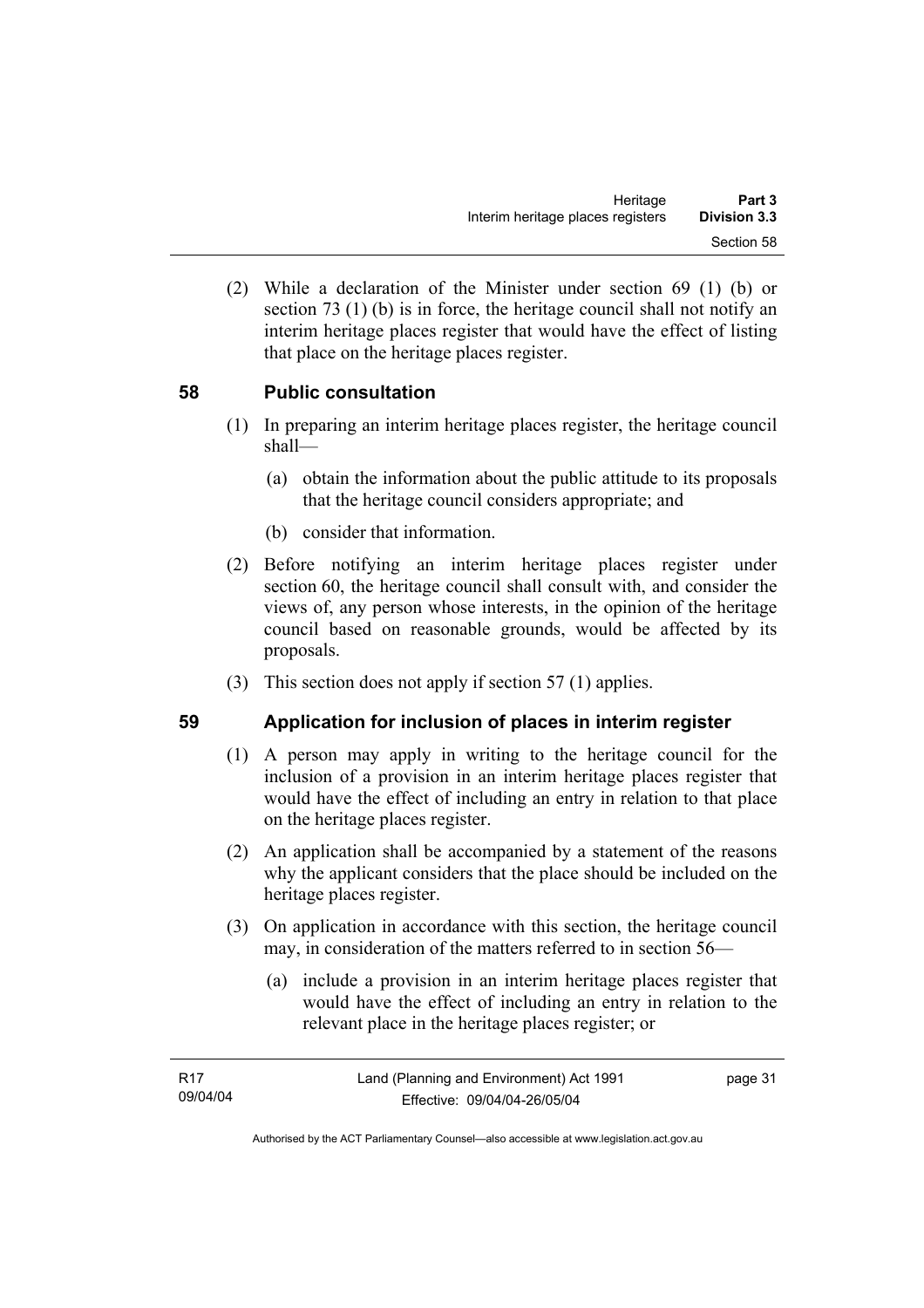(b) refuse to approve the application.

 (4) This section is not to be read as limiting the power of the heritage council to prepare interim heritage places registers.

## **60 Public notification**

- (1) After preparing an interim heritage places register, the heritage council must prepare a written notice—
	- (a) stating that copies of the interim register are available for public inspection at specified places; and
	- (b) specifying, for section 55, the maximum period during which the interim register, or each part of it, is to have effect under that section; and
	- (c) including—
		- (i) a statement of the effect of section 55; and
		- (ii) a statement to the effect that, subject to the *Administrative Appeals Tribunal Act 1989*, a person whose interests in relation to land are affected may apply to the administrative appeals tribunal for a review of a decision of the heritage council to include a provision in the interim register.
- (2) A notice under subsection (1) is a notifiable instrument.

*Note* A notifiable instrument must be notified under the Legislation Act.

- (3) The heritage council must also publish the notice under subsection (1) in a daily newspaper.
- (4) The heritage council shall make copies of the interim register available for public inspection during office hours at the places specified in the notice under subsection (1).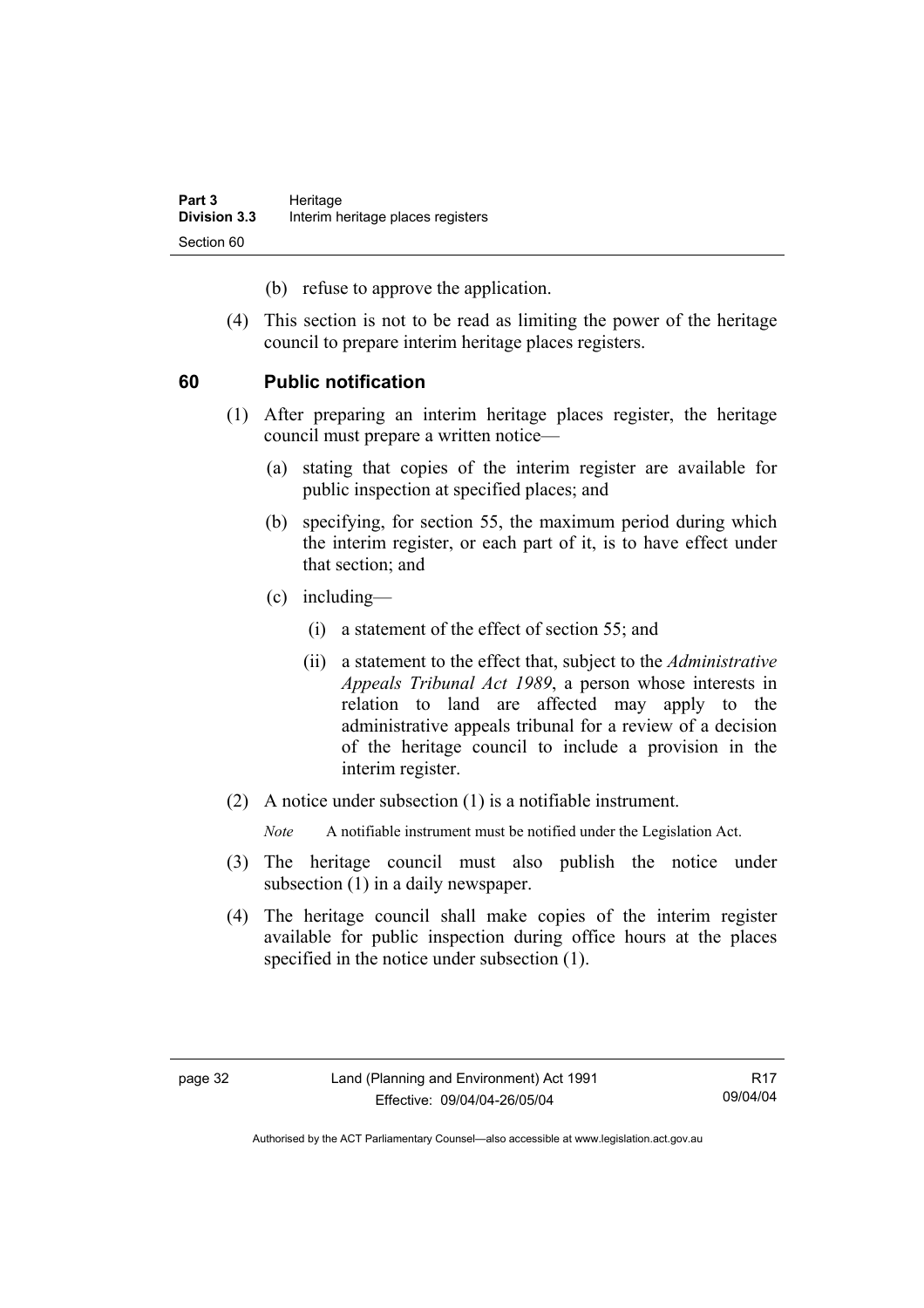- (5) A copy of an interim register made available for public inspection under subsection (4) shall not include any restricted information in relation to an Aboriginal place.
- (6) The validity of a decision of the heritage council to include a provision in an interim heritage places register is not affected by a failure to comply with subsection  $(1)$   $(a)$  or  $(c)$ ,  $(4)$  or  $(5)$ .

## **61 Notification of lessees and occupiers**

- (1) As soon as practicable after an interim heritage places register is notified (other than in a newspaper) as required by section 60 (Public notification), the heritage council shall give each lessee, and each occupier, of land affected by a decision of the heritage council to include a provision in the interim register a notice—
	- (a) specifying that provision; and
	- (b) specifying, and identifying as such, any relevant restricted information about Aboriginal places on that land; and
	- (c) including the statements referred to in section 60 (1) (c) in relation to the interim register; and
	- (d) including a statement of the effect of section 84 in relation to the publication of restricted information.
	- *Note* For how documents may be given, see Legislation Act, pt 19.5.
- (2) The validity of a decision of the heritage council to include a provision in an interim heritage places register is not affected by a failure to comply with subsection (1).

## **62 Revision of interim register**

- (1) After the notification of an interim heritage places register under section 60, the heritage council may, in writing, revise the interim register—
	- (a) to correct a formal error; or

page 33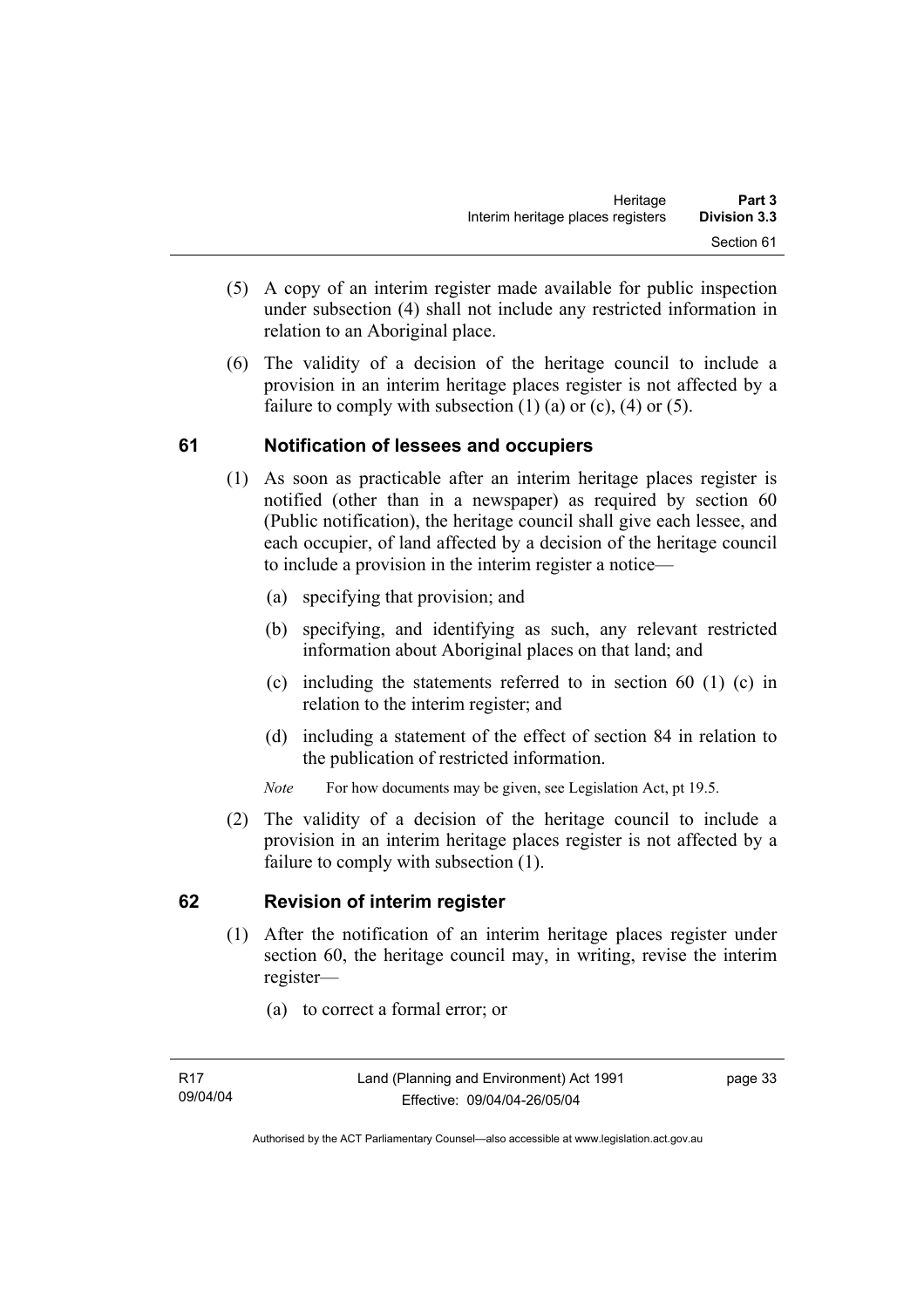- (b) except if section 57 (1) applies—to provide for the removal of a provision of the interim register that would have had the effect of including an entry in the heritage places register.
- (2) A revision under subsection (1) is a notifiable instrument.
	- *Note* A notifiable instrument must be notified under the Legislation Act.
- (3) The heritage council shall publish a copy of a revision under subsection  $(1)$  in a daily newspaper.
- (4) A revision under subsection (1) (b) shall include—
	- (a) a statement that copies of the interim register, as revised, are available for public inspection at specified places; and
	- (b) a statement of the effect of section 55 in relation to the interim register as revised; and
	- (c) a statement to the effect that, subject to the *Administrative Appeals Tribunal Act 1989*, a person whose interests in relation to land are affected may apply to the administrative appeals tribunal for a review of the heritage council's decision to revise a provision of the interim register.
- (5) The heritage council shall make copies of the interim register, as revised, available for public inspection during office hours at the places specified in the revision under subsection (4).
- (6) If subsection (1) (b) applies, the heritage council shall give each lessee, and each occupier, of land affected by the decision of the heritage council to revise the interim register a notice—
	- (a) specifying the revision; and
	- (b) including the statements referred to in subsection (4).
	- *Note* For how documents may be given, see Legislation Act, pt 19.5.
- (7) The validity of a decision of the heritage council to revise a provision of an interim heritage places register under subsection

R17 09/04/04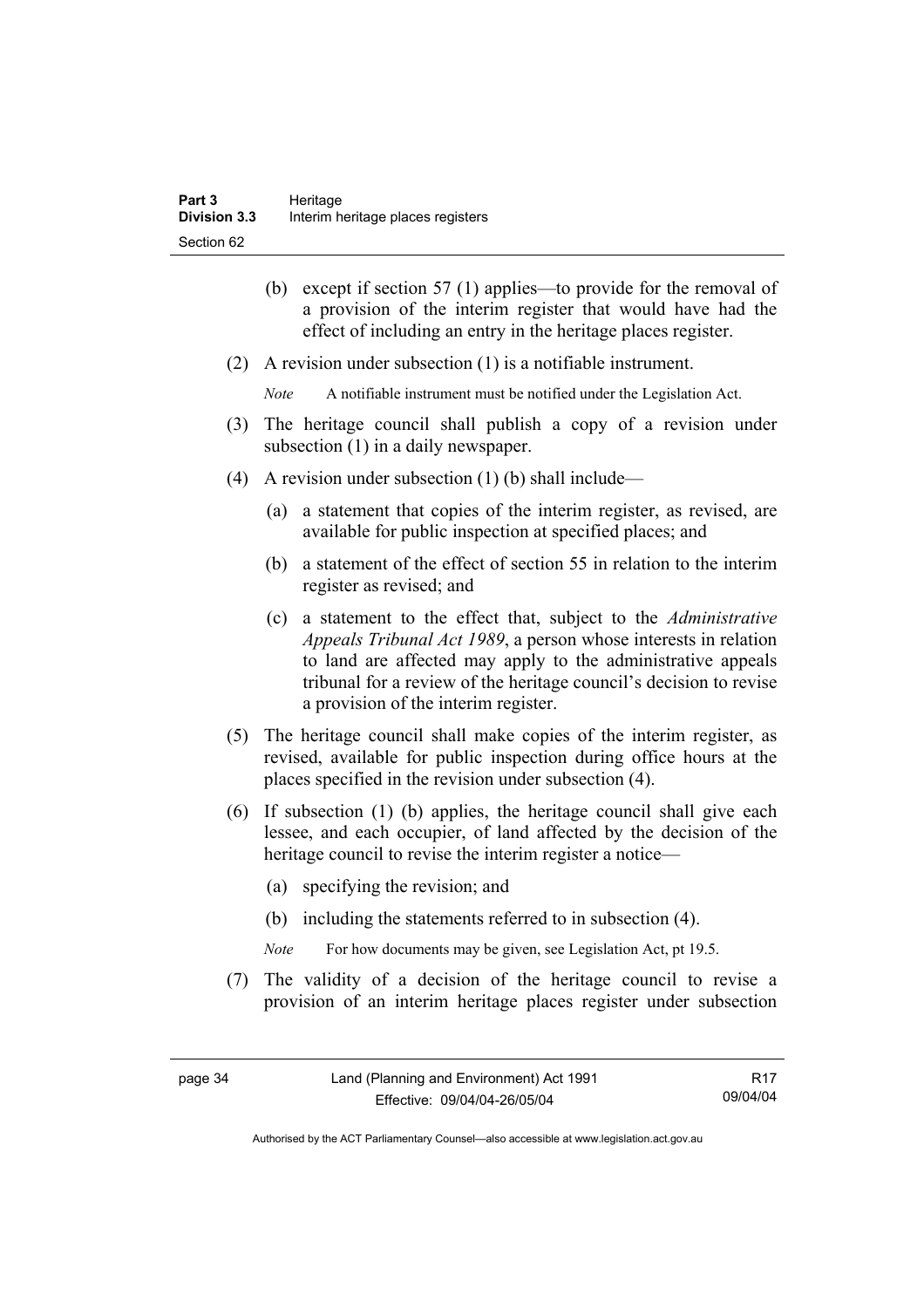(1) (b) is not affected by a failure to comply with subsection (3), (4), (5) or (6).

# **63 Submission of interim register to planning and land authority**

- (1) For section 17, the heritage council shall submit an interim heritage places register to the planning and land authority in accordance with this section.
- (2) The heritage council shall submit an interim heritage places register to the planning and land authority after the end of 28 days after the interim register is notified (other than in a newspaper) as required by section 60 (Public notification), except if there is an application for review of a decision referred to in section 282A (1) (a) or (3) (b) in relation to the interim register.
- (3) If there is an application for review of a decision referred to in section 282A (1) (a) or (3) (b) in relation to an interim heritage places register, the heritage council shall—
	- (a) in relation to those provisions of the interim register that are not the subject of such an application—submit those provisions to the planning and land authority after the end of 28 days after the interim register is notified (other than in a newspaper) as required by section 60 (Public notification); and
	- (b) in relation to each provision of the interim register that is the subject of such an application—if appropriate, submit that provision to the authority, as varied (if at all) to reflect the administrative appeals tribunal's decision, after the resolution of the application.
- (4) If there is an application under section 282A (AAT Review of decisions) for the review of a decision of the heritage council to refuse to approve an application under section 59 for the inclusion of a provision in an interim heritage places register—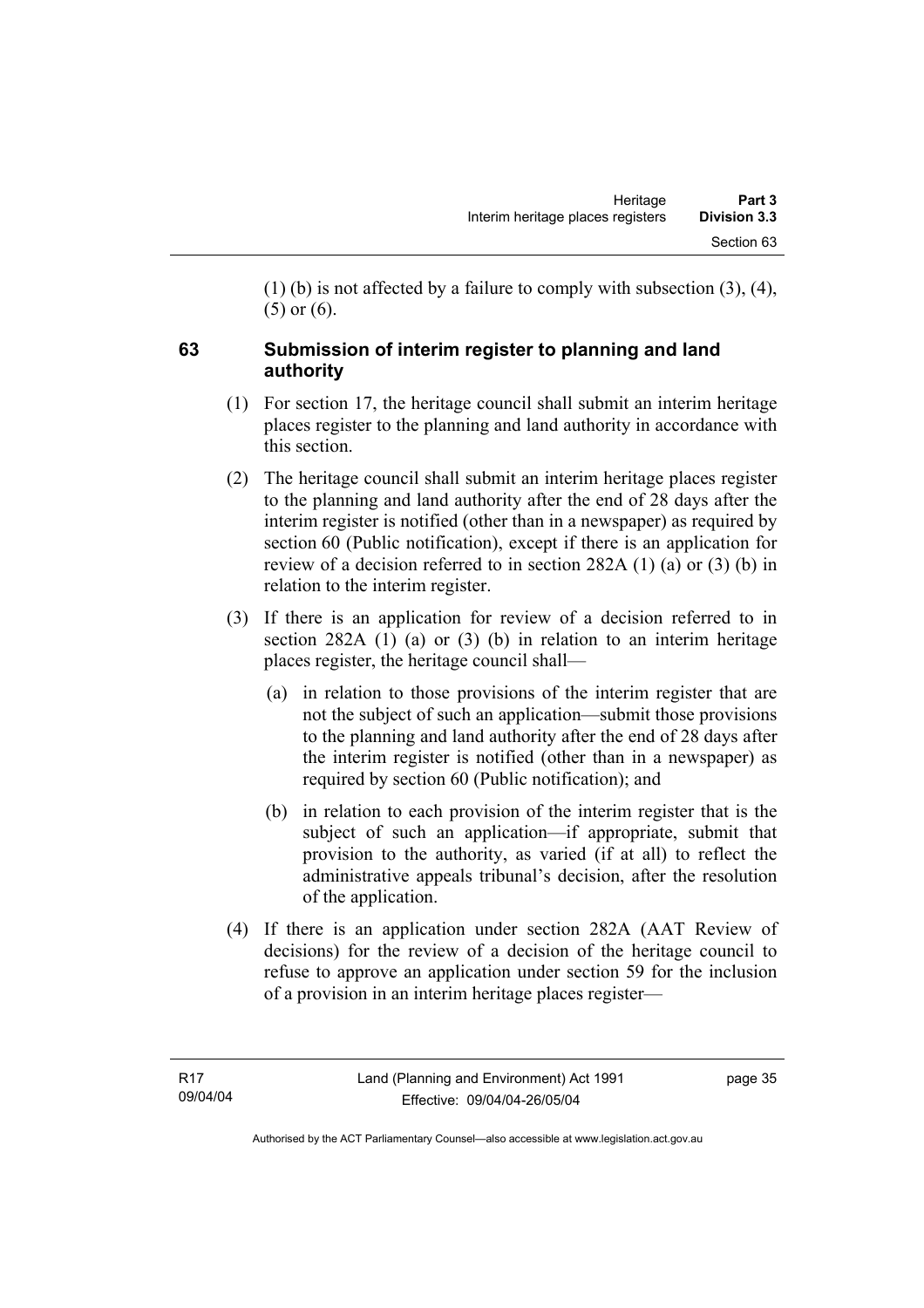- (a) subsection (1) applies notwithstanding the application for review; and
- (b) if the application for review is successful—the heritage council shall submit that provision to the planning and land authority in the form approved by the administrative appeals tribunal in its decision.
- (5) If there is an application under section 282A (AAT Review of decisions) for the review of a decision of the heritage council to revise an interim heritage places register to remove a provision—
	- (a) subsection (1) applies notwithstanding the application; and
	- (b) if the application is successful—the heritage council shall submit that provision to the planning and land authority as reinstated in the interim register in accordance with the decision of the administrative appeals tribunal.

# **Division 3.4 Acquisition of heritage places and objects**

# **64 Acquisition**

- (1) The Minister may, on behalf of the Territory, acquire a place listed on the heritage places register if the Minister is satisfied that—
	- (a) the place has substantial heritage significance; and
	- (b) acquisition is the most prudent and feasible means to ensure the conservation of the heritage significance; and
	- (c) it is in the public interest for the Territory to acquire the place.
- (2) If subsection (1) applies in relation to a place, the Minister may acquire an object identified in the heritage places register as intrinsic to the heritage significance of that place.
- (3) The Minister shall acquire a place or an object under this section on just terms.

| page 36 | Land (Planning and Environment) Act 1991 | R <sub>17</sub> |
|---------|------------------------------------------|-----------------|
|         | Effective: 09/04/04-26/05/04             | 09/04/04        |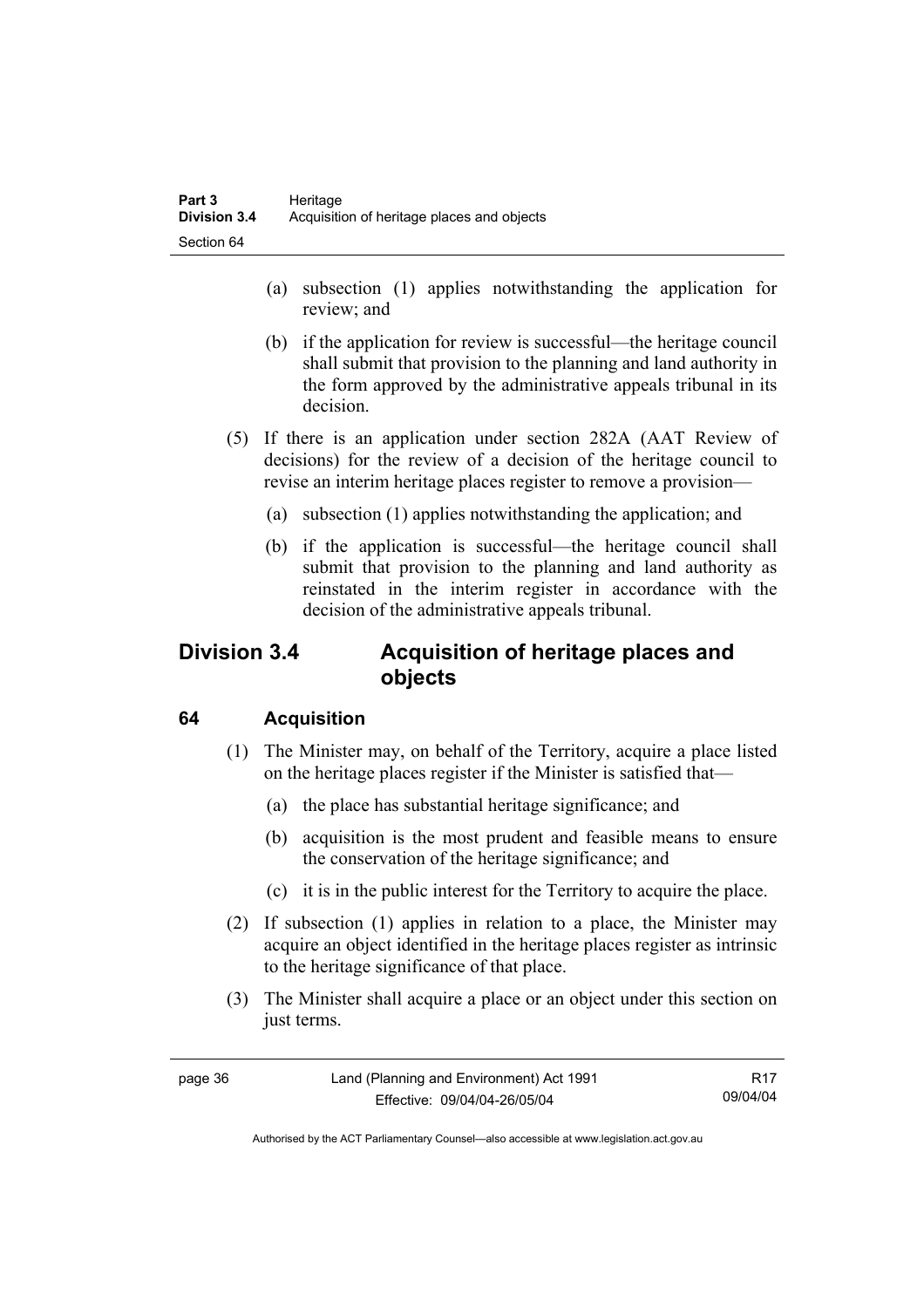- (4) The Minister shall not acquire a place or an object under this section without first consulting with, and considering the views of—
	- (a) the lessee and the occupier of the place; and
	- (b) if an object is to be acquired—the owner and the possessor of the object; and
	- (c) the heritage council; and
	- (d) any relevant Aboriginal organisation;

about the proposed acquisition.

# **Division 3.5 Aboriginal heritage**

# **Subdivision 3.5.1 Preliminary**

#### **66 Definitions for div 3.5**

In this division:

*registered*, in relation to a place, means a place for which—

- (a) there is an entry in the heritage places register; or
- (b) there is a provision in an interim heritage places register that has the effect of including an entry for the place in the heritage places register.

*registration*, in relation to a place, means—

- (a) making an entry for the place in a heritage places register; or
- (b) including a provision in an interim heritage places register that has the effect of including an entry for the place in a heritage places register.

*unregistered*, in relation to a place, means a place that is not a registered place.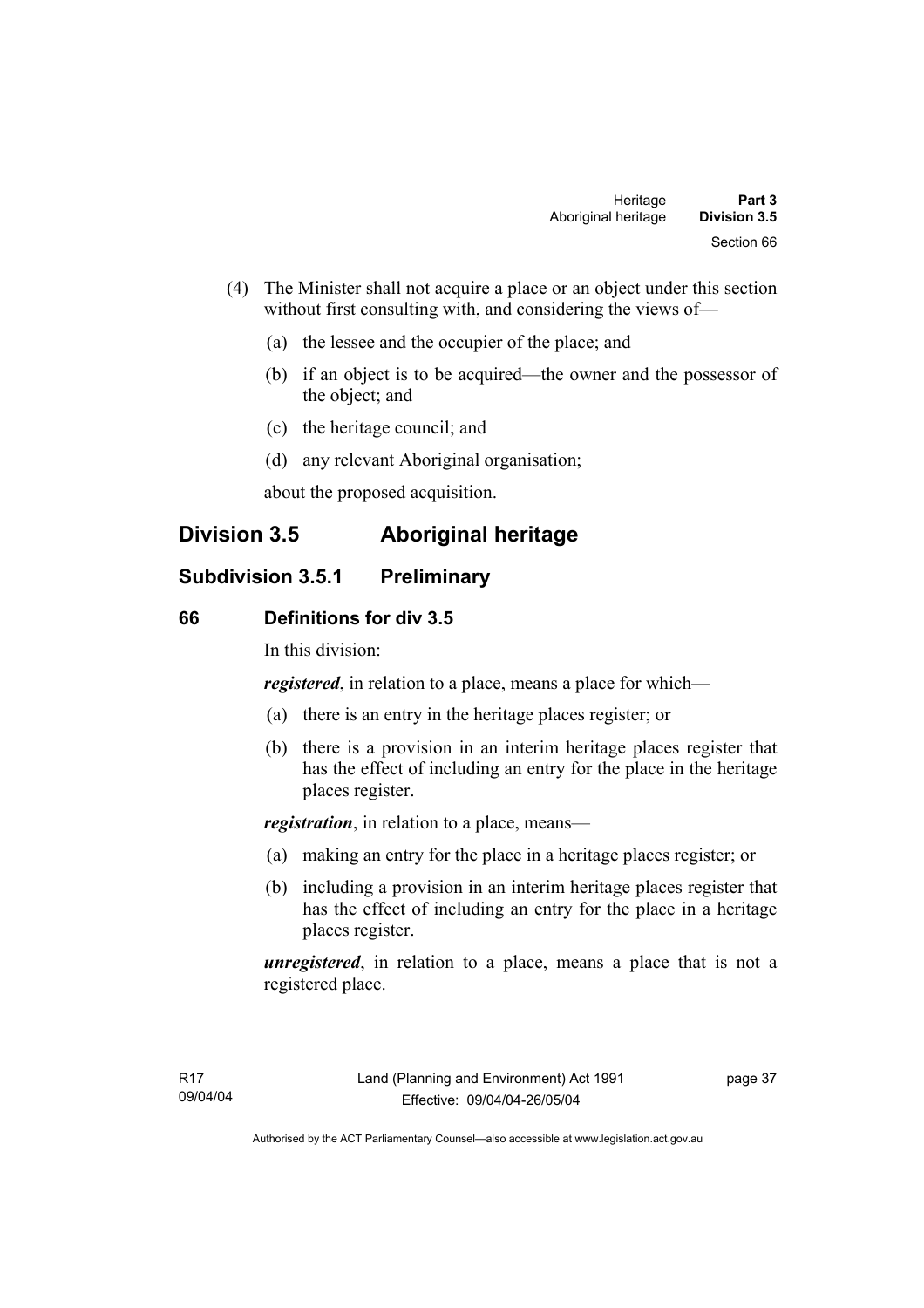# **Subdivision 3.5.2 Reporting discoveries of unregistered Aboriginal places**

## **67 Reports**

- (1) A person who discovers a place that he or she believes on reasonable grounds to be an unregistered Aboriginal place shall, within 7 days, report that discovery to the Minister in accordance with subsection  $(2)$ .
- (2) A report under subsection (1) shall—
	- (a) be in writing; and
	- (b) specify the name and address of—
		- (i) the person giving the report; and
		- (ii) the lessee and each occupier of the land where the place is located (if the identity of those persons is known to the person giving the report); and
	- (c) specify the nature and location of the discovery.
- (3) A person shall not, without reasonable excuse, fail to comply with subsection  $(1)$ .

Maximum penalty: 5 penalty units.

- (4) This section does not apply in relation to a person who—
	- (a) in accordance with Aboriginal tradition, has traditional affiliations with the land where the place is located; or
	- (b) believes on reasonable grounds that a declaration under section  $69$  (1) (b) or section  $73$  (1) (b) (that the place is not to be registered) is in force; or
	- (c) believes on reasonable grounds that the place has previously been registered.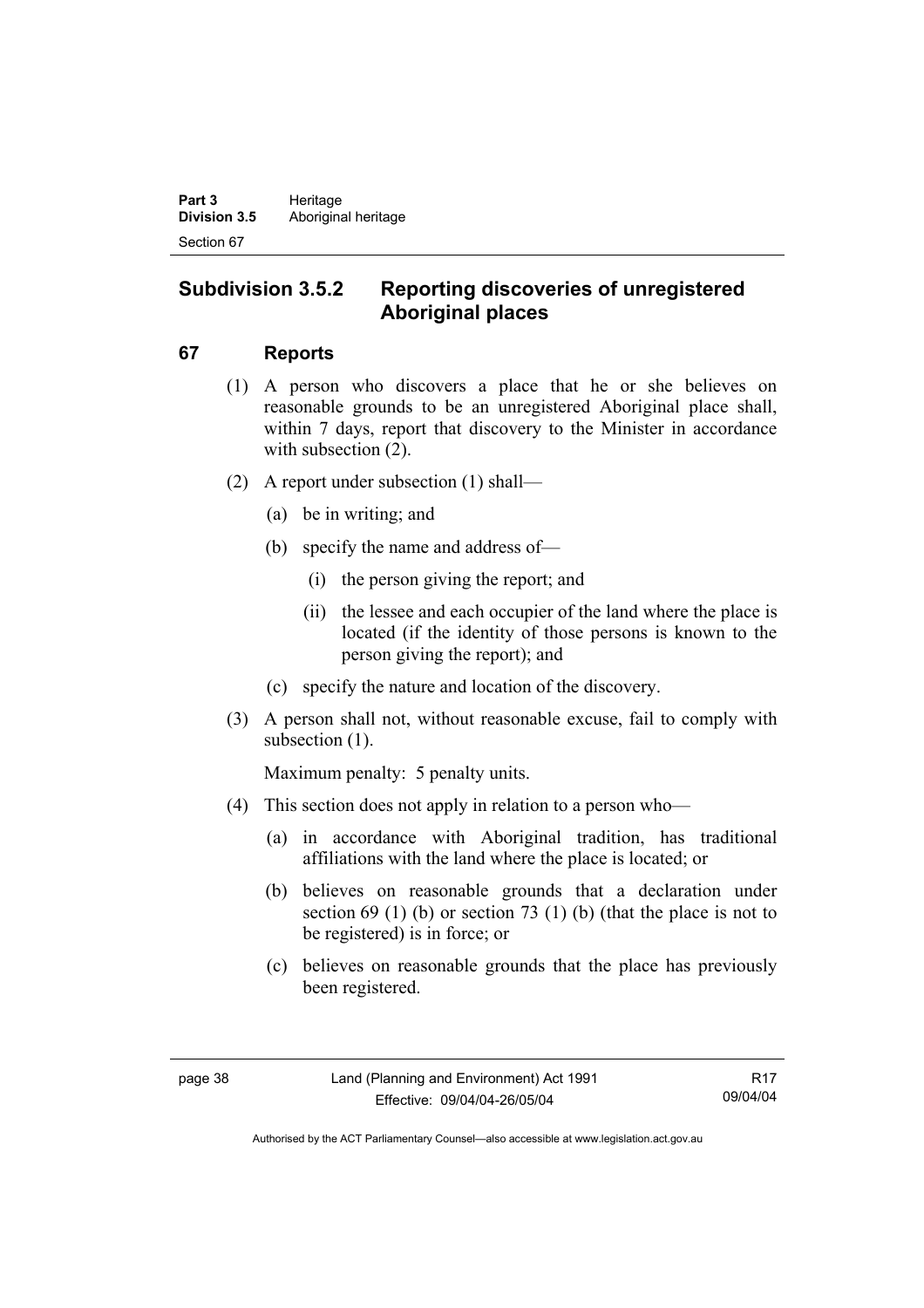(5) Notwithstanding subsection (4) (a), a person who, in accordance with Aboriginal tradition, has traditional affiliations with particular land may, for this subdivision, report the discovery of an Aboriginal place on that land in accordance with subsection (1).

## **68 Aboriginal heritage discoveries—consideration of reports**

- (1) On receiving a report of a discovery under section 67, the Minister shall—
	- (a) if the place is registered, or has previously been registered give the lessee and the occupier of the land where the place was discovered written notice of the details of that registration, including any relevant restricted information, together with a statement of the effect of that registration (if it is still in force); or
	- (b) if the place has never been registered—direct the heritage council to report to the Minister within 21 days about the heritage significance of the place or object.
	- *Note* For how documents may be given, see Legislation Act, pt 19.5.
- (2) The heritage council shall—
	- (a) prepare a report for submission to the Minister in compliance with a direction under subsection (1) (b); and
	- (b) in preparing that report, consult with, and consider the views of—
		- (i) the lessee and the occupier of the place; and
		- (ii) the person who reported the discovery; and
		- (iii) any relevant Aboriginal organisation.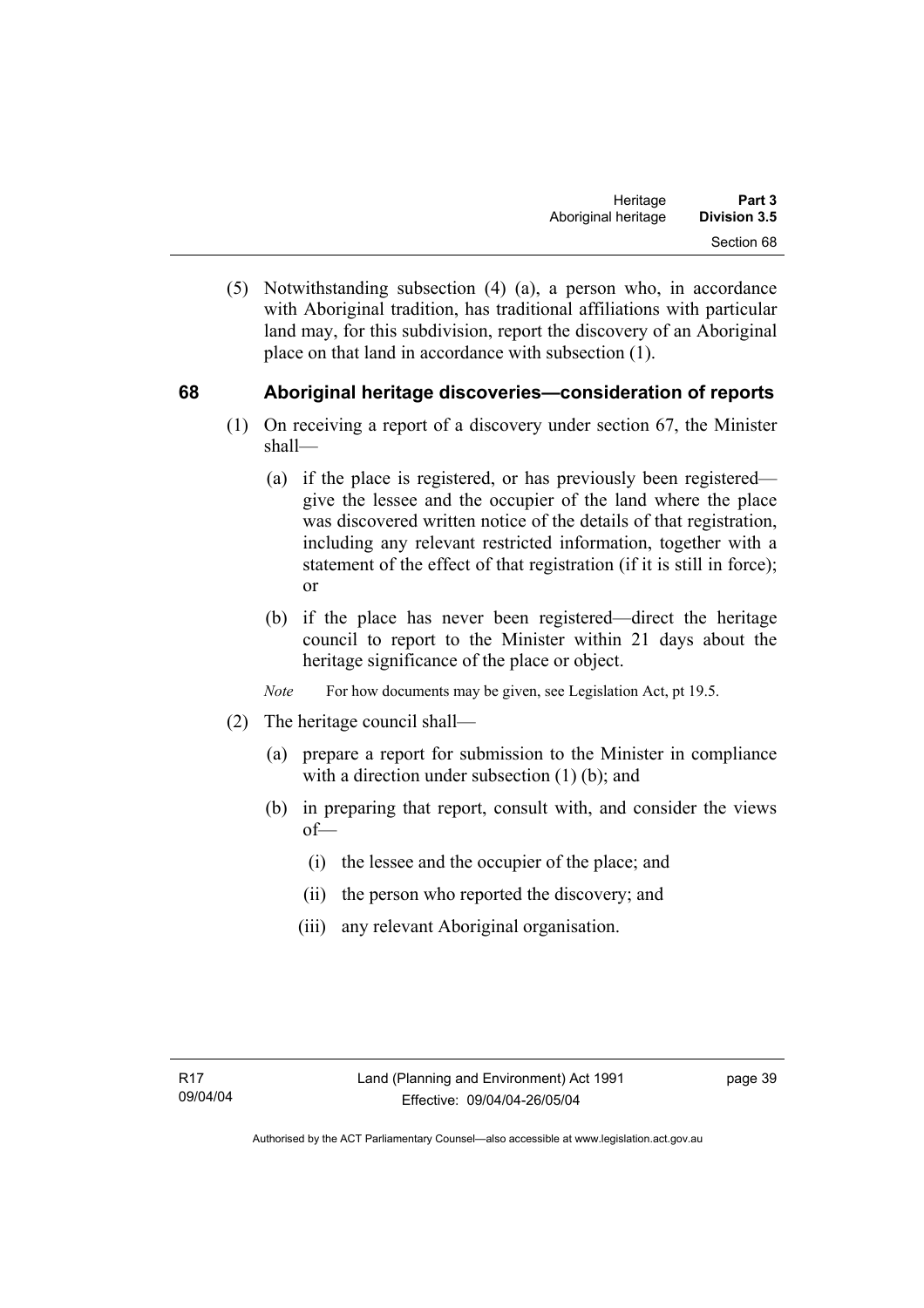## **69 Aboriginal heritage discoveries—Ministerial directions and declarations**

- (1) Within 14 days after receiving a report from the heritage council under section 68, the Minister must, in writing—
	- (a) direct the heritage council to notify an interim heritage places register under section 60 that would have the effect of registering the place on particular terms; or
	- (b) declare that the place is not to be registered, and give written notice of the declaration to—
		- (i) the lessee and the occupier of the land where the place was discovered; and
		- (ii) the person who reported the discovery; and
		- (iii) any relevant Aboriginal organisation.
- (2) Before making a decision under subsection (1), the Minister shall consult with the people mentioned in subsection (1) (b).
- (3) In making a decision under subsection (1), the Minister shall—
	- (a) after taking into account the report of the heritage council consider whether the place is of sufficient heritage significance to be registered; and
	- (b) after taking into account the views of the people consulted under subsection (2), consider the effect of registration on their interests.
- (4) If the Minister makes a decision under subsection (1) (a), section 60 and section 61 apply in relation to a decision of the Minister under subsection (1) (a) as if the references in those sections to a decision of the heritage council to include a provision in an interim heritage places register were references to that decision of the Minister.
- (5) The following are notifiable instruments:
	- (a) a direction under subsection (1) (a);

| page 40 | Land (Planning and Environment) Act 1991 | <b>R17</b> |
|---------|------------------------------------------|------------|
|         | Effective: 09/04/04-26/05/04             | 09/04/04   |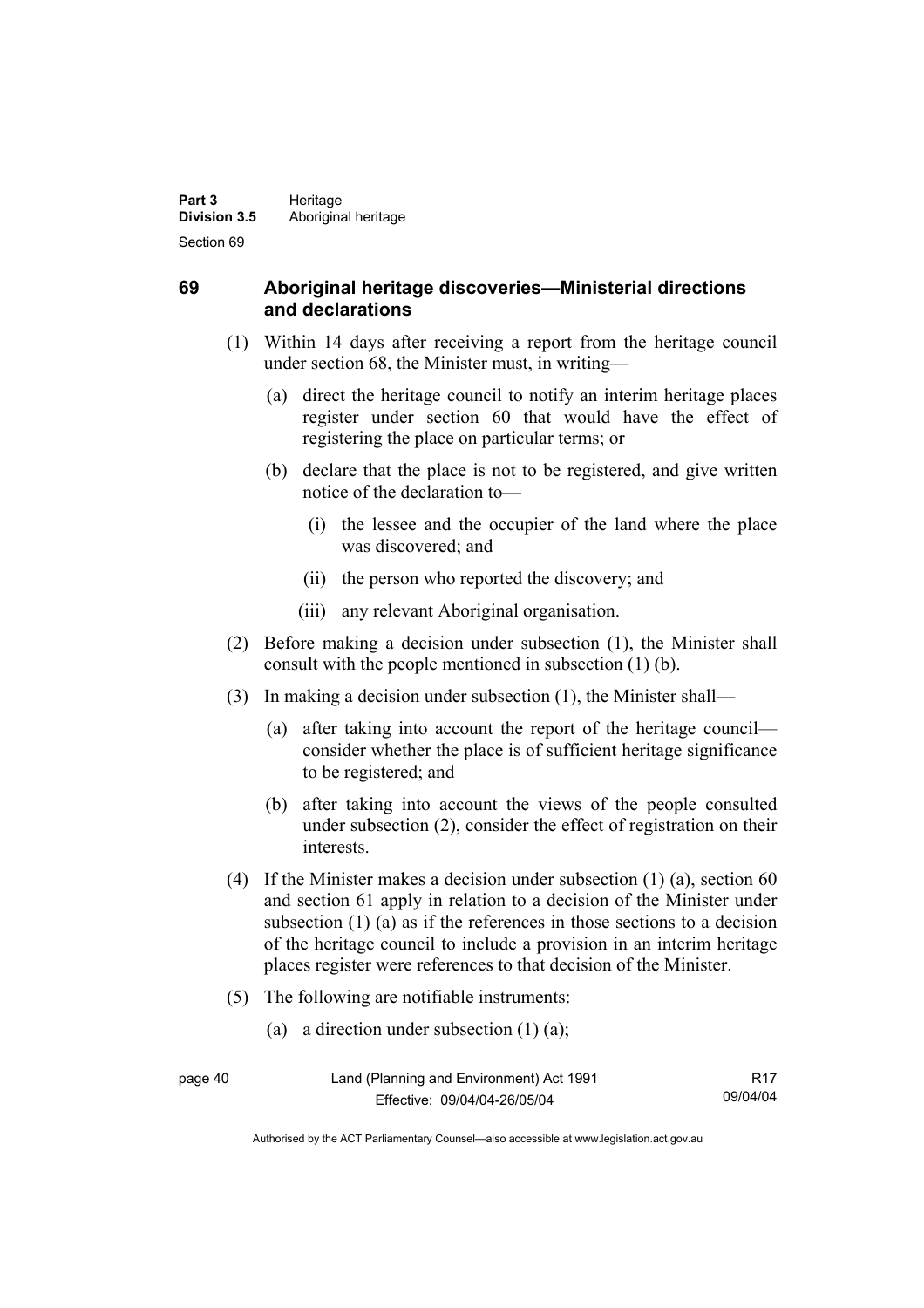- (b) a declaration under subsection (1) (b).
- *Note* A notifiable instrument must be notified under the Legislation Act.
- (6) A direction or declaration must be notified under the Legislation Act within 14 days after it is made.

## **Subdivision 3.5.3 Protection of unregistered Aboriginal heritage**

#### **70 Damaging unregistered Aboriginal places**

A person shall not without reasonable excuse, disturb, damage or destroy or cause or permit to be disturbed, damaged or destroyed an unregistered Aboriginal place, unless—

- (a) that place has previously been registered; and
- (b) that registration has been cancelled.

Maximum penalty: 50 penalty units, imprisonment for 6 months or both.

## **71 Orders for protection of unregistered Aboriginal places application of pt 6**

(1) In this section:

*order* means an order referred to in subsection (2).

- (2) The Minister may make an order under division 6.3 in relation to the disturbance, damage or destruction of an unregistered Aboriginal place except if—
	- (a) a declaration under section  $69 (1) (b)$  or section  $73 (1) (b)$  is in force in relation to that place; or
	- (b) the place has previously been registered.
- (3) For division 6.3 in its application to an order, the disturbance, damage or destruction referred to in subsection (2) is to be taken to be a controlled activity.

| R17      | Land (Planning and Environment) Act 1991 | page 41 |
|----------|------------------------------------------|---------|
| 09/04/04 | Effective: 09/04/04-26/05/04             |         |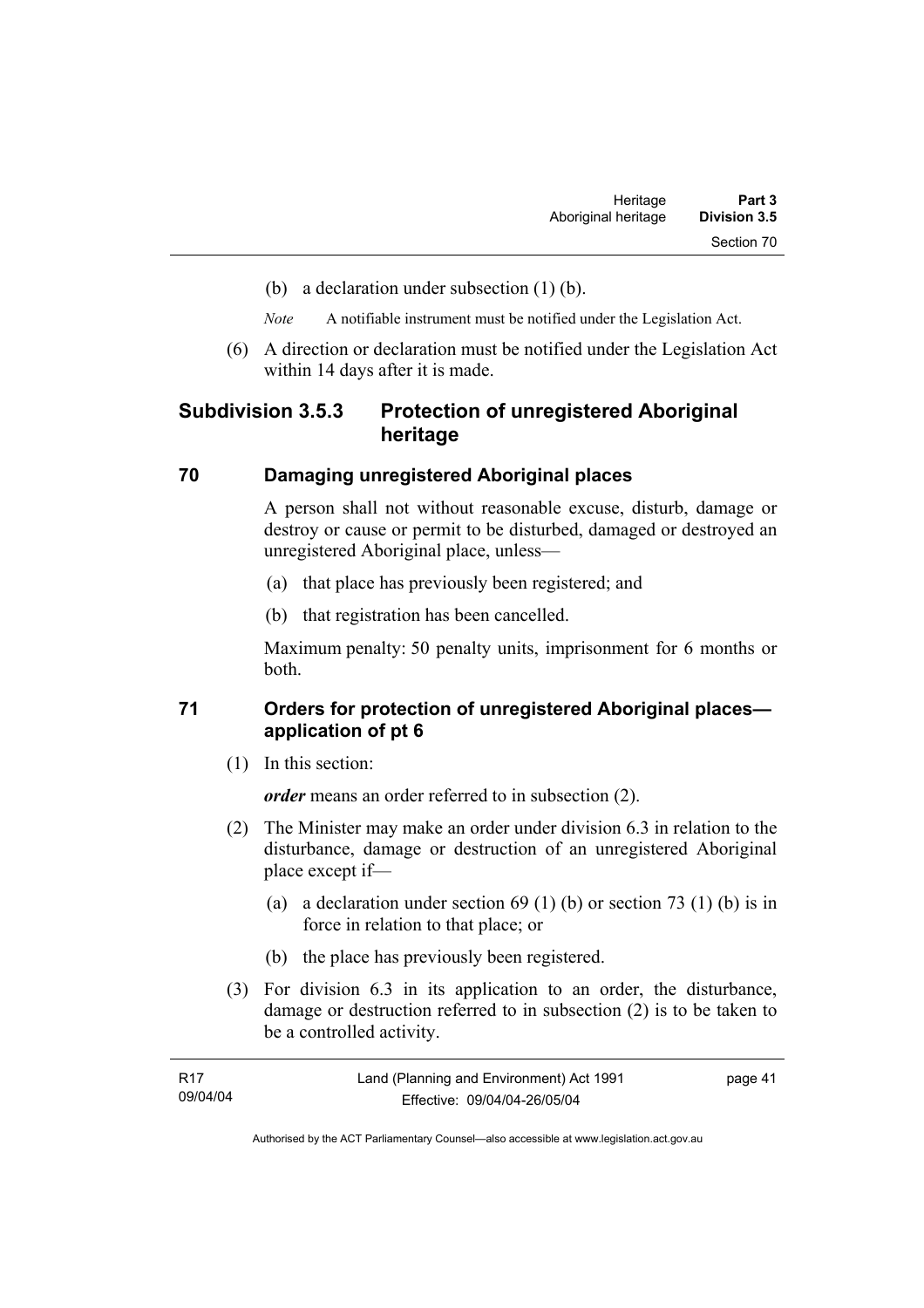- (4) In deciding whether to make an order, the Minister shall consider whether the relevant controlled activity is likely to affect adversely the heritage significance of the place.
- (5) An order—
	- (a) shall specify the grounds on which the order is made; and
	- (b) may direct any person against whom it is made—
		- (i) to stop disturbing, damaging or destroying an unregistered Aboriginal place; or
		- (ii) not to begin disturbing, damaging or destroying such a place.
- (6) An order shall remain in force for the period, not longer than 35 days, specified in the order.
- (7) Section 257 (Content of orders) does not apply to an order made for this section.

#### **72 Orders—reports by heritage council**

- (1) If the Minister makes an order for section 71, he or she shall direct the heritage council to report within 21 days about the heritage significance of the relevant place.
- (2) The heritage council shall—
	- (a) prepare a report for submission to the Minister in compliance with a direction under subsection (1); and
	- (b) in preparing that report, consult with, and consider the views of—
		- (i) the lessee and the occupier of the place; and
		- (ii) the person who reported the discovery; and
		- (iii) any relevant Aboriginal organisation.

page 42 Land (Planning and Environment) Act 1991 Effective: 09/04/04-26/05/04

R17 09/04/04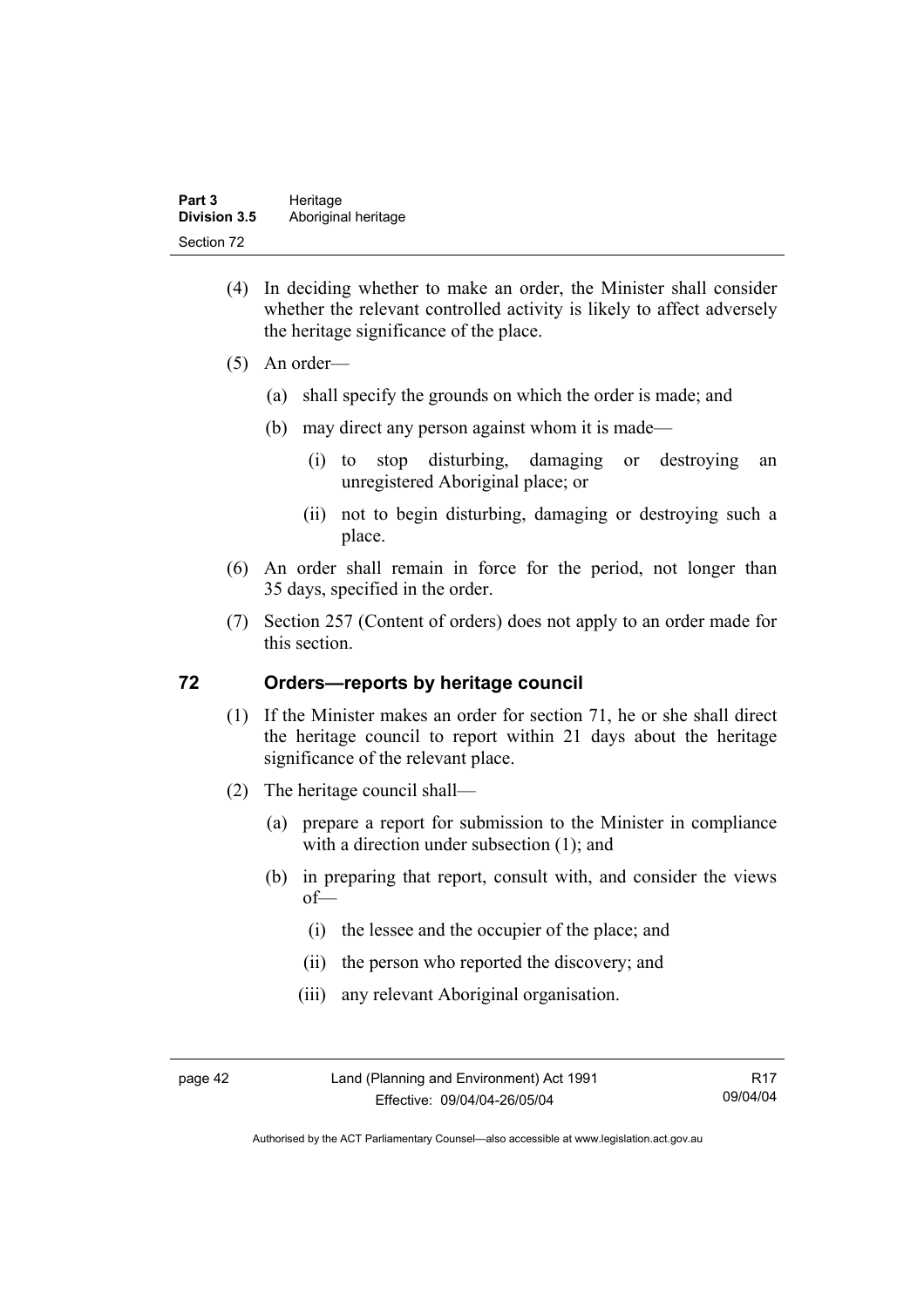#### **73 Orders—Ministerial directions and declarations**

- (1) Within 14 days after receiving a report from the heritage council under section 72, the Minister must, in writing—
	- (a) direct the heritage council to notify an interim heritage places register under section 60 that would have the effect of registering the place on particular terms; or
	- (b) declare that the place is not to be registered, and give written notice of the declaration to—
		- (i) the lessee and the occupier of the land where the place was discovered; and
		- (ii) any relevant Aboriginal organisation.
- (2) Before making a decision under subsection (1), the Minister shall consult with the persons referred to in subsection (1) (b).
- (3) In making a decision under subsection (1), the Minister shall—
	- (a) taking into account the report of the heritage council, consider whether the place is of sufficient heritage significance to be registered; and
	- (b) taking into account the views of the people consulted under subsection (2), consider the effect of registration on their interests; and
	- (c) taking into account that report and those views, consider whether there is any prudent and feasible alternative to the activity in relation to which the order is in force.
- (4) If the Minister makes a decision under subsection (1) (a), section 60 and section 61 apply in relation to a decision of the Minister under subsection (1) (a) as if the references in those sections to a decision of the heritage council to include a provision in an interim heritage places register were references to that decision of the Minister.
- (5) The following are notifiable instruments:

| R <sub>17</sub> | Land (Planning and Environment) Act 1991 | page 43 |
|-----------------|------------------------------------------|---------|
| 09/04/04        | Effective: 09/04/04-26/05/04             |         |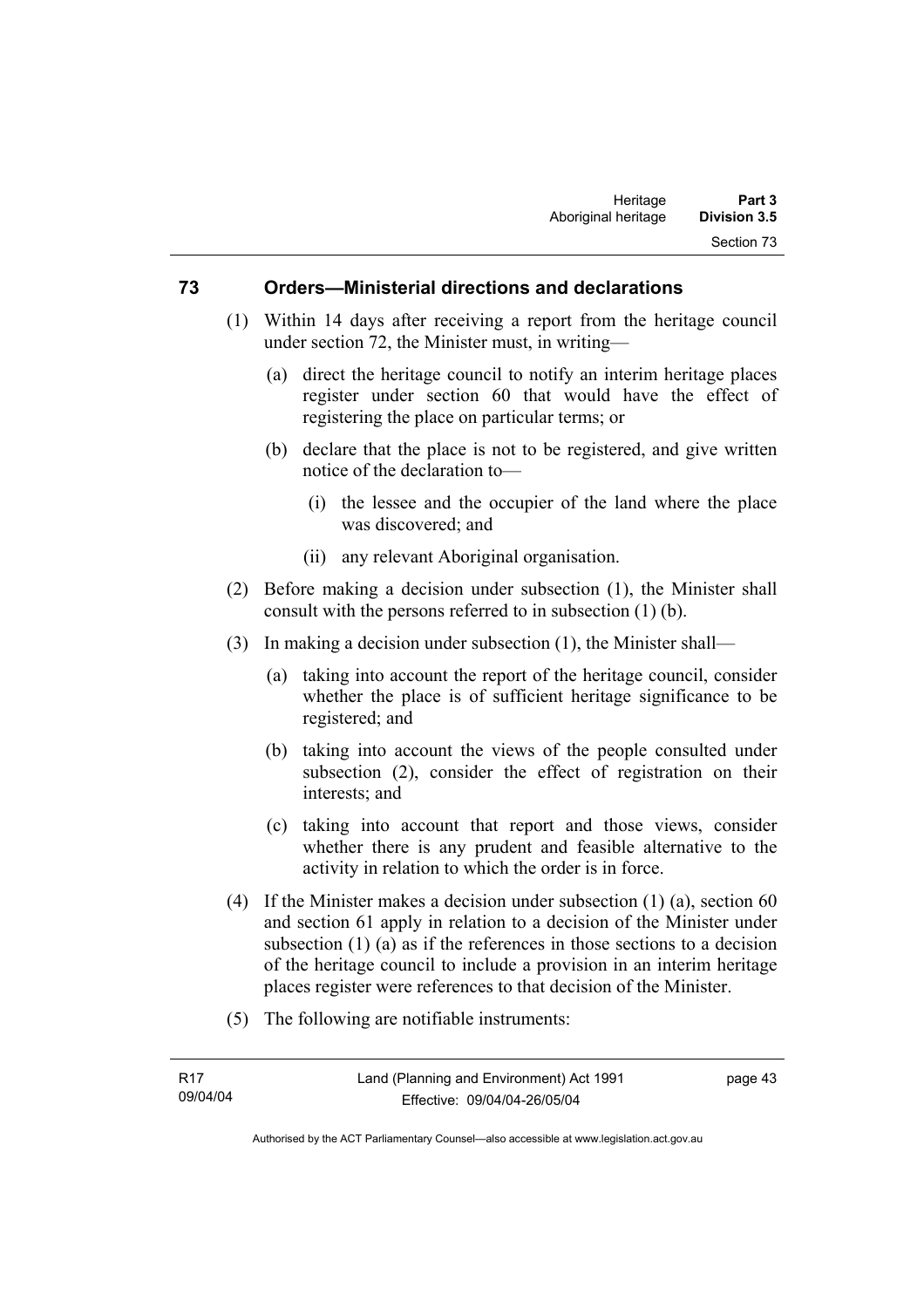- (a) a direction under subsection  $(1)$   $(a)$ ;
- (b) a declaration under subsection (1) (b).
- *Note* A notifiable instrument must be notified under the Legislation Act.
- (6) A direction or declaration must be notified under the Legislation Act within 14 days after it is made.

## **Subdivision 3.5.4 Compensation claims**

#### **74 Definitions for sdiv 3.5.4**

In this subdivision:

*compensation* means compensation under section 78.

#### **75 Application of sdiv 3.5.4**

This subdivision applies if—

- (a) a person reports the discovery of an unregistered place in accordance with section 67; or
- (b) an order referred to in section 71 (2) is made in relation to a place; or
- (c) a place is registered in an interim heritage places register under a direction under section 69 (1) (a) or section 73 (1) (a) following a report or order mentioned in paragraph (a) or (b); or
- (d) a place is registered in the heritage places register because of its registration in an interim heritage places register under a direction under section 69 (1) (a) or section 73 (1) (a).

#### **76 Right to compensation**

 (1) In a circumstance in which this subdivision applies, on application in accordance with subsection (4) the Minister shall, on behalf of the Territory, compensate the applicant for loss or damage—

| ıаo<br>10 |  |
|-----------|--|
|-----------|--|

R17 09/04/04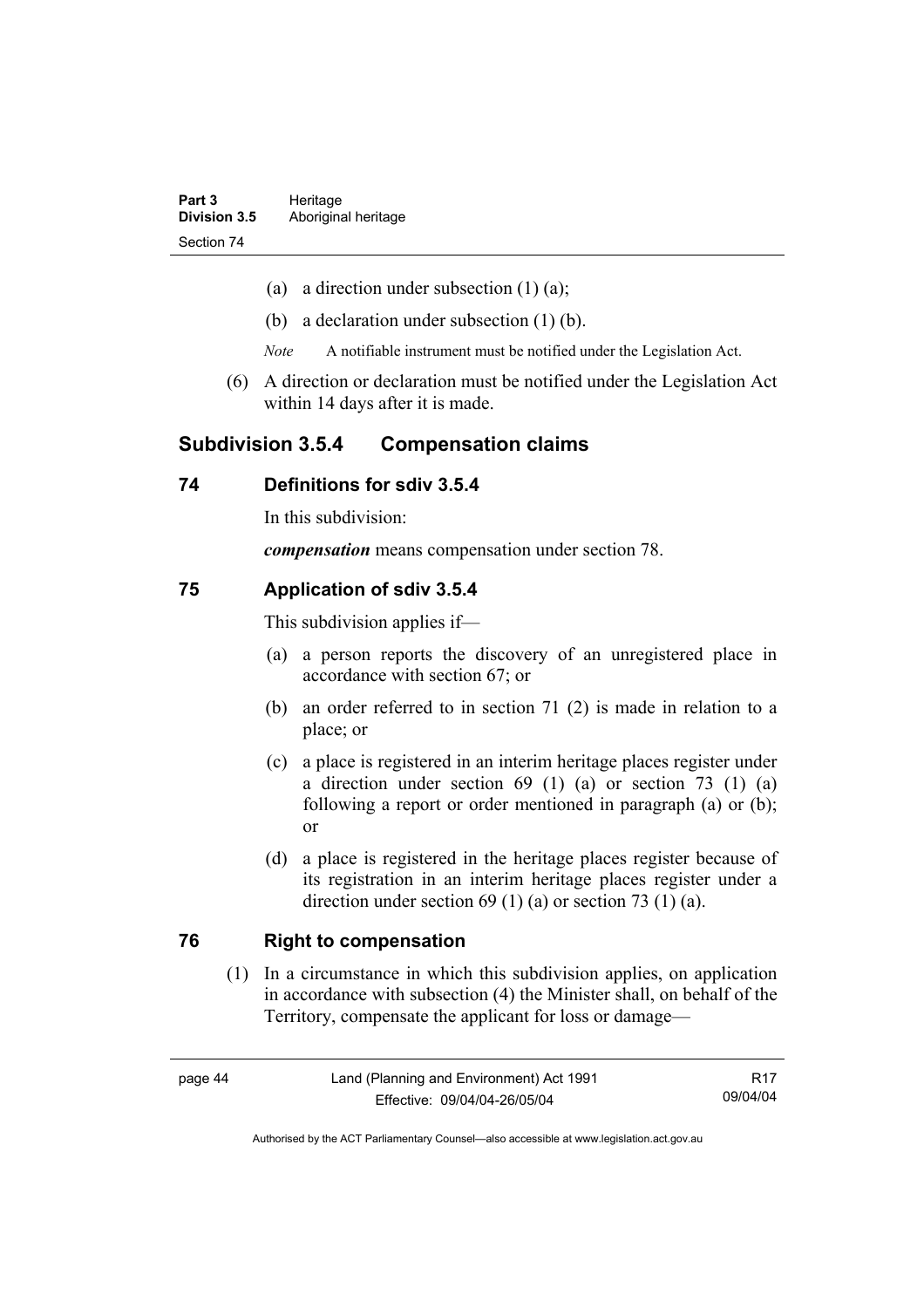- (a) directly attributable to that circumstance; and
- (b) that arises out of any contractual or statutory obligations incurred by the applicant before the occurrence of that circumstance.
- (2) If this subdivision applies in relation to more than 1 circumstance relating to the same land—
	- (a) the Minister may compensate the applicant under subsection (1) for the combined loss or damage directly attributable to that combination of circumstances; and
	- (b) such compensation is only payable for loss or damage in relation to contractual or statutory obligations incurred by the applicant before the occurrence of the earliest of those circumstances.
- (3) If an order referred to in section 71 is made against a person, no compensation is payable to that person for any loss or damage attributable to that order being made, or to any subsequent registration of the relevant place, that arises out of an obligation incurred by the applicant if, at the time the obligation was incurred, the applicant believed that the relevant place was an Aboriginal place.
- (4) An application for compensation shall be made within 1 year of the date of occurrence of the latest of the relevant circumstances because of which this subdivision applies.
- (5) If this subdivision applies, no amount for damages or compensation is payable to any person only because of the circumstances of that application, except under this subdivision.

#### **77 Loss for which compensation is recoverable**

 (1) Compensation is only payable for loss or damage attributable to the application of this subdivision that—

page 45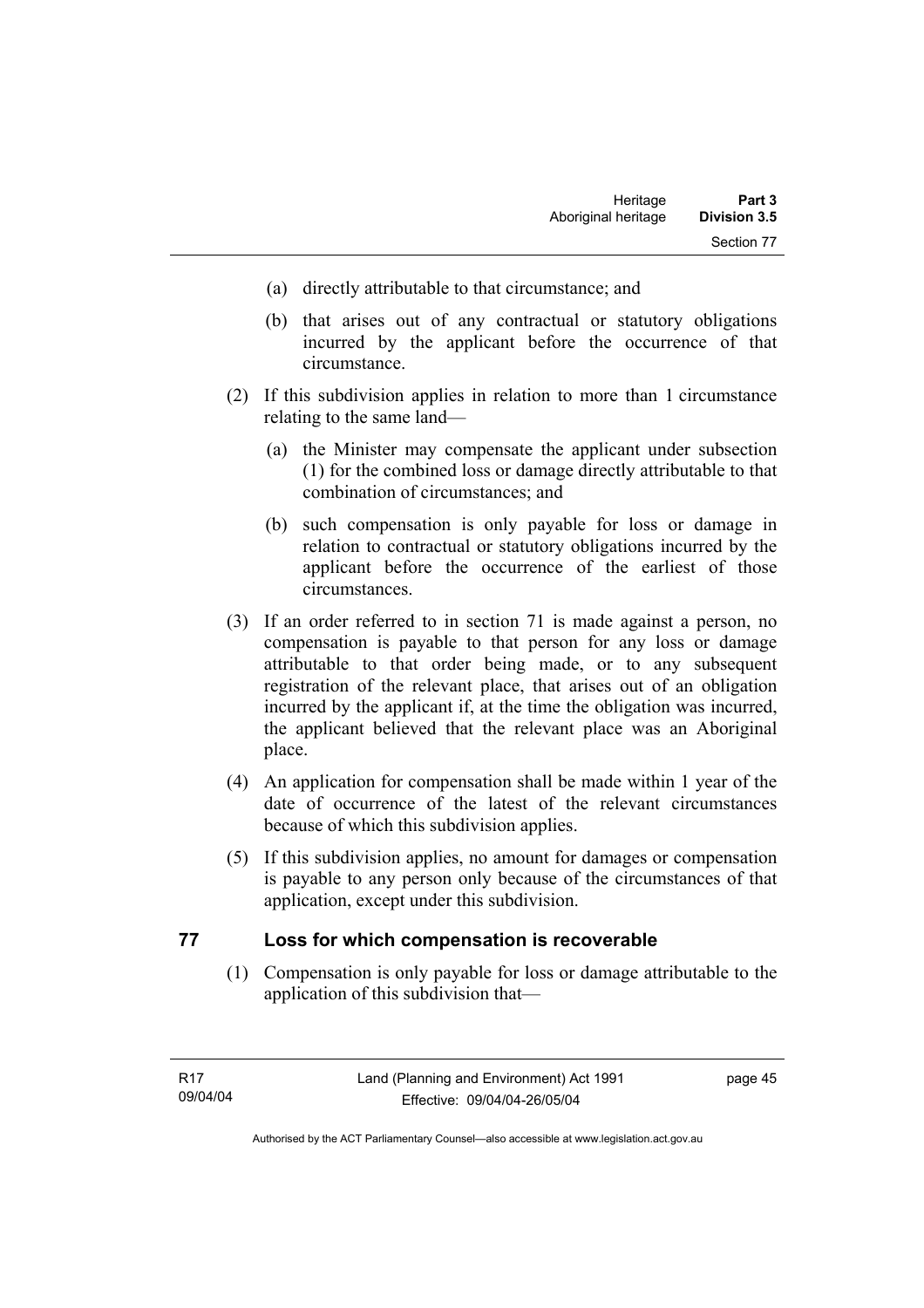- (a) is capable of being assessed by way of a liquidated amount; and
- (b) takes into account any opportunity for recovery of taxes or diminution of tax liabilities; and
- (c) is not otherwise capable of recovery or mitigation, or further recovery or mitigation.
- (2) Loss for which compensation is payable includes—
	- (a) expenditure incurred in the preparation of plans for the purposes of any work in relation to which the compensation is sought; and
	- (b) any other expenditure necessarily preparatory to carrying out that work; and
	- (c) the cost of acquisition of any land or object, including any incidental costs.
- (3) Loss for which compensation is payable does not include—
	- (a) any capital costs or capital depreciation except for expenditure or costs referred to in subsection (2); or
	- (b) any amount in relation to the prospective use of the land in relation to which this subdivision applies, except if—
		- (i) that land is registered in the heritage places register; and
		- (ii) that use is consistent with the requirements of the register.

#### **78 Amount of compensation**

- (1) Subject to section 77, if the Minister decides that compensation should be paid to an applicant, the Territory shall pay the applicant the amount determined by the Minister by written notice to the applicant.
- (2) If an applicant, by written notice to the Minister, disputes the amount of compensation determined under subsection (1), the

| page 46 | Land (Planning and Environment) Act 1991 |          |
|---------|------------------------------------------|----------|
|         | Effective: 09/04/04-26/05/04             | 09/04/04 |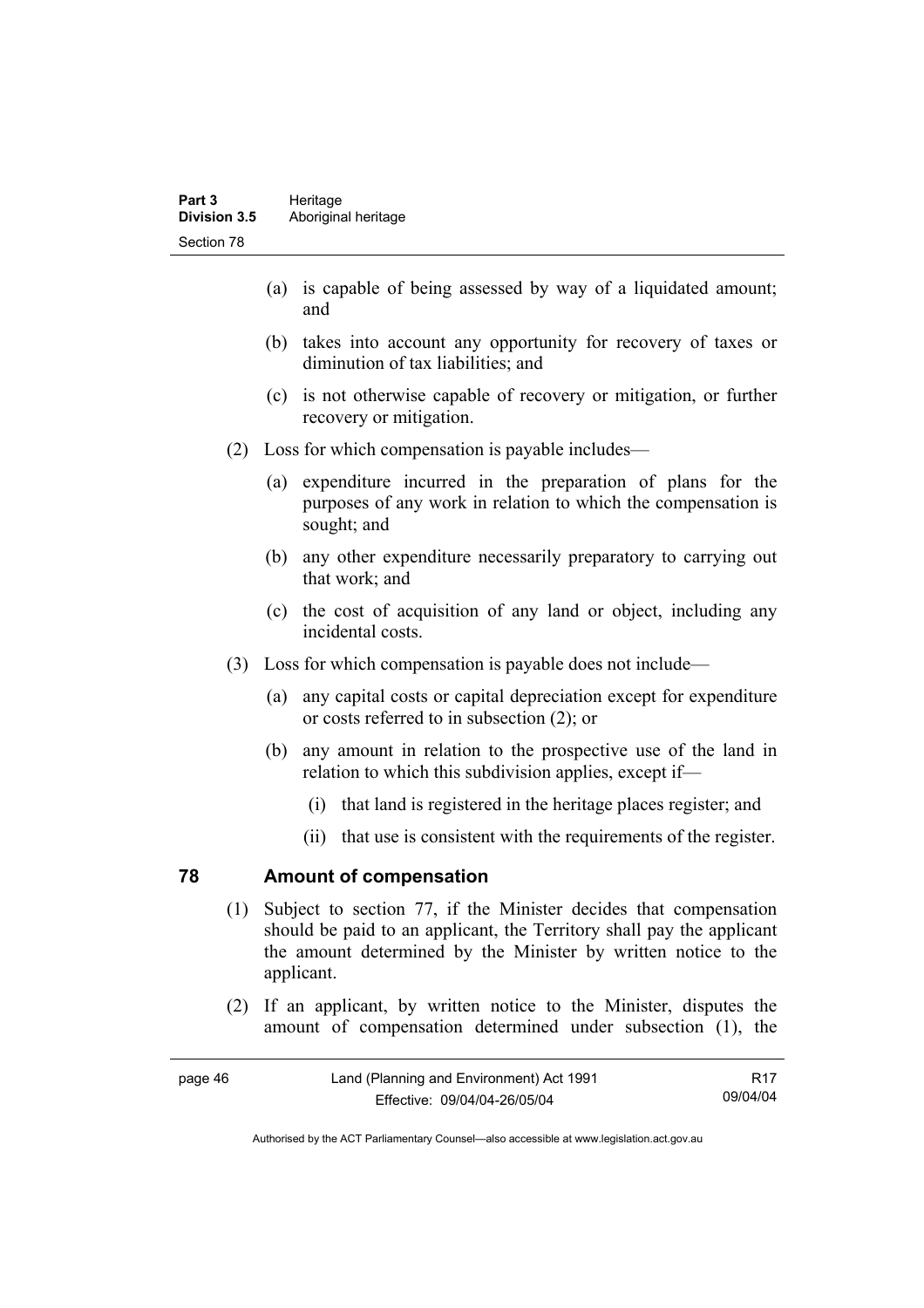Minister may, by written notice to the applicant, revise that determination in accordance with a determination—

- (a) of a valuer appointed by agreement between the Minister and the applicant; or
- (b) arrived at by another method agreed between the Minister and the applicant.

# **79 Consultation with applicants**

Before giving an applicant for compensation a notice in accordance with section 282A (1) (b), the Minister shall—

- (a) consult with the applicant; and
- (b) consider the views of the applicant;

about the Minister's proposed decision.

# **80 Notice of decisions about compensation**

- (1) If the Minister decides to grant an applicant compensation, he or she shall notify the applicant within 60 days after receiving the application.
- (2) Notice in accordance with section 282A (1) (b) shall be given within 60 days of receiving the application to which the notice relates.

# **Subdivision 3.5.5 Consultation in relation to registers**

# **81 Consultation with Aboriginal organisations**

- (1) This section applies if the heritage council is preparing an interim heritage places register, or a revision of such a register, that relates to an Aboriginal place.
- (2) If this section applies, the heritage council shall consult with, and consider the views of, any relevant Aboriginal organisation about the effect of the interim register or revision on Aboriginal tradition.

page 47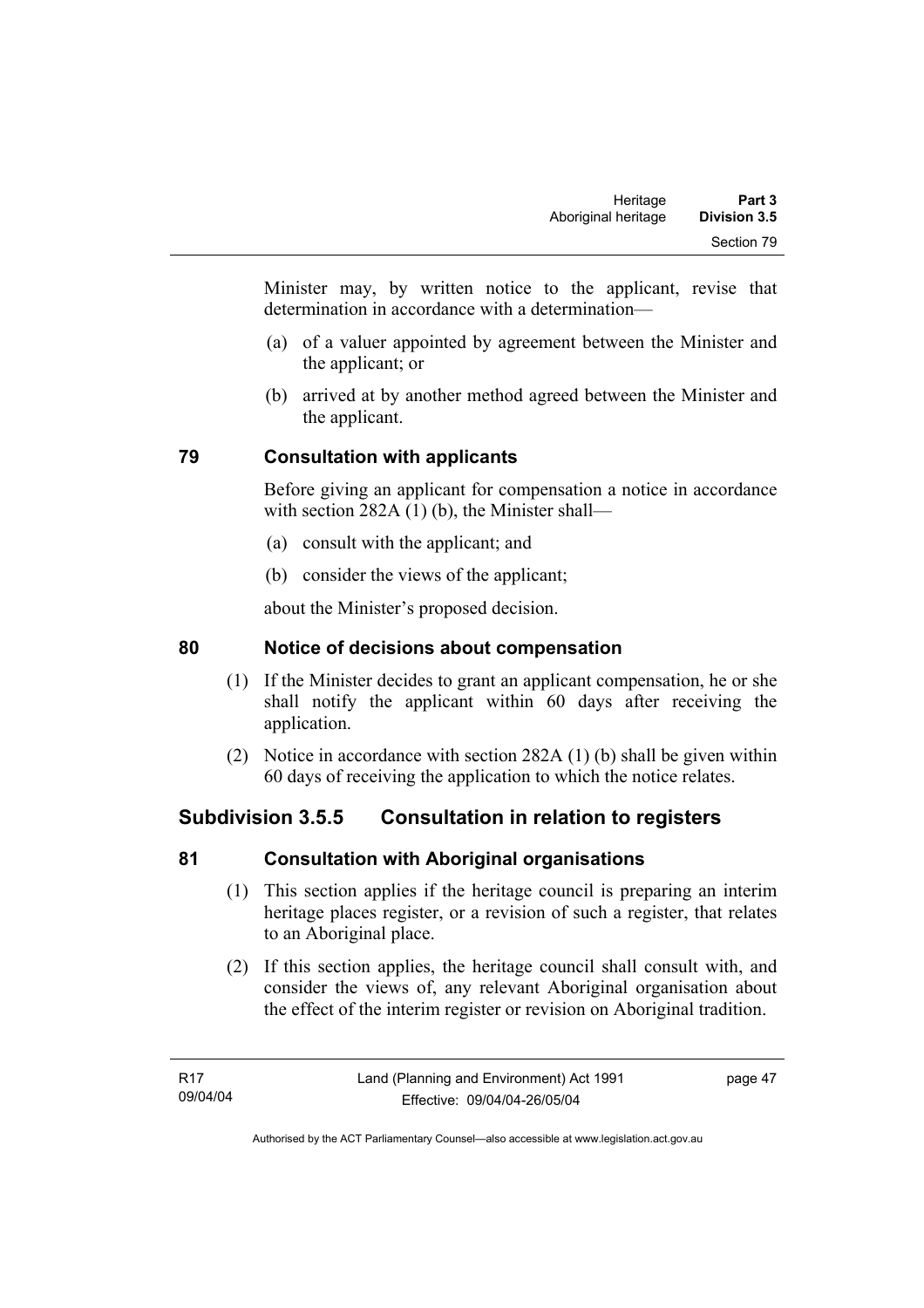| Part 3              | Heritage            |  |
|---------------------|---------------------|--|
| <b>Division 3.5</b> | Aboriginal heritage |  |
| Section 82          |                     |  |

(3) In this section:

*Aboriginal place* includes a place that the heritage council at one time considered to be an Aboriginal place, but that the heritage council no longer considers to be an Aboriginal place.

## **Subdivision 3.5.6 Restricted information**

#### **82 Restricted information**

- (1) If, in the Minister's opinion, the public disclosure of particular information about the location or nature of an Aboriginal place would be likely to have a significant adverse effect on—
	- (a) Aboriginal tradition; or
	- (b) the heritage significance of the place;

the Minister shall, in writing, declare that information to be restricted information for this Act.

- (2) The Minister shall not make a declaration under subsection (1) without first consulting with, and considering the views of—
	- (a) the heritage council; and
	- (b) any relevant Aboriginal organisation;

about the relevant information.

- (3) The Minister shall give a copy of a declaration under subsection (1)  $to$ —
	- (a) the lessee and the occupier of any land in relation to which the declaration is given; and
	- (b) the heritage council; and
	- (c) any relevant Aboriginal organisation.
	- *Note* For how documents may be given, see Legislation Act, pt 19.5.

R17 09/04/04

Authorised by the ACT Parliamentary Counsel—also accessible at www.legislation.act.gov.au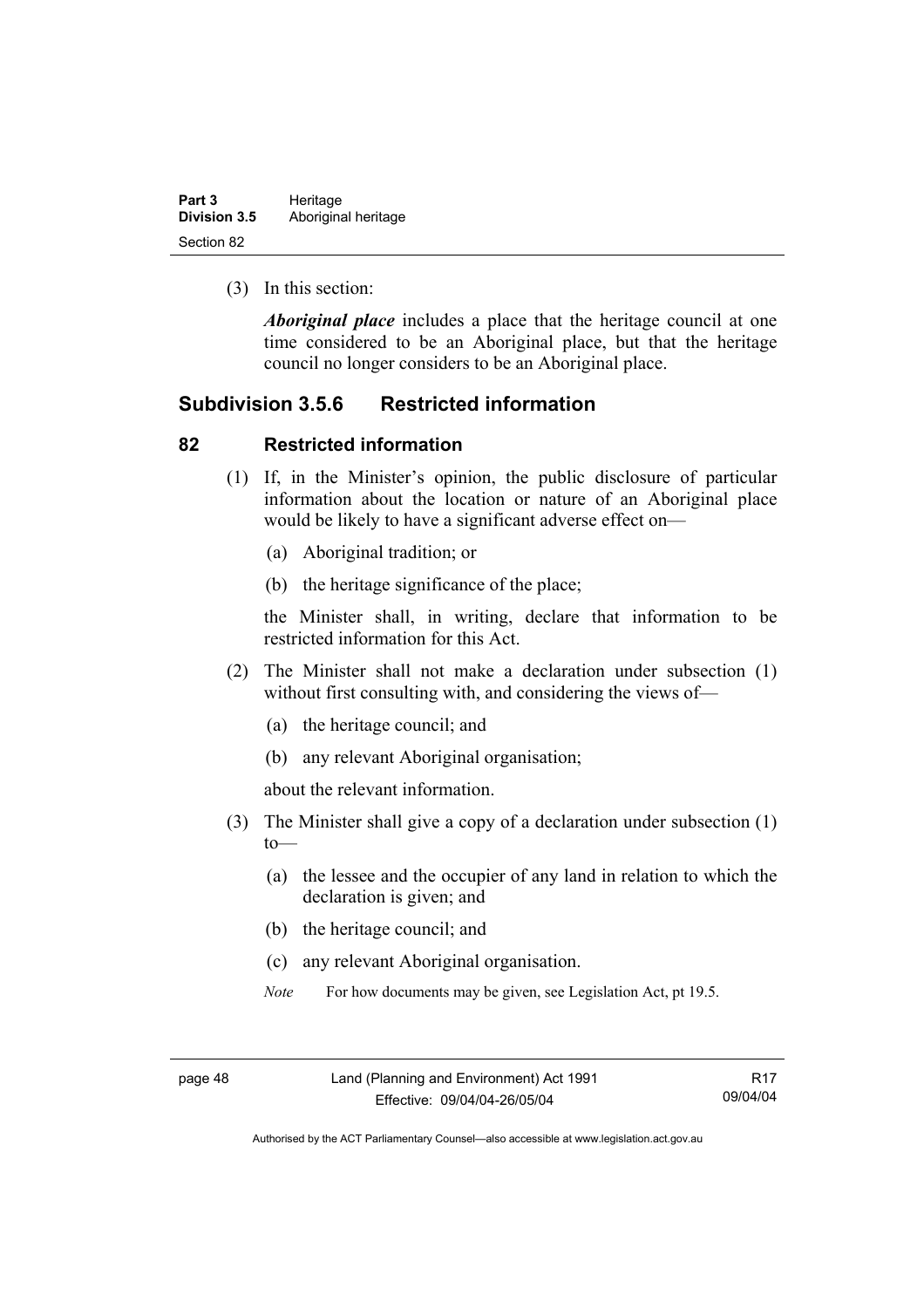- (4) A copy of a declaration given under subsection (3) (a) to the lessee or occupier of any land must be accompanied by a notice under section 282A (1) (Review of decisions).
- (5) The validity of a decision of the Minister to make a declaration under subsection (1) is not affected by a failure to comply with subsections  $(2)$ ,  $(3)$  and  $(4)$ .

# **83 Publication of restricted information by public officials**

- (1) The Territory, the Executive, a Minister or a Territory authority shall not publish or cause to be published any restricted information about an Aboriginal place except—
	- (a) for this part or part 2; or
	- (b) in accordance with subsection (2); or
	- (c) in accordance with the prescribed procedures.
- (2) For subsection (1) (b), restricted information may be published if the person or body responsible for its publication is satisfied on reasonable grounds that the publication would not have a significant adverse effect on—
	- (a) Aboriginal tradition; or
	- (b) the heritage significance of the relevant place.

## **84 Publication of restricted information generally**

- (1) A person (other than a person referred to in section 83 (1)) shall not,
	- without reasonable excuse, publish or cause to be published restricted information about an Aboriginal place except—
		- (a) in accordance with an approval under subsection (2); and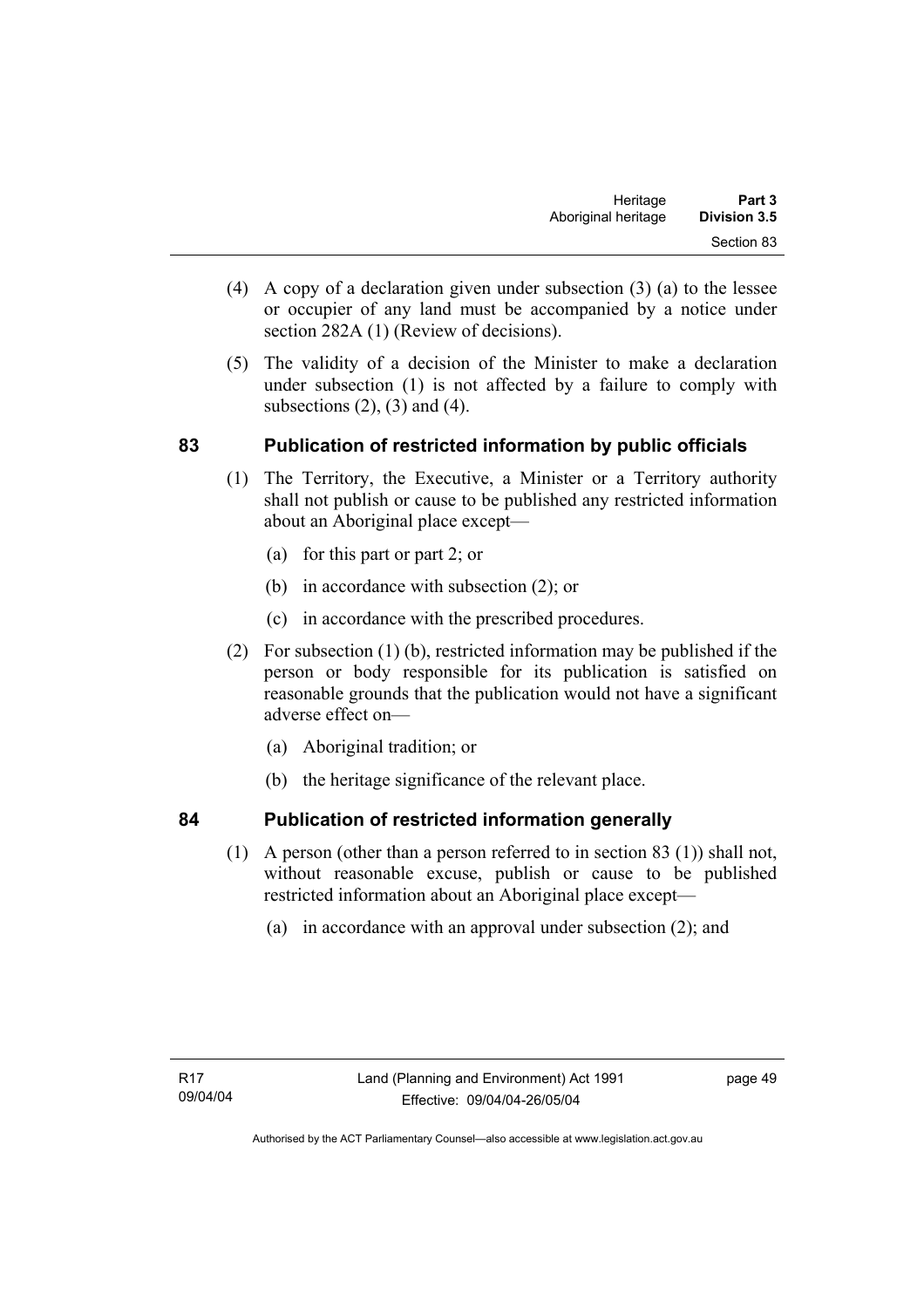(b) if that publication is accompanied by a written statement in the form referred to in section 82 (4) (a).

Maximum penalty: 50 penalty units, imprisonment for 6 months or both.

- (2) On application in accordance with subsection (3), the heritage council shall, by written notice to the applicant, approve the publication of restricted information about an Aboriginal place if it is satisfied on reasonable grounds that the publication would not have a significant adverse effect on—
	- (a) Aboriginal tradition; or
	- (b) the heritage significance of the relevant place.
- (3) An application under subsection (2) shall be in writing specifying—
	- (a) the nature of the restricted information; and
	- (b) the reason for the proposed publication; and
	- (c) the nature of the proposed publication, including the person, persons or class of persons to whom or to which it is directed.

#### **85 Access to restricted information**

- (1) On application in accordance with subsection (2) by—
	- (a) a lessee or an occupier of land; or
	- (b) if an interest in relation to land is being offered for sale—a person who is considering purchasing that interest;

the heritage council shall publish to that person any restricted information relevant to the conservation and use of that land.

- (2) An application shall be in writing accompanied by a written declaration—
	- (a) for subsection (1) (a)—specifying the capacity in which the applicant is applying; or

| жае |  |
|-----|--|
|-----|--|

R17 09/04/04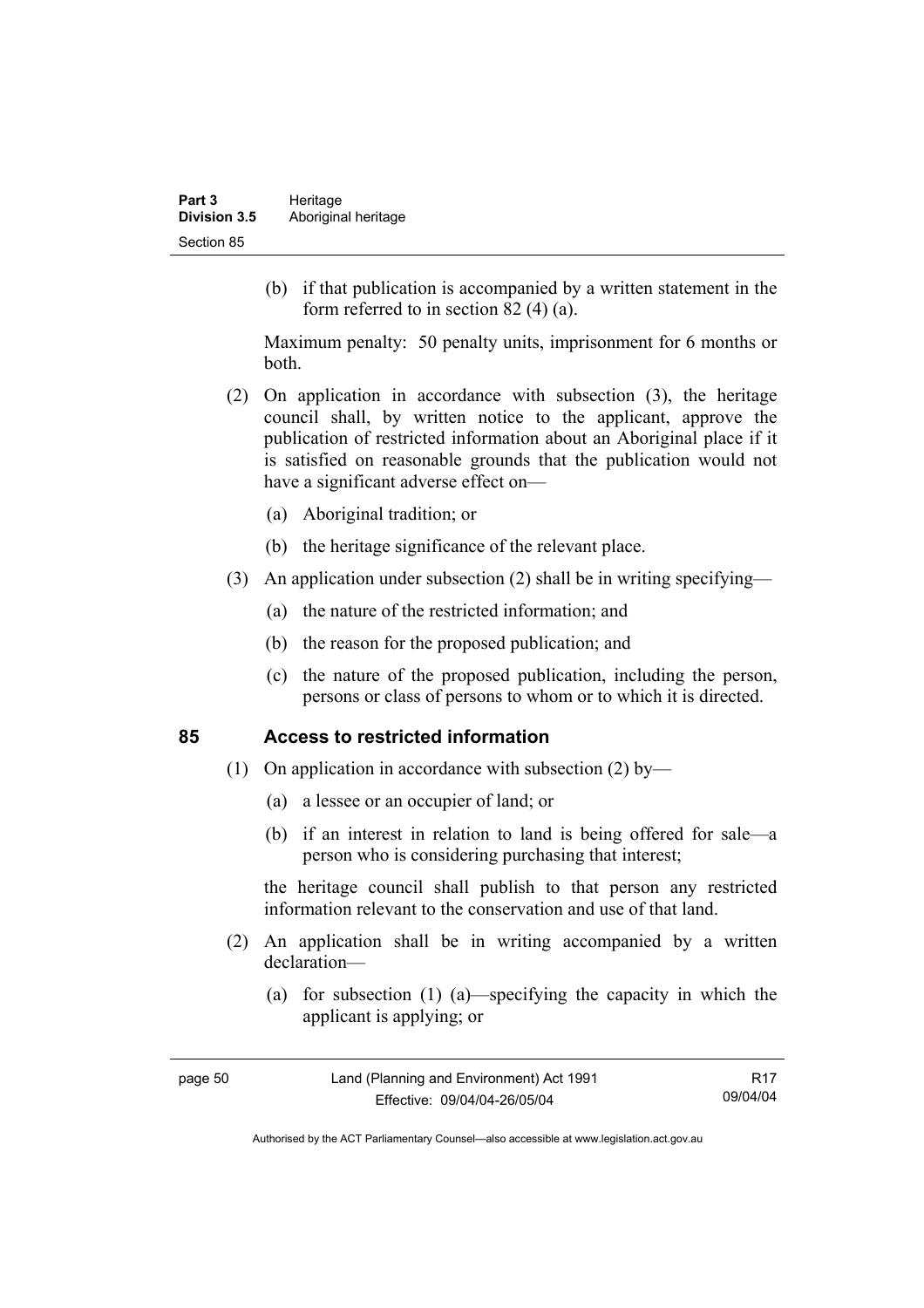- (b) for subsection (1) (b)—specifying the interest being offered for sale, and stating that the applicant is considering the purchase of that interest.
- (3) If the heritage council publishes restricted information to a person under subsection (1), the council shall give the person a written statement explaining the effect of the Minister's declaration that information is restricted information for this Act.

# **Division 3.6 Public access to heritage information**

# **Subdivision 3.6.1 Information about administrative action**

# **87 Application of sdiv 3.6.1**

This subdivision applies in relation to the following documents:

- (a) reports under section 67;
- (b) declarations under section 69 (1) (b), while the declarations are in force;
- (c) orders referred to in section 71, while the orders are in force;
- (d) declarations under section 73 (1) (b), while the declarations are in force.

# **88 Searching administrative records**

- (1) A person may, during office hours, inspect a document to which this subdivision applies, excluding any part of the document that—
	- (a) contains restricted information; or
	- (b) contains information that is the subject of a declaration under subsection (3).
- (2) On application by a person, the Minister shall give the person a copy of a document to which this subdivision applies, or any part of such document, excluding any part of the document that—

page 51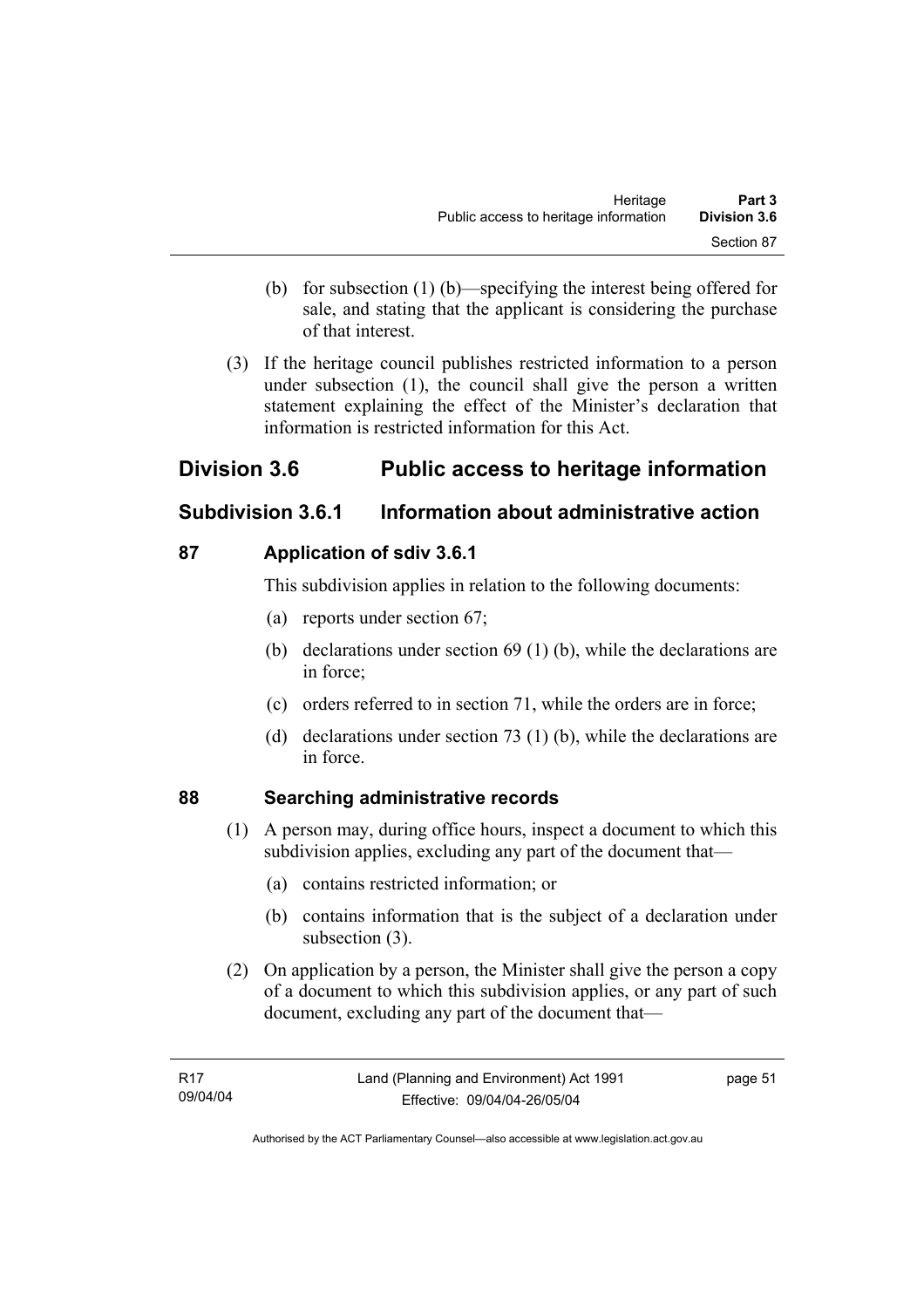- (a) contains restricted information; or
- (b) contains information that is the subject of a declaration under subsection (3).
- *Note* A fee may be determined under s 287 for this subsection.
- (3) The Minister may, by written notice to the applicant, declare that a document to which this subdivision applies, or a specified part of such a document, is not to be available for public inspection under subsection  $(1)$  or  $(2)$ .
- (4) The Minister shall only make a declaration under subsection (3) if he or she is satisfied that—
	- (a) information in the relevant application or part—
		- (i) relates to the personal or business affairs of a person; and
		- (ii) was supplied to the Minister in confidence; and
	- (b) the publication of that information would not be in the public interest.

## **Subdivision 3.6.2 Access to heritage registers**

#### **89 Searching heritage registers**

- (1) Anyone may, during office hours, inspect the heritage places register or interim heritage places register, other than any part that contains restricted information.
- (2) On application, the heritage council must give the applicant a copy of, or of any part of, the heritage places register or interim heritage places register, other than a part that contains restricted information.

 (3) On application to the heritage council in relation to a place mentioned in subsection (4), the heritage council must give the applicant a certificate stating—

| page 52 | Land (Planning and Environment) Act 1991 | R17      |
|---------|------------------------------------------|----------|
|         | Effective: 09/04/04-26/05/04             | 09/04/04 |

*Note* A fee may be determined under s 287 for this subsection and subsection (3).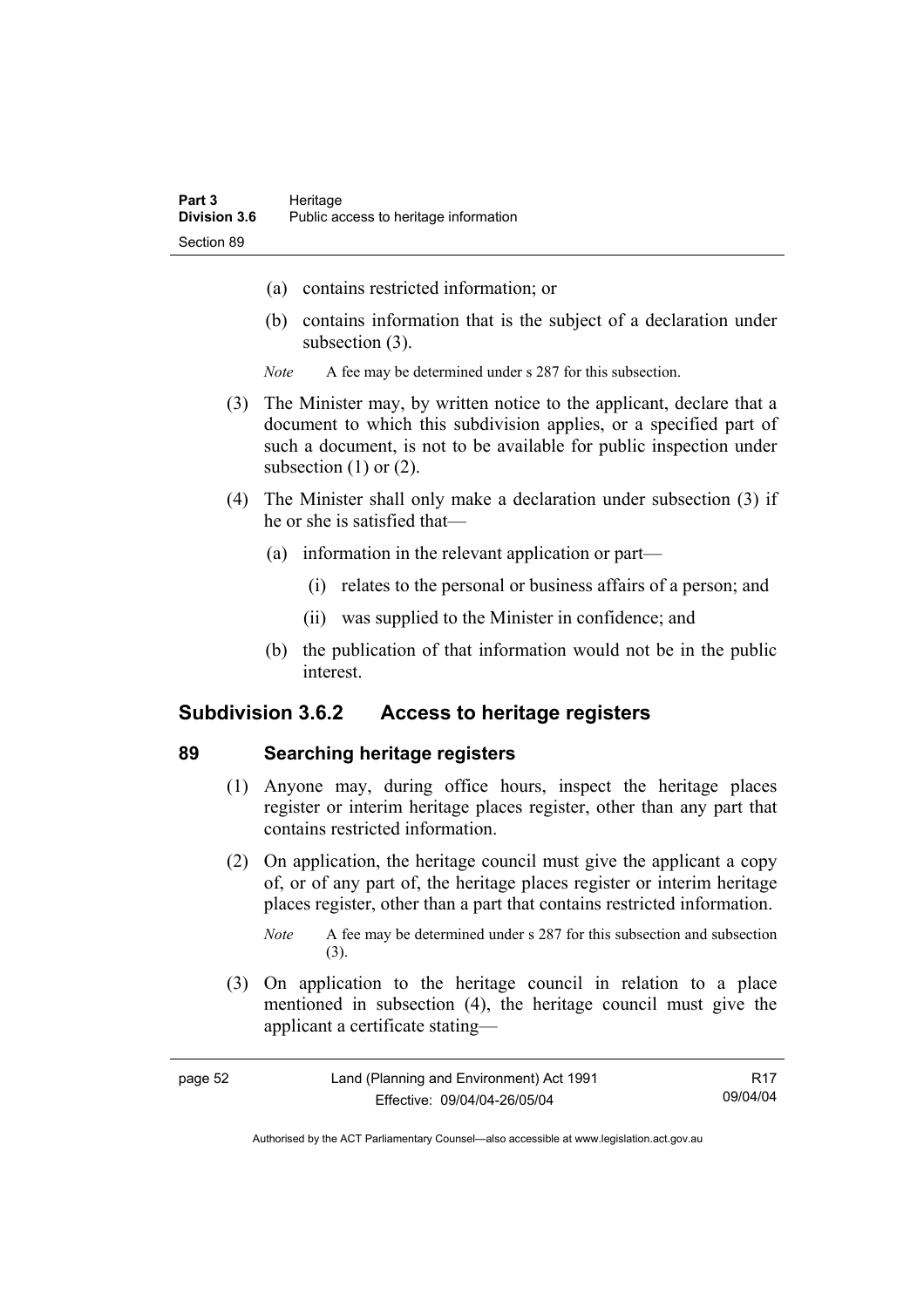- (a) whether a declaration in relation to the place is in force under section 69 (1) (a) or section 73 (1) (a); or
- (b) whether the place has previously been so listed, or proposed to be so listed.
- (4) Subsection (3) applies to a place that—
	- (a) is not listed in the heritage places register or an interim heritage places register; and
	- (b) is not, in an interim heritage places register, proposed to be listed in the corresponding heritage places register.

# **Division 3.7 Australian Capital Territory Heritage Council**

#### **90 Definitions for div 3.7**

In this division:

*chairperson* means the chairperson of the heritage council appointed under section 99 (1).

*deputy chairperson* means the deputy chairperson of the heritage council appointed under section 99 (1).

*expert member* means a member appointed under section 96 (1).

*heritage objects register*—see the *Heritage Objects Act 1991*, section 4.

*member* means a member of the heritage council.

*permanent member* means a member mentioned in section 92 (a), and includes a deputy of a permanent member appointed under section 95 (1).

*secretary* means the secretary to the heritage council appointed under section 99 (2).

page 53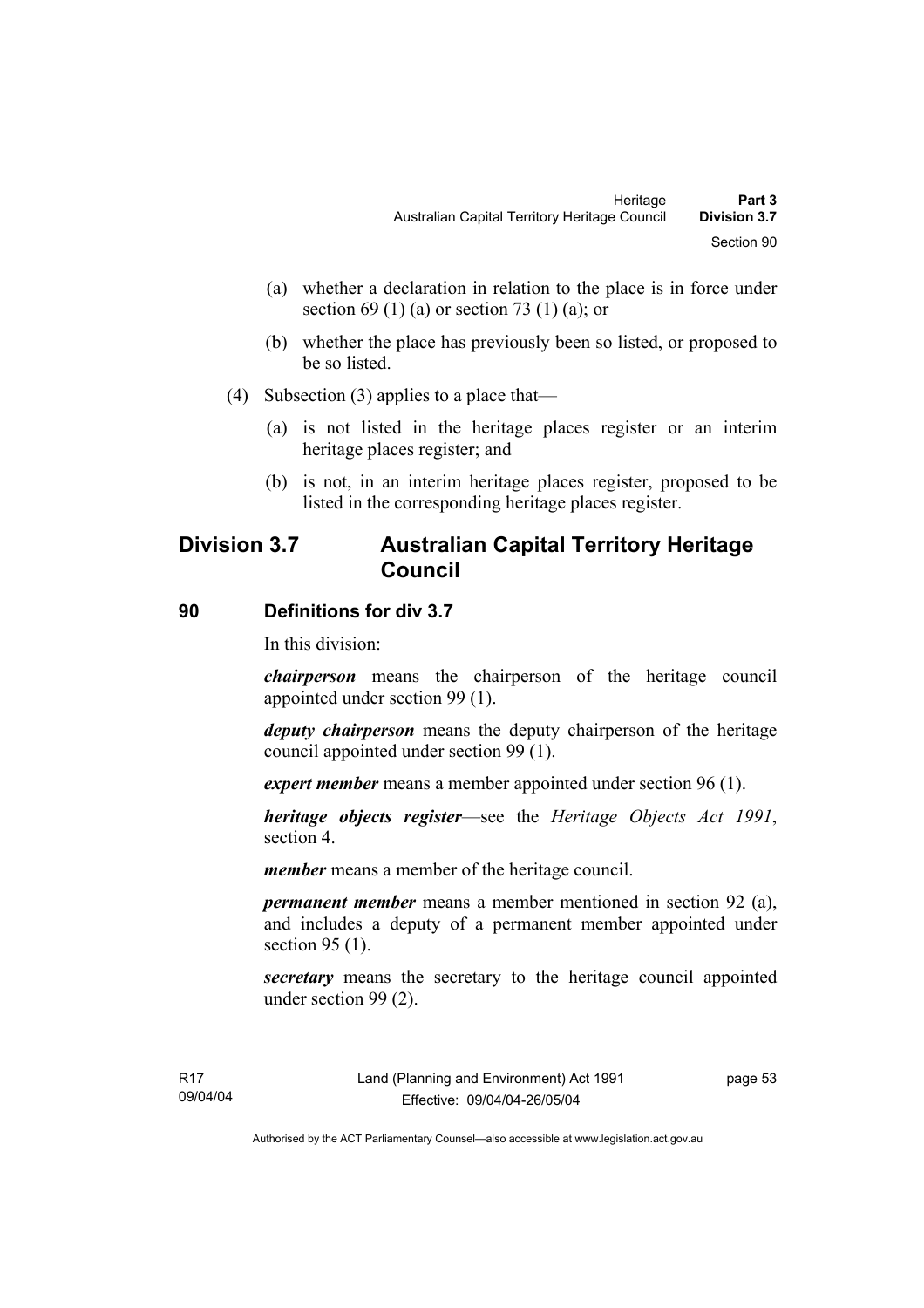## **91 Establishment of heritage council**

The Australian Capital Territory Heritage Council is established.

#### **92 Constitution**

The heritage council consists of—

- (a) the planning and land authority and the conservator as permanent members; and
- (b) not more than 9 expert members.

## **93 Functions of heritage council**

The heritage council has the following functions:

- (a) to advise the Minister about—
	- (i) the criteria for this part and the *Heritage Objects Act 1991* for deciding the heritage significance of places and objects; and
	- (ii) incentives for the conservation of the heritage significance of heritage places and heritage objects; and
	- (iii) the promotion of public awareness of heritage places and heritage objects; and
	- (iv) other matters about heritage significance in the ACT;
- (b) at the request of a Territory authority, to advise the authority about the matters mentioned in paragraph (a) as they relate to the exercise of the authority's functions under this Act or another Territory law;
- (c) to prepare an initial interim heritage places register and an initial interim heritage objects register and, subsequently, to prepare interim variations to the heritage places register and the heritage objects register;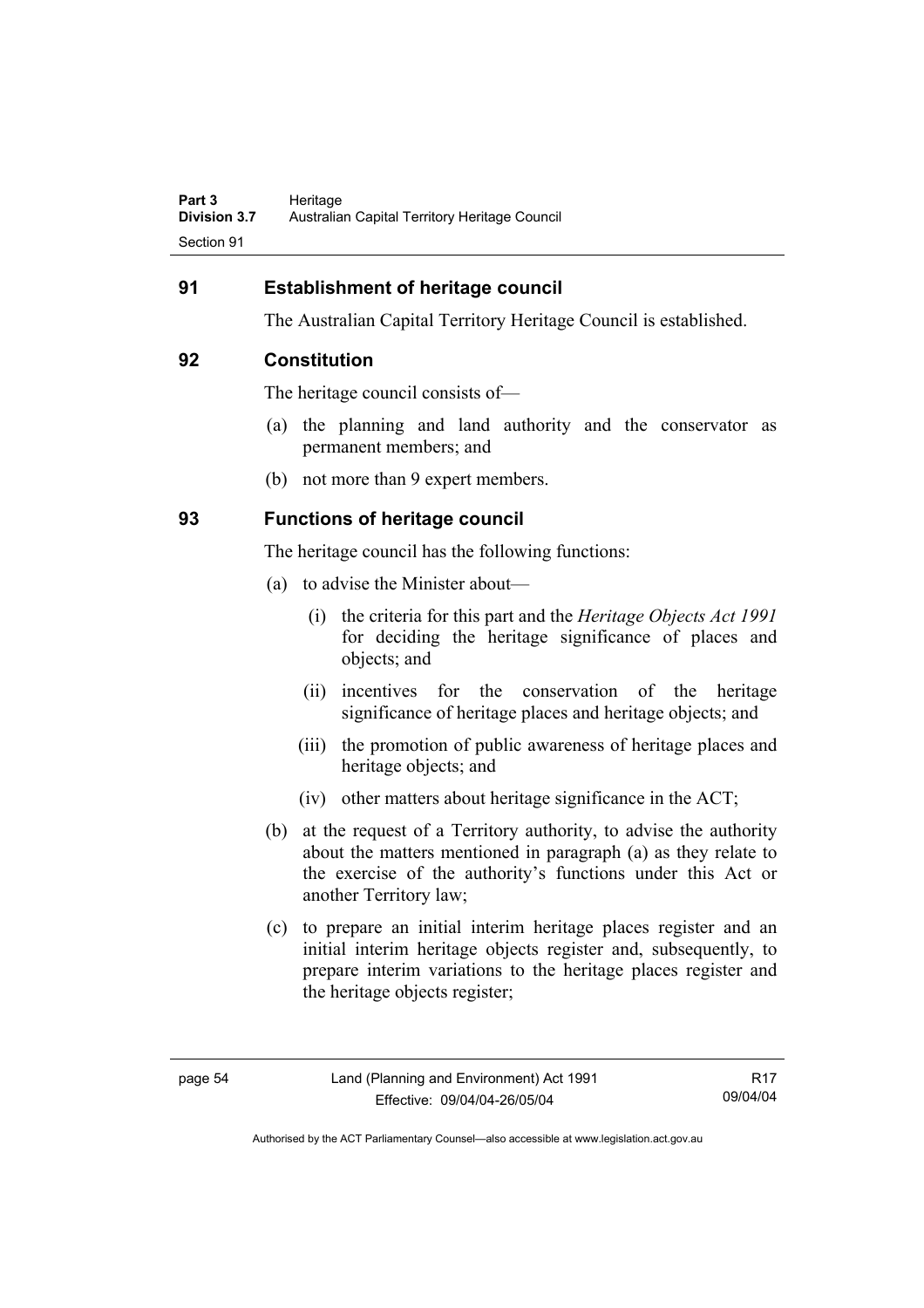- (d) any other function given to it under this Act or another Territory law.
- *Note* A provision of a law that gives an entity (including a person) a function also gives the entity powers necessary and convenient to exercise the function (see Legislation Act, s 196 and dict, pt 1, def of *entity*).

#### **94 Ministerial directions**

- (1) The Minister may give the heritage council written directions—
	- (a) about the policy and objectives it should pursue in the exercise of its functions; or
	- (b) to review the heritage places register or the heritage objects register in consideration of any stated matters.
- (2) A direction is a notifiable instrument.

*Note* A notifiable instrument must be notified under the Legislation Act.

 (3) A direction must be notified under the Legislation Act within 14 days after the day it is made.

#### **95 Deputies of permanent members**

- (1) The Minister may appoint a person to be the deputy of a permanent member.
- *Note 1* For the making of appointments (including acting appointments), see Legislation Act, pt 19.3.
- *Note 2* In particular, an appointment may be made by naming a person or nominating the occupant of a position (see Legislation Act, s 207).
- (2) If a permanent member is absent from a heritage council meeting, the member's deputy may exercise the member's functions.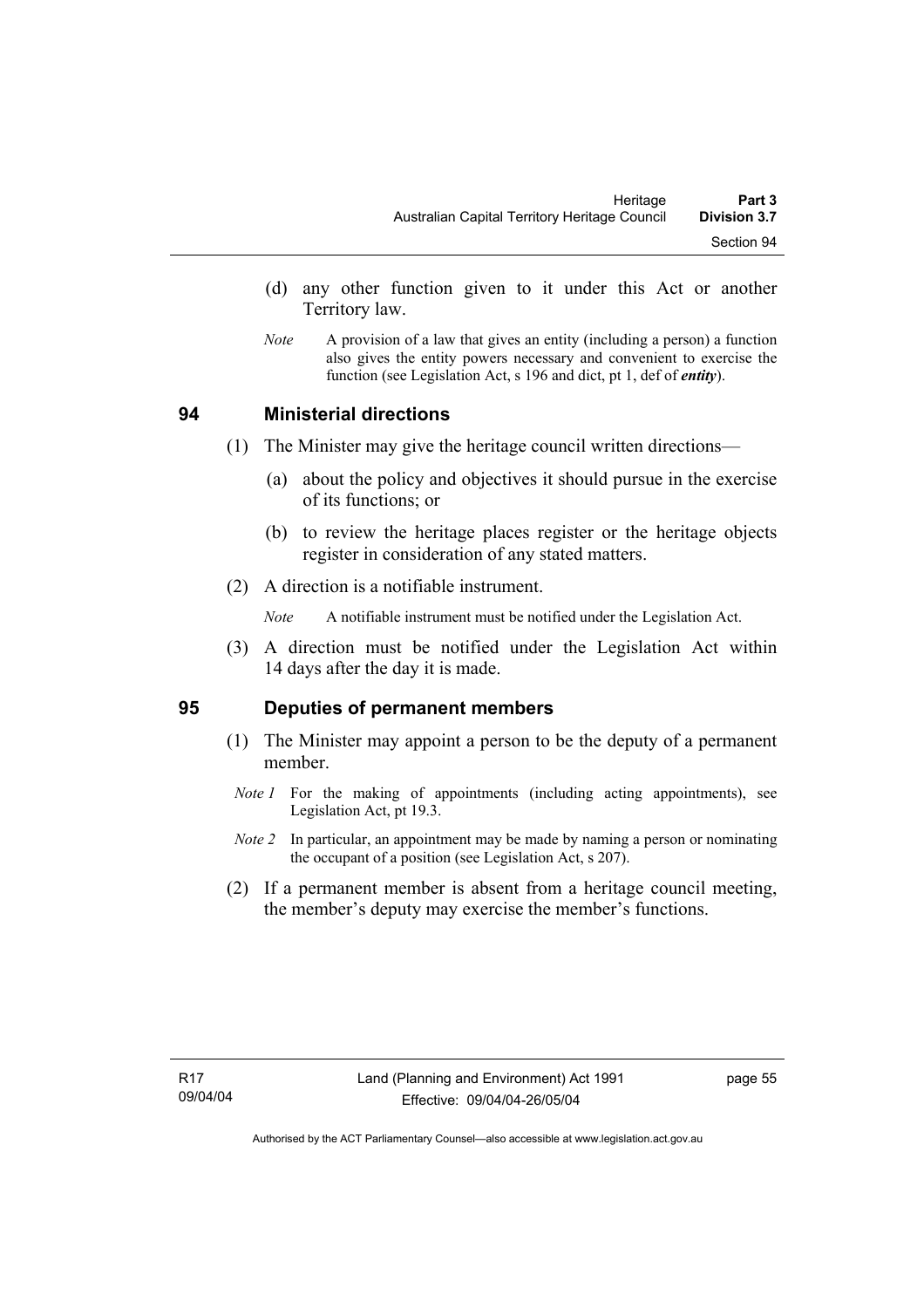## **96 Appointment of expert members**

- (1) The Minister may appoint a person to be an expert member of the heritage council.
	- *Note 1* For the making of appointments (including acting appointments), see Legislation Act, pt 19.3.
	- *Note 2* In particular, a person may be appointed for a particular provision of a law (see Legislation Act, s 7 (3)) and an appointment may be made by naming a person or nominating the occupant of a position (see s 207).
- (2) In making appointments under subsection (1), the Minister must endeavour to ensure that the following disciplines and areas of expertise are represented among the people appointed:
	- (a) archaeology;
	- (b) Aboriginal tradition;
	- (c) local history;
	- (d) town planning;
	- (e) engineering;
	- (f) architectural history and conservation;
	- (g) landscape architecture;
	- (h) the natural environment and its conservation;
	- (i) archivism;
	- (j) librarianship;
	- (k) preservation of Australian material culture;
	- (l) knowledge of objects in an Australian context.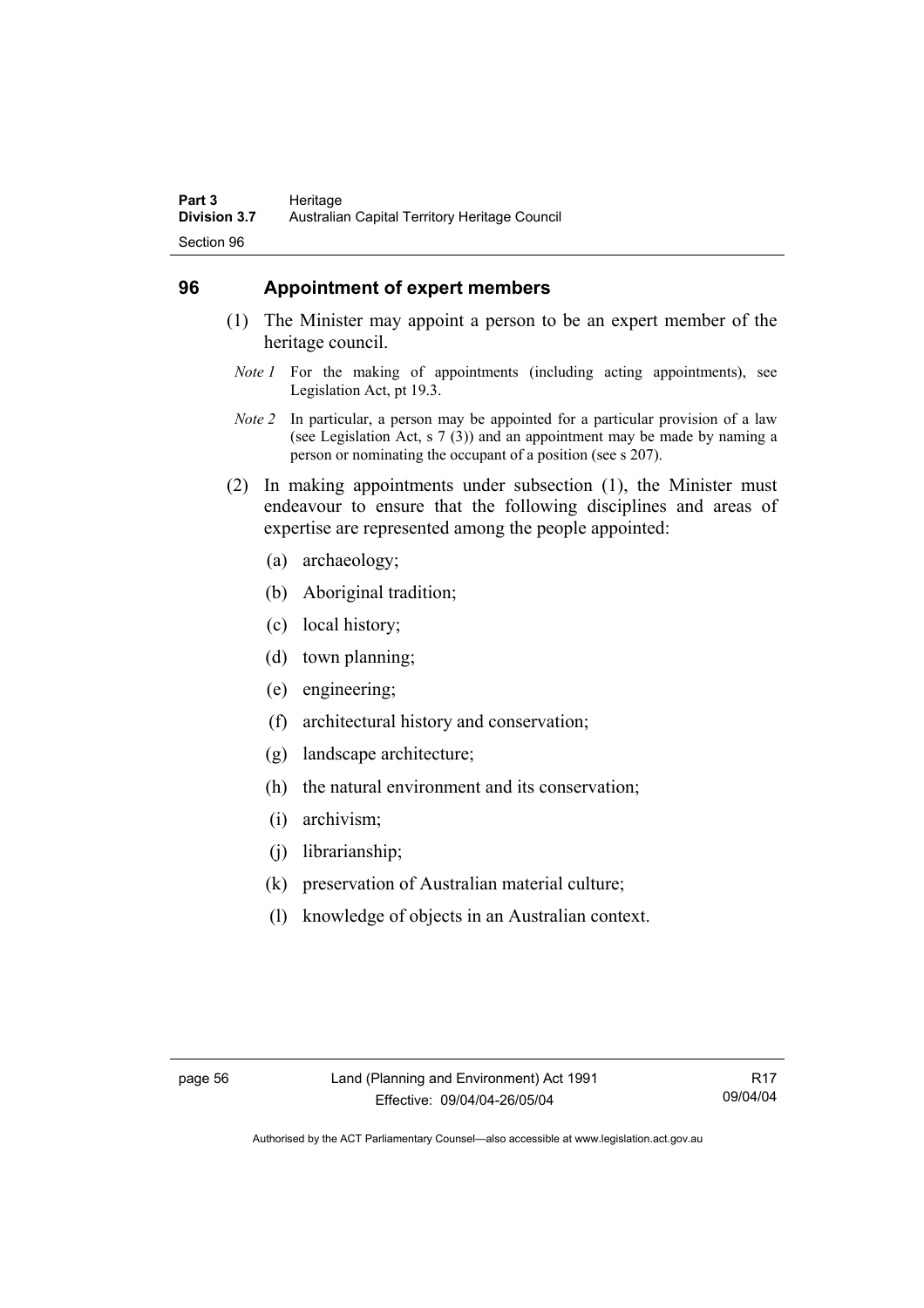### **97 Term of appointment of expert members**

An expert member must not be appointed for a term longer than 3 years.

*Note* A person may be reappointed to a position if the person is eligible to be appointed to the position (see Legislation Act, s 208 and dict, pt 1, def *appoint*).

### **98 Conditions of appointment of expert members generally**

An expert member holds office on the conditions decided by the Minister.

### **99 Chairperson, deputy chairperson and secretary**

- (1) The Minister must appoint members of the heritage council as the chairperson and the deputy chairperson of the heritage council.
- (2) The Minister must appoint a public servant as the secretary to the heritage council.
- (3) However, a member must not be appointed as the secretary.

### **100 Leave of absence**

The Minister may give a member leave of absence on conditions about remuneration and other matters decided by the Minister.

### **101 Disclosure of interests**

- (1) A member who has a direct or indirect financial interest in a matter being considered or about to be considered by the heritage council must, as soon as practicable after the relevant facts have come to the member's knowledge, disclose the nature of the interest at a heritage council meeting.
- (2) A disclosure must be recorded in the minutes of the meeting and, unless the Minister otherwise decides, the member must not—

page 57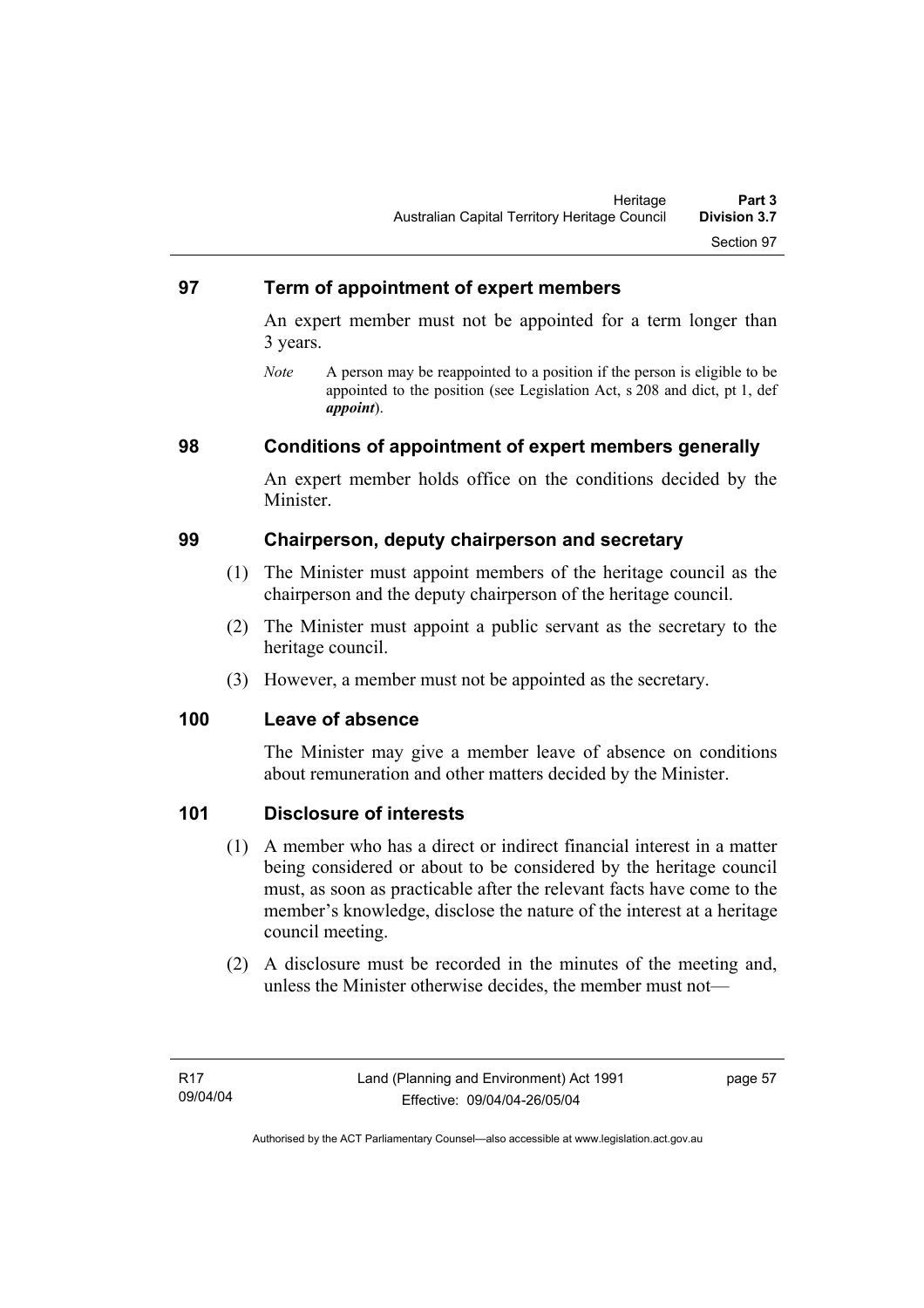- (a) be present during any deliberation of the heritage council about the matter; or
- (b) take part in any decision of the heritage council about the matter.

## **102 Ending of appointments**

- (1) The Minister may end the appointment of a member for misbehaviour or physical or mental incapacity.
- (2) The Minister must end the appointment of a member if the member—
	- (a) is absent from 3 consecutive meetings of the committee, except on leave granted under section 100 (Leave of absence); or
	- (b) contravenes section 101 (Disclosure of interests) without reasonable excuse.
	- *Note* A person's appointment also ends if the person resigns (see Legislation Act, s 210).

## **103 Calling meetings**

- (1) The chairperson, or if the chairperson cannot do so, the deputy chairperson—
	- (a) may at any time call a meeting of the heritage council; and
	- (b) must call a meeting of the heritage council if asked by the Minister.
- (2) The person who calls a meeting of the heritage council must, at least 5 days before the day of the meeting, give the other members written notice of—
	- (a) the date, time and place of the meeting; and
	- (b) the matters to be considered at the meeting.

R17 09/04/04

Authorised by the ACT Parliamentary Counsel—also accessible at www.legislation.act.gov.au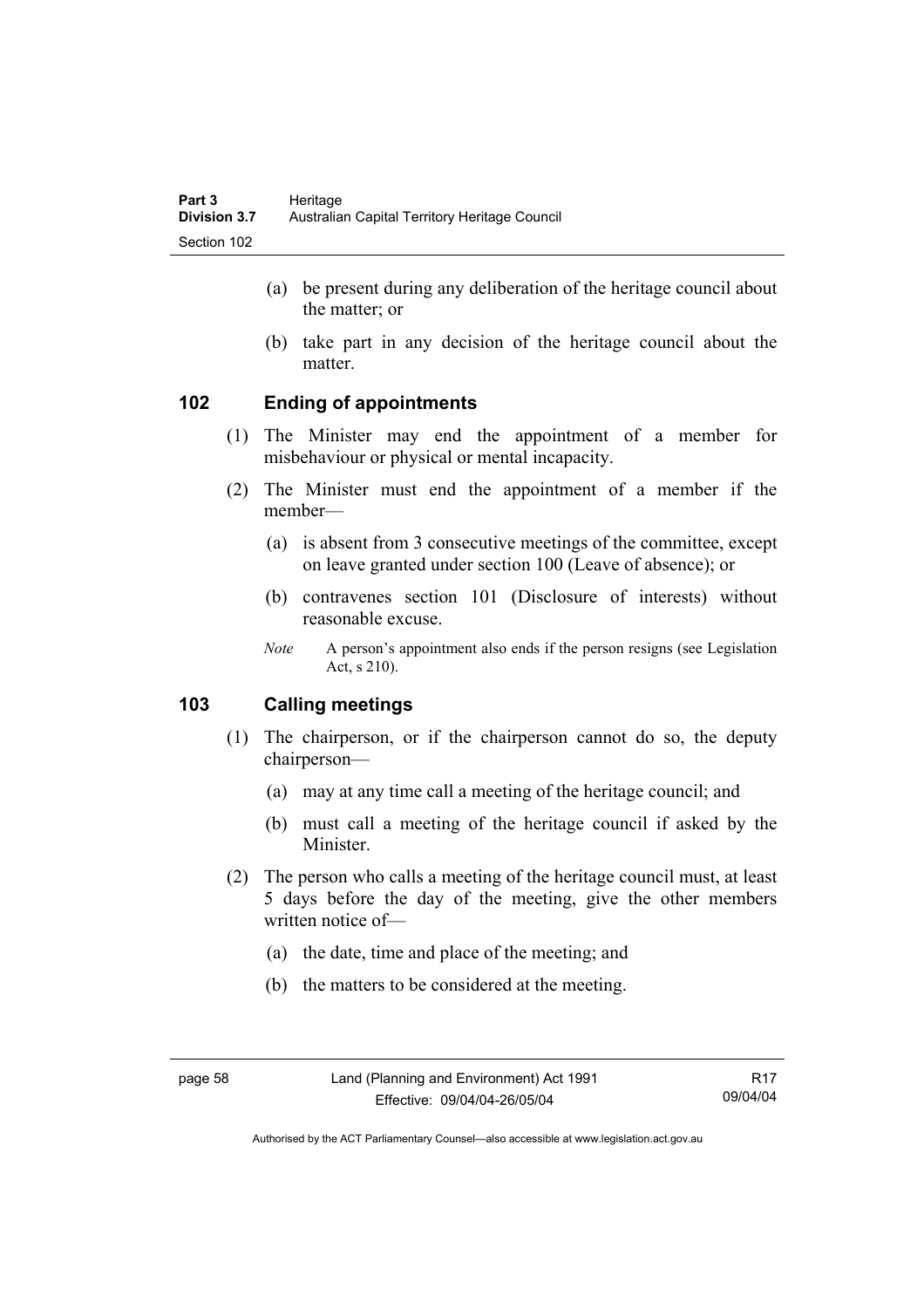### **104 Procedure at meetings**

- (1) The chairperson presides at all heritage council meetings at which the chairperson is present.
- (2) If the chairperson is absent, the deputy chairperson presides.
- (3) If both the chairperson and deputy chairperson are absent from a meeting, the member chosen by the member's present presides.
- (4) The presiding member may give directions about the procedure to be followed in relation to the meeting.
- (5) Business may be carried out at a meeting only if a majority of members are present.
- (6) At a meeting each member has a vote on each question to be decided.
- (7) However, a permanent member must not vote on a question that relates to an interim heritage places register.
- (8) A question is to be decided by a majority of the votes of the members present and voting, but, if the votes are equal the member presiding has a casting vote.
- (9) The heritage council must keep minutes of its meetings.

#### **105 Delegation to secretary**

The heritage council may delegate the council's functions under this Act to the secretary.

*Note* For the making of delegations and the exercise of delegated functions, see Legislation Act, pt 19.4.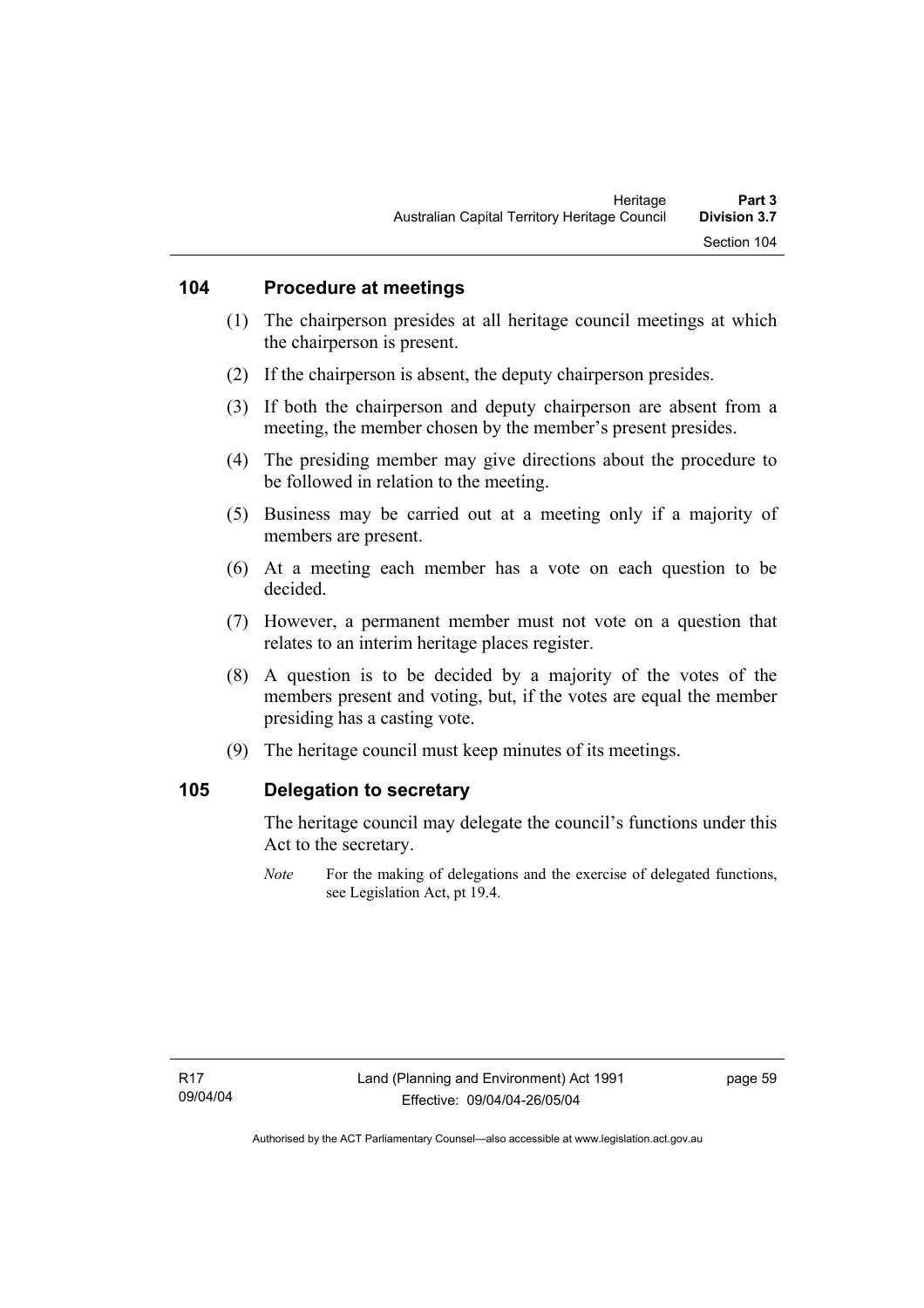# **Part 4 Environmental assessments and inquiries**

## **Division 4.1 Preliminary**

*Note* The Environment Minister may delegate a function of the Environment Minister under this part to the planning and land authority (see Legislation Act, s 254A).

## **111 Definitions for pt 4**

In this part:

*defined decision* means a decision of the Territory, the Executive, a Minister or a Territory authority about a proposal, being a proposal in relation to which a Minister is empowered under part 2, part 5 or part 6, an Act other than this Act or a subordinate law—

- (a) to direct that an assessment be made; or
- (b) to establish a panel to conduct an inquiry.

*environmental impact*, in relation to a proposal that is the subject of a defined decision, includes the following potential effects of the proposal (if carried out), either by itself or in combination with the potential effects of another such proposal:

- (a) environmental effect on a community;
- (b) physical, biological or cultural transformation of an area;
- (c) environmental effect on the social system or the ecosystems of an area;
- (d) change to the aesthetic, recreational, scientific or other environmental qualities, or values, of an area;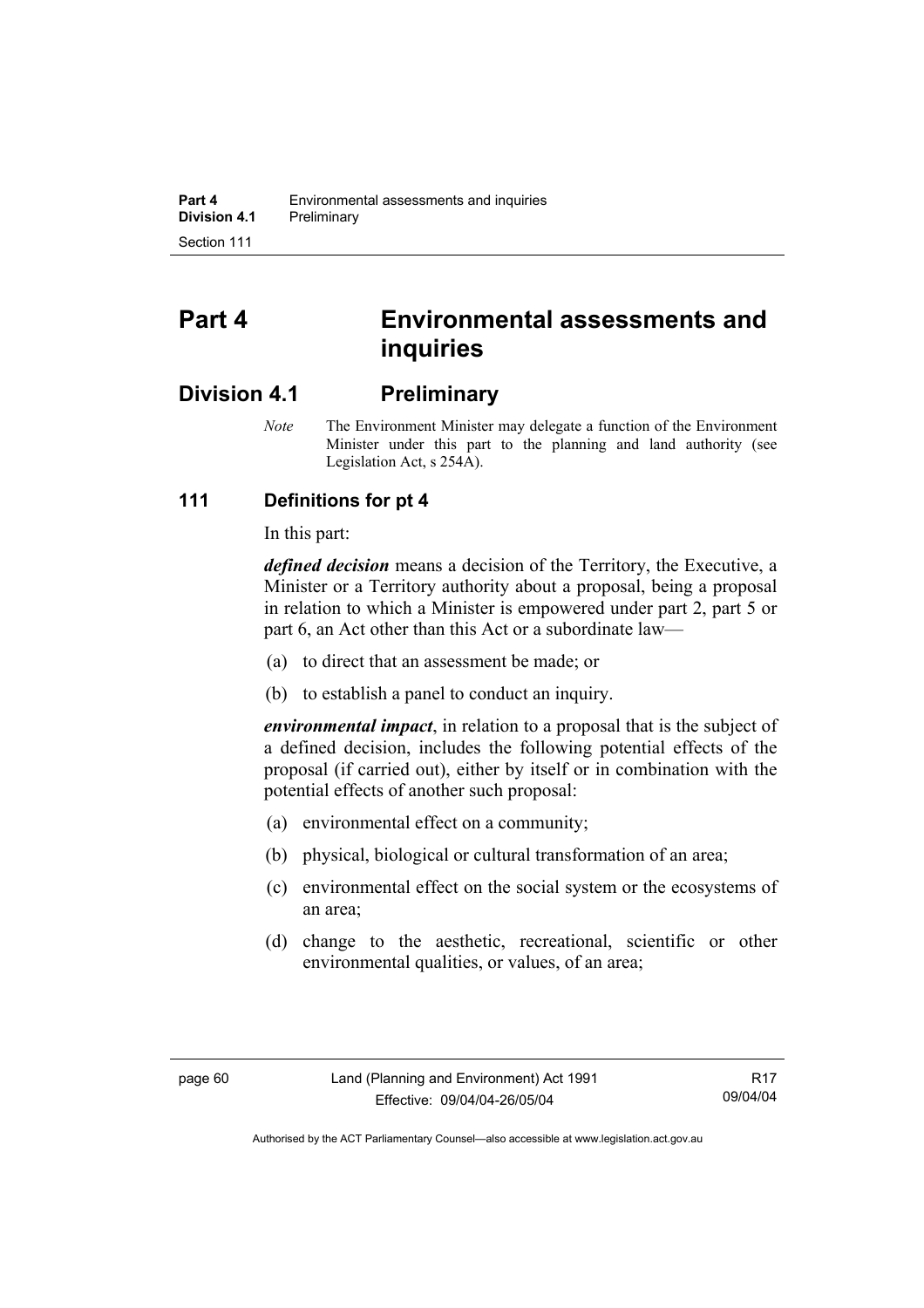- (e) environmental effect on any premises or land or the surroundings of any premises or land, that has heritage significance;
- (f) the endangering, or further endangering, of a community or an area;
- (g) the endangering, or further endangering, of any species of fauna or flora;
- (h) long-term environmental effects including those with potential to place demands on the social system;
- (i) curtailing of the range of beneficial uses of the environment;
- (j) pollution;
- (k) problems associated with the disposal of waste;
- (l) increased demands on natural resources that are, or are likely to be, in short supply;
- (m) change to the values or lifestyles of particular groups and communities or to existing social relationships;
- (n) socioeconomic effect.

*environmental impact statement* means an environmental impact statement prepared in accordance with division 4.3.

*land* includes water.

*panel* means a panel established to conduct an inquiry.

*preliminary assessment* means an assessment made under division 4.2.

*proponent*, in relation to a defined decision, means the person designated as the proponent under section 112.

*public environment report* means a public environment report prepared in accordance with division 4.3.

page 61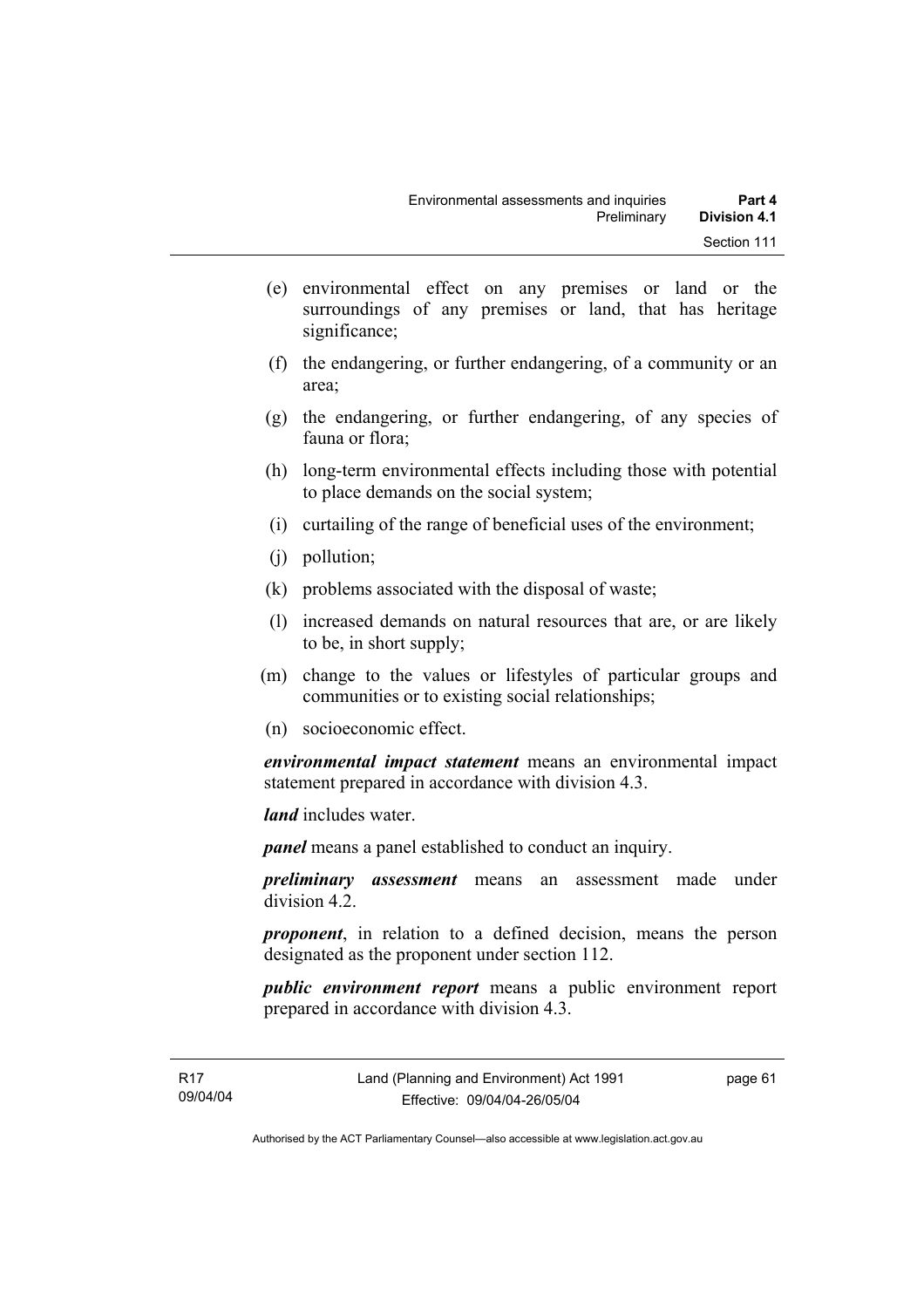*relevant Minister*, means the Minister responsible for the administration of the Act or subordinate law under which—

- (a) in relation to an assessment or inquiry—that assessment or inquiry is authorised to be made or conducted; or
- (b) in relation to a defined decision—the relevant decision is authorised to be made.

### **112 Proponents**

- (1) For this part, the relevant Minister in relation to a defined decision may, in writing, designate a person or Territory authority as the proponent in relation to the decision.
- (2) The relevant Minister shall designate, as the proponent in relation to a defined decision, the person or Territory authority whose interests would be most directly affected by the decision, unless, in the opinion of that Minister, the public interest requires otherwise.

## **Division 4.2 Preliminary assessments**

## **113 Directions**

The relevant Minister in relation to a defined decision, or the Environment Minister, may, by written notice to the relevant proponent within 28 days after the day when the decision that a preliminary assessment be required is made, direct the proponent to prepare a preliminary assessment of the environmental impact of the relevant proposal.

### **114 Mandatory preliminary assessments**

If a defined decision is of a class prescribed by the plan, the relevant Minister shall, within the period referred to in section 113, issue a notice under that section in relation to the relevant proposal.

R17 09/04/04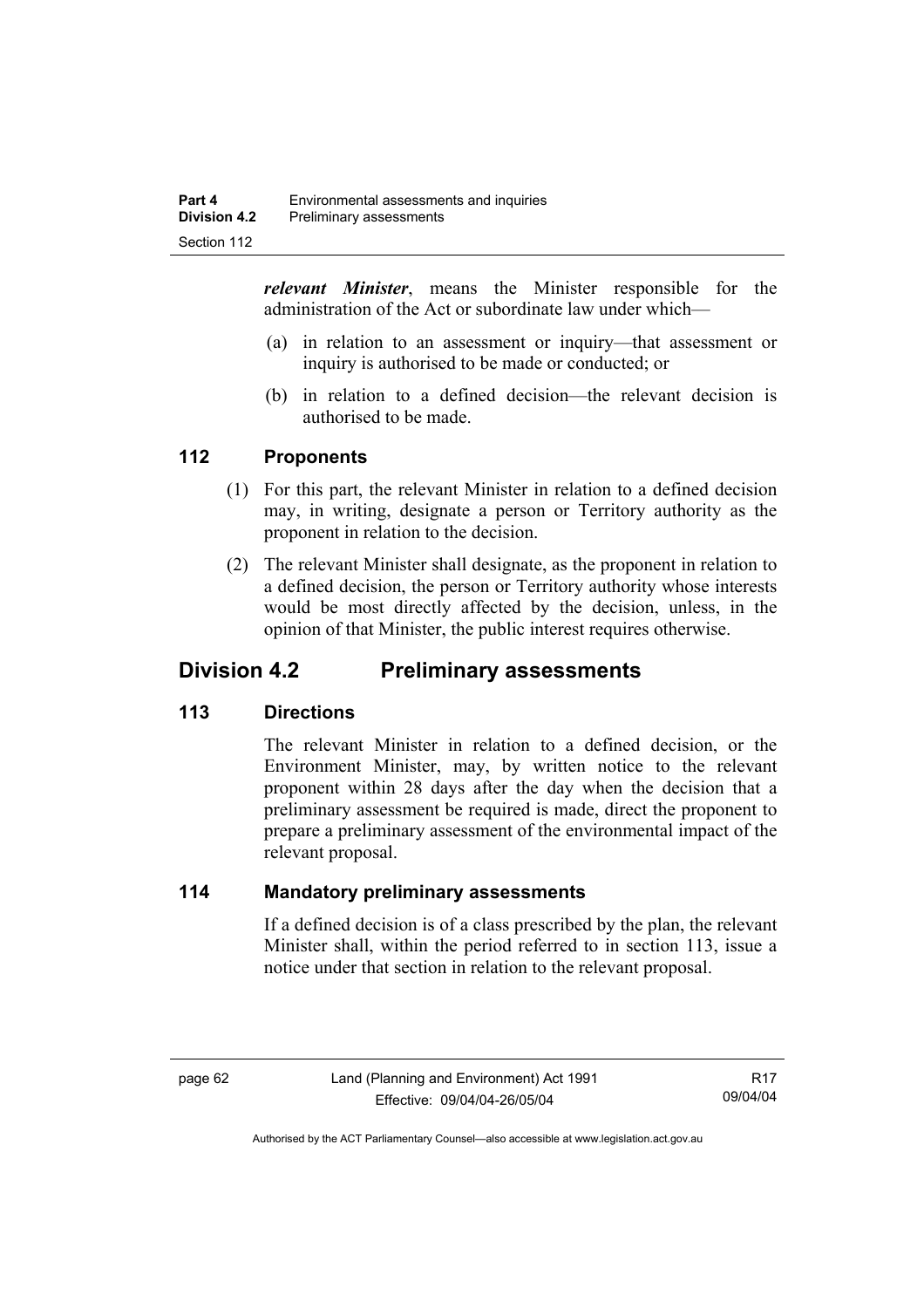### **115 Content**

A preliminary assessment shall consist of the matters specified in schedule 3.

#### **116 Submission to Minister**

 (1) On notice under section 113, the proponent shall submit a preliminary assessment to the Environment Minister in accordance with the notice.

*Note* A fee may be determined under s 287 for this subsection.

 (2) If the Environment Minister is not the relevant Minister in relation to a preliminary assessment, the Environment Minister shall forward the preliminary assessment to the relevant Minister.

#### **117 Public inspection**

- (1) After a preliminary assessment is submitted to the Environment Minister under section 116, the Environment Minister must prepare a written notice stating that copies of the preliminary assessment are available for public inspection during a specified period of not less than 15 business days at specified places.
- (2) The Environment Minister may, in writing, extend or further extend the period stated in the notice.
- (3) The power under subsection (2) may be exercised after the end of the period to be extended.
- (4) The following are notifiable instruments:
	- (a) a notice under subsection (1);
	- (b) an extension or further extension under subsection (2).
	- *Note* A notifiable instrument must be notified under the Legislation Act.
- (5) The planning and land authority must also publish a notice under subsection (1), or an extension or further extension under subsection (2), in a daily newspaper.

| R17      | Land (Planning and Environment) Act 1991 | page 63 |
|----------|------------------------------------------|---------|
| 09/04/04 | Effective: 09/04/04-26/05/04             |         |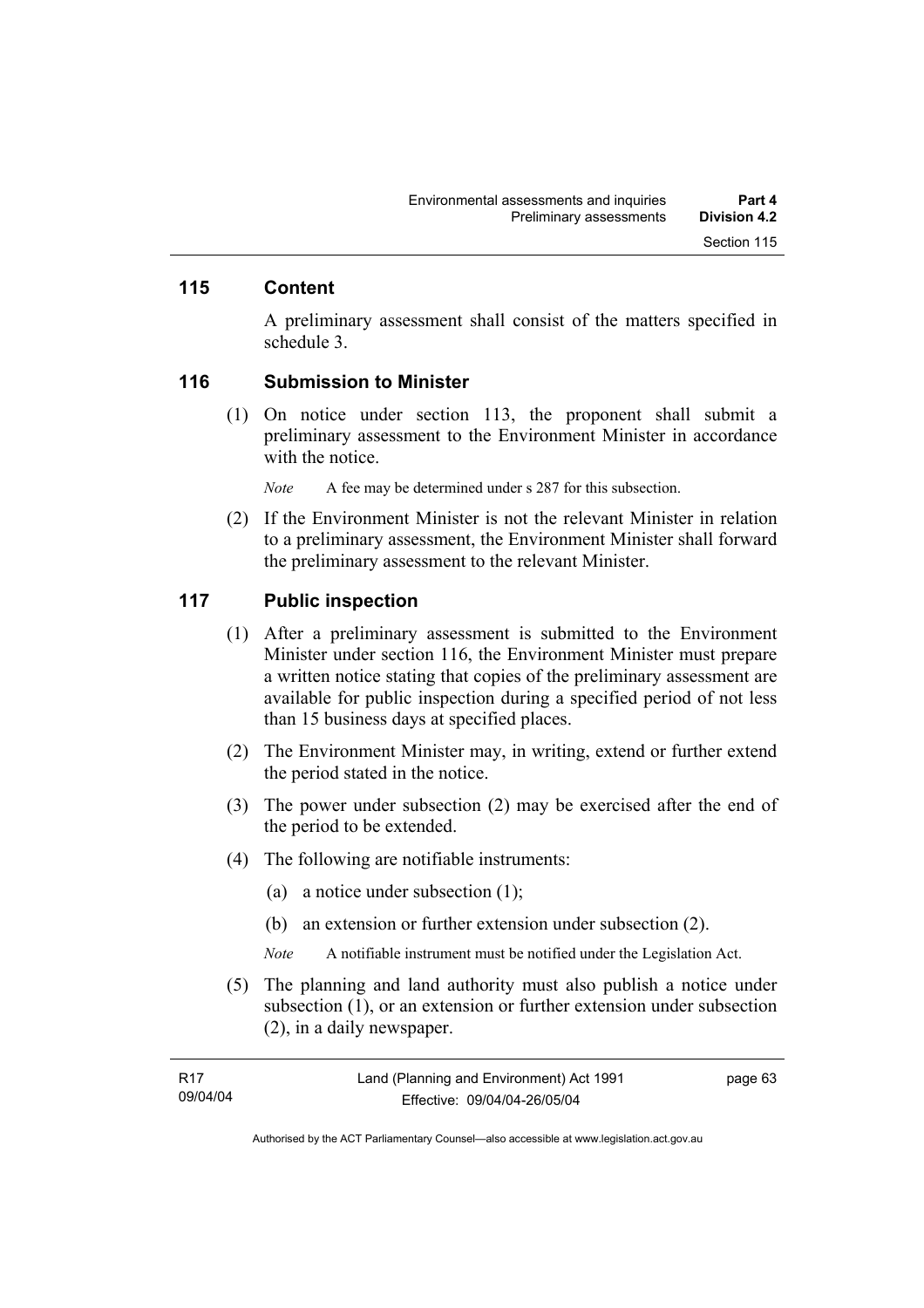- (6) The Environment Minister shall, at the places, and within the period, specified in a notice under subsection (1)—
	- (a) make copies of the preliminary assessment mentioned in the notice available for public inspection; and
	- (b) give a copy of the preliminary assessment to any person on request.

*Note* A fee may be determined under s 287 for par (b).

 (7) The Environment Minister shall send a copy of the preliminary assessment mentioned in the notice under subsection (1), without charge, to the Conservation Council of the South-East Region and Canberra (Inc.).

## **118 Exclusion of material**

- (1) If, in the opinion of the Environment Minister based on reasonable grounds—
	- (a) a part of a preliminary assessment contains information related to the personal or business affairs of a person, being information—
		- (i) supplied to the proponent or the Minister in confidence; or
		- (ii) the publication of which would reveal a trade secret; or
		- (iii) the disclosure of which would, or would reasonably be expected to, adversely affect a person in relation to the lawful business affairs of that person; and
	- (b) it would not be in the public interest for that part to be published;

the Environment Minister shall exclude that part from each copy of the preliminary assessment made available to the public or for public inspection.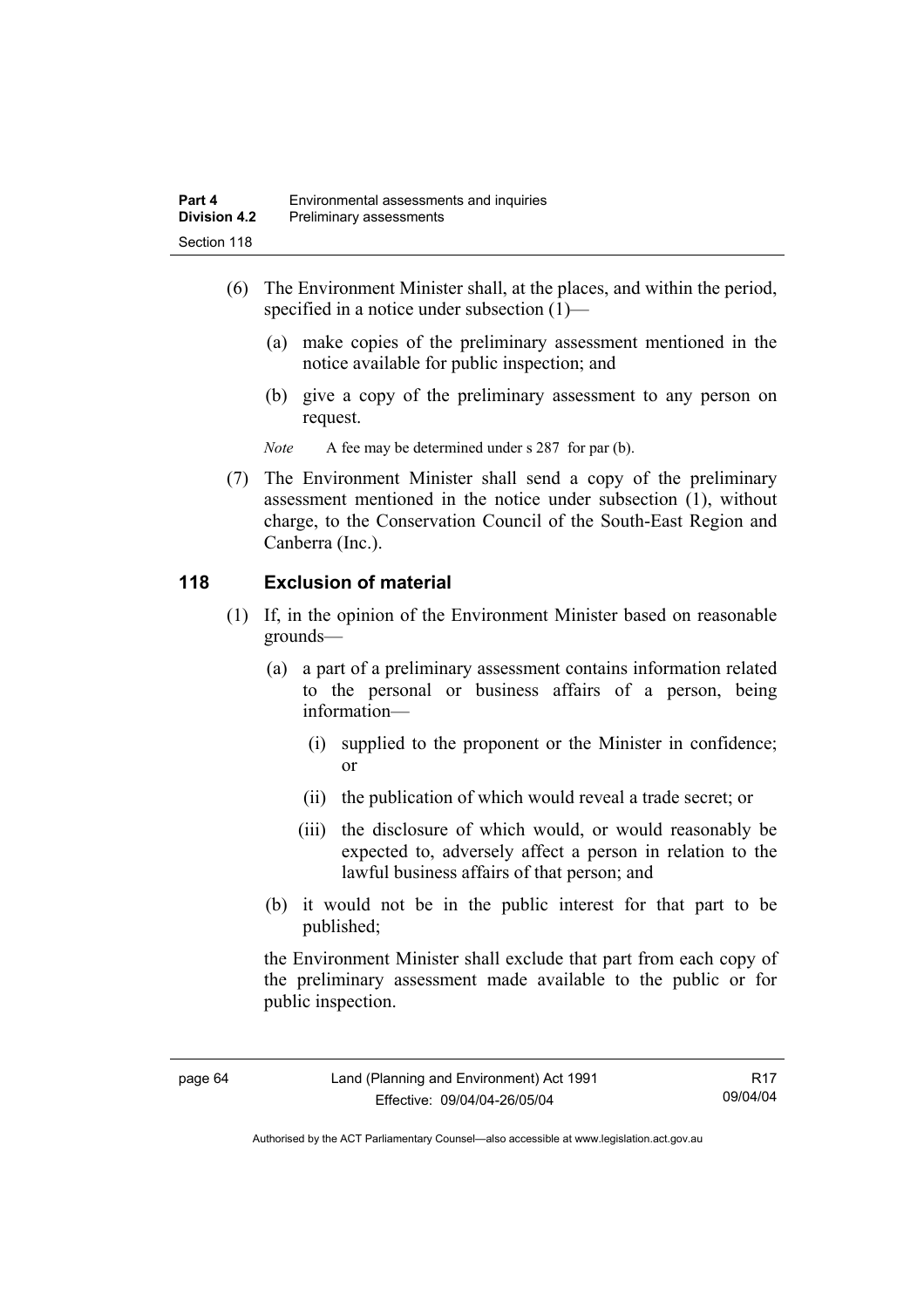(2) If a part of a preliminary assessment is excluded from the copies of that assessment made available to the public or for public inspection, each copy shall include a statement to the effect that an unspecified part of the assessment has been excluded for the purpose of protecting the confidentiality of information included in that part.

## **Division 4.3 Assessments**

## **Subdivision 4.3.1 Form and content**

## **119 Form**

Unless otherwise specified in the Act or subordinate law under which it is directed, an assessment consists of—

- (a) a public environment report; or
- (b) an environmental impact statement;

about the proposal that is the subject of a defined decision, together with the report under section 131 evaluating that public environment report or environmental impact statement.

## **120 Content of public environment reports and environmental impact statements**

Public environment reports and environmental impact statements are each to include the matters that are—

- (a) prescribed; and
- (b) directed under section 123.

## **Subdivision 4.3.2 Direction of assessments**

## **121 Decisions to direct assessments**

 (1) The relevant Minister may direct that an assessment be made of the proposal if, in the opinion of the relevant Minister based on

| R17      | Land (Planning and Environment) Act 1991 | page 65 |
|----------|------------------------------------------|---------|
| 09/04/04 | Effective: 09/04/04-26/05/04             |         |

Authorised by the ACT Parliamentary Counsel—also accessible at www.legislation.act.gov.au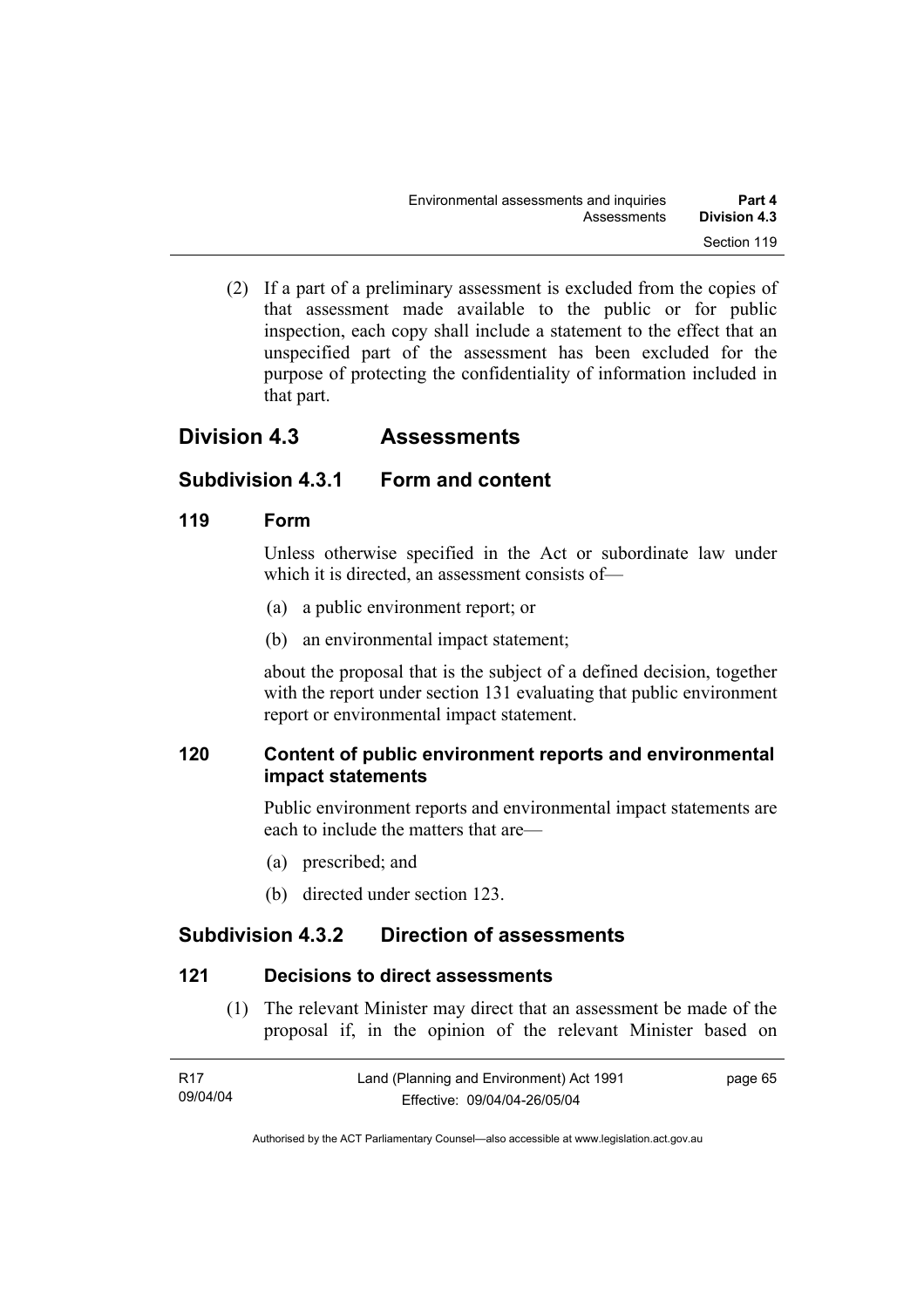reasonable grounds, the environmental impact of the proposal would be of sufficient significance.

- (2) A direction may only be given within the prescribed time after a proponent submits a preliminary assessment to the Environment Minister or such further time as the Minister administering this Act allows.
- (3) In making a decision under subsection (1), the relevant Minister shall consider—
	- (a) the preliminary assessment; and
	- (b) the report of any meeting called under section 128; and
	- (c) whether any aspect of the environmental impact of that proposal is, or could be, the subject of—
		- (i) an inquiry or another assessment; or
		- (ii) any environmental assessment action taken by or on behalf of the Commonwealth, a State or the Northern Territory.
- (4) This section does not apply if a Minister is required under an Act or subordinate law to direct that an assessment be made.

### **122 Environment Minister's power to direct assessments**

If a Minister other than the Environment Minister has the power under an Act or subordinate law to direct that an assessment be made, the Environment Minister also has that power.

### **123 Directions**

- (1) A direction by a Minister that an assessment be made in relation to a defined decision shall be in writing given to the proponent.
- (2) Within 14 days after a direction by a Minister under subsection (1) that an assessment is to be made in relation to a defined decision,

R17 09/04/04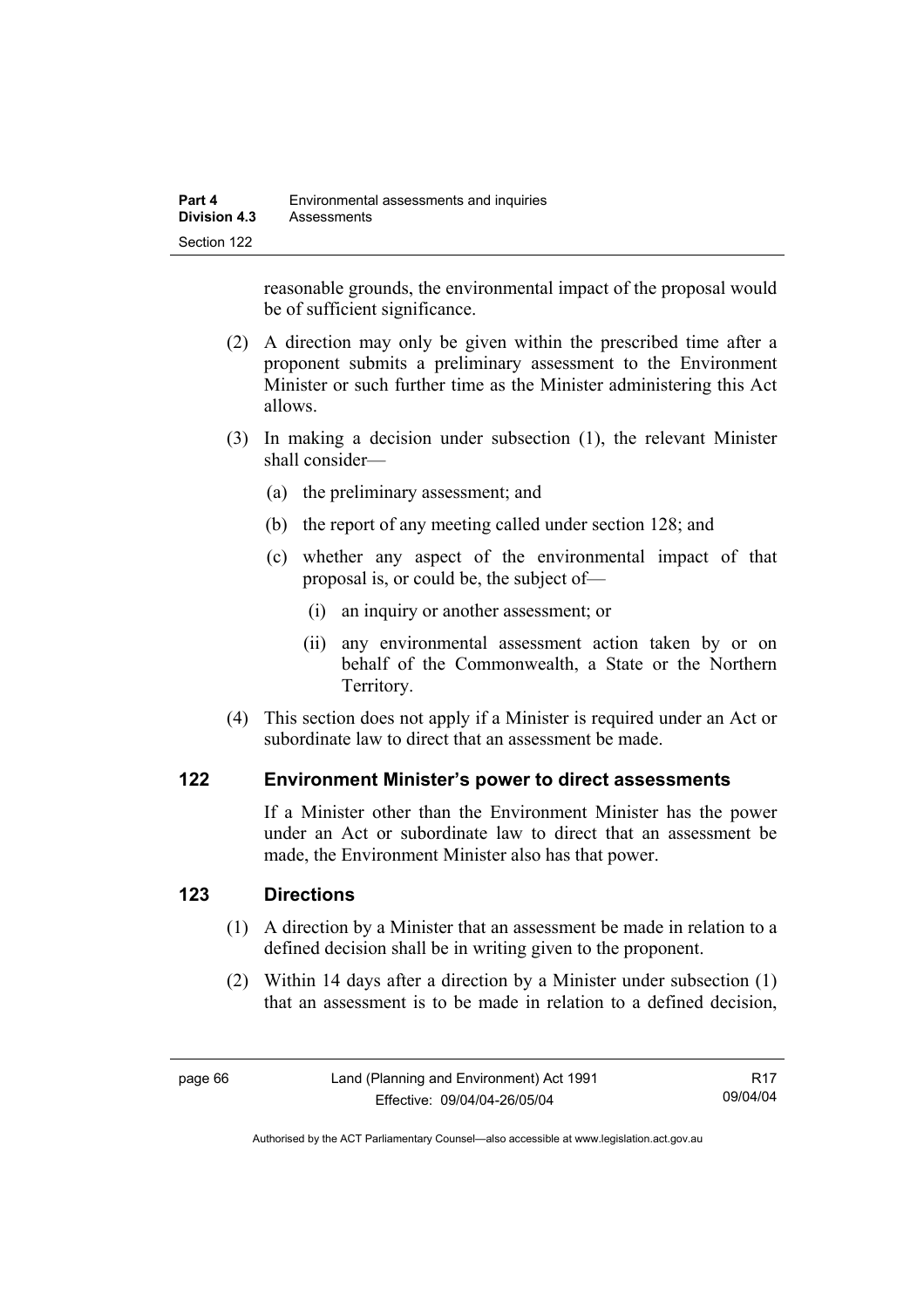the Minister shall give the proponent detailed directions specifying the following:

- (a) the form of the assessment;
- (b) the matters to be included in the public environment report or the environmental impact statement (as the case requires) and the relative emphasis to be given to each such matter;
- (c) subject to section 124 or section 125 and section 126, as the case requires—how the report or statement is to be prepared;
- (d) if, in the opinion of the Environment Minister based on reasonable grounds, the environmental impact of a proposal that is the subject of another defined decision is relevant to the environmental impact of the relevant proposal—sufficient details of the firstmentioned proposal to enable the proponent to assess the potential combined effects of the proposals.
- (3) The Environment Minister shall, in consultation with the relevant Minister, determine the matters to be specified under subsection (2).
- (4) If a Minister gives detailed directions for an assessment under subsection (2), that Minister must prepare a written notice that sets out—
	- (a) the name of the proponent; and
	- (b) the matters specified in the directions; and
	- (c) the name of any consultant nominated by the Minister under subsection (7) to assist in the preparation of the assessment.
- (5) The notice is a notifiable instrument.

*Note* A notifiable instrument must be notified under the Legislation Act.

- (6) The Minister who prepared the notice must also publish it in a daily newspaper.
- (7) A Minister who directs that an assessment be made may, under subsection (2) (c), direct the proponent in relation to an assessment

| - R17    | Land (Planning and Environment) Act 1991 | page 67 |
|----------|------------------------------------------|---------|
| 09/04/04 | Effective: 09/04/04-26/05/04             |         |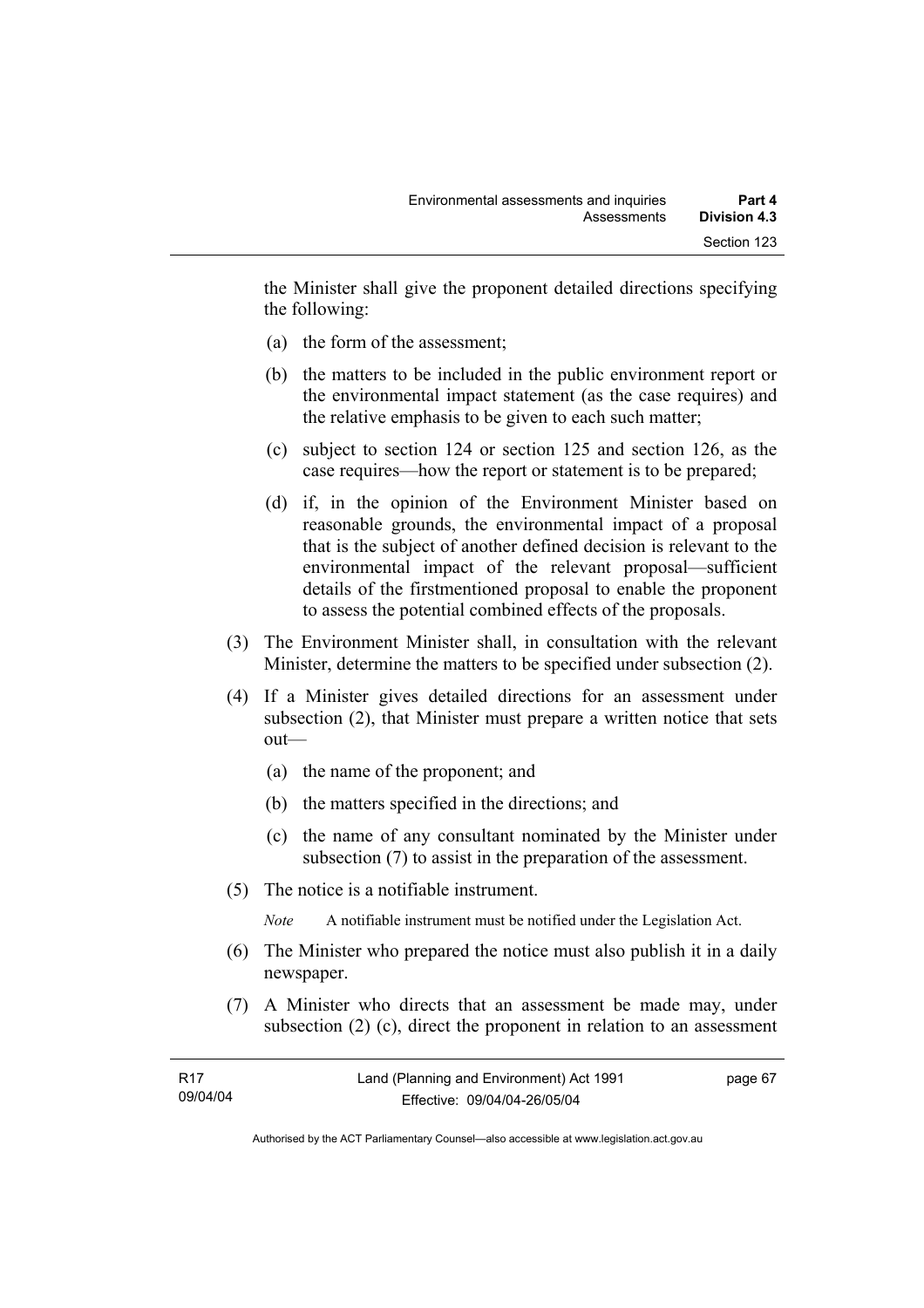| Part 4       | Environmental assessments and inquiries |
|--------------|-----------------------------------------|
| Division 4.3 | Assessments                             |
| Section 124  |                                         |

to engage the services of a consultant specified by the Minister in accordance with the prescribed criteria to assist the proponent in the preparation of the assessment.

## **Subdivision 4.3.3 Preparation, evaluation and consideration by Legislative Assembly**

### **124 Public environment reports—preparation**

- (1) The Environment Minister may, in writing, direct the proponent in relation to a public environment report—
	- (a) to undertake the consultation in relation to the preparation of the report that is specified; and
	- (b) after any such consultation—to make the report available, in a specified way and form, for public inspection, with the notice of that availability that is specified.
- (2) The proponent in relation to a public environment report shall comply with a direction under subsection (1).
- (3) This section does not apply in relation to the preparation of a public environment report for the purposes of an assessment that will be—
	- (a) a background paper within the meaning of part 2; or
	- (b) notified together with a draft plan of management under division 5.7.

### **125 Environmental impact statements—consultation and public inspection**

- (1) The proponent in relation to an environmental impact statement must prepare a written notice approved in writing by the Environment Minister—
	- (a) stating that copies of the draft environmental impact statement are available for public inspection and purchase from the proponent at specified places and times; and

| page 68 | Land (Planning and Environment) Act 1991 | <b>R17</b> |
|---------|------------------------------------------|------------|
|         | Effective: 09/04/04-26/05/04             | 09/04/04   |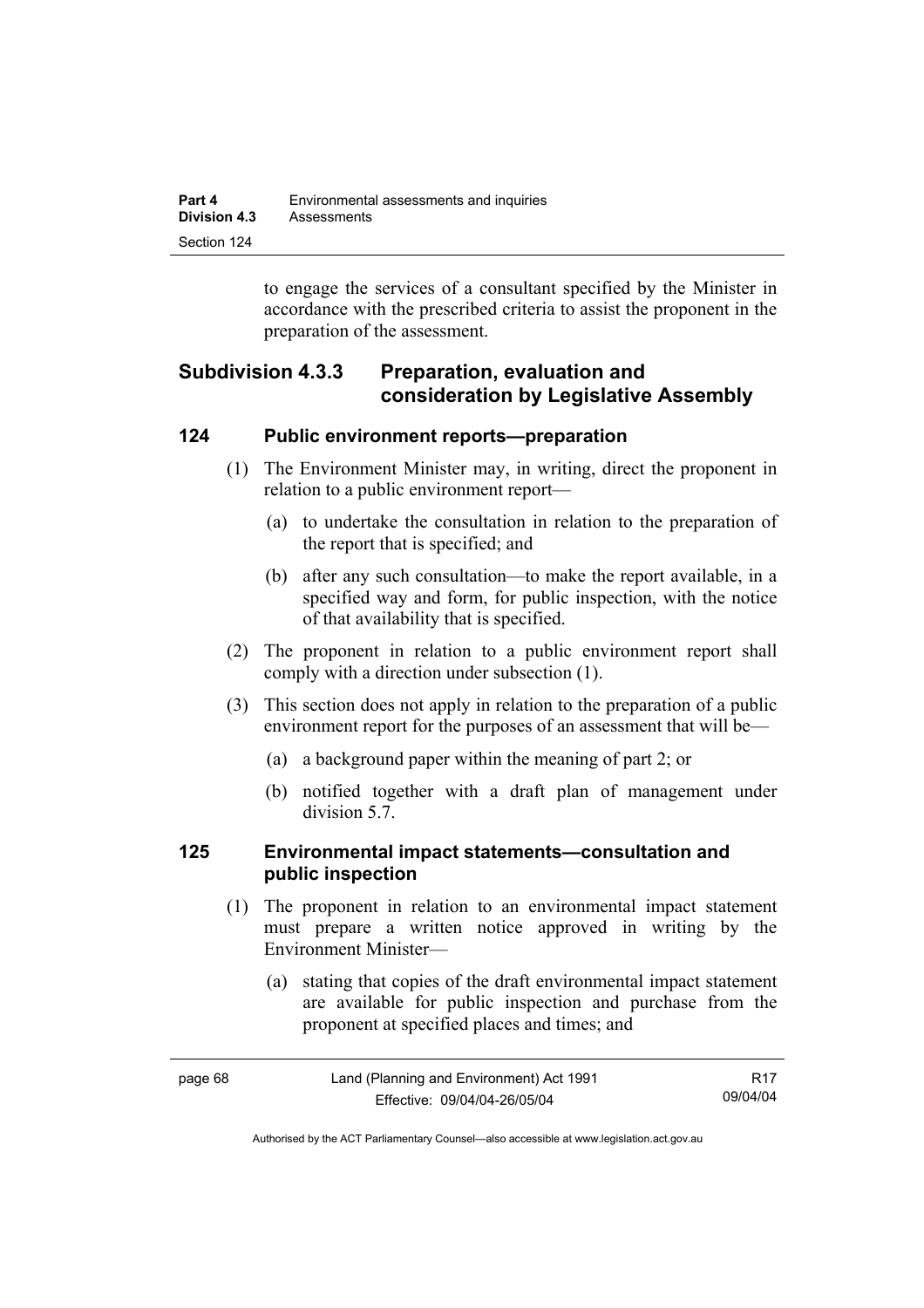- (b) inviting interested persons to submit written comments about the draft to the proponent at a specified address and within a period of 20 business days or the longer period directed in writing by the relevant Minister.
- (2) The notice approved by the Environment Minister is a notifiable instrument.

*Note* A notifiable instrument must be notified under the Legislation Act.

- (3) The proponent must also publish the notice approved by the Environment Minister in a daily newspaper.
- (4) The proponent in relation to an environmental impact statement shall make copies of the draft statement available for inspection and purchase at the places and times specified in the notice under subsection  $(1)$ .
- (5) A proponent shall not sell a copy of a draft environmental impact statement that he or she has made available for purchase under subsection (4) at a price that exceeds a price fixed by the Environment Minister as the maximum price for the sale of a copy of the statement.
- (6) In fixing a maximum price at which a proponent may sell a copy of a draft environmental impact statement, the Environment Minister shall fix a price that will reimburse the proponent for the cost of producing the copy but not for the expense incurred by the proponent in preparing the draft statement.
- (7) A notice under section 282A (3) (AAT Review of decisions) must include particulars of the calculation of the amount fixed as the maximum price that the proponent may charge for a copy of the draft environmental impact statement.
- (8) This section does not apply in relation to the preparation of an environmental impact statement for the purposes of an assessment which will be—
	- (a) a background paper within the meaning of part 2; or

| R17      | Land (Planning and Environment) Act 1991 | page 69 |
|----------|------------------------------------------|---------|
| 09/04/04 | Effective: 09/04/04-26/05/04             |         |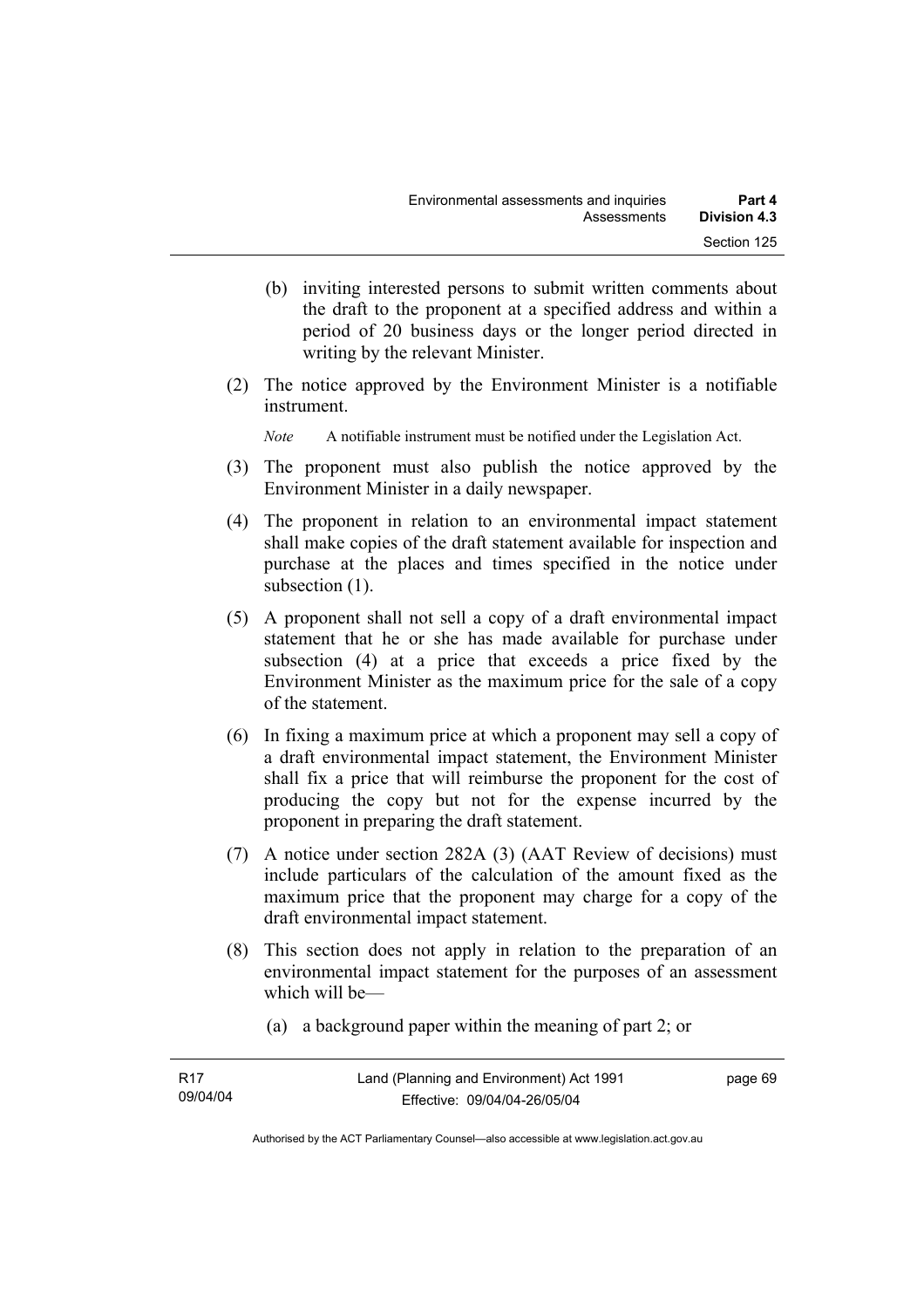(b) notified together with a draft plan of management under division 5.7.

### **126 Environmental impact statements—consideration of relevant comments and reports**

The proponent in relation to an environmental impact statement shall, in preparing the statement, consider any written comments from any person or Territory authority, and any reports, related to the environmental impact of the relevant proposal.

## **127 Submission of reports and statements to Environment Minister**

The proponent shall submit the relevant public environment report or environmental impact statement to the Environment Minister, together with—

- (a) a written report about the proponent's consultation in relation to the report or statement; and
- (b) a copy of each written comment about the report or statement received by the proponent; and
- (c) a copy of each report referred to in section 126 that is not available to the public.

## **128 Consultation**

- (1) The Environment Minister may, by giving reasonable notice to—
	- (a) the proponent of a proposal that has an environmental impact;
	- (b) any other person that the Environment Minister believes on reasonable grounds to have an interest directly affected by the proposal; and
	- (c) any other person that the Environment Minister considers appropriate;

| page 70 | Land (Planning and Environment) Act 1991 | R <sub>17</sub> |
|---------|------------------------------------------|-----------------|
|         | Effective: 09/04/04-26/05/04             | 09/04/04        |

call a meeting of such persons for the purposes of—

Authorised by the ACT Parliamentary Counsel—also accessible at www.legislation.act.gov.au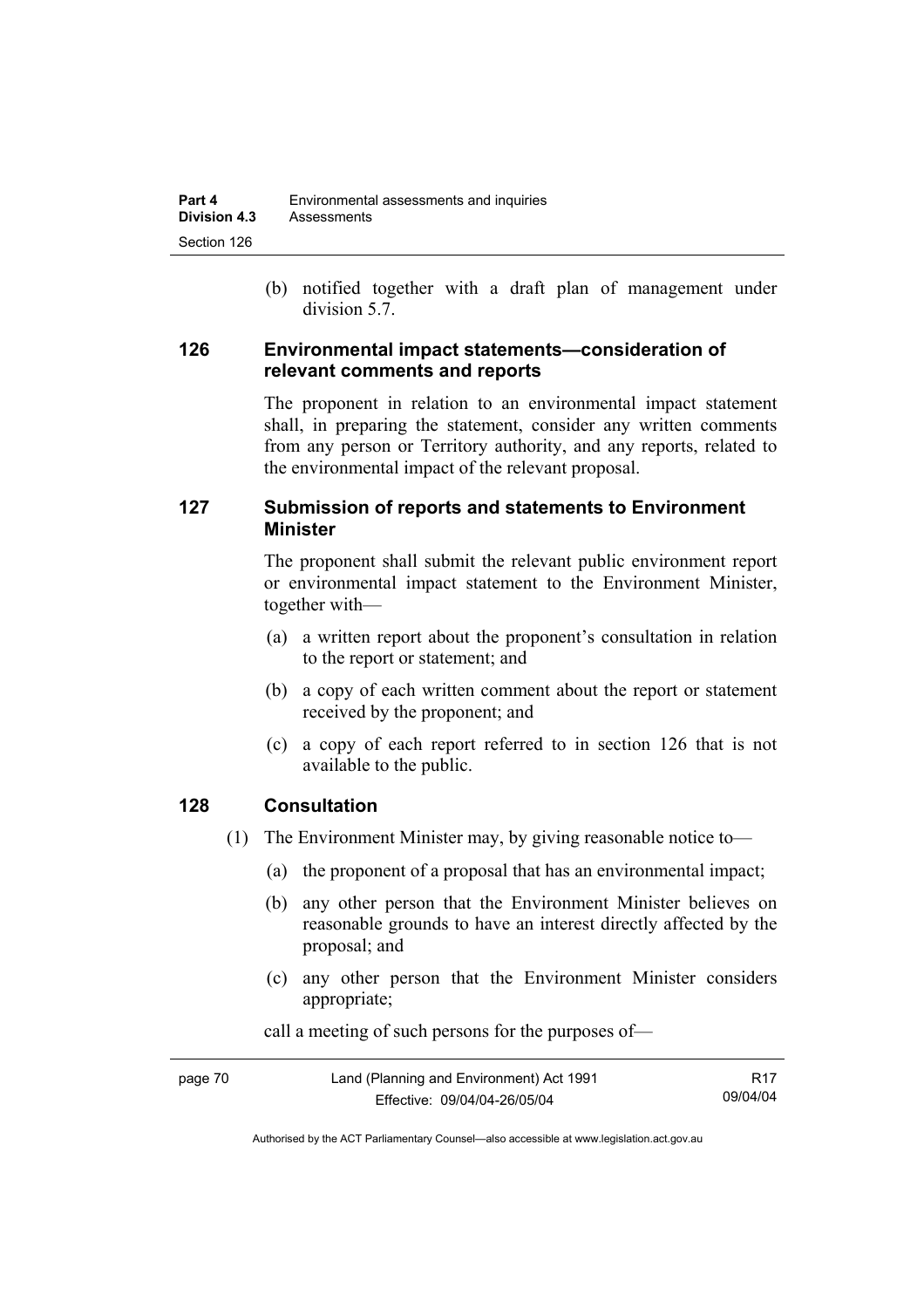- (d) clarifying the proposal or concerns relating to the proposal; or
- (e) clarifying the report of a panel established to conduct an inquiry into the proposal; or
- (f) discussing any ways in which the proposal could be modified to reduce or eliminate any potential adverse environmental impact.
- (2) The Environment Minister shall give a written report to each participant in the meeting stating—
	- (a) the outcome of the meeting; and
	- (b) any recommendations that the Environment Minister intends to include in his or her report under section 131 as a result of the meeting.
- (3) If a meeting recommends that a proposal be varied, the Environment Minister shall make copies of the report prepared in relation to the meeting for subsection (2) available for public inspection at times and places determined, in writing, by the Environment Minister.
- (4) The determination is a notifiable instrument.

*Note* A notifiable instrument must be notified under the Legislation Act.

(5) The Environment Minister must also publish the determination in a daily newspaper.

## **129 Further information**

- (1) Within the prescribed period after the submission of a public environment report or an environmental impact statement to the Environment Minister, that Minister may, by written notice to the proponent, direct the proponent to provide further specified information in relation to the proposal, report or statement.
- (2) On notice under subsection (1), the proponent shall, in writing, provide the specified information to the Environment Minister.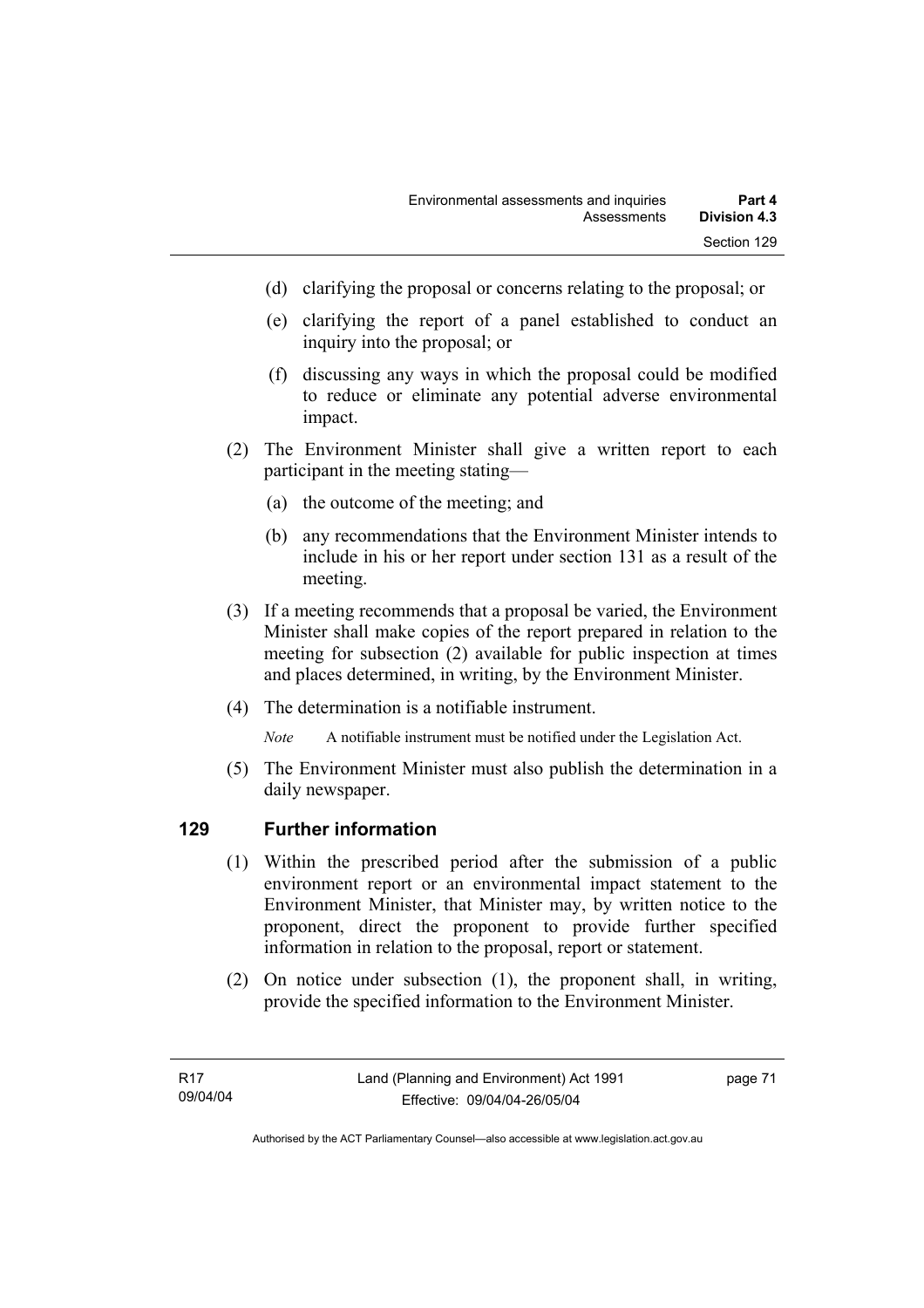### **130 Further revision**

- (1) Within the prescribed period after the submission of a public environment report or an environmental impact statement to the Environment Minister, that Minister may, by written notice to the proponent, request the proponent to revise the report or statement in consideration of specified matters.
- (2) On notice under subsection (1), the proponent may revise the report or statement in consideration of the specified matters.
- (3) The proponent shall—
	- (a) if the report or statement is revised—resubmit the revised report or statement to the Environment Minister; or
	- (b) if the report or statement is not revised—submit a written report to the Environment Minister stating the reasons why the proponent has not revised the report or statement.

### **131 Evaluation by Environment Minister**

- (1) Unless subsection (2) applies, within the prescribed period after the submission of a public environment report or environmental impact statement to the Environment Minister, he or she shall prepare a written report evaluating it.
- (2) If the Environment Minister gives a notice to a proponent under section 130 (1), that Minister shall prepare a written report evaluating a public environment report or statement within the prescribed period after the proponent—
	- (a) resubmits the report or statement under section 130 (3) (a); or
	- (b) submits a report under section  $130(3)$  (b);

as the case requires.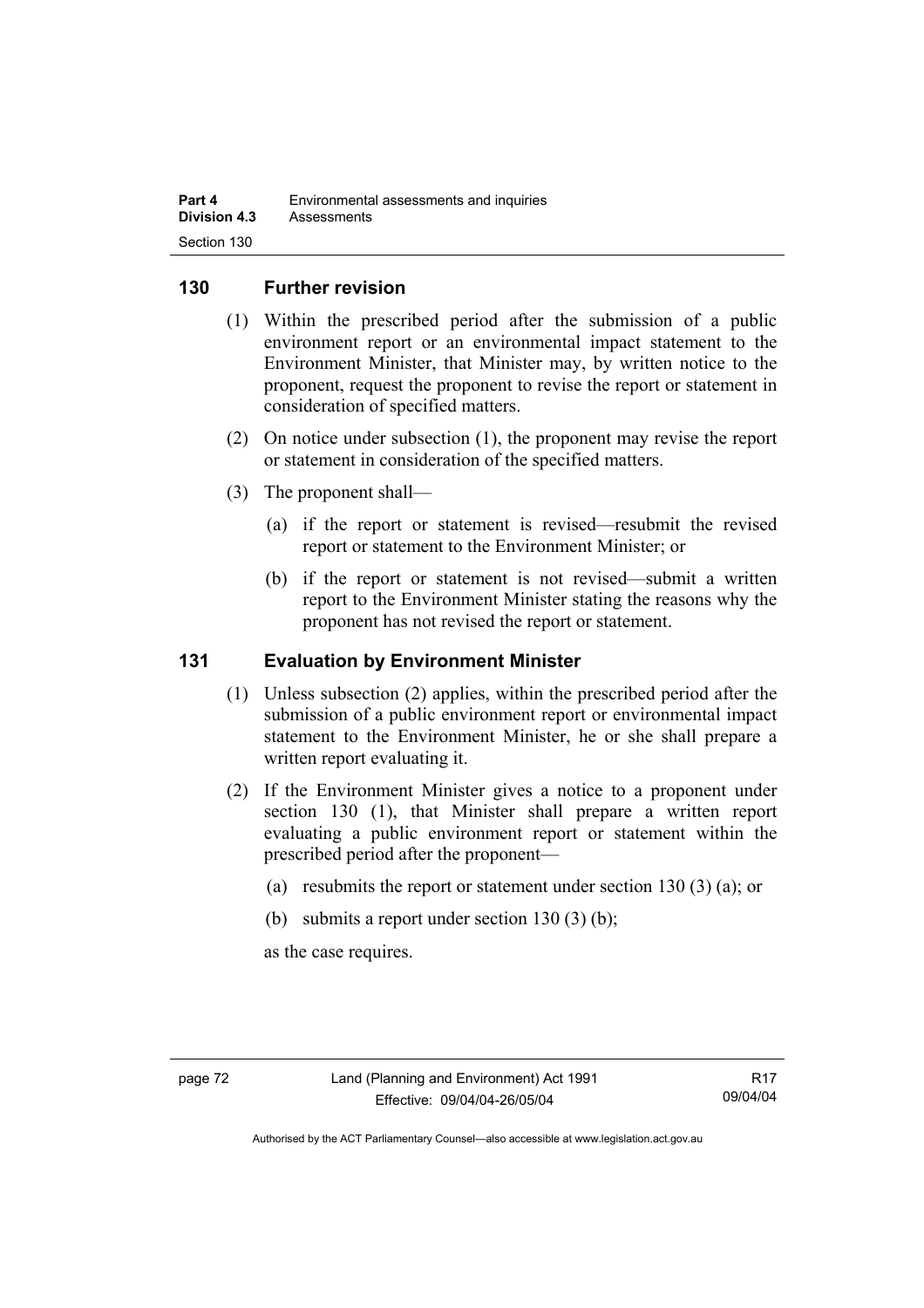- (3) A report under subsection (1) shall include—
	- (a) a statement about whether, in the opinion of the Environment Minister, the public environment report or environmental impact statement has been prepared in accordance with this division, and with the relevant directions under this division; and
	- (b) any comment by that Minister about the environmental impact of the relevant proposal; and
	- (c) if that Minister has called a meeting under section 128—the report of that meeting referred to in section 128 (2); and
	- (d) any recommendation of that Minister about the conditions subject to which the proposal should be approved.

### **132 Presentation to Legislative Assembly and public inspection**

- (1) Within 6 sitting days after the completion of a report referred to in section 131, the relevant Minister shall present to the Legislative Assembly a copy of—
	- (a) the relevant assessment; and
	- (b) any notice given by the Environment Minister under section 129 or section 130; and
	- (c) any report, comment or written information submitted to the Environment Minister under section 127, section 129 or section 130.
- (2) After an assessment is finished, the relevant Minister must make copies of the assessment, together with copies of any documents mentioned in subsection (1) (c), available to the public during office hours at places stated in a written notice prepared by the relevant Minister.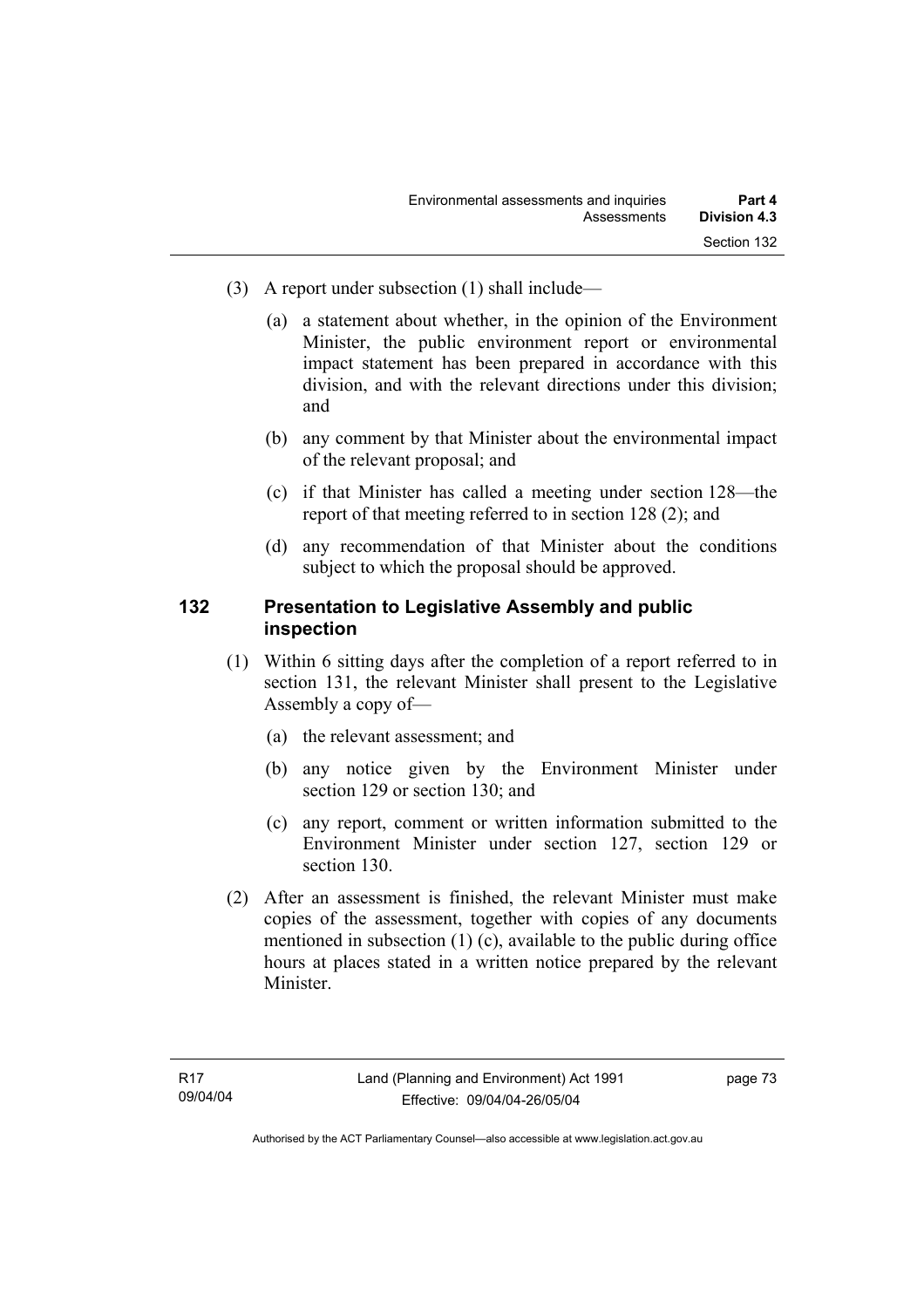(3) The notice under subsection (2) is a notifiable instrument.

*Note* A notifiable instrument must be notified under the Legislation Act.

(4) The relevant Minister must also publish the notice under subsection (2) in a daily newspaper.

### **133 Exclusion of material**

- (1) If, in the relevant Minister's opinion, based on reasonable grounds—
	- (a) a part of an assessment contains information related to the personal or business affairs of a person, being information—
		- (i) supplied to the proponent or that Minister in confidence; or
		- (ii) the publication of which would reveal a trade secret; and
	- (b) it would not be in the public interest for that part to be published;

the relevant Minister must exclude that part from the copy of the assessment presented to the Legislative Assembly, and from any copy of the assessment made available to the public or for public inspection.

 (2) If a part of an assessment is excluded from the copies of that assessment made available to the public or for public inspection, each copy shall include a statement to the effect that an unspecified part of the assessment has been excluded for the purpose of protecting the confidentiality of information included in that part.

### **134 Exemptions**

- (1) The Environment Minister may, in writing (by an *exemption*)—
	- (a) exempt a specified defined decision, or defined decisions of a specified class, from being the subject of an assessment directed under any Act or subordinate law; or

page 74 Land (Planning and Environment) Act 1991 Effective: 09/04/04-26/05/04 R17 09/04/04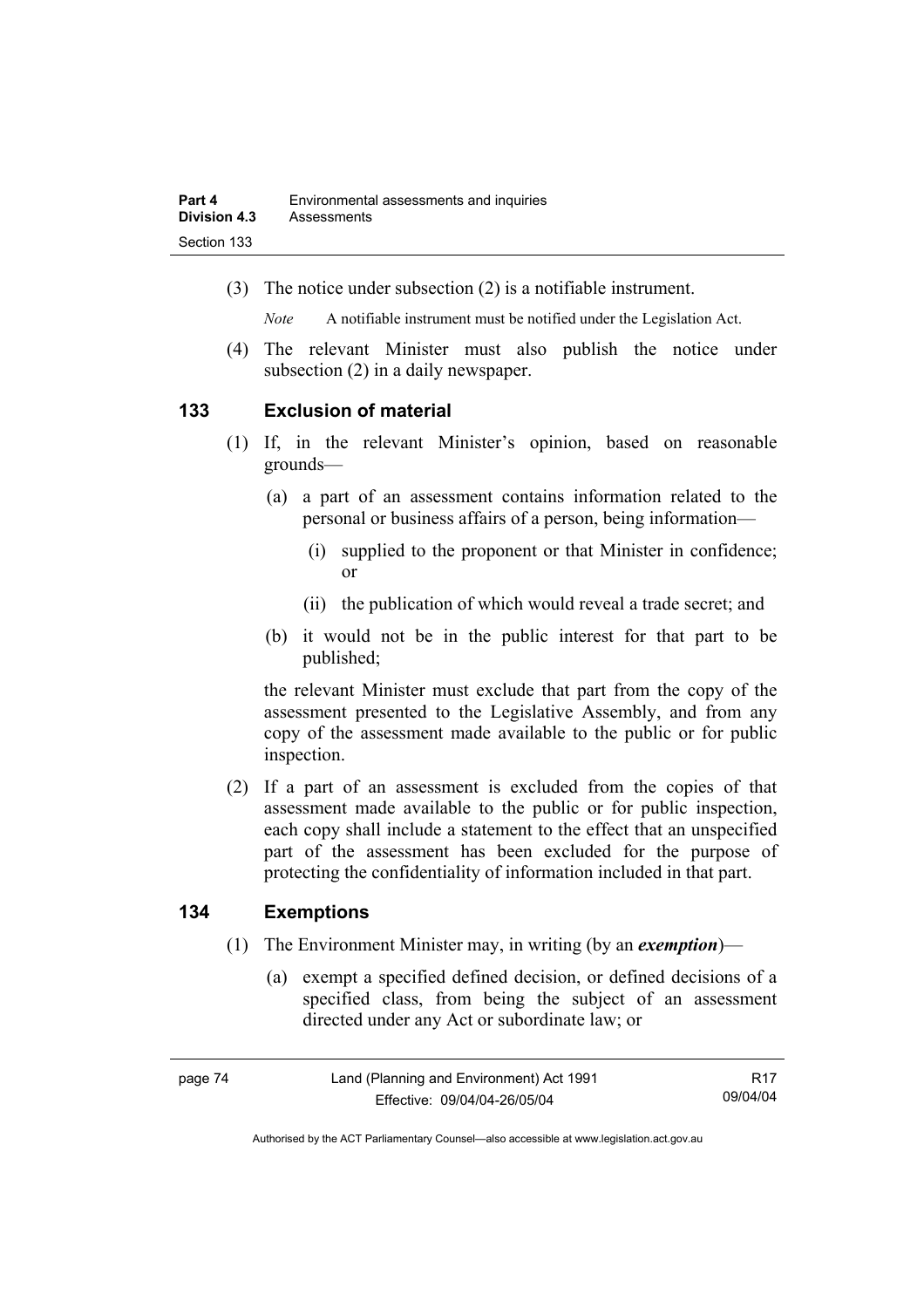- (b) declare that specified provisions of this division are not to apply in relation to a specified assessment, or to assessments of a specified class.
- (2) An exemption is a disallowable instrument.
	- *Note* A disallowable instrument must be notified, and presented to the Legislative Assembly, under the Legislation Act.
- (3) The Legislation Act, chapter 7 (Presentation, amendment and disallowance of subordinate laws and disallowable instruments) applies to an exemption as if each reference in that chapter to 6 sitting days were a reference to 5 sitting days.
- (4) Subject to any disallowance under the Legislation Act, chapter 7, the exemption commences—
	- (a) on the day after the 5th sitting day after the day it is presented to the Legislative Assembly under that chapter; or
	- (b) if the exemption provides for a later date or time of commencement—on that date or at that time.
- (5) The Environment Minister shall notify an exemption in a daily newspaper.
- (6) The validity of an exemption is not affected by a failure to comply with subsection  $(5)$ .

## **Division 4.4 Inquiries**

## **Subdivision 4.4.1 Establishment of panels and terms of reference**

## **135 Constitution**

 (1) If the relevant Minister in relation to a defined decision decides to establish a panel to inquire into the proposal that is the subject of that decision he or she shall, in writing, appoint a person or persons to constitute a panel to conduct the inquiry.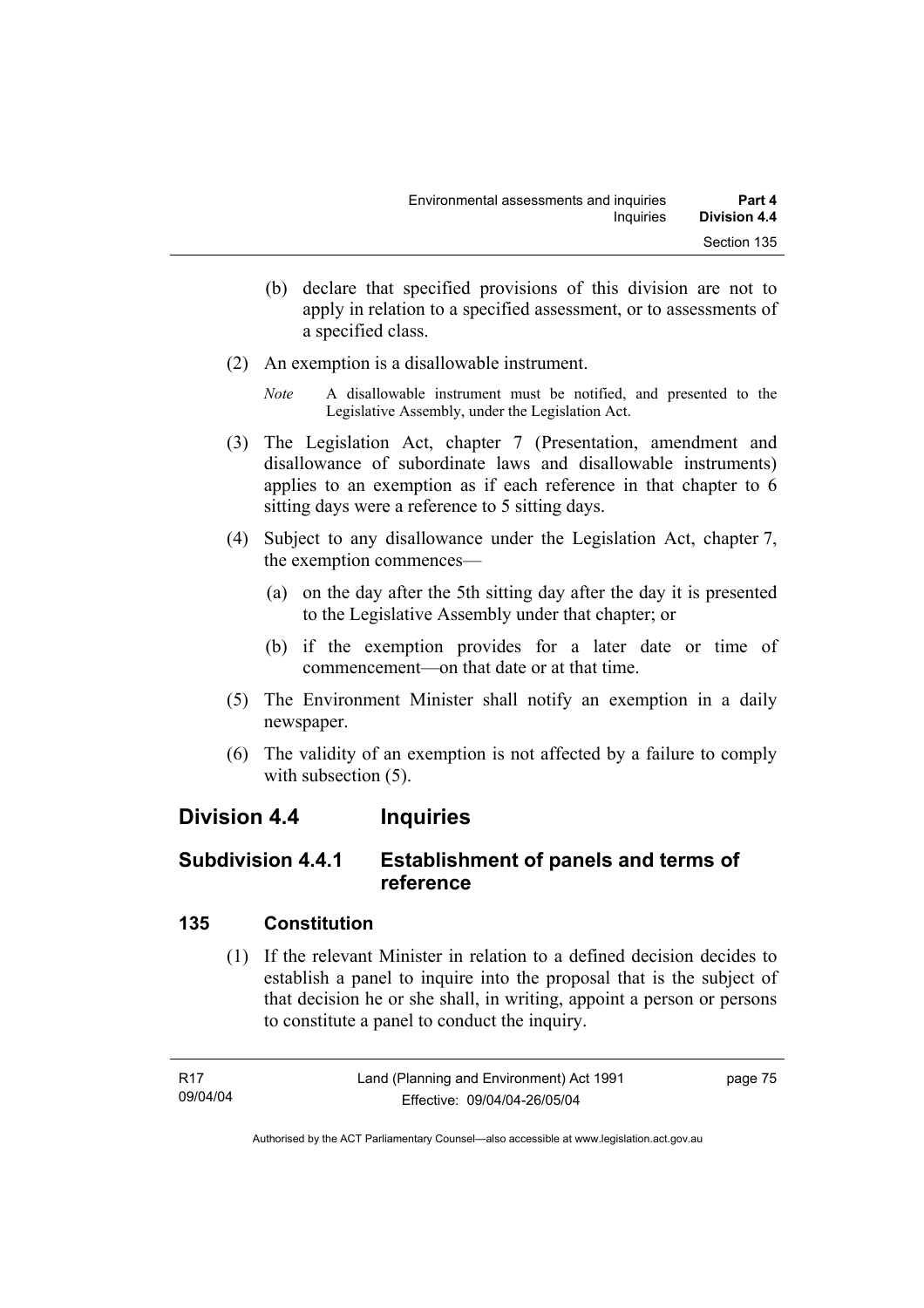(2) The relevant Minister shall nominate 1 member (or, in the case of a panel constituted by 1 member, that member) of the panel as the presiding member.

## **136 Combined inquiries**

If 2 or more proposals, being the subject of 2 or more defined decisions, would in the opinion of the Environment Minister have substantially interconnected effects, he or she may, under section 135, with the consent of the relevant Minister in relation to each decision, establish a panel to conduct an inquiry into the potential combined effect of those proposals.

### **138 Terms of reference**

- (1) The relevant Minister shall, in writing, determine the terms of reference of an inquiry.
- (2) The terms of reference of an inquiry—
	- (a) shall—
		- (i) specify the defined decision; and
		- (ii) require the panel to assess the potential costs and benefits to the community and to the Territory of the proposal that is the subject of that decision; and
		- (iii) specify a reasonable period within which the panel is to report; and
	- (b) may require the panel—
		- (i) to investigate specified aspects of that proposal; or
		- (ii) to consider any specified report.
- (3) The relevant Minister may, at the request of a panel, or on his or her own initiative, in writing, vary the terms of reference of the relevant inquiry.

R17 09/04/04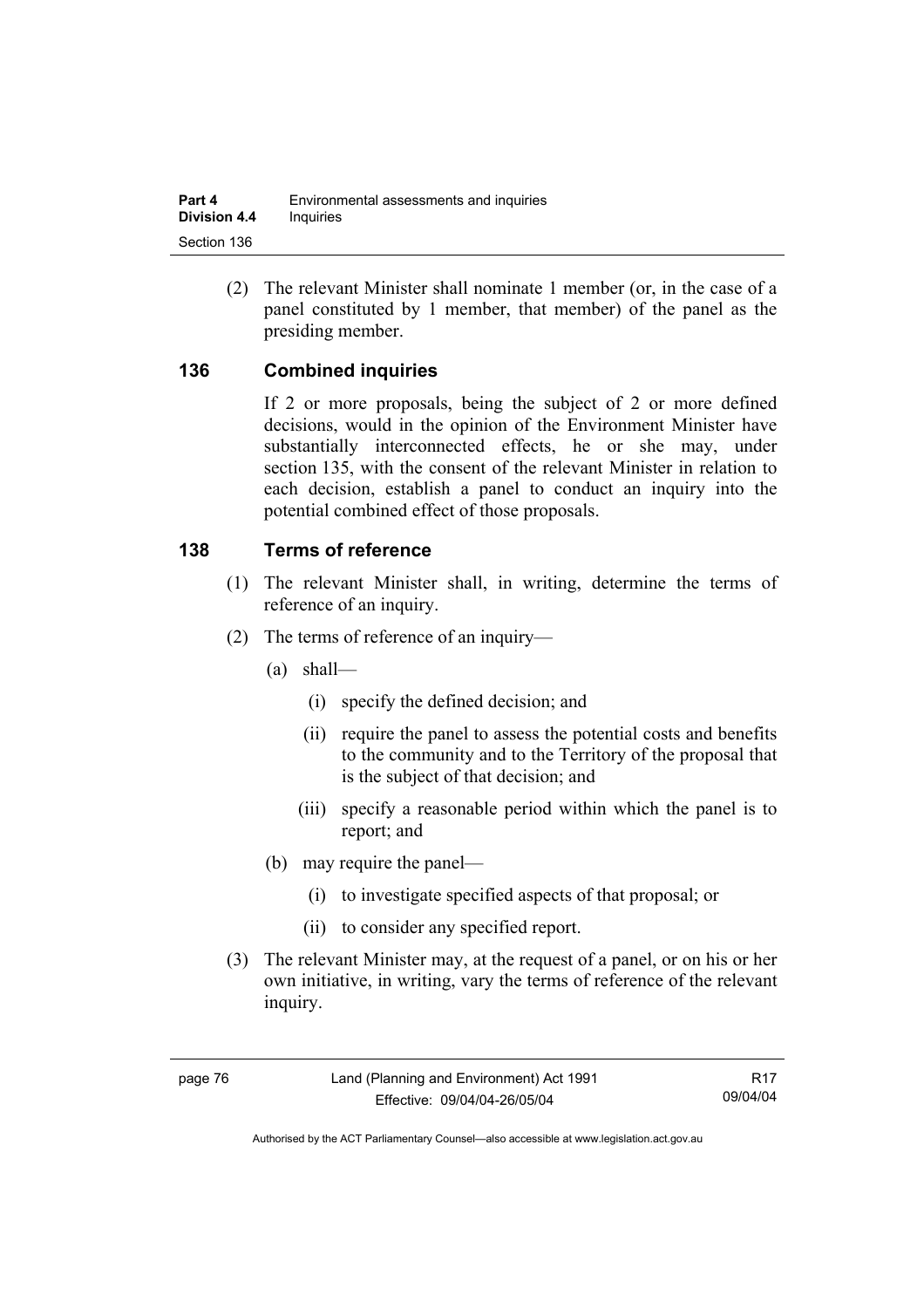(4) A variation of terms of reference is a notifiable instrument. *Note* A notifiable instrument must be notified under the Legislation Act.

## **139 Notification**

- (1) The relevant Minister for an inquiry must, in writing, determine—
	- (a) the members of the panel, and the presiding member; and
	- (b) the terms of reference of the inquiry; and
	- (c) the period within which the panel is to report; and
	- (d) the other matters that Minister considers necessary.
- (2) A determination is a notifiable instrument.

*Note* A notifiable instrument must be notified under the Legislation Act.

## **Subdivision 4.4.2 Inquiry reports**

## **140 Inquiry reports**

A panel shall report its findings and recommendations in writing to the relevant Minister in accordance with the terms of reference determined under section 138.

## **141 Presentation to Legislative Assembly and public inspection**

- (1) The relevant Minister must present a copy of the report of a panel's findings and recommendations to the Legislative Assembly within 6 sitting days after the day the Minister receives the report.
- (2) After a report is completed, the relevant Minister must make copies of the report available to the public during office hours at places stated in a written notice prepared by the relevant Minister.
- (3) The notice is a notifiable instrument.

*Note* A notifiable instrument must be notified under the Legislation Act.

page 77

Authorised by the ACT Parliamentary Counsel—also accessible at www.legislation.act.gov.au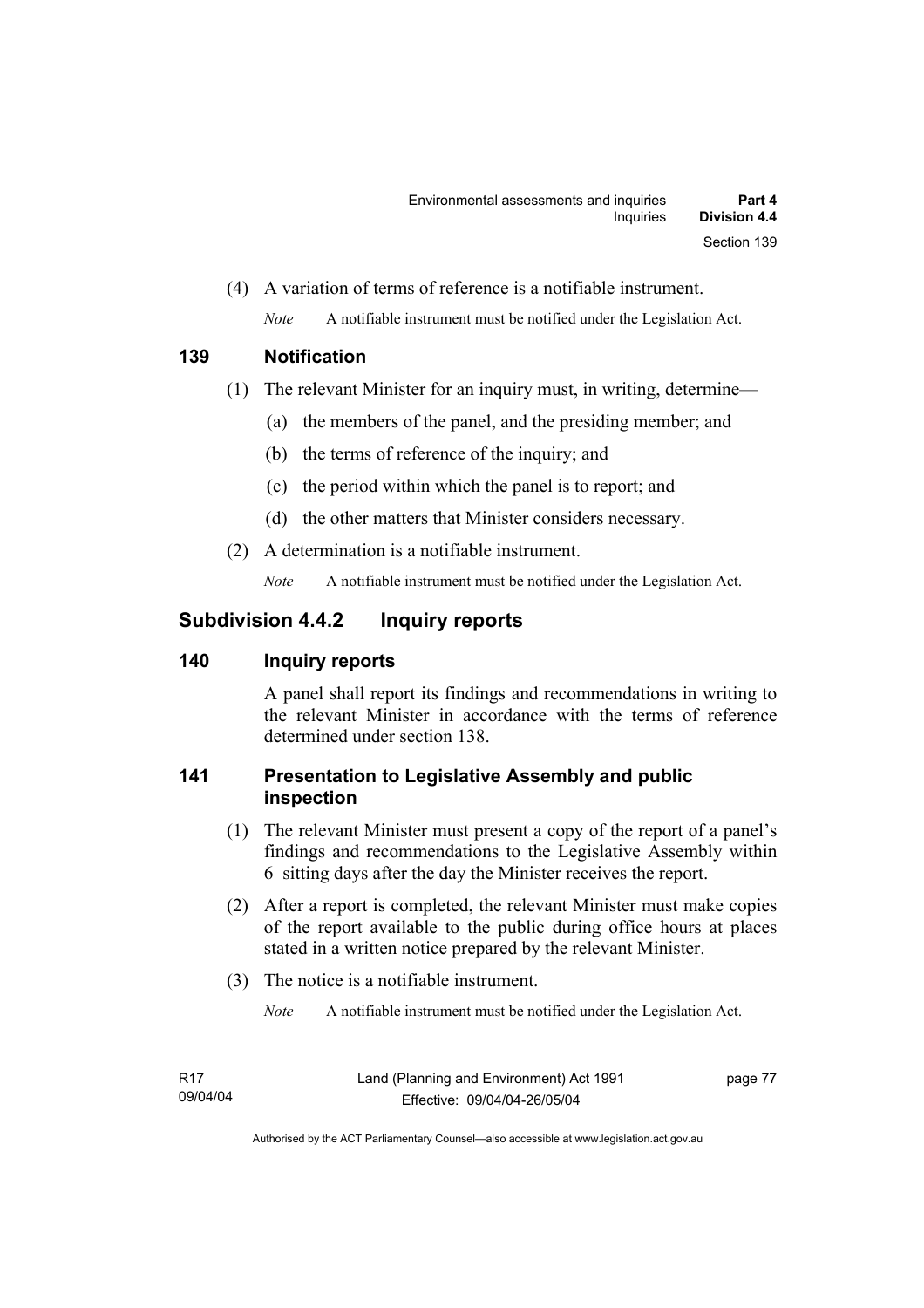(4) The relevant Minister must also publish the notice in a daily newspaper.

## **142 Exclusion of material**

- (1) If, in the panel's opinion based on reasonable grounds and expressed in its report—
	- (a) a part of a report contains information related to the personal or business affairs of a person, being information—
		- (i) supplied to the panel in confidence; or
		- (ii) the publication of which would reveal a trade secret; and
	- (b) it would not be in the public interest for that part to be published;

the relevant Minister may exclude that part from the copy of the report presented to the Legislative Assembly, and from any copy made available to the public or for public inspection.

 (2) If a part of a report is excluded under subsection (1), each copy of the report presented to the Legislative Assembly or made available to the public or for public inspection shall include a statement to the effect that an unspecified part of the report has been excluded for the purpose of protecting the confidentiality of information included in that part.

## **Subdivision 4.4.3 Procedures and powers**

### **143 Definitions for sdiv 4.4.3**

In this subdivision:

#### *authorised person* means—

- (a) a panel member; or
- (b) a person assisting a panel member in a way authorised in writing by the member.

| page 78 | Land (Planning and Environment) Act 1991 | R17      |
|---------|------------------------------------------|----------|
|         | Effective: 09/04/04-26/05/04             | 09/04/04 |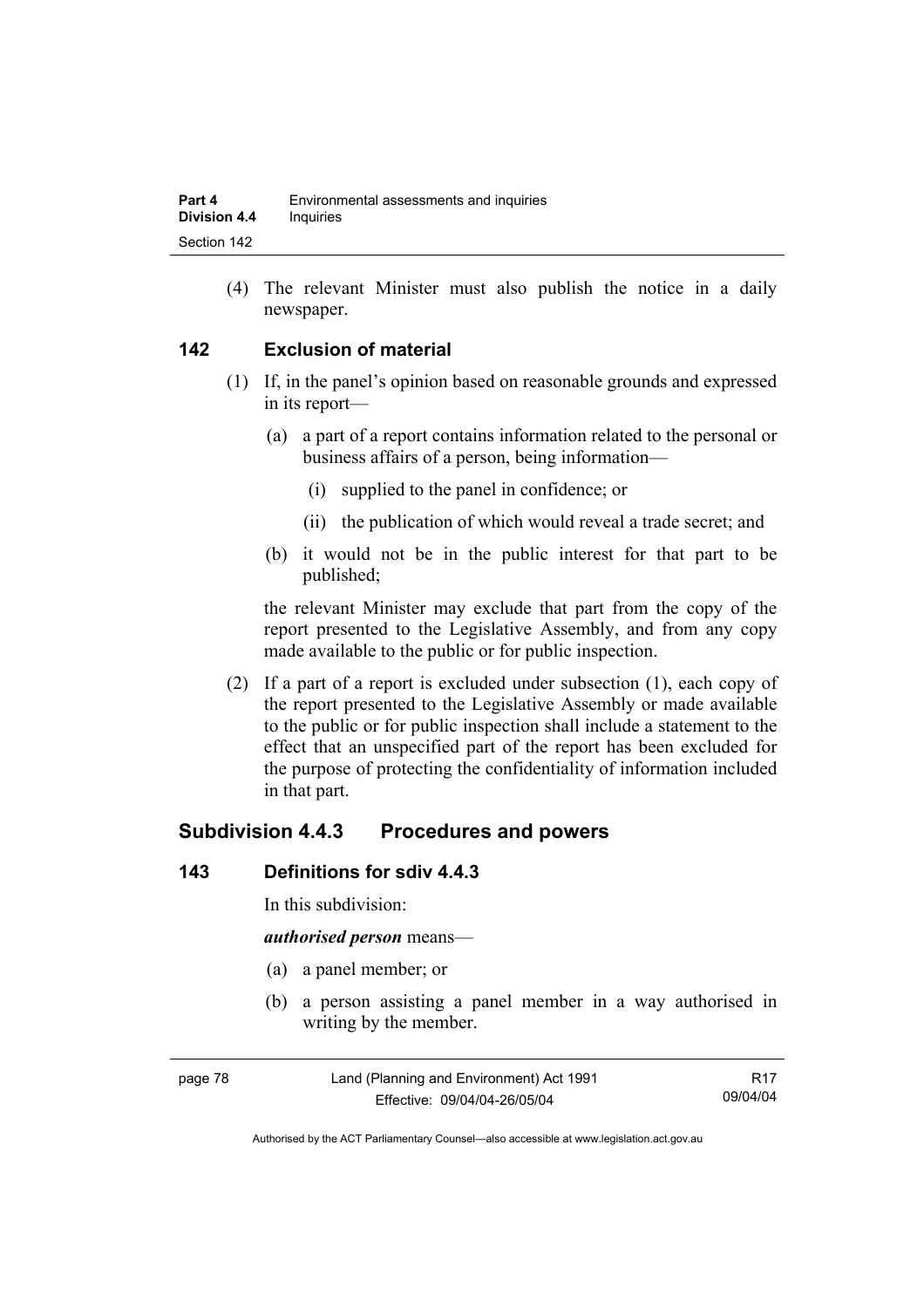*occupier*, of a place, includes—

- (a) a person believed, on reasonable grounds, to be an occupier of the place; and
- (b) a person apparently in charge of the place.

*place* includes premises, land, vehicle, aircraft or vessel.

### **144 Notice of inquiry hearings**

- (1) At a reasonable time before the beginning of an inquiry, the presiding member of a panel must prepare a notice stating—
	- (a) the subject matter of the inquiry; and
	- (b) the time when, and place where, the inquiry is to begin.
- (2) The notice is a notifiable instrument.

*Note* A notifiable instrument must be notified under the Legislation Act.

(3) The presiding member must also publish the notice in a daily newspaper.

### **145 Public hearings**

- (1) A panel shall conduct its inquiry in public, except as provided by subsection (2).
- (2) A panel may—
	- (a) direct that the inquiry or any part of it be held in private, and give directions about who may be present during any private hearing; or
	- (b) give directions prohibiting or restricting the publication of evidence given before the inquiry, or of matters contained in documents lodged with the inquiry; or
	- (c) give directions prohibiting or restricting the disclosure to any specified person of such evidence or such matters.

page 79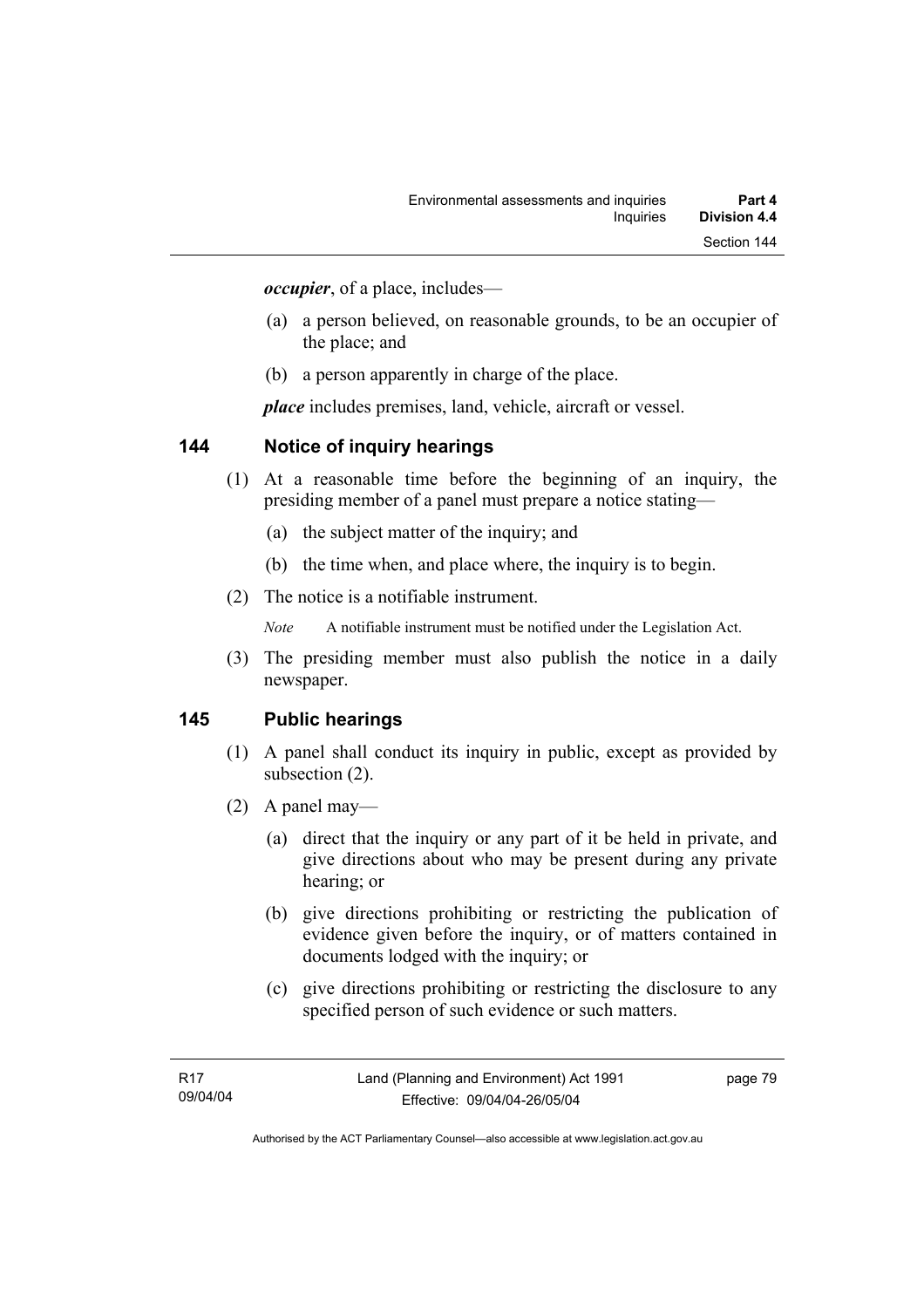- (3) In making a direction under subsection (2), a panel shall consider—
	- (a) the principle that it is desirable that the inquiry should be held in public, and that evidence given before the inquiry, and documents lodged with the inquiry, should be available to interested persons and to the public; and
	- (b) in the circumstances, whether confidentiality is required for the relevant proceedings, evidence or matter.
- (4) A panel may issue a direction under subsection (2) for a special hearing under section 147.

## **146 General procedure**

- (1) At a hearing of an inquiry, the panel—
	- (a) shall not conduct the hearing in an unduly formal way; and
	- (b) is not bound by the rules of evidence, and may inform itself—
		- (i) in any way it considers appropriate; and
		- (ii) without notice to any person who has made a submission to the inquiry; and
	- (c) may take evidence on oath, or affirmation, administered by a member of the panel; and
	- *Note* For the taking of an oath or the making of an affirmation, see the *Oaths and Affirmations Act 1984.*
	- (d) may prohibit or regulate cross-examination; and
	- (e) subject to this subdivision, may otherwise determine its own procedures.
- (2) Unless otherwise required by the panel, a person may make a submission to an inquiry orally or in writing or partly orally and partly in writing.
- (3) The panel may adjourn an inquiry from time to time and from place to place (whether within or outside the ACT).

| page 80 | Land (Planning and Environment) Act 1991 | R <sub>17</sub> |
|---------|------------------------------------------|-----------------|
|         | Effective: 09/04/04-26/05/04             | 09/04/04        |

Authorised by the ACT Parliamentary Counsel—also accessible at www.legislation.act.gov.au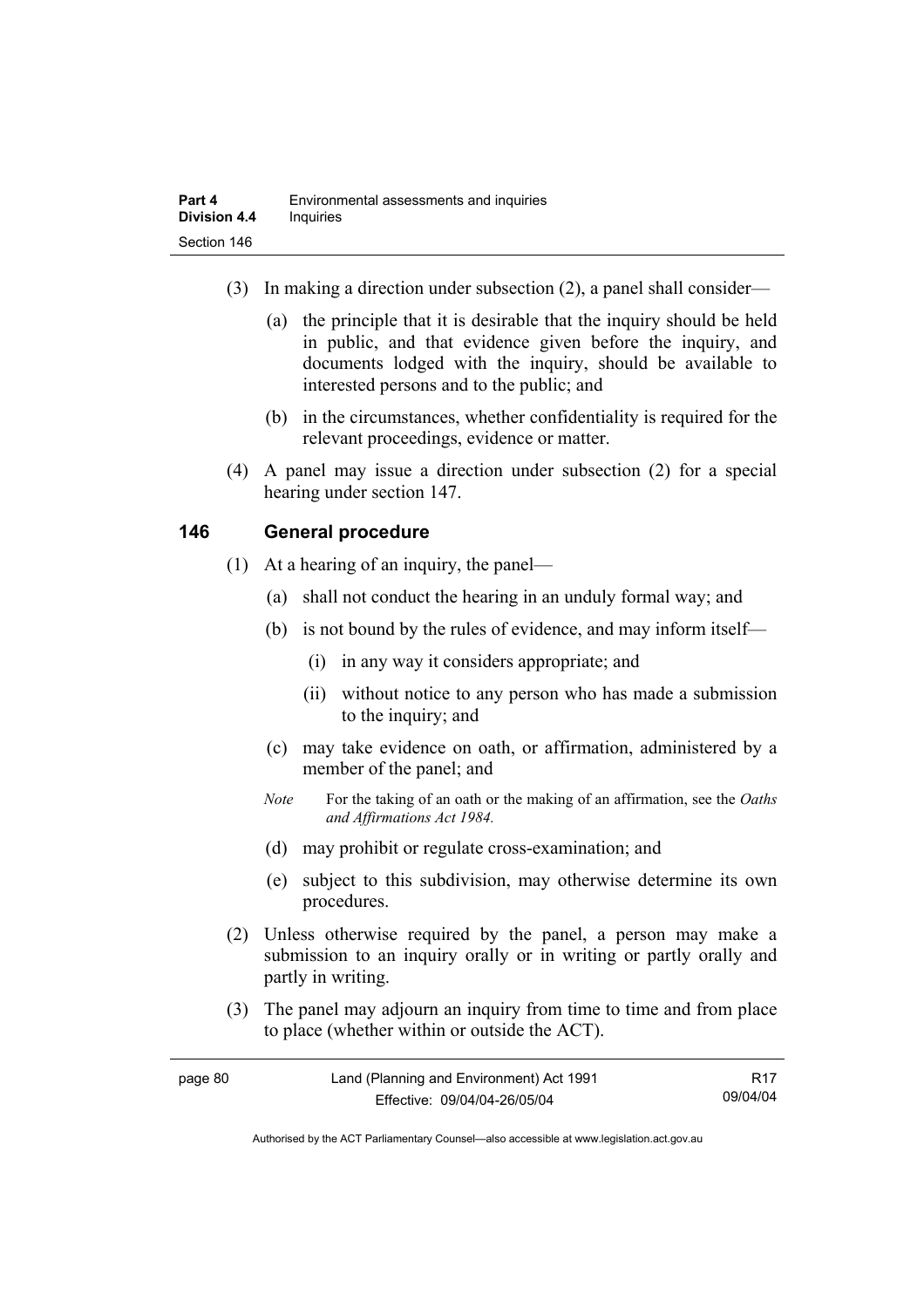### **147 Special hearings—consultation with interested persons**

- (1) A panel may hold a special hearing of the inquiry to consult with—
	- (a) the proponent; and
	- (b) any other person that the panel believes on reasonable grounds to have an interest directly affected by the proposal; and
	- (c) any other person the panel considers appropriate;

for the purposes of—

- (d) clarifying the proposal; and
- (e) discussing ways in which the proposal could be modified to reduce or eliminate any potential environmental impact.
- (2) The panel shall give each person referred to in subsection (1) reasonable written notice of the special hearing.

*Note* For how documents may be given, see Legislation Act, pt 19.5.

- (3) The panel shall conduct a special hearing in an informal way.
- (4) The panel shall include in the report of an inquiry a report stating—
	- (a) the outcome of the special hearing; and
	- (b) any influence the special hearing has had on the panel's recommendations in relation to the proposal.

#### **148 Assessments for purpose of inquiries**

- (1) For the purposes of an inquiry, the relevant Minister may, at the written request of the panel, or on his or her own initiative, direct that an assessment be made of the environmental impact of any aspect of the proposal that is the subject of the relevant defined decision.
- (2) An assessment under subsection (1) consists of a public environment report or an environmental impact statement, but does not include a report of the Environment Minister under section 131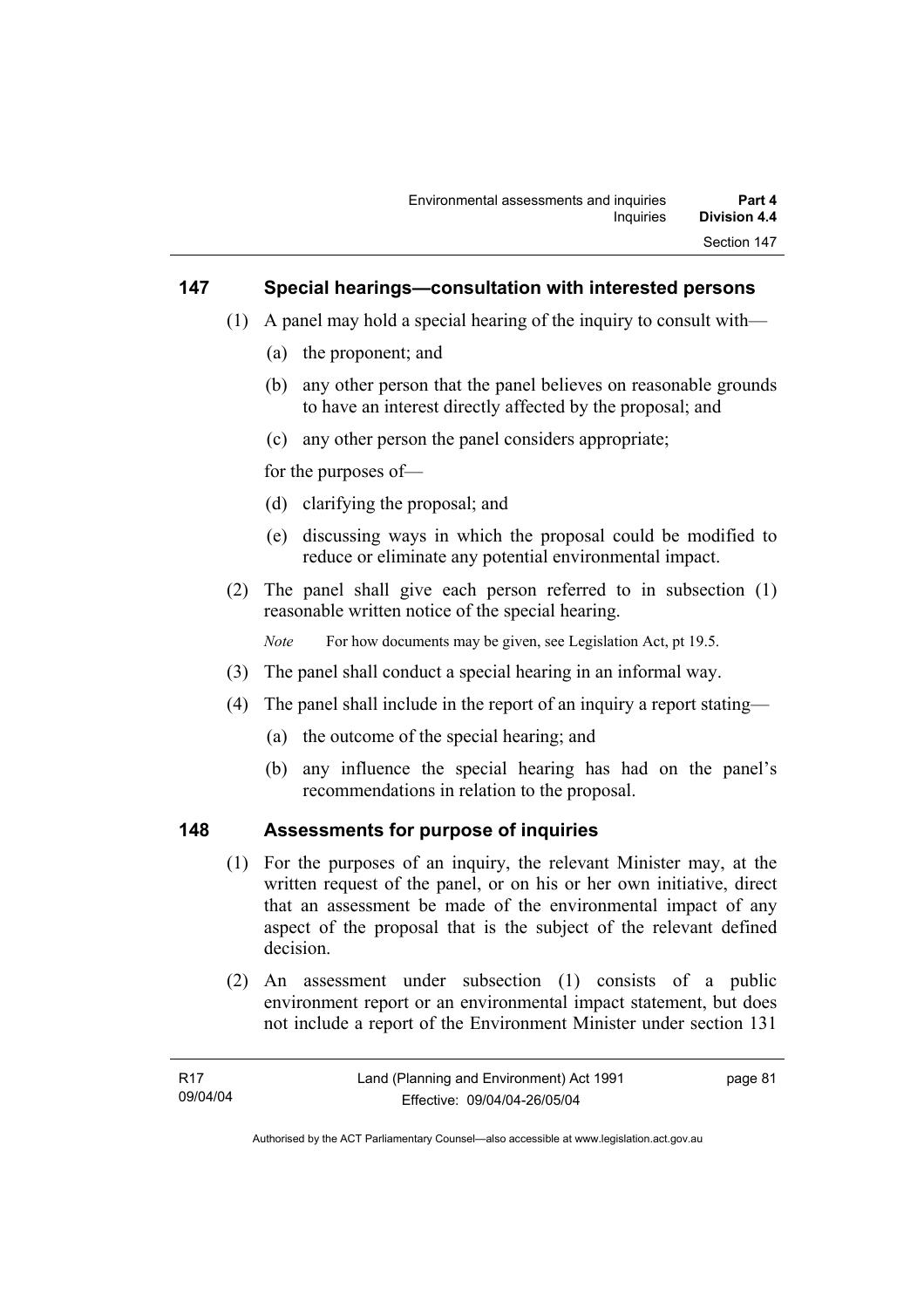evaluating the public environment report or environmental impact statement.

- (3) Sections 127, 128, 129 and 130 apply to an assessment under subsection (1) as if the references to the Environment Minister in those sections were references to the relevant Minister.
- (4) Section 131 does not apply in relation to an assessment under subsection  $(1)$ .
- (5) For section 132 (1), the relevant Minister must present a copy of an assessment under subsection (1), together with any notice, report, comment or information mentioned in section 132 (1) (b) or (c), to the Legislative Assembly within 6 sitting days after—
	- (a) receiving the assessment under section 127; or
	- (b) if he or she issues a notice under section 129, but does not issue a notice under section 130—receiving the relevant information under section 129 (2); or
	- (c) if he or she issues a notice under section 130—receiving the assessment or report under section 130 (3).

#### **149 Witnesses—summons to appear**

- (1) The presiding member of a panel may, by writing, summon a person to attend a hearing of the inquiry at a specified time and place to give evidence and to produce the books and documents that are—
	- (a) relevant to any matter at issue in the inquiry; and
	- (b) specified in the summons.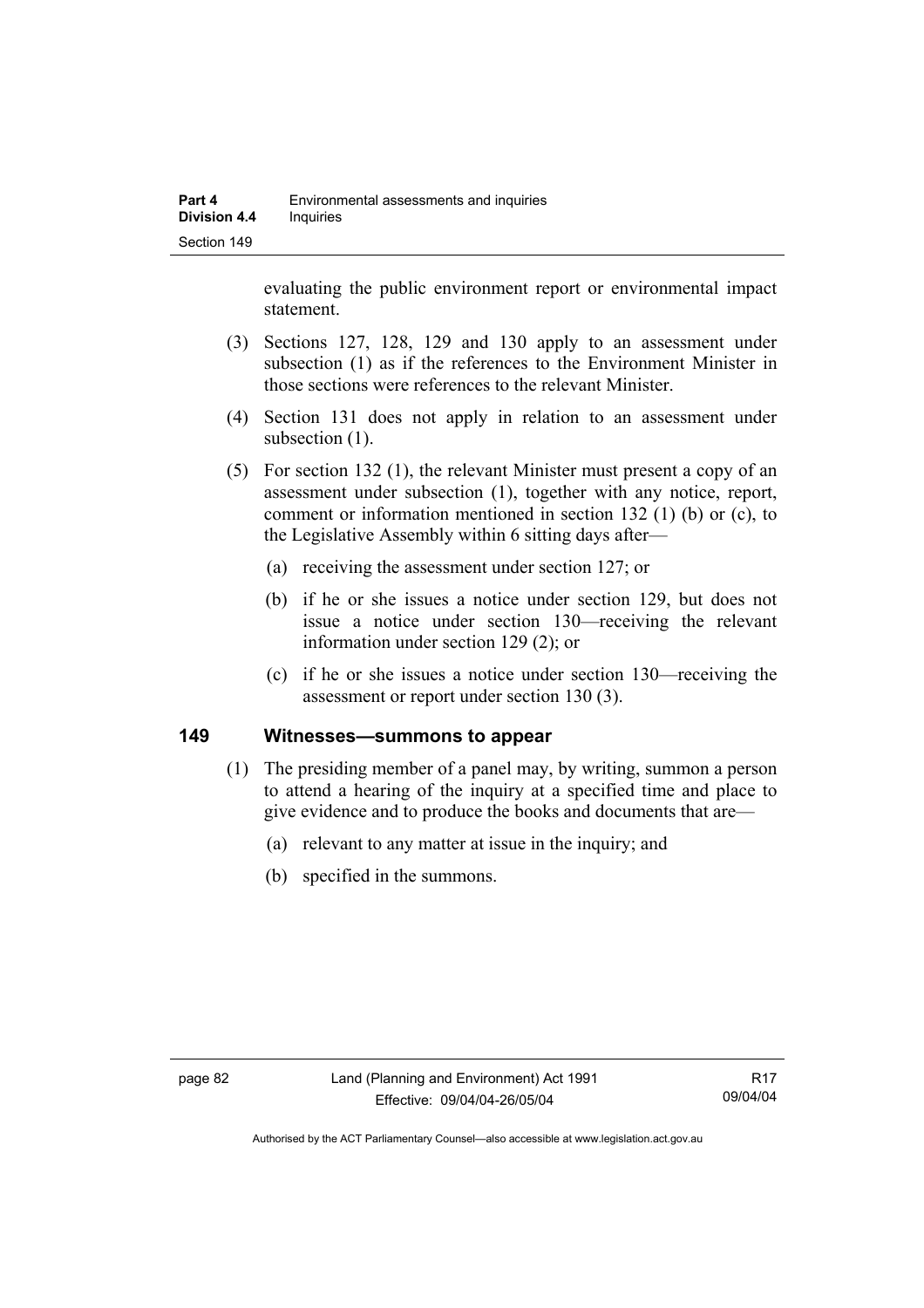(2) A person served with a summons under subsection (1) shall not, without reasonable excuse, fail to comply with the summons.

Maximum penalty: 50 penalty units, imprisonment for 6 months or both.

 (3) The Territory shall pay a witness summoned to appear at an inquiry the allowances that are prescribed.

## **150 Victimisation of witnesses**

- (1) A person shall not—
	- (a) use violence to or inflict injury on; or
	- (b) cause or procure violence, damage, loss or disadvantage to; or
	- (c) cause or procure the punishment of;

a person on account of the person's giving, or proposing to give, evidence to an inquiry.

Maximum penalty: 100 penalty units, imprisonment for 1 year or both.

- (2) An employer shall not—
	- (a) dismiss an employee from his or her employment, or prejudice an employee in his or her employment, on account of the employee's giving, or proposing to give, evidence to an inquiry; or
	- (b) threaten so to dismiss, or so to prejudice, an employee on account of the employee's proposing to give evidence to an inquiry.

Maximum penalty: 100 penalty units, imprisonment for 1 year or both.

 (3) For subsection (2) (a), in proceedings for an offence against subsection (2), if it is established that an employer dismissed an employee from his or her employment, or prejudiced an employee in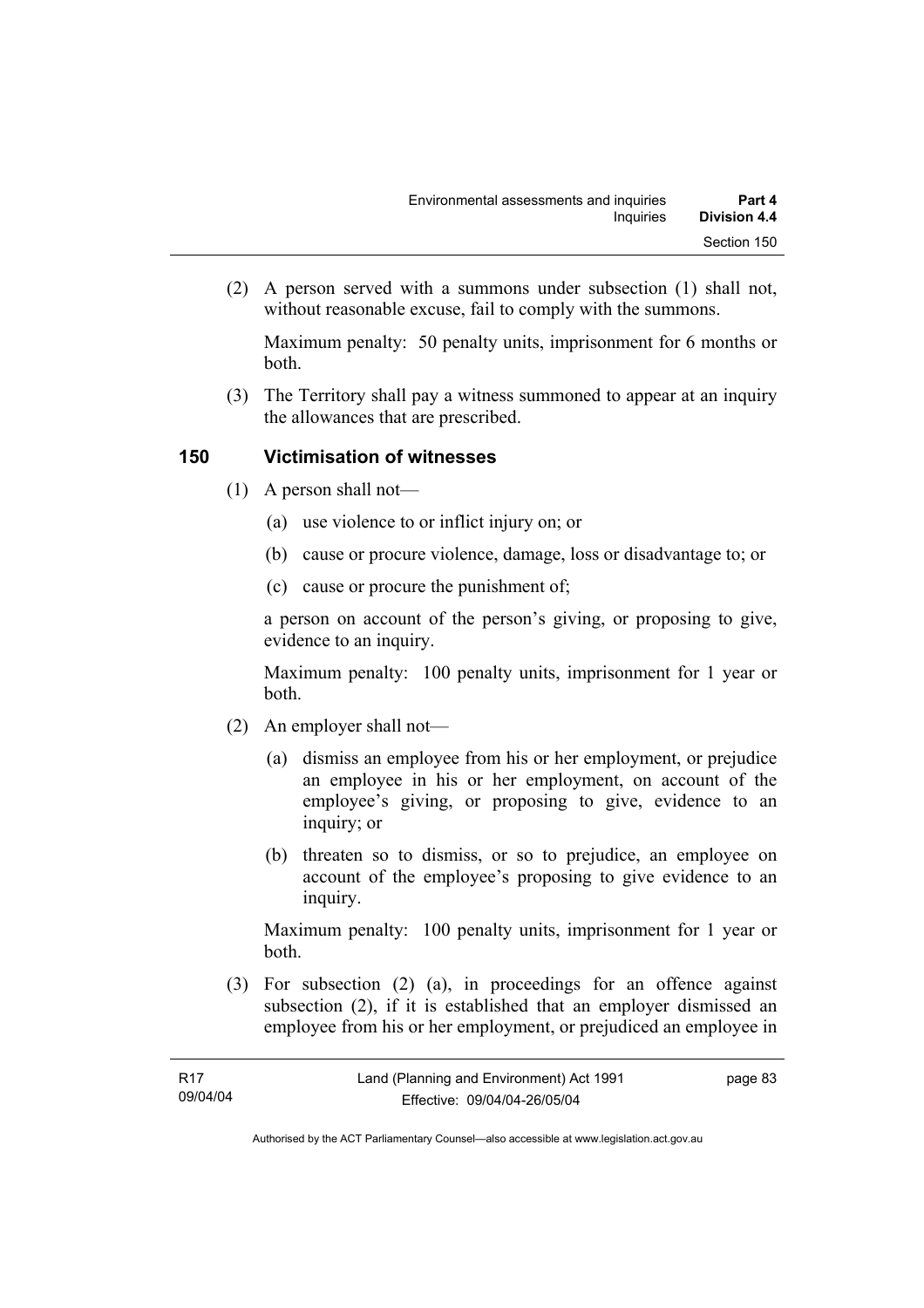his or her employment, after the employee gave, or proposed to give, evidence to an inquiry, it is to be presumed that that dismissal or prejudice was because of the employee's giving, or proposing to give, evidence at the inquiry, but that presumption is rebuttable.

 (4) For subsection (2) (b), in proceedings for an offence against subsection (2), if it is established that an employer threatened to dismiss an employee from his or her employment, or to prejudice an employee in his or her employment, after the employee proposed to give evidence to an inquiry, it is to be presumed that that threat was because of the employee's proposal, but that presumption is rebuttable.

### **151 Inspection of books and documents**

- (1) An authorised person may inspect any book or document given in evidence to the inquiry, and may make copies of, or copy extracts from, such a book or document.
- (2) A book or document given in evidence to an inquiry may be kept by the panel for the reasonable period the panel considers appropriate.
- (3) A panel shall allow the owner of a book or document kept by the panel reasonable access to the book or document.

## **152 Power of entry**

- (1) For an inquiry, an authorised person may enter any place—
	- (a) with the consent of the occupier; or
	- (b) under a warrant issued under section 153.
- (2) Before seeking the consent of the occupier of a place for subsection (1), an authorised person shall—
	- (a) if the authorised person is a panel member—produce written evidence of his or her appointment; and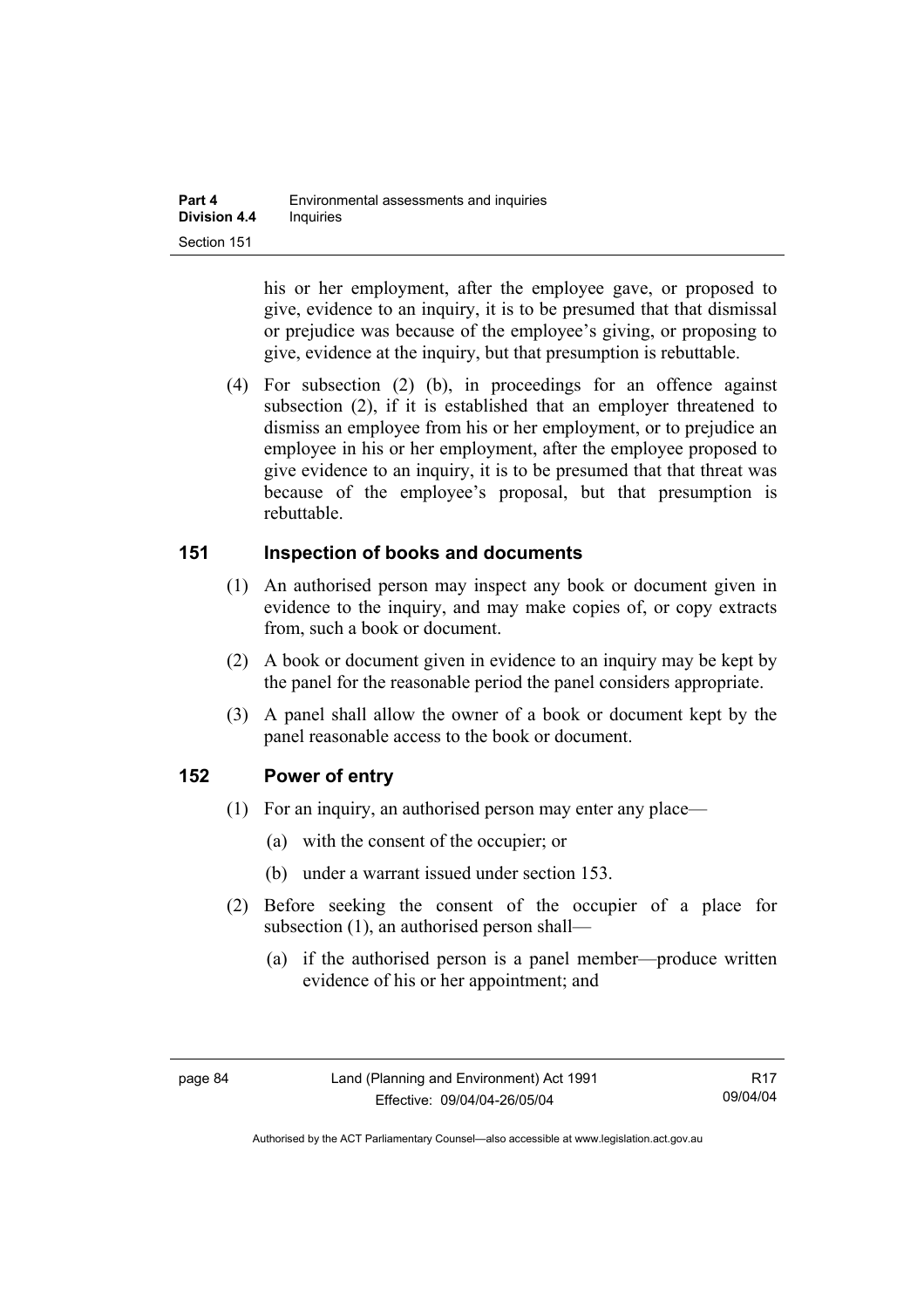- (b) if the authorised person is the assistant of a panel member produce written evidence of his or her authority; and
- (c) inform the occupier that he or she may refuse to give consent.
- (3) If an authorised person obtains the consent of the occupier to enter a place under subsection (1), the authorised person shall ask the occupier to sign a written acknowledgment—
	- (a) that the occupier has been informed that he or she may refuse to so consent; and
	- (b) that the occupier has consented; and
	- (c) of the day and time when the occupier consented.
- (4) If it is material, in any proceedings, for a court to be satisfied that an occupier has consented to the entry of premises by an authorised person under subsection (1) and an acknowledgment in accordance with subsection (3) signed by the occupier is not produced in evidence, it shall be presumed that the occupier did not consent, but that presumption is rebuttable.

## **153 Search warrants**

- (1) If a panel member believes on reasonable grounds that it is necessary, for the inquiry, for an authorised person to enter and inspect any place and to search for and inspect anything or any kind of thing, within the next following 28 days the member may—
	- (a) lay before a magistrate an information on oath setting out those grounds; and
	- (b) apply for the issue of a warrant to search the place for such a thing or things, and to inspect it or them.
- (2) On application under subsection (1), the magistrate may issue a warrant authorising the authorised person named in the warrant, with the assistance and by the force that is necessary and reasonable—

page 85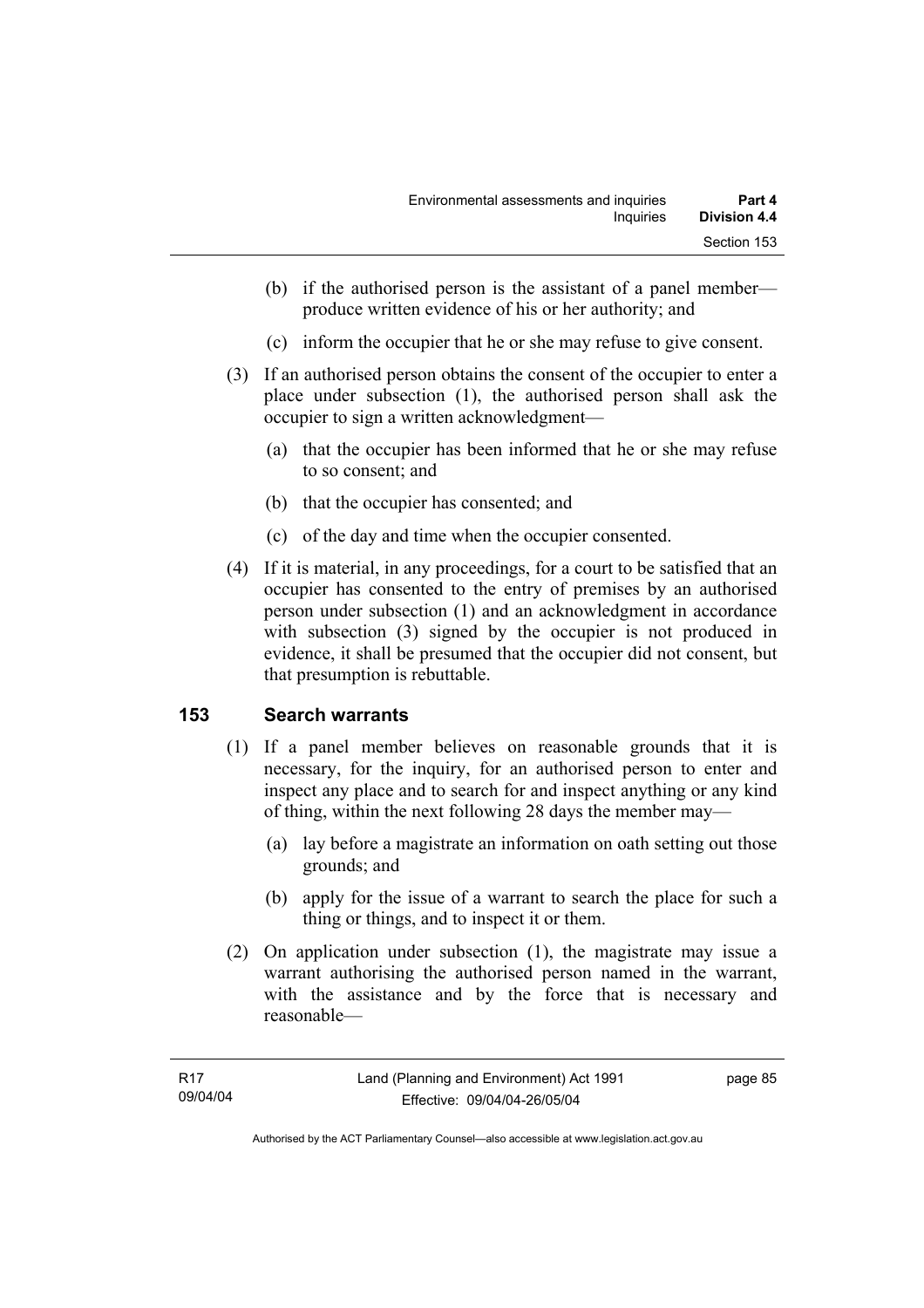- (a) to enter the place; and
- (b) to search for any specified thing or anything of a specified kind; and
- (c) to inspect any such thing.
- (3) A magistrate shall not issue a warrant unless—
	- (a) the applicant or another person has given the magistrate, either orally or by affidavit, any further information that the magistrate requires about the grounds on which the issue of the warrant is sought; and
	- (b) the magistrate is satisfied that there are reasonable grounds for issuing the warrant.
- (4) A warrant shall—
	- (a) specify the inquiry in relation to which the entry, search and inspection are authorised; and
	- (b) state the purpose for which it is issued; and
	- (c) specify particular hours during which the entry is authorised, or state that the entry is authorised at any time of the day or night; and
	- (d) include a description of the things, or kinds of things, in relation to which any power under section 154 may be exercised; and
	- (e) specify a date not later than 28 days after the date of issue of the warrant when the warrant ceases to have effect.

### **154 Powers of search and inspection**

- (1) Subject to the terms of any warrant issued under section 153, if an authorised person enters a place in accordance with section 152, he or she may, for the purposes of the inquiry—
	- (a) inspect the place; or

| page 86 | Land (Planning and Environment) Act 1991 | R <sub>17</sub> |
|---------|------------------------------------------|-----------------|
|         | Effective: 09/04/04-26/05/04             | 09/04/04        |

Authorised by the ACT Parliamentary Counsel—also accessible at www.legislation.act.gov.au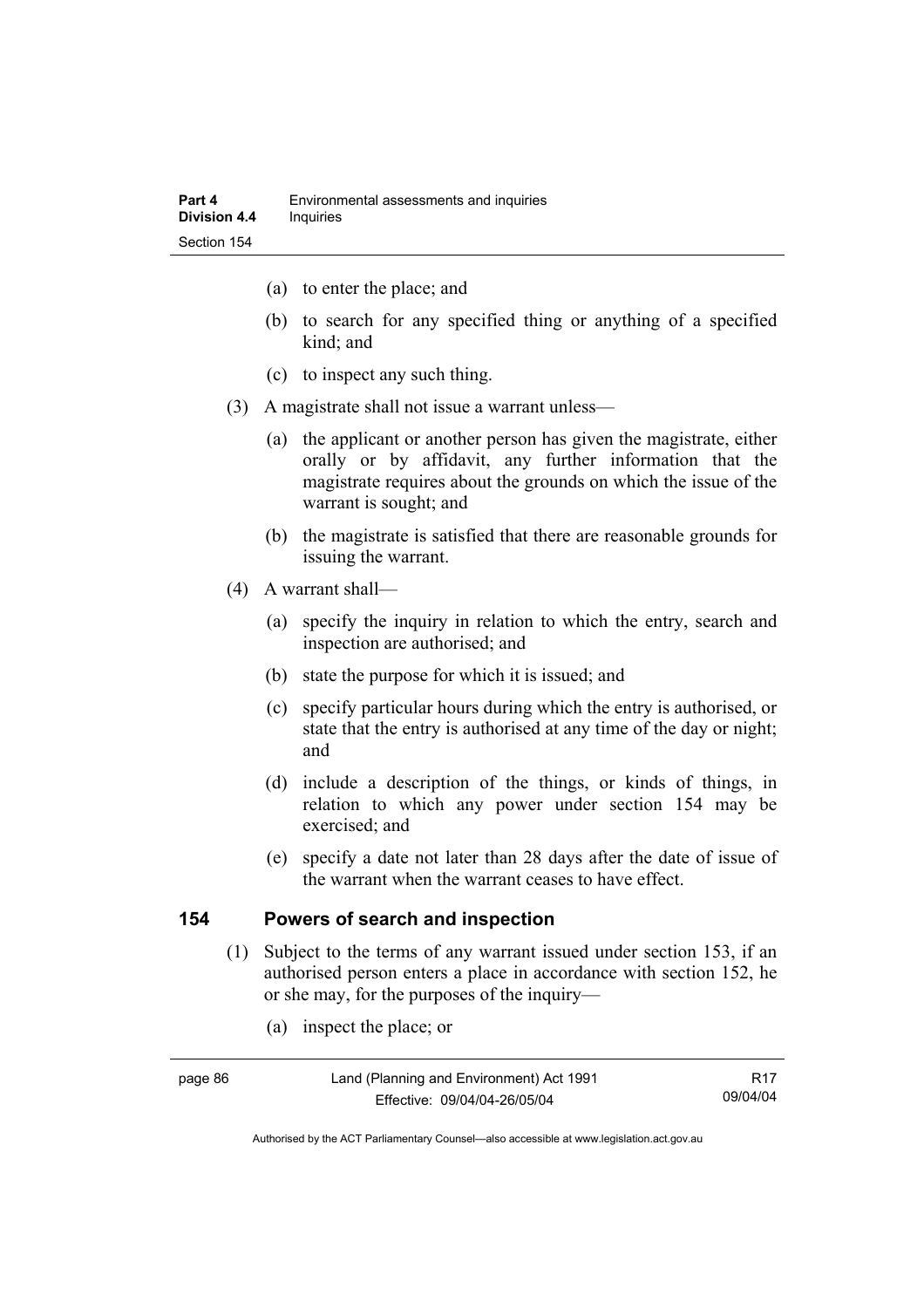- (b) search for and inspect anything; or
- (c) require the occupier to give the authorised person the assistance that is reasonable to enable the authorised person to exercise his or her powers under this section.
- (2) A person shall not, without reasonable excuse, contravene a requirement made of the person under subsection (1) (c).

Maximum penalty: 50 penalty units.

### **156 Contempt**

A person shall not, without reasonable excuse—

- (a) contravene a direction lawfully given by a panel member; or
- (b) disturb a panel member in the exercise of the member's functions; or
- (c) interrupt a hearing of an inquiry; or
- (d) use insulting language, or act in an insulting way, towards a panel member; or
- (e) create a disturbance, or participate in the creation or continuation of a disturbance, in or near a place where a hearing of an inquiry is taking place; or
- (f) do any other act or thing that would, if the panel were a court of record, constitute a contempt of that court.

Maximum penalty: 50 penalty units, imprisonment for 6 months or both.

### **157 Protection of panel members and witnesses**

 (1) A panel member has, in the exercise of the member's functions, the same protection and immunity as a judge of the Supreme Court.

page 87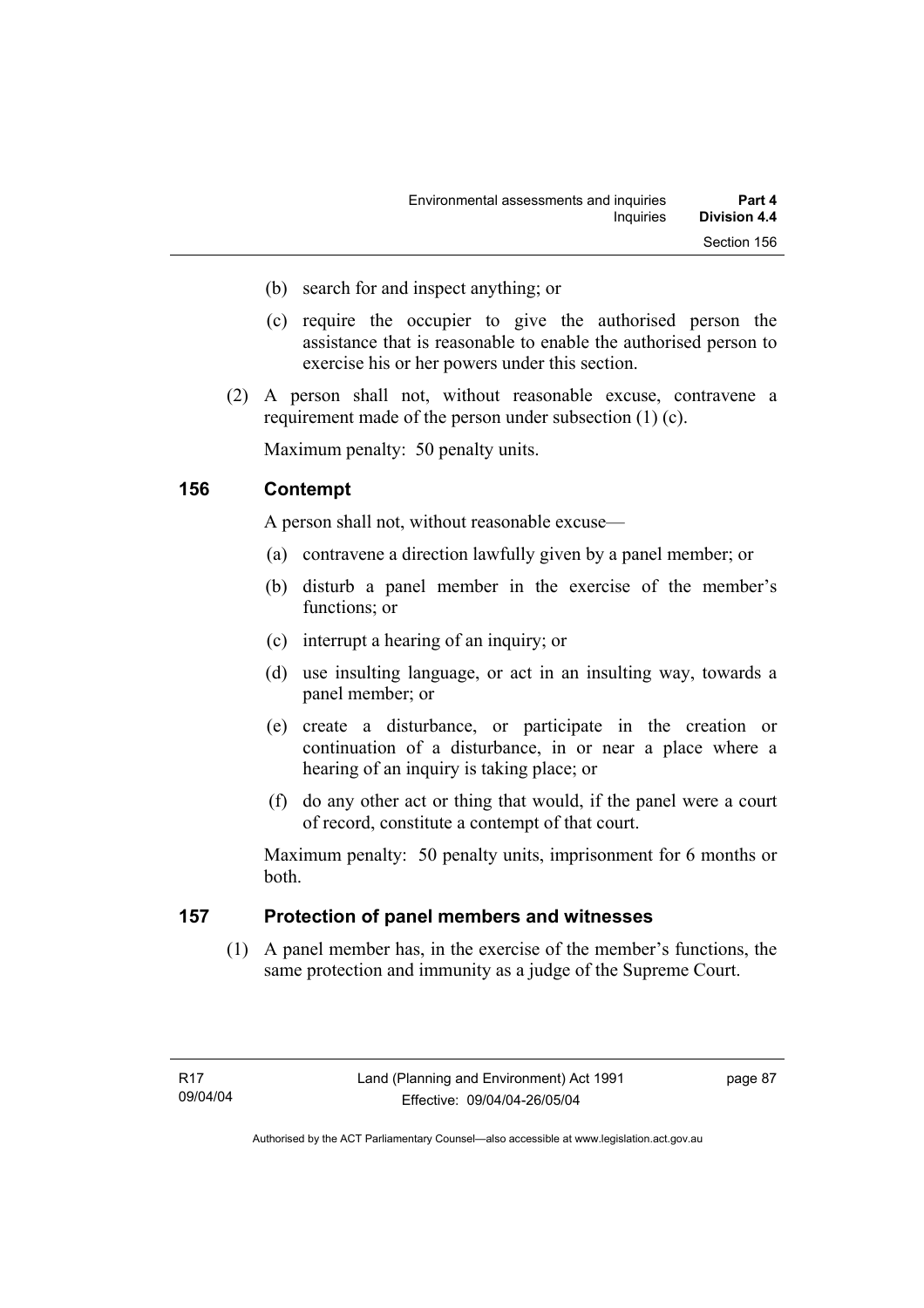| Part 4              | Environmental assessments and inquiries |
|---------------------|-----------------------------------------|
| <b>Division 4.4</b> | <b>Inquiries</b>                        |
| Section 157         |                                         |

 (2) Subject to this division, a person giving evidence to an inquiry has the same protection, and is subject to the same liabilities, in any civil or criminal proceedings as a witness in proceedings in the Supreme Court.

page 88 Land (Planning and Environment) Act 1991 Effective: 09/04/04-26/05/04

R17 09/04/04

Authorised by the ACT Parliamentary Counsel—also accessible at www.legislation.act.gov.au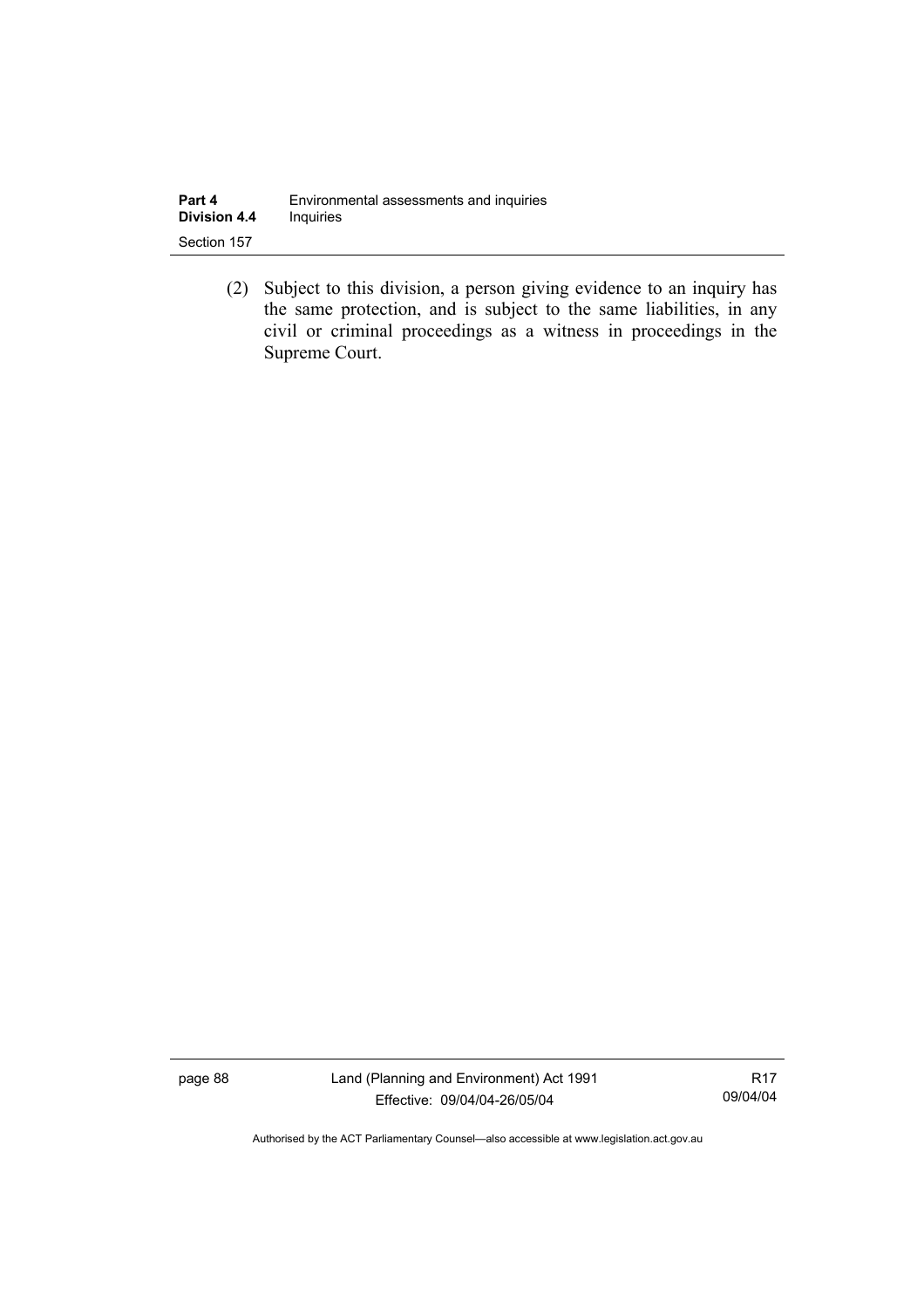# **Part 5 Land administration**

## **Division 5.1 Preliminary**

### **159 Definitions for pt 5**

In this part:

*building and development provision*, in relation to a lease, means a provision of the lease that requires the lessee to carry out specified works on the land comprised in the lease or on any unleased Territory land.

*consolidation* means the surrender of 2 or more leases held by the same lessee and the grant of a new lease or leases to that lessee for the purpose of consolidating the parcels of land comprised in the surrendered leases.

*lease* means a lease (other than a sublease)—

- (a) granted under this Act; or
- (b) that is taken under section 289 (Status of leases and licences) to have been granted under this Act; or
- (c) granted or arising under the *Unit Titles Act 2001*.

*lessee* means the person who is the proprietor of a lease, whether or not he or she is the registered proprietor of the lease, and whether or not the lease was granted to him or her or the lease passed to him or her by assignment, transfer, devolution or operation of law.

*market value*, of a lease, means the amount that could be expected to be paid for the lease on the open market if it were sold by a willing but not anxious seller to a willing but not anxious buyer.

*nominal rent lease* means a lease of Territory land for nominal rent.

R17 09/04/04 page 89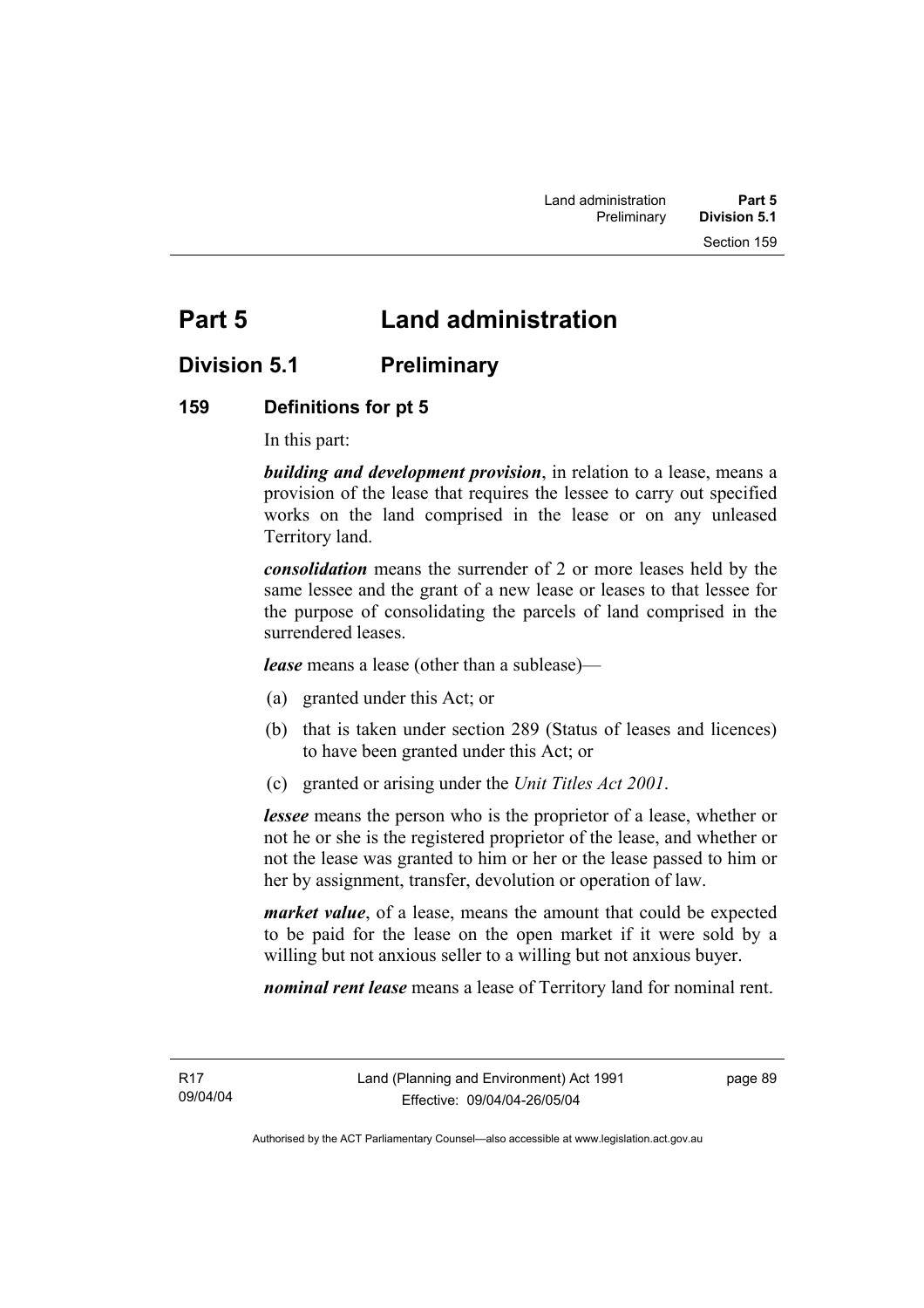| Part 5       | Land administration |
|--------------|---------------------|
| Division 5.1 | Preliminary         |
| Section 159  |                     |

*provision*, of a lease, includes a provision incorporated in the lease by reference and any other provision to which the lease is subject.

*public car park* means a road related area within the meaning of the *Road Transport (Safety and Traffic Management) Act 1999*, section 42 (Regulations about parking) that is available for use by the public for parking without the payment of money.

*registered lease* means a lease registered in the register kept under the *Land Titles Act 1925.*

*registered proprietor*, in relation to a lease, means the person who is registered under the *Land Titles Act 1925* as proprietor of the lease.

*rental lease* means a lease of Territory land for rent in excess of nominal rent.

*residential lease* means a lease of Territory land granted for residential purposes only.

*rural lease* means a lease of Territory land granted for rural purposes or purposes including rural purposes.

*subdivision* means the surrender of 1 lease, or the surrender of more than 1 lease, held by the same lessee, and the grant of new leases to that lessee for the purpose of subdividing the parcel or parcels of land comprised in the surrendered lease or leases, but does not include the subdivision of land under the *Unit Titles Act 2001.* 

*sublease* means a sublease of a parcel of land, or part of a parcel of land, subject to a lease, or of a building, or a part of a building, on a parcel of land subject to a lease.

*sublessee* means the person who is the proprietor of a sublease, whether the sublease was granted to him or her or the sublease has passed to him or her by assignment, transfer, devolution or operation of law.

R17 09/04/04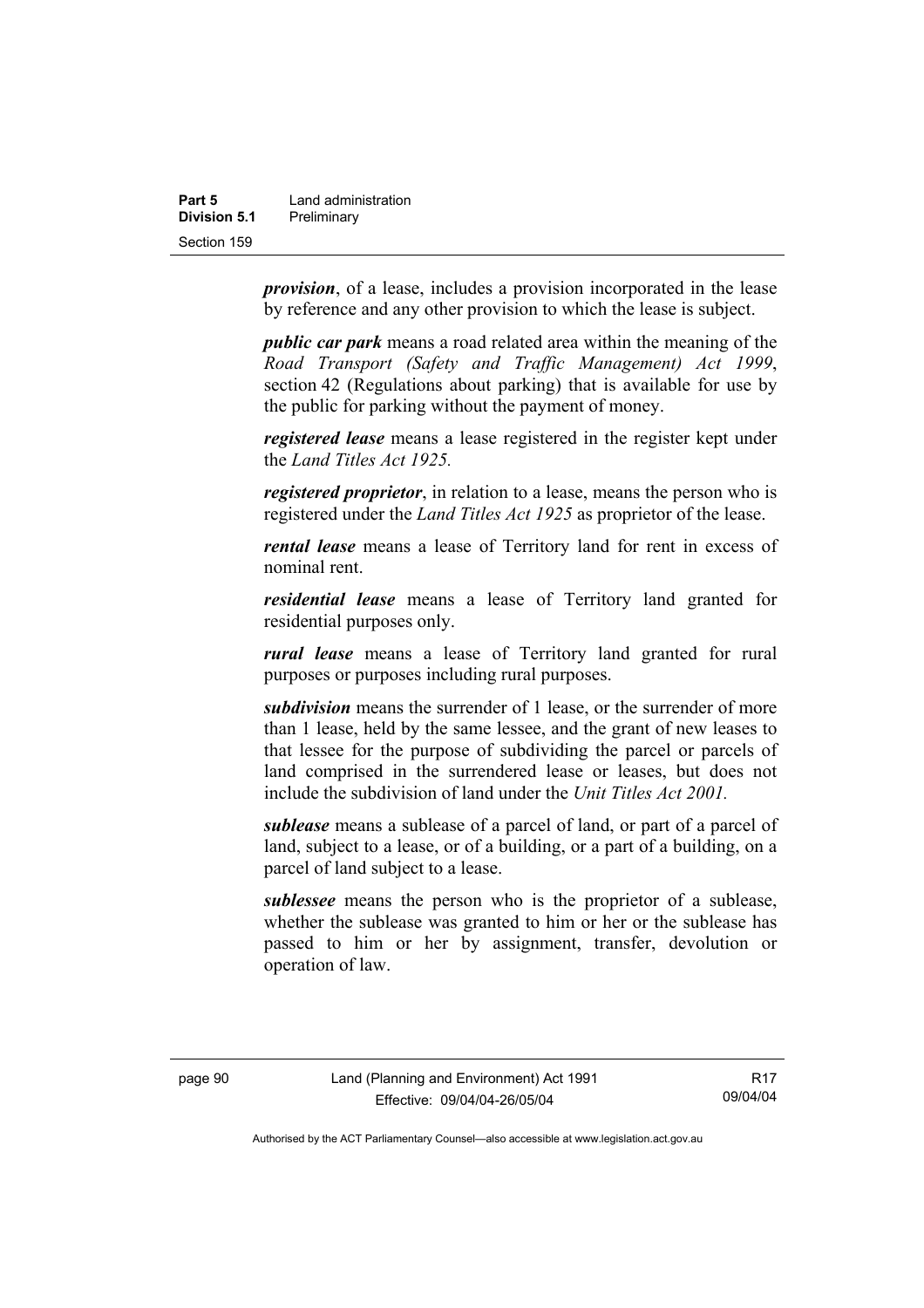### **160 Application of pt 5**

- (1) This part applies to the grant of an interest in Territory land by the planning and land authority on behalf of the Executive.
- (2) This part does not apply to a transfer by the Territory of a registered lease of which the Territory is the registered proprietor.

## **Division 5.2 Leases**

### **160A Effect qualified**

This division has effect subject to division 5.4 (Restrictions on rural leases).

### **160B Planning and land authority may grant leases**

- (1) The planning and land authority is authorised to grant, on behalf of the Executive, leases that the Executive may grant on behalf of the Commonwealth.
- (2) In this section:

*lease* means a lease of Territory land.

### **161 Granting of leases**

- (1) The planning and land authority may grant a lease by—
	- (a) auction; or
	- (b) tender; or
	- (c) ballot; or
	- (d) direct grant.

*Note* A fee may be determined under s 287 for this section.

- (2) A lease granted under this section may include provisions—
	- (a) requiring the lessee to develop the land comprised in the lease, or any unleased Territory land, in a specified way; or

| - R17    | Land (Planning and Environment) Act 1991 | page 91 |
|----------|------------------------------------------|---------|
| 09/04/04 | Effective: 09/04/04-26/05/04             |         |

Authorised by the ACT Parliamentary Counsel—also accessible at www.legislation.act.gov.au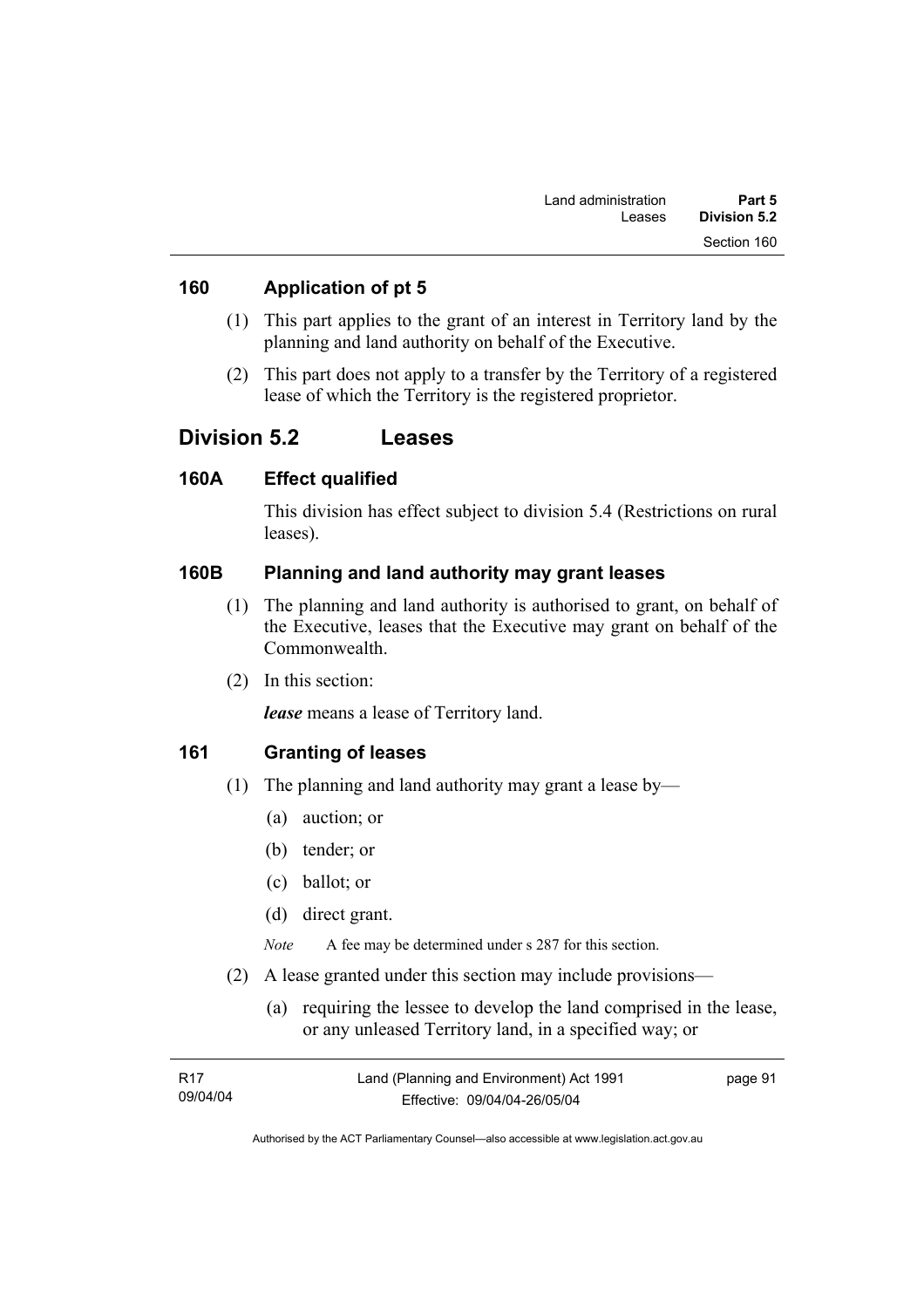| Part 5              | Land administration |
|---------------------|---------------------|
| <b>Division 5.2</b> | Leases              |
| Section 163         |                     |

- (b) requiring the lessee to give security for the performance of any of his or her obligations under the lease.
- (3) The planning and land authority may restrict the persons eligible for the grant of a lease under subsection  $(1)$   $(a)$ ,  $(b)$  or  $(c)$  by specifying, in the relevant notice of auction, tender or ballot, a class of persons eligible or ineligible for the grant of a lease under the auction, tender or ballot.
- (4) If, under a restriction imposed under subsection (3), only 1 person is eligible for the grant of a lease under subsection  $(1)$   $(a)$ ,  $(b)$  or  $(c)$ , the planning and land authority may grant a lease to that person under subsection (1) (d) without auctioning the lease, calling tenders or conducting a ballot (as the case may be).
- (5) A lease granted under subsection (1) (d) shall be granted subject to the provisions that are agreed between the planning and land authority and the applicant for the lease.
- (6) The planning and land authority shall not grant a lease of Territory land under subsection (1) (d) otherwise than in accordance with criteria specified under subsection (7).
- (7) The Executive may, for this section, in writing—
	- (a) specify criteria for the granting of leases under subsection (1) (d); or
	- (b) amend or revoke criteria so specified.
- (8) An instrument under subsection (7) is a disallowable instrument.
	- *Note* A disallowable instrument must be notified, and presented to the Legislative Assembly, under the Legislation Act.

### **163 Leases to community organisations**

(1) In this section: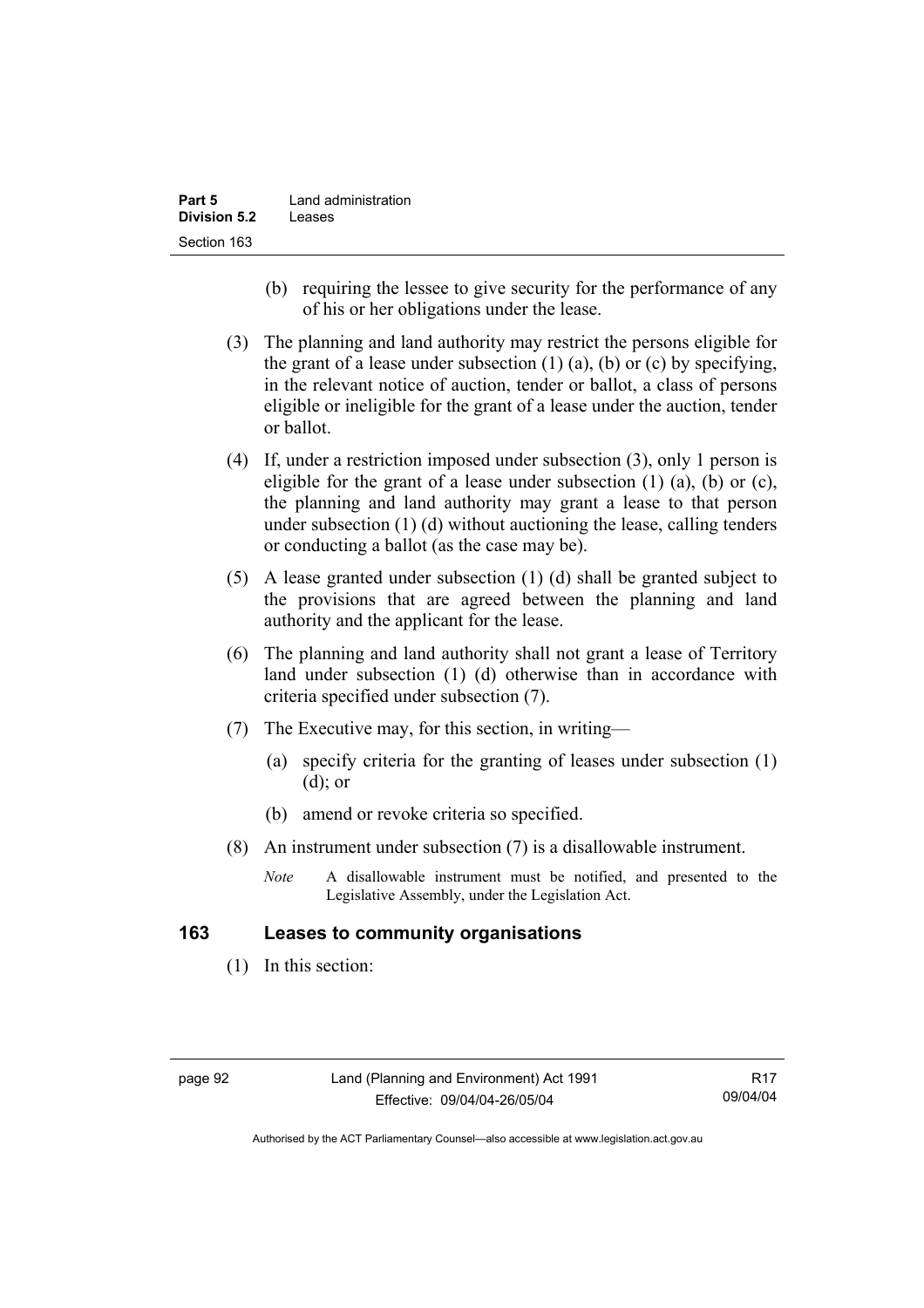*community organisation* means a body corporate that—

- (a) has as its principal purpose the provision of a service, or a form of assistance, to persons living or working in the ACT; and
- (b) is not carried on for the pecuniary profit or gain of its members; and
- (c) does not hold a club licence under the *Liquor Act 1975*.
- (2) The planning and land authority may grant a lease of Territory land to a community organisation without charge or for a charge that is less than the market value of the lease.
- (3) The planning and land authority shall not grant a lease under this section otherwise than in accordance with criteria for the granting of leases to community organisations specified under subsection (4).
- (4) The Executive may, for this section, in writing—
	- (a) specify criteria for the granting of leases to community organisations; or
	- (b) amend or revoke criteria so specified.
- (5) An instrument under subsection (4) is a disallowable instrument.
	- *Note* A disallowable instrument must be notified, and presented to the Legislative Assembly, under the Legislation Act.
- (6) A community organisation shall not transfer a lease granted under this section and a purported transfer of such a lease shall be of no effect.
- (7) This section does not limit the power of the planning and land authority to grant a lease of Territory land to a community organisation otherwise than under this section.

#### **164 Special leases**

 (1) The planning and land authority may grant a lease of Territory land for a charge that is less than the market value of the lease if the

page 93

Authorised by the ACT Parliamentary Counsel—also accessible at www.legislation.act.gov.au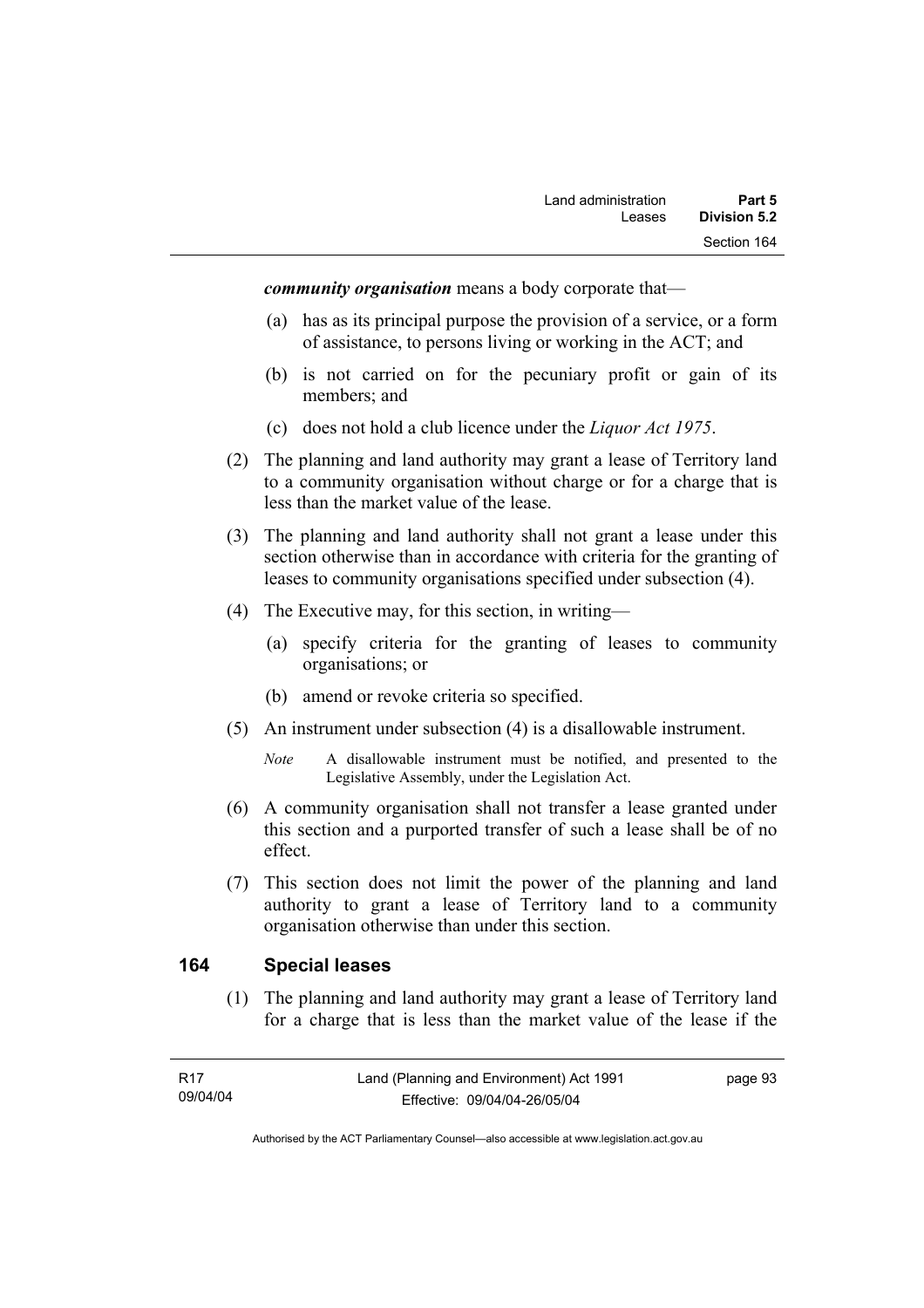authority is satisfied it is desirable and in the public interest to do so to facilitate—

- (a) the economic development of the ACT; or
- (b) the development of business in the ACT.
- (2) The planning and land authority shall not grant a lease of Territory land under this section otherwise than in accordance with criteria for the granting of special leases specified under subsection (3).
- (3) The Executive may, for this section, in writing—
	- (a) specify criteria for the granting of special leases; or
	- (b) amend or revoke criteria so specified.
- (4) An instrument under subsection (3) is a disallowable instrument.

```
Note A disallowable instrument must be notified, and presented to the 
Legislative Assembly, under the Legislation Act.
```
- (5) The lessee under a lease to which this section applies shall not, for a period of 5 years after the day when the lease is granted—
	- (a) assign or transfer the lease; or
	- (b) sublet the land comprised in the lease or any part of it; or
	- (c) part with possession of the land comprised in the lease or any part of it;

without having obtained the written consent of the planning and land authority and any assignment, transfer, sublease, agreement or arrangement made or entered into in contravention of this subsection shall be of no effect.

- (6) The planning and land authority shall not consent to the lessee under a lease to which this section applies—
	- (a) assigning or transferring the lease; or
	- (b) subletting the land comprised in the lease or any part of it; or

| page 94 | Land (Planning and Environment) Act 1991 | R17      |
|---------|------------------------------------------|----------|
|         | Effective: 09/04/04-26/05/04             | 09/04/04 |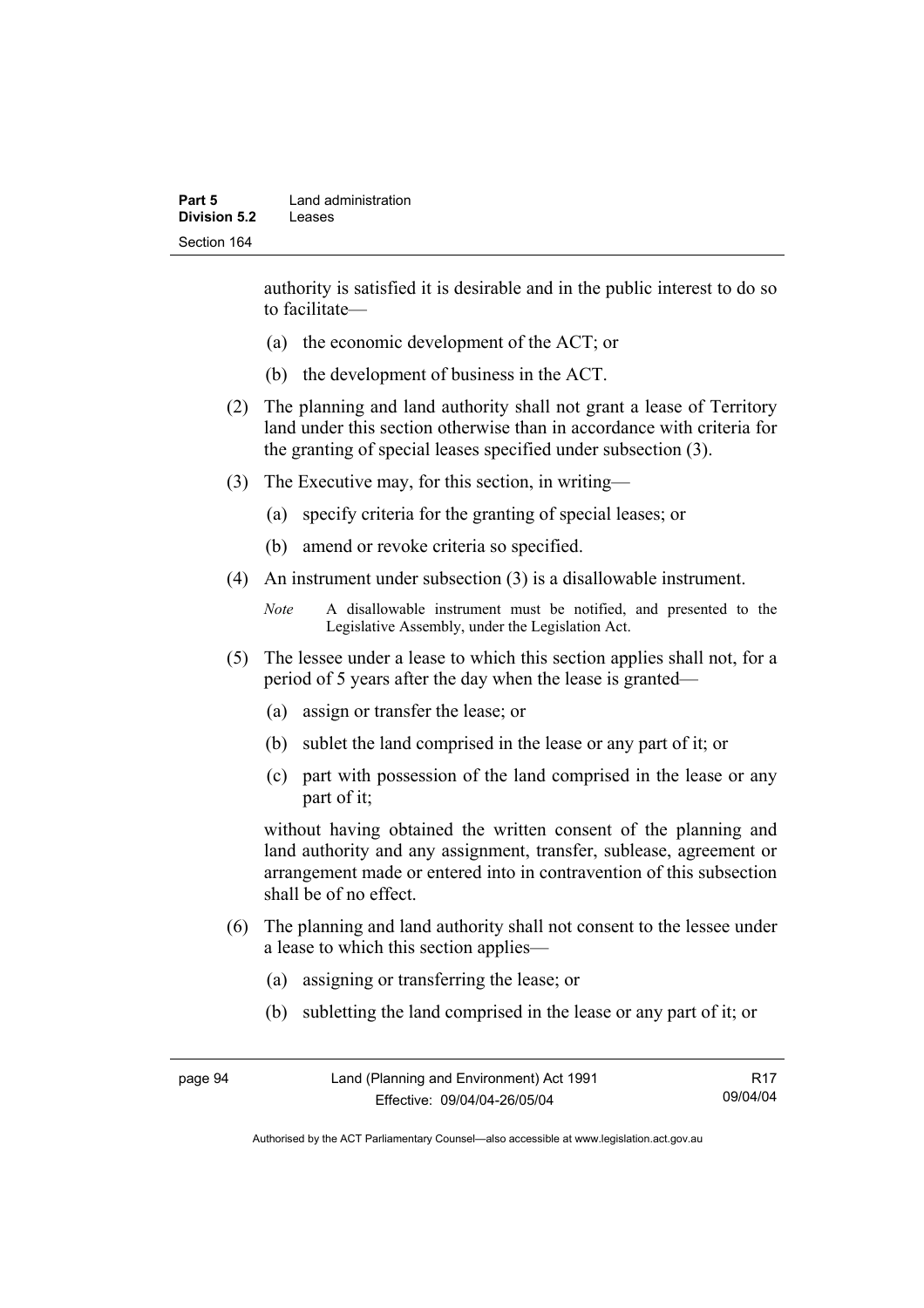(c) parting with possession of the land comprised in the lease or any part of it;

unless it is satisfied that the person to whom it is proposed that the lease should be assigned or transferred, the person to whom it is proposed that a sublease should be granted or the person to whom it is proposed that possession of the land should be given, as the case may be, is a person who satisfies the criteria of eligibility specified under subsection (2) in relation to the class of leases in which the lease is included.

## **166 Inquiries and assessments in relation to granting of leases**

If it is proposed that a lease of Territory land be granted, the Minister may—

- (a) establish a panel to conduct an inquiry into whether the proposed lease should be granted; or
- (b) direct that an assessment be made into the possible environmental impact of a decision to grant the lease.

## **166A Grants of leases after inquiries or assessments**

- (1) This section applies if the Minister, under section 166, establishes a panel to conduct an inquiry, or directs that an assessment be made, in relation to the proposed grant of a lease.
- (2) The Minister must—
	- (a) consider the report of the panel or the assessment; and
	- (b) review the provisions of the proposed lease taking the report or assessment into account; and
	- (c) direct the planning and land authority—
		- (i) to grant the proposed lease; or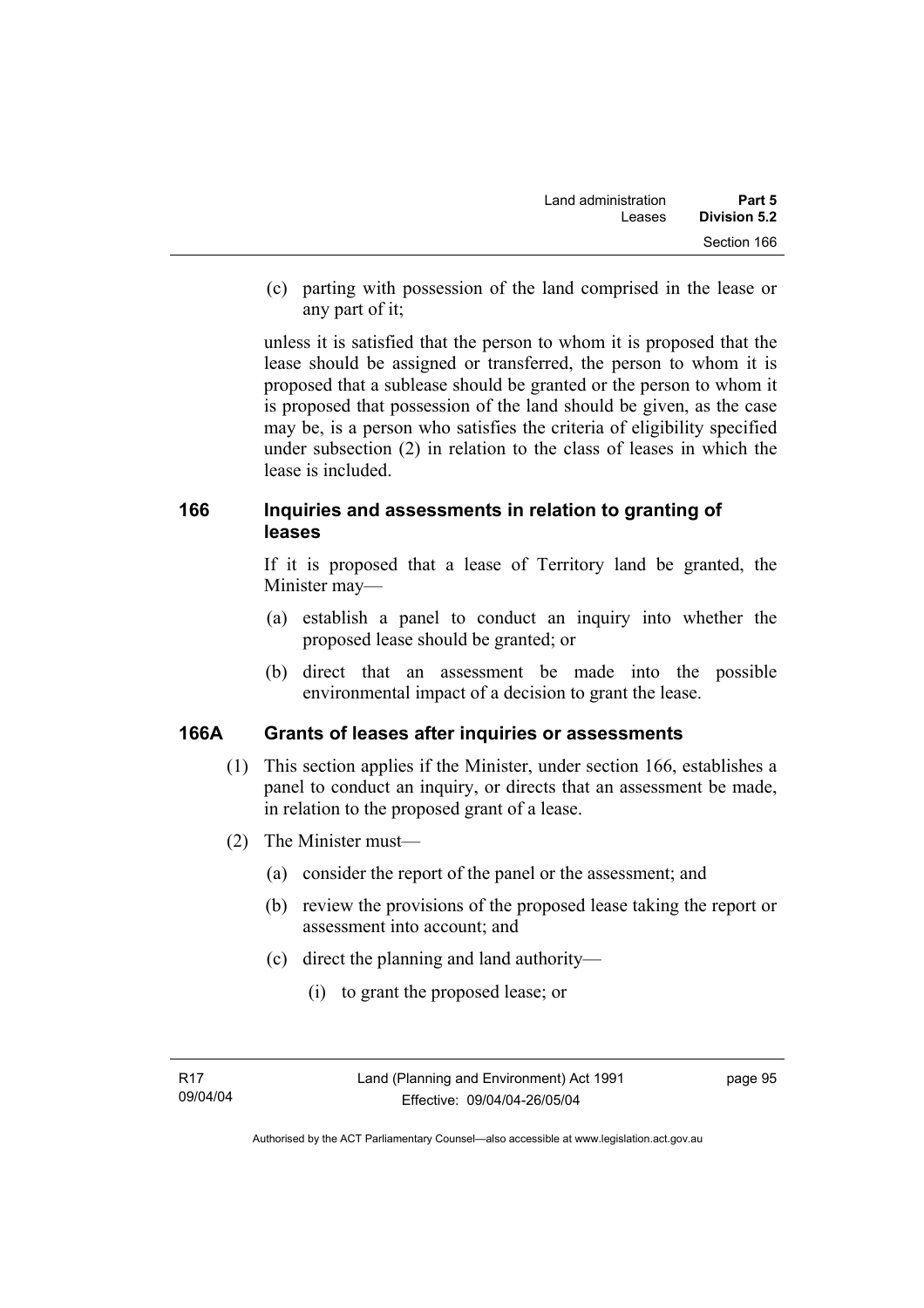| Part 5       | Land administration |
|--------------|---------------------|
| Division 5.2 | Leases              |
| Section 167  |                     |

- (ii) to grant the proposed lease as varied in accordance with the direction; or
- (iii) to refuse to grant the proposed lease.
- (3) The planning and land authority may grant the proposed lease only in accordance with a direction of the Minister under subsection (2) (c).

#### **167 Eligibility for certain classes of leases**

- (1) The Executive may, in writing—
	- (a) declare a specified class of leases to be leases to which this section applies; or
	- (b) specify, in relation to a class of leases declared under paragraph (a) to be leases to which this section applies, criteria for determining whether a person is eligible to hold the land comprised in a lease included in that class; or
	- (c) amend or revoke a declaration under paragraph (a) or criteria specified under paragraph (b).
- (2) An instrument under subsection (1) is a disallowable instrument.
	- *Note* A disallowable instrument must be notified, and presented to the Legislative Assembly, under the Legislation Act.
- (3) The planning and land authority shall not grant a lease to which this section applies to a person who does not satisfy the criteria specified under subsection (1) (b) in relation to the class of leases in which the lease is included.
- (4) The validity of a lease to which this section applies is not to be taken to be affected by a failure to comply with subsection (3).
- (5) The lessee under a lease to which this section applies, or any other person having an interest in such a lease, shall not—
	- (a) assign or transfer the lease; or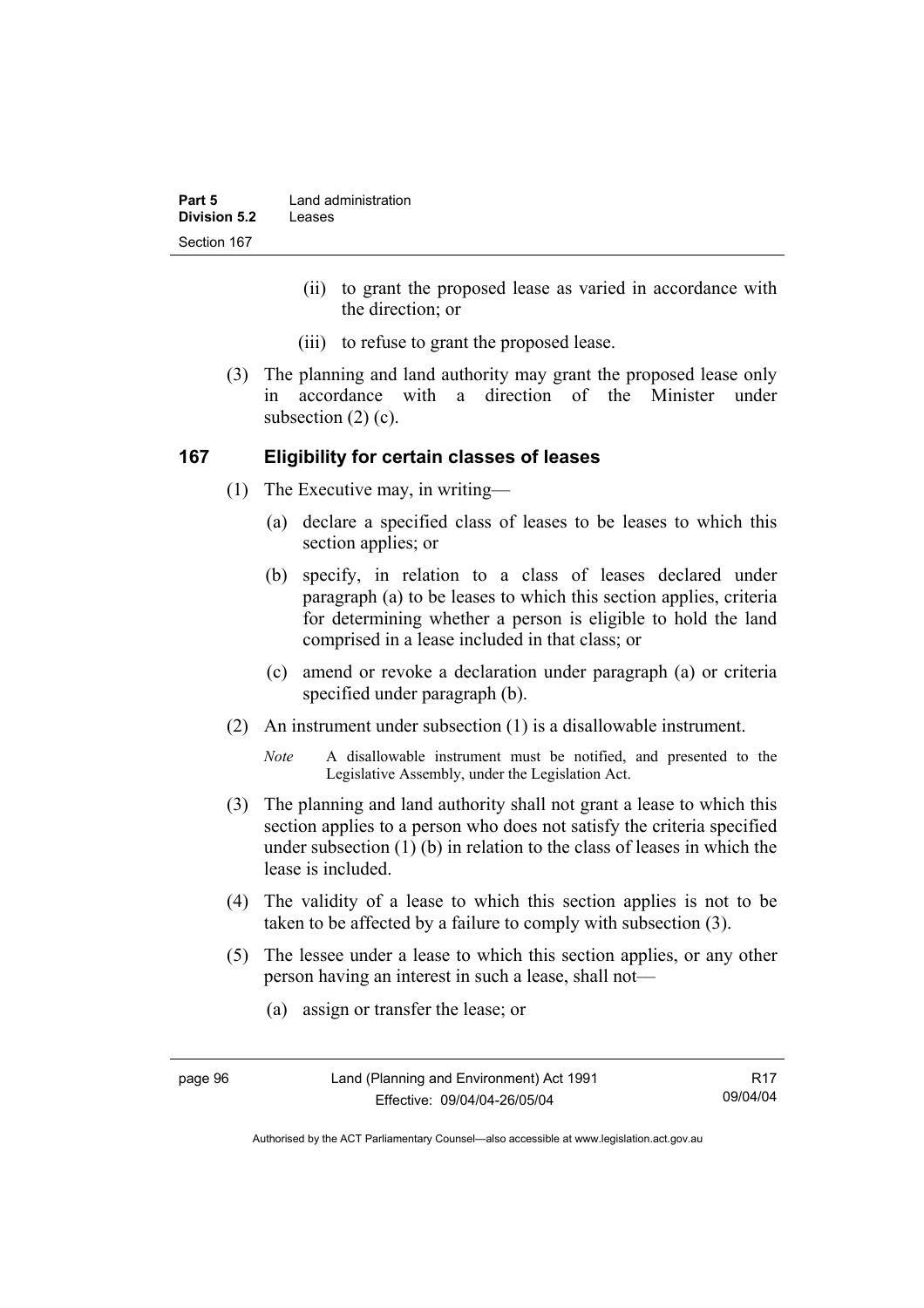- (b) sublet the land comprised in the lease or any part of it; or
- (c) part with possession of the land comprised in the lease or any part of it;

without having obtained the written consent of the planning and land authority and any assignment, transfer, sublease, agreement or arrangement made or entered into in contravention of this subsection shall be of no effect.

- (6) The planning and land authority shall not consent to the lessee under a lease to which this section applies, or to any other person having an interest in such a lease—
	- (a) assigning or transferring the lease; or
	- (b) subletting the land comprised in the lease or any part of it; or
	- (c) parting with possession of the land comprised in the lease or any part of it;

unless it is satisfied that the person to whom it is proposed that the lease should be assigned or transferred, the person to whom it is proposed that a sublease should be granted or the person to whom it is proposed that possession of the land should be given, as the case may be, is a person who satisfies the criteria of eligibility specified under subsection (1) (b) in relation to the class of leases in which the lease is included.

## **168 Authority need not grant lease**

- (1) The planning and land authority need not grant a lease of Territory land to an applicant, even if applications for the lease have been invited.
- (2) If applications for a lease have been invited subject to conditions, the planning and land authority may, without granting a lease, invite fresh applications for the lease subject to the same or other conditions.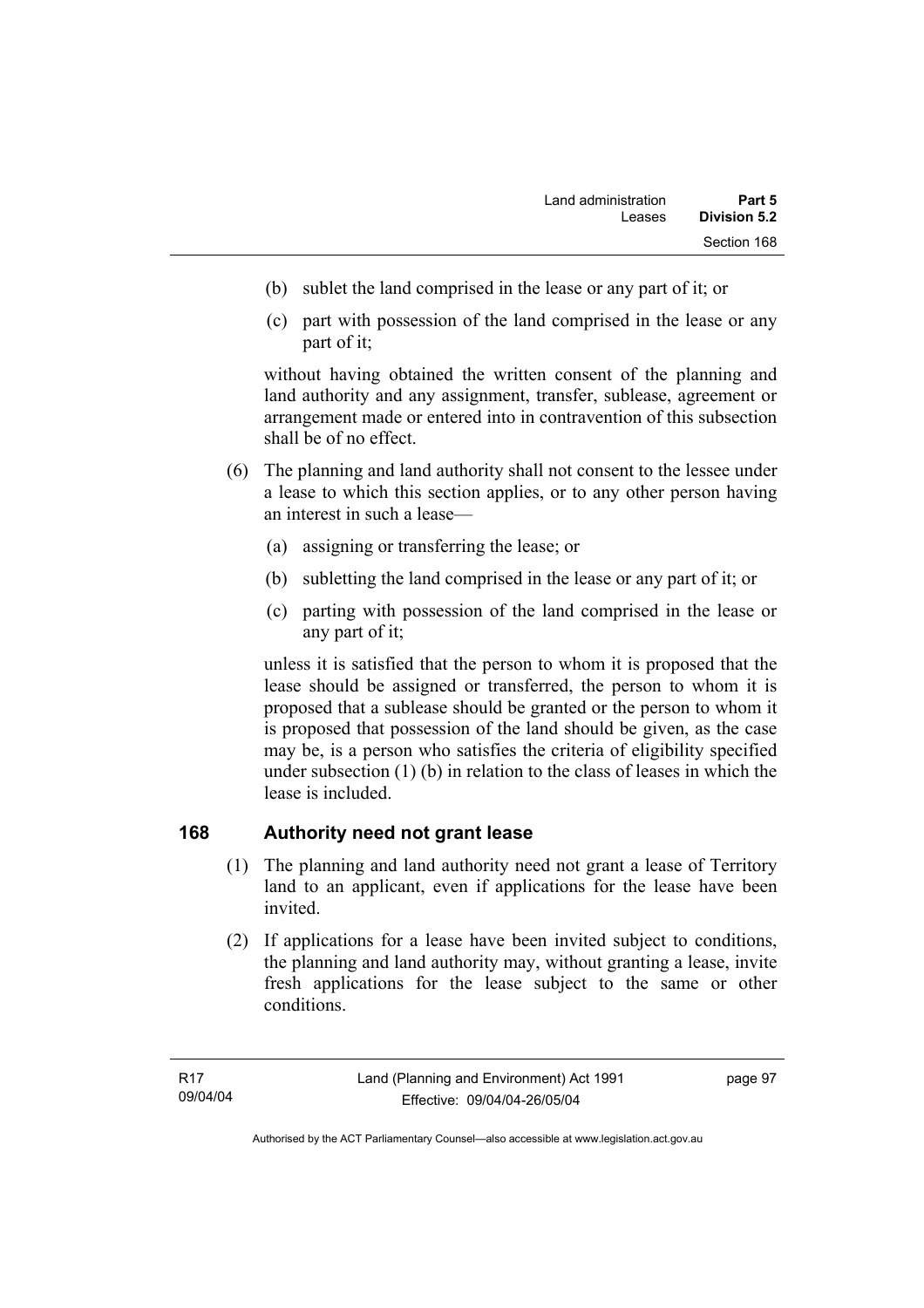| Part 5       | Land administration |
|--------------|---------------------|
| Division 5.2 | Leases              |
| Section 169  |                     |

### **169 Payment for leases**

- (1) Subject to subsection (2), the planning and land authority shall not grant a lease of Territory land otherwise than for payment of an amount that is not less than the market value of the lease.
- (2) Subsection (1) does not apply in relation to—
	- (a) a lease granted for a rent that is the full market rental value of the lease; or
	- (b) a lease granted under section 161 (1) (d), 163, 164, 171, 171A or 172.

### **170 Failure to accept and execute lease**

- (1) Subject to subsection (2), if a person who is entitled to the grant of a lease of Territory land under this part fails to—
	- (a) accept and execute the lease; or
	- (b) pay any amount that he or she is required to pay before being granted the lease;

within the prescribed period, the planning and land authority may, by instrument served on the person, terminate his or her right to the grant of the lease.

- (2) An instrument under subsection (1) shall—
	- (a) specify the ground on which it is given; and
	- (b) state that it takes effect on the day 28 days after the day it is served.
- (3) An instrument under subsection (1) may be served on a person by—
	- (a) delivering it to the person personally; or
	- (b) sending it to the person by post; or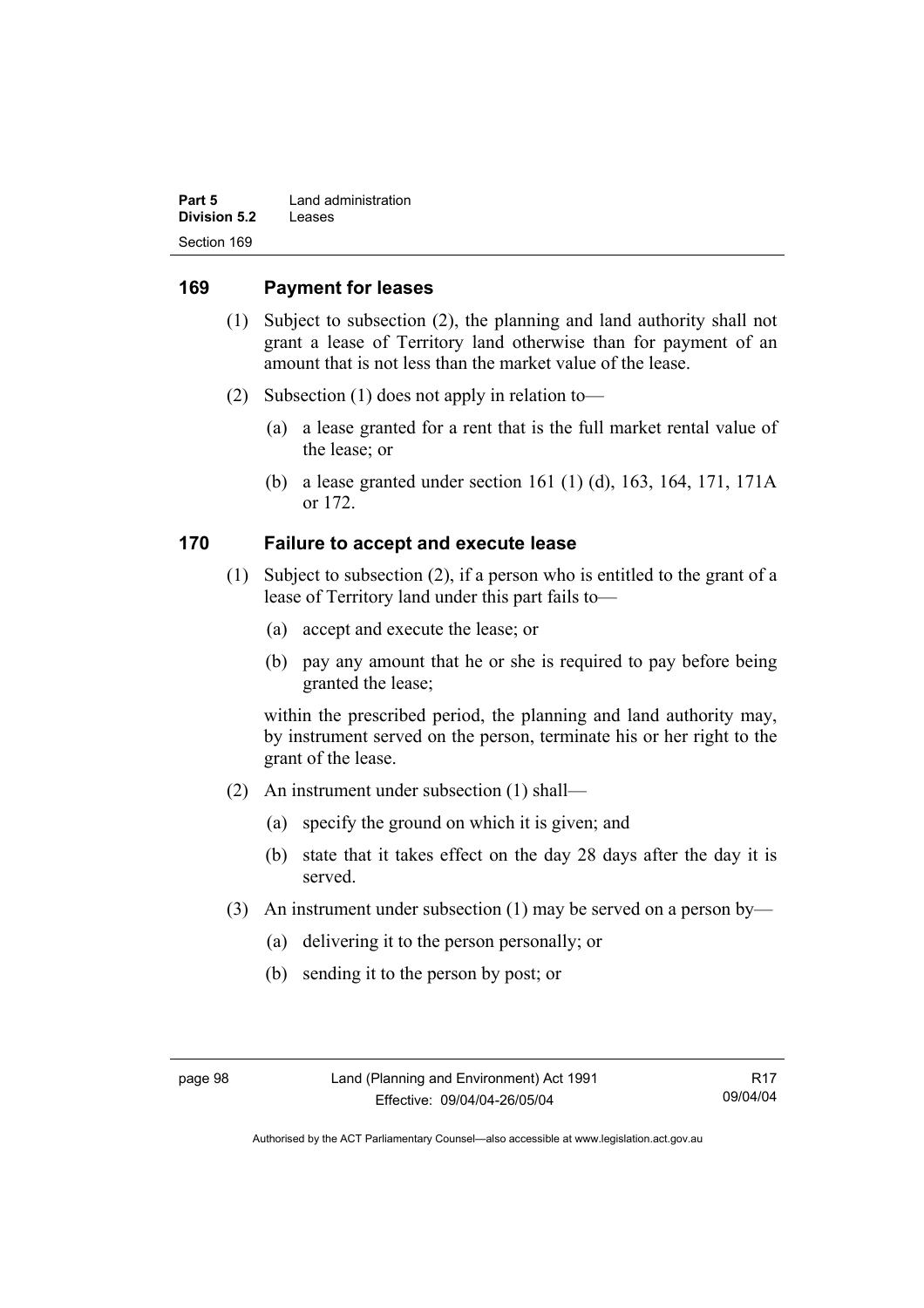- (c) if the residential address of the person is not known to the planning and land authority—publishing a copy of the instrument in a daily newspaper.
- (4) An instrument under subsection (1) shall take effect on the day 28 days after the day it is served.
- (5) A person whose right to the grant of a lease has been terminated under this section shall not have any claim for compensation in relation to the termination of the right or for the recovery of any money paid to the planning and land authority in relation to the grant of the lease.

## **171 Grant of further residential leases**

- (1) This section applies if—
	- (a) the holder of a residential lease of land applies to the planning and land authority for the grant of a further residential lease of the land; and
	- (b) neither the Territory nor the Commonwealth needs the land for a public purpose; and
	- (c) the lessee pays the fee worked out under the determination under subsection (3); and
	- (d) the lessee surrenders the existing lease.
- (2) The planning and land authority must grant the lessee a further residential lease of the land for a term not longer than 99 years to begin on the day after the day the existing lease is surrendered.
- (3) The Minister may make a determination, in writing, for subsection (1) (c).
- (4) If the term of a further lease granted under subsection (2) is not longer than the term of the existing lease, the fee payable under subsection (1) (c) must not be more than the cost of granting the lease.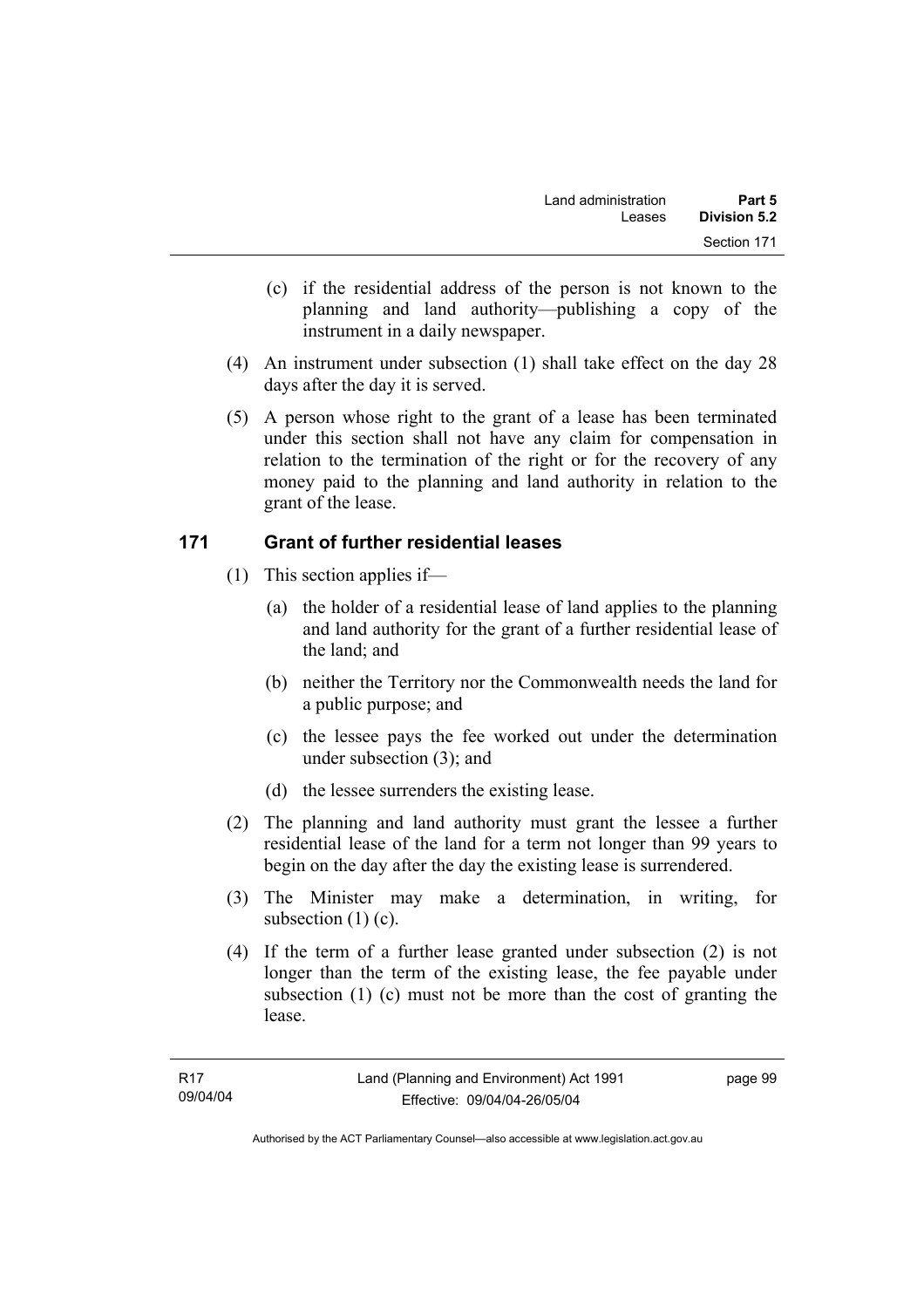- (5) A determination under subsection (3) is a disallowable instrument.
	- *Note* A disallowable instrument must be notified, and presented to the Legislative Assembly, under the Legislation Act.

#### **171A Grant of further rural leases**

- $(1)$  If—
	- (a) the holder of a rural lease applies to the planning and land authority for the grant of a further rural lease of the same land; and
	- (b) neither the Territory nor the Commonwealth requires the land for a public purpose; and
	- (c) all rent due under the existing lease is paid; and
	- (d) the lessee pays the determined fee; and
	- (e) the lessee surrenders the existing lease;

the authority must grant the lessee a further rural lease of that land for a term not exceeding the maximum set out in the determination under subsection (2), and subject to any conditions set out in that determination, to begin on the day immediately following the date of surrender of the existing lease.

- (2) The Minister may make a determination, in writing, for subsection  $(1)$ .
- (3) A determination under subsection (2) may—
	- (a) include a condition that a lessee pays, for the grant of a further lease—
		- (i) an amount stated in, or worked out in accordance with, the determination (an *amount condition*); or
		- (ii) the market value of the lease; and
	- (b) provide that an amount condition ceases to apply to a lessee if the lessee—

| page 100 | Land (Planning and Environment) Act 1991 | R17      |
|----------|------------------------------------------|----------|
|          | Effective: 09/04/04-26/05/04             | 09/04/04 |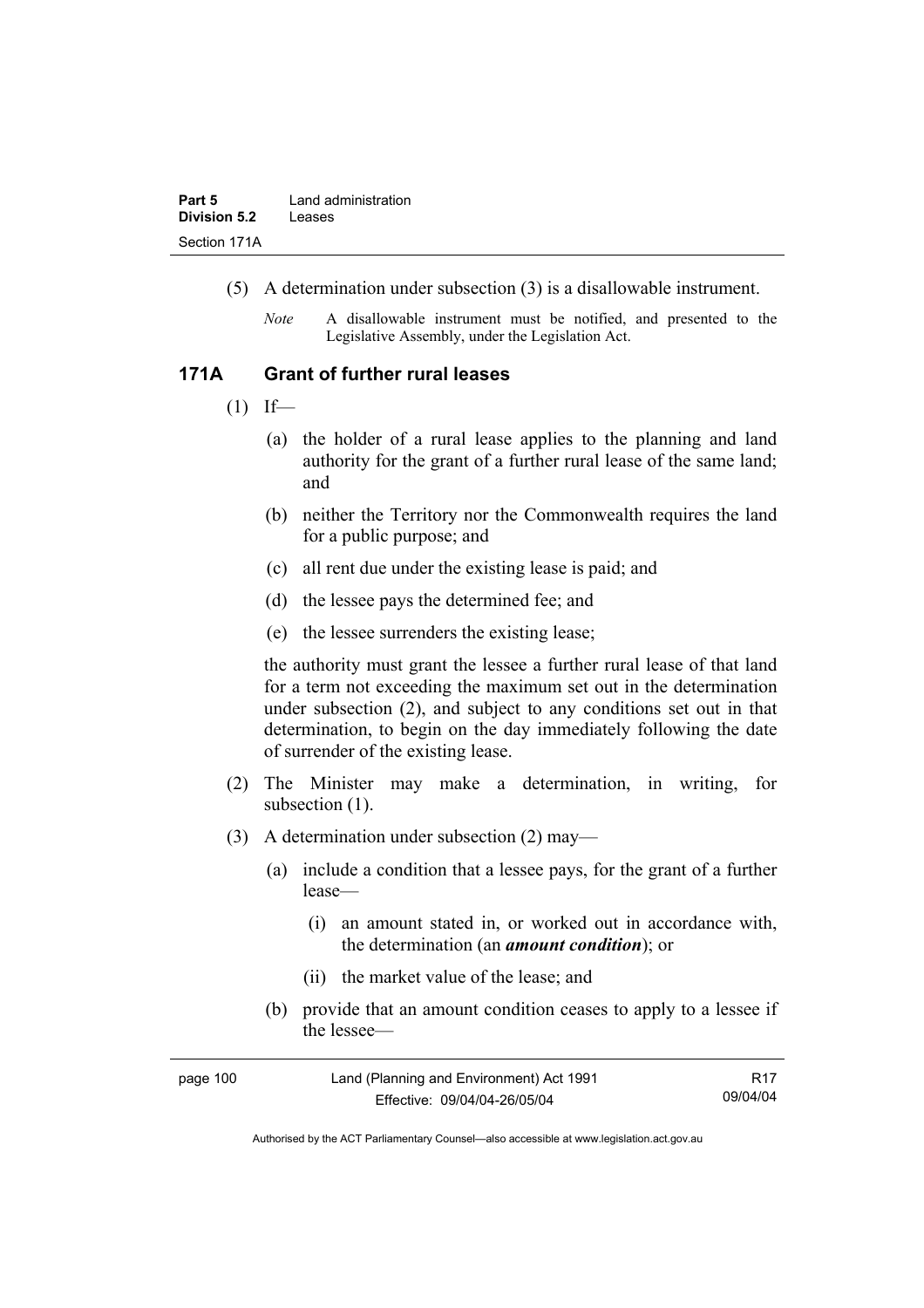- (i) has not applied for the grant of a further rural lease under subsection (1) within the period stated in the determination for applying for such a grant; and
- (ii) has not accepted in writing an offer for the grant of such a lease within the period stated in the determination for accepting such an offer.
- (4) A provision mentioned in subsection (3) (b) may apply to an amount condition of a determination made before or after the commencement of that subsection.
- (5) If the national capital authority has set a maximum term for a rural lease of land in a designated area, a determination under subsection (2) relating to the land must not set a term for a further rural lease of the land that is longer than the maximum term.
- (6) In subsection (5):

*designated area*—see the *Australian Capital Territory (Planning and Land Management) Act 1988* (Cwlth), section 4.

- (7) If the term of a further lease granted under subsection (1) does not exceed the term of the existing lease, the fee payable under subsection (1) (d) shall not exceed the cost of granting the lease.
- (8) A determination under subsection (2) is a disallowable instrument.
	- *Note* A disallowable instrument must be notified, and presented to the Legislative Assembly, under the Legislation Act.

## **172 Grant of further leases for purposes other than residential or rural**

- (1) This section applies if—
	- (a) the holder of a lease of Territory land other than a residential lease or a rural lease applies to the planning and land authority for the grant of a further lease of the land for the same purposes; and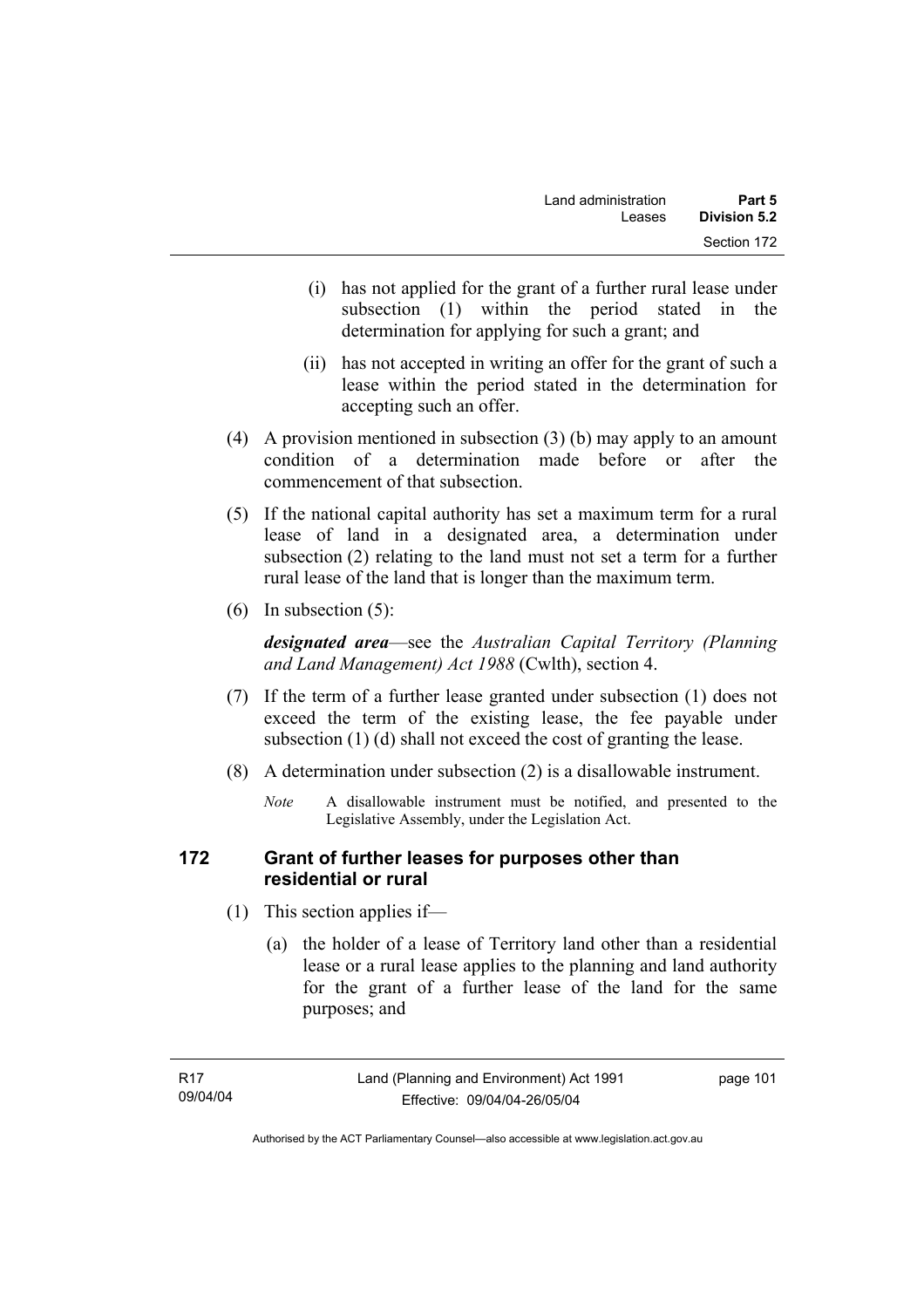- (b) neither the Territory nor the Commonwealth needs the land for a public purpose; and
- (c) all rent due under the existing lease is paid; and
- (d) the lessee pays the fee worked out under the determination under subsection (3); and
- (e) the lessee surrenders the existing lease.
- (2) The planning and land authority must grant the lessee a further lease of the land for the same purposes for a term not longer than 99 years to begin on the day after the day the existing lease is surrendered.
- (3) The Minister may make a determination, in writing, for subsection (1) (d).
- (4) If the term of a further lease granted under subsection (2) is not longer than the term of the existing lease, the fee payable under subsection (1) (d) must not be more than the cost of granting the lease.
- (5) A determination under subsection (3) is a disallowable instrument.
	- *Note* A disallowable instrument must be notified, and presented to the Legislative Assembly, under the Legislation Act.

## **172A Grant of further lease—unit titles**

- (1) The planning and land authority may grant a further lease of a unit, or the common property, under a units plan only on an application by the owners corporation.
- (2) The planning and land authority may grant a further lease of a unit, or the common property, under a units plan only if—
	- (a) the authority grants further leases for all the units and the common property; and
	- (b) the further leases are all granted for the same term.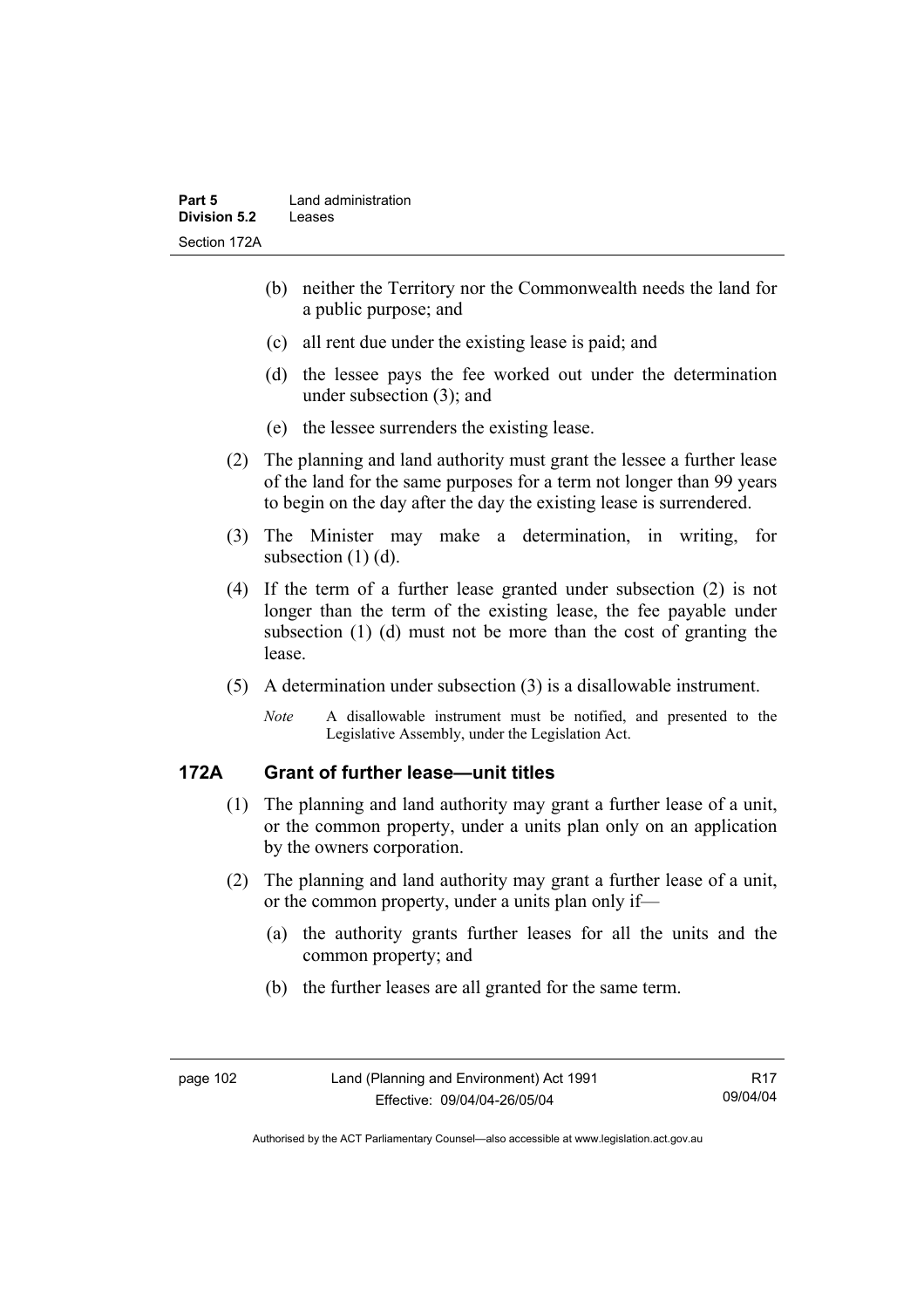- (3) An application must be supported by an ordinary resolution of the owners corporation.
- (4) A certificate under the *Unit Titles Act 2001*, section 109 about the resolution must be attached to the application.
- (5) In this section:

*further lease* means a lease under section 171, section 171A or section 172.

*units plan*—see the *Unit Titles Act 2001*, section 7.

## **172B Grant of further lease—community title**

- (1) The planning and land authority may grant a further lease of a lot in a community title scheme only on an application by the body corporate of the scheme.
- (2) The planning and land authority may grant a further lease of a lot in a community title scheme only if—
	- (a) the authority grants further leases for all the lots in the scheme; and
	- (b) the further leases are all granted for the same term.
- (3) An application must be supported by an ordinary resolution of the body corporate.
- (4) An application must have attached to it a certificate under the seal of the body corporate that states that at a general meeting of the body corporate held on a stated day a resolution was passed for subsection (3) in the terms set out in the certificate.

## **172C No right to use, flow and control of water**

A lease or further lease of Territory land granted under this division after the commencement of this section shall not be taken to confer a right to the use, flow and control of water (including water containing impurities) under the land the subject of the lease.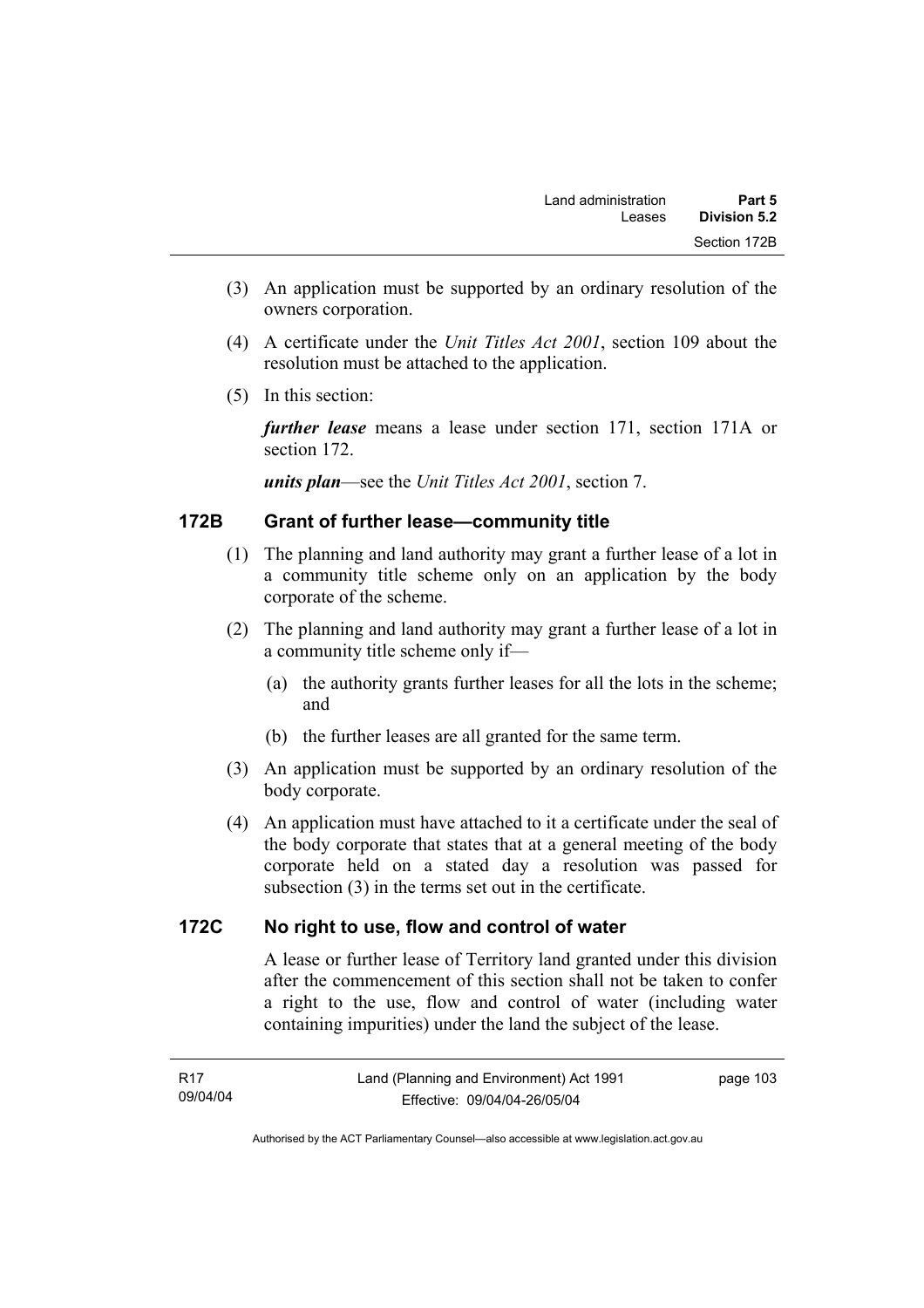| Part 5       | Land administration |
|--------------|---------------------|
| Division 5.2 | Leases              |
| Section 173  |                     |

### **173 Lessee's rights in relation to improvements**

(1) In this section:

*improvement*, in relation to land, means—

- (a) a building or a structure on the land; or
- (b) in relation to land held under a rural lease—
	- (i) a building or structure on or under the land; or
	- (ii) any improvement to the land reasonably undertaken for rural purposes.

*lessee,* for a lease that has been surrendered or ended, or the term of that has ended, means the person who was the lessee under the lease at the time of the surrender or ending.

*undertaken*, in relation to an improvement that is a building or structure, means the construction, erection or installation of the building or structure.

- (2) This section applies only to the following improvements to land:
	- (a) an improvement undertaken in a way consistent with the law of the Territory, and with any lease over the land, except—
		- (i) an improvement undertaken by the Territory or the Commonwealth (subject to paragraph (b)); or
		- (ii) an improvement acquired by the Territory or the Commonwealth (subject to paragraph (c));
	- (b) an improvement undertaken by the Territory or the Commonwealth, if the Territory or the Commonwealth has received, or is entitled to receive, payment for that improvement;
	- (c) an improvement acquired by the Territory or the Commonwealth, if the Territory or the Commonwealth has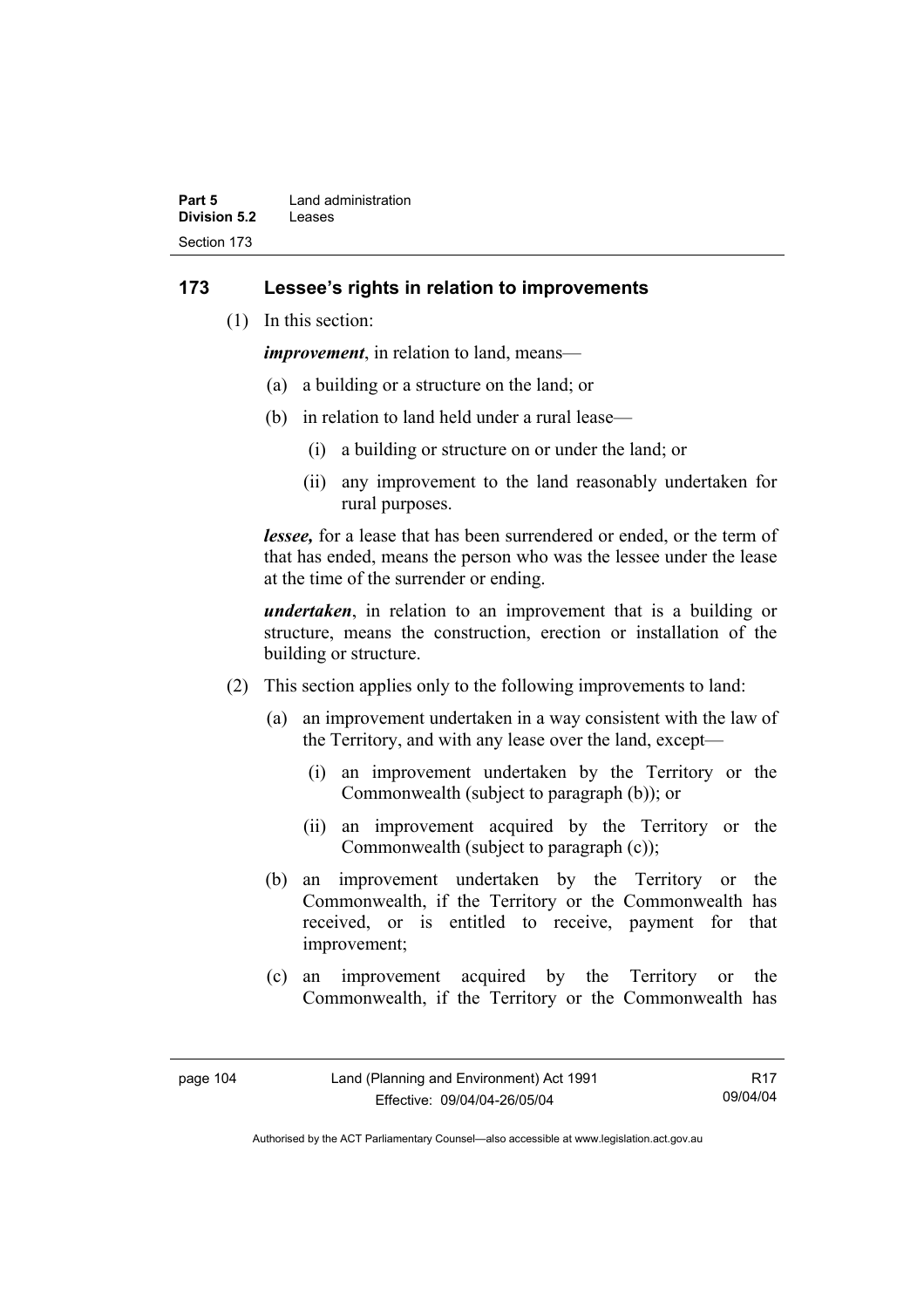received, or is entitled to receive, payment for the improvement.

- (3) If, on the expiry of the term of a lease of Territory land on which there are improvements to which this section applies, the lessee is granted a further lease of that land or any part of it, he or she shall not be liable to make any payment to the planning and land authority for the improvements on the land or part of the land.
- (4) Subject to subsections (5) and (12), if, on the expiry of the term of a lease of Territory land on which there are improvements to which this section applies, the lessee is not granted a further lease of the land, or is granted a lease of part only of the land, the planning and land authority shall be liable to pay the lessee—
	- (a) if no further lease of the land is granted to the lessee—the amount determined by the planning and land authority to be the value of the improvements on the land; or
	- (b) if a further lease of part only of the land is granted to the lessee—the amount determined by the planning and land authority to be the value of the improvements to which this section applies on the part of the land not so leased.
- (5) Before the end of the term of a lease of Territory land, the planning and land authority may declare that the land comprised in the lease, or part of the land, is available for a further lease.
- (6) If the lessee does not elect to take a further lease of the land, or part of the land, declared to be available within 6 months after the end of the term of the lease, the amount of any expenditure reasonably incurred by the Territory, the planning and land authority or both, in relation to the grant of a lease of the land, or part of the land, to anyone else must be deducted from the amount payable to the lessee under this section.
- (7) Subject to subsections (9), (10) and (12), if a lease is surrendered or ended the provisions of this section relating to the payment to the lessee of the value of the improvements on the land comprised in the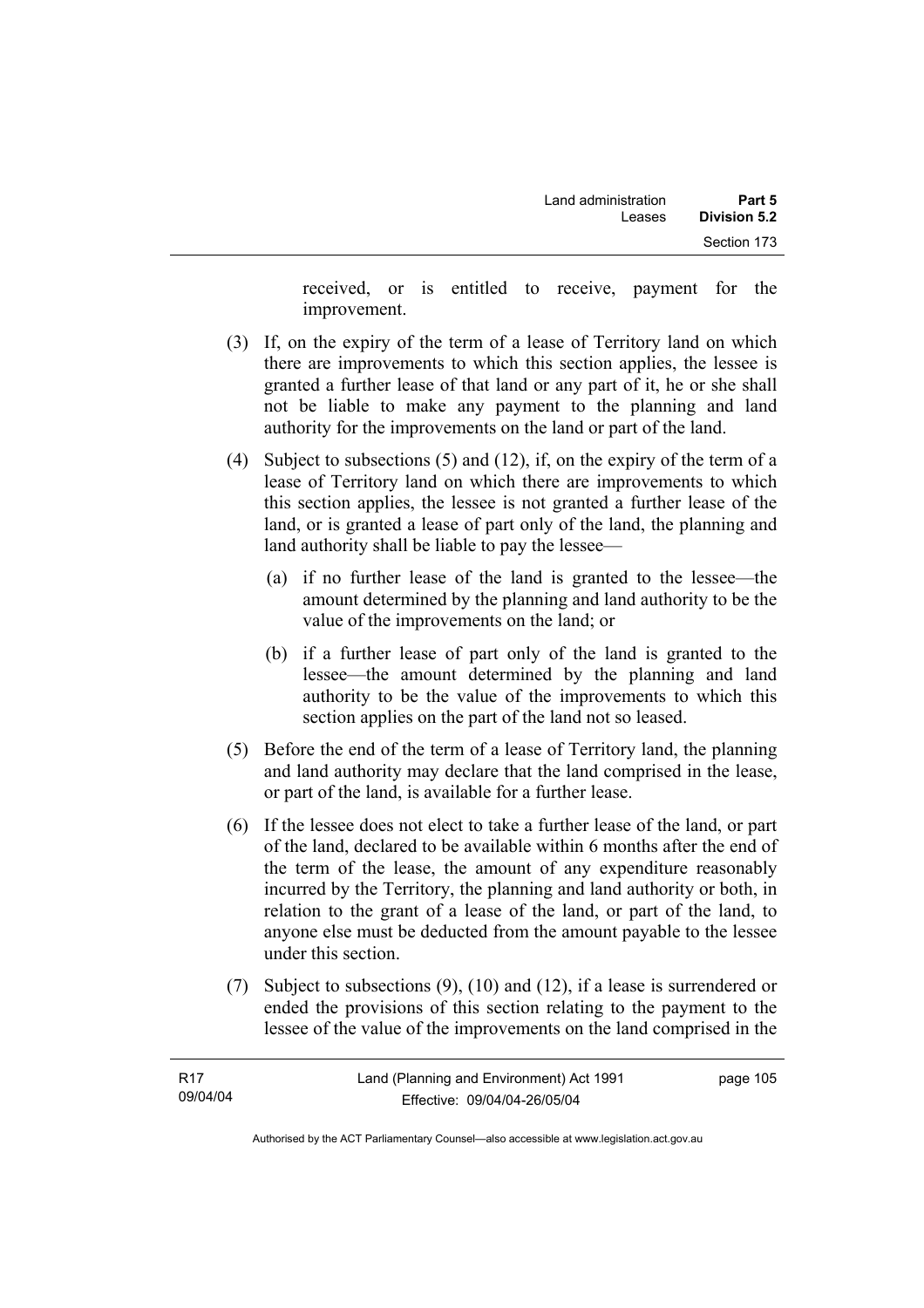| Part 5              | Land administration |
|---------------------|---------------------|
| <b>Division 5.2</b> | Leases              |
| Section 174         |                     |

lease on the expiration of the term shall (so far as applicable) apply as if the term of the lease had expired on the day of the surrender or ending.

- (8) Subject to subsections (9) and (12), if, before the expiry of the term of a lease of Territory land, the planning and land authority withdraws all or part of the leased land from the lease under a provision of the lease, the provisions of this section relating to the payment to the lessee of the value of the improvements on the land on the expiry of the term shall (so far as applicable) apply as if the term of the lease had expired on the day of the withdrawal.
- (9) Subsection (7) or (8) applies in relation to a lease only if the lessee has fully complied with the provisions (if any) of the lease relating to the erection of a building on the land comprised in the lease.
- (10) If a lease is surrendered or ended, the planning and land authority may work out the amount of the expenditure reasonably incurred by the Territory, the planning and land authority or both, in relation  $to$ —
	- (a) the surrender or ending of the lease; and
	- (b) any grant of a further lease of the land or part of the land.
- (11) The amount worked out under subsection (10) must be deducted from any amount payable under subsection (7) to the lessee of the surrendered or ended lease.
- (12) Subsections (4), (7) and (8) apply in relation to a lease subject to any provisions of the lease that preclude or limit the right of the lessee to payment in relation to improvements on the land comprised in the lease.

### **174 Determination of value of improvements**

(1) In this section:

| page 106 |  |
|----------|--|
|----------|--|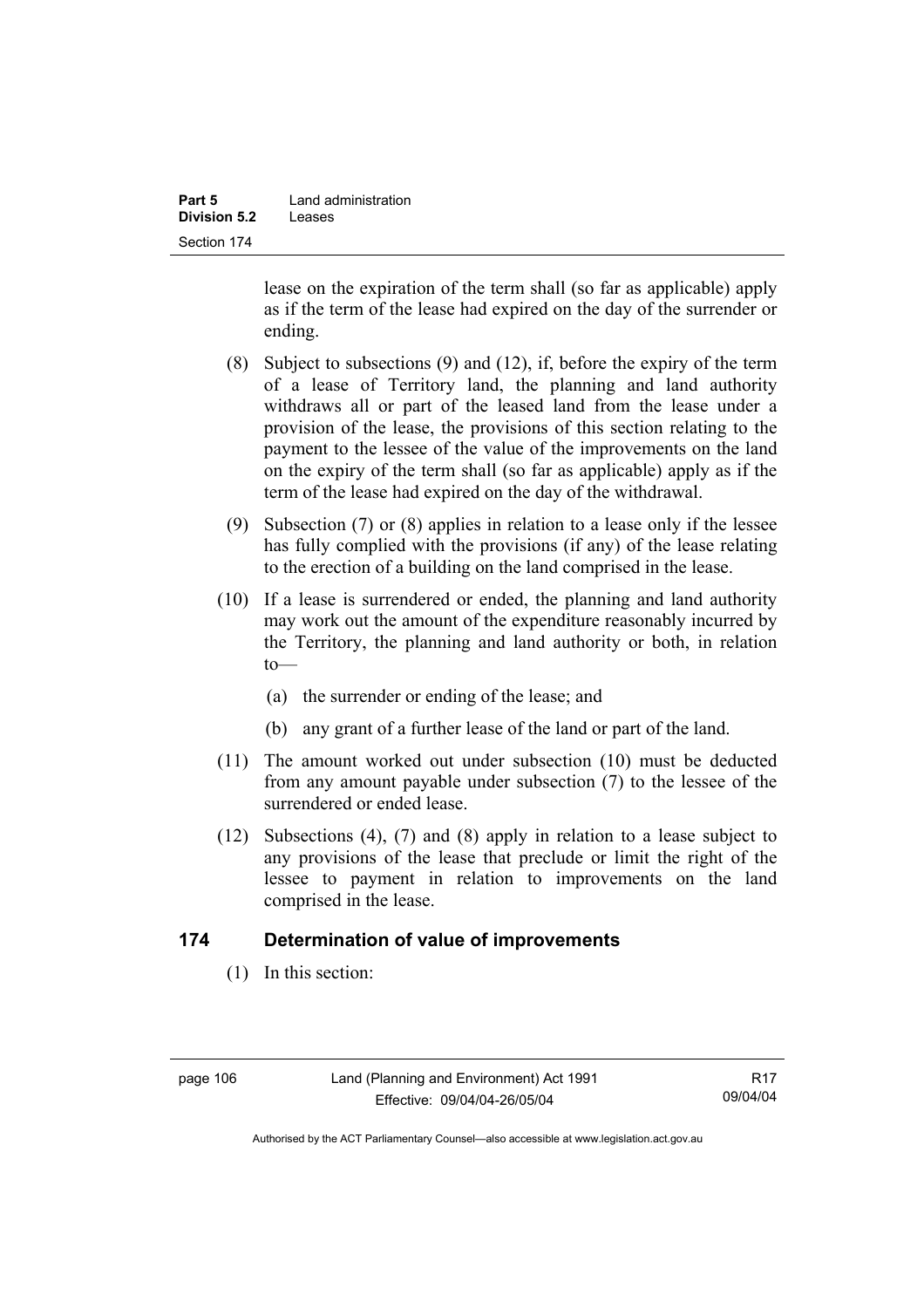#### *assessment day* means—

- (a) in relation to land a lease of which has expired—the day of expiry; or
- (b) in relation to land a lease of which has been terminated or surrendered—the day of termination or surrender, as the case may be; or
- (c) in relation to land that has been withdrawn from a lease—the day of withdrawal.

*lessee*—see section 173.

*market value*, in relation to improvements on land, means the amount by which the improvements increase the value of the lease of the land, assuming that the lease, together with the improvements, were offered for sale on the open market on the day immediately before the prescribed day on the reasonable terms and conditions that a genuine seller might require.

- (2) If compensation is payable under section 173 in relation to improvements, the planning and land authority shall, as soon as practicable after the assessment day in relation to the land on which the improvements are situated, in writing, determine, in accordance with this section, the market value of the improvements on the land as at the assessment day.
- (3) If compensation is payable under section 173 (4), the planning and land authority shall, in valuing the improvements, assume that a further lease of the land had been granted subject to the same provisions, and for the same term, as the lease that has expired.
- (4) If compensation is payable under section 173 (7), the planning and land authority shall, in valuing the improvements, assume that the lease of the land had not been terminated or surrendered.
- (5) If compensation is payable under section 173 (8), the planning and land authority shall, in valuing the improvements, assume that the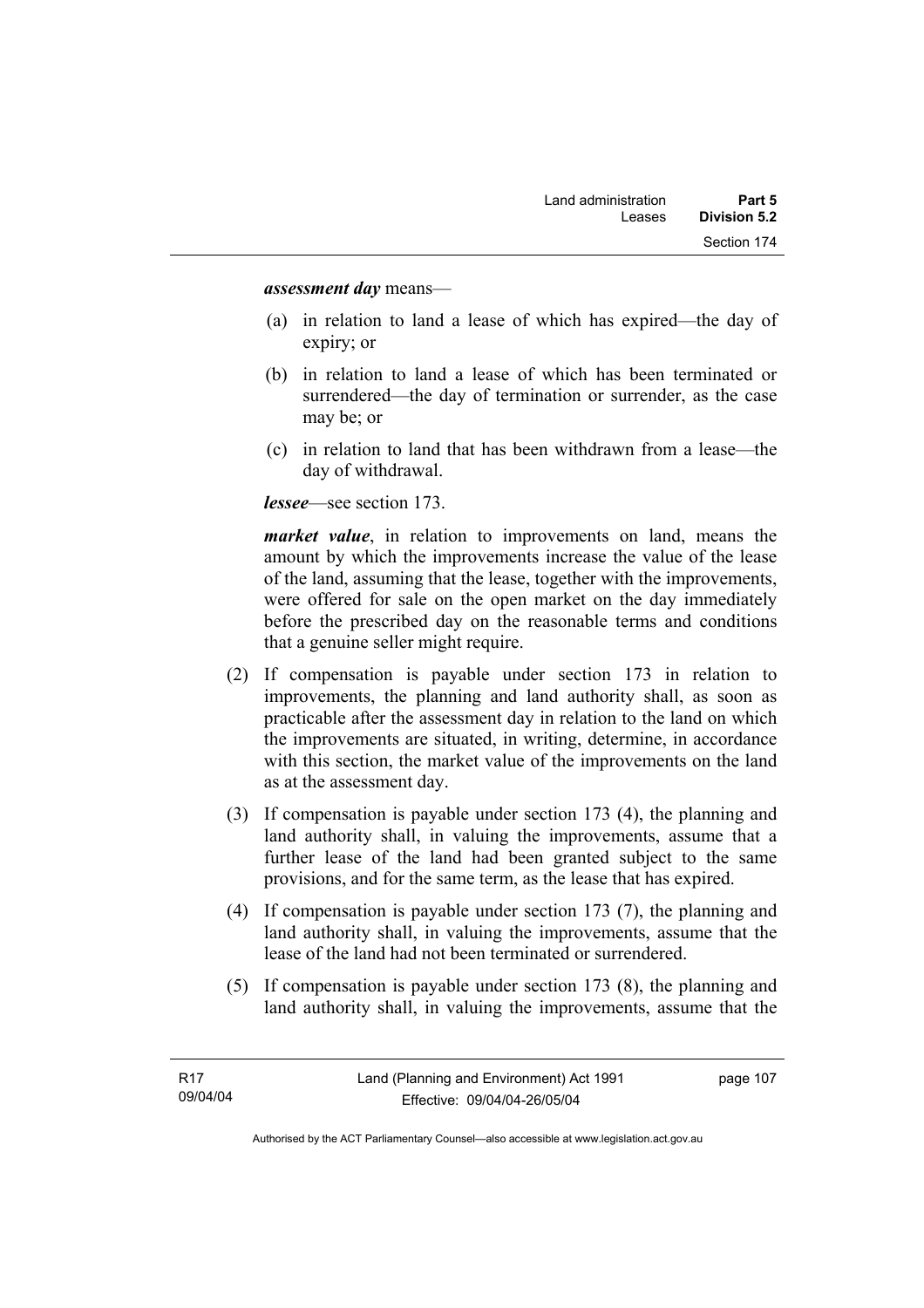| Part 5       | Land administration |  |
|--------------|---------------------|--|
| Division 5.2 | Leases              |  |
| Section 175  |                     |  |

leased land or part of the leased land (as the case may be) had not been withdrawn from the lease.

## **175 Use of land for leased purpose**

- (1) Territory land in relation to which a lease has been granted, whether before or after the commencement of this part, shall not be used for any purpose other than a purpose authorised by the lease, subject to this section.
- (2) Notwithstanding the lease of Territory land for residential purposes, such land may also be used—
	- (a) for a home occupation within the meaning of the plan; or
	- (b) for a home business within the meaning of the plan, in accordance with an approval under part 6.
- (3) Notwithstanding the purpose permitted by a lease of Territory land, the land may be used—
	- (a) for a development of a type prescribed by the regulations, in accordance with an approval under part 6; or
	- (b) for any other activity prescribed by the regulations.

## **176 Variation of rent**

- (1) If the rent payable under a lease of Territory land is varied in accordance with the provisions of the lease, the planning and land authority shall give the lessee written notice of the variation by post.
- (2) A variation of rent referred to in a notice under subsection (1) shall come into operation on—
	- (a) the day 28 days after the day the notice is given; or
	- (b) if the lease under which the variation is made provides that the variation shall come into operation on a later day—that later day.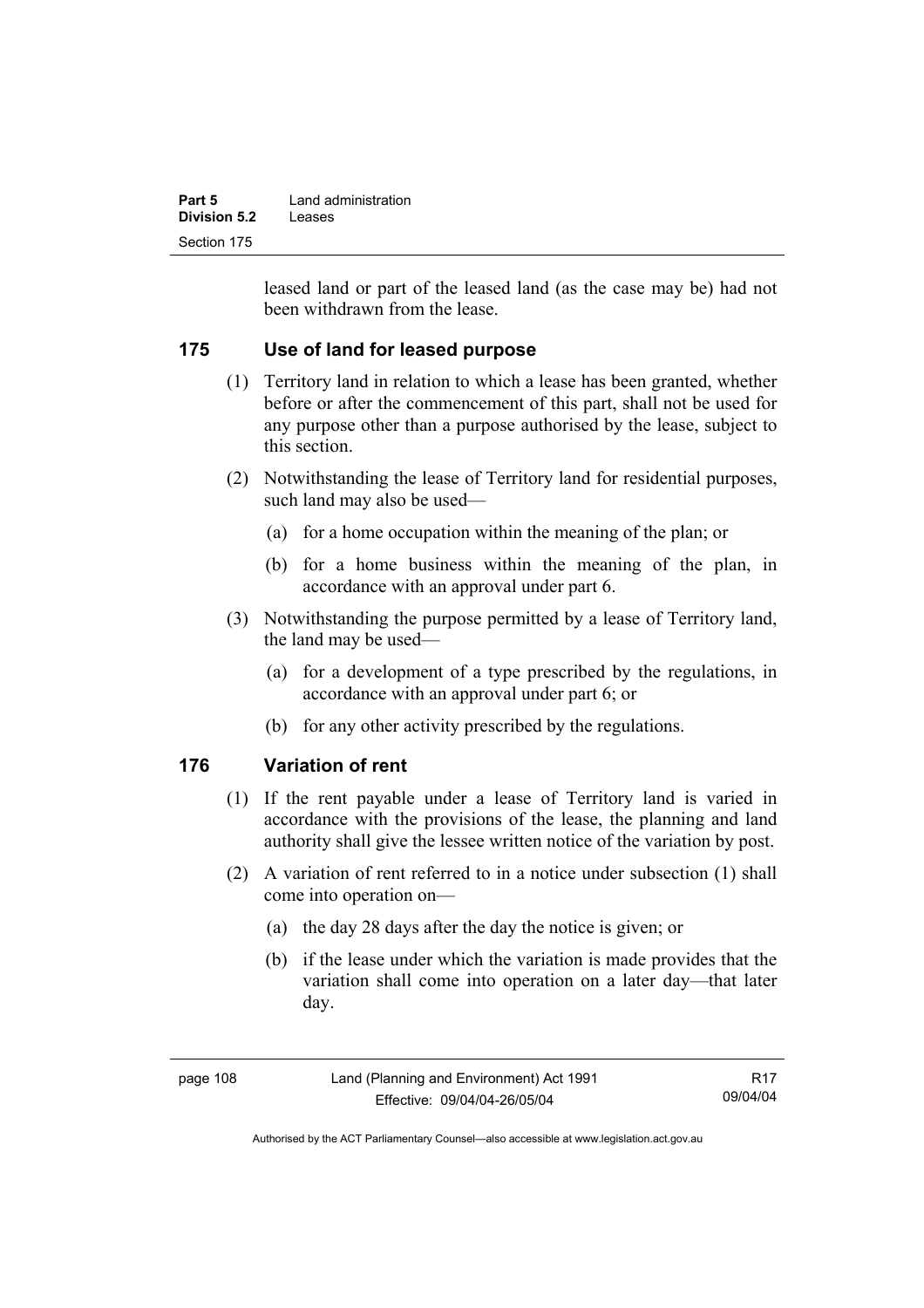## **177 Review of variations of rent**

- $(1)$  If—
	- (a) the rent payable under a lease of Territory land is varied in accordance with the provisions of the lease; and
	- (b) the lease does not provide for the submission to arbitration of differences between the parties to the lease regarding variation of the rent;

the lessee may, within 28 days after receiving the notice under section 176 (1) relating to the variation, serve on the planning and land authority a written request that he or she review the variation.

- (2) The making of a request under subsection (1) does not affect the operation of the variation to which the request relates or prevent the taking of action to implement the variation.
- (3) If a request is made under subsection (1) in relation to a variation, the planning and land authority must review the variation and may confirm the variation or set it aside and substitute any other variation the authority considers appropriate.

## **178 Refund of amount paid for grant of lease**

- (1) Subject to subsection (2), the planning and land authority may authorise the payment to—
	- (a) a person who has surrendered a lease of Territory land; or
	- (b) a person who held a lease of Territory land that has been terminated under this Act;

of an amount that is equal to the amount paid by the person for the grant of the lease less any charge determined for this subsection in relation to the refund of the amount paid for the grant of a lease of that kind.

 (2) The planning and land authority shall not authorise the payment of an amount under this section otherwise than in accordance with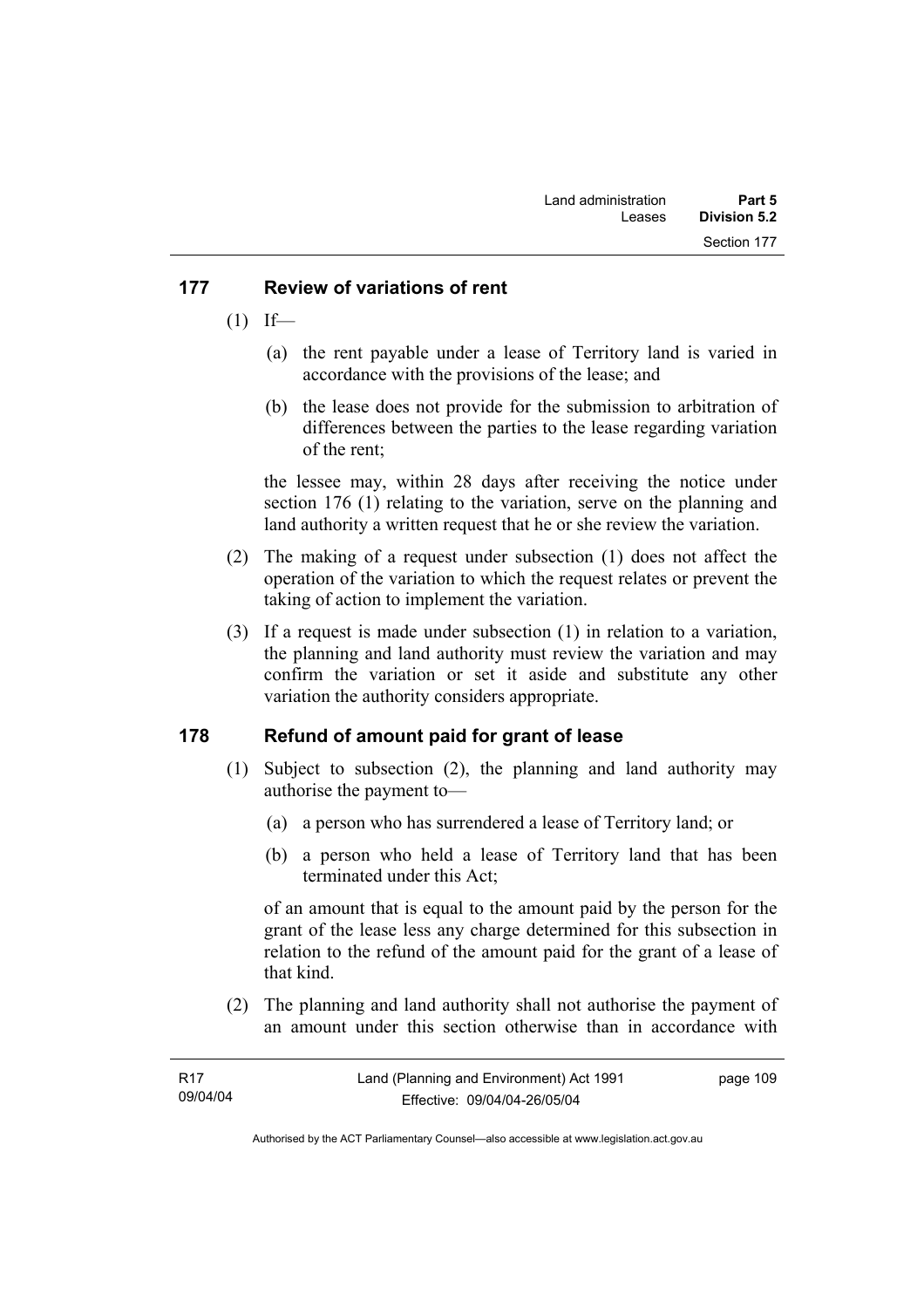criteria for the authorisation of payments specified under subsection (3).

- (3) The Executive may, for this section, in writing—
	- (a) specify criteria for the authorisation of payments under this section; or
	- (b) amend or revoke criteria so specified.
- (4) An instrument under subsection (3) is a disallowable instrument.
	- *Note* A disallowable instrument must be notified, and presented to the Legislative Assembly, under the Legislation Act.

### **179 Certificates of compliance**

 (1) Subject to subsection (4), if a building and development provision of a lease of Territory land has been fully complied with, the planning and land authority shall, on application by the lessee, issue a certificate of compliance to the effect that the provision has been so complied with.

*Note* A fee may be determined under s 287 for this subsection.

- (2) Subject to subsection (4), if a building and development provision of a lease of Territory land has been partially complied with, the planning and land authority may issue a certificate of compliance to that effect.
- (3) A certificate of compliance under subsection (2) may be issued subject to a condition (specified in the certificate) that the lessee provide security in a specified form against failure to complete specified outstanding work.
- (4) The planning and land authority must not issue a certificate of compliance in relation to a building and development provision to which a lease under the *Unit Titles Act 2001* is subject unless the other requirements of this section are satisfied and the authority is satisfied—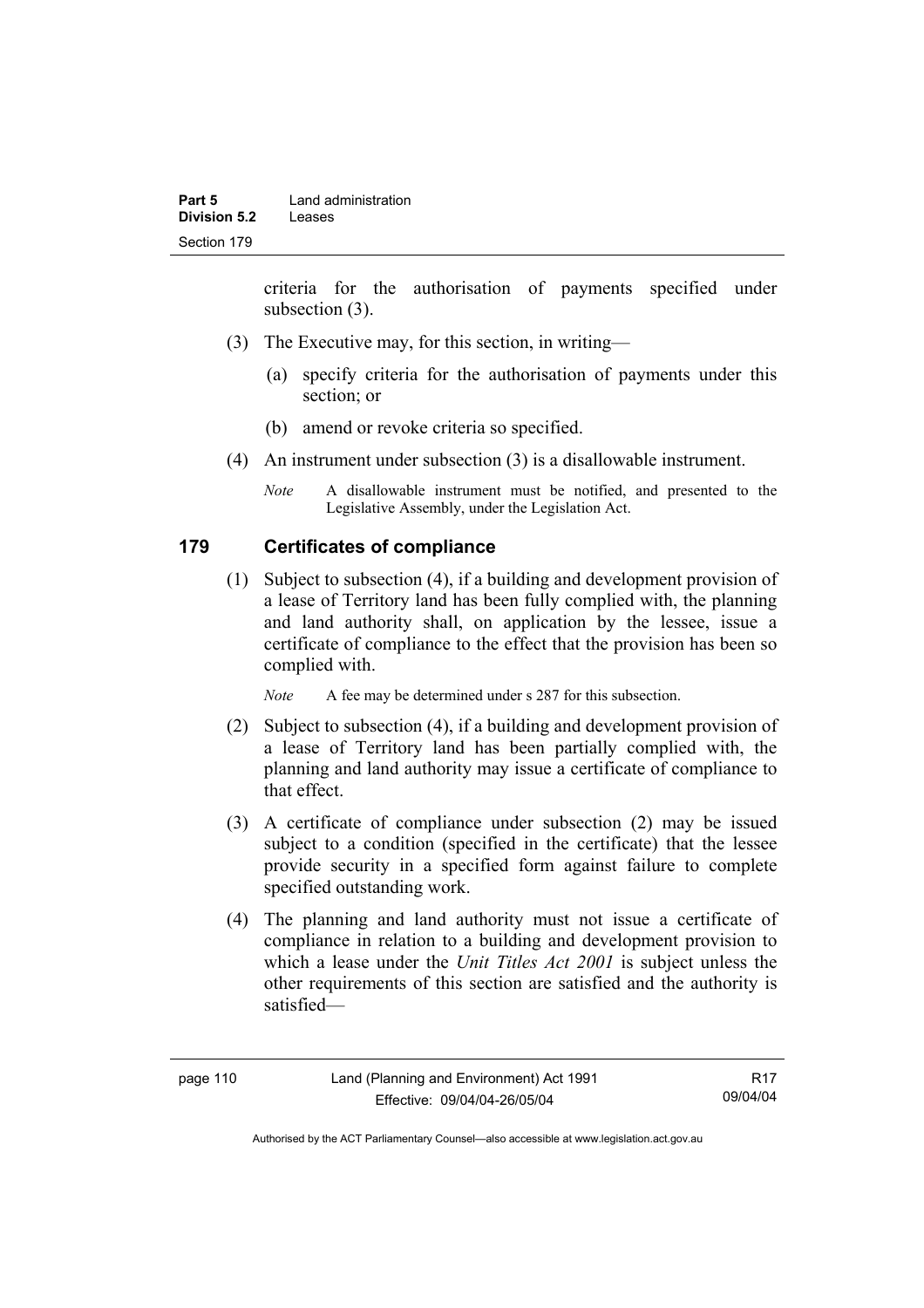- (a) for every other lease in relation to the same subdivision under the *Unit Titles Act 2001* that is subject to a building and development provision—that the provision has been complied with, or a certificate of compliance has been issued under this section in relation to that provision; or
- (b) that the occupier of the unit that is held under the lease will not, as occupier, be substantially inconvenienced by works being carried out, or that are to be carried out, in compliance with a building and development provision to which the lease of the common property or another unit contained in the same subdivision under the *Unit Titles Act 2001* is subject.

## **180 Transfer of land subject to building and development provision**

- (1) If a lease of Territory land contains a building and development provision, the lease, or an interest in the lease, is not capable of being assigned or transferred, either at law or in equity unless—
	- (a) the lessee has died; or
	- (b) the transfer or assignment is made under any of the following orders:
		- (i) an order of the Family Court;
		- (ii) an order of another court having jurisdiction under the *Family Law Act 1975* (Cwlth);
		- (iii) an order under the *Domestic Relationships Act 1994,*  part 3.2 adjusting the property interests of the parties in a domestic relationship; or
	- (c) the transfer or assignment occurs by operation of, or under, bankruptcy or insolvency; or
	- (d) the lessee has obtained—
		- (i) a certificate of compliance under section 179; or

| - R17    | Land (Planning and Environment) Act 1991 | page 111 |
|----------|------------------------------------------|----------|
| 09/04/04 | Effective: 09/04/04-26/05/04             |          |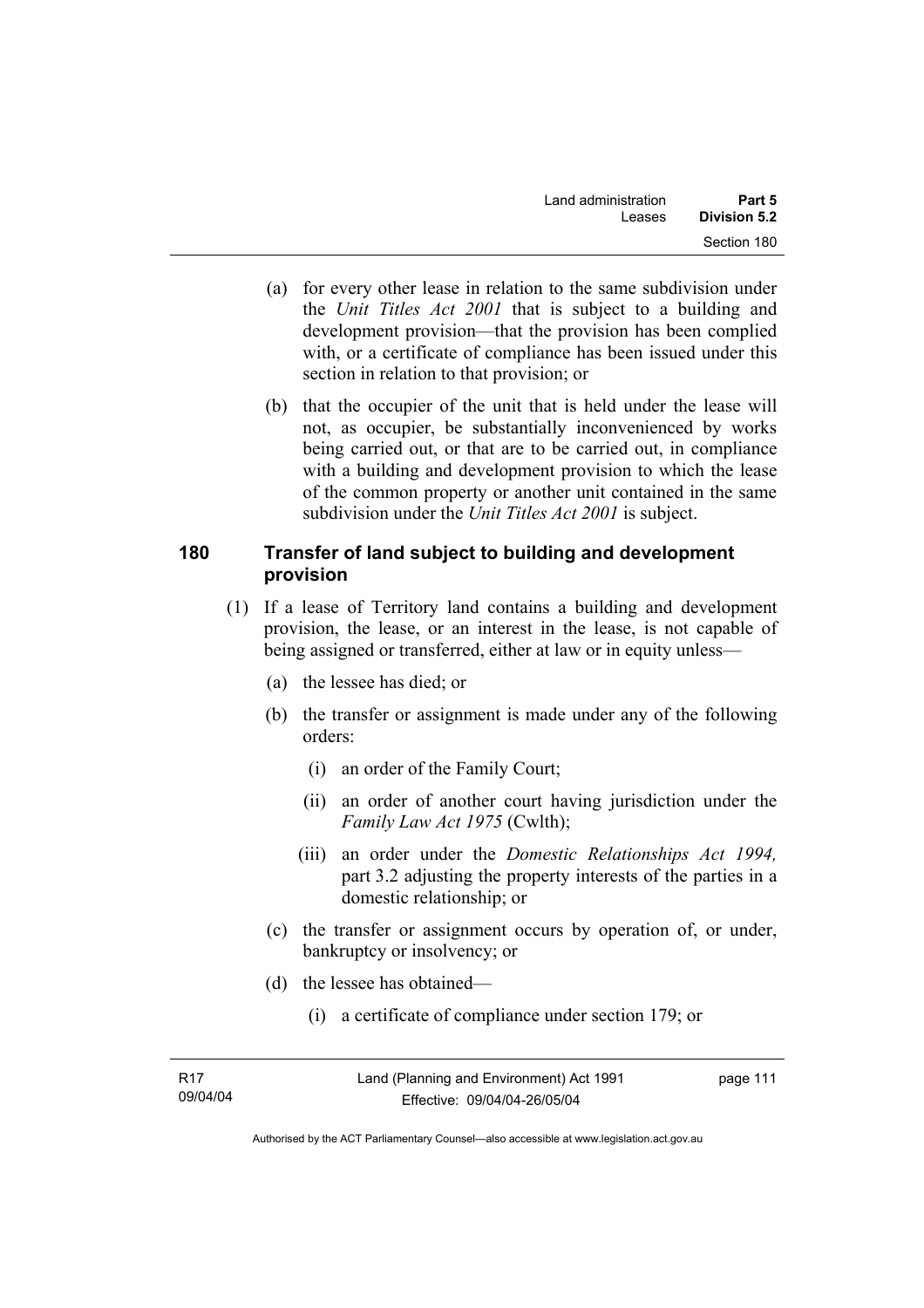- (ii) the consent of the planning and land authority under subsection (2).
- *Note* A consent under the *City Area Leases Ordinance 1936* may be taken to be a consent under s (2) (see s 292).
- (2) The planning and land authority may, in writing, consent to a legal or equitable assignment or transfer of a lease, or an interest in a lease, mentioned in subsection (1) if—
	- (a) the lessee or a proposed assignee or transferee applies for the assignment or transfer; and
	- (b) the authority is satisfied the proposed assignee or transferee intends to comply with the building and development provision; and
	- (c) the authority has been given any security required by the authority for compliance with the provision by the proposed assignee or transferee.

*Note* A fee may be determined under s 287 for this subsection.

- (3) In deciding under subsection (2) whether to consent to an assignment or transfer of a lease, the planning and land authority shall take into consideration any matters determined by the Minister, in writing, for this section.
- (4) A determination under subsection (3) is a disallowable instrument.
	- *Note* A disallowable instrument must be notified, and presented to the Legislative Assembly, under the Legislation Act.

#### **181 Mortgage of leasehold subject to building and development provision**

If a lease contains a building and development provision, the lease, or an interest in the lease, shall not be capable of being mortgaged unless—

 (a) the lessee has obtained a certificate of compliance under section 179; or

| page 112 | Land (Planning and Environment) Act 1991 | R17      |
|----------|------------------------------------------|----------|
|          | Effective: 09/04/04-26/05/04             | 09/04/04 |

Authorised by the ACT Parliamentary Counsel—also accessible at www.legislation.act.gov.au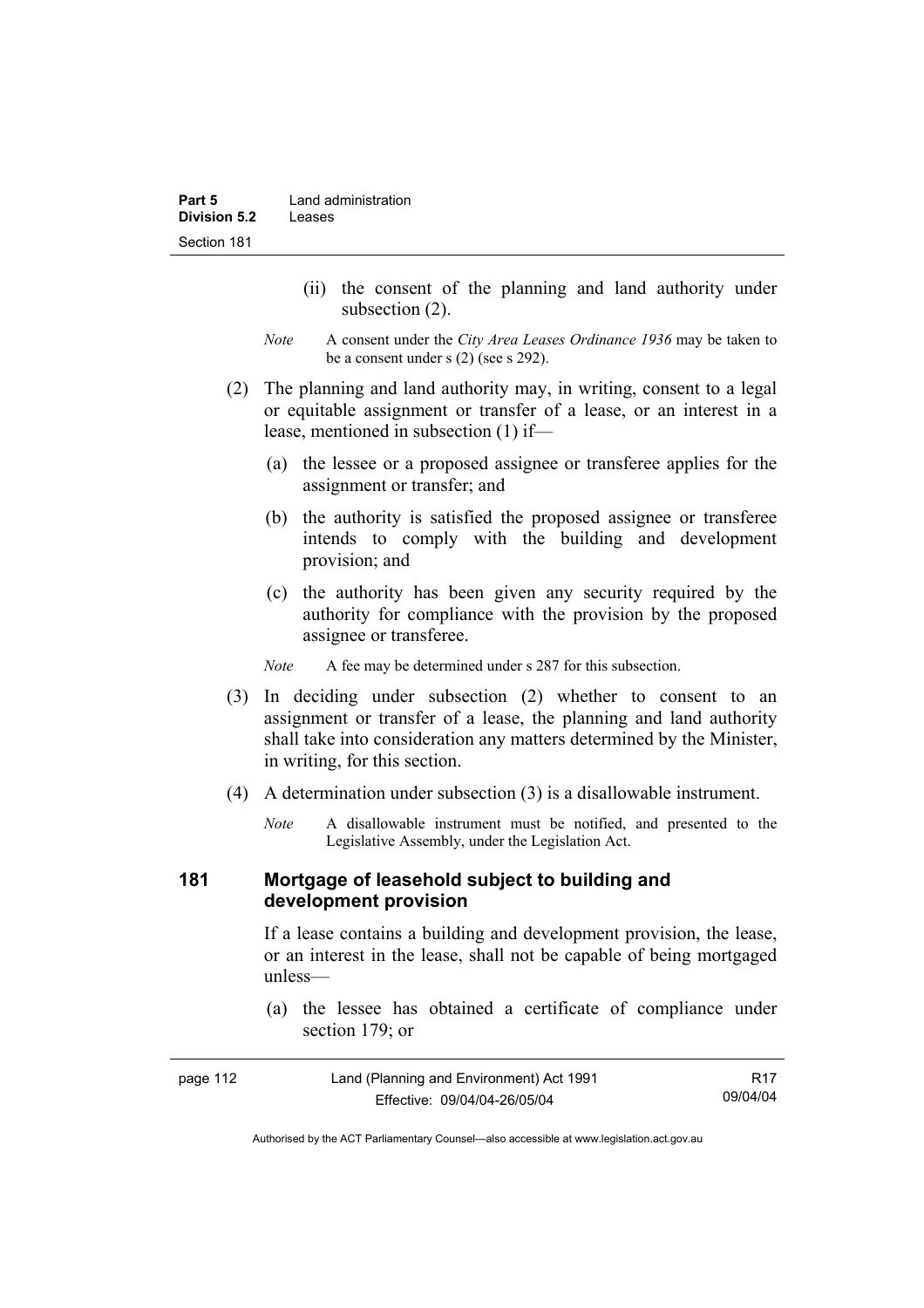- (b) the mortgage is required by the lessee—
	- (i) to enable the lessee to repay money borrowed by him or her for the purpose of acquiring the lease or interest; or
	- (ii) to secure money borrowed by the lessee for the purpose of acquiring the lease or interest; or
	- (iii) to enable the lessee to comply with a building and development provision of the lease.

### **182 Land leased to be held as undivided parcel**

- (1) Subject to section 183, the land comprised in a lease of Territory land shall at all times be held and occupied by or under the lessee as 1 undivided parcel.
- (2) Subject to this part, the land comprised in a lease of Territory land may be sublet and the lease and any interest in it may be assigned, transferred or mortgaged.

#### **183 Power of lessee to sublet part of building or land in certain cases**

- (1) Any part of a building erected on land comprised in a lease of Territory land may, subject to the lease and any sublease of the land, be sublet separately from the remainder of that building.
- (2) If a part of a building is sublet separately from the remainder of the building, any part of the parcel of land where the building is erected may be sublet with the part of the building separately from the remainder of the parcel of land, provided that the part of the parcel of land so sublet adjoins that part of the parcel of land where the building is erected.
- $(3)$  If—
	- (a) a lease of Territory land authorises the use of the land comprised in the lease as a mobile home park; and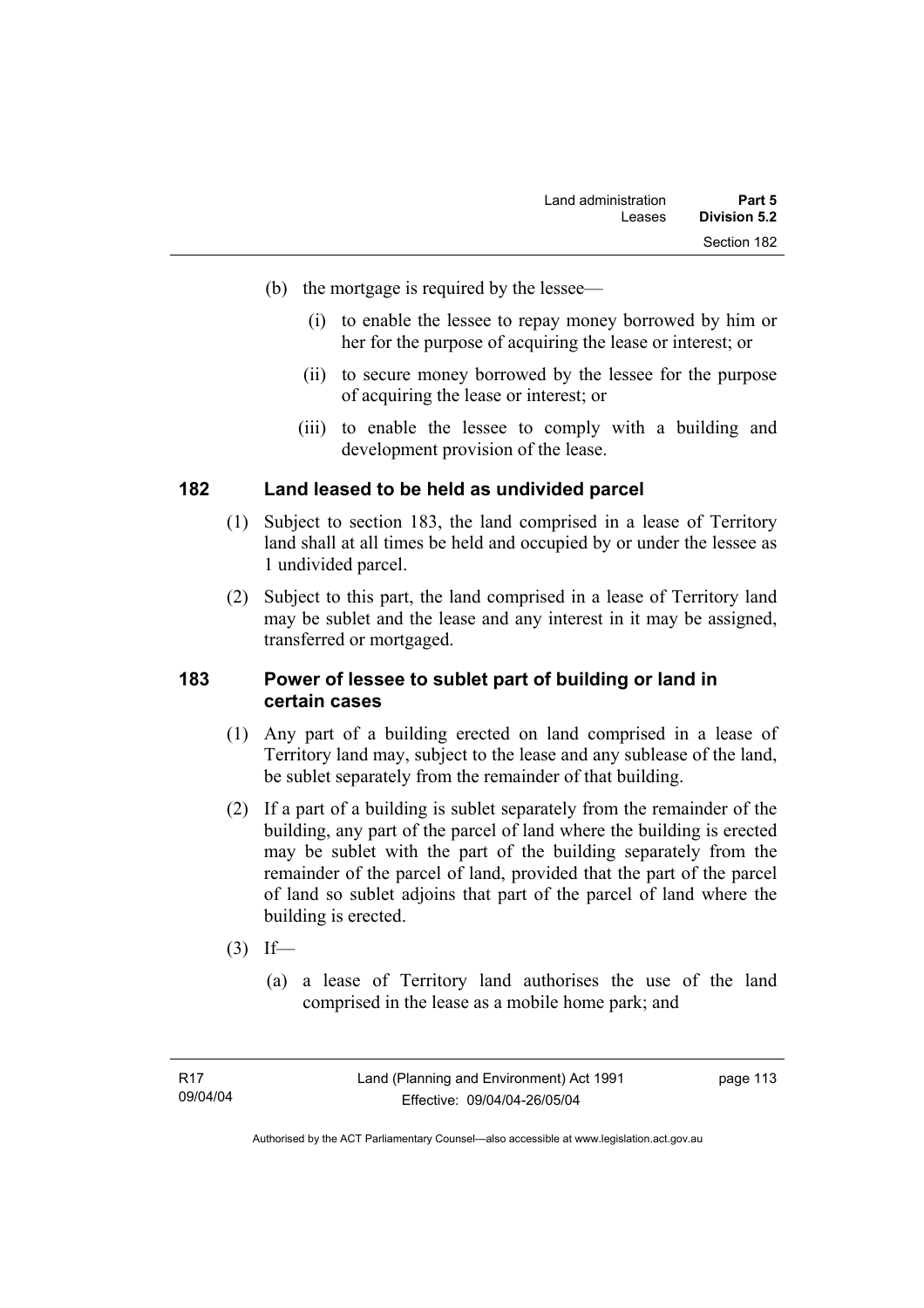| Part 5       | Land administration |  |
|--------------|---------------------|--|
| Division 5.3 | Variation of leases |  |
| Section 183A |                     |  |

 (b) any part of the land is being used, or intended to be used, for the siting of a mobile home;

that part may, subject to the lease and any sublease of the land, be sublet separately from the remainder of the land.

(4) In subsection (3):

*mobile home* means a dwelling (whether on wheels or not) capable of being transferred from place to place and re-erected.

*mobile home park* means land used for the purpose of accommodating mobile homes or caravans, and includes a caravan park or camping ground.

## **Division 5.3 Variation of leases**

#### **183A Effect qualified**

This division has effect subject to division 5.4 (Restrictions on rural leases).

#### **184 Application to surrender and regrant of leases**

A reference in this division to the *variation* of a lease includes a reference to the surrender of a lease and the grant of a new lease to the same lessee, subject to different provisions, over land—

- (a) that is the whole or part of the land comprised in the surrendered lease; and
- (b) that is not defined land within the meaning of subdivision 2.3.4;

except if a lease is surrendered and a further lease is granted under section 171, section 171A or section 172.

#### **184A Variation of nominal rent lease—change of use charge**

 (1) The planning and land authority must not execute a variation of a nominal rent lease unless the lessee has paid the Territory any

| page 114 | Land (Planning and Environment) Act 1991 | R17      |
|----------|------------------------------------------|----------|
|          | Effective: 09/04/04-26/05/04             | 09/04/04 |

Authorised by the ACT Parliamentary Counsel—also accessible at www.legislation.act.gov.au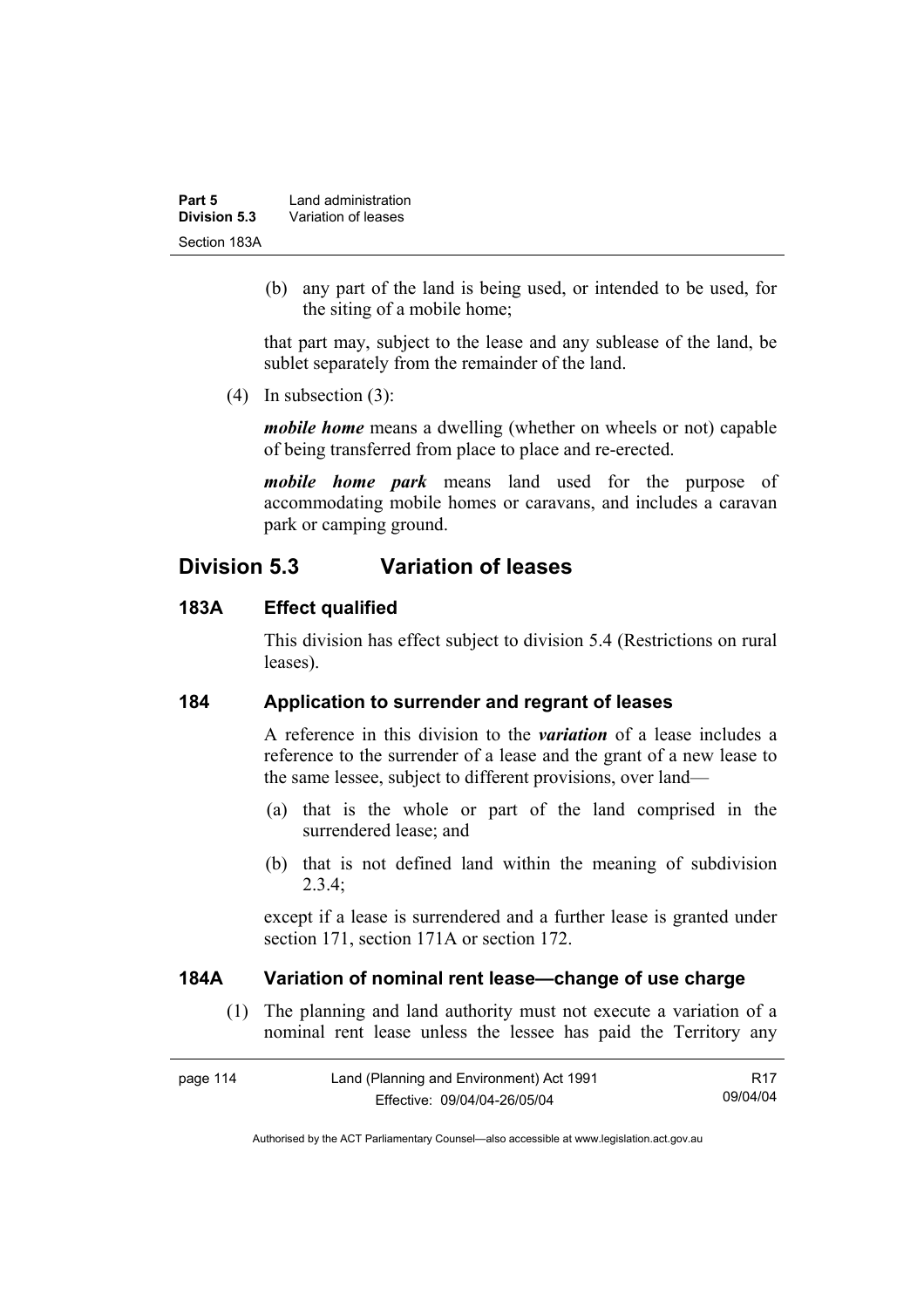change of use charge determined by the authority under subsection (2), subject to any remission or increase under section 184C.

 (2) The planning and land authority shall determine the change of use charge for a variation of a nominal rent lease in accordance with the formula—

$$
CUC = (V_1 - V_2) \times 75\%
$$

(3) In subsection (2):

*CUC* means the change of use charge payable for the variation of the lease.

 $V_1$  means the capital sum that the lease might be expected to realise if—

- (a) the lease were to be varied as proposed; and
- (b) the lease were offered for sale in good faith immediately after the variation on the reasonable terms and conditions that a genuine seller would require; and
- (c) the rent payable throughout the term of the lease were a nominal rent.

 $V_2$  means the capital sum that the lease might be expected to realise if—

- (a) the lease were not to be varied during the remainder of its term; and
- (b) the lease were offered for sale in good faith immediately before the variation on the reasonable terms and conditions that a genuine seller would require; and
- (c) the rent payable throughout the term of the lease were a nominal rent.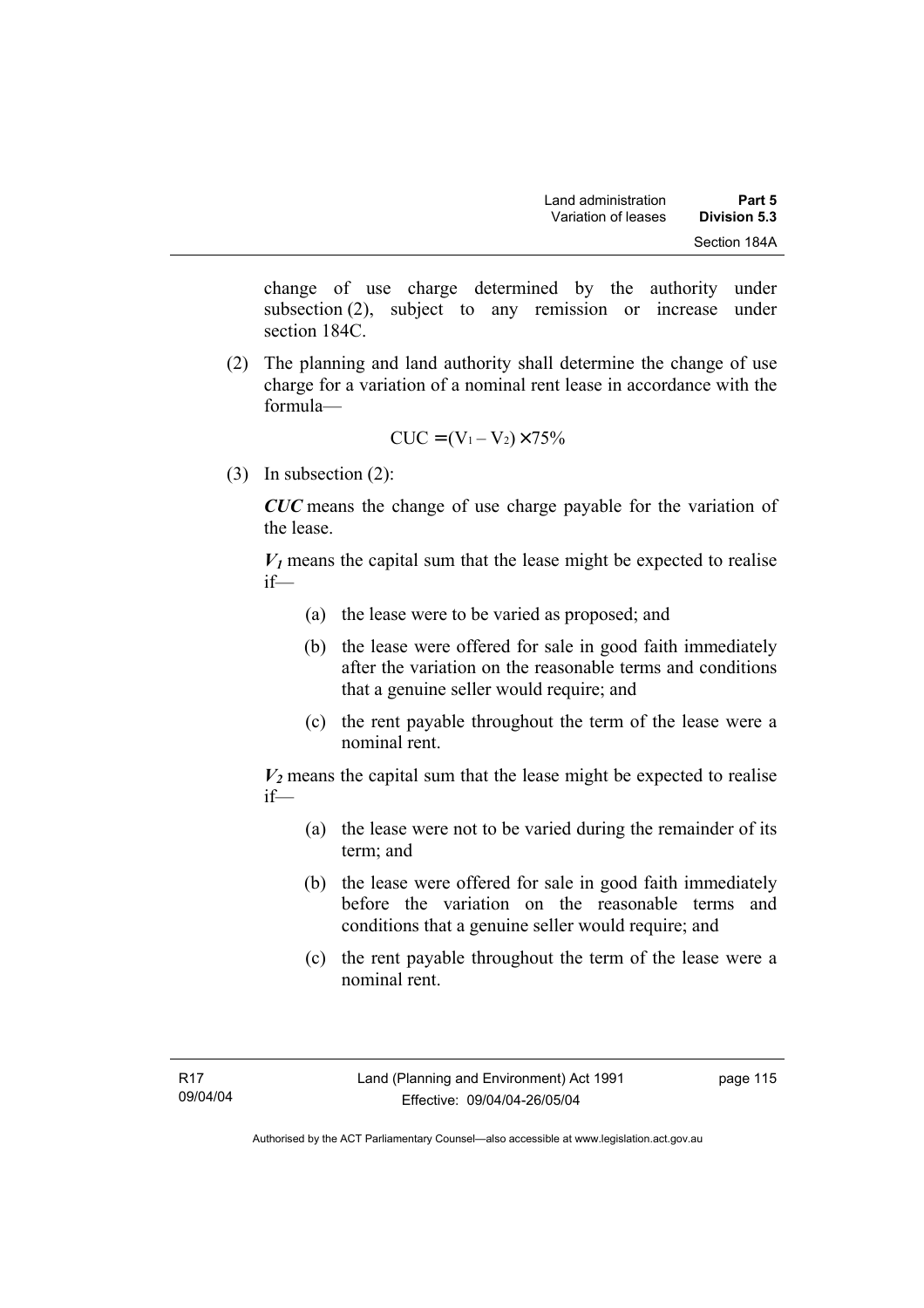| Part 5       | Land administration |
|--------------|---------------------|
| Division 5.3 | Variation of leases |
| Section 184C |                     |

- (4) If the capital value assessed as  $V_I$  under subsection (3) is equal to or less than the capital value assessed as  $V_2$  under that subsection, no change of use charge is payable under subsection (1).
- (5) So far as this section applies, because of section 184, to the surrender of a lease and the grant of a new lease—
	- (a) the reference in subsection (3), definition of  $V_I$ , paragraph (c) to the term of the lease is a reference to the term of the new lease; and
	- (b) the reference in subsection (3), definition of  $V_2$ , paragraph (c) to the term of the lease is a reference to the term of the lease to be surrendered.
- (6) A variation of a lease has no effect if the change of use charge payable under subsection (1) for the variation is not paid.

## **184C Change of use charge for variations of nominal rent leases**

- (1) On application by the lessee of a nominal rent lease who applies for a variation of the lease, the planning and land authority must remit a change of use charge under section 184A (Variation of nominal rent lease—change of use charge) in circumstances prescribed under the regulations.
- (2) The planning and land authority must increase a change of use charge under section 184A in circumstances prescribed under the regulations.

#### **184D Variation of rental leases**

- (1) The planning and land authority shall not execute a variation of a rental lease unless any rent and additional rent payable under the lease up to the day of variation has been paid.
- (2) If the planning and land authority executes a variation of a rental lease, the authority must reappraise the rent payable under the lease,

R17 09/04/04

Authorised by the ACT Parliamentary Counsel—also accessible at www.legislation.act.gov.au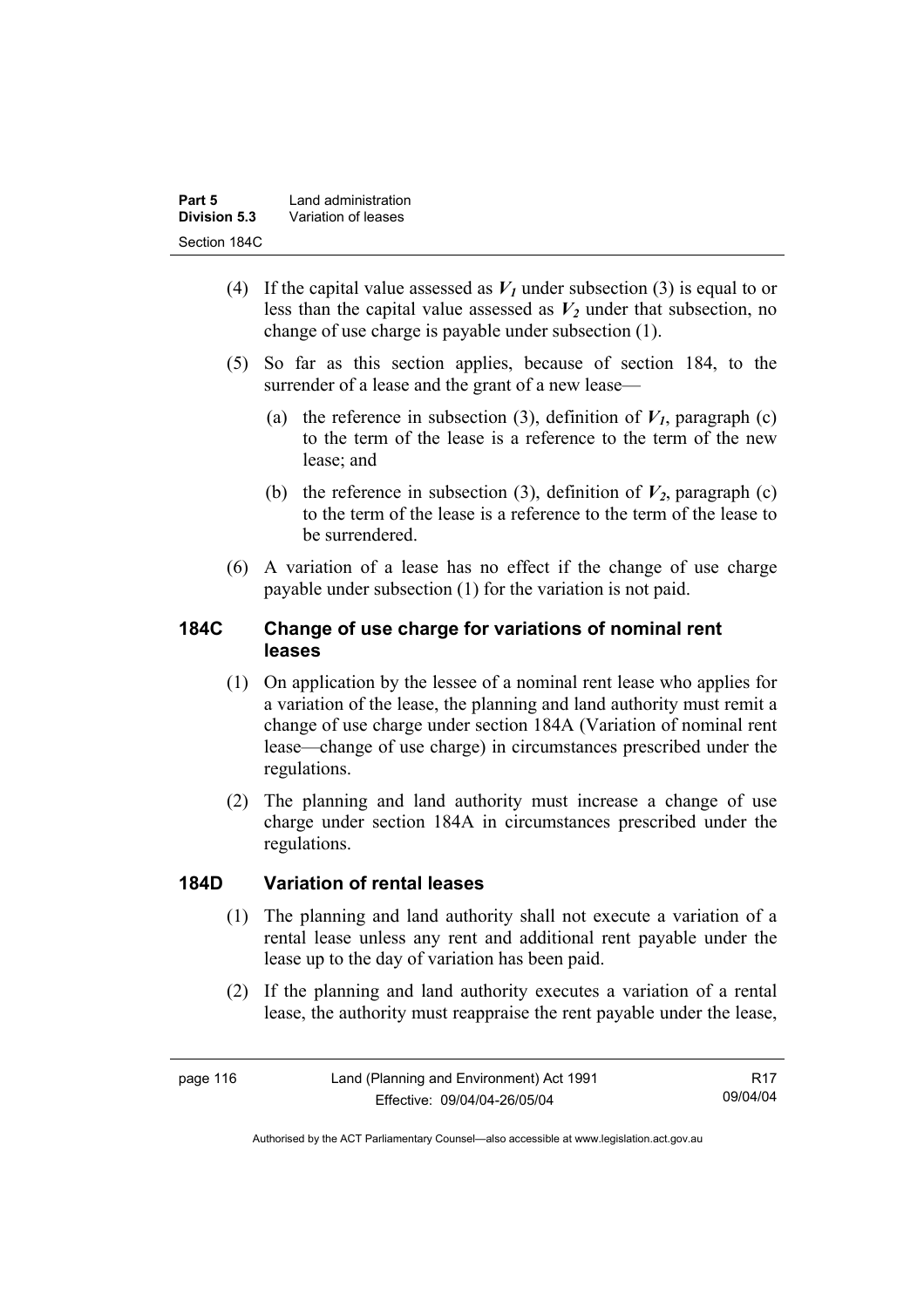following (to the extent possible) the method provided by the rental provisions of the lease.

- (3) If the planning and land authority executes a variation of a rental lease, the rent payable under the lease is to be adjusted in accordance with the reappraisal under subsection (2) with effect from the date of variation.
- (4) Subsections (2) and (3) do not apply to a variation of a rental lease—
	- (a) to reduce the rent payable to a nominal rent; or
	- (b) otherwise affecting the rental provisions of the lease.

## **185 Advice of rent payable on variation of lease**

If the planning and land authority agrees to a variation of a lease of Territory land, being a lease under which rent or additional rent is payable, it shall—

- (a) calculate the amount that would be payable under the lease for rent and additional rent up to the day when it expects the variation to be executed; and
- (b) give the lessee written notice of—
	- (i) the amount calculated for rent and additional rent under paragraph (a); and
	- (ii) the day up to which the amount payable for rent and additional rent has been calculated; and
	- (iii) the day by which the authority requires payment of the amount specified under subparagraph (i) to enable the variation of the lease to be executed on the day specified under subparagraph (ii).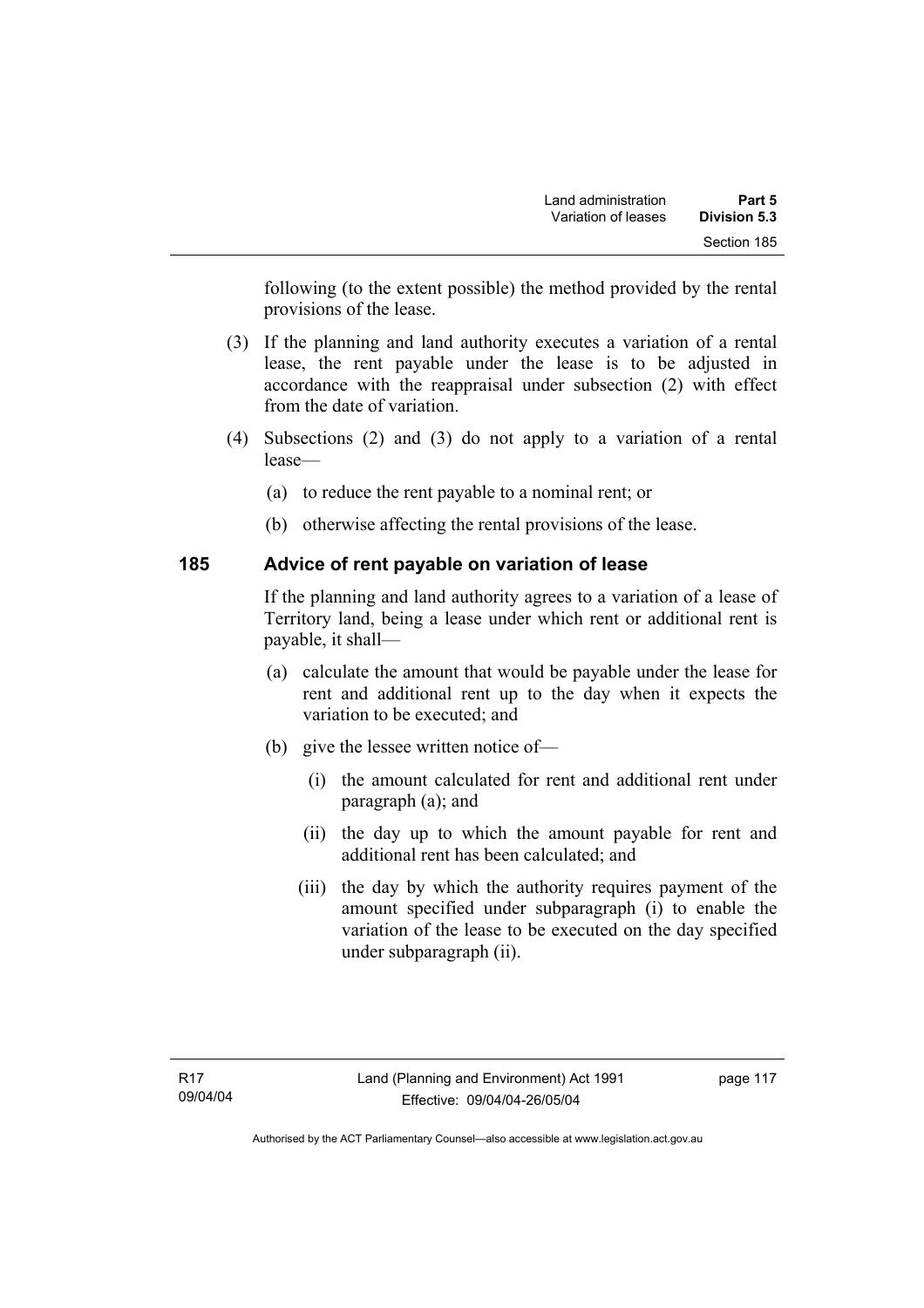### **186 Variation of lease to pay out rent**

- (1) A lease shall not be varied to reduce the rent payable to a nominal rent unless—
	- (a) the lease is included in a prescribed class of leases; and
	- (b) all amounts payable to the Territory up to the day of variation of the lease for rates and land tax levied in relation to the land comprised in the lease have been paid; and
	- (c) the provisions of the lease requiring the lessee to develop the land comprised in the lease have been complied with up to the day of the variation; and
	- (d) the lessee has paid the Territory an amount determined by the planning and land authority by reference to any policy direction made under subsection (2).
- (2) The Minister may, in writing, make policy directions for subsection (1) (d).
- (3) A policy direction under subsection (2) is a disallowable instrument.

*Note* A disallowable instrument must be notified, and presented to the Legislative Assembly, under the Legislation Act.

- (4) If a lease of Territory land is varied to reduce the rent payable to a nominal rent, the lease as varied shall provide that the lessee is to pay a rent of 5 cents per annum if and when that rent is demanded.
- (5) The requirements of this section are in addition to, and not in substitution for, the requirements of the other provisions of this Act relating to the variation of leases.

### **186A No variations to extend term**

The planning and land authority shall not execute a variation of a lease of Territory land to extend the term of the lease.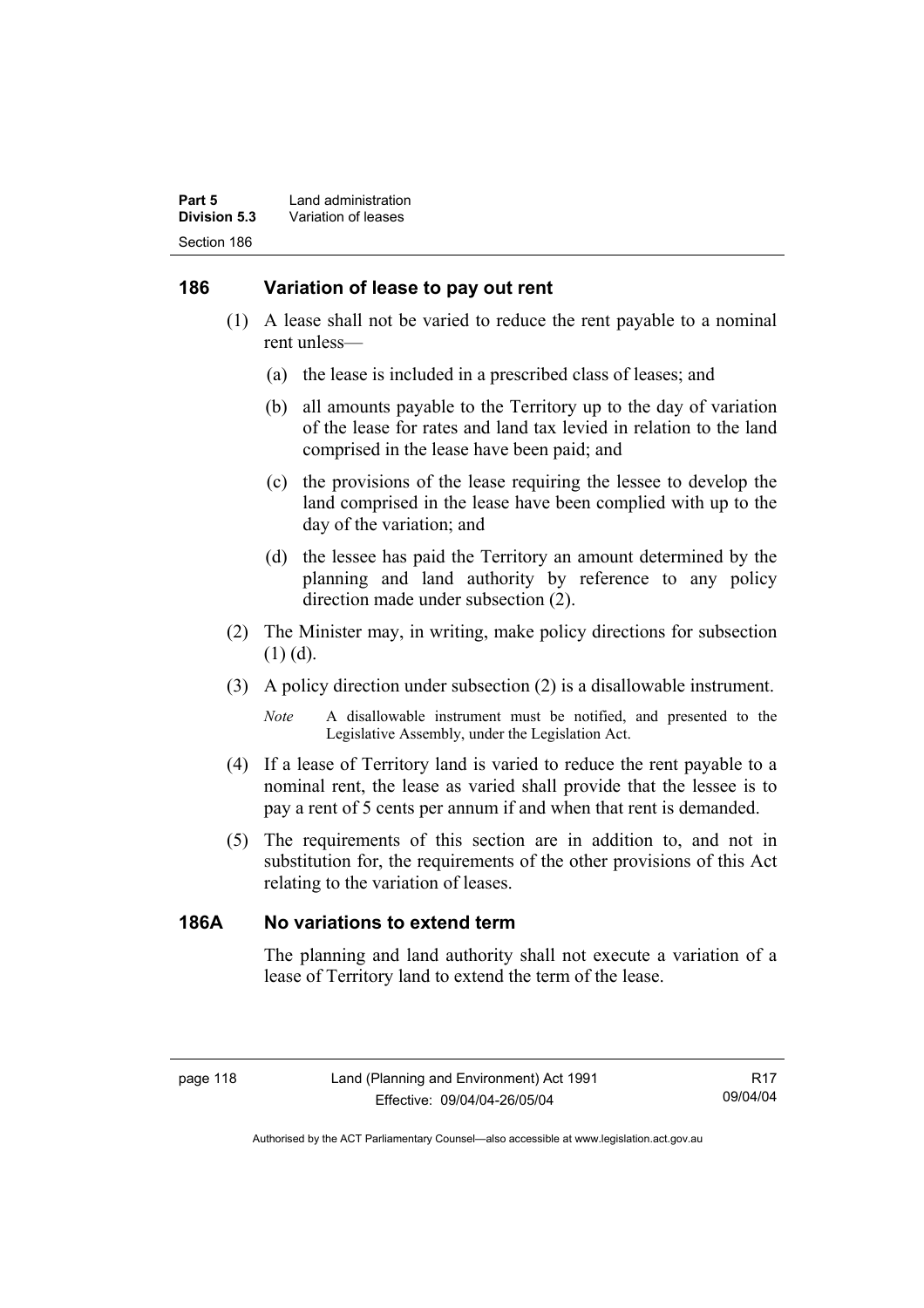# **Division 5.4 Restrictions on rural leases**

#### **186B Definitions for div 5.4**

In this division:

*dealing*, in relation to a lease, means—

- (a) assigning or transferring the lease; or
- (b) subletting the land comprised in the lease or any part of it; or
- (c) parting with possession of the land comprised in the lease or any part of it.

#### *discharge amount—*

- (a) in relation to a special Pialligo lease—means an amount determined in accordance with section 186F; or
- (b) in any other case—means an amount determined in accordance with section 186E.

*earlier index number***,** for a lease, means the last index number issued before the lease was granted under section 161 or section 171A.

#### *holding period* is a period ending—

- (a) in relation to a long lease—10 years after the lease is granted; or
- (b) in relation to a short lease—at the end of  $\frac{1}{3}$  the term of the lease.

*index number*—see section 186G.

#### *later index number* means—

 (a) for a special Pialligo lease—the last index number issued before the discharge amount is to be paid; or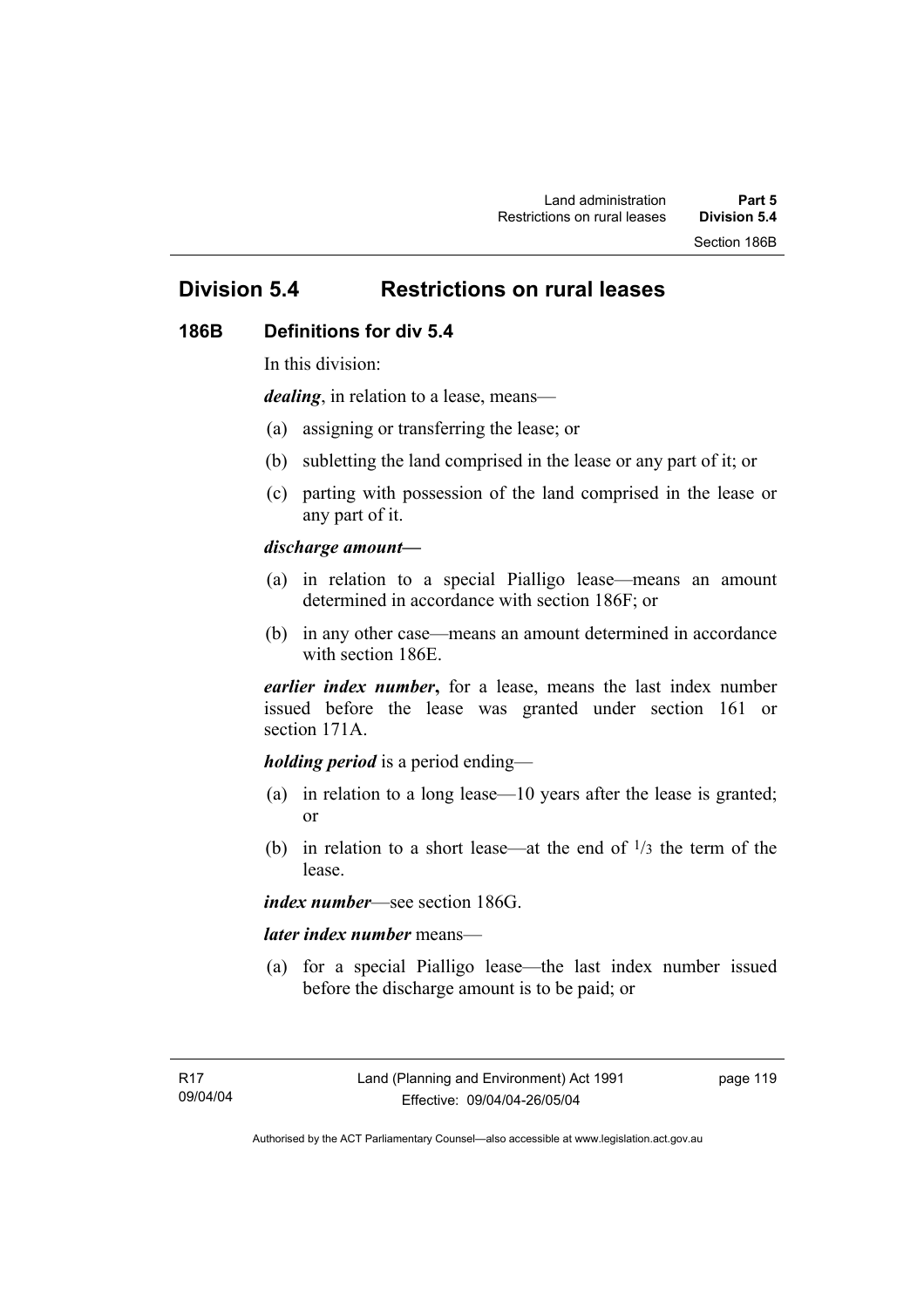| Part 5       | Land administration          |
|--------------|------------------------------|
| Division 5.4 | Restrictions on rural leases |
| Section 186C |                              |

 (b) for any other lease—the last index number issued before the last amount is worked out under section 186E.

*long lease* means a lease for a term of at least 21 years.

*short lease* means a lease for a term less than 21 years.

*special Pialligo lease* means a lease comprising land in block 6, 12, 13, 14, 15, 19, 20 or 52 of section 2 of the district of Majura.

## **186C Land management agreements**

- (1) The planning and land authority may—
	- (a) grant a rural lease; or
	- (b) grant a further rural lease; or
	- (c) vary a rural lease; or
	- (d) consent to the assignment or transfer of a rural lease;

only if the person to whom the lease is to be granted, assigned or transferred, or the person whose lease is to be varied, (the *relevant person*) has entered into an agreement that complies with this section with the Territory about managing the rural land subject to the lease.

- (2) An agreement complies with this section if it is—
	- (a) in accordance with a form approved by the Minister under section 287A (Approved forms) for this section; and
	- (b) signed by—
		- (i) the planning and land authority; and
		- (ii) the relevant person.
- (3) An agreement may contain a provision allowing the agreement to be varied other than by agreement between the parties.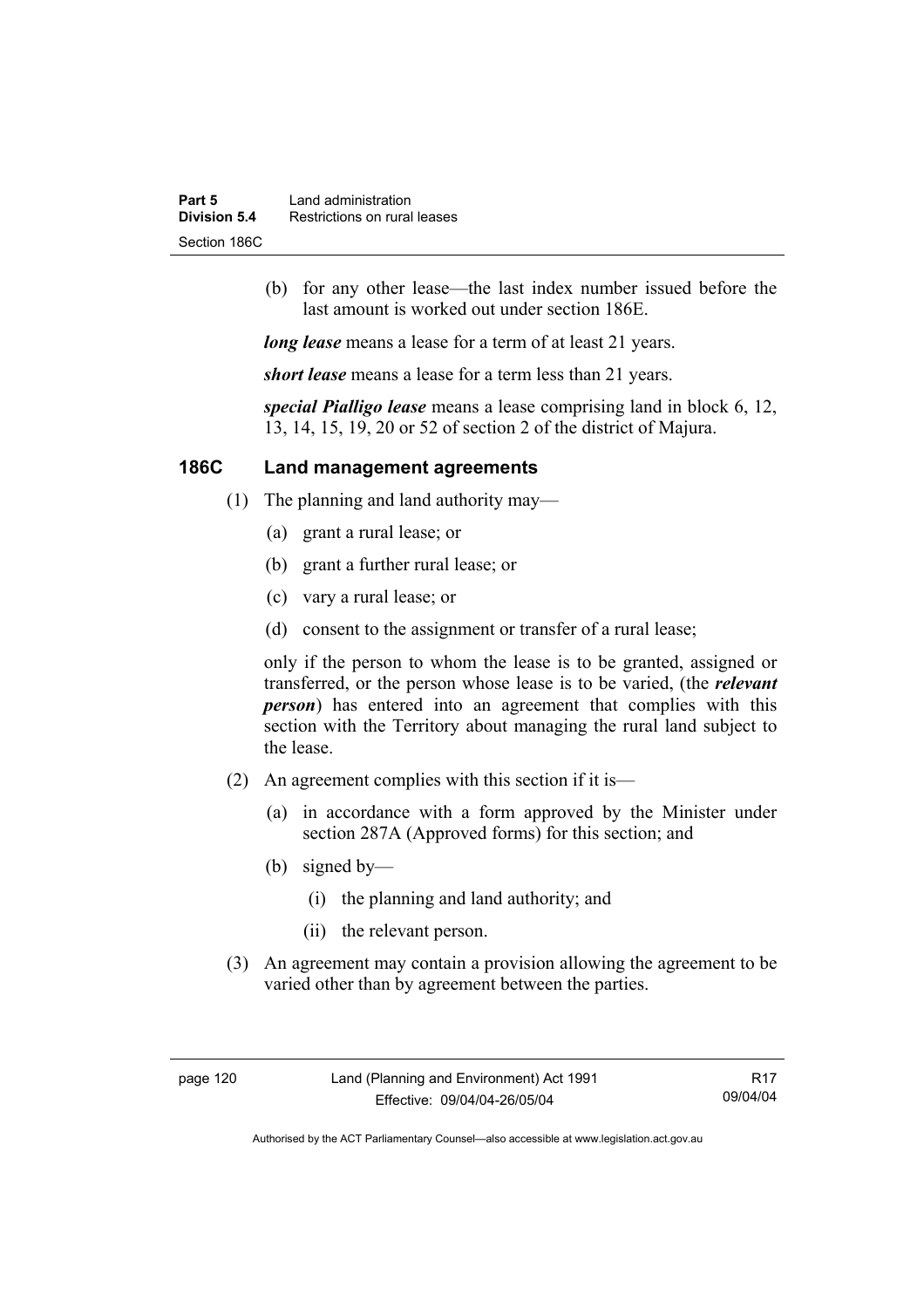#### **186D Dealings with rural leases**

- (1) This section applies to—
	- (a) a rural lease granted under section 161 (Granting of leases) after 15 December 1999 for consideration less than the market value of the lease; and
	- (b) a lease granted under section 171A (Grant of further rural leases) after 15 December 1999 on the payment of an amount worked out on the application of an amount condition mentioned in section 171A (3) (a).
- (2) However, this section does not apply to a lease mentioned in subsection (1) (b) that was granted on the surrender of a lease for which a discharge amount had been paid.
- (3) A lessee, or other person with an interest in the lease, may deal with a lease to which this section applies within the holding period only with the written consent of the planning and land authority.
- (4) A dealing in relation to a lease made or entered into without consent has no effect.
- (5) The planning and land authority must consent under this section to a dealing if—
	- (a) the person to whom—
		- (i) the lease is being assigned or transferred; or
		- (ii) the land comprised in the lease, or part of it, is sublet; or
		- (iii) possession of the land comprised in the lease, or part of it, is being given;

is the lessee's domestic partner or child; or

(b) the discharge amount has been paid in relation to the lease;

but may not consent otherwise.

Authorised by the ACT Parliamentary Counsel—also accessible at www.legislation.act.gov.au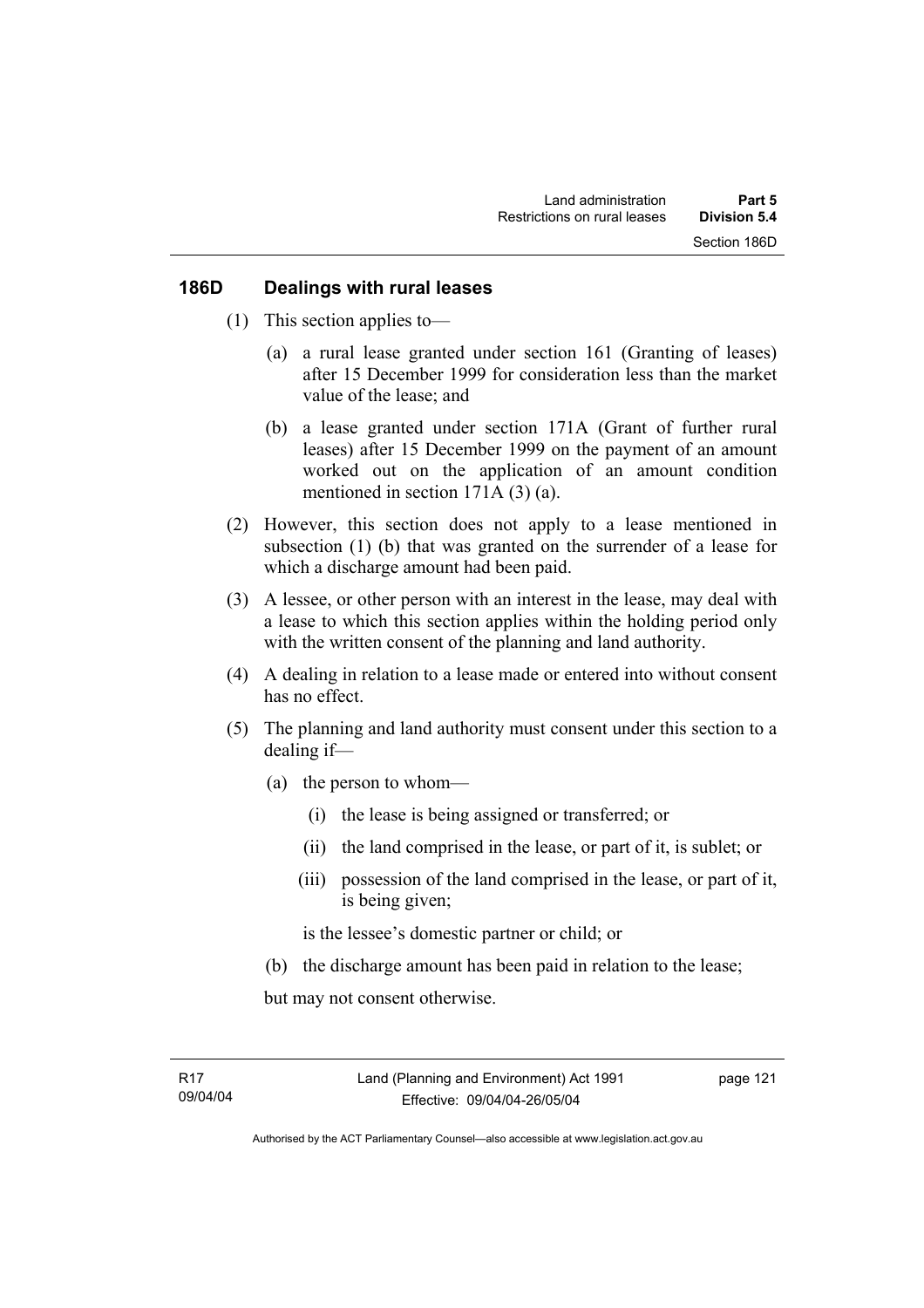- (6) The validity of a dealing made or entered into with the consent of the planning and land authority under subsection (5) is not affected—
	- (a) by a defect or irregularity in relation to the giving of the consent; or
	- (b) because a ground, or all grounds, for the consent had not arisen.
- (7) In this section:

*child*, of a lessee, includes a child of the lessee's domestic partner.

#### **186E Discharge amount**

 (1) The discharge amount for a lease (other than a special Pialligo lease) is the amount determined in accordance with the formula—

 $(y) \times 50\%$  + owed amount earlier index no ((last amount - (first amount  $\times \frac{\text{later index no}}{\text{inter index}}$ )) $\times$  50%) +

(2) In this section:

*earlier index no*—see section 186B, definition of *earlier index number*.

*first amount* means—

- (a) in relation to a nominal rent lease—the consideration for the lease when granted under section 161 or section 171A; or
- (b) in relation to a short lease—the value of the lease determined when the lease was granted under section 161 or section 171A; or
- (c) in relation to any other lease—any consideration for the lease when granted under section 161 or section 171A plus any amount to be paid under the lease;

other than an amount attributable to lessee-owned improvements to the land comprised in the lease.

| page 122 | Land (Planning and Environment) Act 1991 | <b>R17</b> |
|----------|------------------------------------------|------------|
|          | Effective: 09/04/04-26/05/04             | 09/04/04   |

Authorised by the ACT Parliamentary Counsel—also accessible at www.legislation.act.gov.au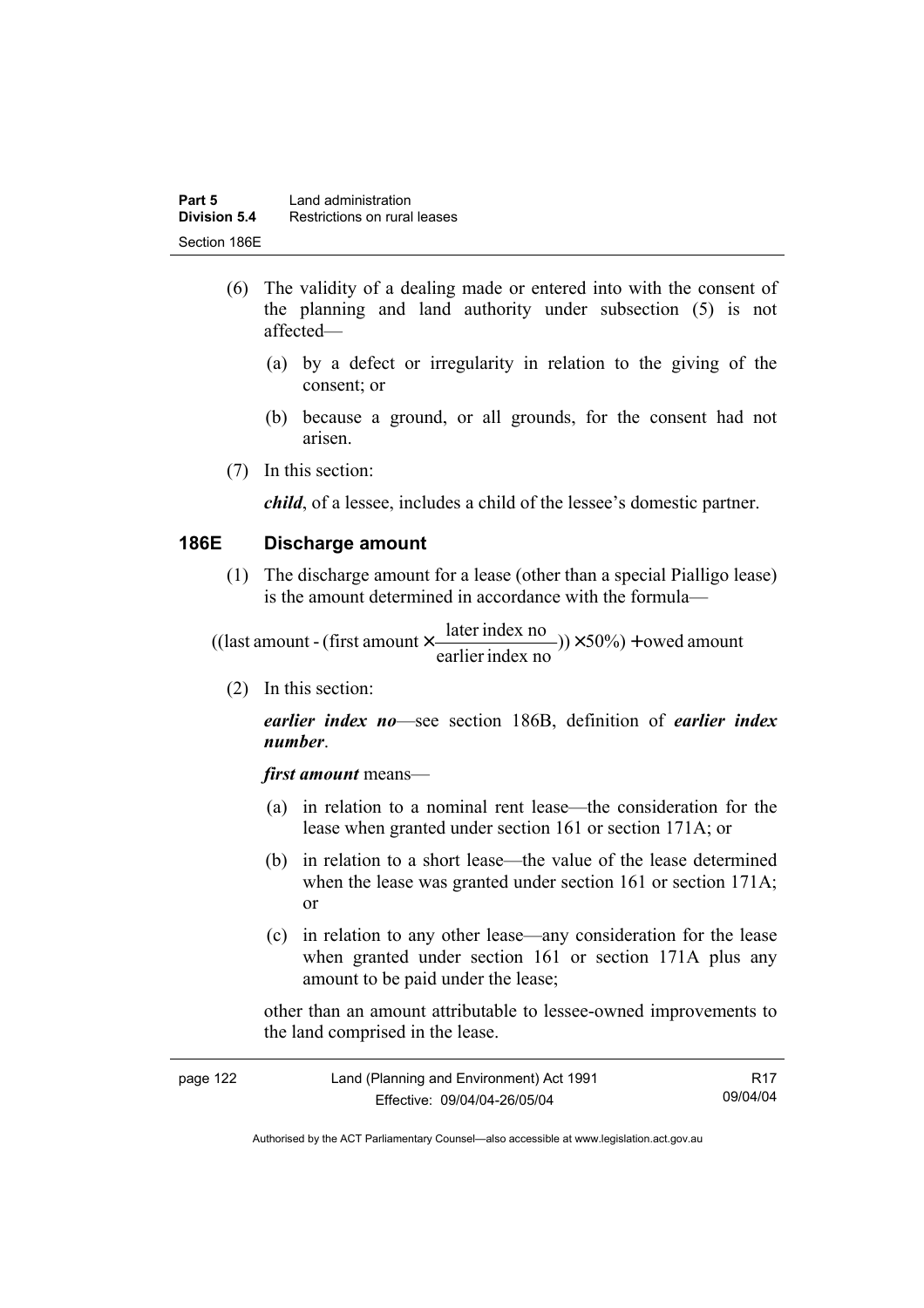*last amount*, in relation to a lease, means—

- (a) the consideration for the dealing with the lease, not including any amount attributable to lessee-owned improvements to the land comprised in the lease; or
- (b) if—
	- (i) there is no consideration; or
	- (ii) the dealing relates to only part of the land comprised in the lease; or
	- (iii) the consideration is less than the market value of the lease;

the market value of the lease, not including any amount attributable to the lessee-owned improvements to the land comprised in the lease.

#### *later index no*—see section 186B, definition of *later index number*.

#### *owed amount* means—

- (a) in relation to a long lease—any amount remaining to be paid under the lease, even if the amount is not due; or
- (b) in relation to a short lease—any rent and additional rent payable under the lease up to the day of the dealing with the lease.

## **186F Discharge amount—special Pialligo leases**

- (1) The discharge amount for a special Pialligo lease granted less than 1 year before the discharge amount is to be paid is an amount equal to the total of the amount paid and the owed amount for the lease.
- (2) The discharge amount for a special Pialligo lease granted at least 1 year before the discharge amount is to be paid is the amount determined in accordance with the formula—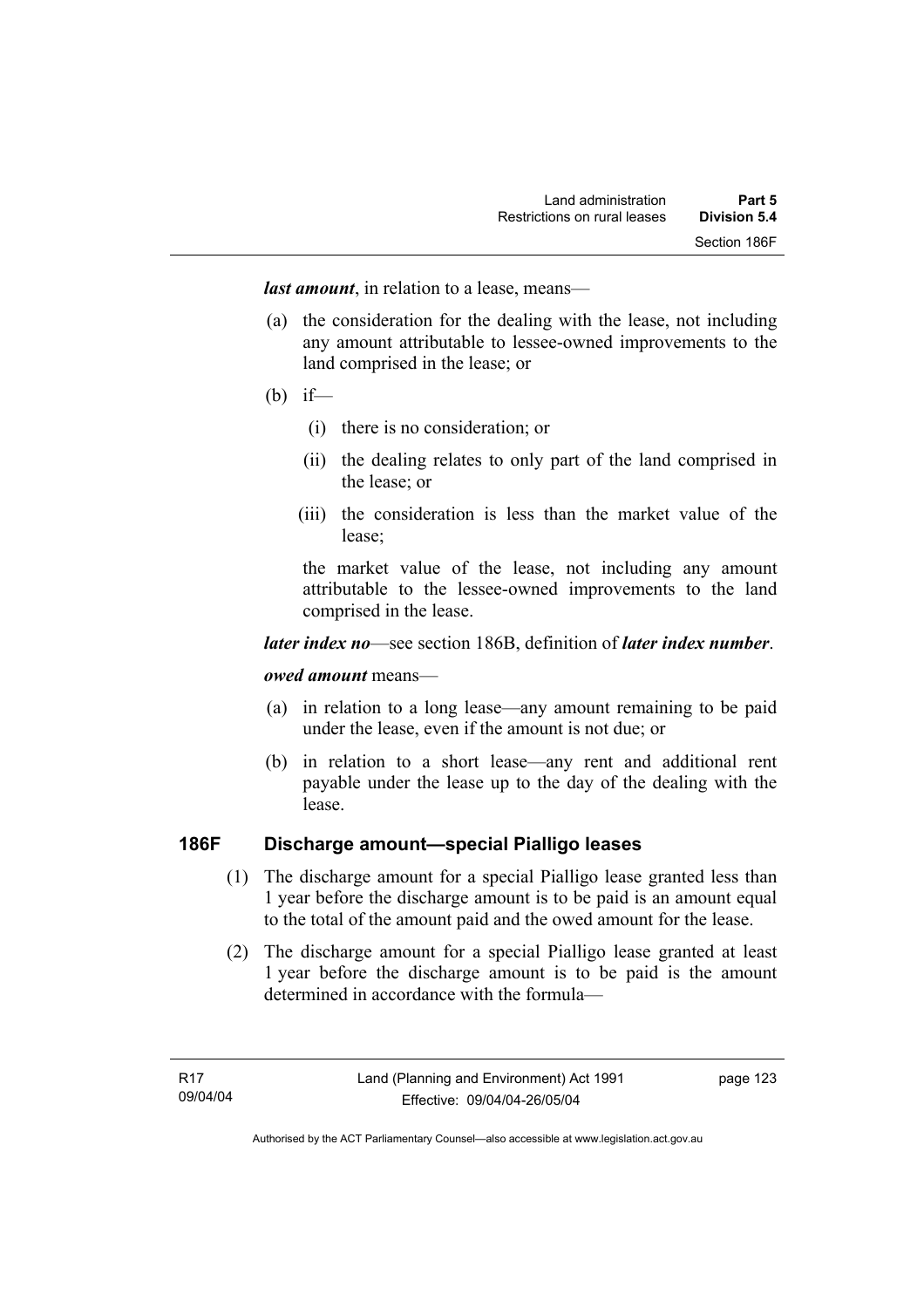$) +$  owed amount 10 amount paid - (cpi adjusted amount  $\times \frac{\text{years since grant}}{10}$ ) +

 (3) The cpi adjusted amount in relation to a lease is the amount determined in accordance with the formula—

> earlier index number amount paid  $\times \frac{\text{later index number}}{\text{lintermax}}$

(4) In this section:

*amount paid* means—

- (a) in relation to a nominal rent lease—the consideration for the lease when granted under section 161 or section 171A; or
- (b) in relation to any other lease—any consideration for the lease when granted under section 161 or section 171A plus any amount to be paid under the lease;

other than an amount attributable to lessee-owned improvements to the land comprised in the lease.

*years since grant*, in relation to a lease, means the number of whole years since the lease was granted under section 161 or section 171A.

*owed amount*, in relation to a lease, means any amount remaining to be paid under the lease, even if the amount is not due.

#### **186G Index numbers**

(1) In this division:

*index number* means the All Groups Consumer Price Index number, being the weighted average of the 8 capital cities, published by the Australian Statistician from time to time.

- (2) However, in determining index numbers for this division—
	- (a) if the Australian Statistician revises the calculation of an index number for a reason other than a change in the reference base

| page 124 | Land (Planning and Environment) Act 1991 | R17      |
|----------|------------------------------------------|----------|
|          | Effective: 09/04/04-26/05/04             | 09/04/04 |

Authorised by the ACT Parliamentary Counsel—also accessible at www.legislation.act.gov.au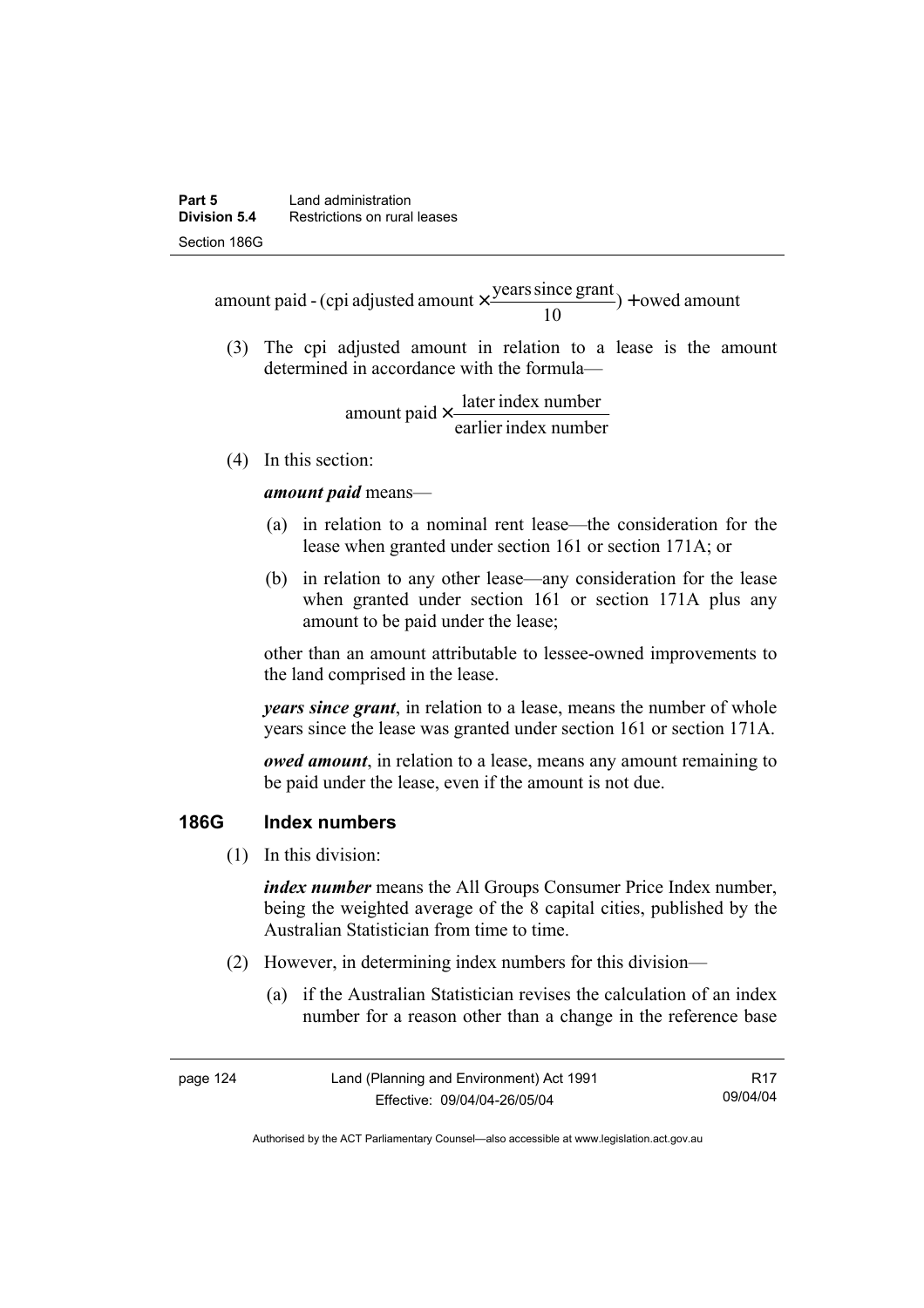for the All Groups Consumer Price Index and, as a result of the calculation, publishes an index number for a period in substitution for the previous index number—the later index number is disregarded; and

 (b) if the Australian Statistician changes the reference base for the consumer price index after the lease is granted but before the calculation of the later index number—the earlier index number is the index number that would have been applicable if the new reference base had been in effect when the lease was granted.

## **186H No subdivision or consolidation**

The planning and land authority may not consent to the consolidation or subdivision of a lease to which section 186D applies during the holding period.

# **Division 5.5 Consolidation and subdivision**

## **187AA Effect qualified**

This division has effect subject to division 5.4 (Restrictions on rural leases).

## **187 Application—nominal rent leases of Territory land**

This division applies only in relation to the consolidation and subdivision of nominal rent leases.

## **187A Consolidation and subdivision—change of use charge**

 (1) The planning and land authority must not execute a consolidation or a subdivision unless the lessee has paid the Territory any change of use charge determined by the authority under subsection (2), subject to any remission or increase under section 187C.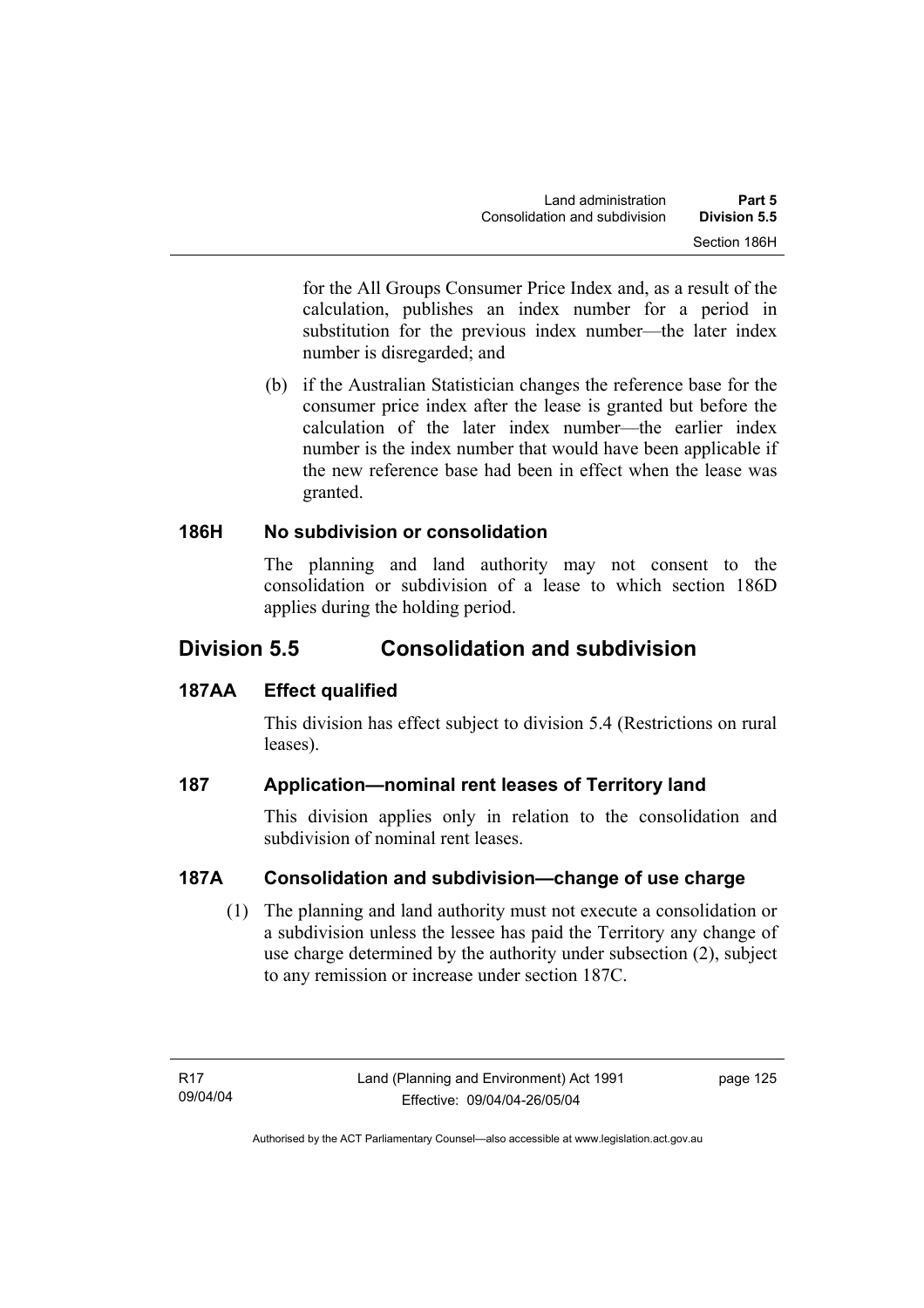(2) The planning and land authority shall determine the change of use charge for a consolidation or a subdivision in accordance with the formula—

$$
CUC = (V_1 - V_2) \times 75\%
$$

(3) In subsection (2):

*CUC* means the change of use charge payable for the consolidation or subdivision.

 $V_1$  means the capital sum that the new lease or leases to be granted under the consolidation or subdivision might be expected to realise if—

- (a) the consolidation or subdivision were to take place as proposed; and
- (b) the new lease or leases were offered for sale in good faith immediately after the variation on the reasonable terms and conditions that a genuine seller would require; and
- (c) the rent payable throughout the term of the new lease or leases were a nominal rent.

 $V_2$  means the capital sum that the lease or leases to be surrendered under the consolidation or subdivision might be expected to realise if—

- (a) no consolidation or subdivision were to take place during the remainder of the term of the surrendered lease or leases; and
- (b) the lease or leases were offered for sale in good faith immediately before the consolidation or subdivision on the reasonable terms and conditions that a genuine seller would require; and
- (c) the rent payable throughout the term of the lease or leases to be surrendered were a nominal rent.

| page 126 | Land (Planning and Environment) Act 1991 | R17      |
|----------|------------------------------------------|----------|
|          | Effective: 09/04/04-26/05/04             | 09/04/04 |

Authorised by the ACT Parliamentary Counsel—also accessible at www.legislation.act.gov.au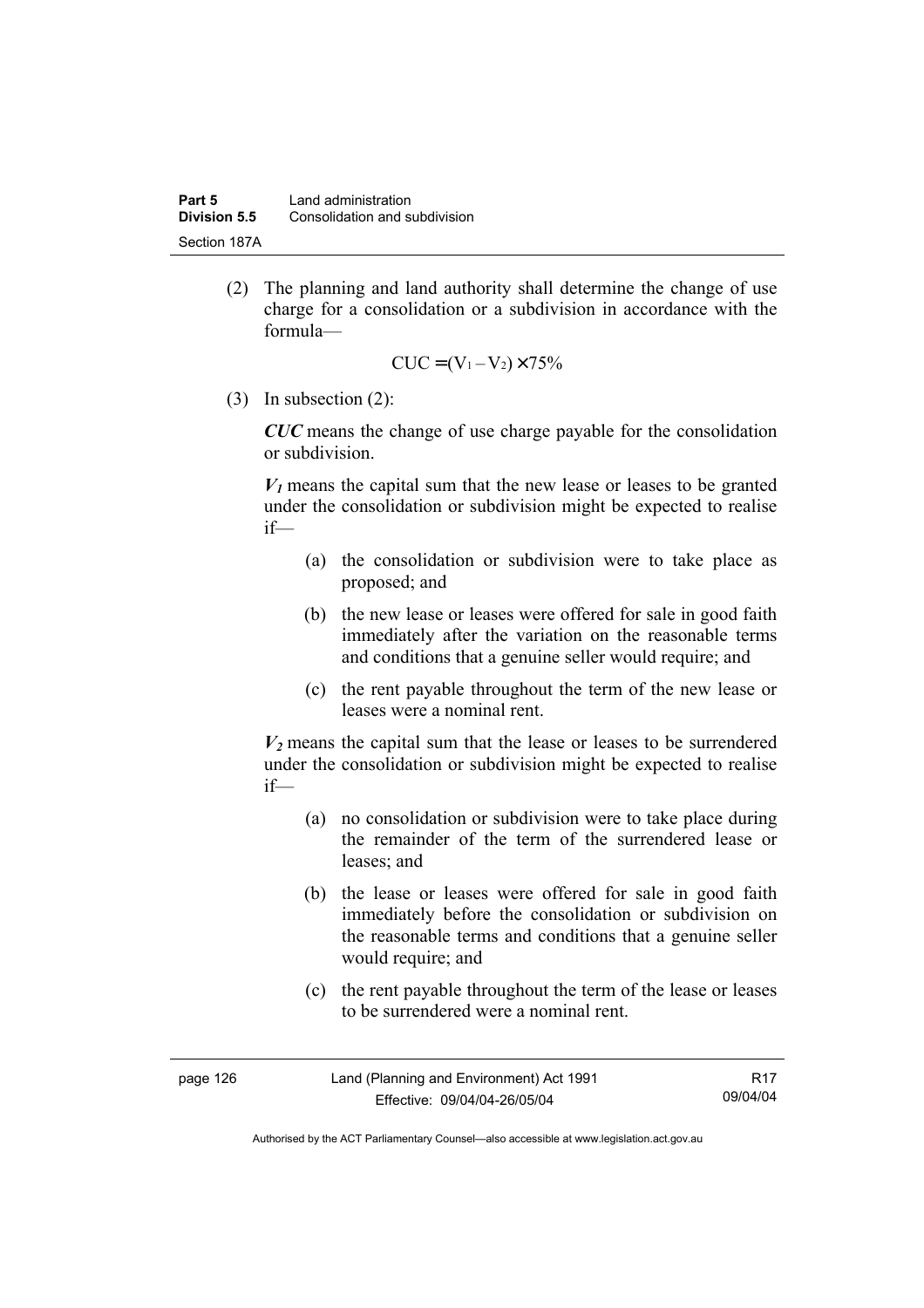- (4) If the capital value assessed as  $V_I$  under subsection (3) is equal to or less than the capital value assessed as  $V_2$  under that subsection, no change of use charge is payable under subsection (1).
- (5) A consolidation or subdivision has no effect if the change of use charge payable under subsection (1) for the consolidation or subdivision is not paid.

## **187C Change of use charge for consolidations and subdivisions**

- (1) On application by a lessee who applies for a consolidation or subdivision of a lease or leases, the planning and land authority must remit a change of use charge under section 187A (Consolidation and subdivision—change of use charge) in circumstances prescribed under the regulations.
- (2) The planning and land authority must increase a change of use charge under section 187A in circumstances prescribed under the regulations.

# **Division 5.6 Recovery of land**

## **188 Termination of leases**

- (1) Subject to subsection (6), if a lessee of Territory land contravenes this part or the lease, the planning and land authority may, by written notice served on the lessee by post, terminate the lease.
- (2) A notice under subsection (1) takes effect on the day 14 days after the day it is served.
- (3) The planning and land authority shall serve a copy of a notice of the termination of a lease of Territory land under subsection (1) on—
	- (a) the registrar-general; and
	- (b) any person having an interest in the land, being an interest registered under the *Land Titles Act 1925*;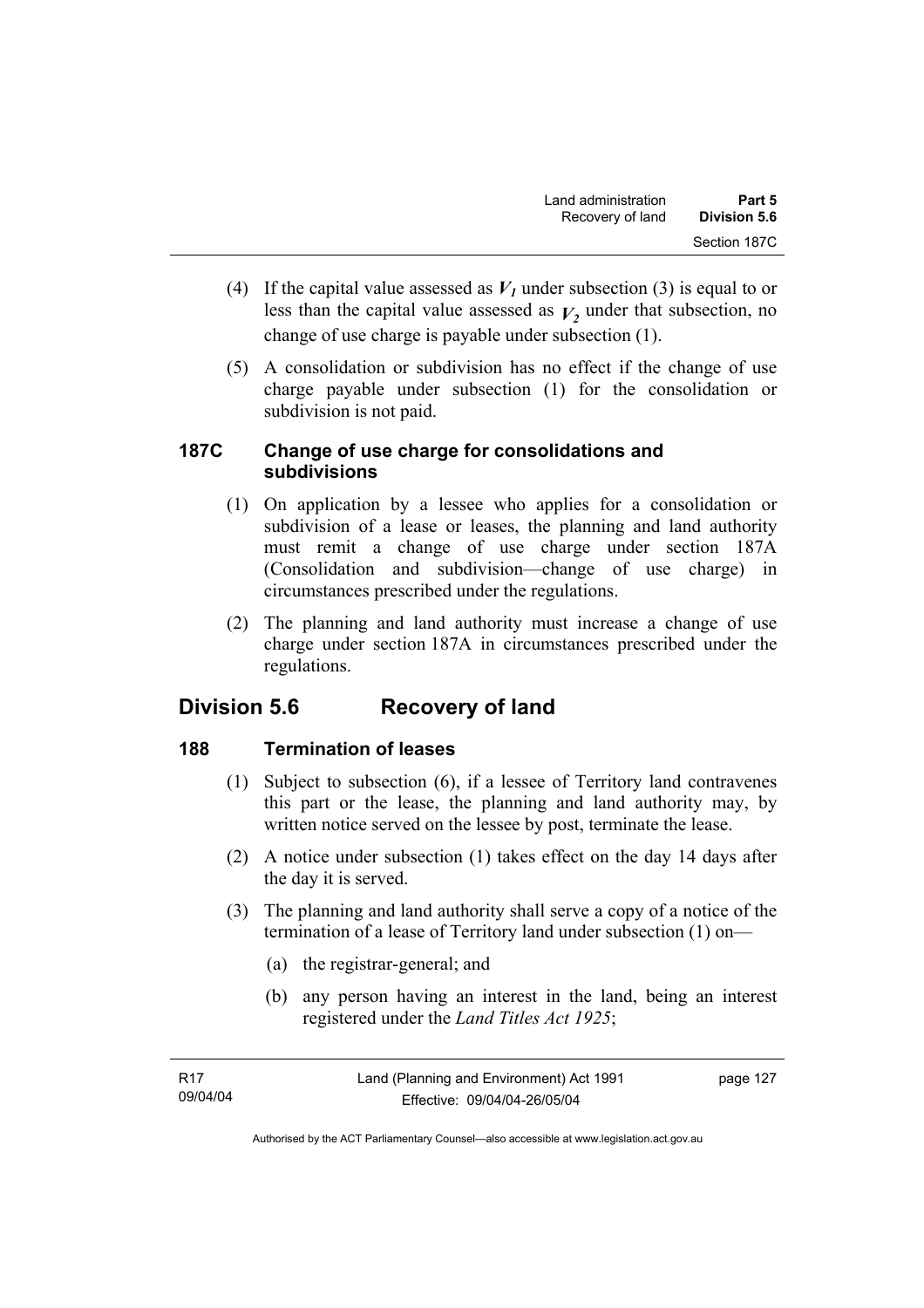| Part 5       | Land administration |
|--------------|---------------------|
| Division 5.6 | Recovery of land    |
| Section 189  |                     |

at the same time as, or as soon as practicable after, the notice under subsection (1) is served.

- (4) Subject to subsection (6), if a person who occupies Territory land under a licence from the Commonwealth or the Territory contravenes this part or the licence, the planning and land authority may, by written notice served on the licensee by post, terminate the licence.
- (5) A notice under subsection (4) takes effect on the day 7 days after the day it is served.
- (6) The planning and land authority shall not terminate a lease or a licence under this section unless it has—
	- (a) by written notice served on the lessee or licensee by post—
		- (i) informed the lessee or licensee that it is considering terminating the lease or licence; and
		- (ii) specified the grounds on which it is considering taking that action; and
		- (iii) invited the lessee or licensee to notify the authority in writing within 21 days after the date of the notice of any reasons why the lessee or licensee considers that the lease or licence should not be terminated; and
	- (b) taken into account any reasons for not terminating the lease or licence notified to the authority by the lessee or licensee in accordance with the notice served on him or her under paragraph (a).
- (7) The validity of the termination of a lease is not affected by a failure to comply with subsection (3).

#### **189 How land may be recovered**

(1) This section applies if—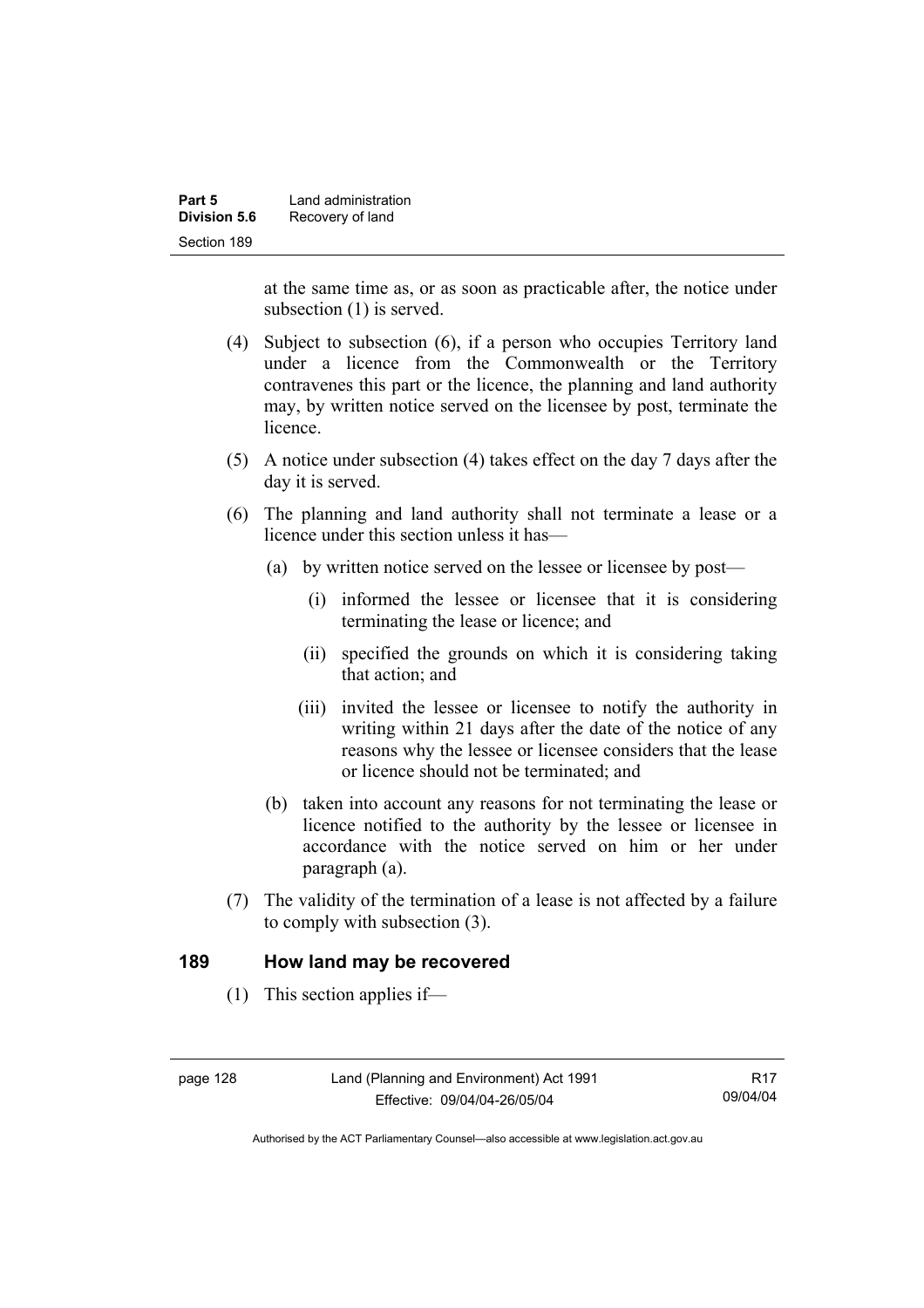- (a) a person who has been a lessee of Territory land remains in possession of the land after—
	- (i) the term of the lease has ended; or
	- (ii) the lease has been surrendered or ended; or
- (b) a person who has been a licensee of Territory land remains in possession of the land after—
	- (i) the term of the licence has ended; or
	- (ii) the licence has been surrendered or ended.
- (2) The Executive may, by written notice to the person (the *unlawful occupier*), demand that the unlawful occupier give possession of the land to the Executive within the reasonable period stated in the demand.
- (3) If a demand is not complied with—
	- (a) the Executive may apply to the Magistrates Court for an order that possession of the land be given to the Executive; and
	- (b) the court may issue a warrant authorising a police officer, within 30 days after the day the warrant is issued, to enter the land with the assistance and by the force that is reasonable, and give possession of the land to the Executive.
- (4) The planning and land authority is authorised to do any of the following on behalf of the Executive:
	- (a) make a demand under subsection (2);
	- (b) make an application to the Magistrates Court under subsection  $(3)$   $(a)$ ;
	- (c) take possession of land under this section.
- (5) In this section:

*licence* means a licence granted by the Territory, the Commonwealth or the planning and land authority.

| R17      | Land (Planning and Environment) Act 1991 | page 129 |
|----------|------------------------------------------|----------|
| 09/04/04 | Effective: 09/04/04-26/05/04             |          |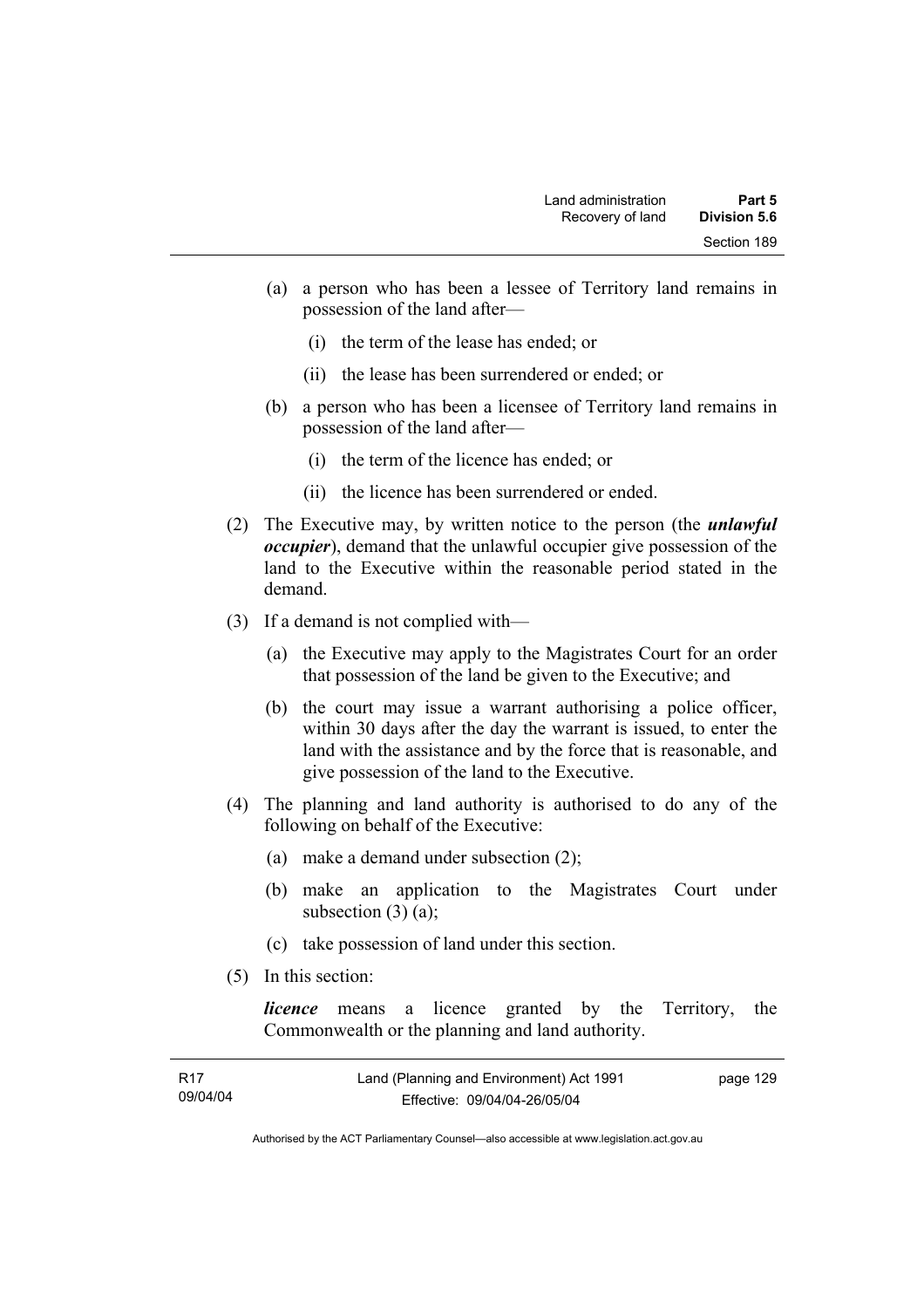| Part 5       | Land administration |
|--------------|---------------------|
| Division 5.7 | Public land         |
| Section 190  |                     |

### **190 Evidence of ending of lease**

- (1) The planning and land authority may certify in writing that a lease of Territory land mentioned in the certificate has ended.
- (2) A certificate under subsection (1) is evidence of the matter it states.
- (3) A document that purports to be a certificate under subsection (1) is taken to be such a certificate, unless the contrary is proved.

# **Division 5.7 Public land**

### **Subdivision 5.7.1 Preliminary**

### **191 Definitions for div 5.7**

In this division:

*plan of management* means a plan of management prepared under subdivision 5.7.4, as varied and in effect from time to time.

*variation*, in relation to a plan of management, includes the revocation of the plan and its substitution with a new plan.

## **Subdivision 5.7.2 Public land**

### **192 Recommendations to planning and land authority**

The conservator may, in writing, recommend to the planning and land authority that the plan be varied to provide for—

- (a) the identification of an area of land as public land and its reservation for a purpose referred to in section 193; or
- (b) in relation to an area already identified in the plan as public land—
	- (i) the variation of its boundaries to reduce or increase the size or the area, or to alter the shape of the area; or
	- (ii) the variation of the purpose for which it is reserved; or

| page 130 | Land (Planning and Environment) Act 1991 | <b>R17</b> |
|----------|------------------------------------------|------------|
|          | Effective: 09/04/04-26/05/04             | 09/04/04   |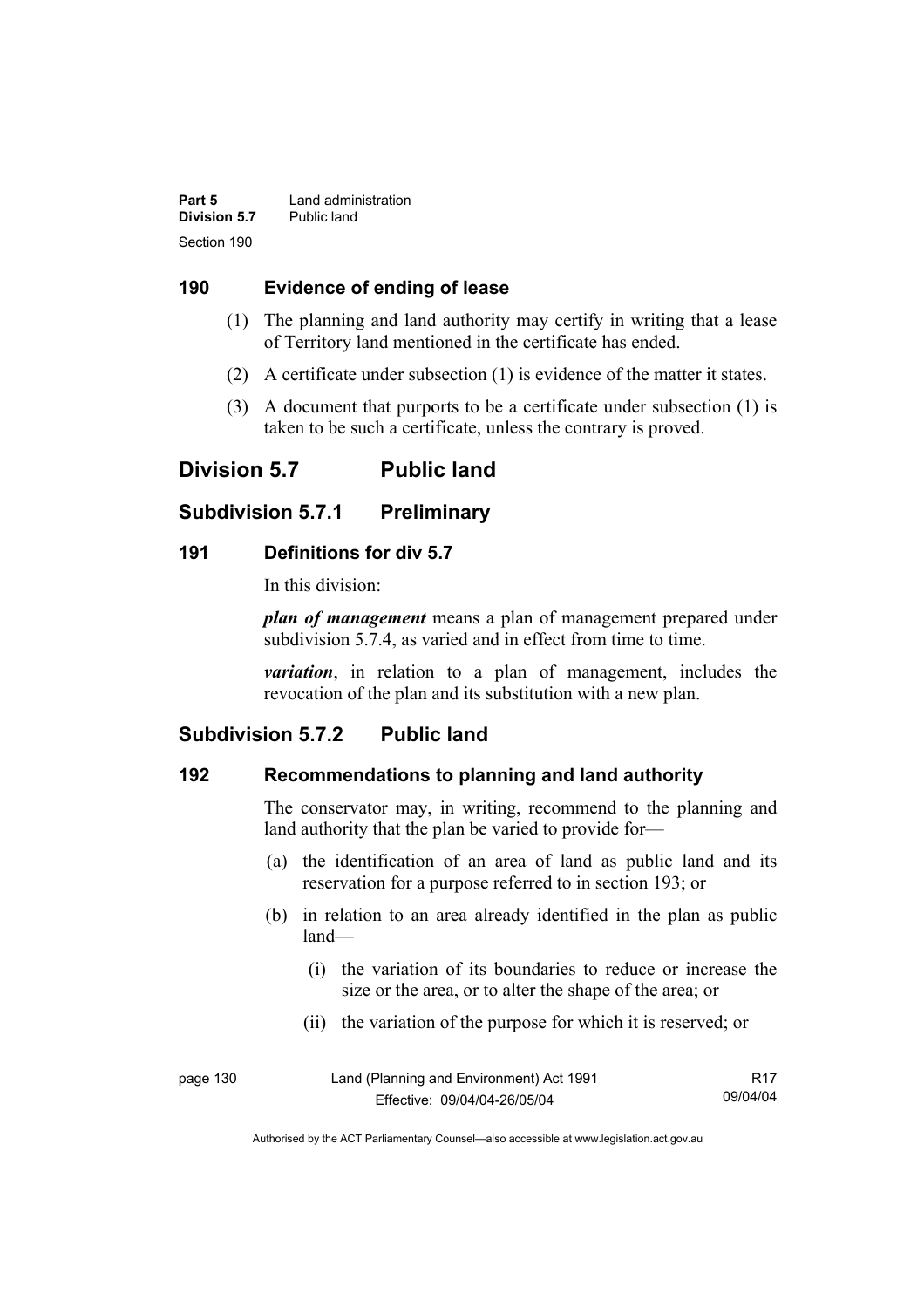(iii) the cessation of its designation as public land.

## **Subdivision 5.7.3 Management of public land**

### **193 Reserved areas**

Public land may be reserved by the plan under section 7 (3) (f) for any of the following purposes:

- (a) a wilderness area;
- (b) a national park;
- (c) a nature reserve;
- (d) a special purpose reserve;
- (e) an urban open space;
- (f) a cemetery or burial ground;
- (g) a lake; or
- (h) a sport and recreation reserve.

### **194 Management**

An area of public land shall be managed in accordance with—

- (a) the management objectives applying to the area; and
- (b) the plan of management (if any) for the area.

### **195 Management objectives**

- (1) For section 194, the management objectives for an area of public land reserved for a particular purpose are—
	- (a) objectives specified in schedule 1; and
	- (b) objectives specified by the conservator under subsection (2);

in relation to areas of land reserved for that purpose.

page 131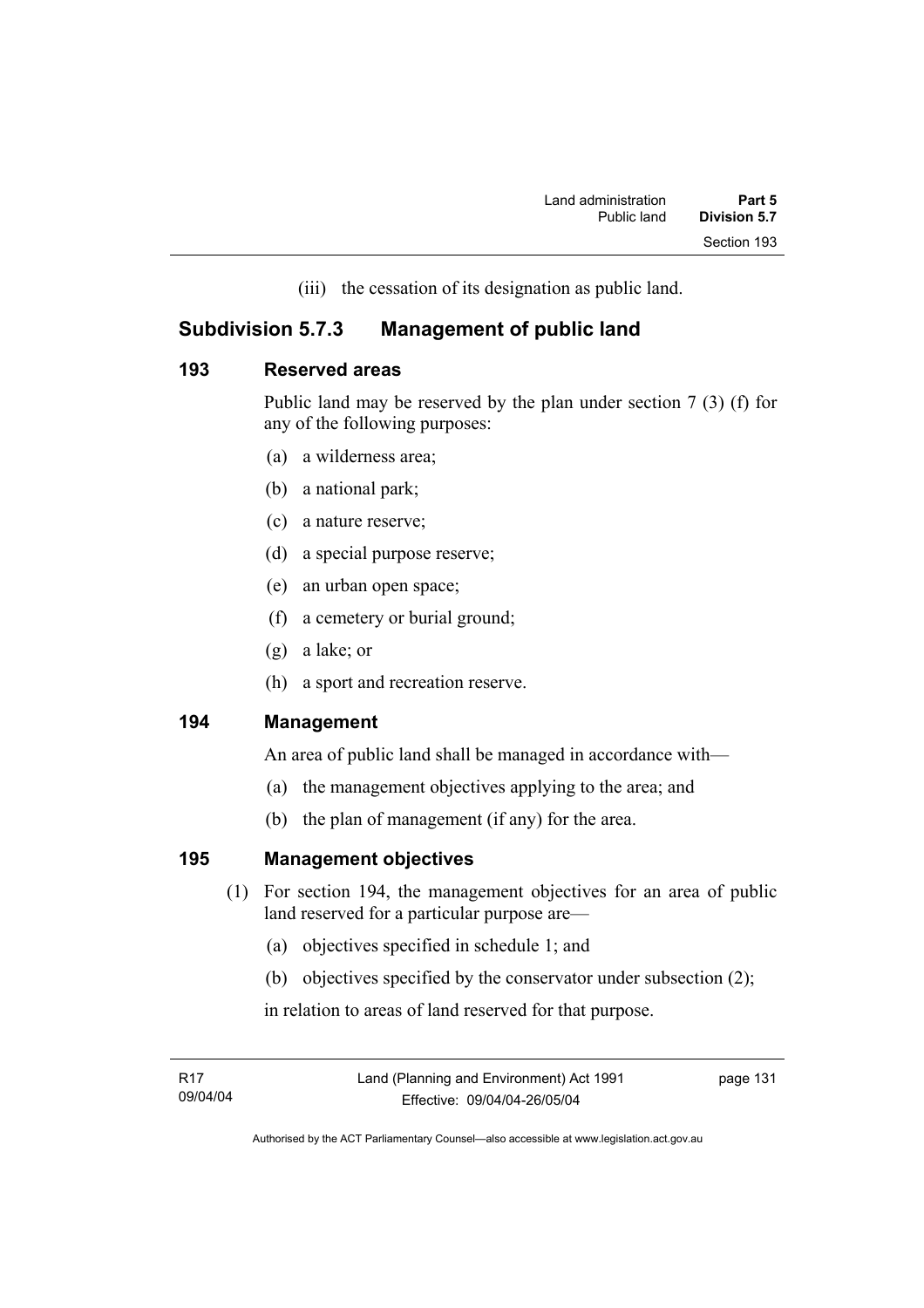- (2) The conservator may, in writing, determine management objectives for an area of public land reserved for a purpose mentioned in schedule 1.
	- *Note* A power given under an Act to make a statutory instrument (including a determination of management objectives) includes power to amend or repeal the instrument (see Legislation Act, s 46 (1)).
- (3) A determination of management objectives is a disallowable instrument.
	- *Note 1* A disallowable instrument must be notified, and presented to the Legislative Assembly, under the Legislation Act.
	- *Note 2* An amendment or repeal of a determination of management objectives is also a disallowable instrument (see Legislation Act, s 46 (2))*.*
- (4) If there is an inconsistency between the application of 2 management objectives specified in schedule 1 in relation to an area of public land, the objective appearing later in the schedule is to be read subject to the other objective.
- (5) If there is an inconsistency between the application of a management objective specified in schedule 1 and a management objective specified by the conservator under subsection (2) in relation to an area of public land, the objective specified by the conservator is to be read subject to the other objective.
- (6) In schedule 1:

*natural environment* means all biological, physical and visual elements of the earth and its atmosphere, whether natural or modified.

# **Subdivision 5.7.4 Plans of management**

### **196 Content**

A plan of management includes—

(a) a description of the area of public land to which it applies; and

| page 132 | Land (Planning and Environment) Act 1991 | R17      |
|----------|------------------------------------------|----------|
|          | Effective: 09/04/04-26/05/04             | 09/04/04 |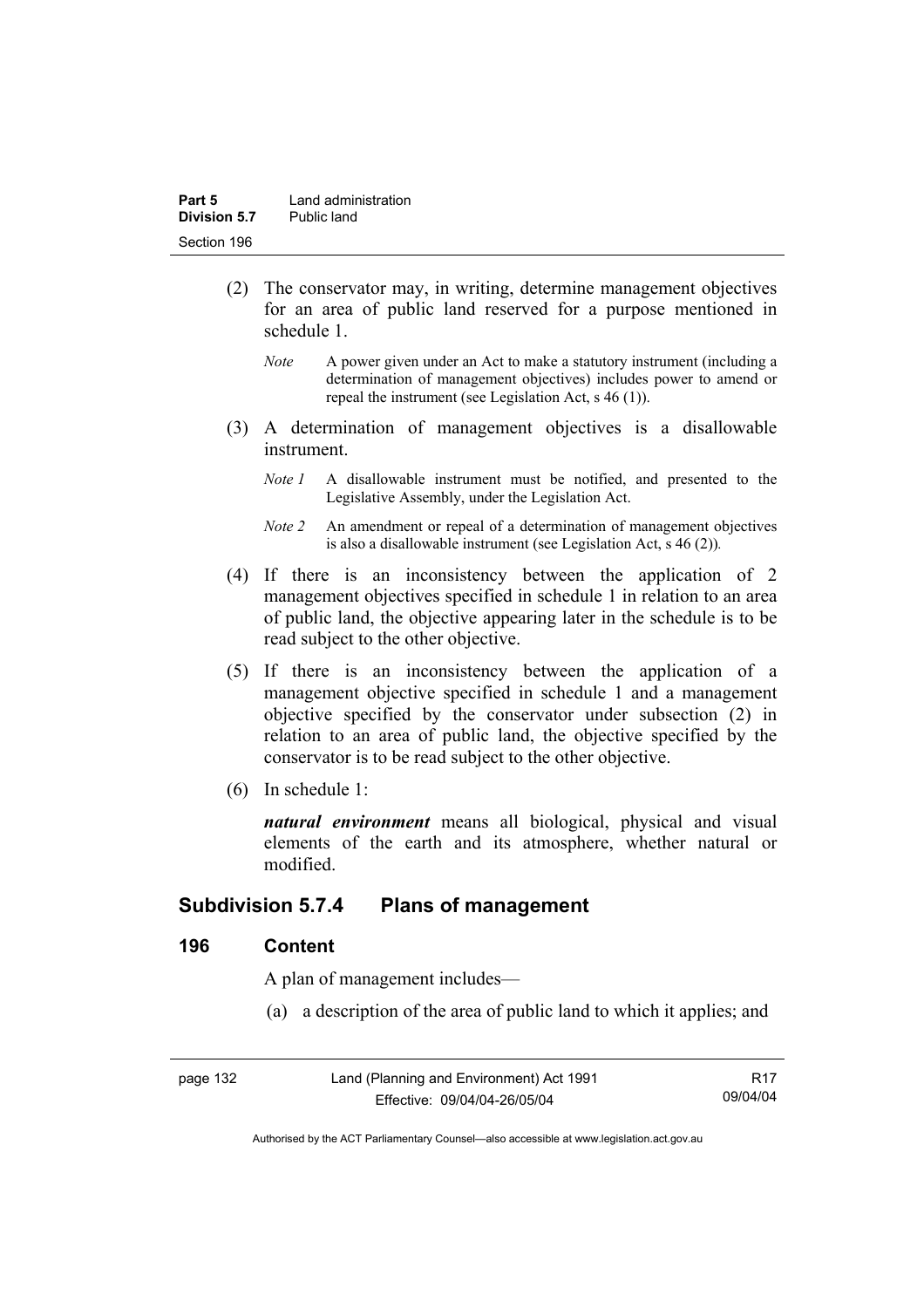(b) how the relevant management objectives referred to in section 195 (1) are to be implemented or promoted in that area.

### **197 Preparation**

- (1) The conservator shall prepare a draft plan of management for an area of public land as soon as practicable after the area is identified as such in the plan.
- (2) In preparing a draft plan of management, the conservator shall consider any recommendation submitted by the authority.

### **198 Variations**

- (1) The conservator may prepare a draft variation of a plan of management in the same way as a draft plan of management.
- (2) This subdivision applies to a draft variation of a plan of management as if it were a draft plan of management.

### **199 Environmental assessments and inquiries**

- (1) At the written request of the conservator, or on his or her own initiative, at any time before a draft plan of management is approved under section 204 (a) the Minister may—
	- (a) direct that an assessment be made; or
	- (b) establish a panel to conduct an inquiry;

about any aspect of the draft plan.

 (2) In preparing or revising a draft plan of management, the conservator shall consider any relevant assessment or the report of any relevant inquiry.

### **200 Public consultation**

 (1) This section applies to a draft plan of management for an area of public land if—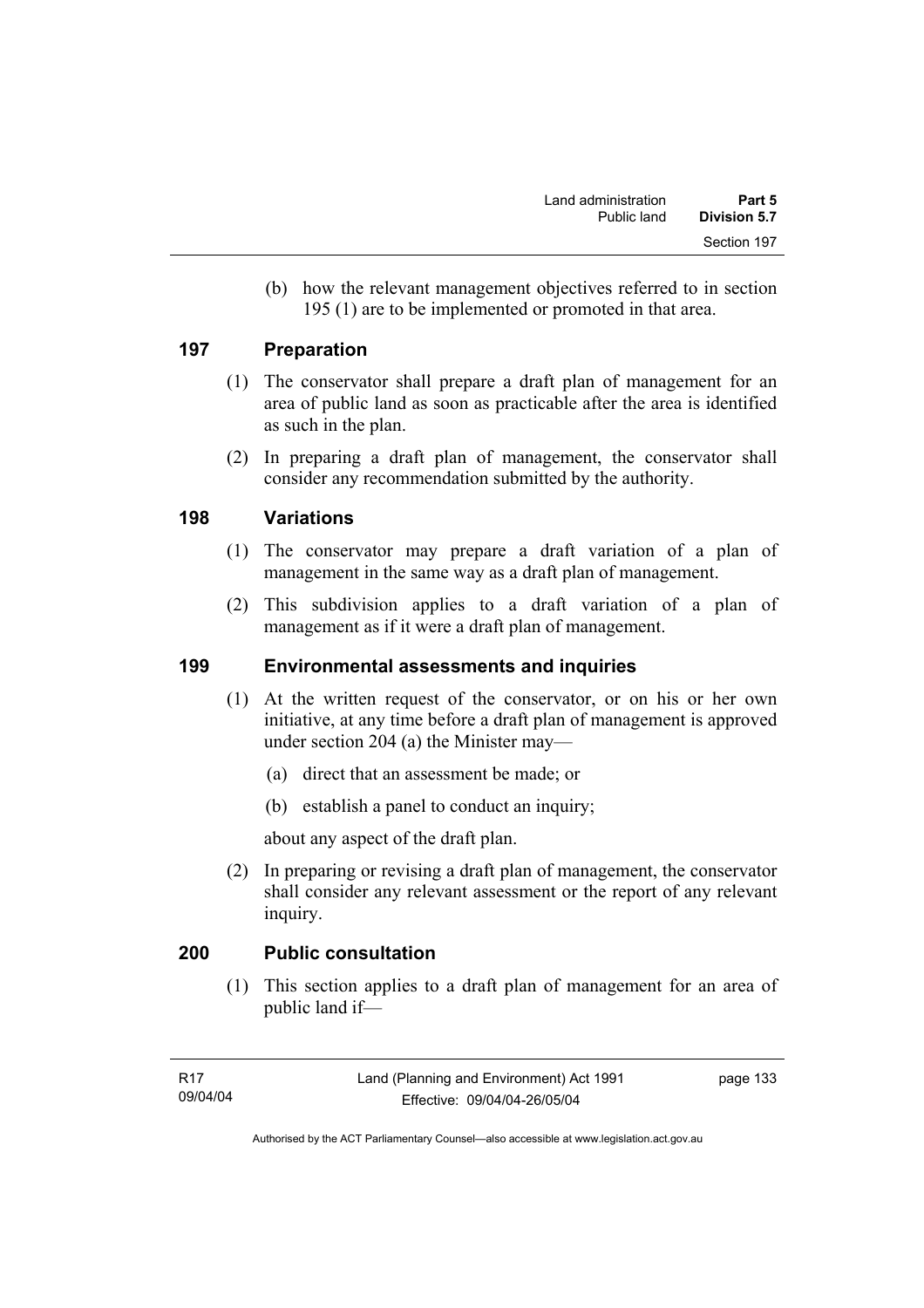- (a) no corresponding preliminary draft plan of management for that area has been notified under section 19; or
- (b) if such a preliminary draft has been so notified—the firstmentioned draft plan of management differs significantly from that preliminary draft.
- (2) The conservator shall make copies of a draft plan of management to which this section applies available to an appropriate committee of the Legislative Assembly.
- (3) The conservator shall make copies of a draft plan of management to which this section applies available for public inspection during office hours at the places specified in a written notice prepared by the conservator.
- (4) A notice under subsection (3) shall include a statement inviting persons to submit written comments about the draft plan of management to the conservator at a specified address and within a specified period of not less than 21 days from the date of the notice.
- (5) A notice under subsection (3) is a notifiable instrument.

*Note* A notifiable instrument must be notified under the Legislation Act.

(6) The conservator must also publish the notice in a daily newspaper.

### **201 Revision**

The conservator may revise a draft plan of management—

- (a) in consideration of any written comments received from any person about the draft plan; or
- (b) to correct any formal error.

### **202 Submission to Minister**

The conservator shall submit a draft plan of management (as revised under section 201) to the Minister for approval, together with—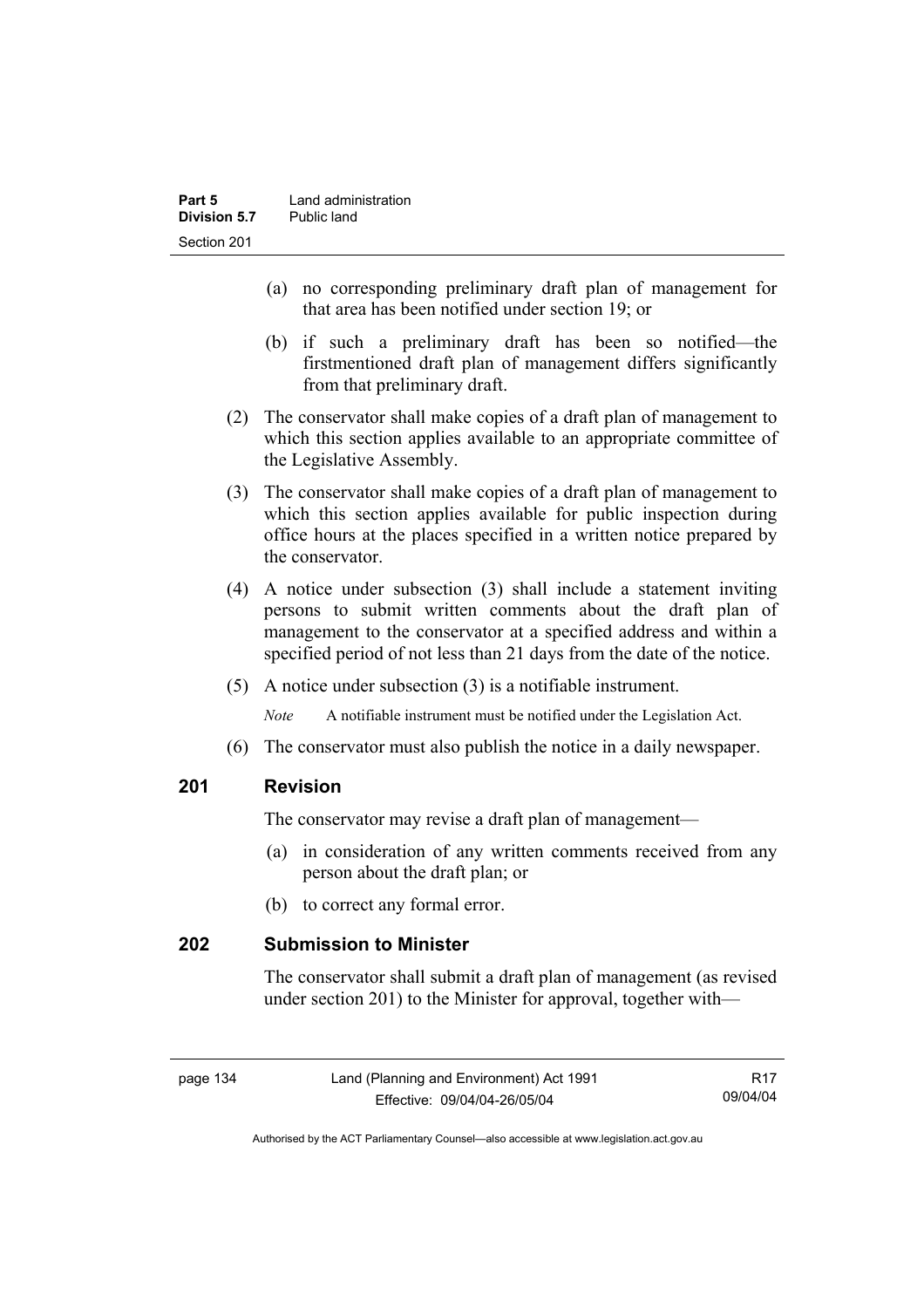- (a) a written report setting out the issues raised in any written comments submitted to the conservator in relation to the draft; and
- (b) a written report about the conservator's consultation with the public and with any other person or authority about the draft.

### **203 Consideration of plan of management by Legislative Assembly committee**

If the conservator submits a draft plan of management to the Minister under section 202, the Minister shall, within 7 days of receiving the draft plan give—

- (a) a copy of the draft plan; and
- (b) a copy of the reports referred to in section 202 (a) and (b) relating to the draft plan; and
- (c) all other documents relating to the draft plan submitted to the Minister by the conservator;

to an appropriate committee of the Legislative Assembly.

### **204 Minister's powers**

- (1) On receipt of a draft plan of management submitted under section 202 or section 205 for approval, the Minister shall consider any recommendation relating to the draft by a committee of the Legislative Assembly that considers the draft under section 203 and—
	- (a) in writing, approve a plan of management in the form in which the draft is submitted; or
	- (b) refer the draft to the conservator together with any of the following written directions:
		- (i) to conduct further specified consultation;
		- (ii) to consider any revision suggested by the Minister;

| R17      | Land (Planning and Environment) Act 1991 | page 135 |
|----------|------------------------------------------|----------|
| 09/04/04 | Effective: 09/04/04-26/05/04             |          |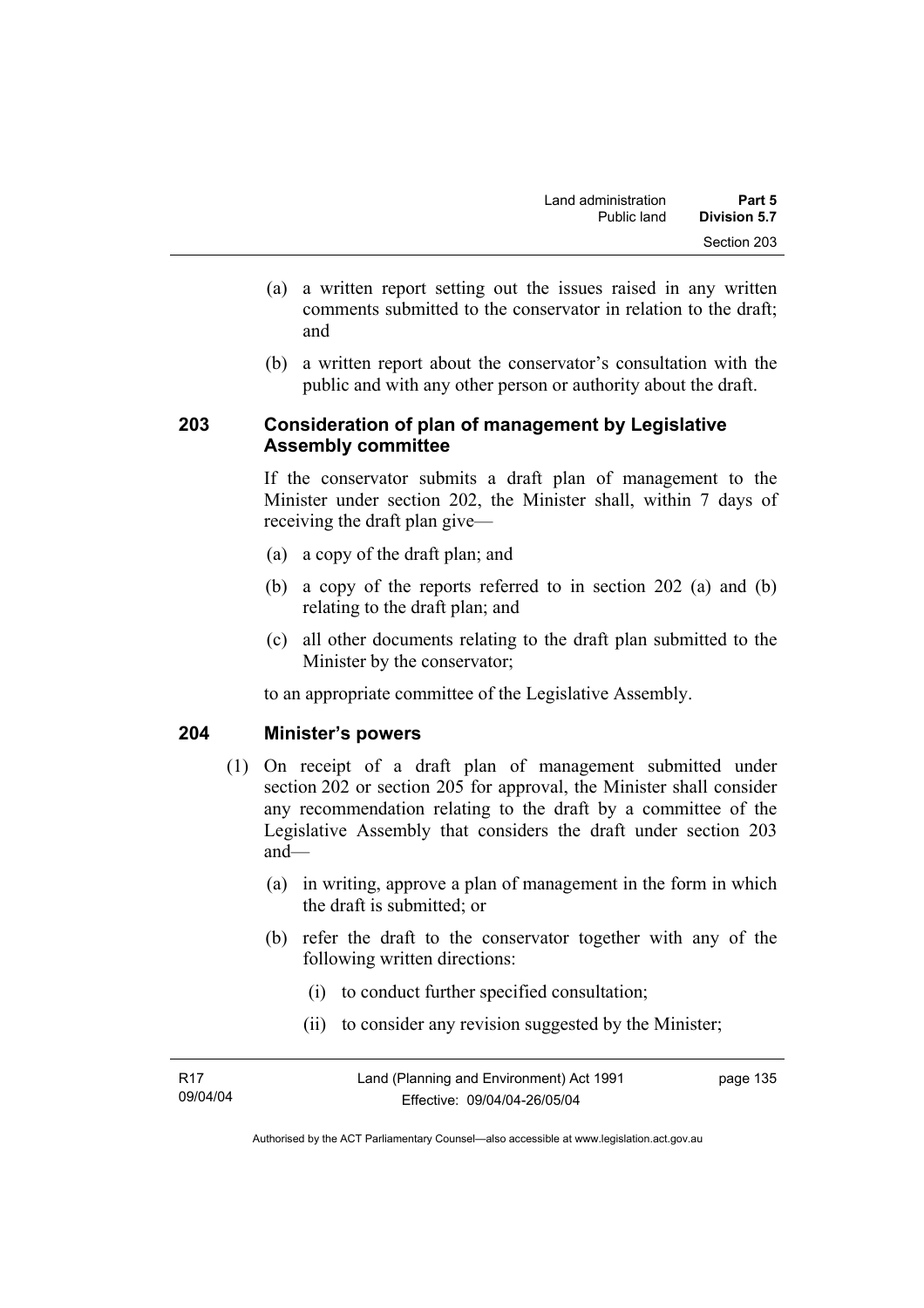- (iii) to revise the draft in a specified way;
- (iv) to defer, in writing, until a specified date or the occurrence of a specified event, the resubmission of the draft to the Minister;
- (v) to withdraw the draft in writing.
- (2) The following are notifiable instruments:
	- (a) a deferral directed under subsection (1) (b) (iv);
	- (b) a withdrawal directed under subsection (1) (b) (v).
	- *Note* A notifiable instrument must be notified under the Legislation Act.

### **205 Referral back to conservator**

If the Minister refers a draft plan of management to the conservator under section 204 (1) (b), the conservator shall—

- (a) comply with the Minister's directions; and
- (b) if the Minister gives a direction under section 204 (1) (b) (i) or (ii)—if the conservator considers appropriate, revise the draft plan; and
- (c) revise the draft to correct any formal error; and
- (d) resubmit the draft plan of management (as revised) to the Minister for approval together with a written report about the conservator's compliance with the Minister's directions and about any revision of the draft under paragraph (c).

### **206 Notice of revival of deferred draft plan of management**

(1) If the conservator defers a draft plan of management as directed under section 204 (1) (b) (iv) (Minister's powers), on the day stated in the deferral, or as soon as possible after the event mentioned in the deferral, the conservator must prepare a written notice stating that the draft plan of management is revived.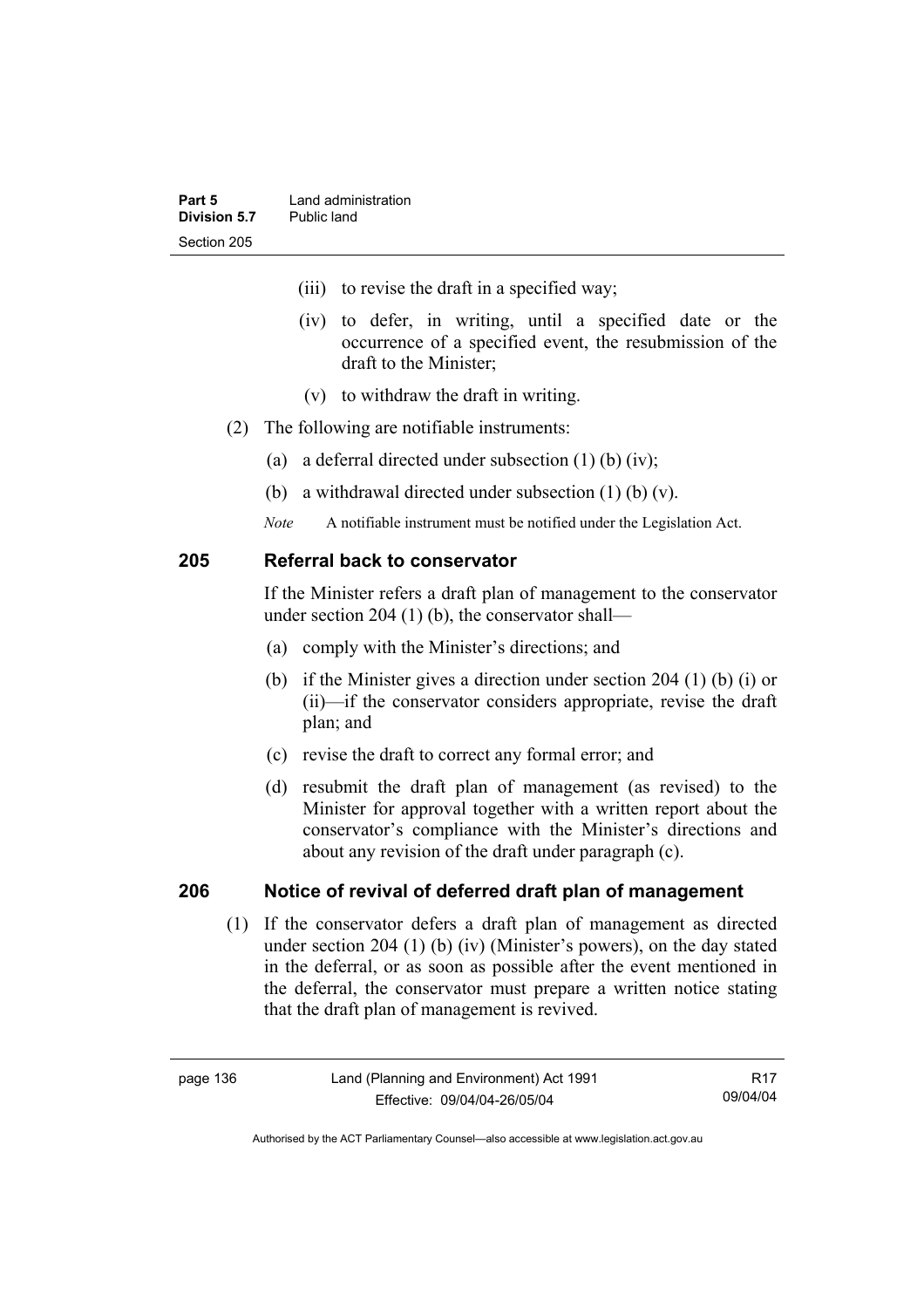(2) A notice is a notifiable instrument.

*Note* A notifiable instrument must be notified under the Legislation Act.

(3) The conservator must also publish the notice in a daily newspaper.

### **207 Notification, presentation, disallowance and date of effect**

 (1) A plan of management, as approved by the Minister under section 204, is a disallowable instrument.

- (2) The Legislation Act, chapter 7 (Presentation, amendment and disallowance of subordinate laws and disallowable instruments) applies to a plan of management as if each reference in that chapter to 6 sitting days were a reference to 5 sitting days.
- (3) Subject to any disallowance under the Legislation Act, chapter 7, the plan of management commences—
	- (a) on the day after the 5th sitting day after the day it is presented to the Legislative Assembly under that chapter; or
	- (b) if the plan provides for a later date or time of commencement—on that date or at that time.

### **Subdivision 5.7.5 Leases and licences**

### **208 Leases—generally**

- (1) Except as provided by section 209, the planning and land authority shall not grant a lease—
	- (a) of public land; or
	- (b) during the defined period, of land designated, in a draft variation of the plan notified under section 19, to become public land.

*Note* A disallowable instrument must be notified, and presented to the Legislative Assembly, under the Legislation Act.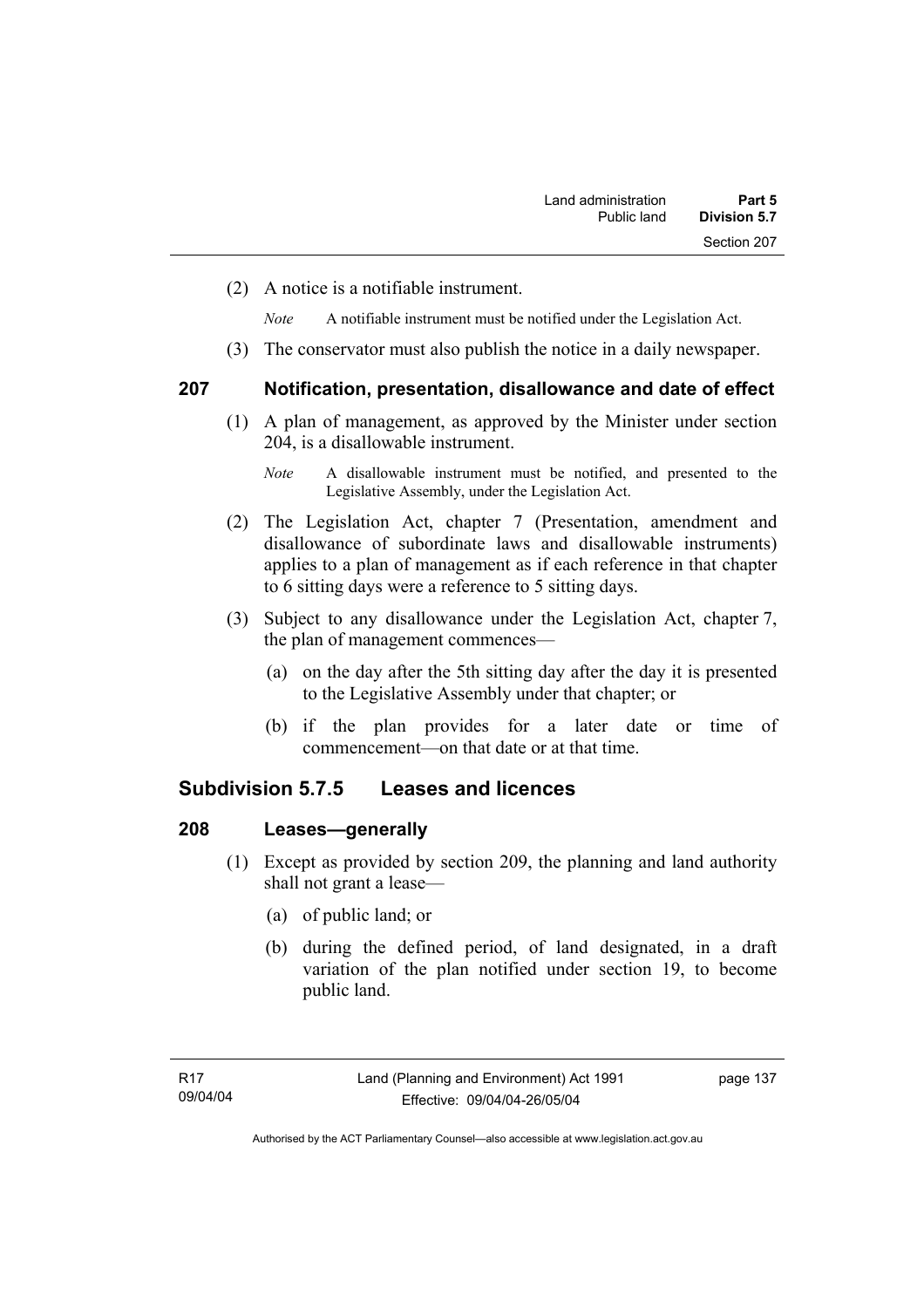| Part 5       | Land administration |
|--------------|---------------------|
| Division 5.7 | Public land         |
| Section 209  |                     |

(2) In subsection (1):

*defined period*, in relation to land designated, in a draft variation of the plan, to become public land, means the period of interim effect, under part 2, of that draft variation.

### **209 Grant of leases**

- (1) On the written recommendation of the conservator, the planning and land authority may grant a lease of an area, or part of an area, of public land except if that area is reserved under the plan as a wilderness area.
- (2) On the written recommendation of the conservator, the planning and land authority may during the defined period referred to in section 208 (2), grant a lease of an area, or part of an area, of land designated in a draft variation of the plan to become public land except if it is proposed in that draft variation that the area be reserved as a wilderness area.

### **210 Licences**

 (1) The planning and land authority may, on the written recommendation of the conservator, grant a licence to a person to occupy or use an area of unleased public land.

#### **Example of when a licence might be given to a person**

to allow a building (including a fitting attached to the building) owned or occupied by the person to encroach onto, over or under an area of unleased public land

- *Note* An example is part of the Act, is not exhaustive and may extend, but does not limit, the meaning of the provision in which it appears (see Legislation Act, s 126 and s 132).
- (2) An application for a licence under subsection (1) shall—
	- (a) be in writing signed by the applicant; and
	- (b) specify—
		- (i) the land in relation to which the licence is sought; and

| page 138 | Land (Planning and Environment) Act 1991 | R <sub>17</sub> |
|----------|------------------------------------------|-----------------|
|          | Effective: 09/04/04-26/05/04             | 09/04/04        |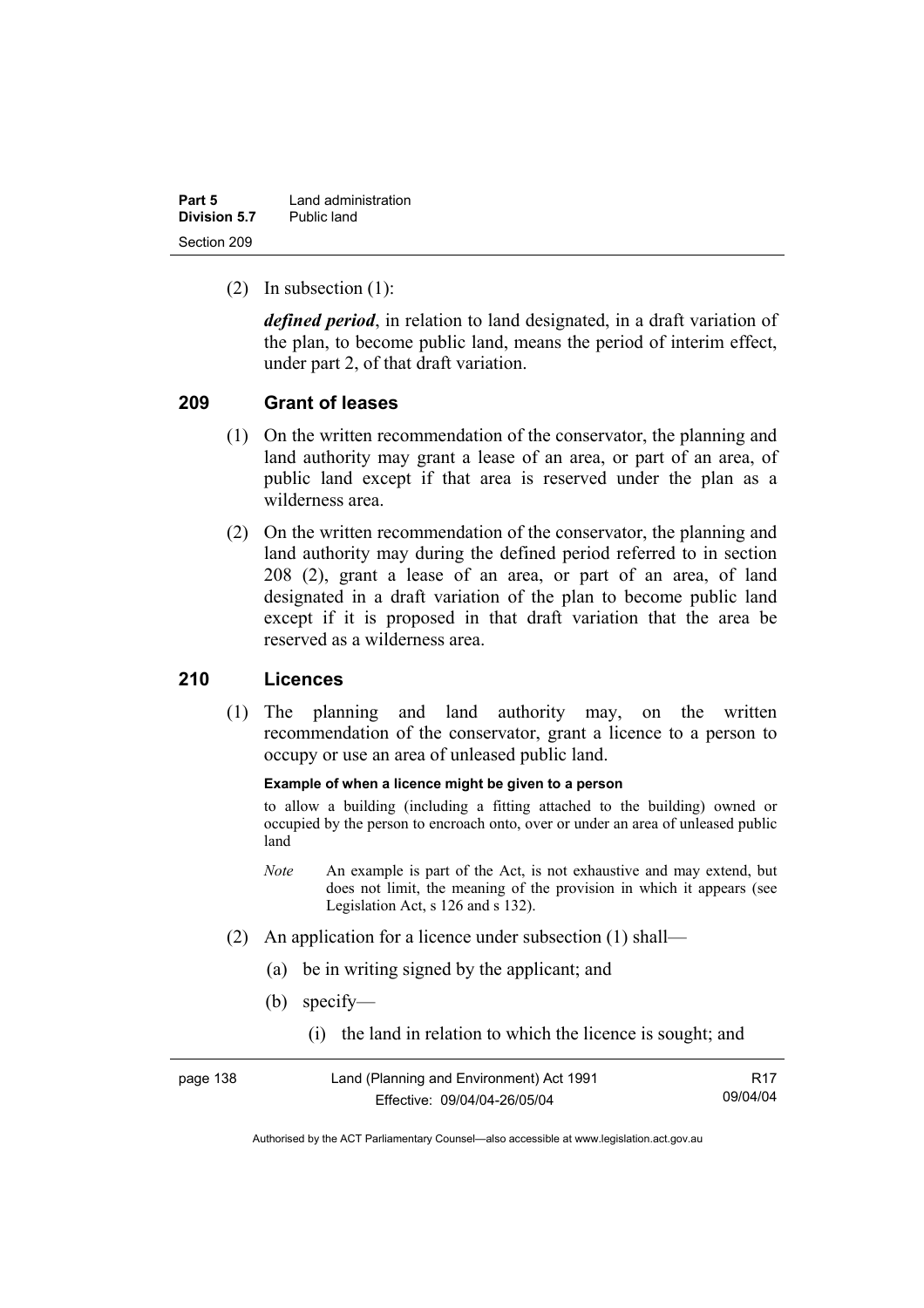- (ii) the period for which the licence is sought; and
- (iii) the purposes for which it is proposed that the land should be used under the licence.
- *Note* A fee may be determined under s 287 for this subsection.
- (3) A licence under subsection (1) shall—
	- (a) be in writing; and
	- (b) apply to the person to whom it is granted and to all other persons to whom it is expressed to apply; and
	- (c) specify the period for which it is granted; and
	- (d) be subject to the conditions (if any) specified in the licence.
- (4) A person is not required to hold a licence under this section to occupy or use an area of unleased public land if—
	- (a) the person holds a permit under the *Roads and Public Places Act 1937* to place an object in, over or across the area; and
	- (b) the area is being occupied or used in accordance with the permit; and
	- (c) for an occupation or use that requires an approval under division 6.2 (Approvals)—
		- (i) the occupation or use has been approved under that division; and
		- (ii) the person is complying with any conditions under section 245 (Conditional approvals) that apply to the approval.

### **211 Miner's rights in relation to public land**

A miner's right must not be granted in relation to public land.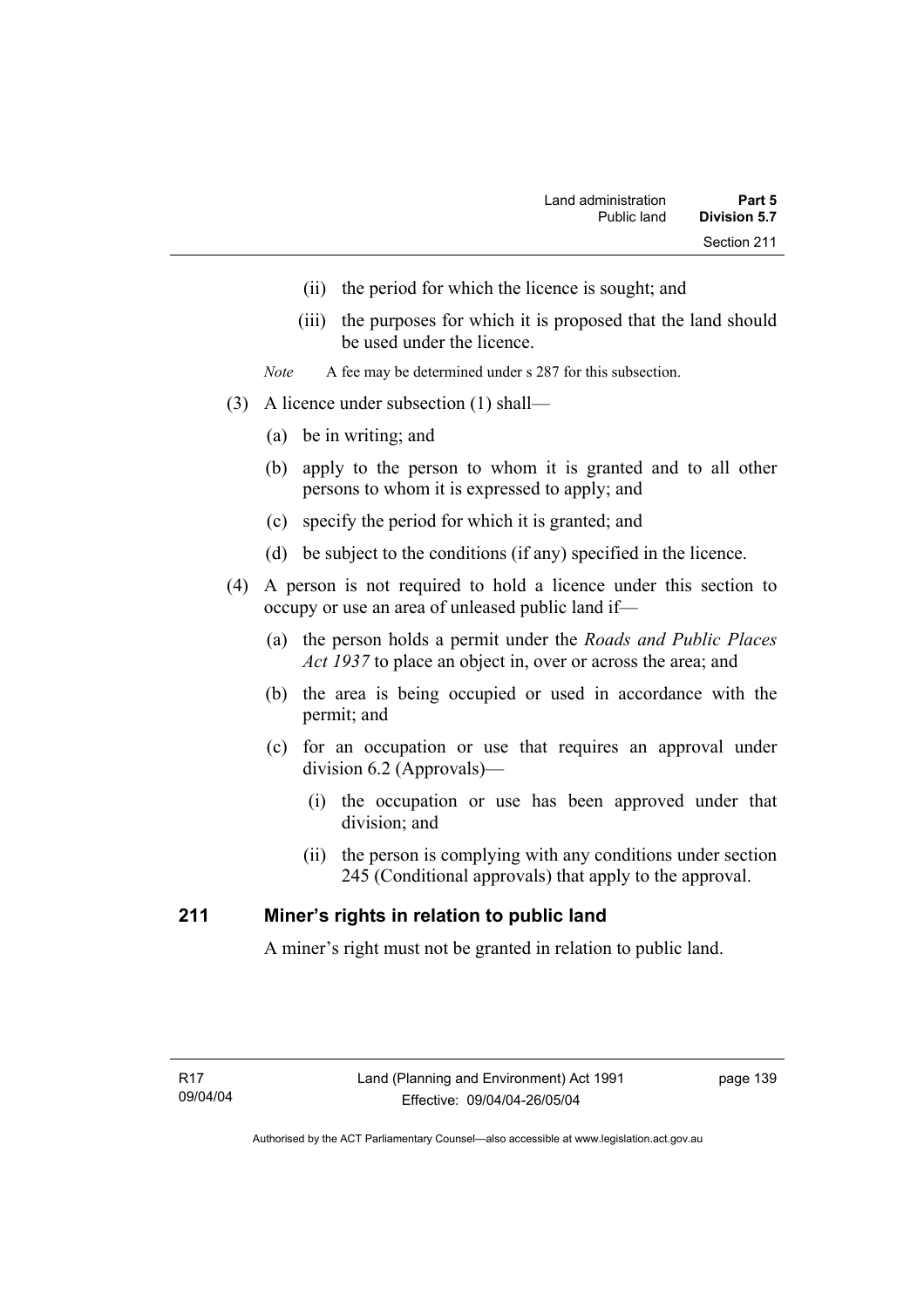**Part 5 Land administration Division 5.8** Miscellaneous Section 214

# **Division 5.8 Miscellaneous**

### **214 Lessee may surrender lease or part of lease**

- (1) A person who holds a lease of Territory land may, at any time, with the consent of the planning and land authority, surrender the lease or any part of the land comprised in the lease.
- (2) The planning and land authority may agree to accept the surrender of a lease, or part of the land comprised in a lease, under subsection (1) either unconditionally or subject to any condition the authority considers appropriate.
- (3) The surrender of a lease, or of part of the land comprised in a lease, shall not entitle the lessee to a refund or remission of any rent already paid or due.

### **215 Reduction of rent and relief from provisions of lease**

- (1) The planning and land authority may approve—
	- (a) a reduction of the rent payable under a lease of Territory land, or of the amount payable, in relation to any occupation of Territory land; or
	- (b) the grant of relief, to a lessee or occupier of Territory land, from compliance, completely or partly, with any provision to which the person's lease or occupation is subject.
- (2) The reduction or grant of relief may be for any period (including a period before the commencement of this section or any other period before the approval).
- (3) If the planning and land authority gives an approval under subsection (1), the liability or obligation of the lessee or occupier under the lease, or in relation to the person's occupation, is discharged for the period approved, to the extent of the reduction or grant of relief approved.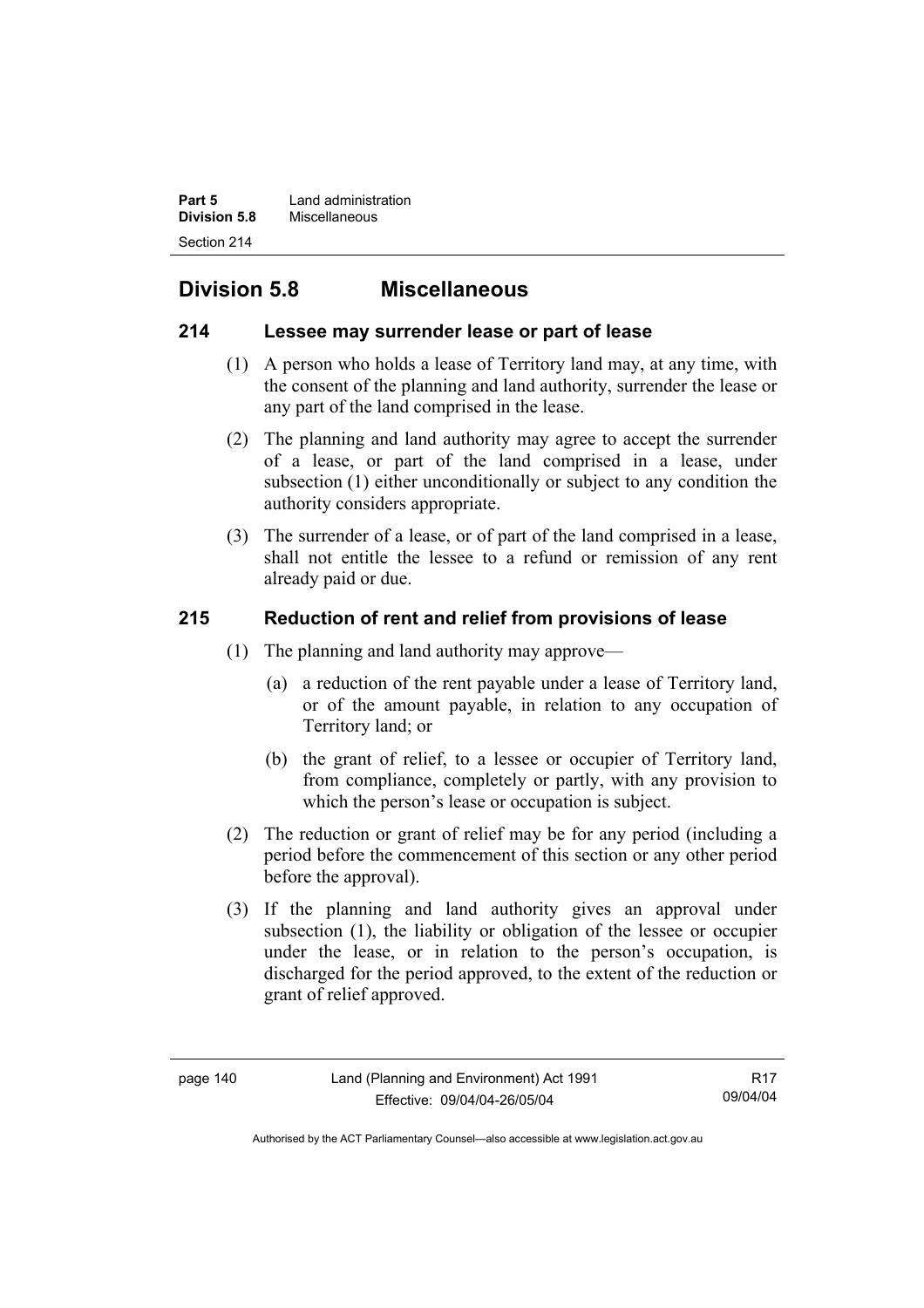- (4) An approval under subsection (1) may be made subject to conditions.
- (5) If the planning and land authority approves a grant of relief to a lessee or occupier under subsection (1), it must give to the lessee or occupier notice of the reduction of rent or other grant of relief approved.

*Note* For how documents may be given, see Legislation Act, pt 19.5.

### **216 Access to leased land from roads and road related areas**

- (1) The planning and land authority may grant a lease of Territory land only if satisfied that the lessee will, during the term of the lease, have—
	- (a) direct access to the leased land from a road or road related area; or
	- (b) access to the leased land from a road or road related area by way of an access road or track, or in another way, that the lessee may use without charge and for all purposes at any hour of the day or night.
- (2) A way of access to leased land provided by the planning and land authority because of subsection (1) (b)—
	- (a) must not interfere with a building, garden or stockyard on the land at the time the way of access is provided; and
	- (b) must be located in a way that causes as little damage or inconvenience to the lessee as possible.
- (3) The validity of a lease granted under this part is not affected by a failure to comply with this section.
- (4) In this section:

*road*—see the *Road Transport (General) Act 1999*, dictionary.

page 141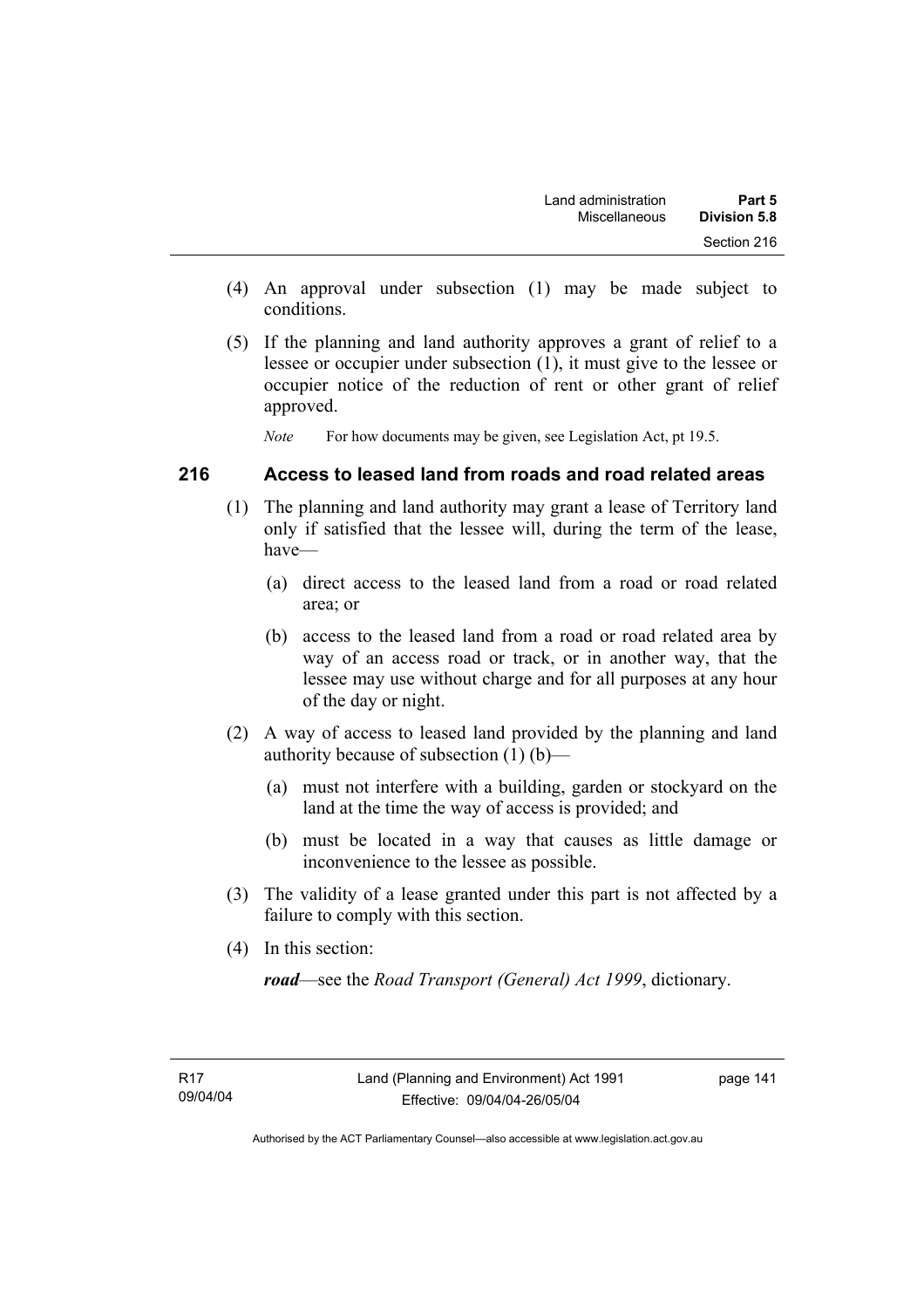| Part 5       | Land administration |  |
|--------------|---------------------|--|
| Division 5.8 | Miscellaneous       |  |
| Section 216A |                     |  |

*road related area*—see the *Road Transport (General) Act 1999*, dictionary.

### **216A Notification of certain leases**

- (1) This section applies if, during a quarter, the planning and land authority grants a lease—
	- (a) by direct grant; or
	- (b) under section 163 (Leases to community organisations), section 164 (Special leases) or section 209 (Grant of leases).
- (2) The planning and land authority must, within 5 working days after the end of the quarter, give the Minister a statement that sets out, in relation to any lease mentioned in subsection (1) granted during the quarter—
	- (a) the name of the lessee; and
	- (b) a description of the land comprised in the lease in accordance with the *Districts Act 2002*, section 9 (Description of parcel of land for dealings); and
	- (c) the amount (if any) paid for the grant of the lease; and
	- (d) the provision of this Act under which the lease was granted.
- (3) The Minister must present to the Legislative Assembly a copy of a statement received under subsection (2) within 5 sitting days after the day the Minister receives it.
- (4) The validity of a lease is not affected by a failure to comply with subsection  $(2)$  or  $(3)$ .
- (5) In this section—

*quarter* means a period of 3 months beginning on 1 January, 1 April, 1 July or 1 October in a year.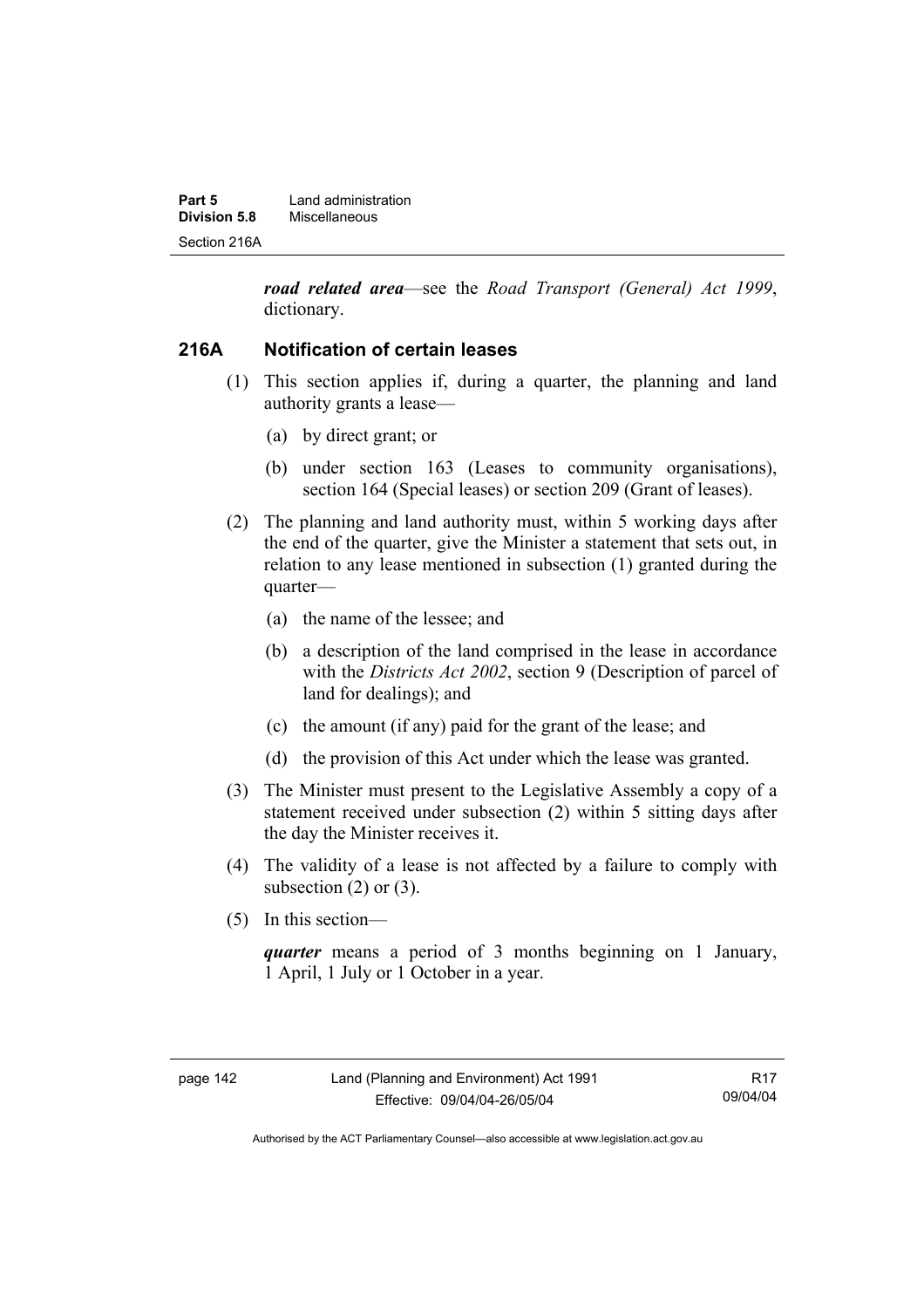### **217 Licences in relation to land that is not public land**

 (1) A person may apply to the planning and land authority for a licence to occupy or use an area of unleased Territory land that is not public land.

#### **Example of when a licence might be given to a person**

To allow a building (including a fitting attached to the building) owned or occupied by the person to encroach onto, over or under an area of unleased Territory land that is not public land.

- *Note* An example is part of the Act, is not exhaustive and may extend, but does not limit, the meaning of the provision in which it appears (see Legislation Act, s 126 and s 132).
- (2) An application under subsection (1) shall—
	- (a) be in writing signed by the applicant; and
	- (b) specify—
		- (i) the land in relation to which the licence is sought; and
		- (ii) the period for which the licence is sought; and
		- (iii) the purposes for which it is proposed that the land should be used under the licence.
	- *Note* A fee may be determined under s 287 for this subsection.
- (3) On receiving an application under subsection (1) the planning and land authority may grant the applicant a licence to occupy or use the land specified in the application for the purposes and period specified in the application.
- (4) A licence under subsection (1) shall—
	- (a) be in writing; and
	- (b) apply to the person to whom it is granted and to all other persons to whom it is expressed to apply; and
	- (c) specify the period for which it is granted; and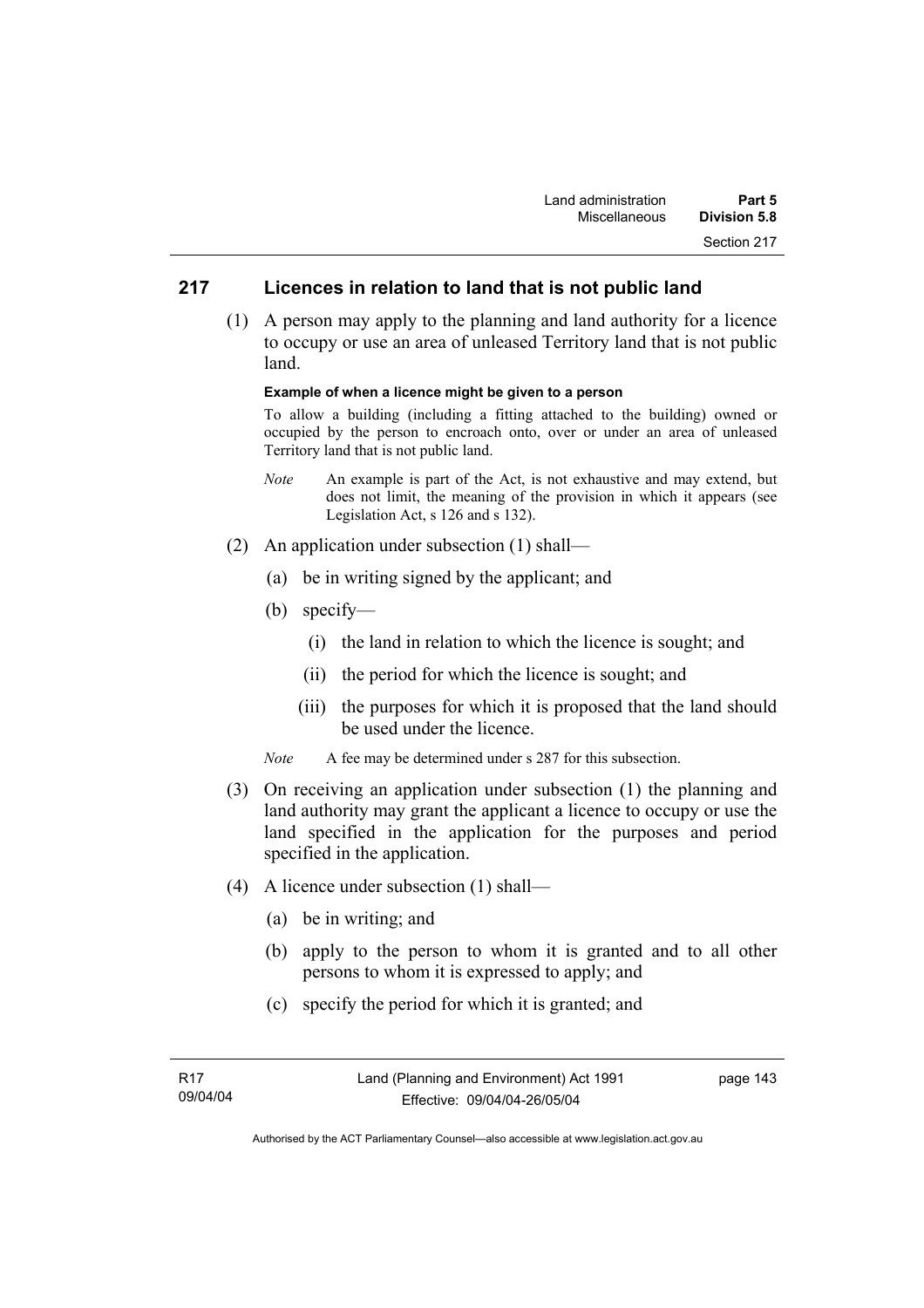| Part 5       | Land administration |  |
|--------------|---------------------|--|
| Division 5.8 | Miscellaneous       |  |
| Section 218  |                     |  |

- (d) be subject to the conditions (if any) that are specified in the licence.
- (5) A person is not required to hold a licence under this section to occupy or use an area of unleased Territory land that is not public land if—
	- (a) the person holds a permit under the *Roads and Public Places Act 1937* to place an object in, over or across the area; and
	- (b) the area is being occupied or used in accordance with the permit; and
	- (c) for an occupation or use that requires an approval under division 6.2 (Approvals)—
		- (i) the occupation or use has been approved under that division; and
		- (ii) the person is complying with any conditions under section 245 (Conditional approvals) that apply to the approval.

### **218 Reservation of minerals**

A reservation of minerals contained in a lease of Territory land shall be read as a reservation of all minerals and mineral substances in or on the land, including gold, silver, copper, tin, other metals, ores and substances containing metals, gems, precious stones, coal, limestone, shale, mineral oils, valuable earths and substances, stone, clay, gravel and sand.

### **219 Rights to extract minerals**

- (1) The planning and land authority may, by a lease or other agreement, grant a person the right to extract minerals from specified Territory land.
- (2) The provisions of a lease or other agreement entered under subsection (1) shall be the provisions agreed between the parties.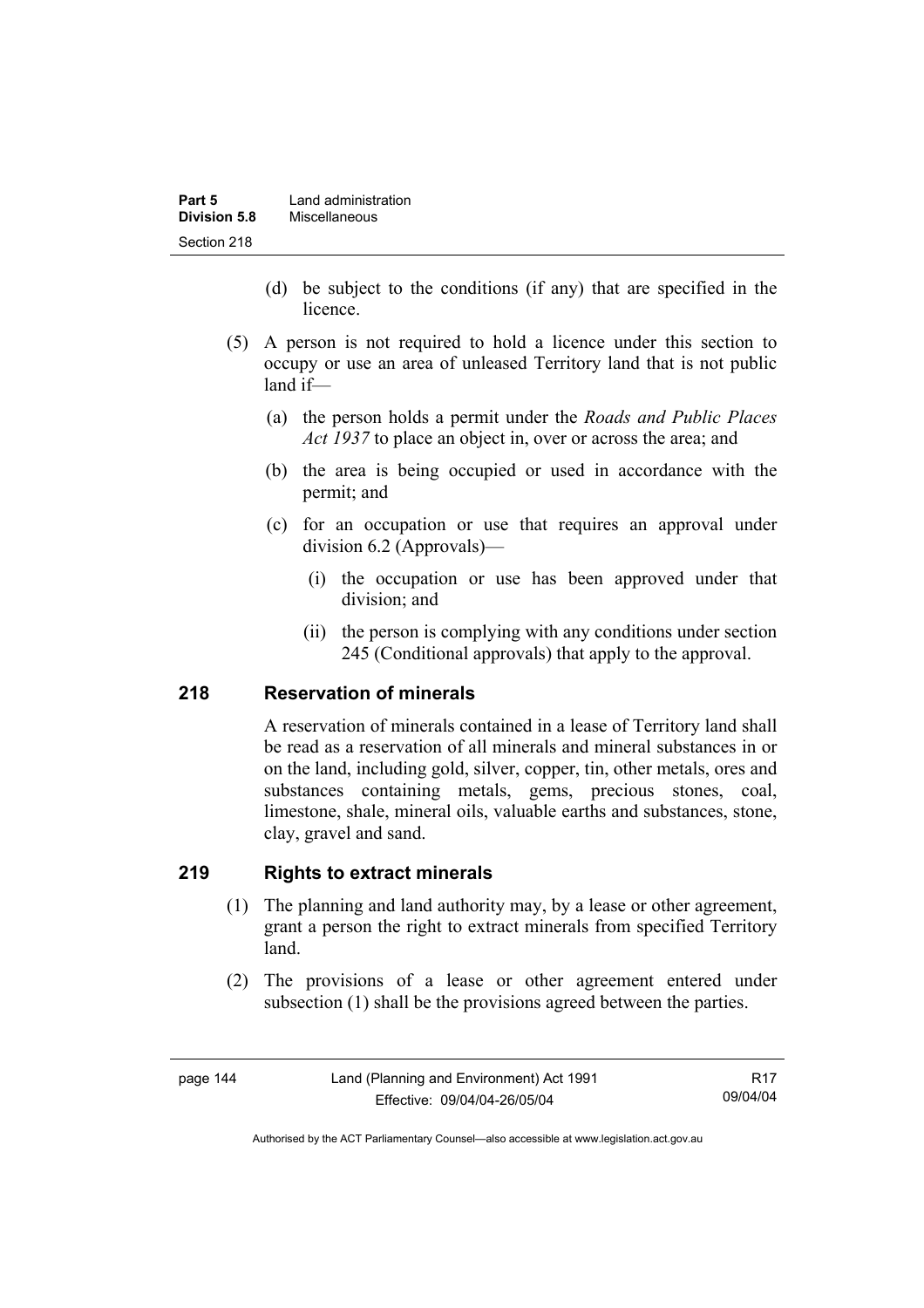### **220 Access to lease documents and development agreements**

- (1) The *Freedom of Information Act 1989*, section 11 (2) does not apply to a document that is—
	- (a) a lease; or
	- (b) a variation of a lease; or
	- (c) a renewal of a lease;

if the document became a document of a Commonwealth agency before 1 January 1977.

- (2) A document that is—
	- (a) a lease; or
	- (b) a variation of a lease; or
	- (c) a renewal of a lease;

shall be deemed not to be an exempt document for the *Freedom of Information Act 1989*.

 (3) A reference in this section to a *lease* is a reference to a lease of Territory land.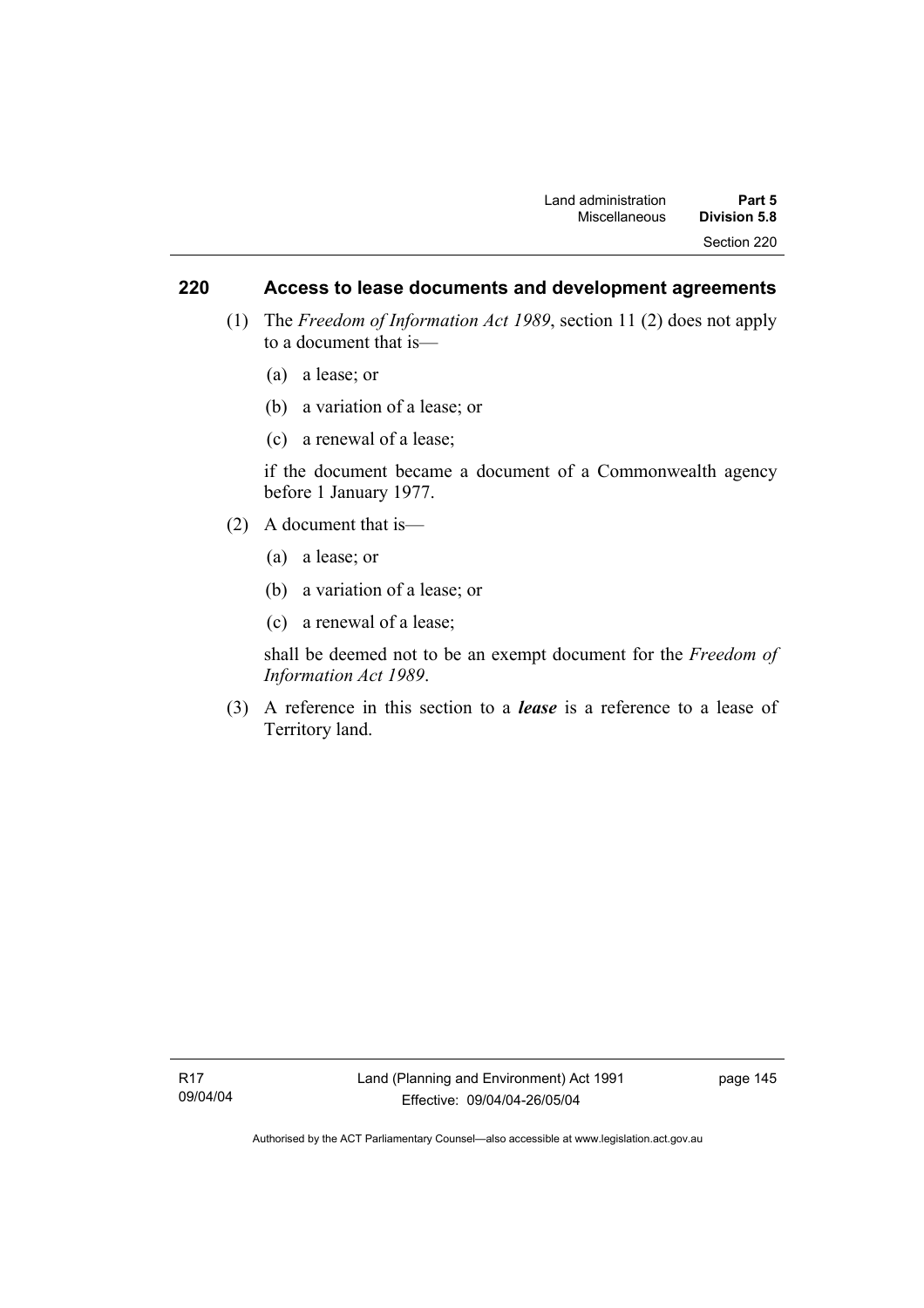**Part 6 Approvals and orders**<br>**Division 6.1 Preliminary Division 6.1** Preliminary Section 222

# **Part 6 Approvals and orders**

### **Division 6.1 Preliminary**

### **U 222 Definitions for pt 6**

In this part:

*application* means an application for approval to undertake a development.

*approval* means—

- (a) an approval under section 230 (Approvals); or
- (b) if, on reconsideration of an original decision, an application for development is approved—an approval on reconsideration.
- *Note* Subdiv 6.2.4 deals with reconsideration of original decisions.

#### *building* includes—

- (a) an addition to a building; and
- (b) a structure attached to a building; and
- (c) a part of a building.

*building work*—see the *Building Act 1972*, section 5.

*consolidation*—see section 159.

*development* means activity in relation to land that consists of 1 or more of the following activities:

- (a) the erection, alteration or demolition of a building or structure on or under the land;
- (b) the carrying out of earthworks or other construction work on or under the land;

page 146 Land (Planning and Environment) Act 1991 Effective: 09/04/04-26/05/04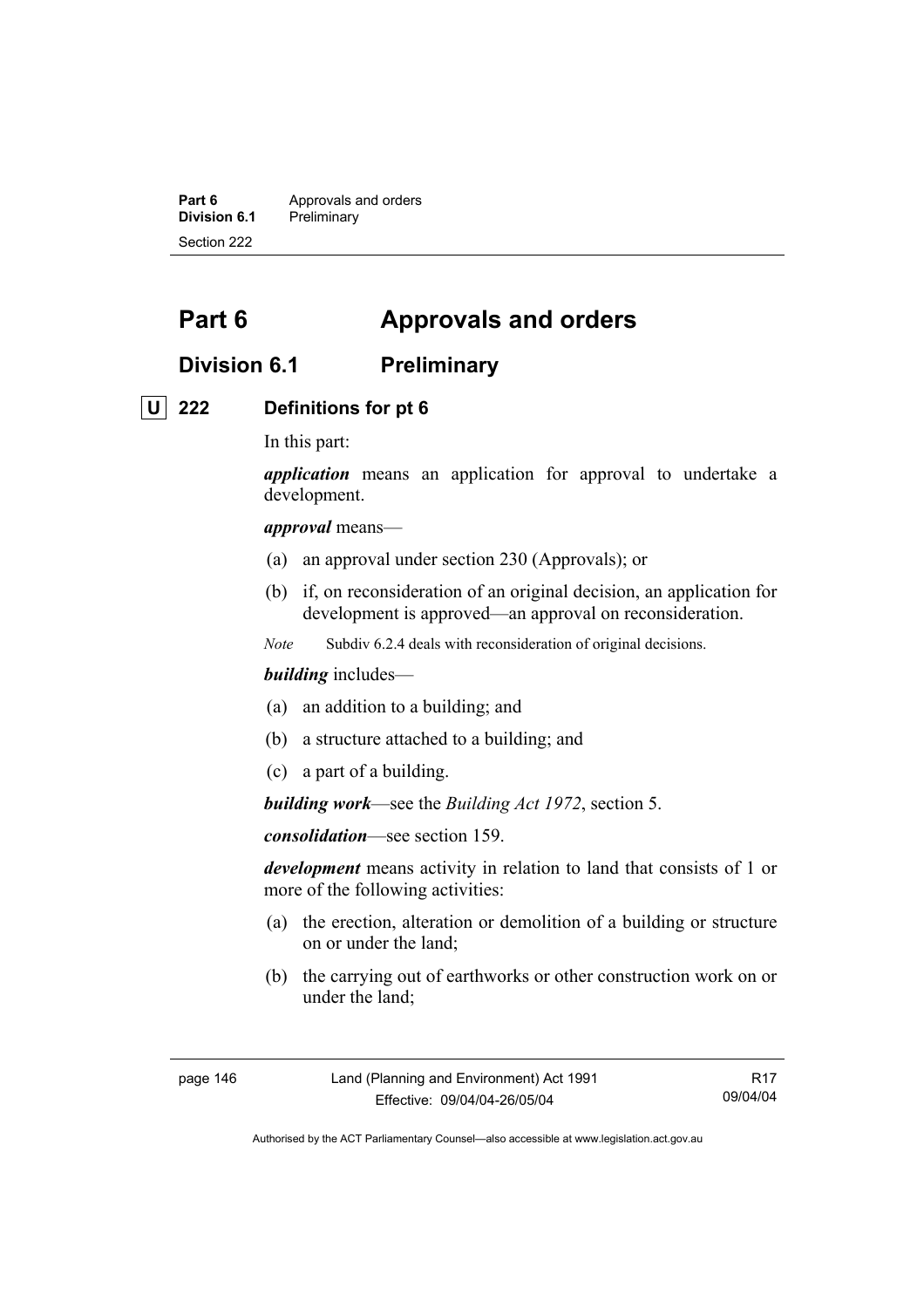- (c) the carrying out of work that would affect the landscape of the land except if the land is leased for residential purposes only and is not specified in the heritage places register, or an interim heritage places register, as a heritage place;
- (d) a use of the land for a business—
	- (i) that is a home business within the meaning of the plan; and
	- (ii) that is not expressly authorised by a current lease;
- (e) a use of the land for an activity—
	- (i) that is prescribed for section  $175(3)(a)$ ; and
	- (ii) that is not expressly authorised by a current lease;
- (f) if the land is unleased Territory land—a use of the land that is not authorised by a current licence or permit granted for the land under an Act;
- (g) the erection, fixing or displaying of a sign or advertising material on the land, or on a structure or building on the land, otherwise than in accordance with a right to do so expressly given by a current licence granted under this Act, a current lease or a current permit under the *Roads and Public Places Act 1937*;
- (h) a variation of a lease of the land;
- (i) an activity declared by another Act to be a development activity for the purposes of this part;

but does not include a use of unleased Territory land by or on behalf of the Territory for a purpose for which it was used before the commencement of this Act.

*Executive* includes a Minister acting on behalf of the Executive.

*inspector* means a person appointed as an inspector under section 263 (1).

| R17      | Land (Planning and Environment) Act 1991 | page 147 |
|----------|------------------------------------------|----------|
| 09/04/04 | Effective: 09/04/04-26/05/04             |          |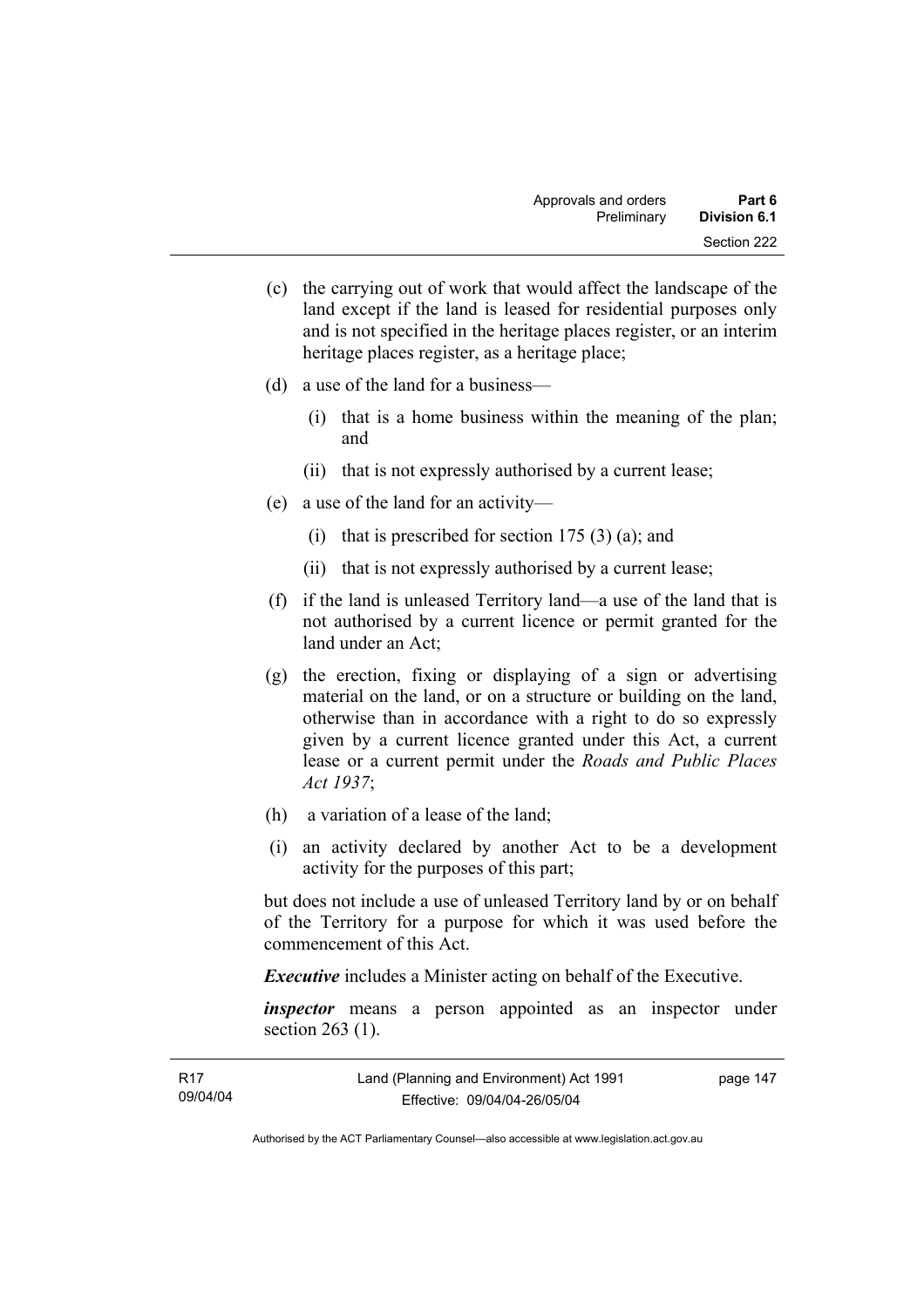| Part 6       | Approvals and orders |
|--------------|----------------------|
| Division 6.1 | Preliminary          |
| Section 223  |                      |

*lease*—see section 159.

*lessee*—see section 159.

*objection* means an objection under section 237.

*order* means—

- (a) an order under division 6.3; or
- (b) a decision under another Act that is declared by an Act to be an order for this part.

*original decision*—see section 246 (1).

*prescribed period* means the period specified in, or ascertained in accordance with, the regulations.

*prohibition notice*—see section 260 (1).

*relevant authority*, in relation to an application, means—

- (a) if the Minister has, under section 229B (Minister may decide some applications), decided to consider an application—the Minister; or
- (b) the planning and land authority.

*structure* includes a fence, mast, antenna, aerial, road, footpath, driveway, carpark, culvert or service conduit or cable.

*subdivision—*see section 159.

*variation*, of a lease—see section 223.

### **223 Meaning of** *variation* **for pt 6**

- (1) In this part, *variation*, of a lease, includes—
	- (a) the surrender of a lease and the granting of a new lease subject to different provisions to the same lessee over all or part of the land comprised in the surrendered lease; and
	- (b) a consolidation; and

| page 148 | Land (Planning and Environment) Act 1991 | R <sub>17</sub> |
|----------|------------------------------------------|-----------------|
|          | Effective: 09/04/04-26/05/04             | 09/04/04        |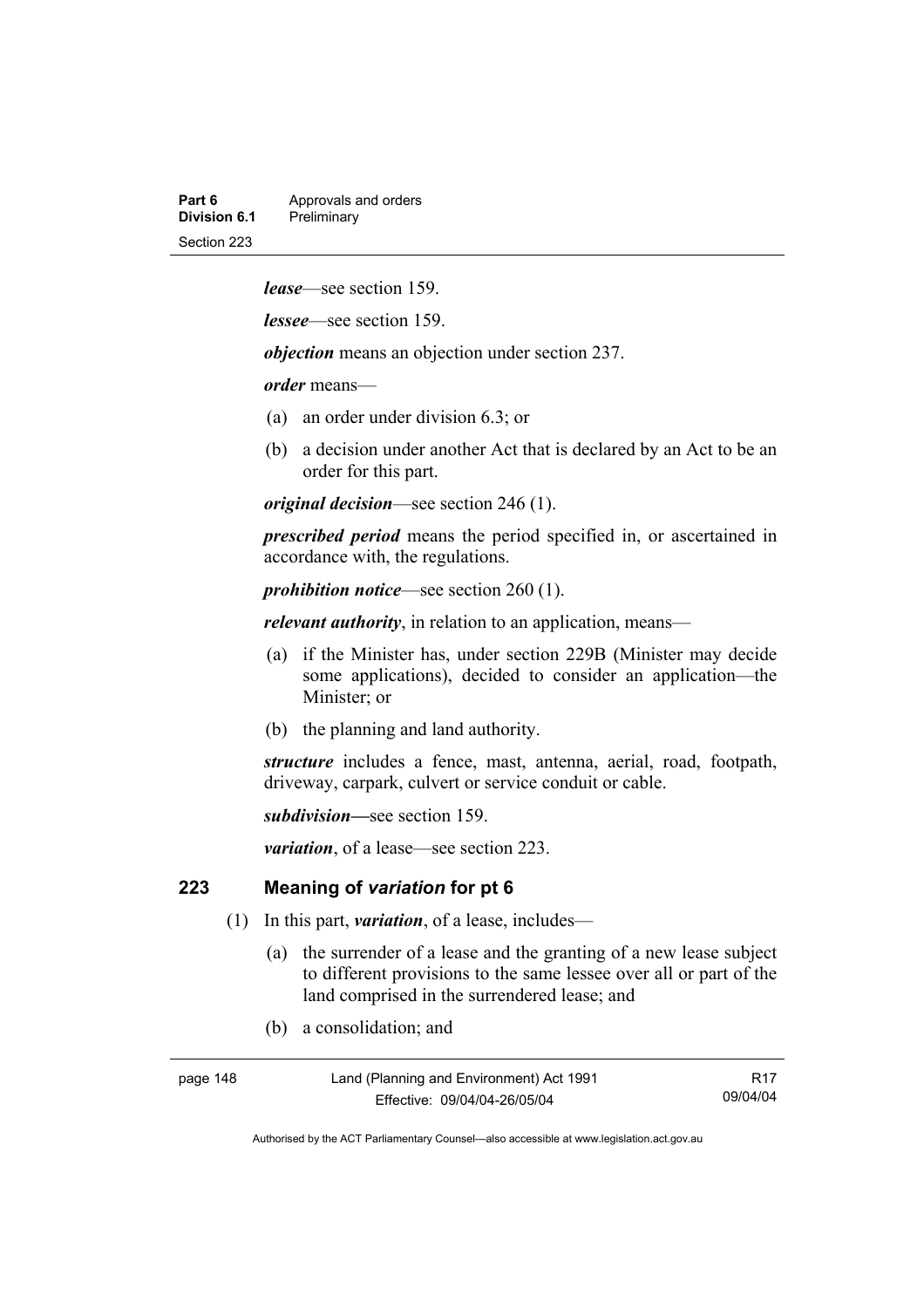- (c) a subdivision.
- (2) However, the *variation* of a lease does not include the surrender of a lease and the granting of a new lease to the same lessee over all or part of the land comprised in the surrendered lease if—
	- (a) the land is defined land within the meaning of section 31; or
	- (b) the new lease is granted under any of the following provisions:
		- (i) section 171 (Grant of further residential leases);
		- (ii) section 171A (Grant of further rural leases);
		- (iii) section 172 (Grant of further leases for purposes other than residential or rural).

## **Division 6.2 Approvals**

### **Subdivision 6.2.1 General**

### **225 Offence—development**

 (1) A person shall not, without reasonable excuse, undertake a development otherwise than in accordance with an approval.

Maximum penalty: 50 penalty units.

 (2) A Territory authority shall not, without reasonable excuse, undertake a development except in accordance with an approval.

### **226 Application to undertake development**

- (1) An application for approval must—
	- (a) be signed by the applicant; and
	- (b) if the application is for approval of a variation of a lease—be accompanied by an assessment by an accredited valuer that sets out the amounts of the values represented by  $V_1$  and  $V_2$ in—

Authorised by the ACT Parliamentary Counsel—also accessible at www.legislation.act.gov.au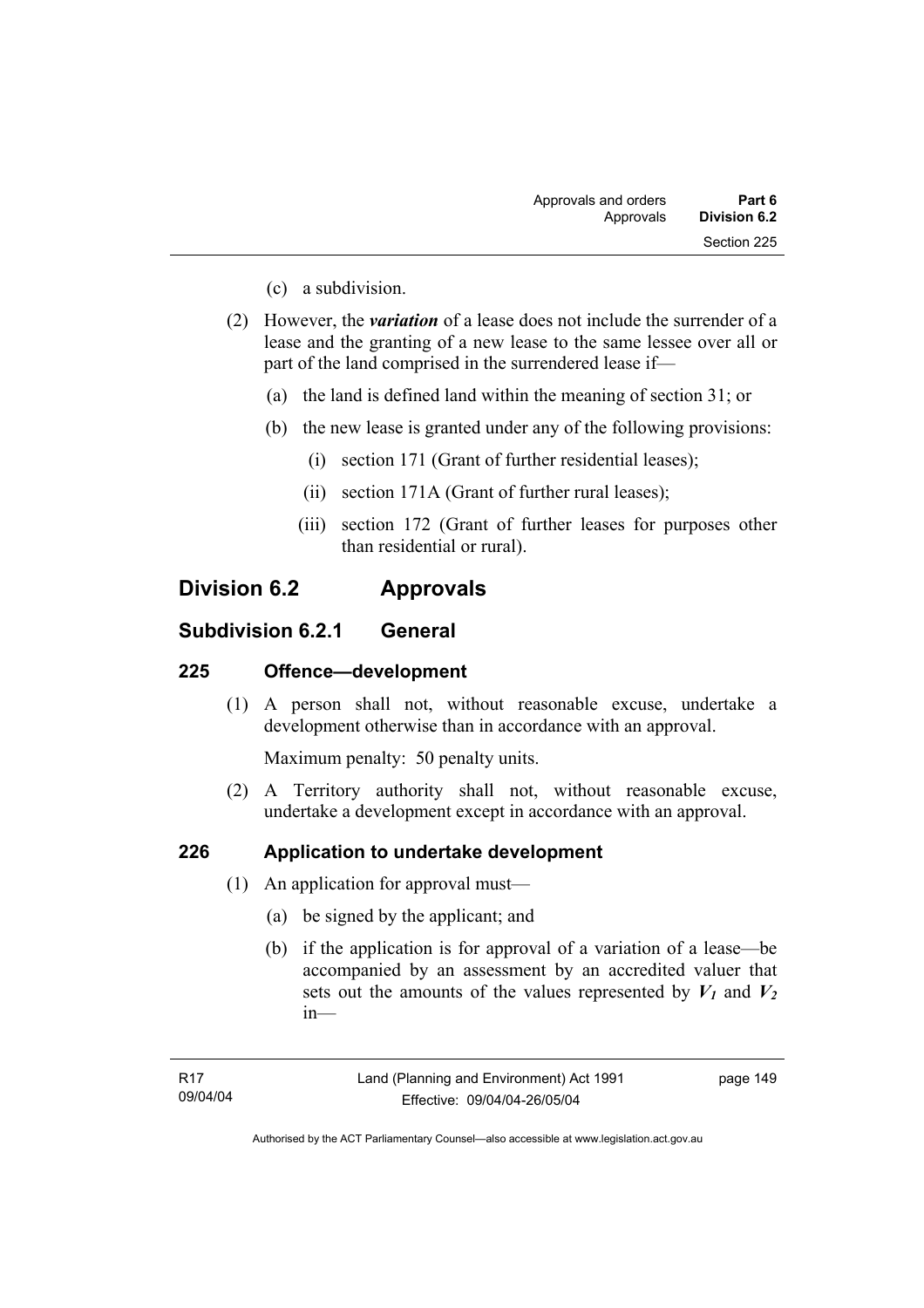- (i) for a variation that is not a consolidation or subdivision section 184A; or
- (ii) for a variation consisting of a consolidation or subdivision—section 187C.
- *Note 1* A fee may be determined under s 287 for this subsection.
- *Note 2* If a form is approved under s 287A for an application or a declaration, the form must be used.
- (2) If the development to which the application relates requires construction work to be carried out on land that has previously been developed, and that is not leased for rural purposes, the application must be accompanied by a survey certificate given by a registered surveyor that shows—
	- (a) the boundaries of the land where the development is to be undertaken; and
	- (b) the location of each building or structure on the land; and
	- (c) the existing contours of the land.
- (3) A person is not entitled to apply to undertake a development of a rural lease if—
	- (a) the development is a variation of the lease that is a consolidation or subdivision; and
	- (b) the planning and land authority may not consent to the consolidation or subdivision under section 186H.
- (4) If an application is made by a person who is not the lessee of the place to which the application relates, the application shall, in addition to being signed by the person by whom it is made, be signed by—
	- (a) if the place to which the application relates is subject to a lease—the lessee of the place; or
	- (b) in any other case—the planning and land authority.

| page 150 | Land (Planning and Environment) Act 1991 | R17      |
|----------|------------------------------------------|----------|
|          | Effective: 09/04/04-26/05/04             | 09/04/04 |

Authorised by the ACT Parliamentary Counsel—also accessible at www.legislation.act.gov.au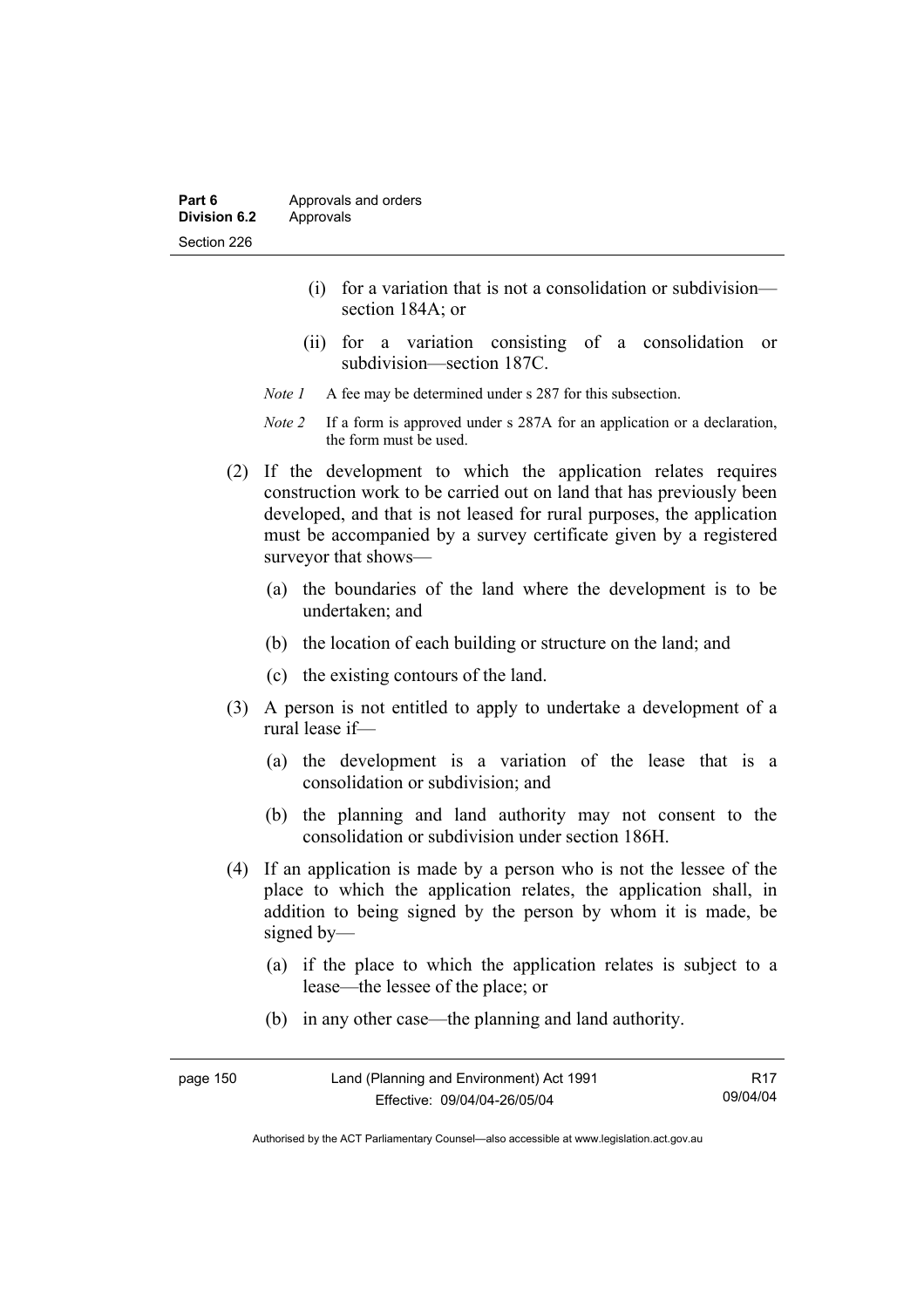- (5) A lessee may, by writing, appoint a person to act on his or her behalf in relation to an application.
- (6) A person who signs an application under subsection (4) (a) shall be taken to be an applicant in relation to the application.
- (7) The planning and land authority may—
	- (a) correct a formal error in an application; or
	- (b) at the request of the applicant, make an alteration to an application.
- (8) If the planning and land authority makes an alteration or correction under subsection (7), the authority must—
	- (a) advise the applicant, or if there is more than 1, each applicant, that the alteration or correction has been made; and
	- (b) if notice has been given under section 229 of the making of the application—give notice in accordance with that section of the application as so altered or corrected.
- (9) An application may be made under this section in relation to a development that has been undertaken without approval.
- (10) The Minister may, in writing, exempt developments mentioned in subsection (2) from the application of the subsection.
- (11) An exemption is a disallowable instrument.
	- *Note* A disallowable instrument must be notified, and presented to the Legislative Assembly, under the Legislation Act.
- (12) In this section:

*accredited valuer* means a person who is—

 (a) registered, licensed or approved under the law of the Commonwealth or a State to carry out valuations of property; or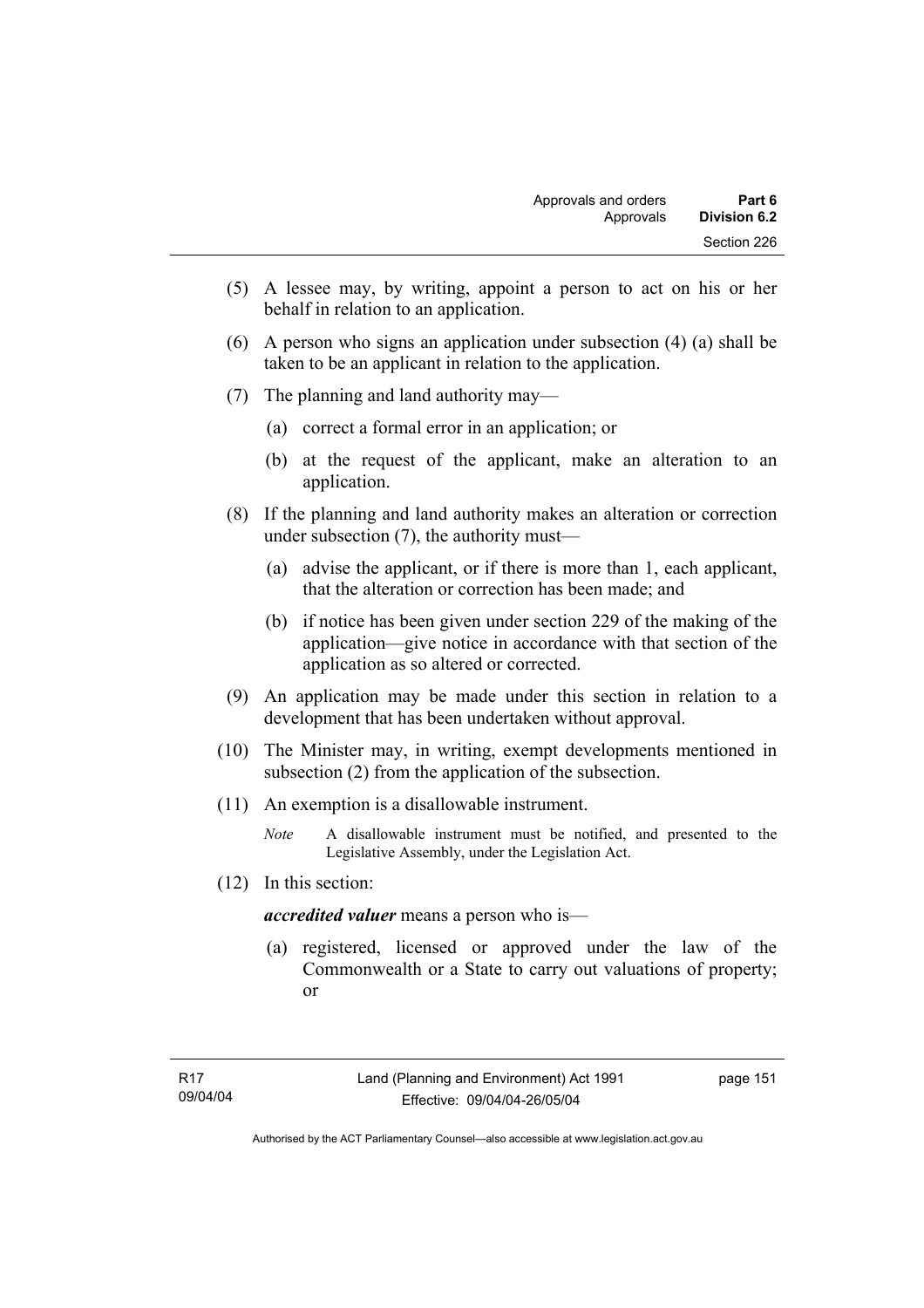| Part 6       | Approvals and orders |
|--------------|----------------------|
| Division 6.2 | Approvals            |
| Section 227  |                      |

 (b) accredited as a certified practising valuer by the body known as the Australian Property Institute.

### **227 Register of applications, approvals, orders and lease and development conditions**

- (1) The planning and land authority shall keep a register of—
	- (a) each alteration or correction to an application made under section 226 (7); and
	- (b) each application that has not been withdrawn, or that is not to be taken to have been withdrawn and in relation to which the period for making an application under section 275 or section 276 has not ended; and
	- (c) each approval in relation to which the period for making an application under section 275 or section 276 has not ended; and
	- (d) each approval, for the period for which it remains in force; and
	- (e) each order, for the period for which it remains in effect; and
	- (f) the lease and development conditions (if any) applicable to a lease granted after the commencement of this paragraph; and
	- (g) any comments of the planning and land authority or the planning and land council given to the planning and land authority for the Minister's consideration of an application under section 229B (Minister may decide some applications); and
	- (h) if an application has been reconsidered under subdivision 6.2.4—the date and details of the decision on reconsideration; and
	- (i) details of any minor amendment made under section 247.
- (2) The planning and land authority may enter in the register details of lease and development conditions applicable to a lease granted before the commencement of subsection (1) (f ).

| page 152 | Land (Planning and Environment) Act 1991 | R17      |
|----------|------------------------------------------|----------|
|          | Effective: 09/04/04-26/05/04             | 09/04/04 |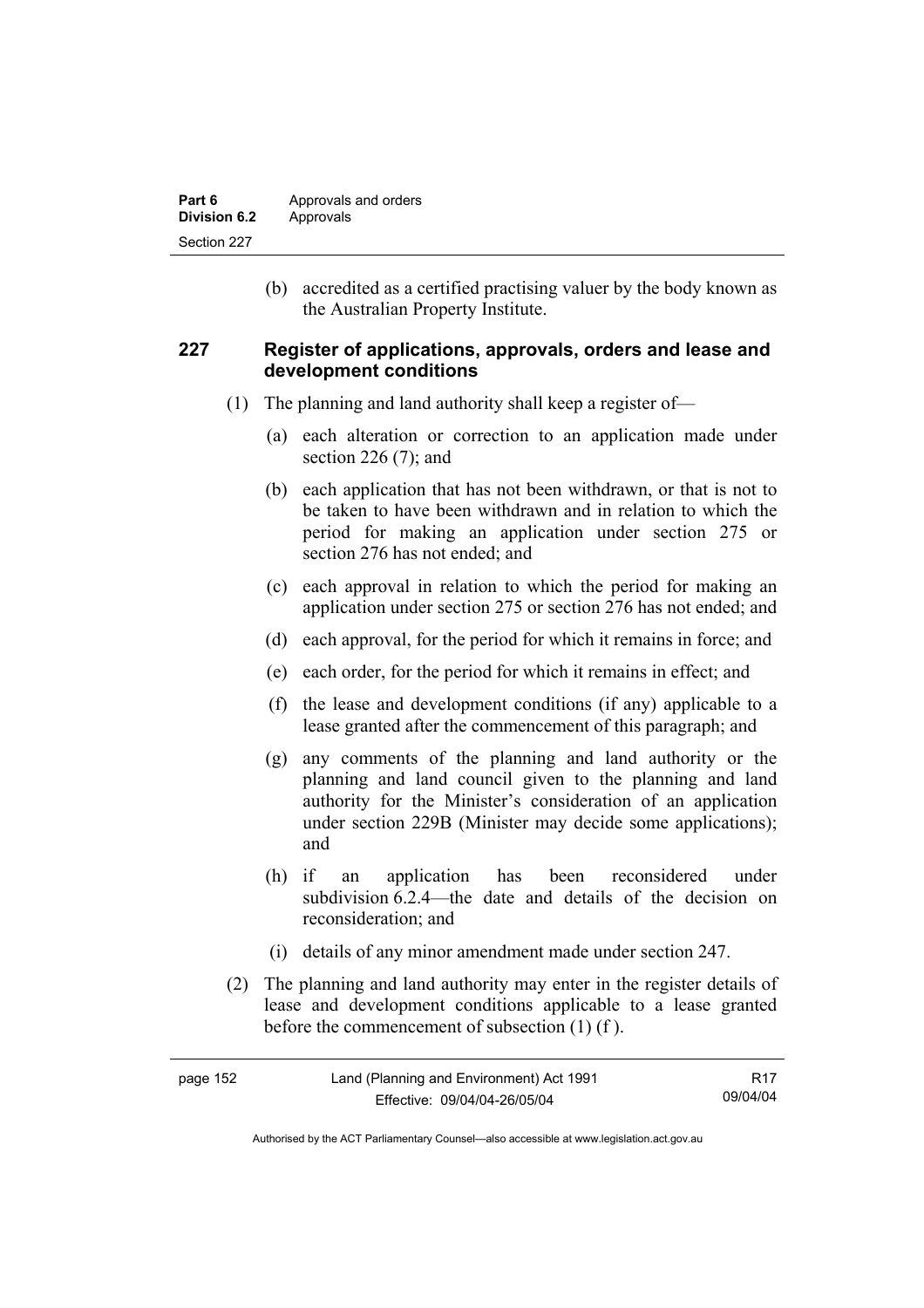- (3) A person may, during office hours—
	- (a) inspect the register; and
	- (b) make copies of, or take extracts from, the register or any part of a document relevant to an application.
	- *Note* A fee may be determined under s 287 for par (b).
- (4) In this section:

*lease and development condition*, for a lease, means a condition, other than a condition contained in the lease, that—

- (a) was approved by the Territory when the lease was granted; and
- (b) regulates the development or use of the land that is subject to the lease.

### **228 Restrictions on inspection of applications**

- (1) An applicant for approval to undertake a development may apply in writing to the planning and land authority for a part of any copy of the application to be excluded from being made available to the public or for public inspection.
- (2) The planning and land authority may approve or refuse to approve an application under subsection (1).
- (3) The planning and land authority must approve an application if satisfied that—
	- (a) the part of the application for approval to undertake a development to which the application under subsection (1) relates contains information—
		- (i) about the personal or business affairs of a person; or
		- (ii) that has been given to the authority in confidence; or
		- (iii) the publication of which would disclose a trade secret; or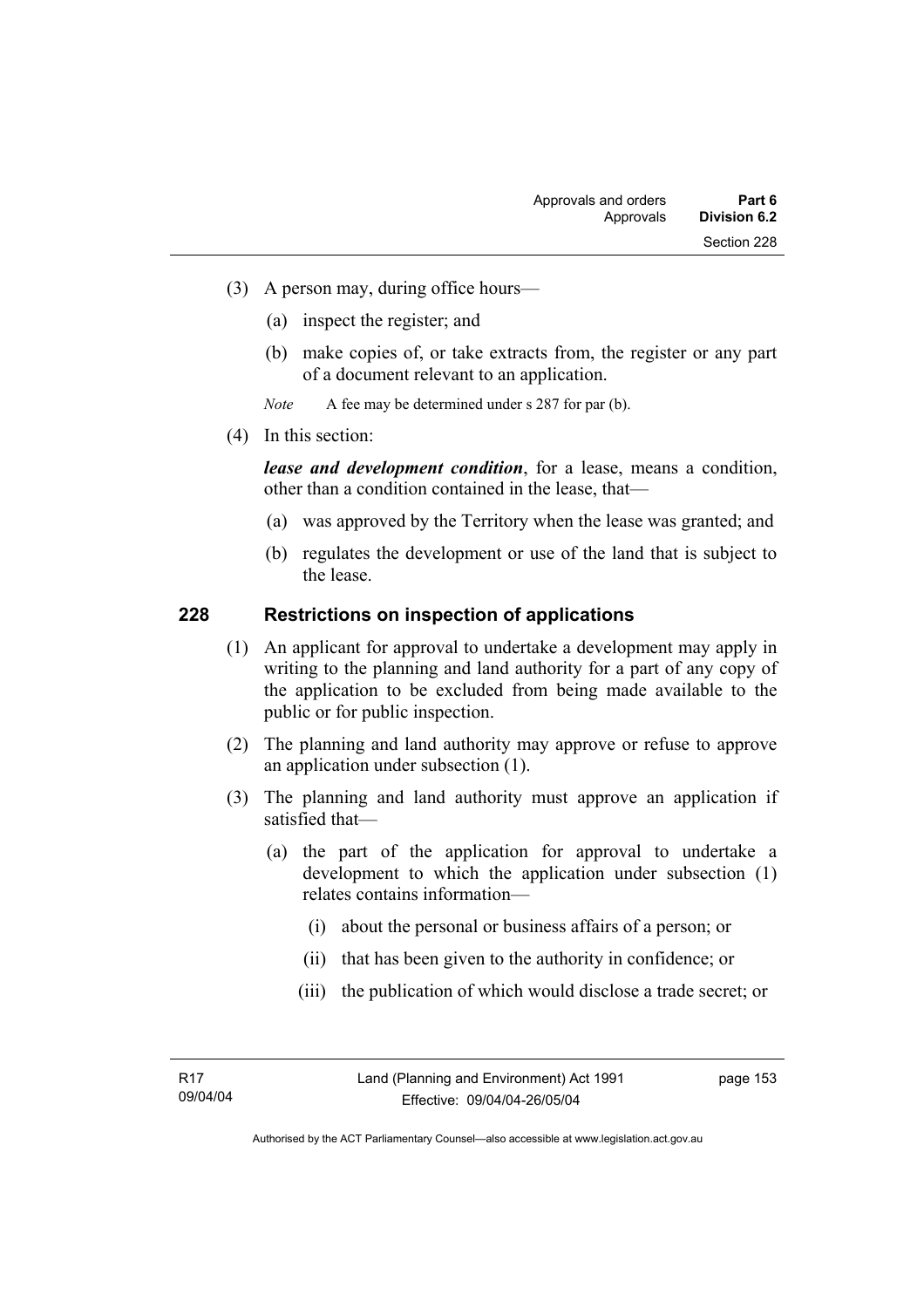- (iv) the disclosure of which is likely to affect the conduct of a person's lawful business affairs; and
- (b) it would not be in the public interest for the part to be published.
- (4) If a part of an application is excluded from the copies of that application made available to the public or for public inspection, each copy shall include a statement to the effect that an unspecified part of the application has been excluded for the purpose of protecting the confidentiality of information included in that part.

### **229 Notice of application**

- (1) The planning and land authority shall—
	- (a) if a place other than unleased land adjoining the place to which an application relates—
		- (i) is occupied—give notice by post of the making of the application to the lessee of the adjoining place at the address of the adjoining place; or
		- (ii) is unoccupied—give notice by post to the lessee of the adjoining place at the address of the lessee last-known to the authority; and
	- (b) publish notice of the making of each application in a daily newspaper.
- (2) Subsection (1) (a) does not apply—
	- (a) if, in the opinion of the planning and land authority, the number of places adjoining the place to which the application relates is such that it would be impractical to give notice by post to the lessee of each place; or
	- (b) in relation to a place adjoining the place to which the application relates that is leased by the applicant or a person for whom the applicant has been appointed to act as agent.

| page 154 | Land (Planning and Environment) Act 1991 | R17      |
|----------|------------------------------------------|----------|
|          | Effective: 09/04/04-26/05/04             | 09/04/04 |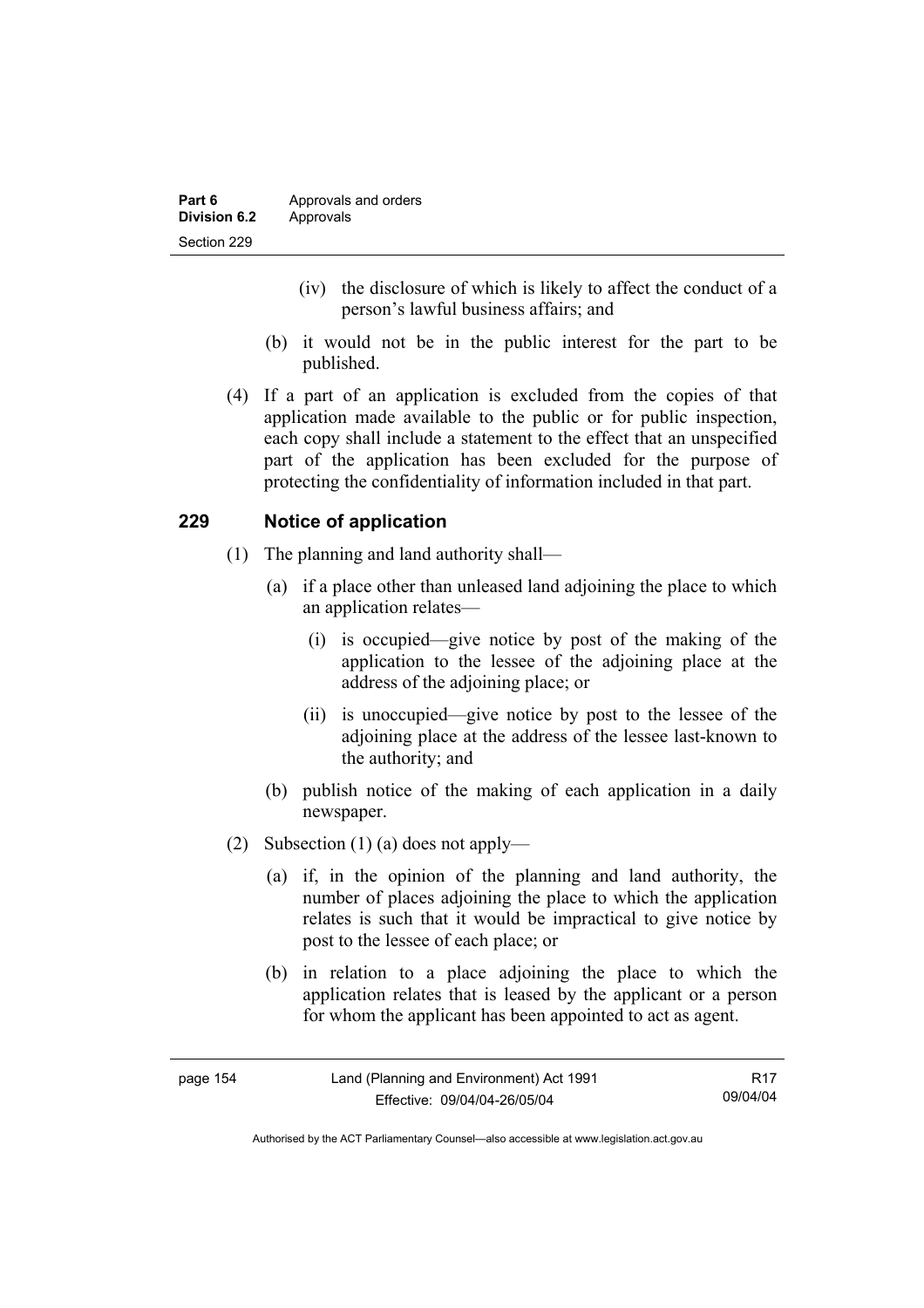(3) The planning and land authority shall, if the application relates to a development that is or includes a variation of a lease, give written notice of the making of the application to each person having an estate or interest in the land subject to the lease to be varied (being an estate or interest that is registered under the *Land Titles Act 1925*).

*Note* For how documents may be given, see Legislation Act, pt 19.5.

- (4) The planning and land authority
	- (a) must give to the heritage council for comment a copy of each application that relates to a place specified in the heritage places register, or an interim heritage places register, as a heritage place; and
	- (b) must give to the conservator a copy of each application that involves, or is likely to involve, damage to a significant tree under the *Tree Protection (Interim Scheme) Act 2001*; and
	- (c) must give to the conservator for comment a copy of each application that relates to public land; and
	- (d) may give a copy of an application to any other person or body for comment.
- (5) The planning and land authority shall give the environment management authority written notice of an application in relation to a development—
	- (a) listed in the *Environment Protection Act 1997*, schedule 1; or
	- (b) that has the potential to cause serious or material environmental harm within the meaning of that Act.
- (6) The planning and land authority shall cause to be erected on the place to which an application relates a sign that specifies the development proposed to be undertaken in relation to that place.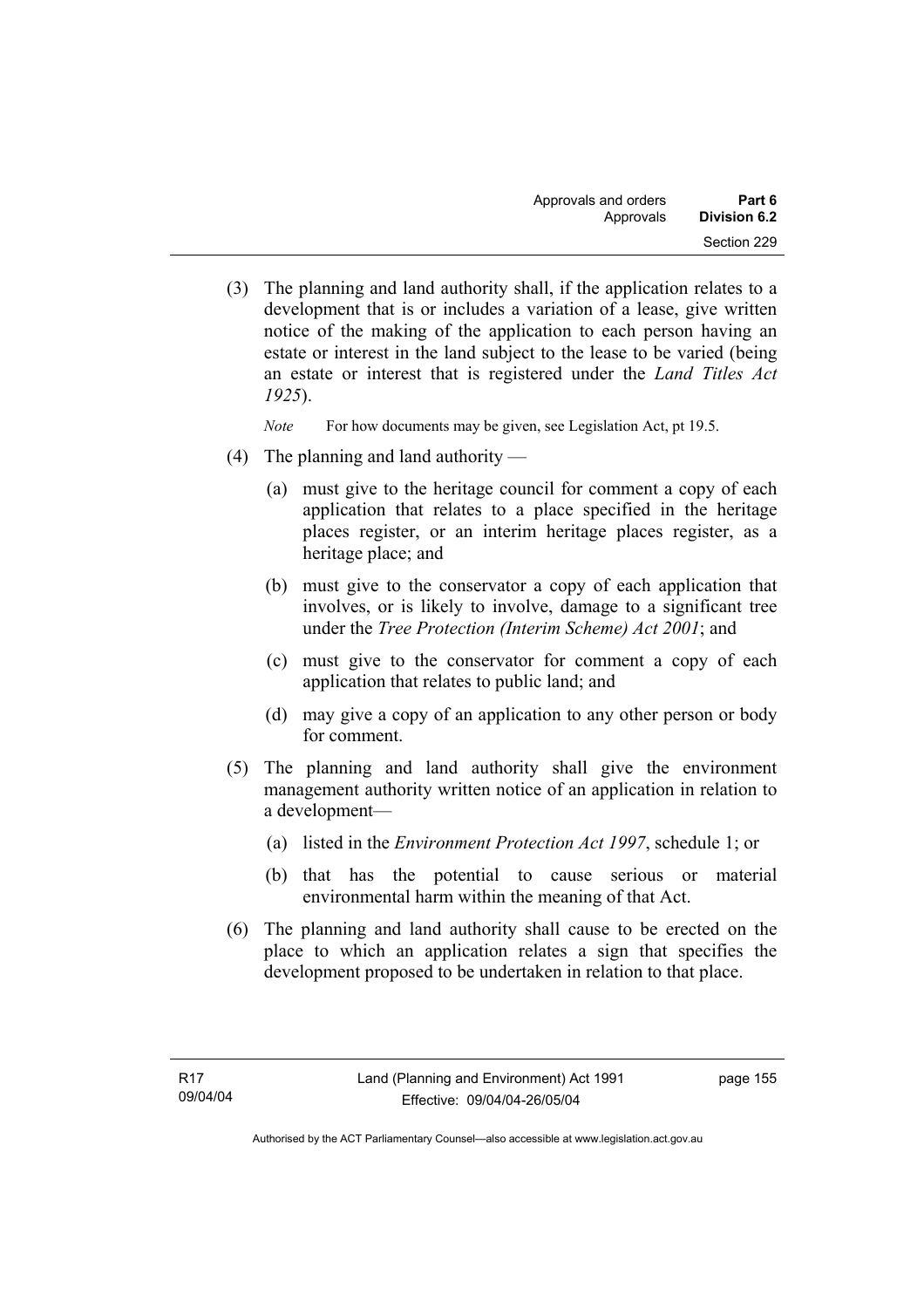| Part 6       | Approvals and orders |
|--------------|----------------------|
| Division 6.2 | Approvals            |
| Section 229A |                      |

 (7) A person shall not, without lawful excuse, move, deface, damage, obscure or otherwise interfere with a sign erected under subsection  $(6)$ .

Maximum penalty: 5 penalty units.

 (8) A person shall not, without reasonable excuse, prevent or restrict access to a sign erected under subsection (6).

Maximum penalty: 5 penalty units.

- (9) The validity of an approval is not to be taken to be affected by a failure by the planning and land authority to comply with subsection  $(6)$ .
- (10) A reference in subsection (1) to a *lessee* is a reference to the person registered as lessee in the register kept under the *Land Titles Act 1925* in relation to the place to which the application relates.

### **229A Direction that applications be submitted to Minister**

- (1) The Minister may, in writing, direct the planning and land authority to refer to the Minister an application that has not been decided by the authority.
	- *Note* The *Planning and Land Act 2002*, s 10 provides that the planning and land authority must comply with directions given to it under a Territory law.
- (2) When complying with the direction, the planning and land authority must also give the Minister—
	- (a) the information and documents received by the authority in relation to the application; and
	- (b) any other relevant information and documents held by the authority.
- (3) If the Minister gives a direction under subsection (1) in relation to an application, the planning and land authority must take no further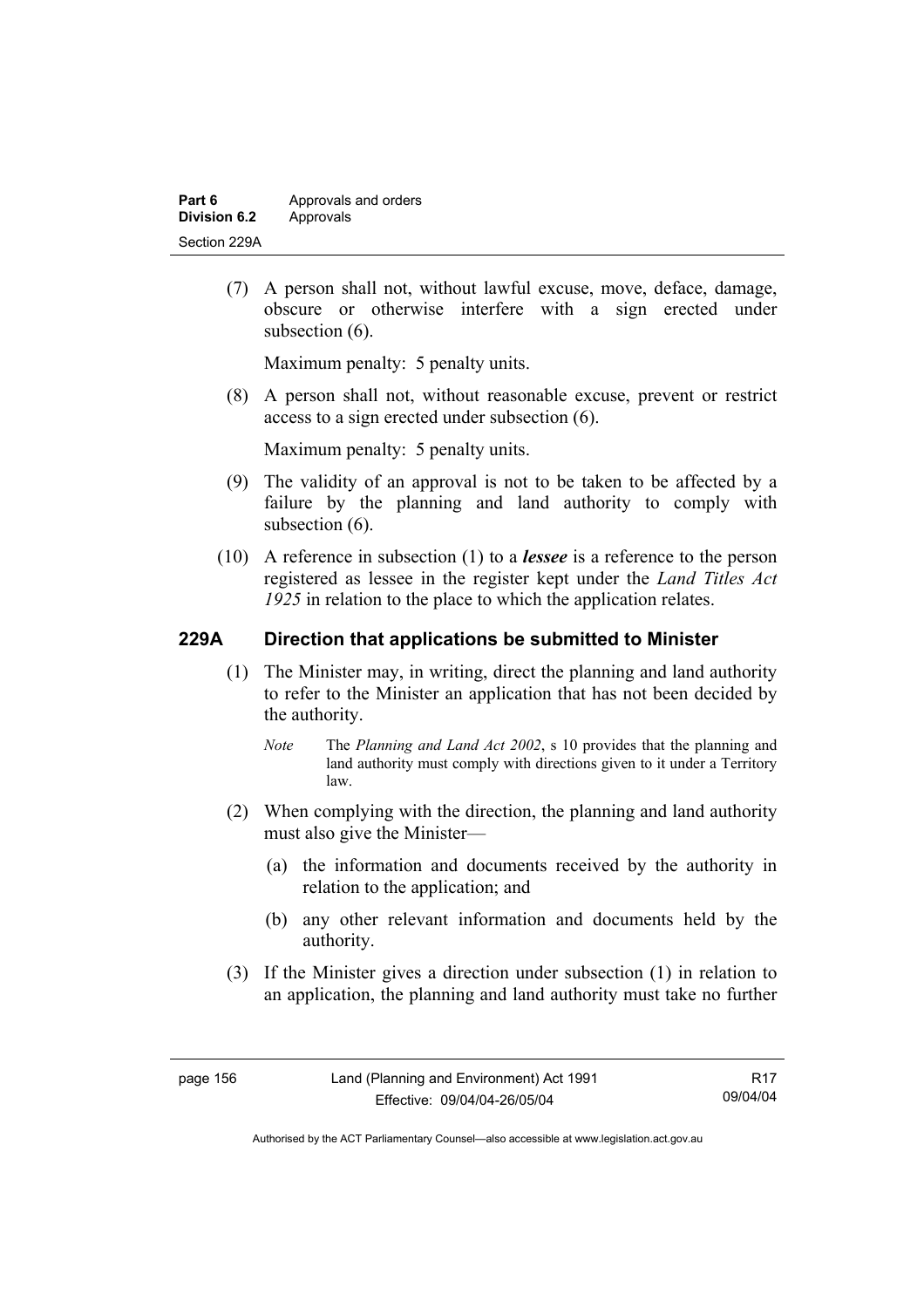action that would lead to a decision by the authority on the application.

### **229B Minister may decide some applications**

- (1) This section applies in relation to an application referred to the Minister under section 229A.
- (2) The Minister may decide to consider the application if, in the Minister's opinion—
	- (a) the application raises a major policy issue; or
	- (b) the application seeks approval for a development that may have a substantial effect on the achievement or development of objectives of the Territory plan; or
	- (c) the approval or refusal of the application would provide a substantial public benefit.
- (3) If the Minister decides to consider an application, the Minister must tell the planning and land authority in writing about the decision.
- (4) An advice under subsection (3) is a notifiable instrument.

*Note* A notifiable instrument must be notified under the Legislation Act.

- (5) An advice under subsection (3) must be notified under the Legislation Act within 3 weeks after the day it is given.
- (6) If the Minister decides to consider an application, the Minister must—
	- (a) tell the applicant in writing about the decision and the grounds on which the decision has been taken; and
	- (b) ensure that the Minister has the comments of the planning and land authority and the planning and land council on the application; and
	- (c) approve or refuse the application.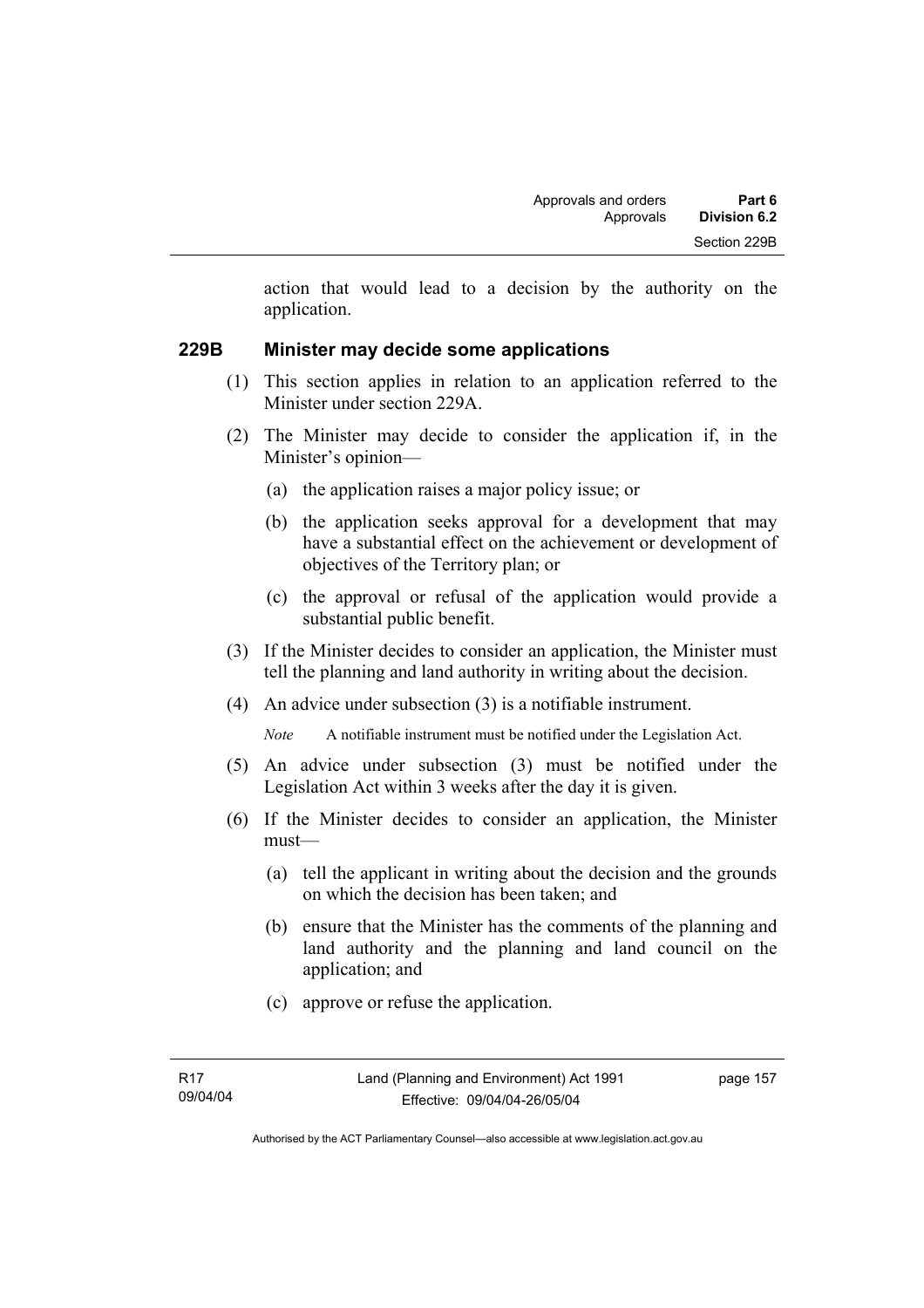| Part 6       | Approvals and orders |
|--------------|----------------------|
| Division 6.2 | Approvals            |
| Section 230  |                      |

- (7) Within 3 sitting days after the day the Minister decides an application, the Minister must present to the Legislative Assembly a statement containing—
	- (a) a description of the development to which the application relates; and
	- (b) details of the land where the development is proposed to take place; and
	- (c) the applicant's name; and
	- (d) details of the Minister's decision; and
	- (e) the grounds for the decision.
- (8) The statement under subsection (7) must be accompanied by a copy of the comments of the planning and land council on the application to which the statement relates.
- (9) If the Minister is satisfied that the Minister should not consider the application, the Minister must refer the application back to the planning and land authority for decision.

### **230 Approvals**

- (1) The relevant authority may approve or refuse to approve an application.
- (2) The relevant authority is to be taken to have refused to approve an application if he or she fails to make a decision in relation to the application before the end of the prescribed period.
- (3) Notwithstanding subsection (2), the relevant authority may approve an application at any time until the earliest of the following dates:
	- (a) the date when the administrative appeals tribunal has finally dealt with an application under section 275 to review the relevant authority's deemed refusal under subsection (2) of this section;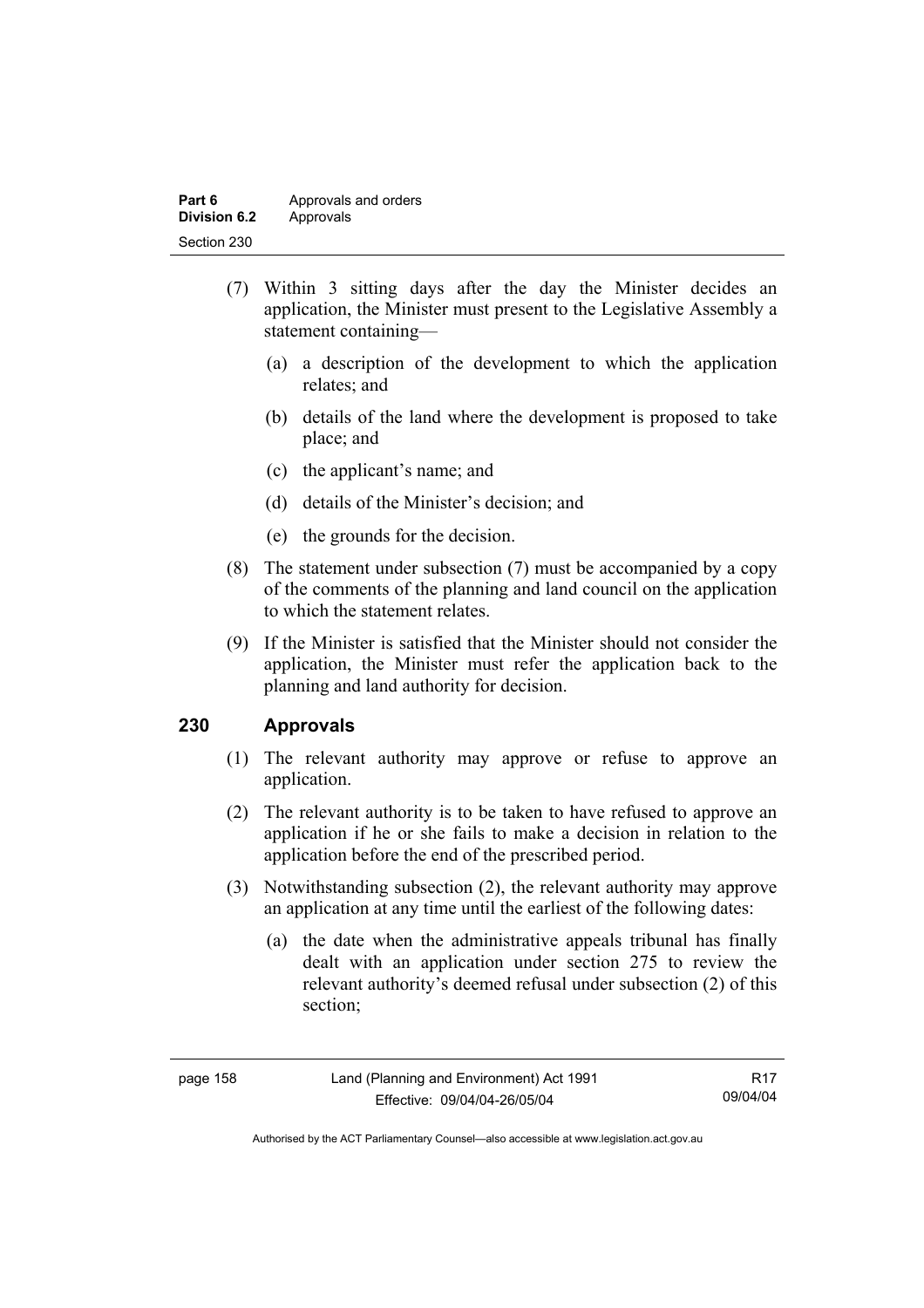- (b) 6 months after the date of the application, unless paragraph (c) applies;
- (c) if an assessment or a variation to the plan is required in relation to the application—12 months after the date of the application.
- (4) Subject to subsection (5), if the relevant authority approves an application to undertake a development that includes an activity that is not permitted by a lease of the land where the activity is to be carried out, the approval shall not take effect in relation to that activity until the lease is varied to permit the activity.
- (5) Subsection (4) does not apply in relation to—
	- (a) an activity referred to in section 222 (1), definition of *development*, paragraph (c); or
	- (b) an activity included in a development of a type prescribed for section 175 (3) (a); or
	- (c) an activity prescribed for section 175 (3) (b).

### **231 Matters to be considered**

- (1) Before approving or refusing to approve an application, the planning and land authority shall—
	- (a) consider—
		- (i) any comments of a person or body to which the application has been referred for comment; and
		- (ii) each objection or other submission the planning and land authority has received in relation to the application that has not been withdrawn; and
		- (iii) a preliminary assessment under division 4.2, or a report under section 128; and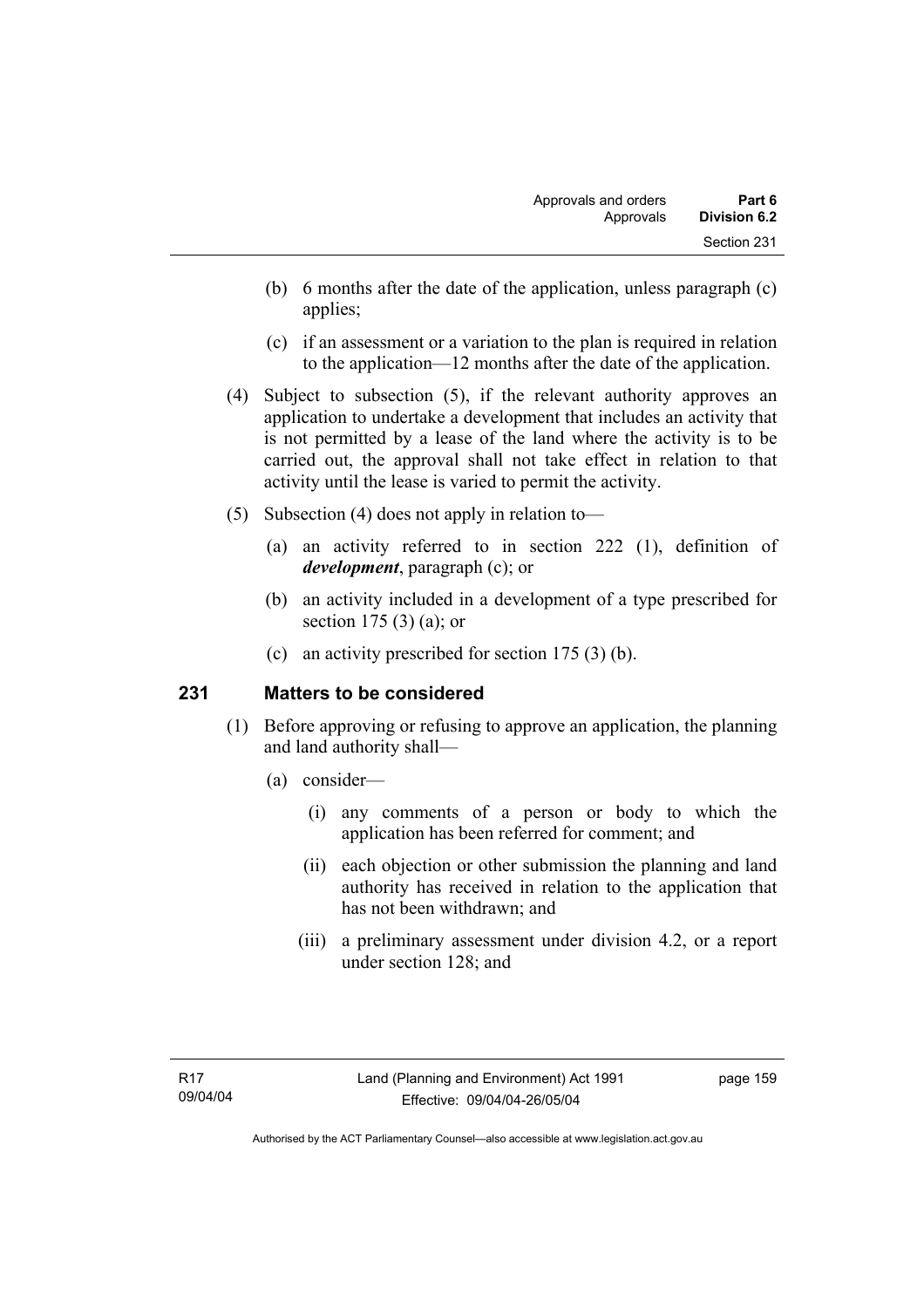| Part 6       | Approvals and orders |
|--------------|----------------------|
| Division 6.2 | Approvals            |
| Section 232  |                      |

- (iv) any assessment made, or the report of any inquiry conducted, in relation to the development to which the application relates; and
- (v) if the relevant authority is the Minister—the comments of the planning and land authority and the planning and land council; and
- (b) for an application for approval to undertake a development that would be affected by requirements relating to the conservation of the heritage significance of an Aboriginal place included in the heritage places register or an interim heritage places register—take all reasonable steps to consult with, and consider the views of, any relevant Aboriginal organisation.
- (2) In subsection  $(1)$  (b):

*Aboriginal place*—see section 52.

*relevant Aboriginal organisation*—see section 52.

### **232 Duty of applicants**

- (1) The planning and land authority may direct an applicant—
	- (a) to give the notice of the application that the authority would, apart from this section, be required to give; and
	- (b) to give notice to any other person.
- (2) The planning and land authority need not give notice of an application under section 229 (Notice of application) or another Act if the authority gives a direction under subsection (1).
- (3) If an applicant fails to comply with a direction under subsection (1), the application is to be taken to have been withdrawn.
- (4) The applicant shall pay the cost of a notice given in accordance with a direction under subsection (1).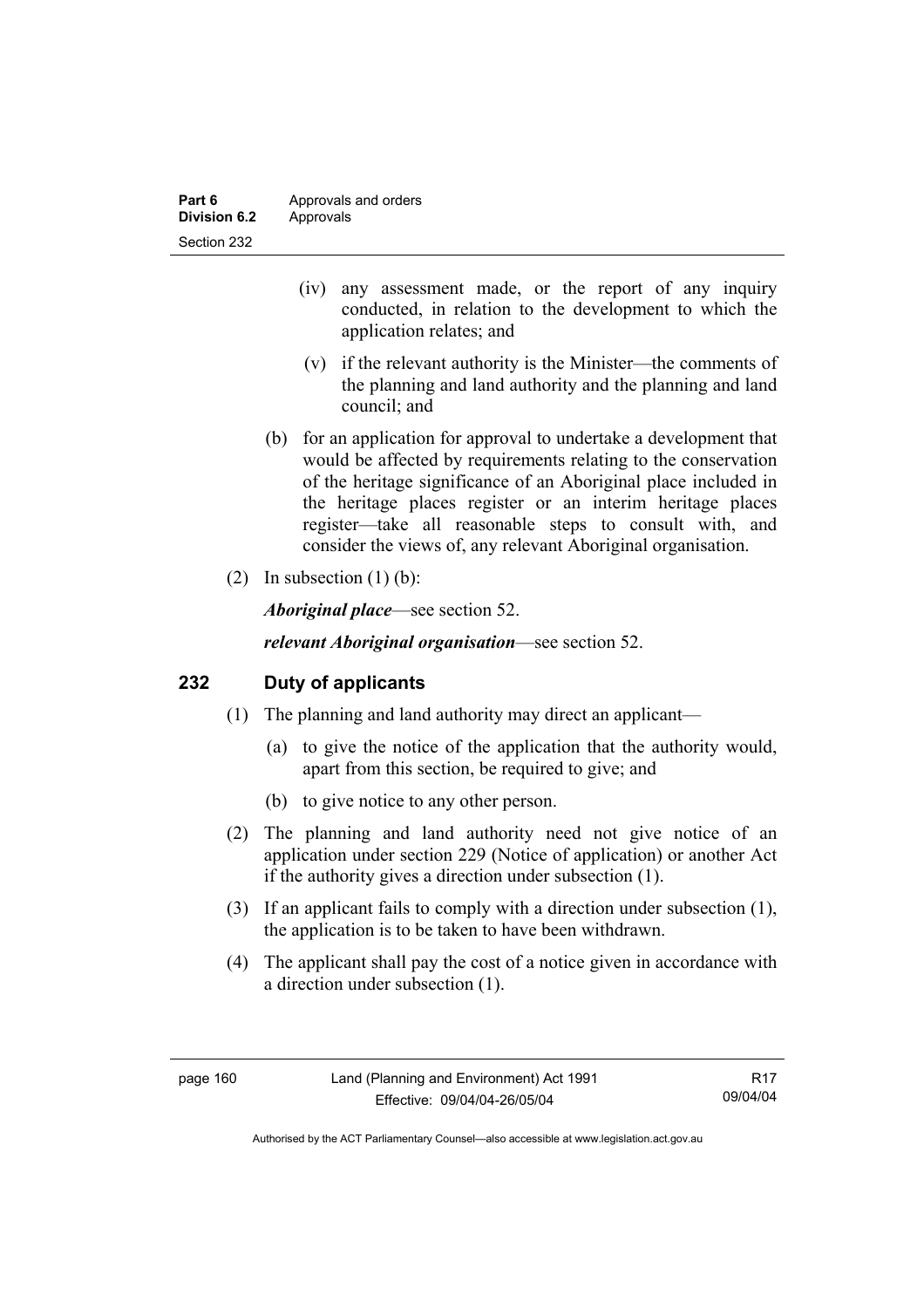- (5) If the planning and land authority publishes a notice under section 229 (1) (b), the reasonable cost of the notice is a debt payable by the applicant to the Territory.
	- *Note* If a form is approved under s 287A for a notice under par (a) or (b), the form must be used.

### **233 More information**

- (1) The planning and land authority may, by written notice, require an applicant to give to the authority, within the period specified in the notice (of not less than 28 days), either orally or in writing, the further information relating to the application that is specified in the notice.
- (2) An applicant may, at any time before the end of the period specified in a notice under subsection (1), apply to the planning and land authority for an extension of the period within which the applicant is to give information.
- (3) On receipt of an application under subsection (2), the planning and land authority may grant an extension of the period of not more than 6 months.

### **234 Effect of failure to give further information**

If a person fails to give information in accordance with a notice under section 233 (1), the planning and land authority shall, for the purposes of enabling an application to be made to the administrative appeals tribunal under section 275, be taken to have made a decision refusing the application for approval to undertake the development.

### **236 Environmental assessments and inquiries**

The Minister may—

- (a) direct that an assessment be made; or
- (b) establish a panel to conduct an inquiry;

page 161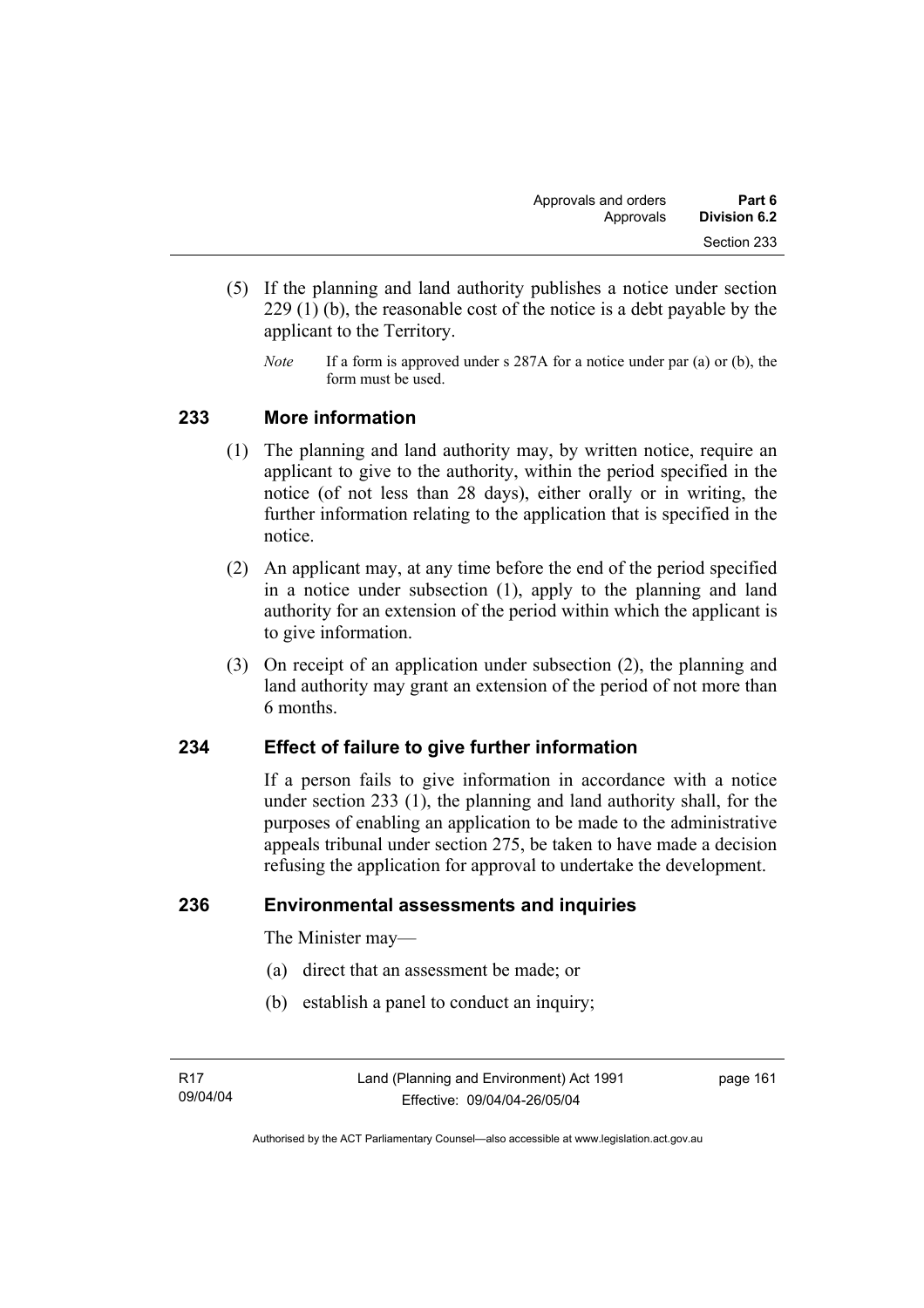| Part 6              | Approvals and orders |
|---------------------|----------------------|
| <b>Division 6.2</b> | Approvals            |
| Section 237         |                      |

about any aspect of an application.

## **Subdivision 6.2.2 Objections**

### **237 Objections—general**

- (1) Any person who may be affected by the approval of an application may, within the prescribed period (or that period as extended under this section), object to the grant of the approval.
- (2) The planning and land authority may, by notice published in a daily newspaper, extend or further extend the period allowed under subsection (1) for the objection to the grant of an approval of an application.
- (3) The power under subsection (2) may be exercised after the end of the period to be extended.
- (4) An objection shall be made to the planning and land authority in writing and shall set out the grounds of the objection.
- (5) The planning and land authority shall give an applicant for approval to undertake a development a copy of each objection to the application, and any other submission received by the authority in relation to the application, that has not been withdrawn.
- (6) In this section:

*person* includes an unincorporated association.

### **238 Inspection of objections**

The planning and land authority shall make a copy of each objection available for inspection by members of the public during office hours until the end of the period during which application may be made to the administrative appeals tribunal for a review of a decision in relation to the application.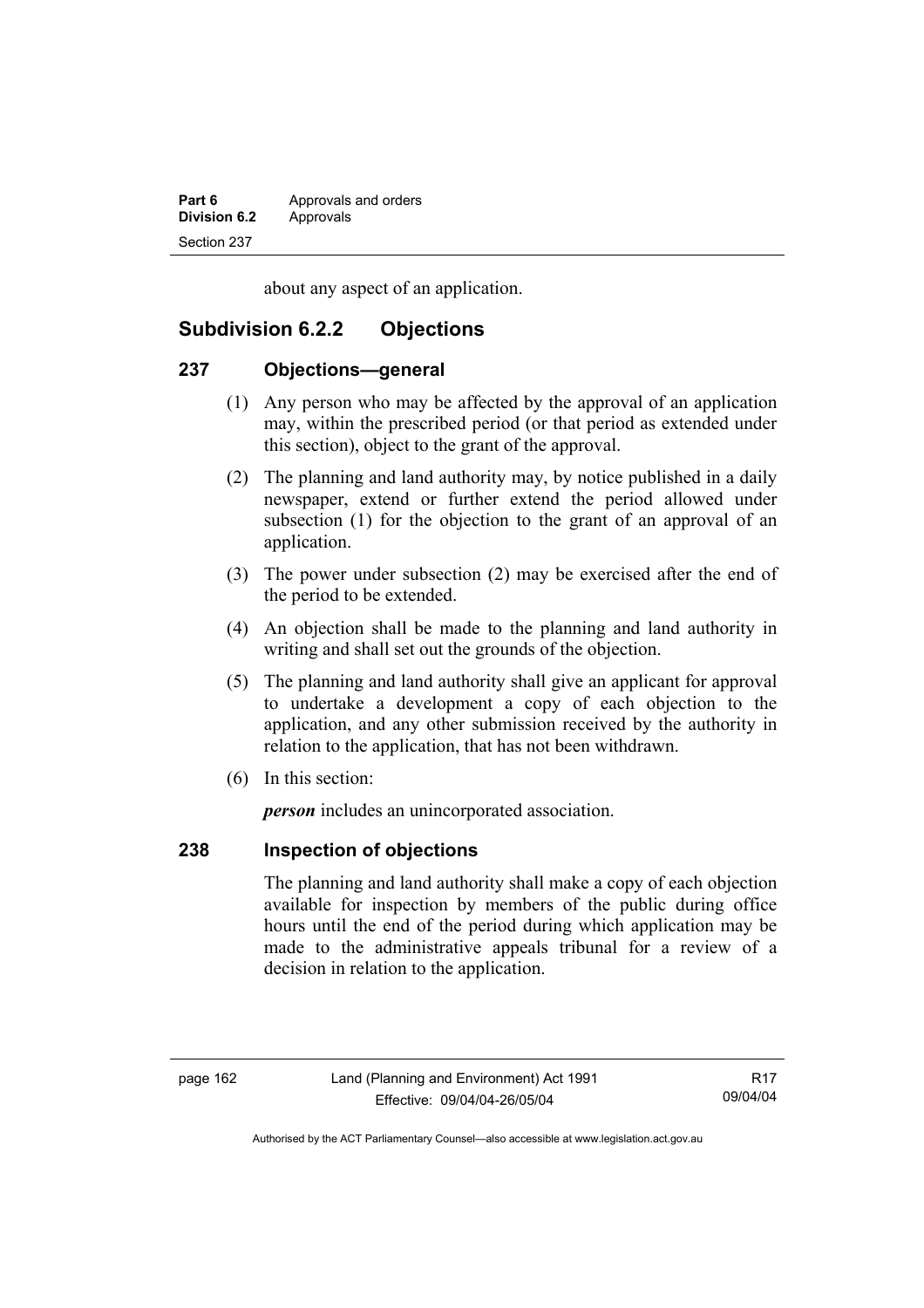### **239 Identity of objectors**

The planning and land authority may, on request by a person making an objection, exclude the identity of the objector from being made available under section 237 (5) or section 238 if, in the authority's opinion, based on reasonable grounds, it would not be in the public interest for that identity to be published.

### **Subdivision 6.2.3 Approvals**

### **242 Approvals—notices to applicants and registrar-general**

- (1) If an application is approved, the planning and land authority must give written notice—
	- (a) to the applicant; and
	- (b) if the application approved relates to a variation of a lease—to the registrar-general for notification under the *Land Titles Act 1925*.
	- *Note* An application may be approved under s 246A on reconsideration of an original refusal—see s 222 (1), def *approval*.
- (2) A notice to an applicant must state the date the approval takes effect.

*Note* For date of effect of an approval, see s 249.

### **243 Notification of approval or refusal of application**

- (1) If an application is approved, the planning and land authority must give each person who objected under section 237 (1) written notice of the approval.
	- *Note* An application may be approved under s 246A on reconsideration of an original refusal—see s 222 (1), def *approval*.
- (2) Subsection (1) does not apply to an approval for which the planning and land authority has issued a certificate that an environmental impact statement made, or an inquiry conducted, under part 4 has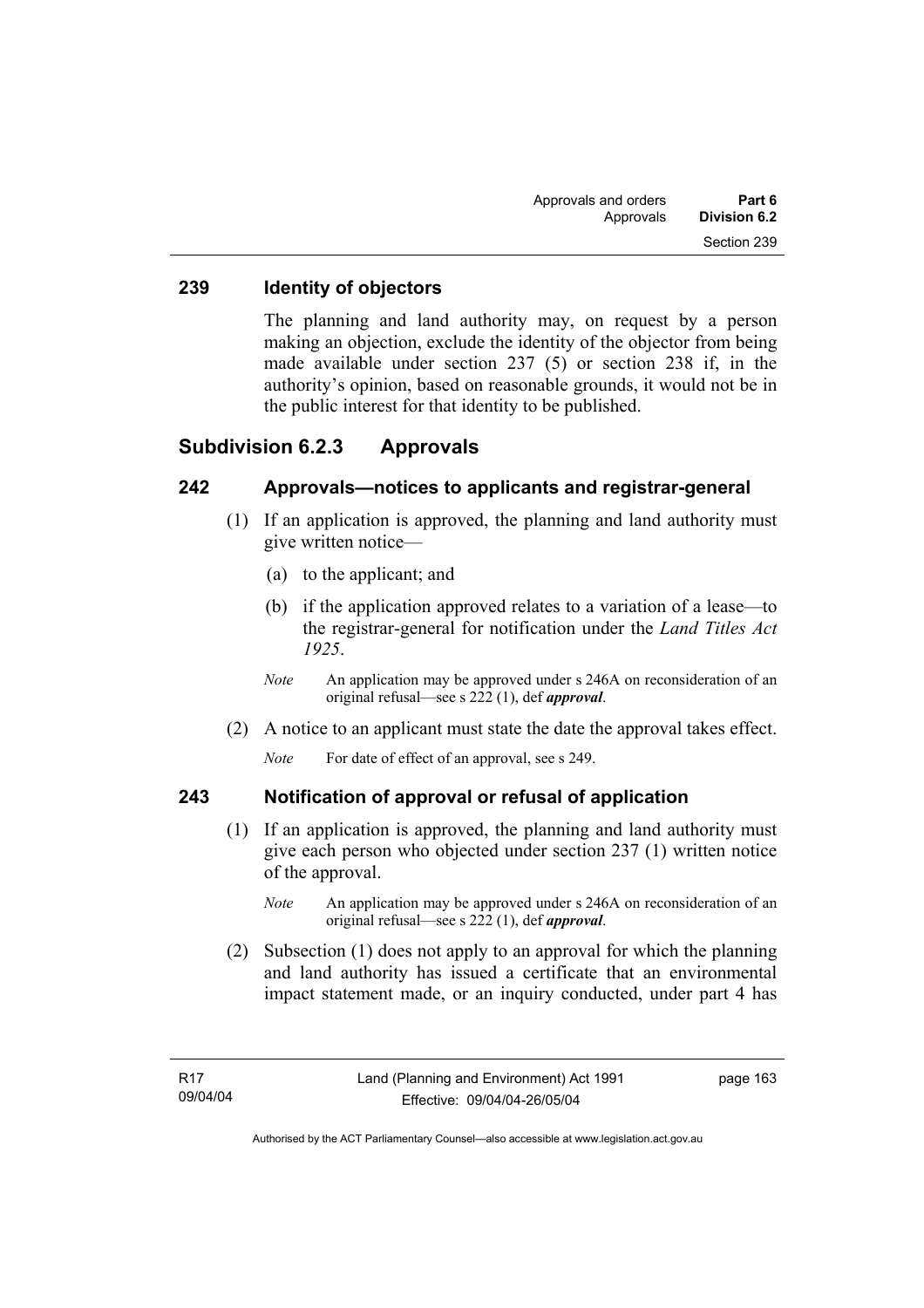| Part 6              | Approvals and orders |
|---------------------|----------------------|
| <b>Division 6.2</b> | Approvals            |
| Section 243         |                      |

substantially dealt with the matters forming the basis of the decision to approve the application.

- (3) A notice under subsection (1) must—
	- (a) contain—
		- (i) a description of the place to which the decision relates; and
		- (ii) a brief description of the development the subject of the decision; and
	- (b) set out the decision and the reasons for the decision; and
	- (c) specify—
		- (i) the place where, and times when, a copy of the application and the decision may be inspected; and
		- (ii) how application may be made to the administrative appeals tribunal for a review of the decision.
- (4) If an application is refused, the planning and land authority must give written notice of the refusal to the applicant and each person who objected under section 237 (1).
- (5) In this section:

*refused*, for an application, includes confirming a decision to refuse an application on reconsideration of the decision under subdivision 6.2.4

- (6) A notice under subsection (4) shall set out the reasons for the decision.
- (7) A notice under subsection (1) or (4) must comply with the requirements of the code of practice in force under the *Administrative Appeals Tribunal Act 1989*, section 25B (1).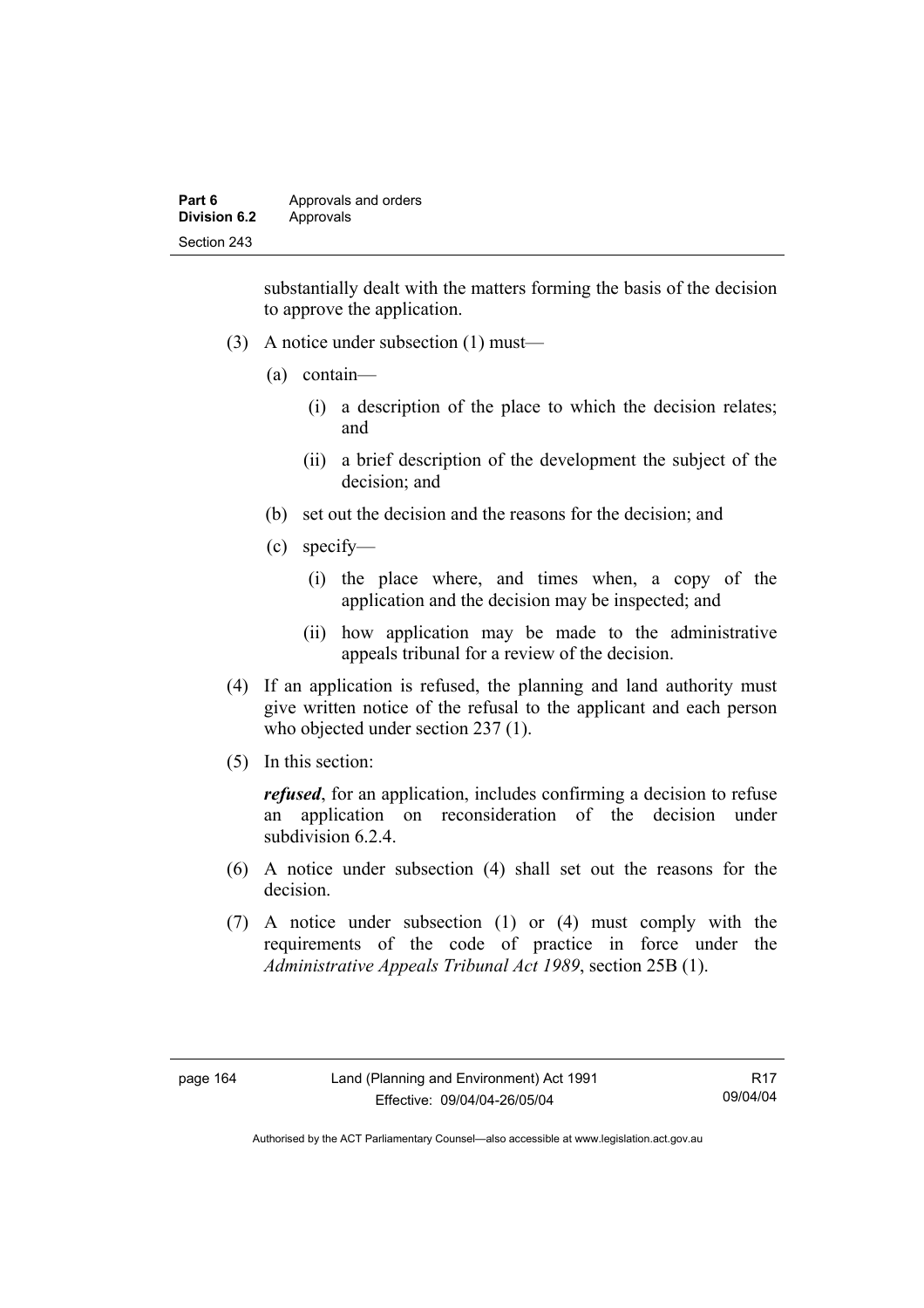#### **244 Notification if more than 1 objector**

If a number of persons make 1 objection, the planning and land authority is to be taken to have complied with section 243 (1) or (3), as the case may be, if the authority gives notice—

- (a) if the name and address of 1 of those persons have been given as the person to whom notice of the decision is to be given—to that person; or
- (b) if no name and address has so been given—to 1 of the persons who made that objection.

#### **245 Conditional approvals**

- (1) An approval may be conditional.
- (2) The relevant authority—
	- (a) shall include in an approval any condition that is required to be included by the plan; and
	- (b) shall not include in an approval a condition inconsistent with a condition included under paragraph (a).
- (3) Without limiting subsection (1), the conditions subject to which an approval may be given may include a condition—
	- (a) that a development is to be carried out to the satisfaction of a specified person or body; or
	- (b) requiring a development to be carried out in stages within the periods specified in or under the approval; or
	- (c) specifying a period in which a development or any stage of a development is to be carried out; or
	- (d) that an approval does not take effect unless a specified approval is revoked, amended or given; or
	- (e) in relation to an approval to carry out a development for a specified period—that—

| R <sub>17</sub> | Land (Planning and Environment) Act 1991 | page 165 |
|-----------------|------------------------------------------|----------|
| 09/04/04        | Effective: 09/04/04-26/05/04             |          |
|                 |                                          |          |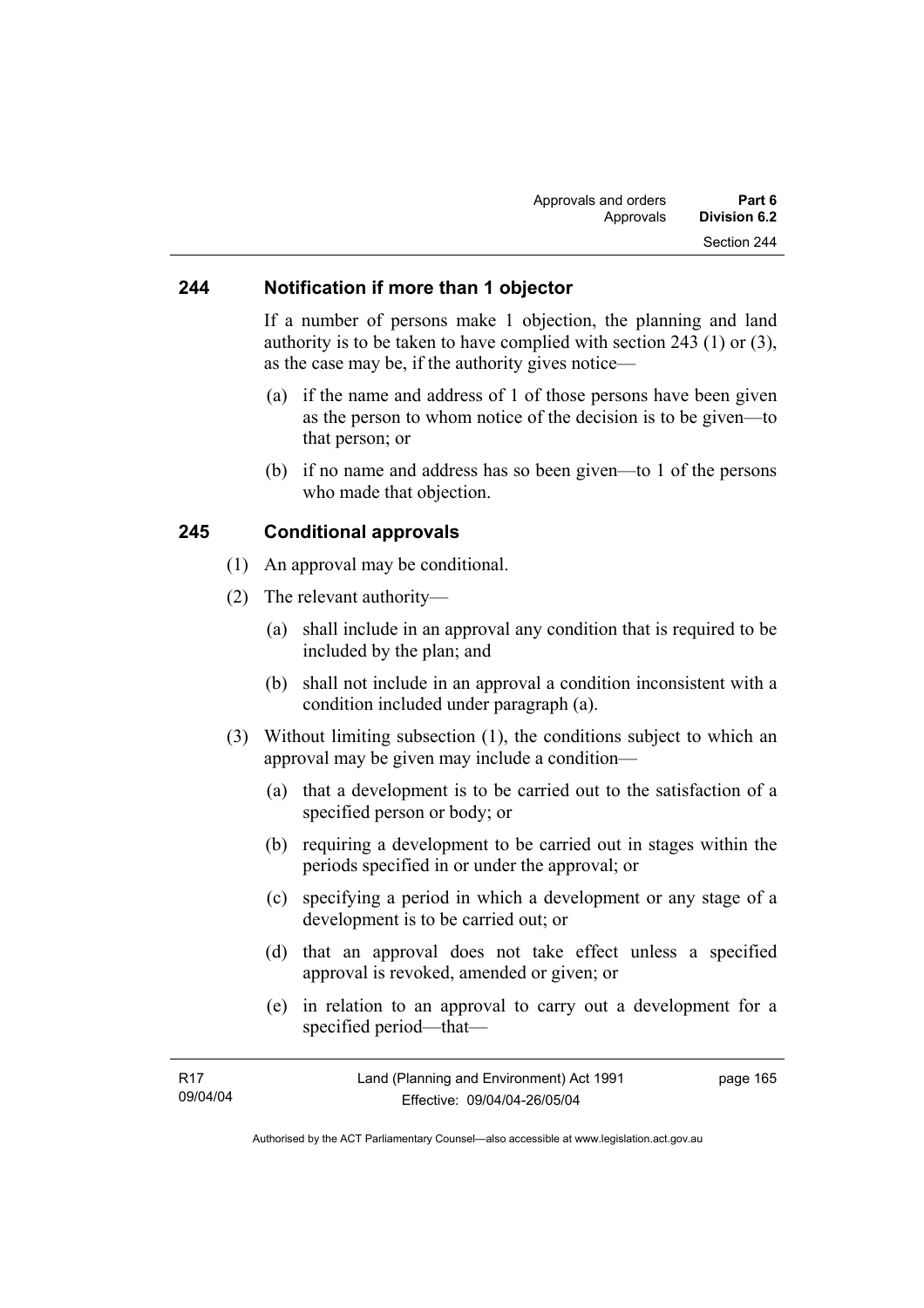| Part 6       | Approvals and orders |
|--------------|----------------------|
| Division 6.2 | Approvals            |
| Section 245  |                      |

- (i) building works or other works carried out in or on a place the subject of the approval are to be removed at the end of that period; or
- (ii) the place is to be restored to a specified state at the end of that period; or
- (f) that a bond be entered into securing performance against the conditions of an approval; or
- (g) that the applicant is to enter into an agreement with the Minister for the conservation of the heritage significance of places specified in the heritage places register; or
- (h) that a development be carried out to a specified standard; or
- (i) that specified works, services or facilities that the relevant authority considers reasonable in the circumstances—
	- (i) be provided by the applicant on or to a place the subject of the approval, or on or to another place; or
	- (ii) be paid for in whole or in part by the applicant; or
	- (iii) be provided on or to a place the subject of the approval by agreement between the applicant and the Minister responsible for the provision of the works, services or facilities; or
- (j) that plans, drawings or other documents be prepared by the applicant and lodged with the planning and land authority for approval before the development or a specified part of it is begun; or
- (k) requiring changes to be made to any plan, drawing or other document forming part of the application for approval; or
- (l) that the applicant give to the planning and land authority a further assessment by a valuer that complies with section  $226$  (1) (b).

| page 166 |  |
|----------|--|
|----------|--|

R17 09/04/04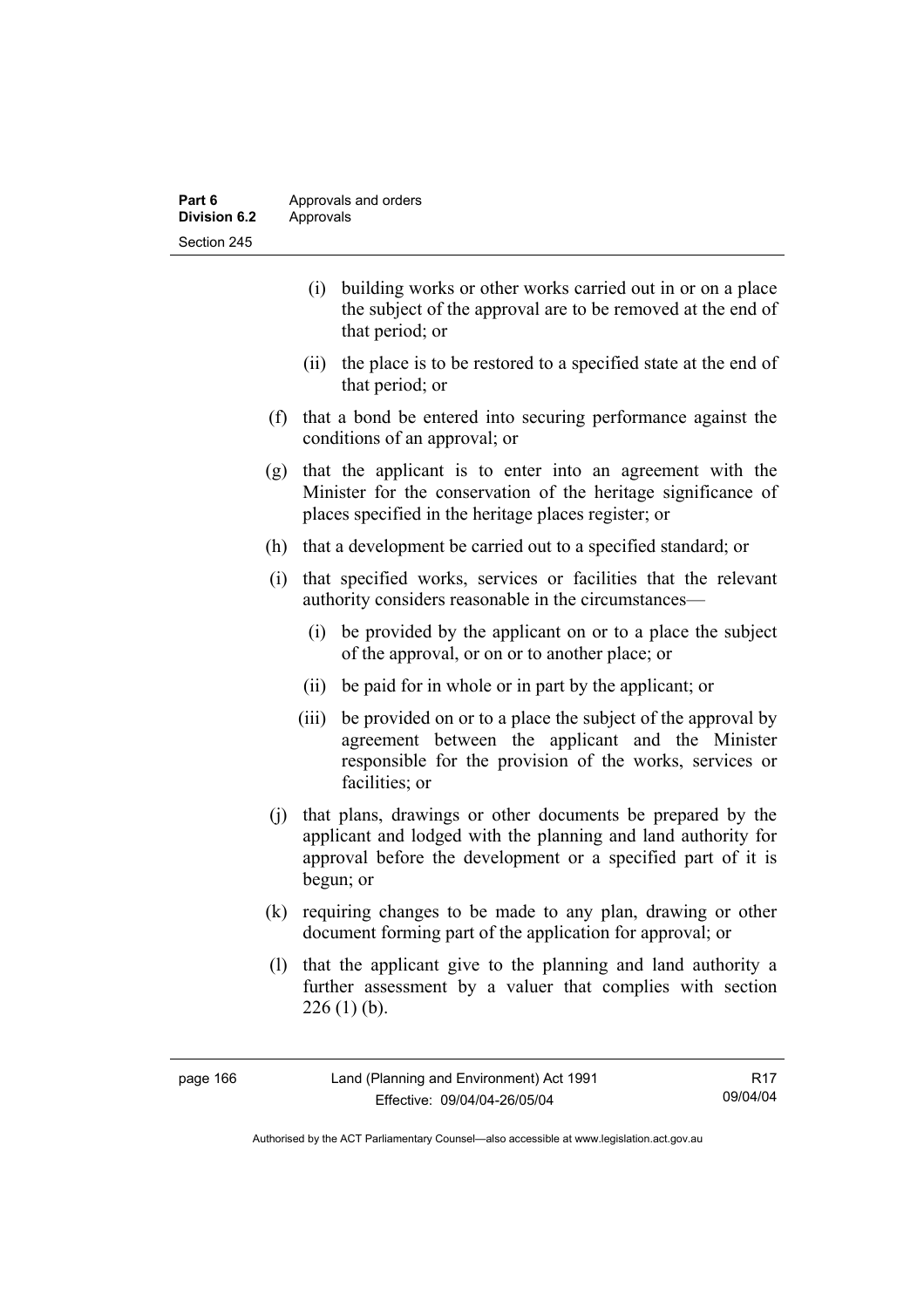(4) The planning and land authority may approve an amendment to a plan, drawing or other document approved under subsection (3) (j) if the amendment is not inconsistent with section 230 (4) or an approval under subsection (3) (j).

# **Subdivision 6.2.4 Reconsideration of applications for approval**

## **245A Definitions for subdiv 6.2.4**

In this subdivision:

*new application*—see section 246 (2).

*original application*—see section 246 (1) (a).

*original decision*—see section 246 (1) (a).

## **246 Applications for reconsideration**

- (1) This section applies if—
	- (a) an application (the *original application*) has been approved or refused (the *original decision*) by the planning and land authority; and
	- (b) either—
		- (i) an application has not previously been made under this section for reconsideration of the original decision; or
		- (ii) an application has been previously made and the original decision was taken to be confirmed under section 246B (No action by planning and land authority within time).
- (2) The applicant for the original application may apply (the *new application*) for reconsideration of the original decision.
- (3) The new application must be made within—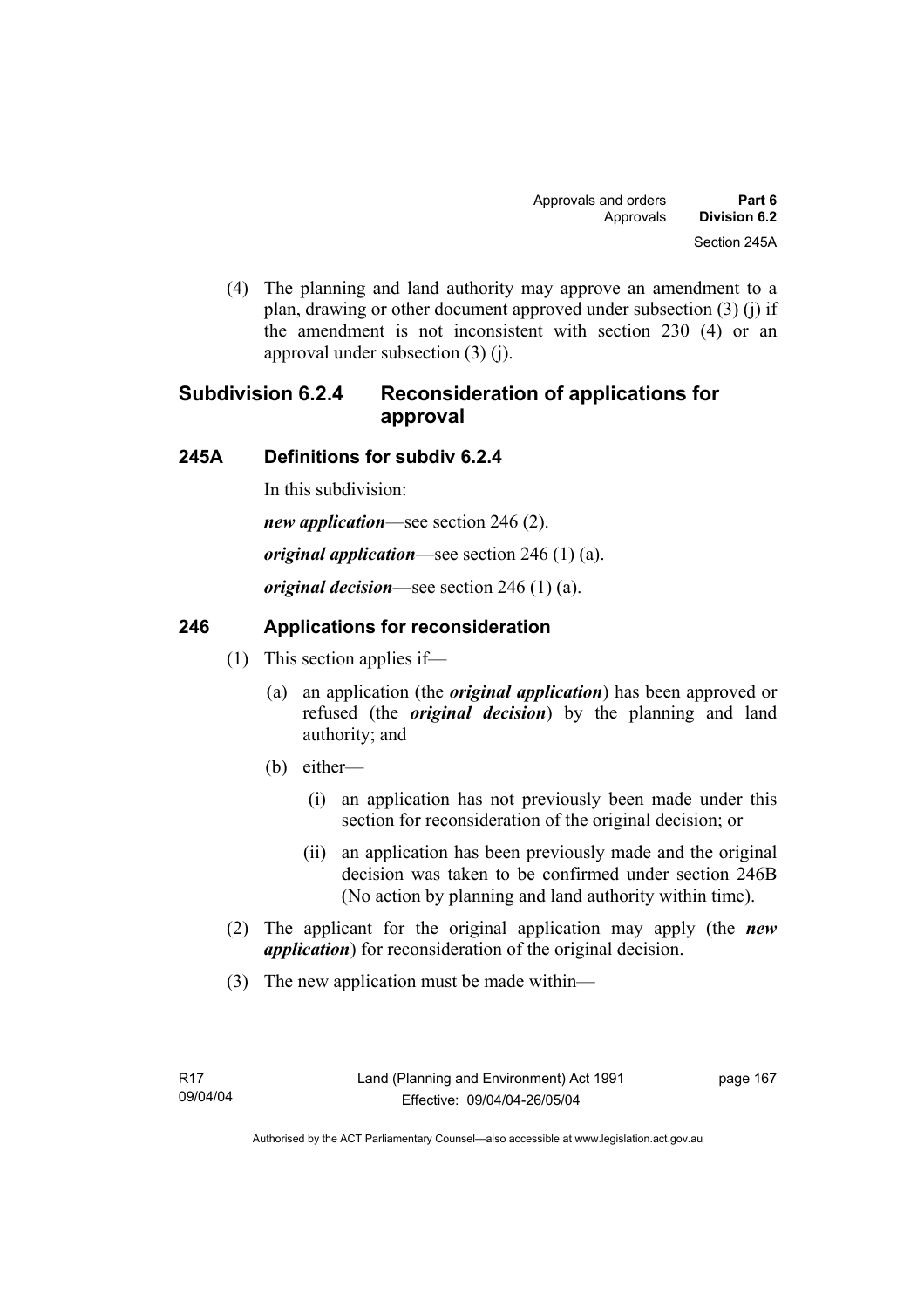| Part 6              | Approvals and orders |
|---------------------|----------------------|
| <b>Division 6.2</b> | Approvals            |
| Section 246A        |                      |

- (a) 4 weeks after the day the applicant is told about the decision by the planning and land authority; or
- (b) any longer period allowed by the planning and land authority, either before or after the end of the 4 weeks.
- (4) The application must set out the grounds on which reconsideration of the original decision is sought.
- (5) The making of the application for reconsideration of the original decision automatically stays the operation of the decision.

## **246A Reconsideration of decisions**

- (1) Within 4 weeks after the day the planning and land authority receives the new application, the authority must—
	- (a) reconsider the original decision; and
	- (b) after reconsideration—
		- (i) make any decision in substitution for the original decision that the authority could have made on the original application; or
		- (ii) confirm the original decision.
- (2) The 4 weeks mentioned in subsection (1) may be extended for a stated period by agreement between the planning and land authority and the applicant.
- (3) In reconsidering the original decision, the planning and land authority—
	- (a) need not give notice of the new application under section 229; but
	- (b) must give written notice of the new application to anyone who objected to the grant of approval for the original application, allow the person reasonable time (that is not shorter than 2

R17 09/04/04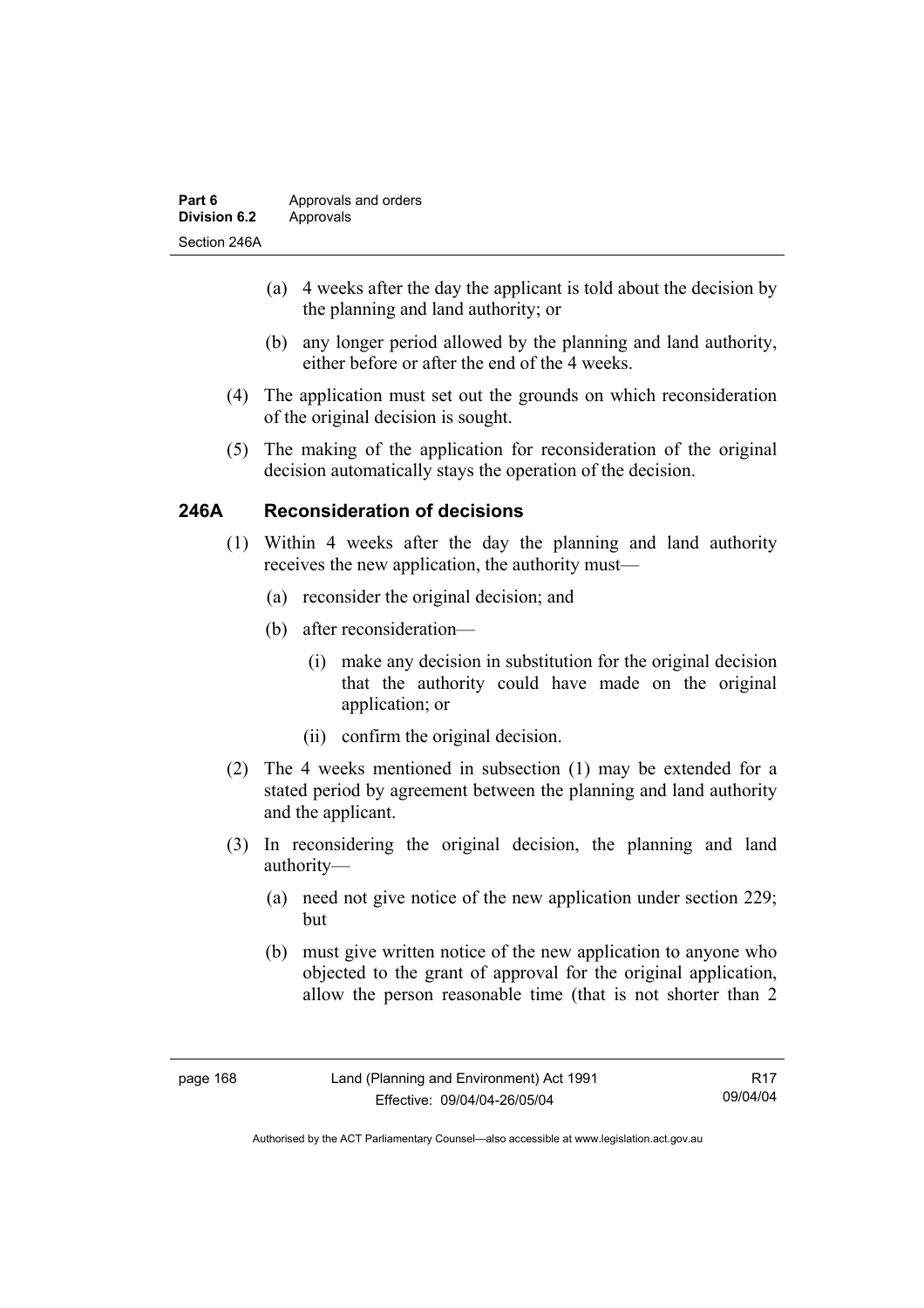weeks) to make a submission on the new application, and consider any submission made within the time allowed.

- (4) Also, in reconsidering the original decision, the planning and land authority—
	- (a) must consider any information available to it when it made the original decision and information given in the new application; and
	- (b) may consider any other relevant information.

#### **Examples of other relevant information**

- 1 information from submissions by objectors
- 2 information from an assessment or panel ordered under section 236
- *Note* An example is part of the Act, is not exhaustive and may extend, but does not limit, the meaning of the provision in which it appears (see Legislation Act, s 126 and s 132).
- (5) The planning and land authority must ensure that, if the original decision is made on its behalf by a person (the *original decision-maker*), the authority or someone other than the original decision-maker reconsiders the decision.

## **246B No action by planning and land authority within time**

If the planning and land authority does not make a substitute decision, nor confirm the original decision, within the 4 weeks mentioned in section 246A, the planning and land authority is taken to have confirmed the original decision.

#### **246C Notice of decision on reconsideration**

 (1) As soon as practicable after reconsidering the original decision, the planning and land authority must give written notice of the decision on the reconsideration to the applicant and anyone who was given notice of the new application under section 246A (3) (b).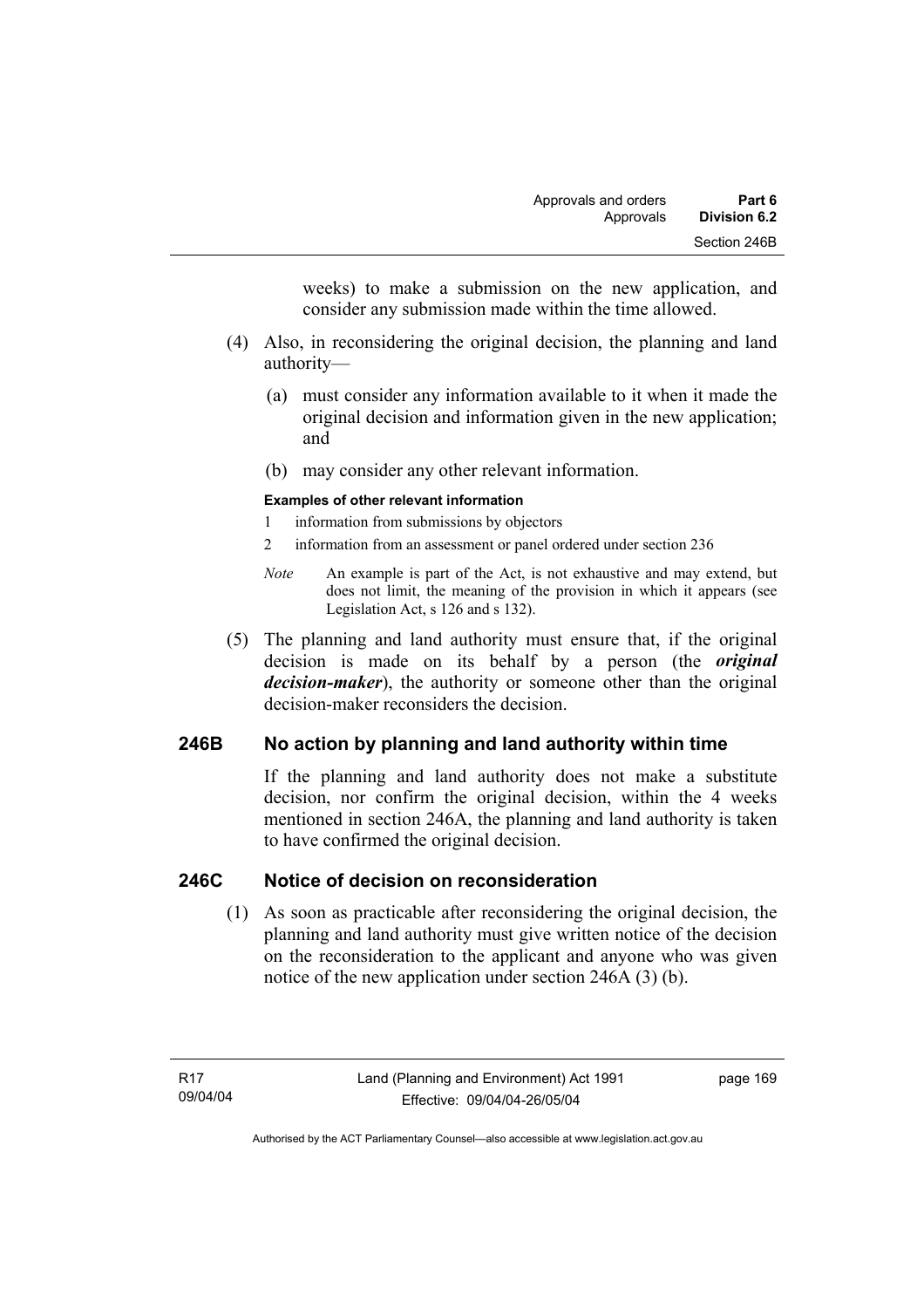| Part 6       | Approvals and orders |
|--------------|----------------------|
| Division 6.2 | Approvals            |
| Section 247  |                      |

 (2) The notice must be in accordance with the requirements of the code of practice in force under the *Administrative Appeals Tribunal Act 1989*, section 25B (1).

## **Subdivision 6.2.5 Approvals—miscellaneous**

#### **247 Minor amendments**

- (1) The lessee or an occupier of a place in relation to which an approval is in force may apply in writing to the planning and land authority for an amendment of it.
- (2) The planning and land authority may amend an approval, if satisfied that the amendment—
	- (a) does not change the effect of a condition subject to which the approval was given; and
	- (b) will not cause a significant increase in detriment to any person; and
	- (c) does not change the kind of development approved but only the activity permitted.
- (3) The planning and land authority shall give notice of an amendment—
	- (a) to the person who made the application to amend; and
	- (b) if that person is not the lessee or occupier of the place to which the approval relates—to the lessee; and
	- (c) to each person who had objected under section 237 (Objections—general) to the grant of the approval; and
	- (d) to any relevant Territory authority.
	- *Note* For how documents may be given, see Legislation Act, pt 19.5.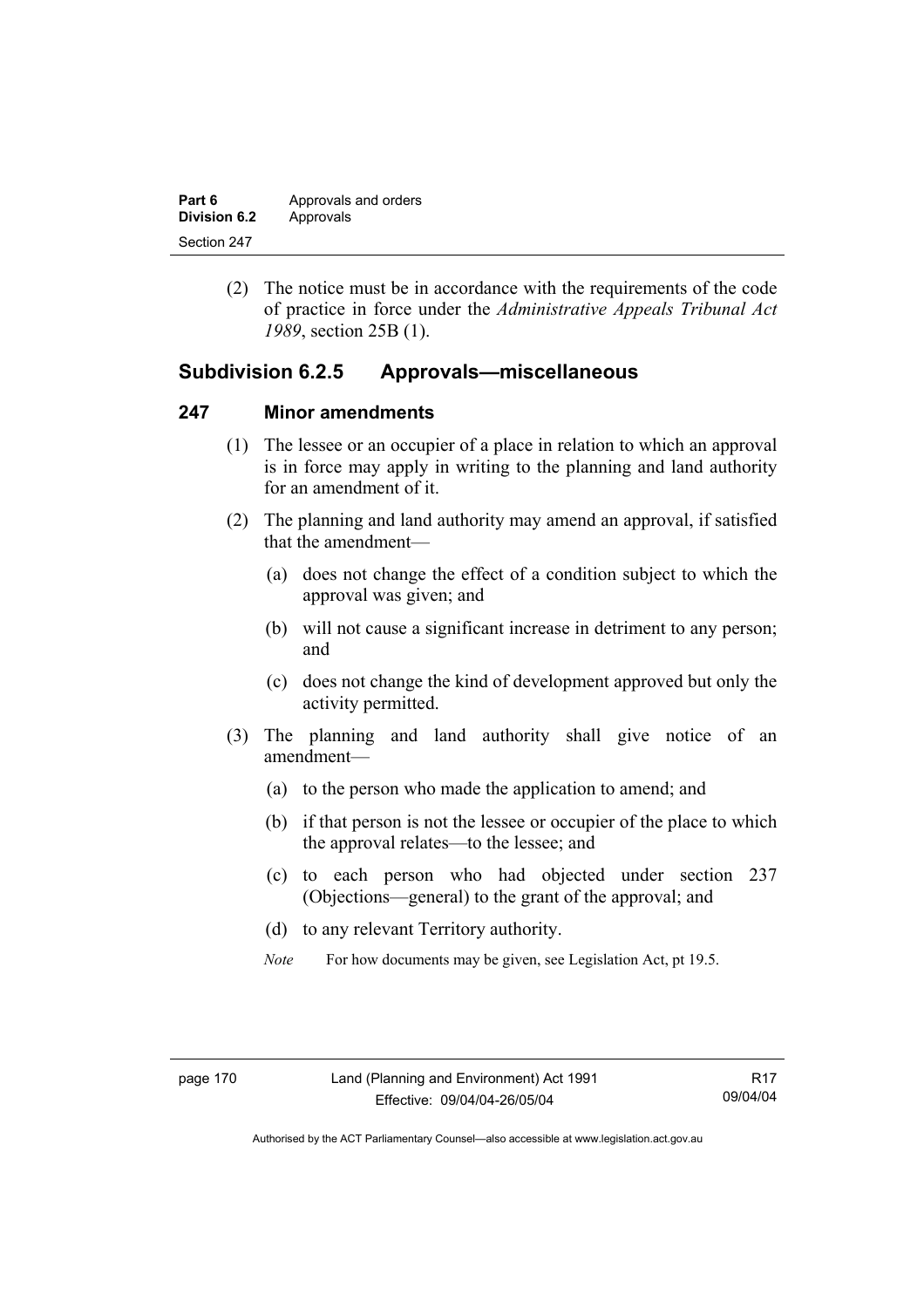#### **248 Corrections**

If the planning and land authority is satisfied that an approval contains a formal error, the authority must—

- (a) correct the approval; and
- (b) notify the applicant in writing.

#### **249 When approvals take effect**

- (1) This section is subject to section 230 (4) and section 245 (3) (d).
	- *Note* Section 230 (4) prevents an approval of a development application for an activity not permitted by the lease from taking effect until the lease is varied. Section 245 (3) (d) allows a condition to be included in an application for approval that the approval does not take effect until a specified approval is given, amended or varied.
- (2) An approval under section 230 (Approvals) takes effect—
	- (a) if no objection to the relevant application has been made under section 237—on the day the approval is given; or
	- (b) if an objection to the relevant application has been made under section 237 and no application has been made to the AAT for review of the decision within 4 weeks after the day of the decision—on the day after the end of the period of 4 weeks; or
	- (c) if application is made to the AAT for a review of the decision to grant the approval and the tribunal decides to confirm the decision (whether or not a condition is varied, omitted or imposed)—on the day the tribunal makes its decision.
- (3) An approval on reconsideration under division 6.2.4 takes effect on the day the decision granting the approval is given.
- (4) However, the operation of an approval mentioned in subsection (2) (a) or (3) is stayed if application is made to the  $AAT$ for review of the decision to grant the approval.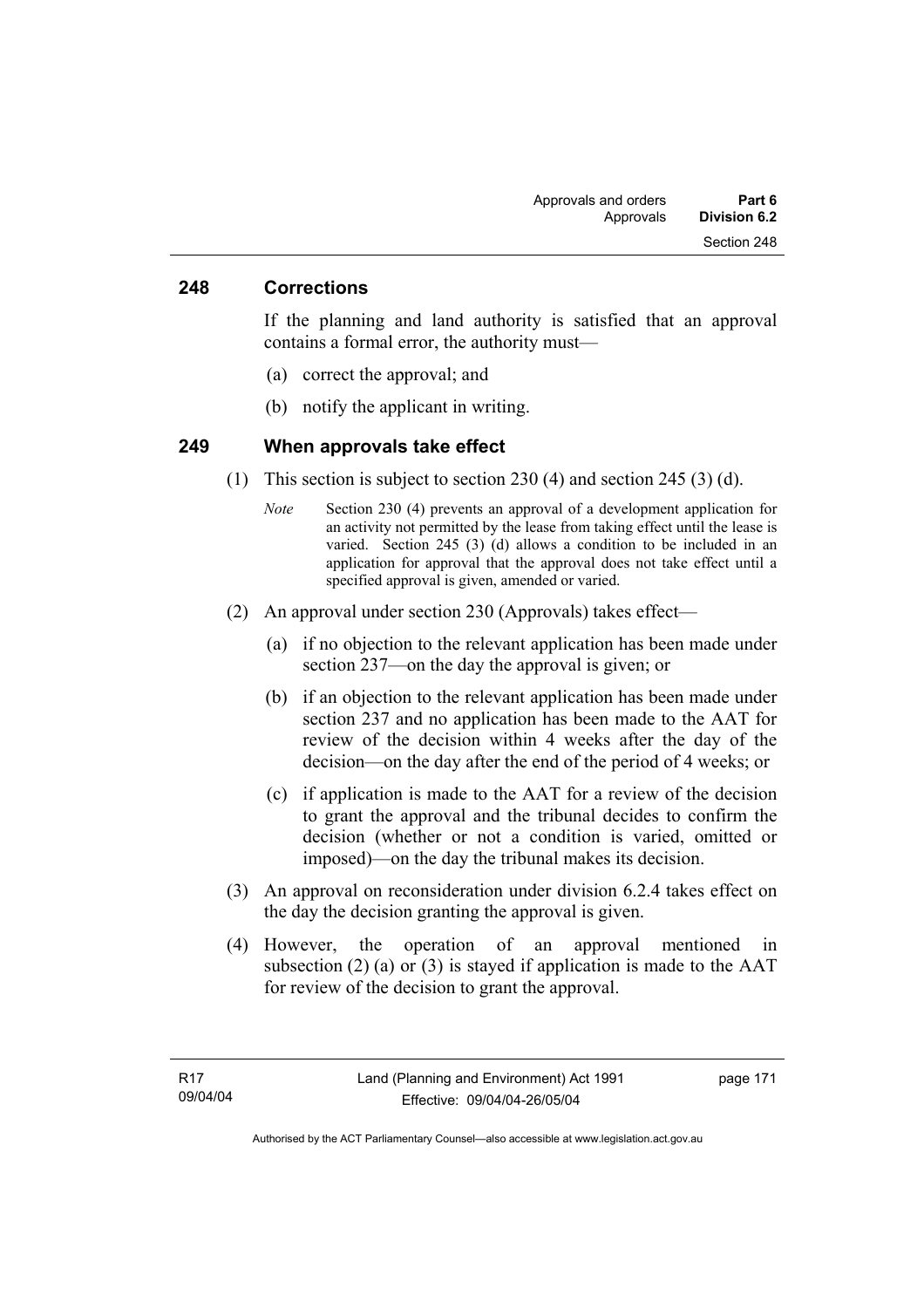| Part 6       | Approvals and orders |
|--------------|----------------------|
| Division 6.2 | Approvals            |
| Section 250  |                      |

 (5) The stay of the operation of the approval remains in force until the application for review is decided by the tribunal.

## **250 Execution of approvals for variations of leases**

Subject to division 5.3, if an approval to undertake a development takes effect under section 249, being a development that consists of or includes a variation of a lease, the planning and land authority shall vary the lease in accordance with the terms of the approval.

## **251 End of approvals**

- (1) An approval to undertake a development (other than a development that consists wholly of a variation of a lease) ends if—
	- (a) the development or any stage of the development is not begun within the period specified in the approval; or
	- (b) the development or any stage of the development is not completed within the period specified in the approval; or
	- (c) if no period is specified in an approval for the beginning of the development or any stage of the development—the development or stage of development is not begun within 2 years after the day the approval takes effect.

*Note* For when an approval takes effect, see s 249.

 (2) The end of an approval does not affect anything done under the approval before its end.

#### **252 Extension of time**

 (1) The lessee or occupier of a place in relation to which an approval to undertake a development (other than a development that consists wholly of a variation of a lease) applies (being an approval that specifies the date for the completion of the development or any stage of the development) may, before the end of the approval, apply to the planning and land authority for an extension of the period within which to complete the development or any stage of it.

| page 172 | Land (Planning and Environment) Act 1991 | R17      |
|----------|------------------------------------------|----------|
|          | Effective: 09/04/04-26/05/04             | 09/04/04 |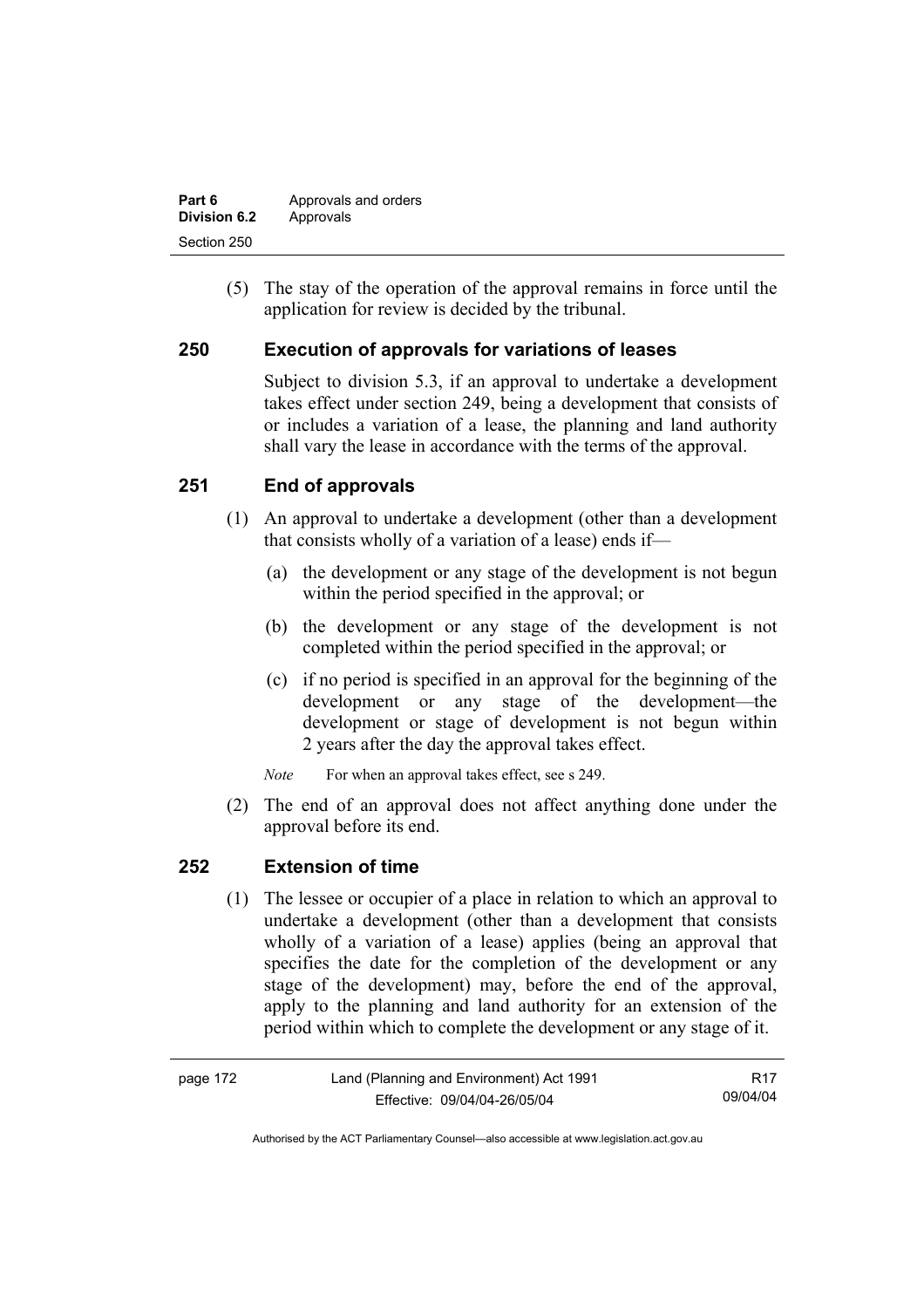(2) On receipt of an application under subsection (1), the planning and land authority may extend the period within which the development, or the stage of the development, is to be completed.

## **253 Revocation of approval**

A relevant authority may revoke an approval given by the authority—

- (a) if satisfied that the approval was obtained by fraud or misrepresentation; or
- (b) if the approval is in relation to a place that is specified in the heritage places register or interim heritage places register—if the applicant is convicted of an offence under this part.

## **Subdivision 6.2.6 Powers of Supreme Court**

#### **253A Injunctions to require compliance with approvals**

- (1) This section applies if a person (the *relevant person*) has failed, is failing, or proposes to fail, to do something in accordance with the terms of an approval.
- (2) The planning and land authority or anyone else may apply to the Supreme Court for an injunction requiring the relevant person to do the thing.
- (3) On application under subsection (2), the Supreme Court may grant an injunction requiring the relevant person to do the thing.
- (4) The Supreme Court may grant an injunction requiring the relevant person to do a thing—
	- (a) if satisfied that the person has failed to do the thing, whether or not it appears to the court that the person intends to fail again, or to continue to fail, to do the thing; or
	- (b) if it appears to the court that, if an injunction is not granted, it is likely the person will fail to do the thing, whether or not the

page 173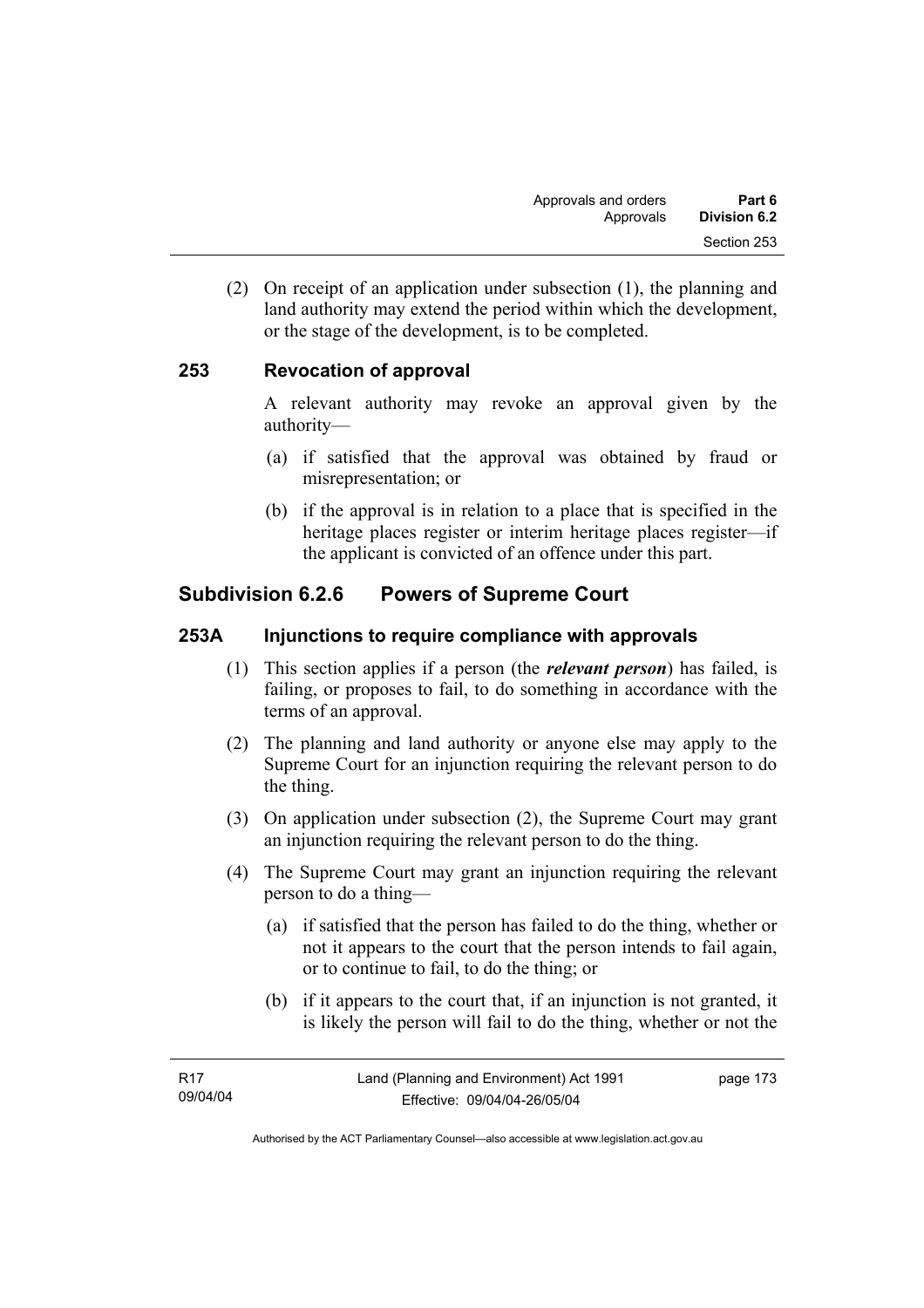| Part 6       | Approvals and orders |
|--------------|----------------------|
| Division 6.3 | Orders               |
| Section 254  |                      |

person has previously failed to do the thing and whether or not there is an imminent danger of substantial damage to someone else if the person fails to do the thing.

 (5) This section applies whether or not a proceeding for an offence against this part has begun or is about to begin.

## **Division 6.3 Orders**

## **Subdivision 6.3.1 Making of orders**

#### **254 Applications to planning and land authority for orders**

- (1) A person may apply to the planning and land authority for an order directed to 1 or more of the following:
	- (a) the lessee or occupier of a place where a controlled activity was, is being, or is to be, conducted;
	- (b) anyone by whom or on whose behalf a controlled activity was, is being, or is to be, conducted.
- (2) The application must state—
	- (a) the matter about which the order is sought; and
	- (b) the kind of order sought by the person; and
	- (c) each person to whom the order sought is to be directed; and
	- (d) the place in relation to which the order is sought; and
	- (e) the grounds on which the order is sought.
	- *Note* If a form is approved under s 287A for an application, the form must be used.
- (3) The planning and land authority must give written notice of the application to—
	- (a) each person to whom the order sought is to be directed; and

| page 174 | Land (Planning and Environment) Act 1991 | R <sub>17</sub> |
|----------|------------------------------------------|-----------------|
|          | Effective: 09/04/04-26/05/04             | 09/04/04        |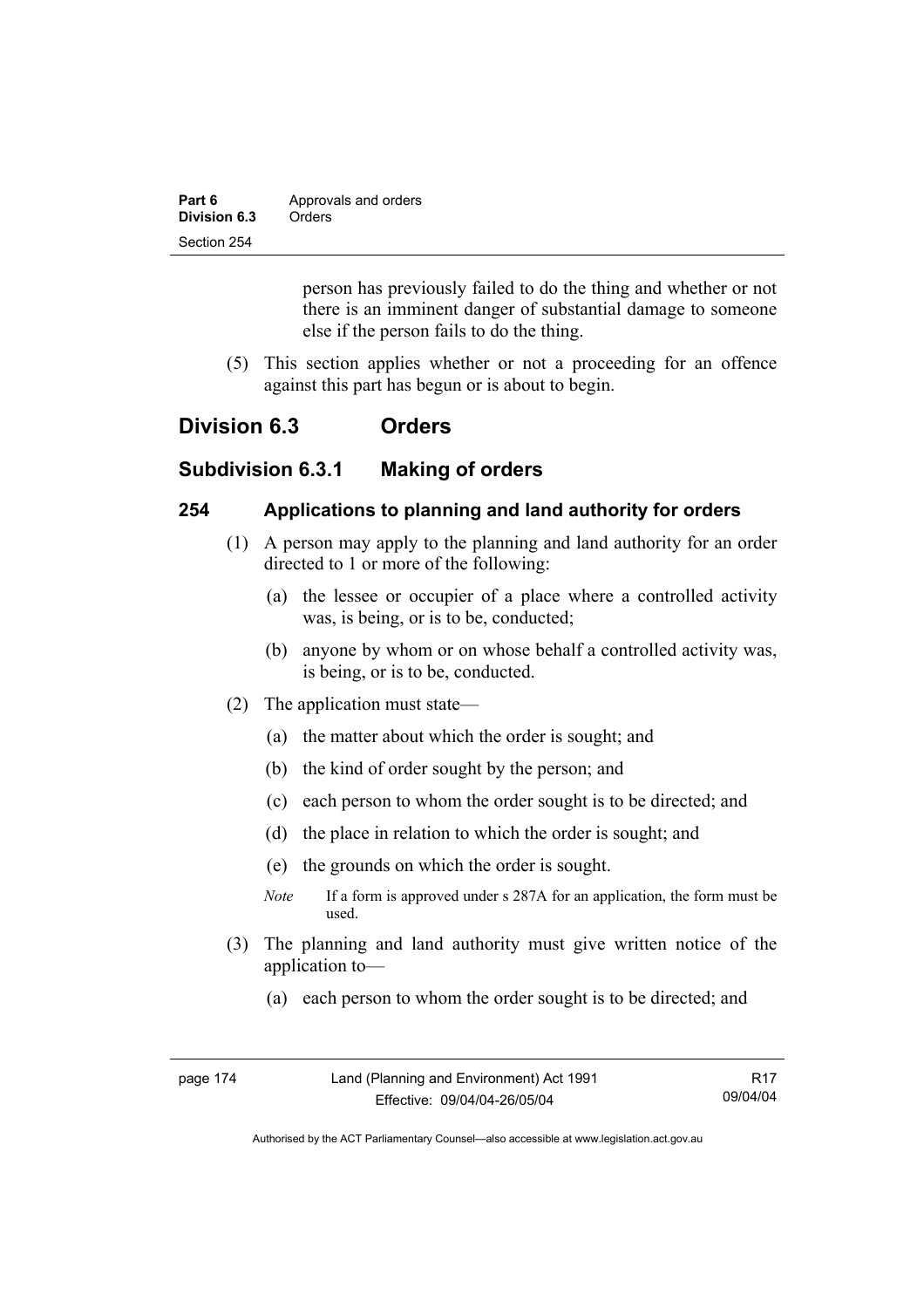- (b) if different from the person or people mentioned in paragraph (a)—the lessee or occupier of the place in relation to which the order is sought; and
- (c) if the order sought relates to the control of a pest animal or plant—the conservator; and
- (d) if the order sought relates to the pruning of a significant tree under the *Tree Protection (Interim Scheme) Act 2001*—the conservator; and

 (e) if the order sought relates to the parking of a heavy vehicle on residential land under the *Road Transport (Safety and Traffic Management) Regulations 2000*, division 3.1.3—the road transport authority.

*Note* For how documents may be given, see Legislation Act, pt 19.5.

- (4) The notice must—
	- (a) be accompanied by a copy of the application; and
	- (b) contain a statement to the effect that the person to whom it is given may, within 7 days after the day the person is given the notice, make a submission to the planning and land authority about the making of the order.
- (5) The notice may also include any other information that the planning and land authority considers appropriate.

## **254A Decision on application to planning and land authority for order**

 (1) Before deciding whether to make an order on an application under section 254, the planning and land authority must consider any submission made by a person within 7 days after the day the person was given notice of the application under that section.

*Note* For restrictions on pruning etc a significant tree, see *Tree Protection (Interim Scheme) Act 2001*, s 10.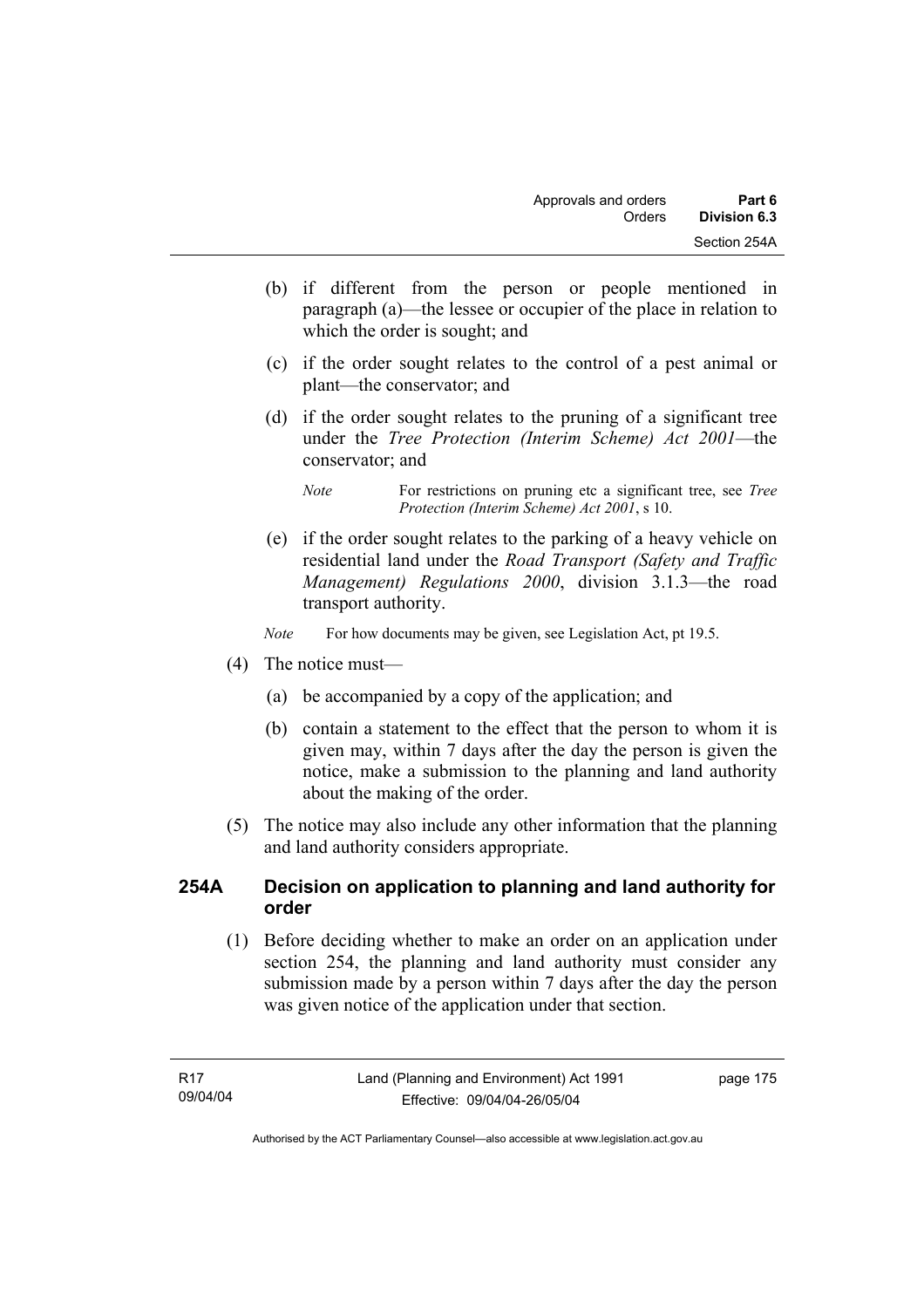- (2) The planning and land authority may decide—
	- (a) to make an order of the kind sought; or
	- (b) to make an order (including a different kind of order) that is not more onerous than the order sought; or
	- (c) not to make an order.

#### **Example of less onerous order—par (b)**

A person applies for an order for the demolition of an unapproved structure but the planning and land authority makes an order that a development application be lodged for the structure within a stated period and, if the application is not lodged within that period or is not approved, the structure is to be demolished.

- *Note* An example is part of the Act, is not exhaustive and may extend, but does not limit, the meaning of the provision in which it appears (see Legislation Act, s 126 and s 132).
- (3) An order may be directed to 1 or more of the following:
	- (a) the person against whom the order is sought to be directed;
	- (b) if the planning and land authority considers that the order would be more appropriately directed to someone else mentioned in section 254 (3) (a) or (b)—that person.
- (4) The planning and land authority is to be taken to have refused to make the order applied for under section 254 if the authority fails to decide the application before the end of the period prescribed under the regulations.
- (5) The planning and land authority must refuse to make an order about the use or management of land in a way that fails to control a pest animal or plant if—
	- (a) there is a written agreement between the lessee or occupier of the land and the Environment Minister about control of the propagation of the pest animal or plant; and
	- (b) the authority is satisfied that the lessee or occupier is giving effect to the agreement.

| page 176 | Land (Planning and Environment) Act 1991 | R <sub>17</sub> |
|----------|------------------------------------------|-----------------|
|          | Effective: 09/04/04-26/05/04             | 09/04/04        |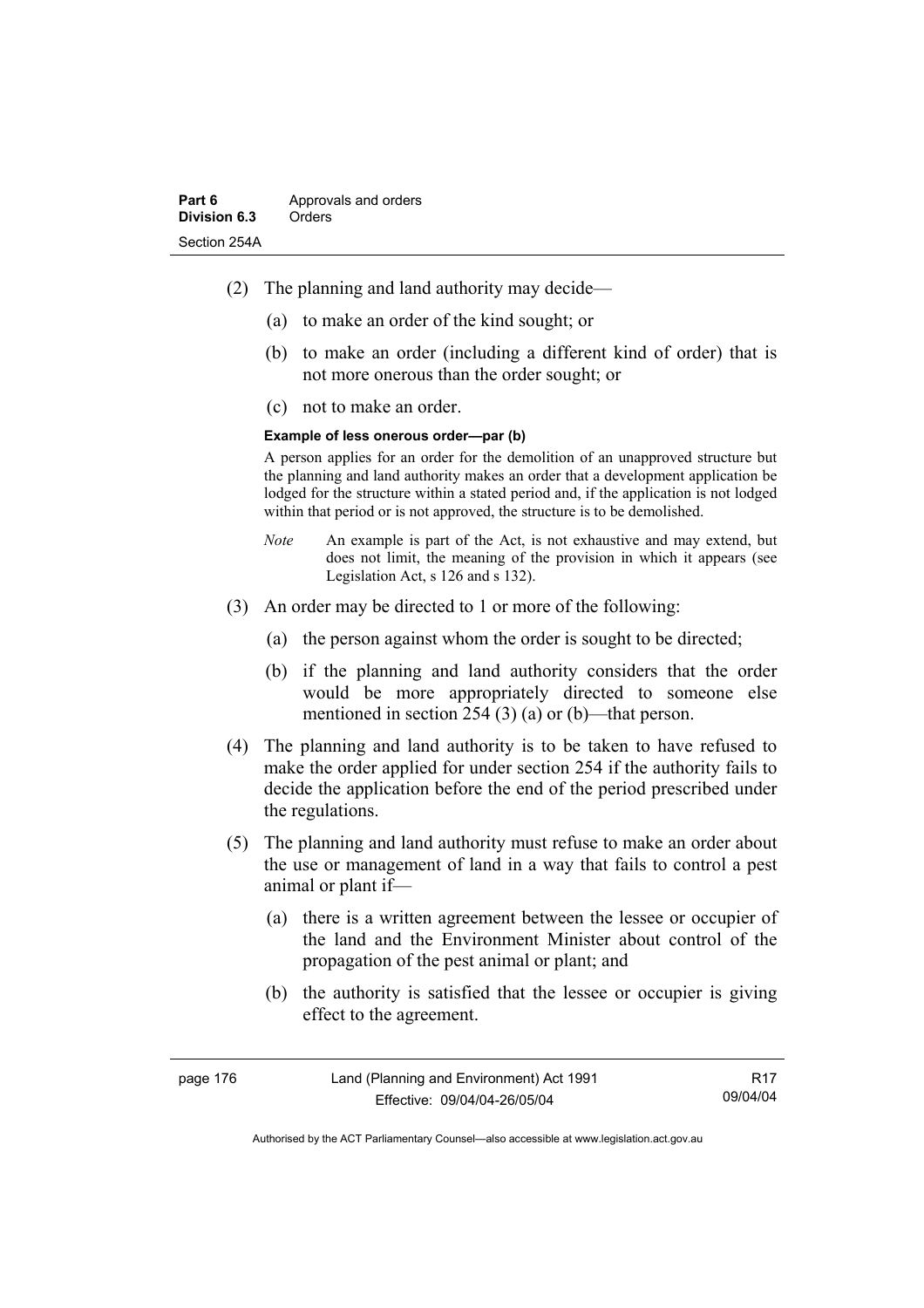## **255 Proposed orders on planning and land authority's own initiative**

- (1) This section applies if the planning and land authority proposes, on the authority's own initiative, to make an order (the *proposed order*) directed to 1 or more of the following:
	- (a) the lessee or occupier of a place where a controlled activity was, is being, or is to be, conducted;
	- (b) anyone by whom or on whose behalf a controlled activity was, is being, or is to be, conducted.
- (2) The planning and land authority must give written notice of the proposed order to—
	- (a) each person to whom the proposed order is directed; and
	- (b) if different from the person or people mentioned in paragraph (a)—the lessee or occupier of the place in relation to which the proposed order is to apply; and
	- (c) if the proposed order relates to the control of a pest animal or plant—the conservator; and
	- (d) if the proposed order relates to the pruning of a significant tree under the *Tree Protection (Interim Scheme) Act 2001*—the conservator; and
		- *Note* For restrictions on pruning etc a significant tree, see *Tree Protection (Interim Scheme) Act 2001*, s 10.
	- (e) if the proposed order relates to the parking of a heavy vehicle on residential land under the *Road Transport (Safety and Traffic Management) Regulations 2000*, division 3.1.3—the road transport authority.
	- *Note* For how documents may be given, see Legislation Act, pt 19.5.
- (3) The notice must state—
	- (a) each person to whom the proposed order is directed; and

Authorised by the ACT Parliamentary Counsel—also accessible at www.legislation.act.gov.au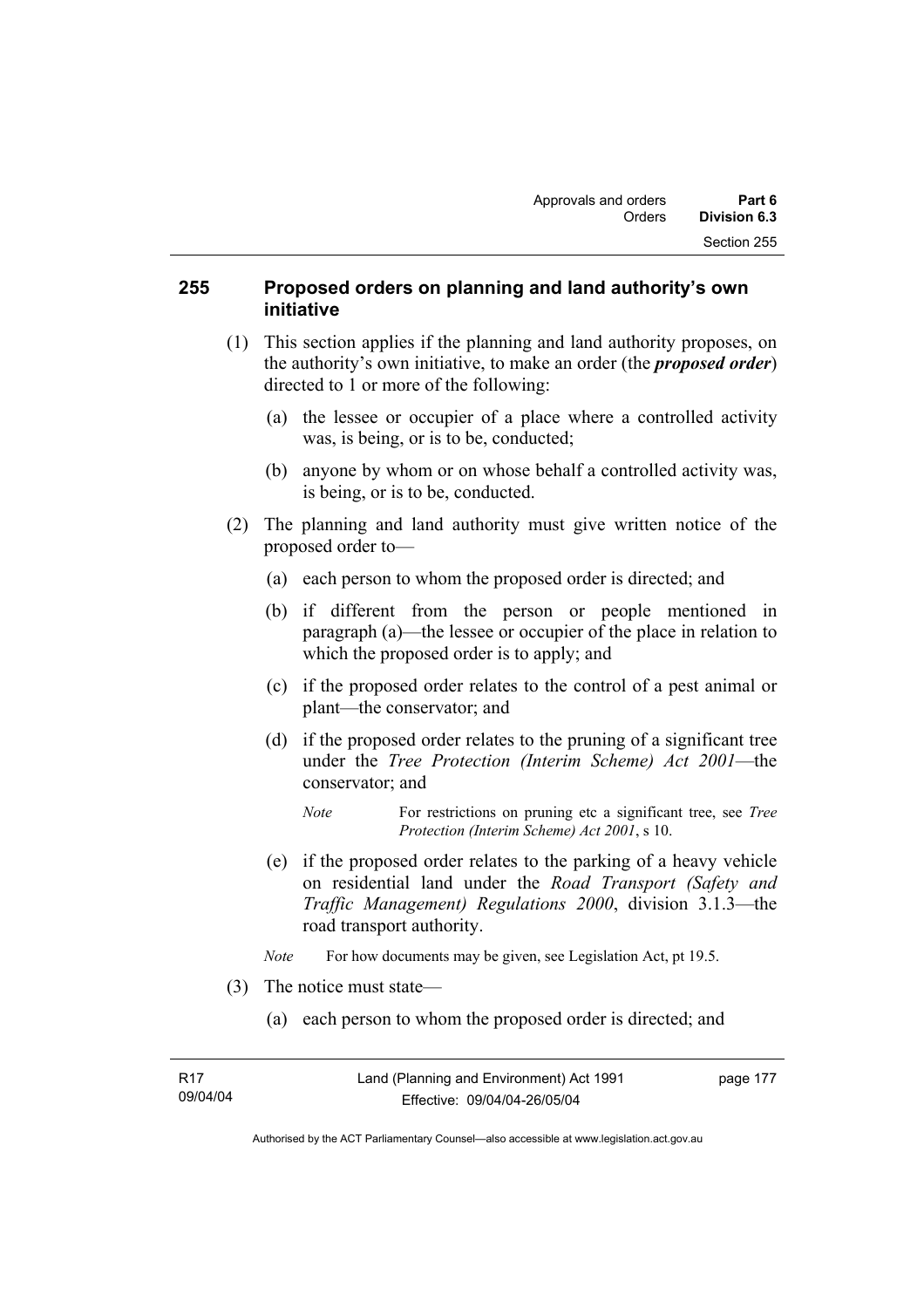- (b) the terms of the proposed order and the place in relation to which it is to apply; and
- (c) the grounds for making the proposed order; and
- (d) when the proposed order will take effect; and
- (e) if appropriate—
	- (i) the period for compliance with the proposed order; and
	- (ii) when the proposed order will end (including, for example, on the happening of an event stated in the order).
- *Note* An example is part of the Act, is not exhaustive and may extend, but does not limit, the meaning of the provision in which it appears (see Legislation Act, s 126 and s 132).
- (4) Also, the notice must contain a statement to the effect that the person to whom it is given may, within 7 days after the day the person receives the notice, make a submission to the planning and land authority about the making of the proposed order.
- (5) Further, the notice may include any other information that the planning and land authority considers appropriate

### **256 Decision on proposed order on planning and land authority's own initiative**

- (1) Before deciding whether to make the proposed order mentioned in section 255, the planning and land authority must consider any submission made by a person within 7 days after the day the person was given notice of the proposed order under section 255 (2).
- (2) The planning and land authority may decide—
	- (a) to make the proposed order; or
	- (b) to make an order (including a different kind of order) that is not more onerous than the proposed order; or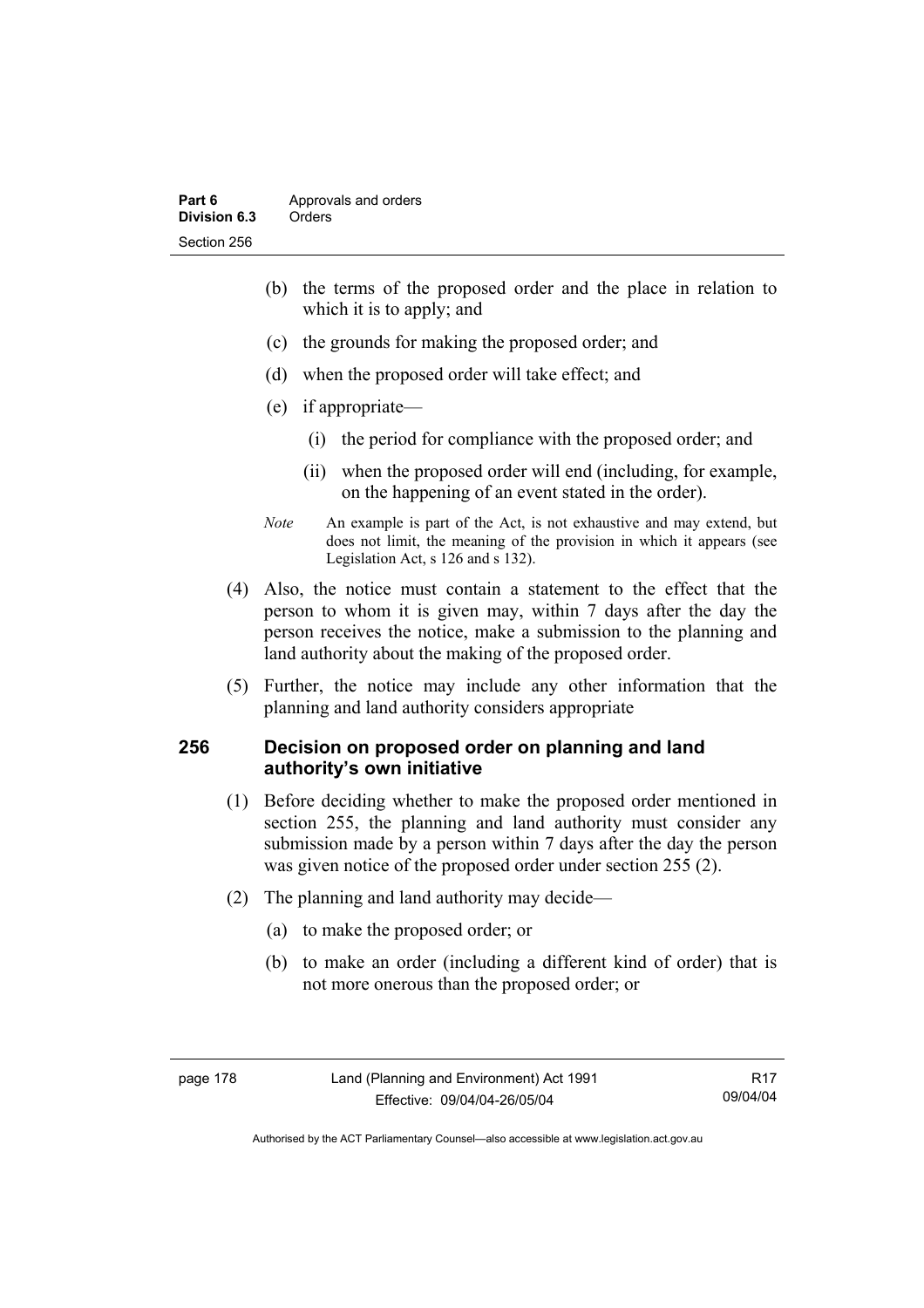(c) not to make the proposed order.

#### **Example of less onerous order—par (b)**

an order that requires the doing of an act within a period longer than that stated in the proposed order

- *Note* An example is part of the Act, is not exhaustive and may extend, but does not limit, the meaning of the provision in which it appears (see Legislation Act, s 126 and s 132).
- (3) An order may be directed to 1 or more of the following:
	- (a) the person against whom the proposed order is directed; or
	- (b) if the planning and land authority considers that the order would be more appropriately directed to someone else mentioned in section 255 (2) (a) or (b)—that person.

## **257 Content of orders**

- (1) An order must state—
	- (a) that it is an order under this Act made by the planning and land authority; and
	- (b) each person to whom the order is directed; and
	- (c) anyone else who is bound by the order (see section 257B); and
	- (d) the terms of the order and the place in relation to which the order applies; and
	- (e) the grounds on which the order is made; and
	- (f) when the order takes effect; and
	- (g) if appropriate—
		- (i) the period for compliance with the order; and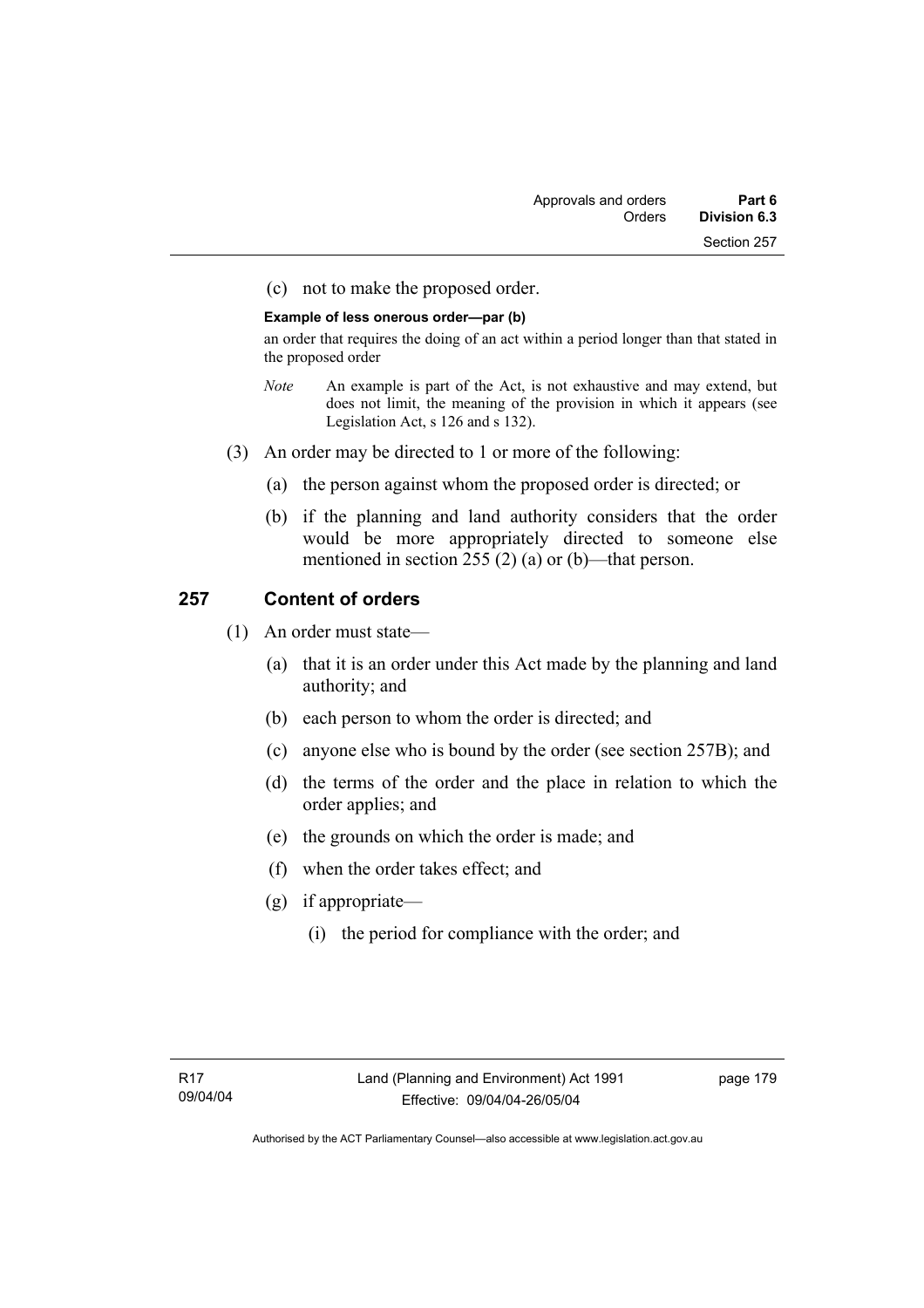- (ii) when the order ends (including, for example, on the happening of an event stated in the order).
- *Note* An example is part of the Act, is not exhaustive and may extend, but does not limit, the meaning of the provision in which it appears (see Legislation Act, s 126 and s 132).
- (2) An order must also contain a statement to the effect that the order operates until it is revoked or ends in accordance with the order.
- (3) An order may direct anyone to whom it is directed—
	- (a) not to begin a development without approval; or
	- (b) to stop carrying out a development without approval; or
	- (c) to stop, or not begin, a controlled activity other than a development; or
	- (d) to comply with the terms of an approval to undertake a development; or
	- (e) to stop carrying out a development other than in accordance with the conditions under which an approval to carry out the development was given; or
	- (f) to demolish a building or structure, or a part of a building or structure, that has been constructed or erected without approval or permission required under a Territory law; or
	- (g) to demolish a building or structure, or a part of a building or structure, that encroaches onto, over or under unleased Territory land without approval granted under a Territory law; or
	- (h) to restore any land, building or structure that has been altered without approval or permission required under a Territory law; or
	- (i) to replace with an identical building or structure any building or structure that has been demolished without approval or permission required under a Territory law; or

| page 180 | Land (Planning and Environment) Act 1991 | R <sub>17</sub> |
|----------|------------------------------------------|-----------------|
|          | Effective: 09/04/04-26/05/04             | 09/04/04        |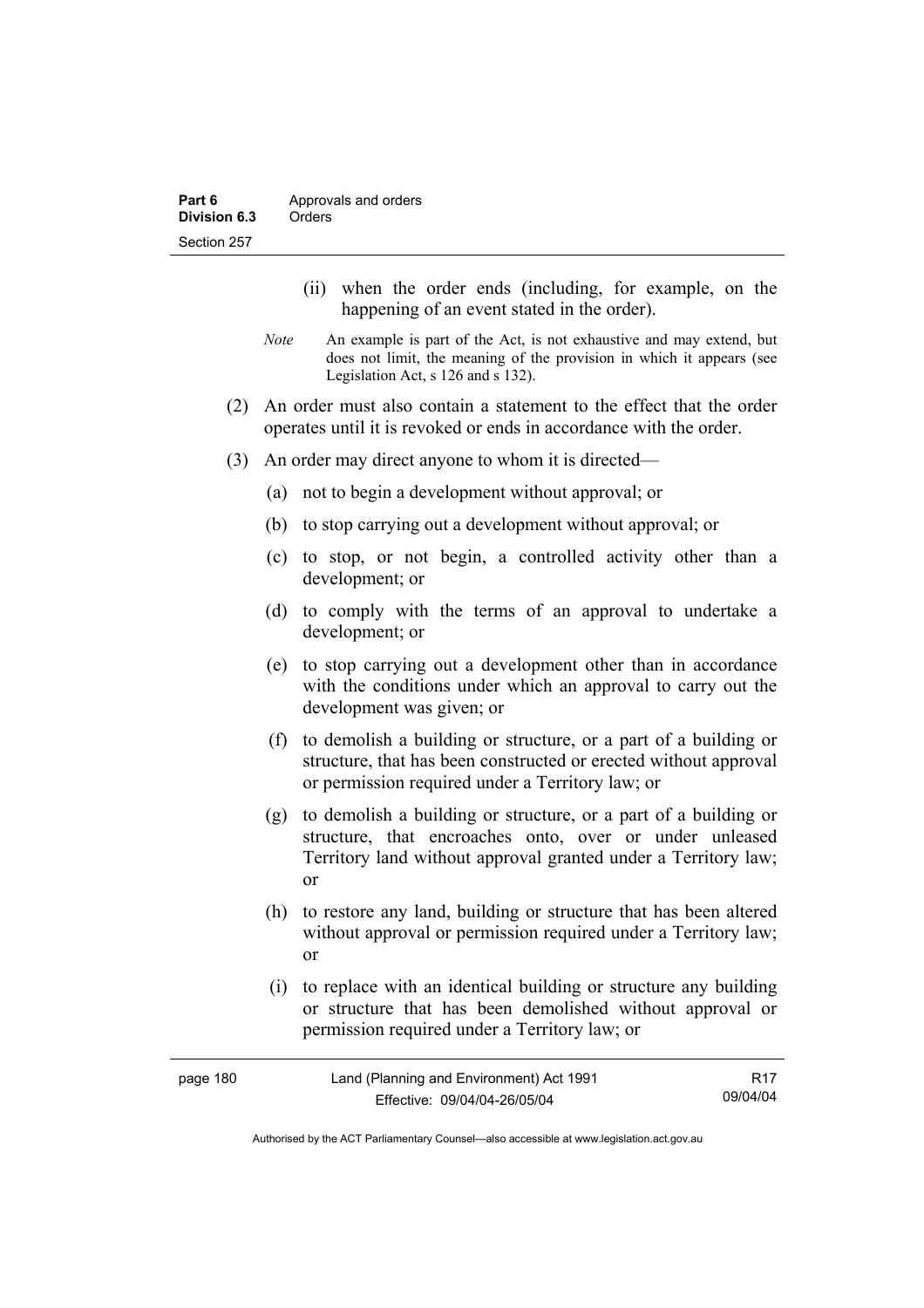- (j) to clean up a leasehold; or
- (k) to prune, in a way stated in the order, a tree, sapling, plant or shrub that overhangs a public place; or
	- *Note* For restrictions on pruning etc a significant tree, see *Tree Protection (Interim Scheme) Act 2001*, s 10.
- (l) to stop carrying out an activity that is likely to cause soil erosion; or
- (m) to stop carrying out an activity that involves destroying, damaging, removing or otherwise interfering with vegetation (living or dead) or removing or otherwise interfering with soil that is—
	- (i) between the banks of a watercourse; or
	- (ii) within 20m of a bank of a watercourse; or
	- (iii) on land having a slope of more than 18° from the horizontal; or
- (n) to manage land held under a rural lease in accordance with the land management agreement applying to it; or
- (o) if the person to whom the order is directed is bound by a land management agreement—to comply with the land management agreement.

## **257A Notice of making of orders**

If the planning and land authority makes an order, the authority must give notice of the making of the order to the following:

- (a) each person to whom the order is directed;
- (b) the applicant (if any) for the order;
- (c) the lessee or occupier of the place in relation to which the order applies;
- (d) the registrar-general;

| R17      | Land (Planning and Environment) Act 1991 | page 181 |
|----------|------------------------------------------|----------|
| 09/04/04 | Effective: 09/04/04-26/05/04             |          |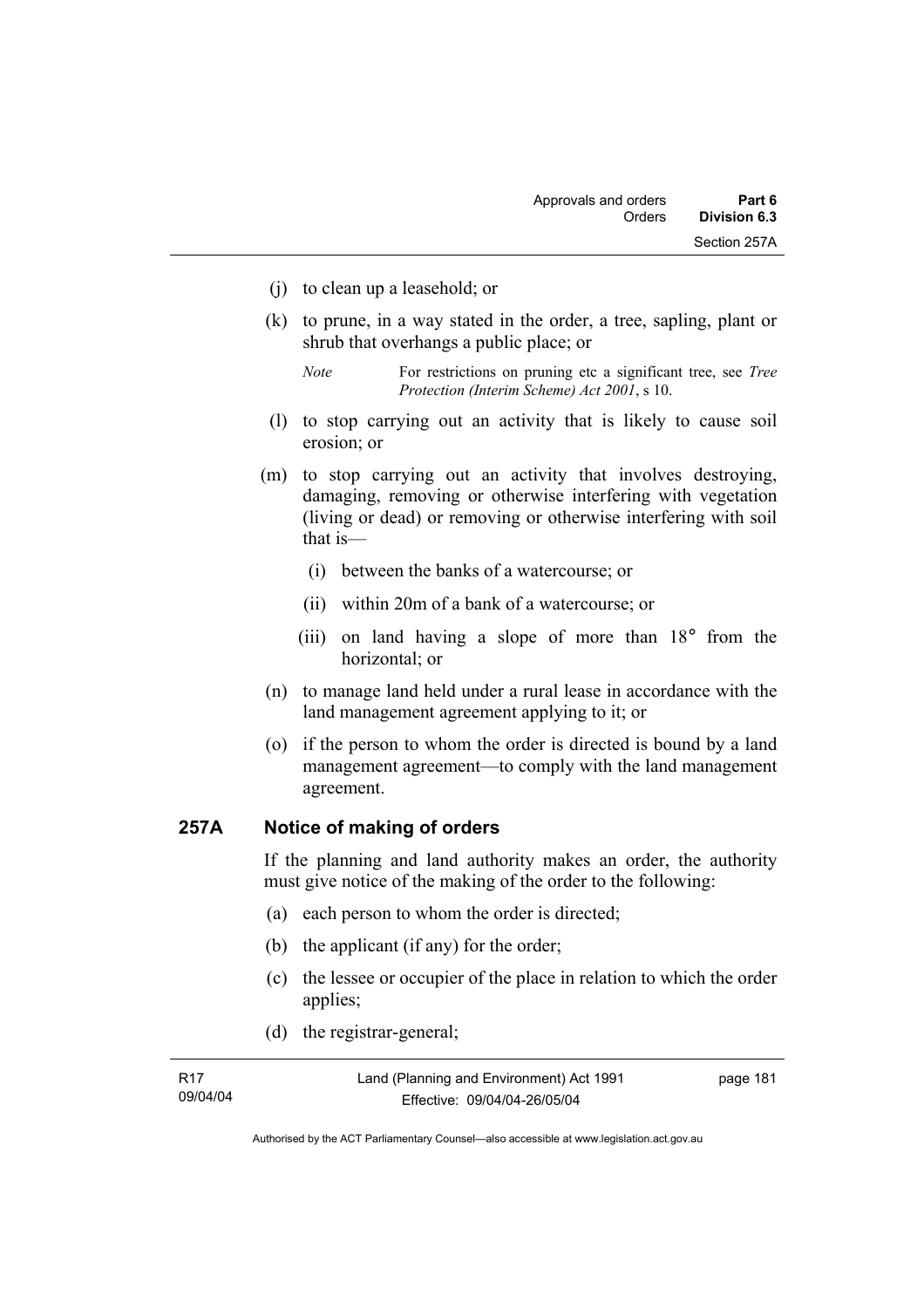- (e) if the order relates to the control of a pest animal or plant—the conservator;
- (f) if the order relates to the pruning of a significant tree under the *Tree Protection (Interim Scheme) Act 2001*—the conservator; and
- (g) if the order relates to the parking of a heavy vehicle on residential land under the *Road Transport (Safety and Traffic Management) Regulations 2000*, division 3.1.3—the road transport authority;
- (h) anyone else whose interests the authority believes are adversely affected by the order.
- *Note* For how documents may be given, see Legislation Act, pt 19.5.

## **257B Who is bound by an order?**

- (1) An order binds each person to whom it is directed.
- (2) If an order binds the lessee of the place to which the order applies, the order also binds anyone who becomes the lessee of the place after the order is made (a *future lessee*) to the same extent as if the order had been directed to that person.
- (3) If an order binds the occupier of the place to which the order applies, the order also binds anyone who becomes an occupier of the place after the order is made (a *future occupier*) to the same extent as if the order had been directed to that person.
- (4) However, subsection (2) or (3) does not apply to an order if the order states that it does not bind a future lessee or a future occupier (as appropriate) of the lease.

## **258 Contravening orders**

- (1) A person commits an offence if—
	- (a) the planning and land authority makes an order directed to the person; and

| page 182 | Land (Planning and Environment) Act 1991 | R17      |
|----------|------------------------------------------|----------|
|          | Effective: 09/04/04-26/05/04             | 09/04/04 |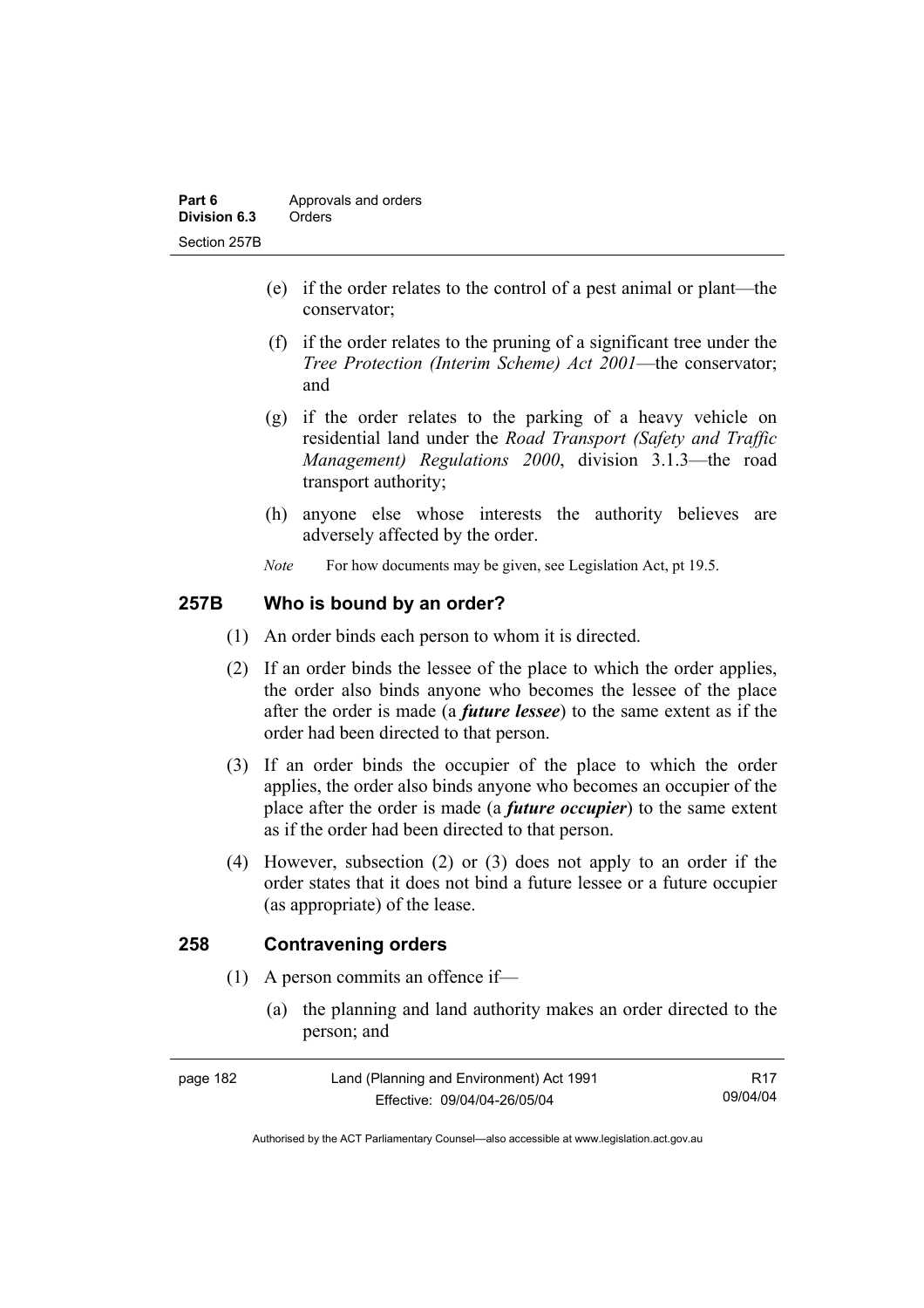- (b) the order requires the person to do, or not do, something stated in the order; and
- (c) the person is given notice of the making of the order (whether by being given a copy of the order or otherwise); and
- (d) the person contravenes the order.

Maximum penalty: the amount stated in schedule 5, column 3 in relation to the activity for which the order was made.

- *Note* A Territory authority is not liable to be prosecuted for an offence against this section (see Legislation Act, s 121).
- (2) An offence against this section is a strict liability offence.

## **258A Ending of orders**

- (1) An order operates until it is revoked or ends in accordance with the order.
- (2) A person who is bound by an order may, in writing, apply to the planning and land authority for the revocation of the order.
- (3) The application must state the grounds on which the revocation of the order is sought.
- (4) The planning and land authority may revoke the order if satisfied, on reasonable grounds, that the order is no longer necessary or appropriate.

#### **258B Notice ending orders**

- (1) If an order ends otherwise than by being revoked, the planning and land authority must give written notice of the ending of the order to the registrar-general.
- (2) If the planning and land authority revokes an order, the authority must give written notice of the revocation to—
	- (a) each person to whom the order was directed; and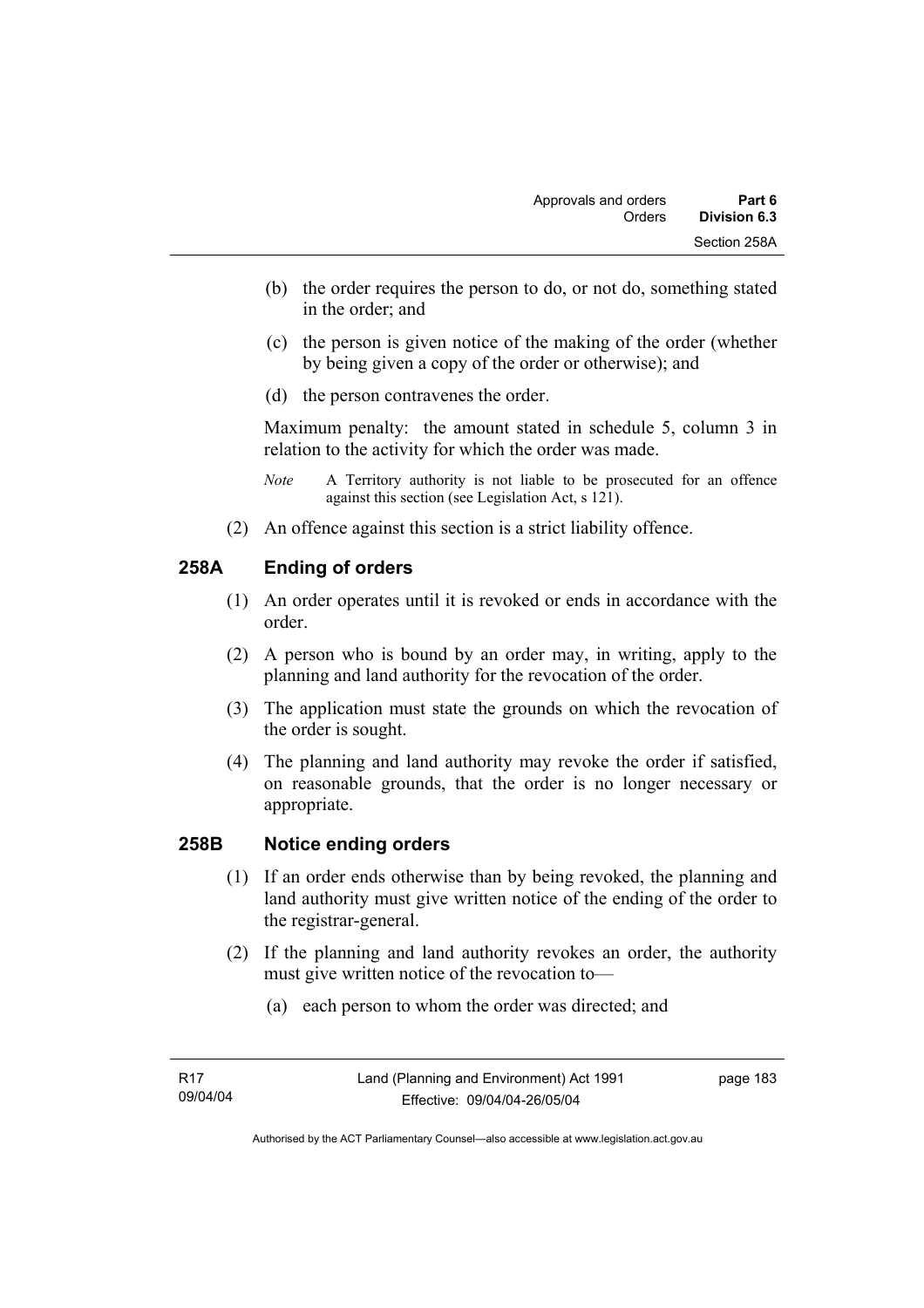| Part 6       | Approvals and orders |
|--------------|----------------------|
| Division 6.3 | Orders               |
| Section 258C |                      |

- (b) if different from the person or people mentioned in paragraph (a)—the lessee or occupier of the place in relation to which the order applied; and
- (c) the registrar-general.

#### **258C Effect of orders about pest animals or plants**

- (1) This section applies if an order relates to the control of a pest animal or plant.
- (2) A person to whom the order is directed is not required to hold a licence under the *Nature Conservation Act 1980* for any action required to comply with the order in relation to the pest animal or plant.

## **Subdivision 6.3.2 Rectification work**

#### **259 Definitions for sdiv 6.3.2**

In this subdivision:

*authorised person*—see section 259C (1).

#### *rectification work* means—

- (a) work in relation to a place where a controlled activity is being conducted to ensure compliance with the approval for the activity; or
- (b) the conduct of an activity required under an order that was not carried out within the period stated in the order.

## **259A Direction to carry out rectification work**

- (1) The planning and land authority may direct 1 or more of the following to carry out rectification work in relation to a controlled activity:
	- (a) the lessee or occupier of a place where the activity was or is being conducted;

| page 184 | Land (Planning and Environment) Act 1991 | R17      |
|----------|------------------------------------------|----------|
|          | Effective: 09/04/04-26/05/04             | 09/04/04 |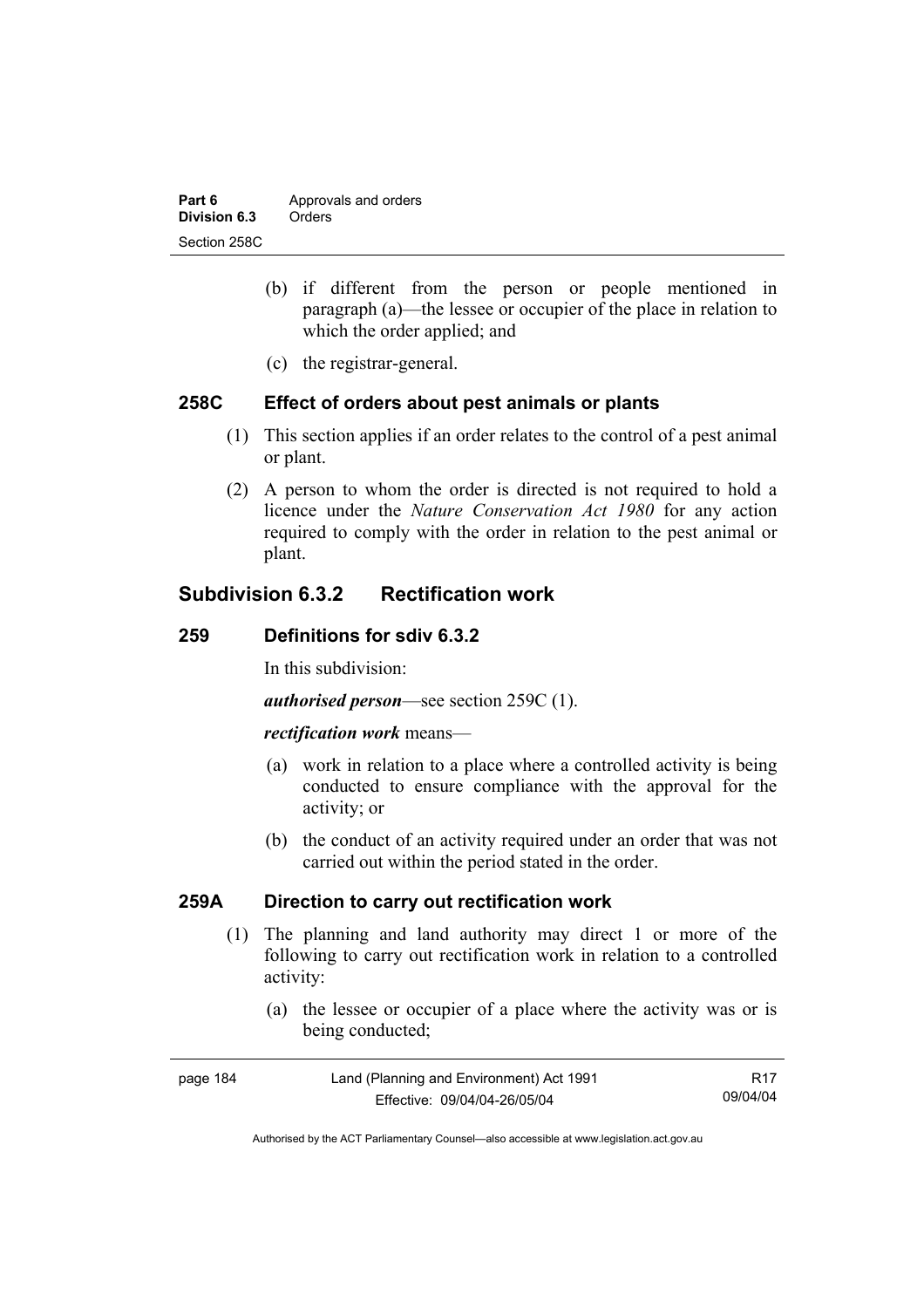- (b) anyone by whom or on whose behalf the activity was or is being conducted.
- (2) The planning and land authority must give notice of the direction to—
	- (a) the person who is required to comply with the direction; and
	- (b) if different from the person mentioned in paragraph (a)—the lessee or occupier of the place to which the direction applies.
	- *Note* For how documents may be given, see Legislation Act, pt 19.5.
- (3) The notice must state—
	- (a) that it is a direction under this Act made by the planning and land authority; and
	- (b) the person who is required to comply with the direction; and
	- (c) the place in relation to which the direction applies; and
	- (d) the rectification work required; and
	- (e) the grounds on which the direction is made; and
	- (f) that the rectification work must be completed within 7 days after the day the notice is given to the person or any longer period stated in the notice.
- (4) The notice must also contain a statement to the effect that, if the rectification work is not completed within the period required by the notice—
	- (a) the planning and land authority may authorise someone else to carry out the work; and
	- (b) the reasonable cost of carrying out the work is a debt to the Territory by the person who is required to comply with the direction.
- (5) This section applies whether or not a proceeding for an offence against this part has been begun or is about to begin.

| R17      | Land (Planning and Environment) Act 1991 | page 185 |
|----------|------------------------------------------|----------|
| 09/04/04 | Effective: 09/04/04-26/05/04             |          |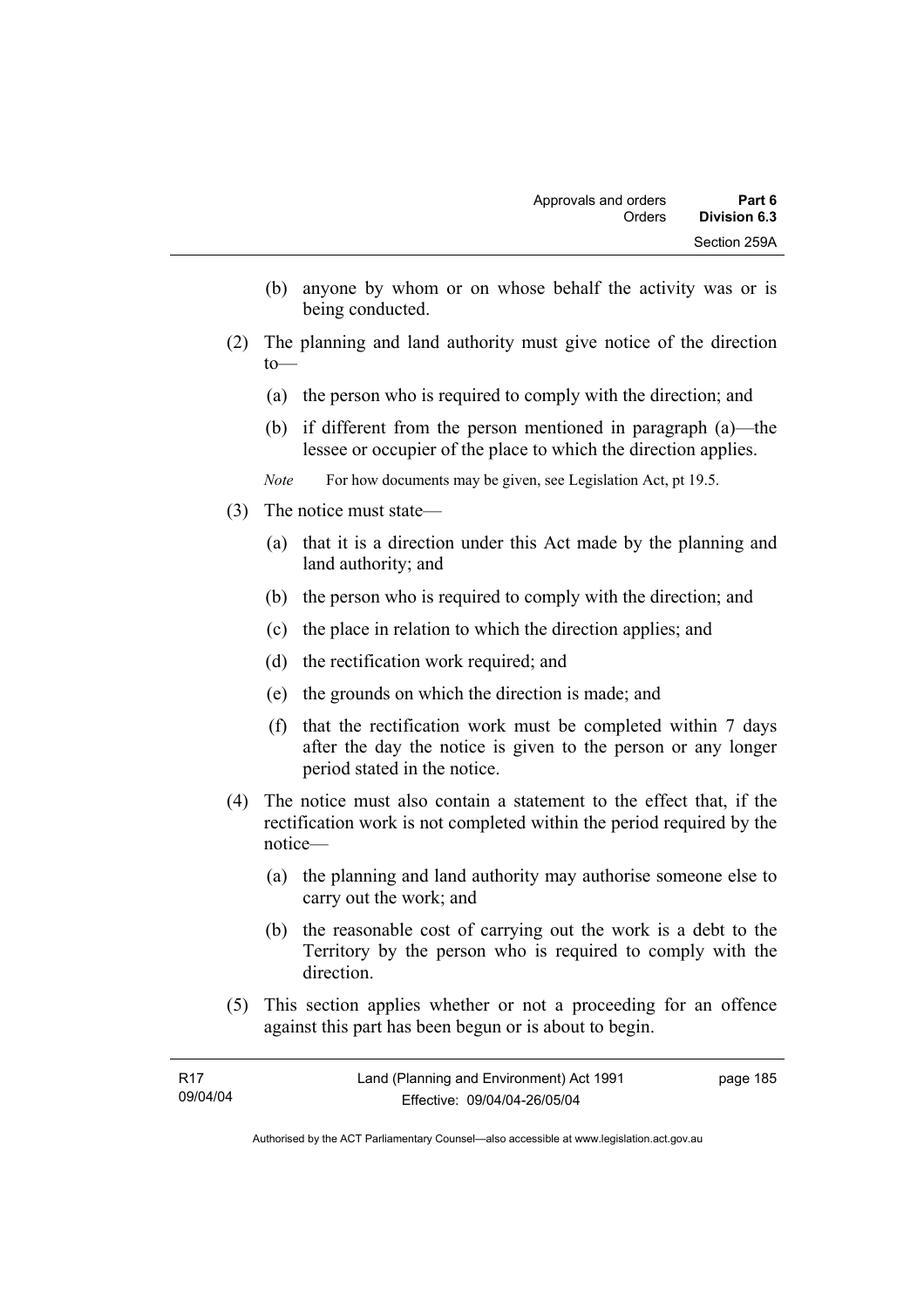## **259B Contravening direction to carry out rectification work**

- (1) A person commits an offence if—
	- (a) the planning and land authority makes a direction to carry out rectification work in relation to a controlled activity; and
	- (b) the person is required to comply with the direction; and
	- (c) the person is given notice of the making of the direction; and
	- (d) the person contravenes the direction.

Maximum penalty: 50 penalty units.

- *Note* A Territory authority is not liable to be prosecuted for an offence against this section (see Legislation Act, s 121).
- (2) An offence against this section is a strict liability offence.

## **259C Authorisation to carry out rectification work**

- (1) The planning and land authority may authorise a person (an *authorised person*) to enter the place to which a direction under section 259A applies to carry out the rectification work required by the notice under that section if the work is not completed within the period required by the notice.
- (2) However, the planning and land authority must not give the authorisation—
	- (a) until the end of the period within which an application may be made to the administrative appeals tribunal for the review of the decision to make the order to which the rectification work relates; or
	- (b) if an application is made to the administrative appeals tribunal for a review of the decision—unless the decision is upheld or the application is withdrawn.
- (3) The authorised person must carry out the rectification work in accordance with the directions of an inspector.

| page 186 | Land (Planning and Environment) Act 1991 | R17      |
|----------|------------------------------------------|----------|
|          | Effective: 09/04/04-26/05/04             | 09/04/04 |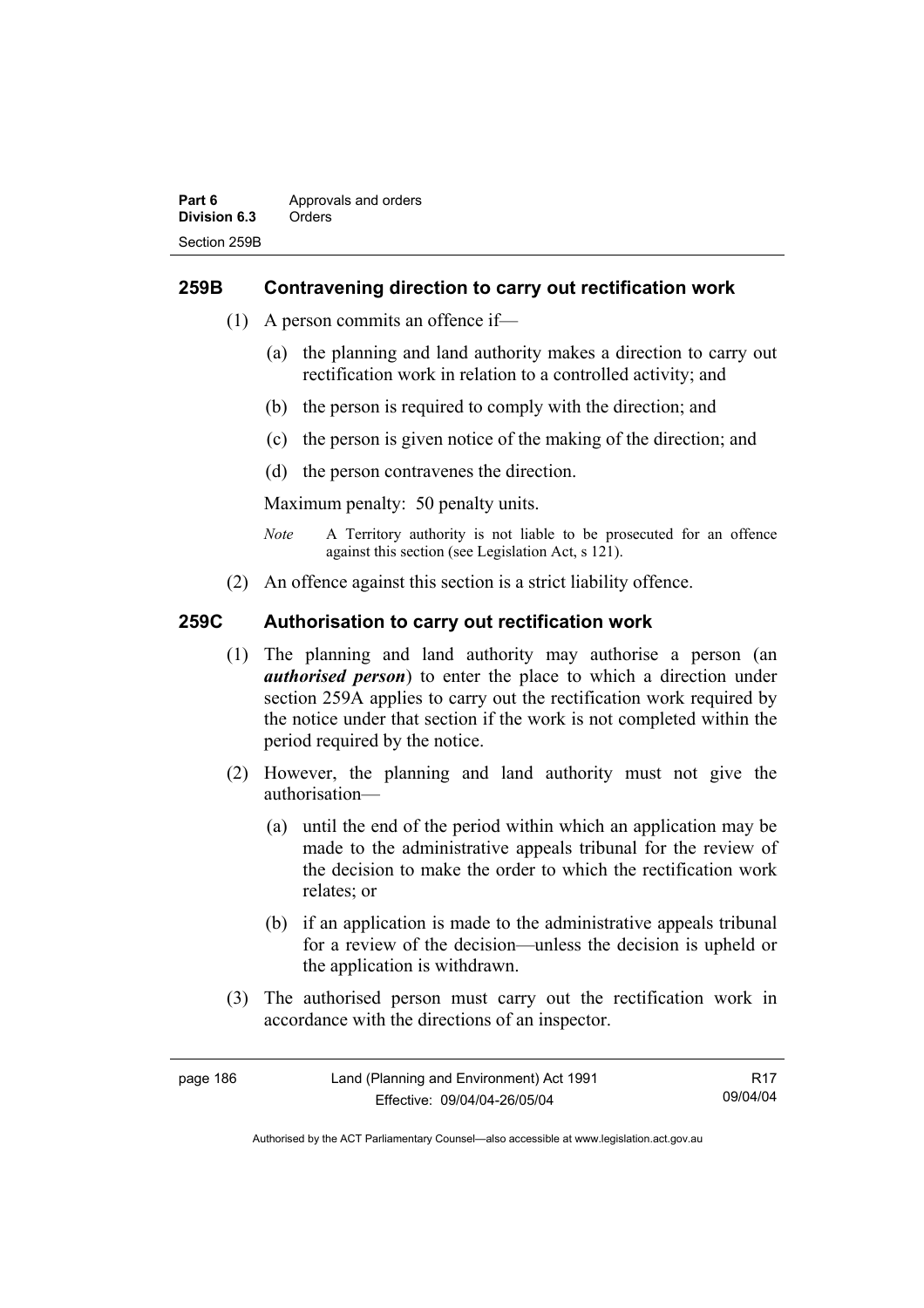#### **259D Obstructing etc authorised people**

- (1) A person commits an offence if—
	- (a) the person knows that, or is reckless about the fact that, a person is an authorised person; and
	- (b) the person obstructs, hinders, intimidates or resists the authorised person in the exercise of the person's functions.

Maximum penalty: 50 penalty units, imprisonment for 6 months or both.

(2) Strict liability applies to subsection (1) (b).

#### **259E Liability for cost of rectification work**

The person who is required to comply with a direction under section 259A (Direction to carry out rectification work) must pay to the Territory the reasonable cost of any rectification work carried out by an authorised person to which the direction related.

*Note* An amount owing under a law may be recovered as a debt in a court of competent jurisdiction (see Legislation Act, s 177).

## **259F Determination of criteria for deferral of rectification work cost**

- (1) The planning and land authority may, in writing, determine circumstances when the payment of all or part of the cost of rectification work carried out by an authorised person on a lessee's leasehold may be deferred by the lessee.
- (2) A determination under subsection (1) is a notifiable instrument.

*Note* A notifiable instrument must be notified under the Legislation Act.

#### **259G Application for deferral of rectification work cost**

 (1) A lessee who is required to pay the cost of rectification work carried out on the lessee's leasehold may, in writing, apply to the planning

| - R17    | Land (Planning and Environment) Act 1991 | page 187 |
|----------|------------------------------------------|----------|
| 09/04/04 | Effective: 09/04/04-26/05/04             |          |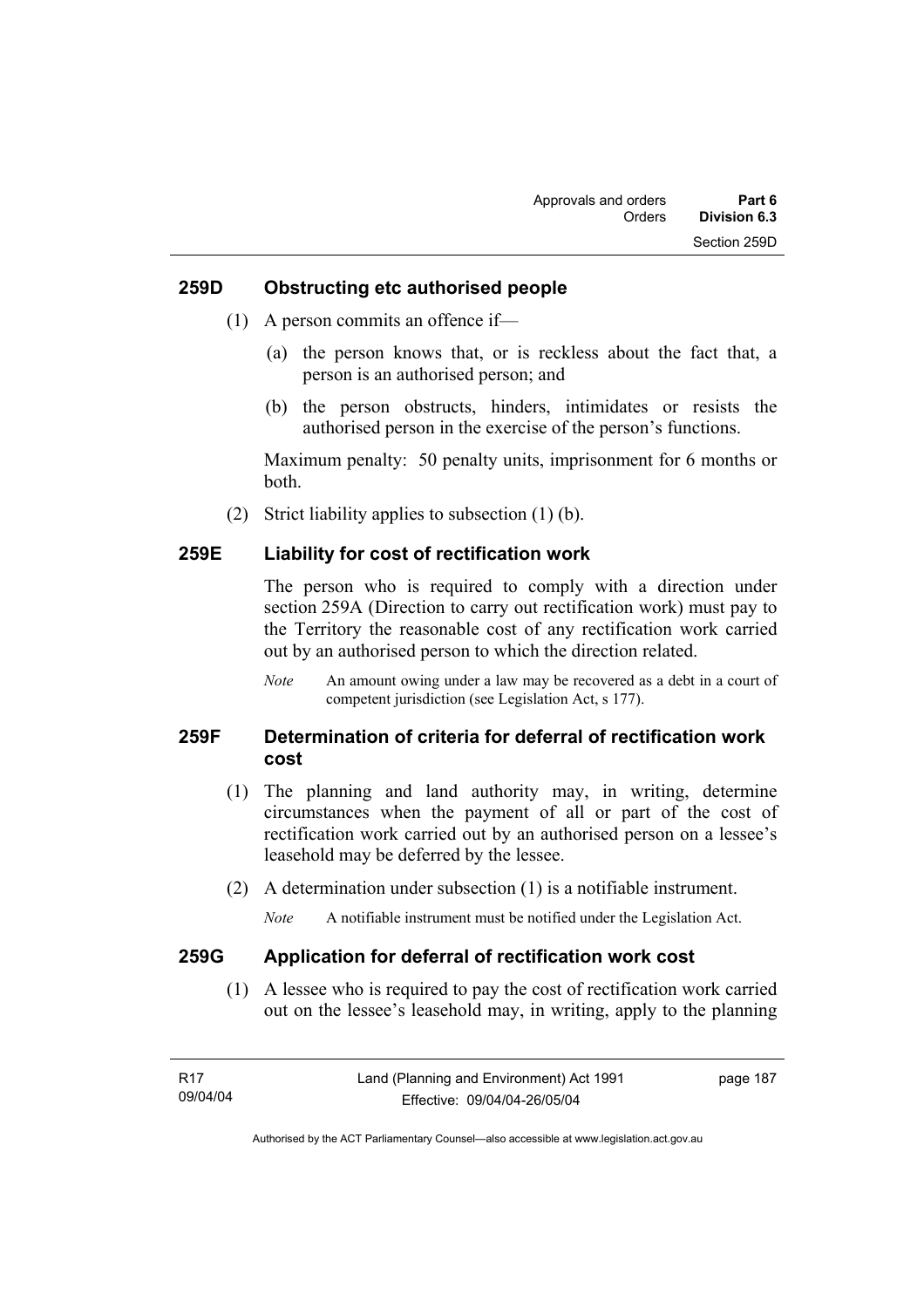| Part 6       | Approvals and orders |  |
|--------------|----------------------|--|
| Division 6.3 | Orders               |  |
| Section 259H |                      |  |

and land authority for the deferment of payment of all or part of the cost of the rectification work.

- (2) The application must state the grounds for the application.
	- *Note* If a form is approved under s 287A for an application, the form must be used.

#### **259H Deferral of rectification work cost**

 (1) The planning and land authority may, in writing, declare that all or part of the cost of rectification work payable by a lessee is deferred if satisfied that a circumstance determined under section 259F (1) applies to the lessee.

*Note* Interest is payable on the deferred amount, see s 259I.

- (2) The declaration must state—
	- (a) the leasehold to which the declaration relates; and
	- (b) the amount of the cost of the rectification work deferred.

## **259I Security for deferred rectification work cost**

- (1) The planning and land authority must—
	- (a) lodge a copy of a declaration under section 259H with the registrar-general for registration under the *Land Titles Act 1925*; and
	- (b) give a copy of the declaration to the lessee of the leasehold to which the declaration relates and anyone else who has an interest in the leasehold.
- (2) For the *Land Titles Act 1925*, section 104 (1) (Lodging of caveat), the Territory is taken to be a person claiming an interest in the leasehold to which the declaration relates.
- (3) The registration under the *Land Titles Act 1925* of the copy of a declaration under section 259H creates a charge over the leasehold to which the declaration relates for—

| page 188 | Land (Planning and Environment) Act 1991 | R17      |
|----------|------------------------------------------|----------|
|          | Effective: 09/04/04-26/05/04             | 09/04/04 |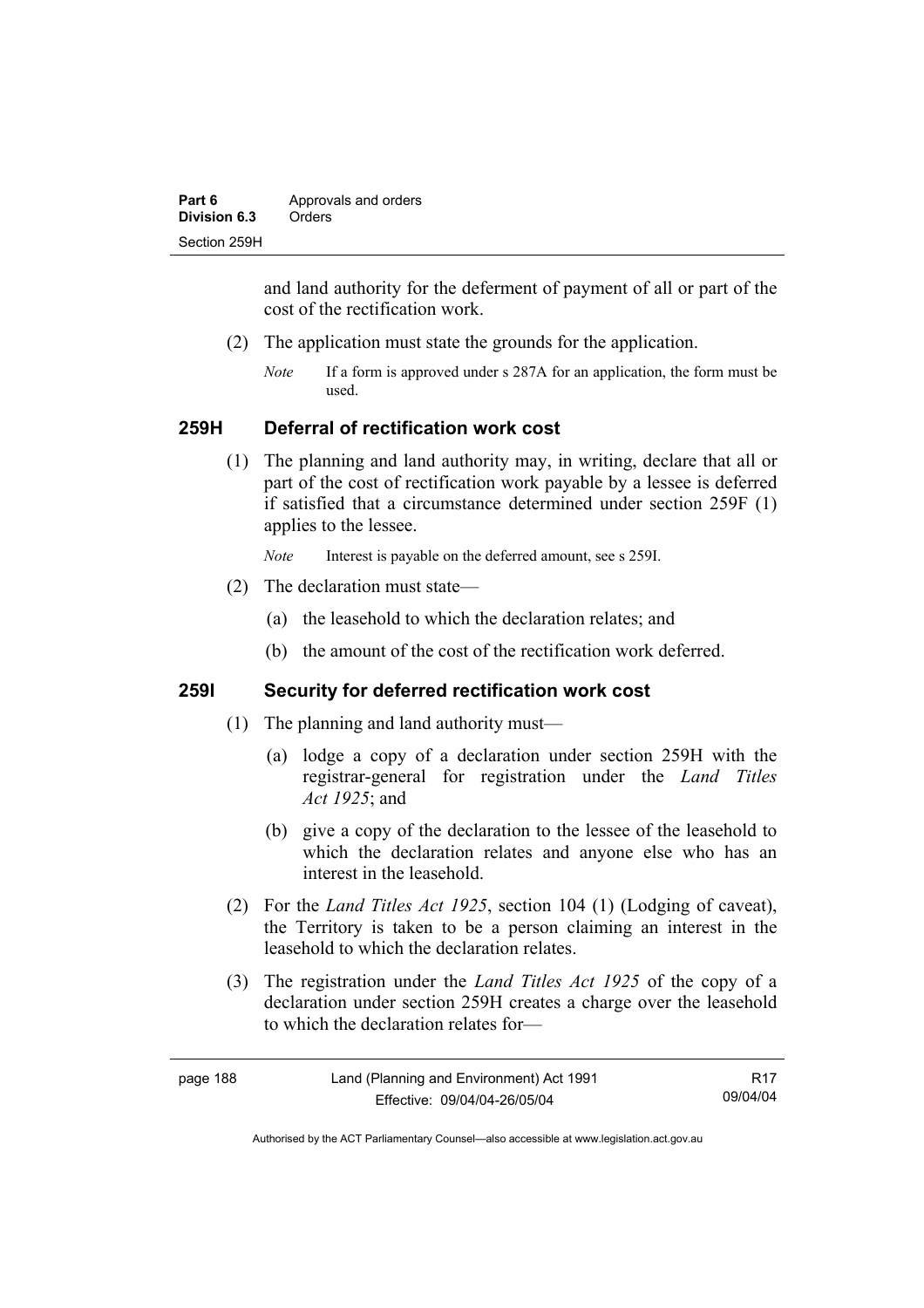- (a) the amount stated in the declaration; and
- (b) interest on the amount calculated on a daily basis at the interest rate applying from time to time under the *Taxation Administration Act 1999*, section 26 (Interest rate).

## **259J Payment of deferred rectification work cost**

- (1) If the full amount of the charge mentioned in section 259I (3) is paid to the Territory, the planning and land authority must—
	- (a) revoke the declaration to which the charge relates; and
	- (b) lodge a copy of the revocation with the registrar-general for registration under the *Land Titles Act 1925*; and
	- (c) give a copy of the revocation to the lessee of the charged leasehold and anyone else who has an interest in the leasehold.
- (2) The charge is discharged on the registration under the *Land Titles Act 1925* of the copy of the revocation of the declaration.
- (3) The lessees of a charged leasehold are liable separately and together for the payment to the Territory of the full amount of the charge.
- (4) A registered charge under this section does not give a power of sale over the leasehold to which it relates.

## **Subdivision 6.3.3 Prohibition notices and injunctions**

#### **260 Prohibition notices—making**

- (1) This section applies if the planning and land authority believes, on reasonable grounds, that the giving of a notice under this section (a *prohibition notice*) is necessary to prevent or lessen a significant threat or likelihood of irreversible damage to a thing because of the conduct, or likely conduct, of a controlled activity.
- (2) Also, this section applies whether or not—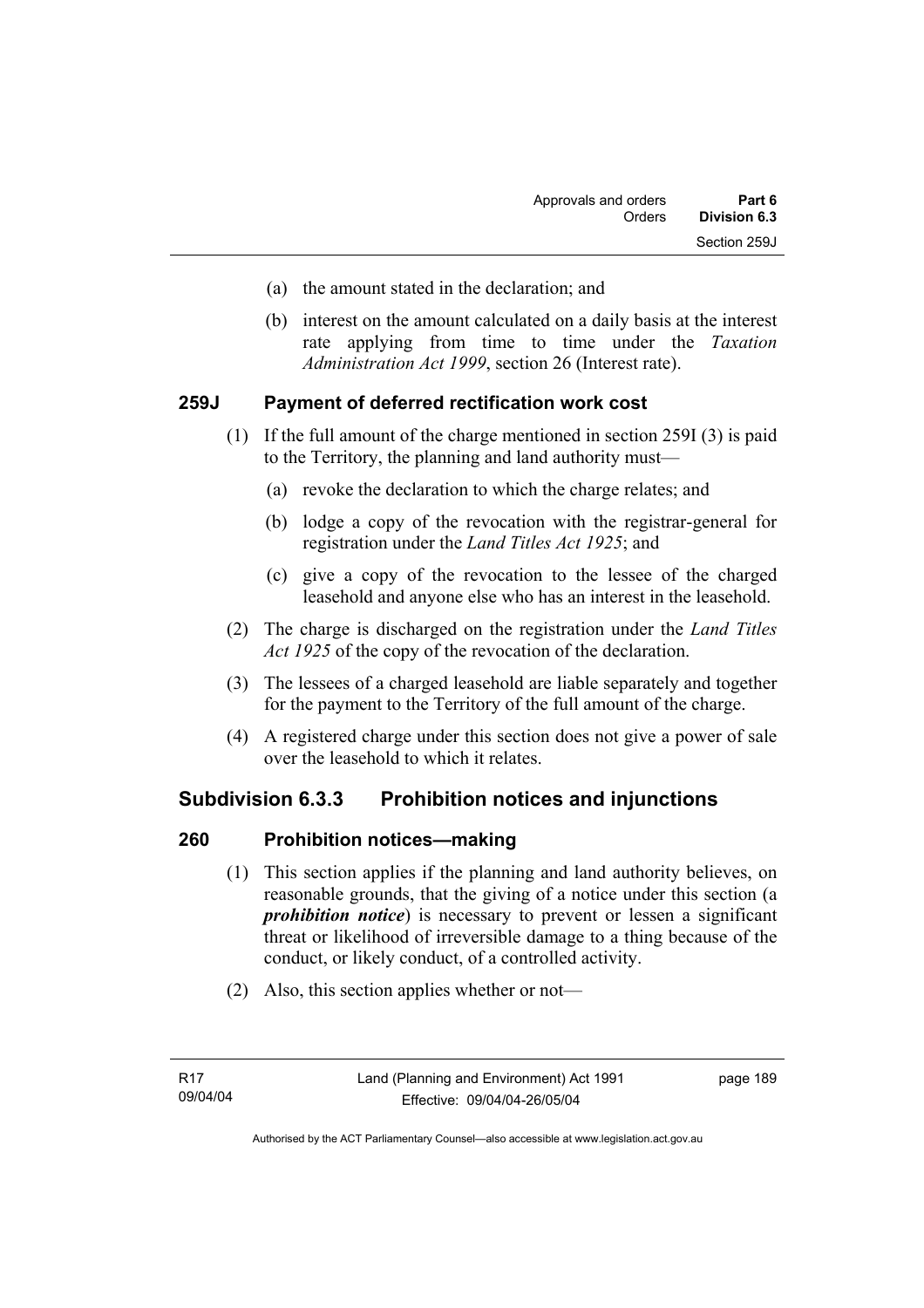- (a) an order has been made or is proposed to be made in relation to a controlled activity; or
- (b) a proceeding for an offence against this part has begun or is about to begin.
- (3) The planning and land authority may give a prohibition notice to 1 or more of the following:
	- (a) the lessee or occupier of a place to which the controlled activity relates;
	- (b) anyone by whom or on whose behalf the activity—
		- (a) was, is being, or is to be, conducted; or
		- (b) is likely to be conducted.
	- *Note* For how documents may be given, see Legislation Act, pt 19.5.
- (4) The prohibition notice must state—
	- (a) that it is a prohibition notice under this Act; and
	- (b) each person to whom it is directed; and
	- (c) that the notice takes effect when it is given to a person to whom it is directed; and
	- (d) the grounds on which the notice is given; and
	- (e) the activity, and the place, in relation to which the notice applies; and
	- (f) that the activity—
		- (i) must not be carried on by the person; or
		- (ii) must not be carried on by the person except in accordance with the notice; and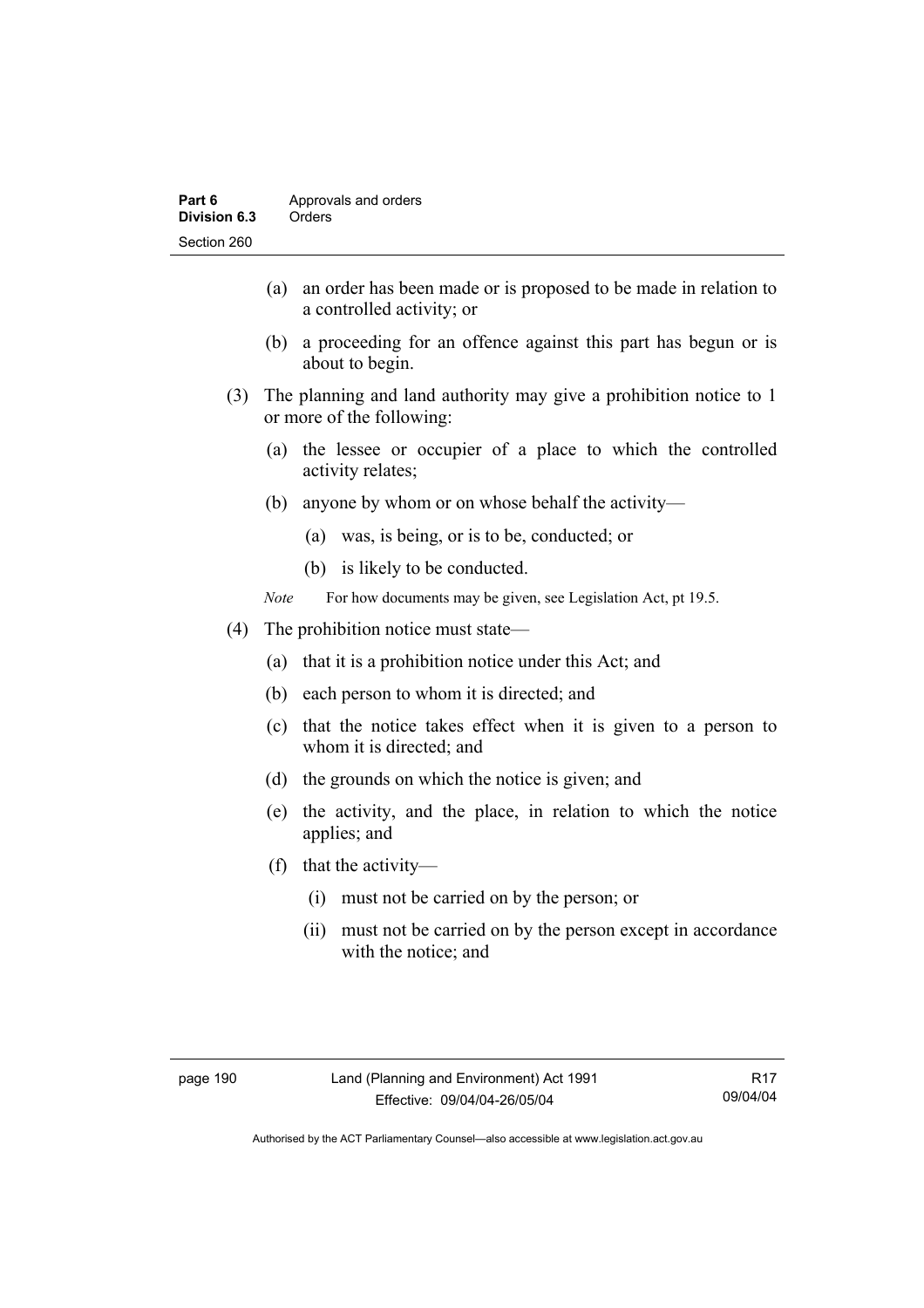- (g) when the notice ends (including, for example, on the happening of an event stated in the notice).
- *Note* An example is part of the Act, is not exhaustive and may extend, but does not limit, the meaning of the provision in which it appears (see Legislation Act, s 126 and s 132).
- (5) A prohibition notice takes effect when it is given to a person to whom it is directed.
- (6) To remove any doubt, 2 or more prohibition notices may be given in relation to the same activity.

## **260A Contravening prohibition notices**

- (1) A person commits an offence if—
	- (a) the planning and land authority gives a prohibition notice to the person; and
	- (b) the notice is directed to the person; and
	- (c) the notice states that a controlled activity must not be carried on by the person in relation to a place; and
	- (d) the person carries on the activity in relation to the place.

Maximum penalty: 50 penalty units, imprisonment for 6 months or both.

- *Note* A Territory authority is not liable to be prosecuted for an offence against this section (see Legislation Act, s 121).
- (2) A person commits an offence if—
	- (a) the planning and land authority gives a prohibition notice to the person; and
	- (b) the notice is directed to the person; and
	- (c) the notice states that a controlled activity must not be carried on by the person in relation to a place except in accordance with the notice; and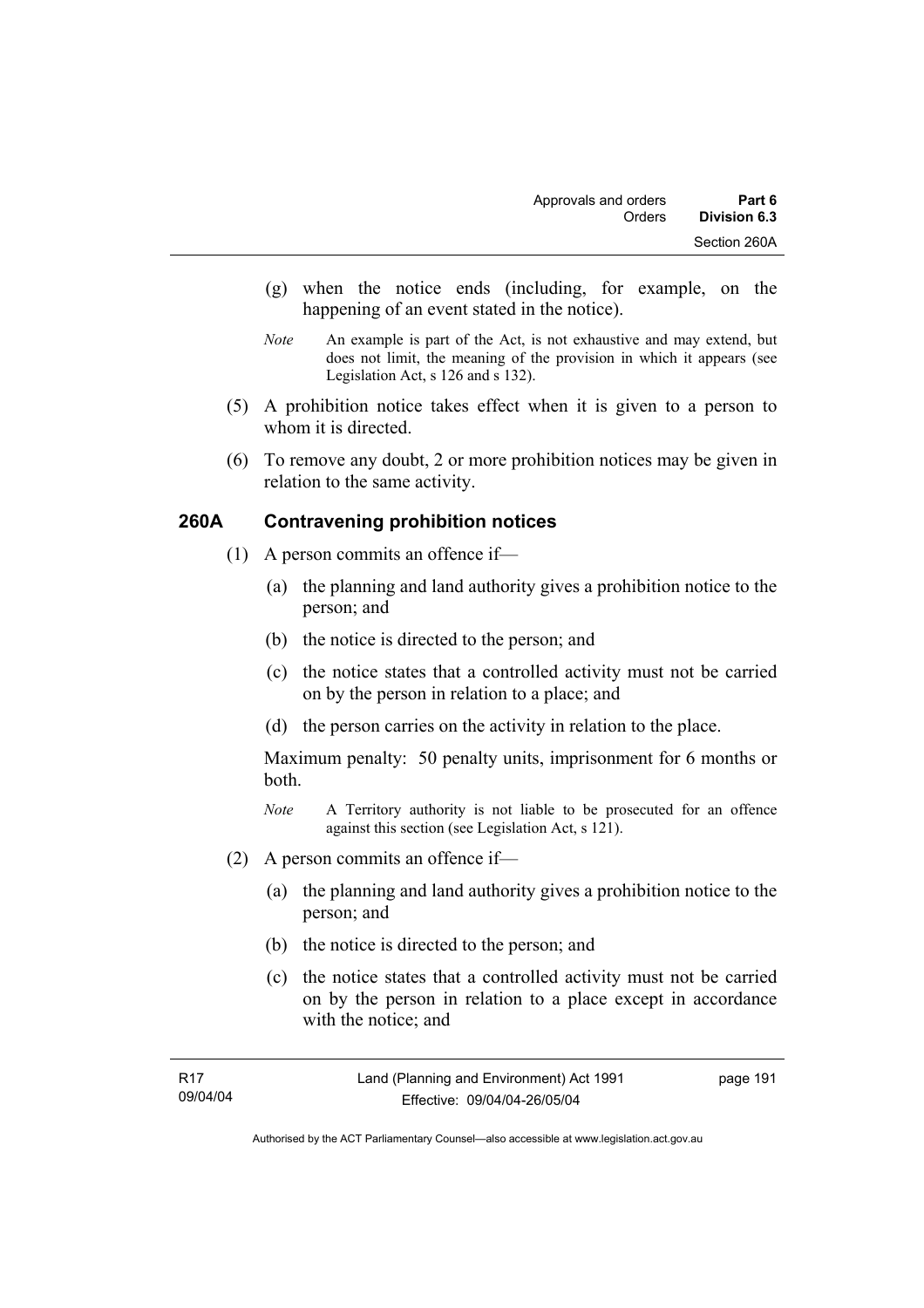| Part 6       | Approvals and orders |  |
|--------------|----------------------|--|
| Division 6.3 | Orders               |  |
| Section 260B |                      |  |

 (d) the person carries on the activity in relation to the place otherwise than in accordance with the notice.

Maximum penalty: 50 penalty units, imprisonment for 6 months or both.

(3) An offence against this section is a strict liability offence.

### **260B Prohibition notices—ending**

- (1) A prohibition notice remains in force until it ends in accordance with this section
- (2) A prohibition notice ends on the earlier of the following:
	- (a) 60 days after the day it is given to a person to whom the notice is directed:
	- (b) the notice ends in accordance with the notice;
	- (c) the notice is revoked.
- (3) A person to whom a prohibition notice is directed may, in writing, apply to the planning and land authority for the revocation of the notice.
- (4) The application must state the grounds on which the revocation of the prohibition notice is sought.
- (5) The planning and land authority may revoke the prohibition notice if satisfied, on reasonable grounds, that the notice is no longer necessary or appropriate.

## **260C Injunctions to restrain contravention of orders or prohibition notices**

 (1) This section applies if a person (the *relevant person*) has engaged, is engaging, or proposes to engage, in conduct that was, is, or would be, a contravention of an order or a prohibition notice.

R17 09/04/04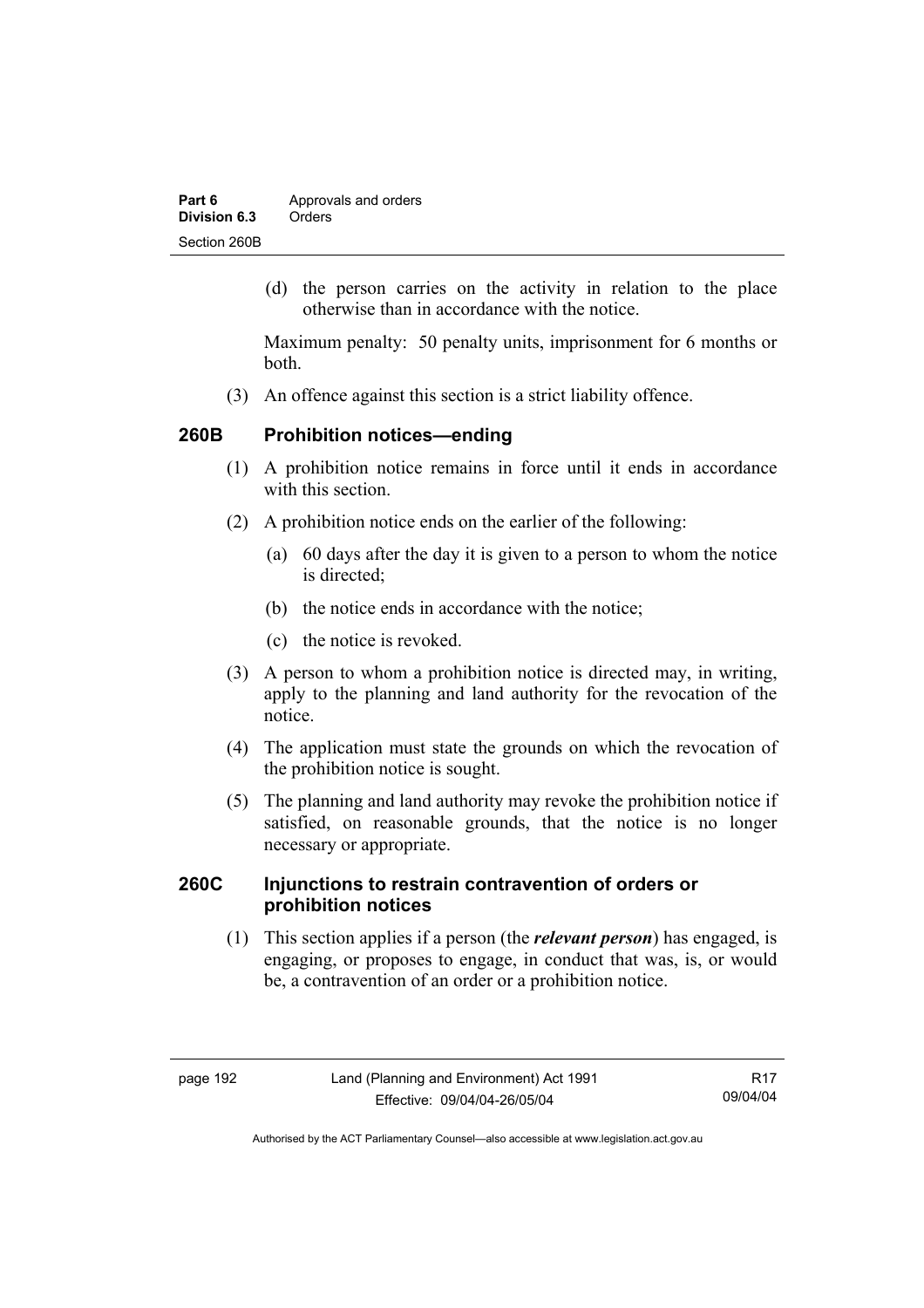- (2) The planning and land authority or anyone else may apply to the Supreme Court for an injunction.
- (3) On application under subsection (2), the Supreme Court may grant an injunction—
	- (a) restraining the relevant person from engaging in the conduct; and
	- (b) if, in the court's opinion, it is desirable to do so, requiring the relevant person to do anything.
- (4) The Supreme Court may grant an injunction restraining a relevant person from engaging in conduct of a particular kind—
	- (a) if satisfied that the person has engaged in conduct of that kind, whether or not it appears to the court that the person intends to engage again, or to continue to engage, in conduct of that kind; or
	- (b) if it appears to the court that, if an injunction is not granted, it is likely the person will engage in conduct of that kind, whether or not the person has previously engaged in conduct of that kind and whether or not there is an imminent danger of substantial damage to someone else if the person engages in conduct of that kind.
- (5) This section applies whether or not a proceeding for an offence against this part has begun or is about to begin.

# **Subdivision 6.3.4 Other matters**

## **261 Declaration of pest animal or pest plant**

- (1) The Environment Minister may, in writing, declare—
	- (a) an animal to be a pest animal; or
	- (b) a plant to be a pest plant.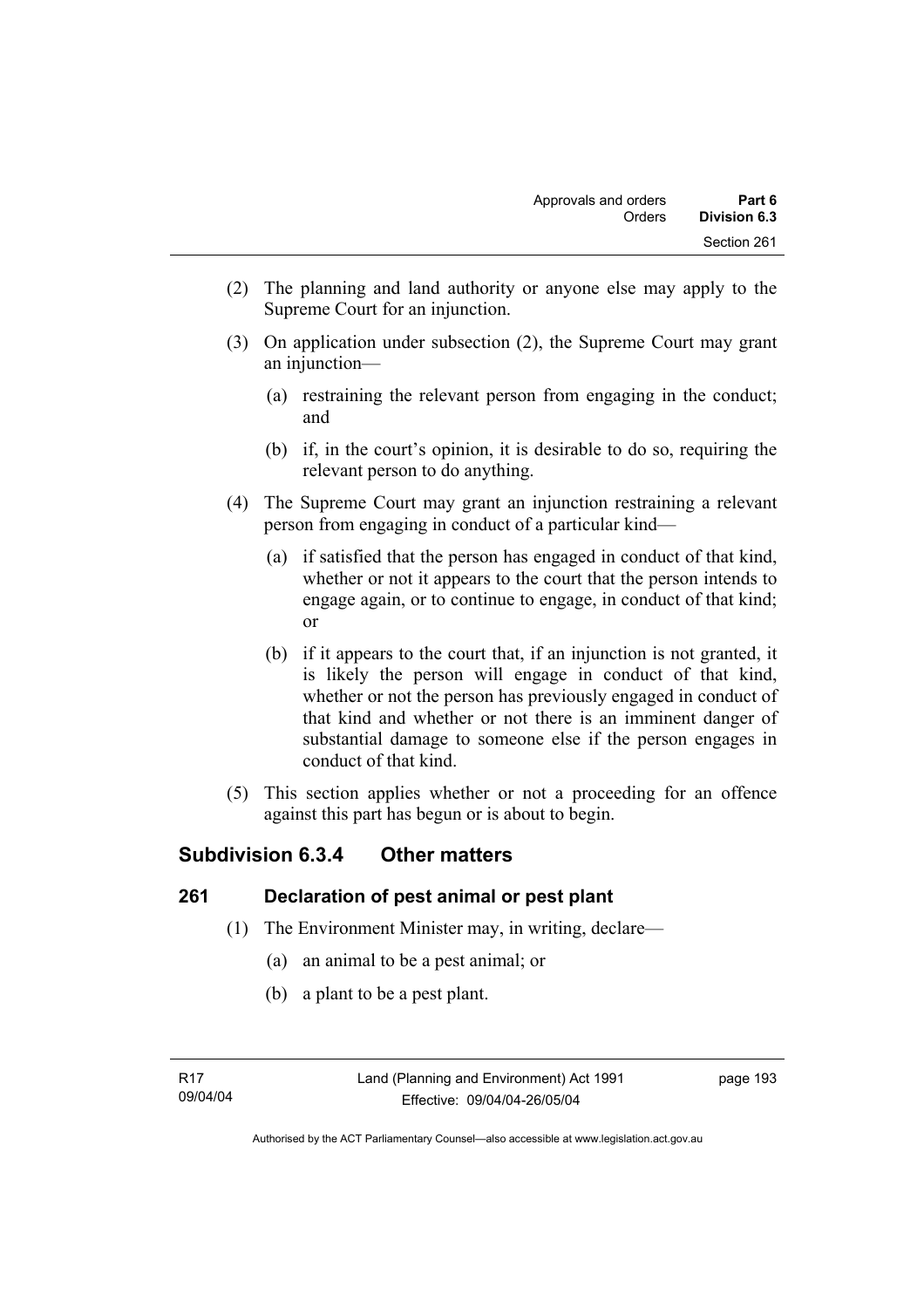- (2) The Environment Minister must not make a declaration unless the Minister has consulted with—
	- (a) the flora and fauna committee under the *Nature Conservation Act 1980*; and
	- (b) for a proposed declaration under subsection  $(1)$  (a)—the animal welfare advisory committee under the *Animal Welfare Act 1992*.
- (3) After making a declaration, the Environment Minister—
	- (a) must arrange for the preparation of a plan for the control of the propagation of the pest animal or plant; and
	- (b) if the declaration was made under subsection (1) (a)—may arrange for the preparation of a code of practice under the *Animal Welfare Act 1992* for the pest animal.
- (4) A declaration is a disallowable instrument.
	- *Note* A disallowable instrument must be notified, and presented to the Legislative Assembly, under the Legislation Act.
- (5) In subsection (1):

*animal* means any live vertebrate, but does not include a human being.

## **Division 6.4 Inspection and seizure powers**

## **Subdivision 6.4.1 Preliminary**

#### **262 Definitions for div 6.4**

In this division:

*connected*—a thing is *connected* with an offence if—

- (a) the offence has been committed in relation to it; or
- (b) it will provide evidence of the commission of the offence; or

| page 194 | Land (Planning and Environment) Act 1991 | R <sub>17</sub> |
|----------|------------------------------------------|-----------------|
|          | Effective: 09/04/04-26/05/04             | 09/04/04        |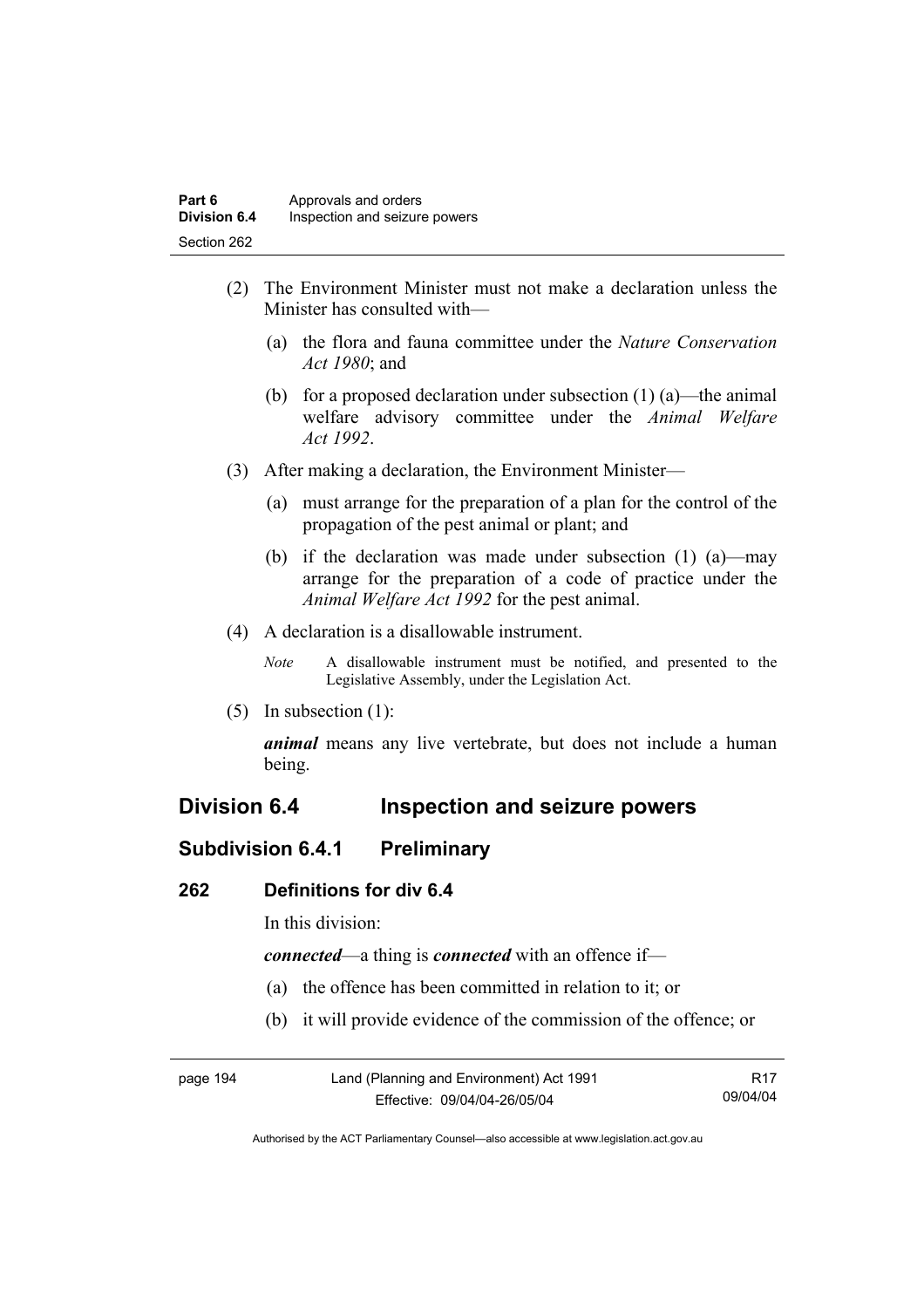(c) it was used, is being used, or is intended to be used, to commit the offence.

*occupier*, of premises, includes—

- (a) a person believed, on reasonable grounds, to be an occupier of the premises; and
- (b) a person apparently in charge of the premises.

*offence* includes an offence that there are reasonable grounds for believing has been, is being, or will be committed.

## **263 Appointment of inspectors**

- (1) The planning and land authority may appoint a person as an inspector for this part.
- *Note 1* For the making of appointments (including acting appointments), see Legislation Act, div 19.3.
- *Note 2* In particular, a person may be appointed for a particular provision of a law (see Legislation Act, s 7 (3)) and an appointment may be made by naming a person or nominating the occupant of a position (see s 207).
- (2) An inspector has the functions that the planning and land authority directs.

#### **264 Identity cards**

- (1) The planning and land authority must issue an inspector with an identity card that states the person is an inspector for this Act, or for stated provisions of this Act, and shows—
	- (a) a recent photograph of the person; and
	- (b) the name of the person or the particulars that are prescribed under the *Magistrates Court Act 1930* as the identifying particulars for the person (or both); and
	- (c) the date of issue of the card; and
	- (d) a date of expiry for the card; and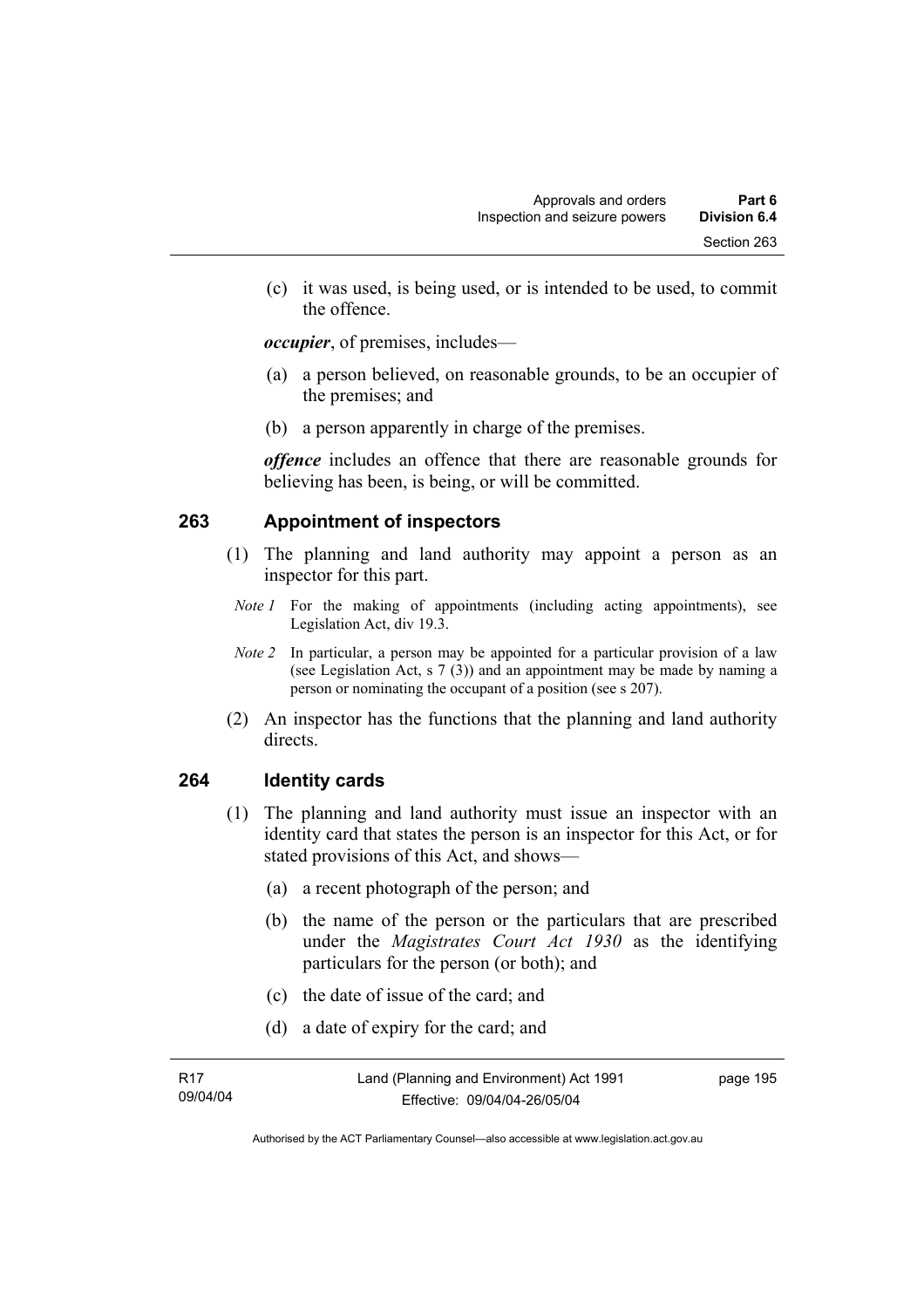- (e) anything else prescribed under the regulations.
- (2) A person commits an offence if—
	- (a) the person ceases to be an inspector; and
	- (b) the person does not return the person's identity card to the chief executive as soon as practicable (but within 7 days) after the day the person ceases to be an inspector.

Maximum penalty: 1 penalty unit.

(3) An offence against this section is a strict liability offence.

#### **265 Power not to be exercised before identity card shown**

#### An inspector may exercise a power under this Act in relation to a person only if the inspector first shows the person his or her identity card.

#### **Subdivision 6.4.2 Inspection**

#### **266 Inspections etc**

For the purposes of ascertaining whether or not a controlled activity is being conducted in or on any place—

- (a) in accordance with an approval; or
- (b) without an approval; or
- (c) contrary to the conditions of an approval; or
- (d) in accordance with, or in contravention of, an order;

an inspector may enter the place—

- (e) with the consent of the occupier of the place; or
- (f) under a warrant issued under section 273; or
- (g) with the assistance and by the force that is reasonable, if the inspector believes on reasonable grounds that the

| page 196 | Land (Planning and Environment) Act 1991 | R17      |
|----------|------------------------------------------|----------|
|          | Effective: 09/04/04-26/05/04             | 09/04/04 |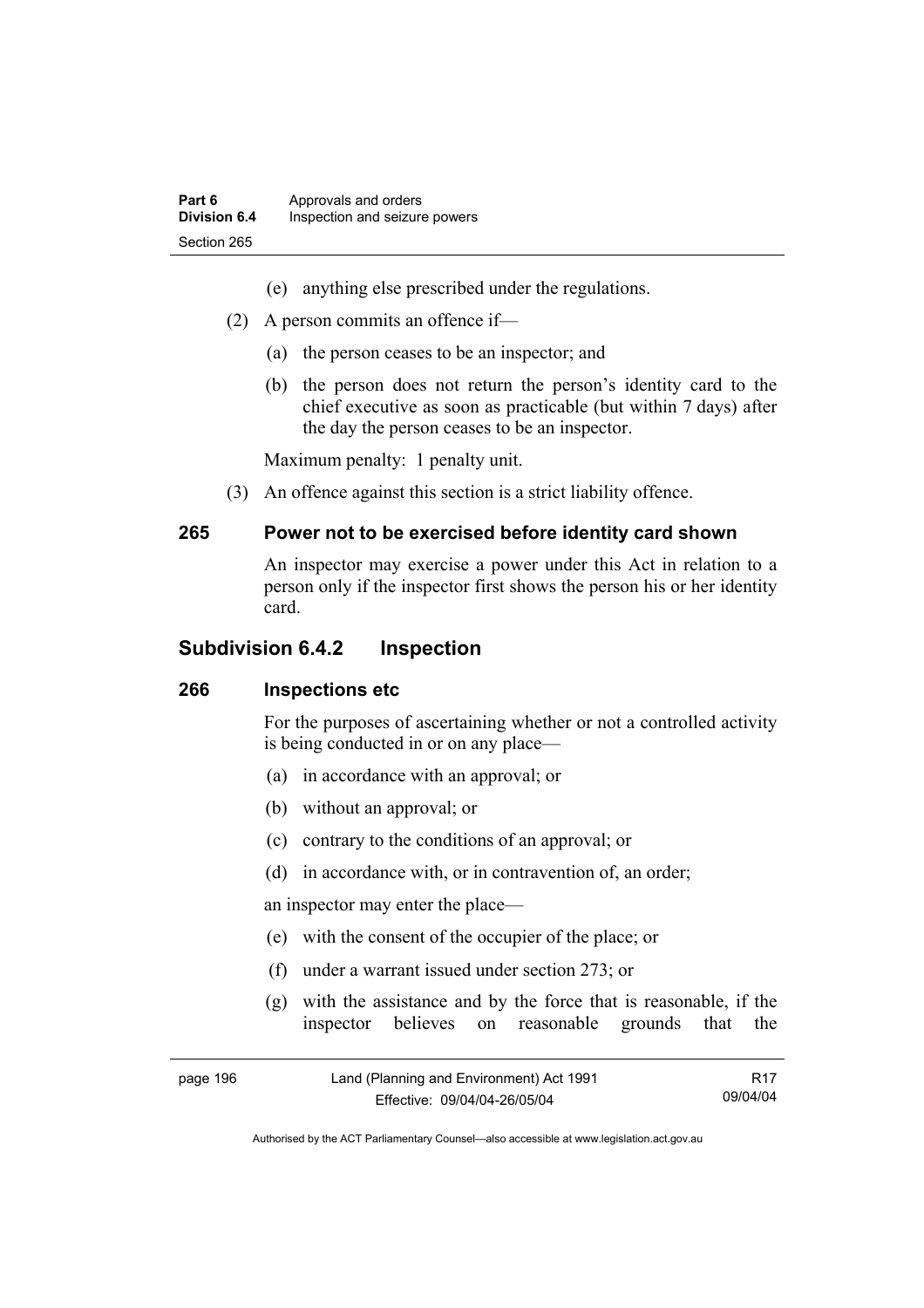circumstances are of such seriousness and urgency as to require the immediate exercise of those powers without the authority of a warrant issued under section 273;

and, subject to section 268, exercise any power referred to in section 269 if the inspector believes on reasonable grounds that a controlled activity is, or is intended to be, conducted in or on that place.

## **267 Consent to entry**

- (1) Before seeking the consent of the occupier of a place for section 266, an inspector shall inform the occupier that he or she may refuse to give that consent.
- (2) If an inspector obtains the occupier's consent for those purposes, the inspector shall ask the occupier to sign a written acknowledgment—
	- (a) that the occupier has been informed that he or she may refuse to give consent, for section 266, for the inspector to enter the place and to exercise any power under section 269; and
	- (b) that the occupier has given the inspector that consent; and
	- (c) of the day and time when the consent was given.
- (3) If it is material, in any proceedings, for a court to be satisfied that an occupier has consented for section 266 and an acknowledgment, in accordance with subsection (2), signed by the occupier, is not produced in evidence, it shall be presumed that the occupier did not consent, but that presumption is rebuttable.

#### **269 Powers of inspection**

- (1) Subject to this part, an inspector who enters a place under section 266 may—
	- (a) inspect, examine, take measurements of, or conduct tests relating to, the premises or a controlled activity conducted in or on that place; and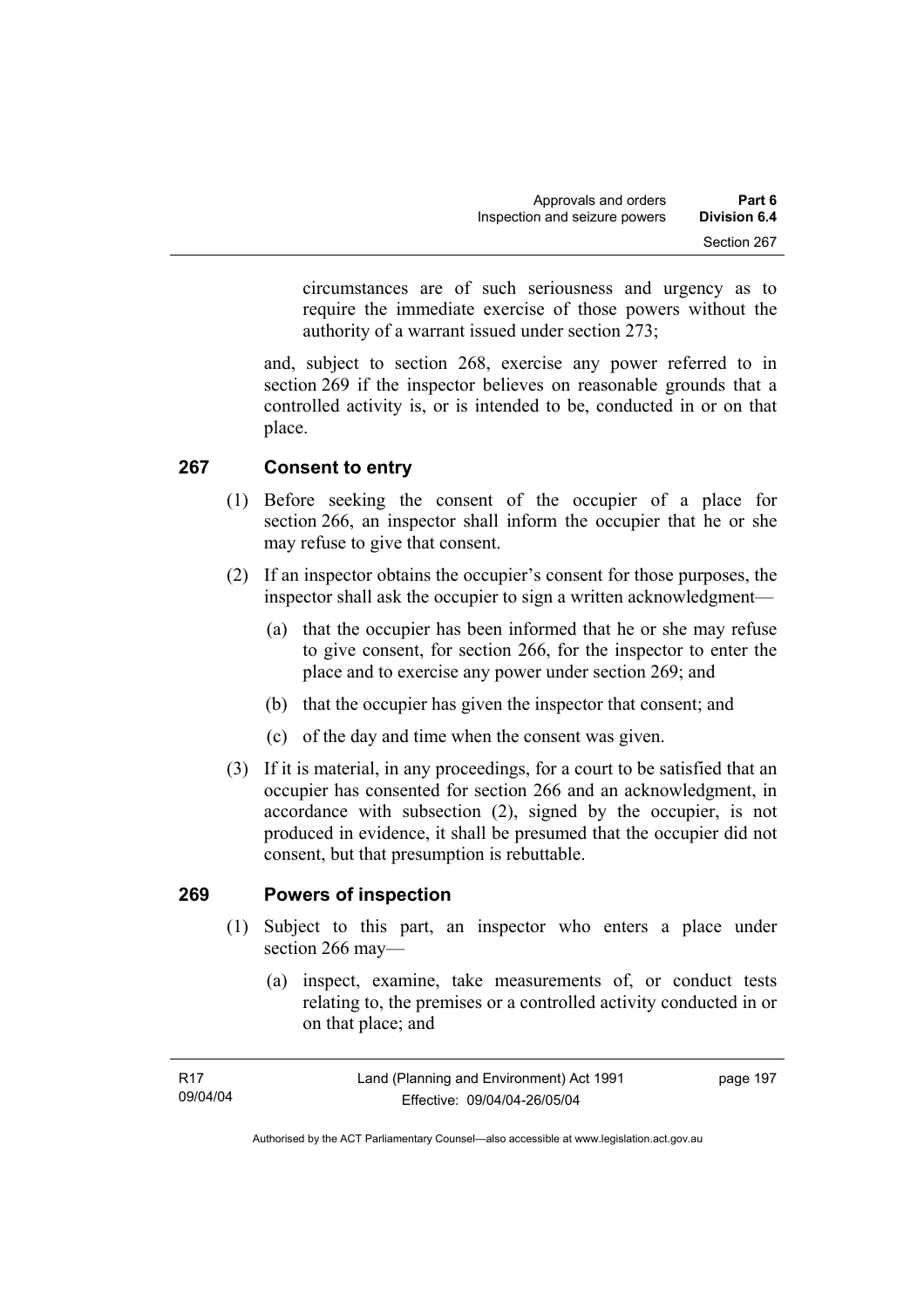- (b) take the photographs, video recordings, or make the sketches or other recordings, that the inspector believes on reasonable grounds to be necessary; and
- (c) take samples of anything that the inspector believes on reasonable grounds is connected with an offence against this part; and
- (d) seize anything that the inspector believes on reasonable grounds to be connected with an offence against this part; and
- (e) inspect, make copies of, or take extracts from, any document in or on that place that the inspector believes on reasonable grounds is connected with an offence against this part; and
- (f) require any person in or on the place—
	- (i) to give the inspector such information; or
	- (ii) to produce to the inspector any document containing such information;

relating to the use of the place in relation to the conduct of a controlled activity; and

- (g) require any person in or on the place to answer questions; and
- (h) require any person on the premises to give the inspector the assistance that is reasonable to enable the inspector to exercise his or her powers under this section.
- (2) A person shall not, without reasonable excuse, fail to comply with a requirement made of the person under subsection  $(1)$   $(f)$ ,  $(g)$  or  $(h)$ .

Maximum penalty: 50 penalty units.

## **271 Taking samples**

An inspector who takes samples under section 269 (1) (c) shall—

 (a) ensure that the sample permits paragraph (c) to be complied with; and

| page 198 | Land (Planning and Environment) Act 1991 | R <sub>17</sub> |
|----------|------------------------------------------|-----------------|
|          | Effective: 09/04/04-26/05/04             | 09/04/04        |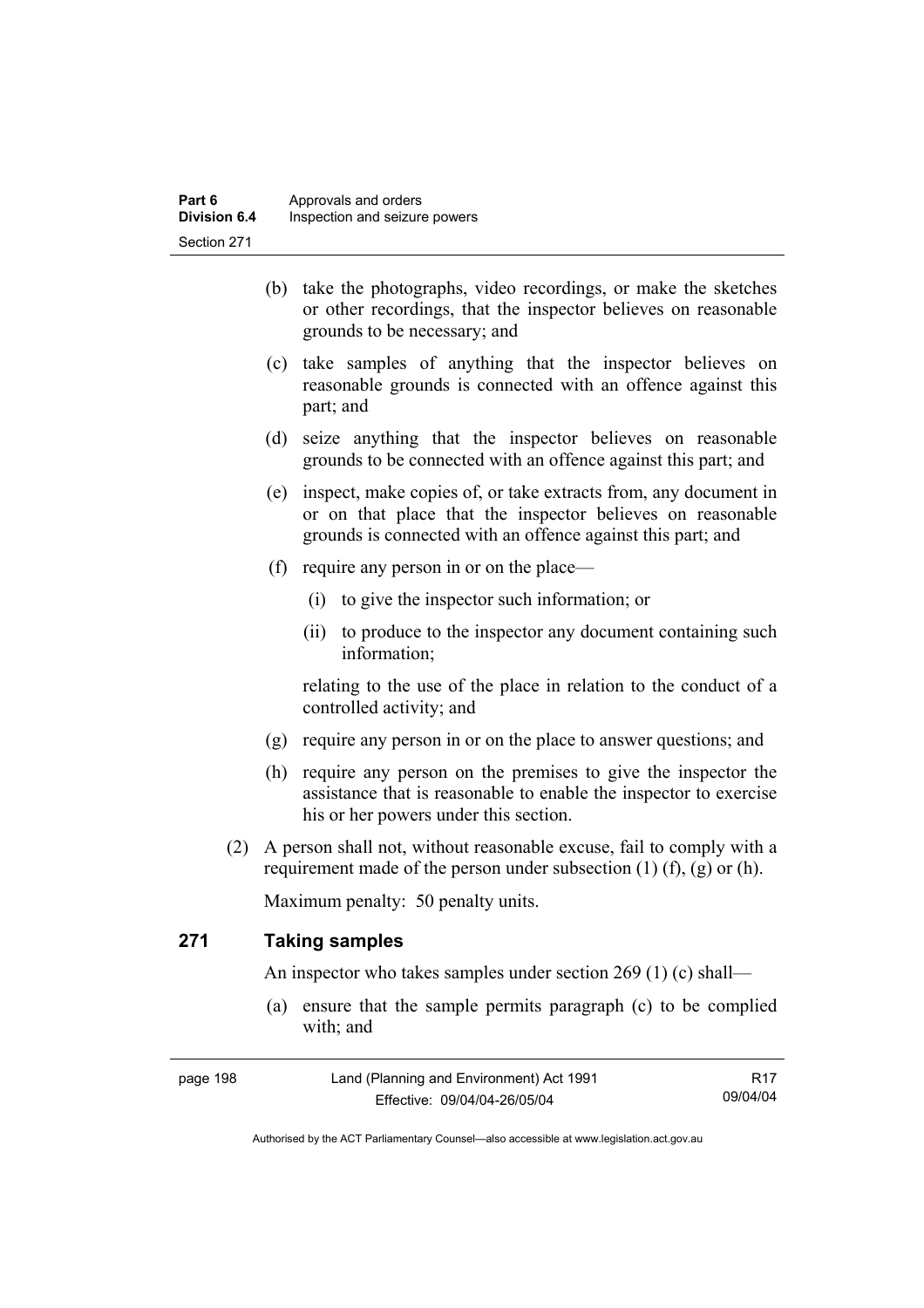- (b) give a receipt for the sample to the occupier of the place from where the sample was taken; and
- (c) divide the sample into 2 parts as nearly as practicable identical in size and composition to each other and each suitable for the purpose of analysis; and
- (d) place each of those parts in a separate container and seal each container; and
- (e) attach to each container a label bearing the signature of the inspector and particulars of the date and time when, and the place where, the sample was taken; and
- (f) give 1 container to the occupier of the place.

#### **272 Disposal of seized items**

- (1) If a thing has been seized under section 269 (1) (d) and—
	- (a) a prosecution for an offence against this part in relation to that thing has not been instituted within 90 days after the day of seizure; or
	- (b) a person is so charged but is not convicted;

subject to subsection (2), the planning and land authority shall take all reasonably practical steps to give the thing to the person whom the authority reasonably believes to be entitled to it.

- (2) If a person is—
	- (a) convicted of an offence against this part; or
	- (b) dealt with under the *Crimes Act 1900*, section 402 in relation to an offence against this Act;

the court may order that anything seized under section 269 (1) (d) and connected with the offence—

 (c) be given to the person who appears to the court to be entitled to it; or

| R17      | Land (Planning and Environment) Act 1991 | page 199 |
|----------|------------------------------------------|----------|
| 09/04/04 | Effective: 09/04/04-26/05/04             |          |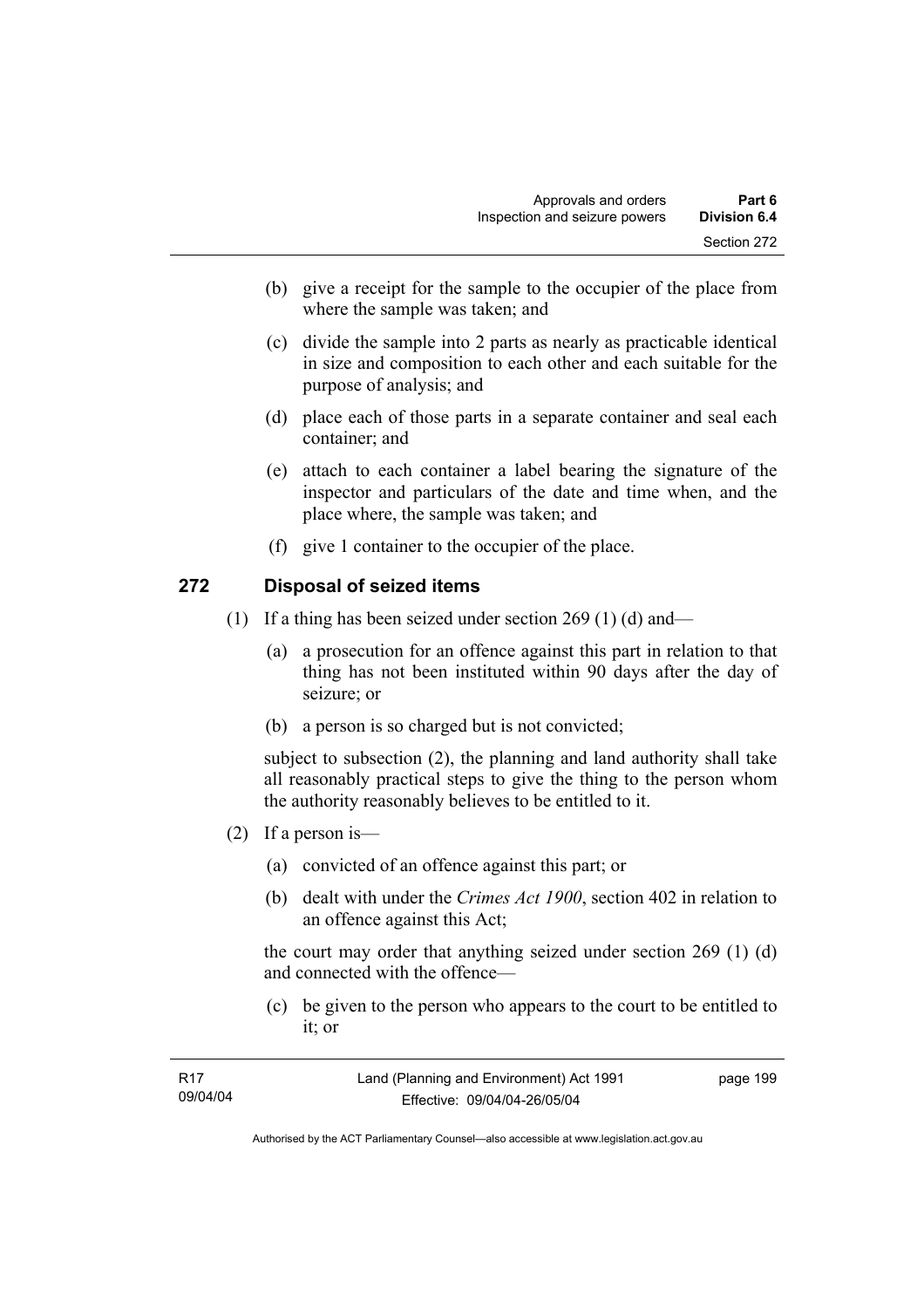(d) be forfeited to the Territory.

#### **273 Search warrants**

- (1) If an inspector suspects on reasonable grounds that there is in or on any place a thing of a particular kind connected with a particular offence against this part or the regulations, the inspector may—
	- (a) lay before a magistrate an information on oath setting out those grounds; and
	- (b) apply for the issue of a warrant to search the place for things of that kind.
- (2) If an application is made under subsection (1) for a warrant to search a place, a magistrate may, subject to subsection (3), issue a warrant authorising an inspector named in the warrant, with the assistance and by the force that is necessary and reasonable—
	- (a) to enter the place; and
	- (b) to ascertain whether or not a controlled activity is being conducted in or on the place; and
	- (c) to search the place for things of the kind specified in the warrant; and
	- (d) to seize anything found in the course of the search that the inspector believes on reasonable grounds to be a thing of that kind connected with the relevant offence.
- (3) A magistrate shall not issue a warrant under subsection (2) unless—
	- (a) the informant or another person has given the magistrate, either orally or by affidavit, any further information that the magistrate requires about the grounds on which the issue of the warrant is being sought; and
	- (b) the magistrate is satisfied that there are reasonable grounds for issuing the warrant.

R17 09/04/04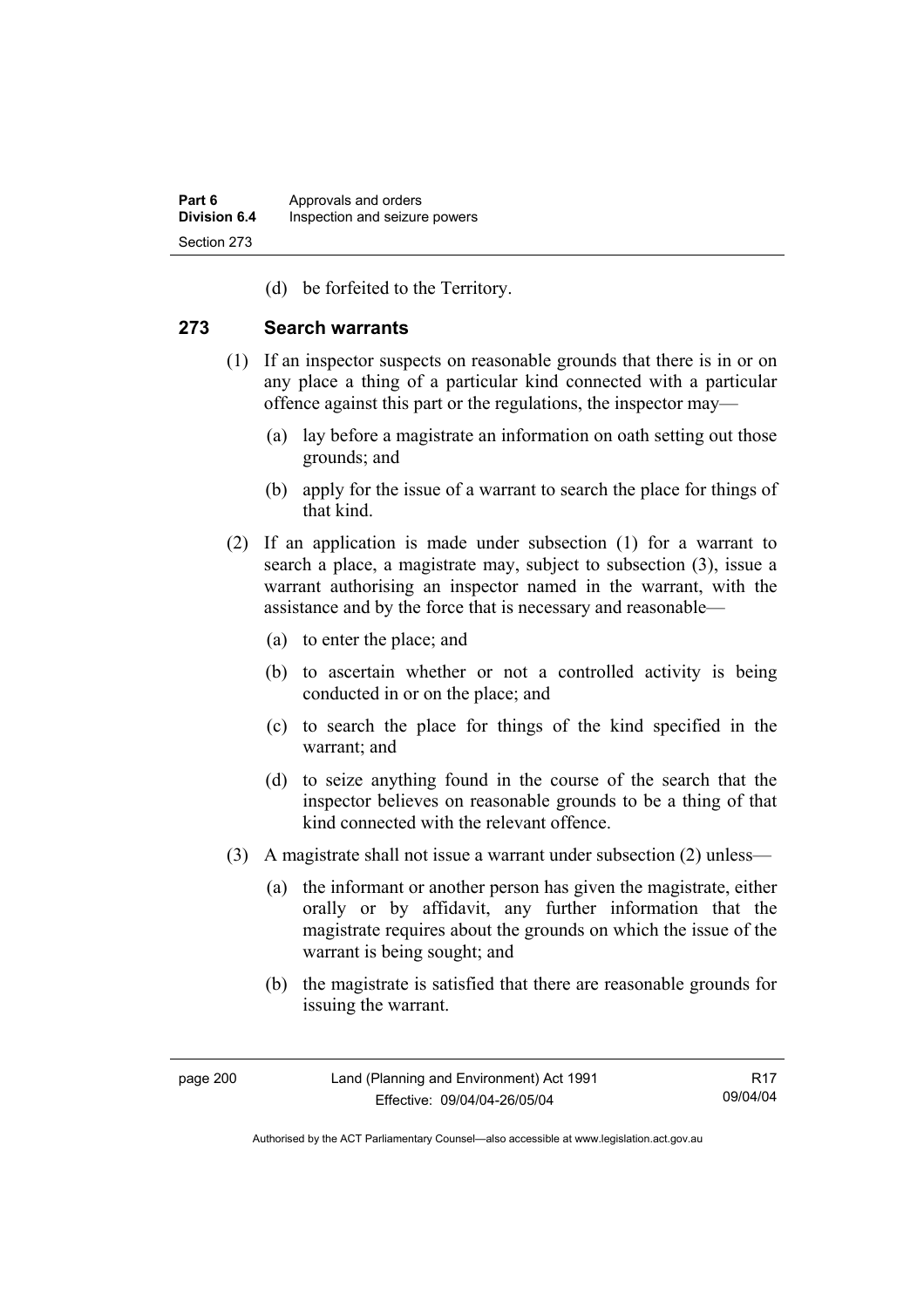- (4) A warrant shall—
	- (a) state the purpose for which it is issued; and
	- (b) specify the nature of the relevant offence; and
	- (c) specify particular hours during which the entry is authorised, or state that the entry is authorised at any time of the day or night; and
	- (d) include a description of the kinds of things in relation to which the powers under the warrant may be exercised; and
	- (e) specify the date (not later than 28 days after the date of issue of the warrant) when the warrant ceases to have effect.

## **Division 6.6 Miscellaneous**

## **Subdivision 6.6.1 Review of decisions**

## **275 AAT review—general**

- (1) A person whose interests are affected by a decision mentioned in schedule 4, part 4.1, column 4 may apply to the AAT for review of the decision.
- (2) A person mentioned in schedule 4, part 4.1, column 2 who makes a decision mentioned in column 4 of the item mentioning the person must give written notice to people whose interests the person believes are affected by the decision.
- (3) The notice under subsection (2) must comply with the requirements of the code of practice in force under the *Administrative Appeals Tribunal Act 1989*, section 25B (1).

## **275A Approvals subject to entity's satisfaction**

(1) This section applies if—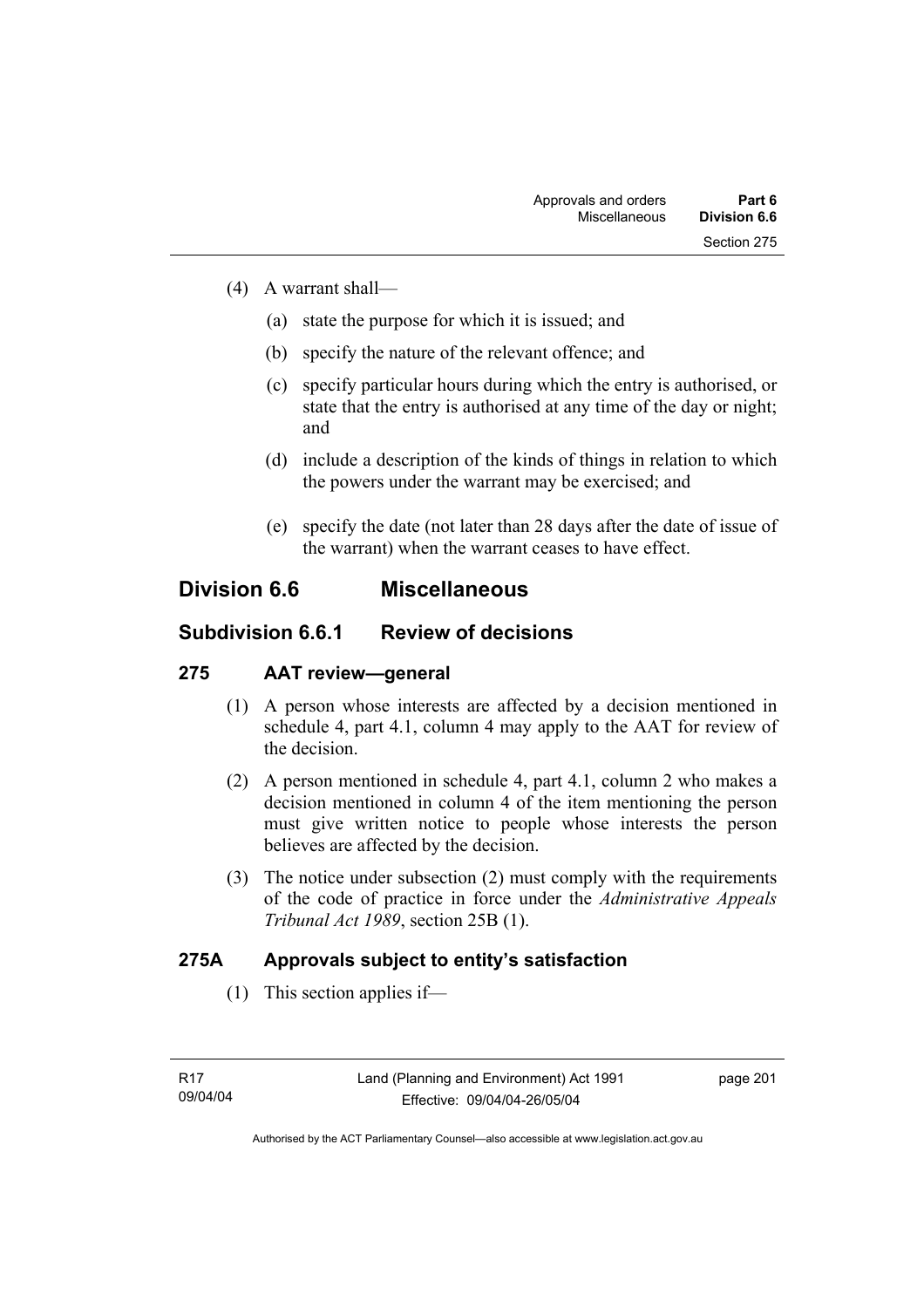| Part 6       | Approvals and orders |
|--------------|----------------------|
| Division 6.6 | Miscellaneous        |
| Section 276  |                      |

- (a) an approval given to a person contains a condition that a development is to be carried out to the satisfaction of an entity mentioned in the approval; and
- (b) the entity decides that the development has not been carried out to its satisfaction.
- *Note* Section 245 (3) (a) allows a relevant authority to impose a condition of the kind mentioned in s (1) (a).
- (2) The entity must give the person written notice of the decision.
- (3) The notice must be in accordance with the requirements of the code of practice in force under the *Administrative Appeals Tribunal Act 1989*, section 25B (1).
- (4) A person whose interests are affected by a decision mentioned in subsection (1) (b) may apply to the AAT for review of the decision.

## **276 Review of decisions—objectors and third parties to approvals**

- (1) A person who is qualified under subsection (2) may apply to the AAT for review of a decision of the relevant authority to—
	- (a) approve an application under section 230 or section 246A; or
	- (b) include a condition in an approval.
	- *Note* Section 245 deals with inclusion of conditions.
- (2) A person is qualified to make an application under subsection (1) if—
	- (a) the person objected to the grant of the approval of the relevant application to undertake development under section 237; or
	- (b) the AAT is satisfied that the person had reasonable grounds for not objecting within the prescribed period.
- (3) An application under subsection (1) must be made within 4 weeks after the day the person was notified of the decision.

R17 09/04/04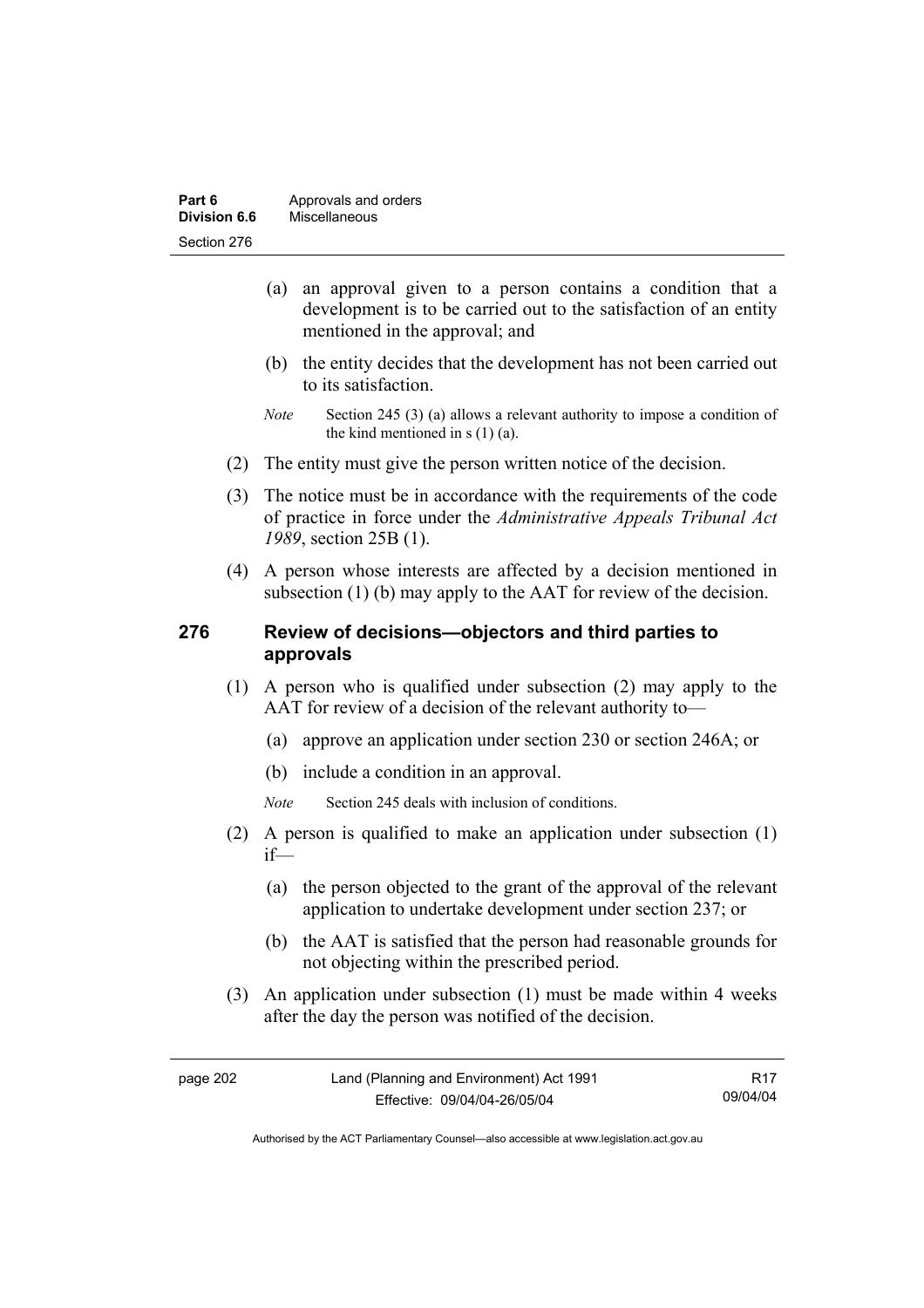- (4) A notice given under section 243 to a person who objected under section 237 shall be in accordance with the requirements of the code of practice in force under the *Administrative Appeals Tribunal Act 1989*, section 25B (1)*.*
- (5) At the hearing of a proceeding before the administrative appeals tribunal, the tribunal shall have regard to—
	- (a) any decisions or recommendations of a committee of the Legislative Assembly in relation to; and
	- (b) any environmental impact statement made, or inquiry conducted into;

a matter that is in issue in the hearing.

(6) In this section:

*person* includes an unincorporated association.

 (7) For this section, an organisation or association of persons, whether incorporated or not, shall be taken to have interests that are affected by a decision if the decision relates to a matter included in the objects or purposes of the organisation or association.

## **277 Review of decisions—orders and prohibition notices**

- (1) Application may be made to the administrative appeals tribunal for review of a decision of the planning and land authority—
	- (a) to make an order under section 254A (2) (Decision on application to planning and land authority for order) or section 256 (2) (Decision on proposed order on planning and land authority's own initiative); or
	- (b) not to make an order under section 254A (2); or
	- (c) to include in an order under section 254A (2) or section 256 (2) a direction of a kind mentioned in section 257 (3); or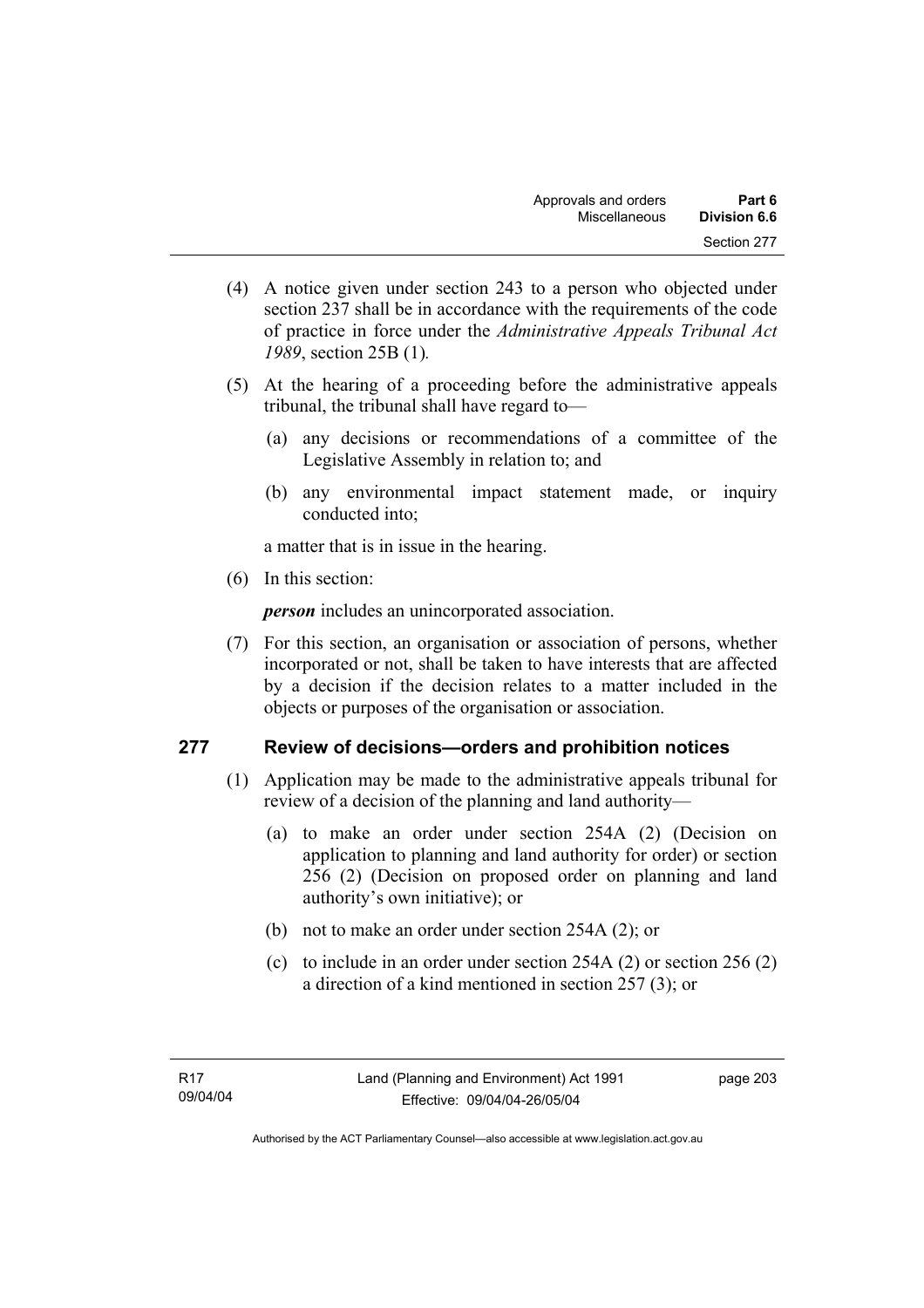| Part 6       | Approvals and orders |
|--------------|----------------------|
| Division 6.6 | Miscellaneous        |
| Section 278  |                      |

- (d) to refuse, under section 258A (4) (Ending of orders), to revoke an order; or
- (e) to give a prohibition notice under section 260 (3) (Prohibition notices—making); or
- (f) to refuse, under section 260B (5) (Prohibition notices ending), to revoke a prohibition notice.
- (2) A notice given by the planning and land authority to a person in accordance with section 257A (a), (b), (c) or  $(g)$  (Notice of making of orders) must be in accordance with the requirements of the code of practice under the *Administrative Appeals Tribunal Act 1989*, section 25B (1).

## **278 Notification of objectors**

- (1) This section applies in relation to a decision mentioned in schedule 4, part 4.1.
- (2) The person who made the decision must, as soon as practicable, tell each person who, under section 237, objected to the application in relation to which the decision was made, in writing, about the application to the tribunal.
- (3) A notice under subsection (1) shall include a statement to the effect that the person to whom it is given is entitled, on application to the administrative appeals tribunal, to be made a party to the proceedings for the review.
- (4) In this section:

*applicant* means—

- (a) for a decision mentioned in schedule 4, part 4.1, items 1 to  $7$ the applicant for the decision; or
- (b) for a decision mentioned in schedule 4, part 4.1 item 8—the person to whom the approval was granted.

page 204 Land (Planning and Environment) Act 1991 Effective: 09/04/04-26/05/04

R17 09/04/04

Authorised by the ACT Parliamentary Counsel—also accessible at www.legislation.act.gov.au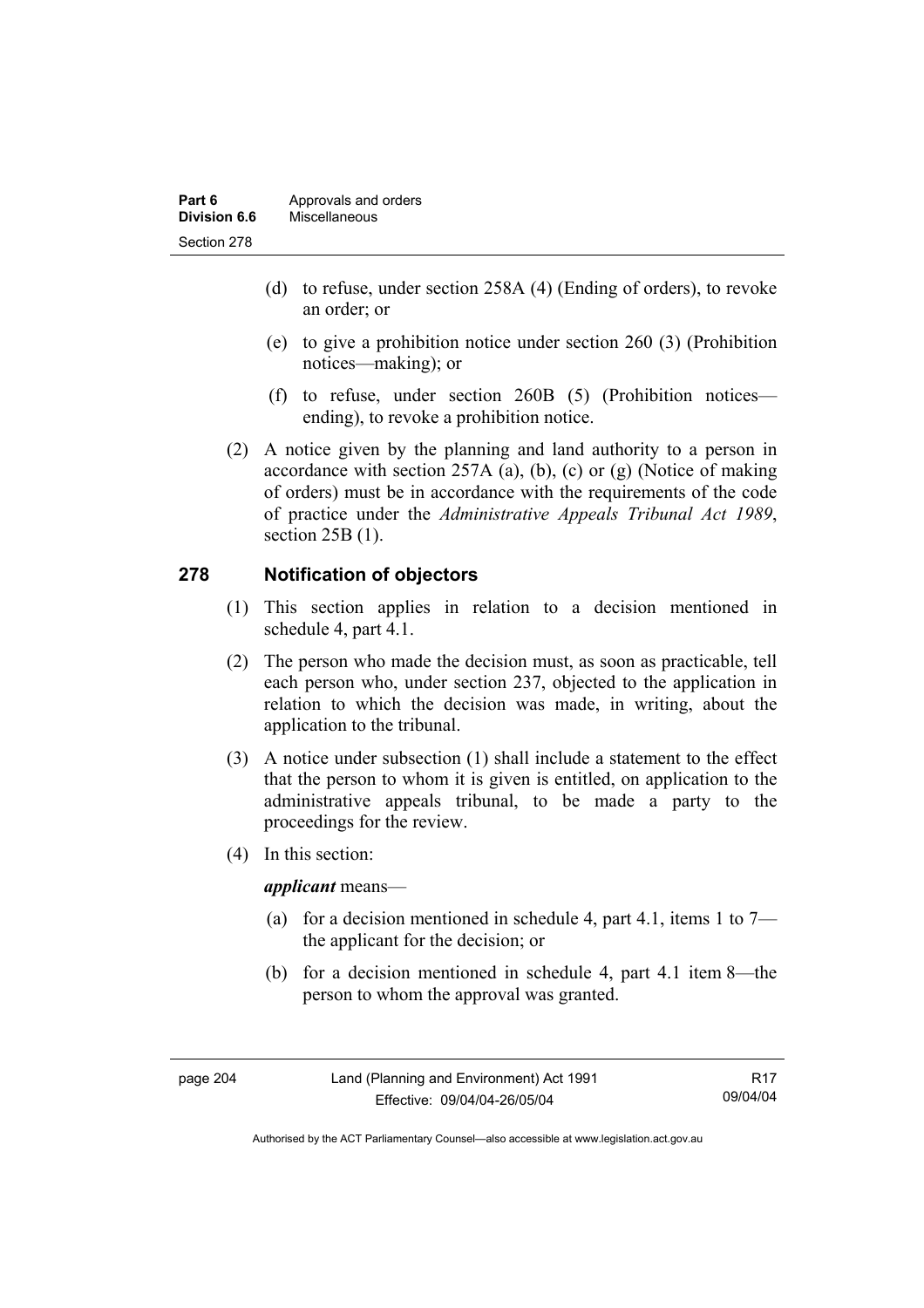## **279 Application for review by objectors—notification to applicants**

- (1) If an objector makes an application under section 276 for the review of a decision, the objector shall, at the same time, give notice to the person who made the application for approval of the decision in relation to which the objector has applied for review.
- (2) A notice under subsection (1) shall include a statement to the effect that the person to whom it is given is entitled, on application to the administrative appeals tribunal, to be made a party to the proceedings for the review.
- (3) In subsection (1):

*objector* means a person mentioned in section 276 (2).

## **279A Challenge to validity of certain decisions**

- (1) The validity of a decision made by the Minister on an application to which section 229B (6) applies may not be questioned in any legal proceedings except those begun within 28 days after the date of the decision.
- (2) In this section:

*legal proceedings* does not include an application to the administrative appeals tribunal.

## **Subdivision 6.6.2 General**

## **282 Regulations for pt 6**

- (1) The regulations may make provision for—
	- (a) the lodging of applications; and
	- (b) the form and conditions of a bond referred to in section 245 (3) (f), including the method of calculating the amount of the bond and the conditions of payment under the bond; and

| - R17    | Land (Planning and Environment) Act 1991 | page 205 |
|----------|------------------------------------------|----------|
| 09/04/04 | Effective: 09/04/04-26/05/04             |          |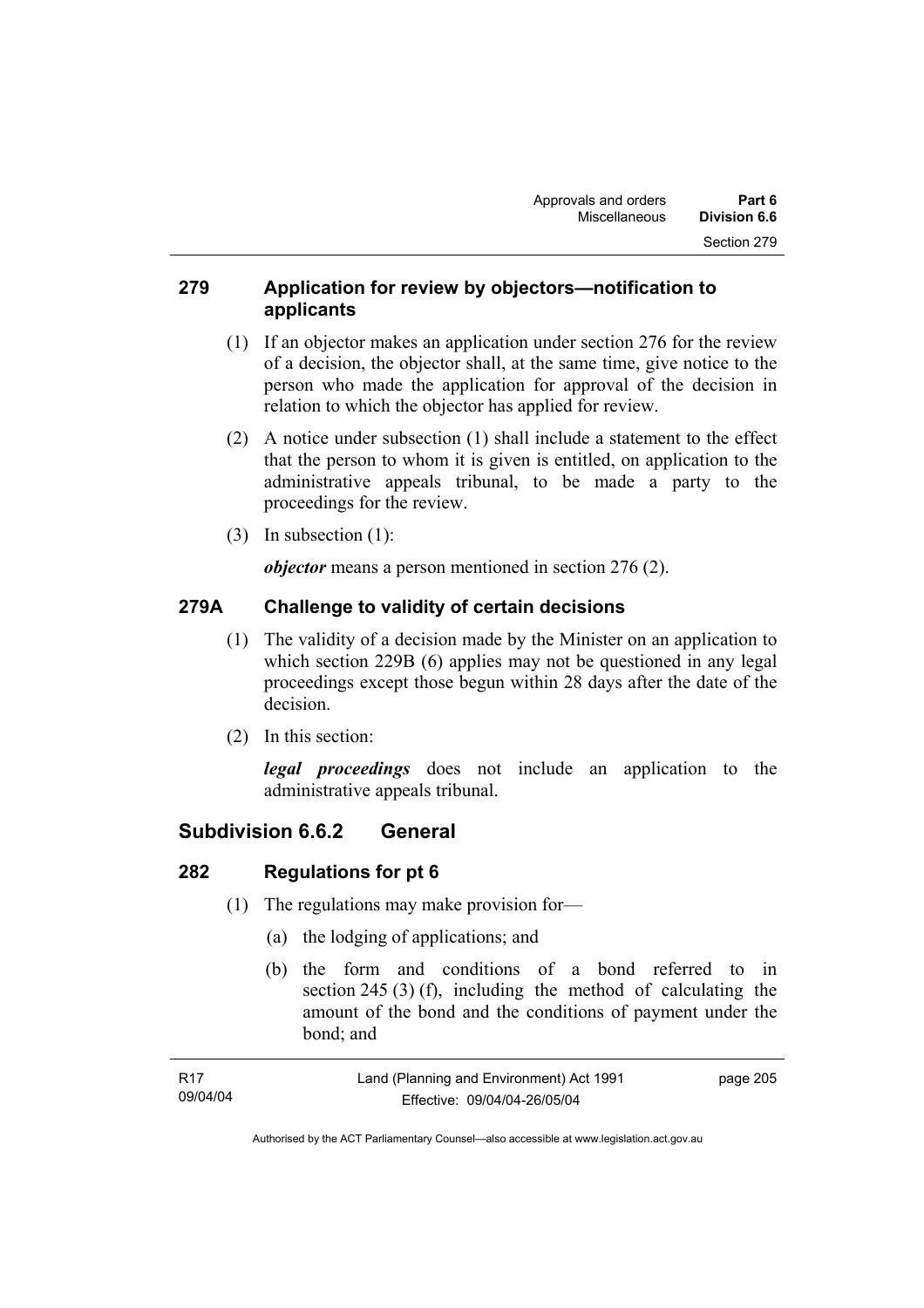- (c) the exemption of the Territory or a Territory authority from the requirements of all or any of the provisions of this part; and
- (d) the circumstances, whether generally or in a particular case, in which an exemption under paragraph (c) applies; and
- (e) exempting a development of a kind specified in the regulations, either absolutely or subject to conditions, from the application of this part or any provision of this part; and
- (f) exempting a controlled activity of a kind specified in the regulations, either absolutely or subject to conditions, from the application of this part or any provision of this part; and
- (g) the extension of any period within which action is to be taken by the Minister, the planning and land authority or anyone else, under this part or the regulations.
- (2) The regulations may authorise the Minister to exempt from this part or any provision of this part a development that consists of the erection, fixing or displaying of a sign or advertising material on the land, otherwise than in accordance with a right to do so expressly given by a current licence granted under this Act or a current lease.
- (3) An exemption under a regulation mentioned in subsection (2) is a disallowable instrument.
	- *Note* A disallowable instrument must be notified, and presented to the Legislative Assembly, under the Legislation Act.
- (4) An exemption under subsection (1) or (2) that relates to a development mentioned in subsection (2) may be conditional.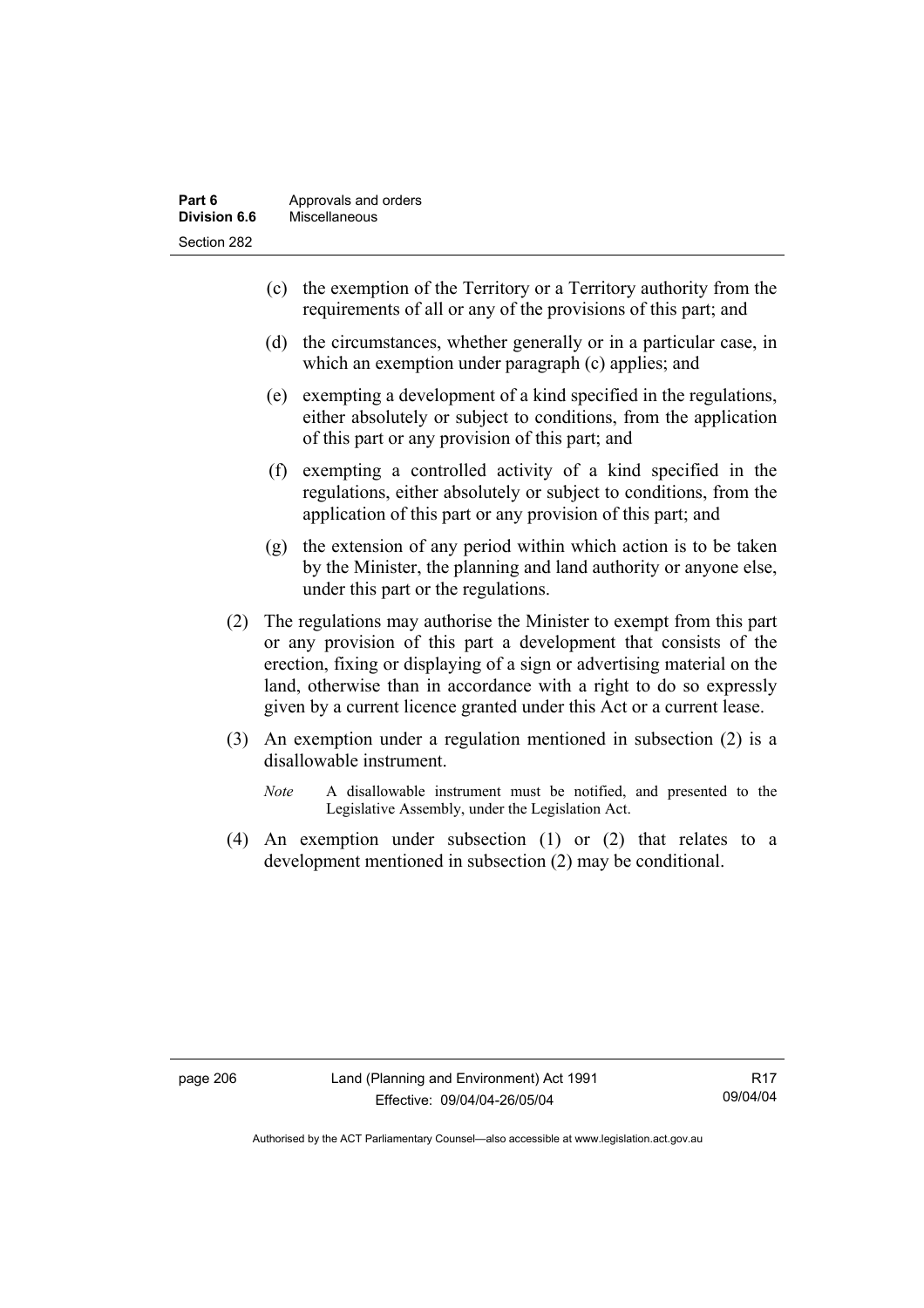## **Part 7 Administrative appeals**

## **282A AAT review of decisions**

- (1) Application may be made to the AAT for review of the following decisions:
	- (a) a decision mentioned in subsection (3) or (4);
	- (b) a decision not to register a place under section 69 (1) (b) or 73 (1) (b);
	- (c) a decision mentioned in schedule 4, part 4.2, column 4.
- (2) A person mentioned in schedule 4, part 4.2, column 2, who makes a decision mentioned in column 4 of the item in which the person is mentioned must give written notice to people whose interests the person believes are affected by the decision.
- (3) If the Environment Minister, under section 125 (5), fixes a maximum price for the sale by a proponent of a copy of a draft environmental impact statement, the Environment Minister must give written notice of the decision to the proponent.
- (4) If the planning and land authority decides to vary a land management agreement under a provision mentioned in section 186C (3), the authority must give written notice of the decision to the other party to the agreement.
- (5) A notice under subsection (2), (3) or (4) must comply with the requirements of the code of practice in force under the *Administrative Appeals Tribunal Act 1989*, section 25B (1).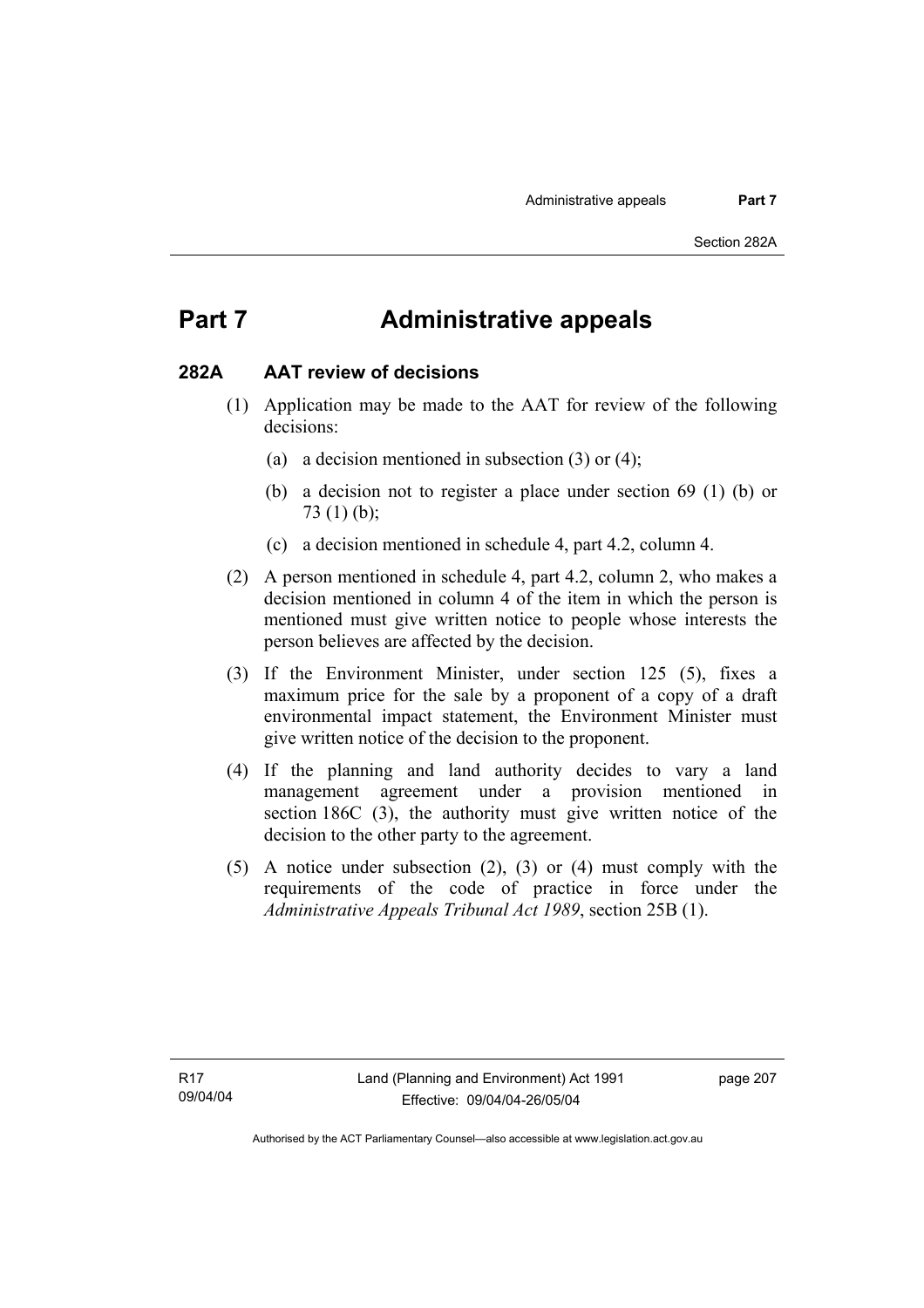#### **Part 8** Miscellaneous

Section 283

## **Part 8 Miscellaneous**

## **283 People authorised to exercise powers of Executive**

- (1) The Executive may, in writing, authorise anybody to act on its behalf in the exercise of a function under part 2 (Planning) or part 5 (Land administration), other than a function under the following provisions:
	- section 163 (4) (Leases to community organisations)
	- section 164 (3) (Special leases)
	- section 167 (1) (Eligibility for certain classes of leases)
	- section 178 (3) (Refund of amount paid for grant of lease).
- (2) If the exercise of a function by the Executive in accordance with this part is dependent on the opinion, belief or state of mind of the Executive in relation to a matter and a person has, under subsection (1), been authorised to exercise that function, the function may be exercised by the person so authorised on his, her or its opinion, belief or state of mind in relation to the matter.

## **284 Power of administrative appeals tribunal and Supreme Court**

If a person appeals, or purports to appeal, under this Act—

- (a) to the administrative appeals tribunal; or
- (b) against a determination or decision of the administrative appeals tribunal to the Supreme Court;

and it appears to the tribunal or court, as the case may be—

 (c) that the appeal, or purported appeal, or the decision, or the purported decision, against which the appeal, or purported

R17 09/04/04

Authorised by the ACT Parliamentary Counsel—also accessible at www.legislation.act.gov.au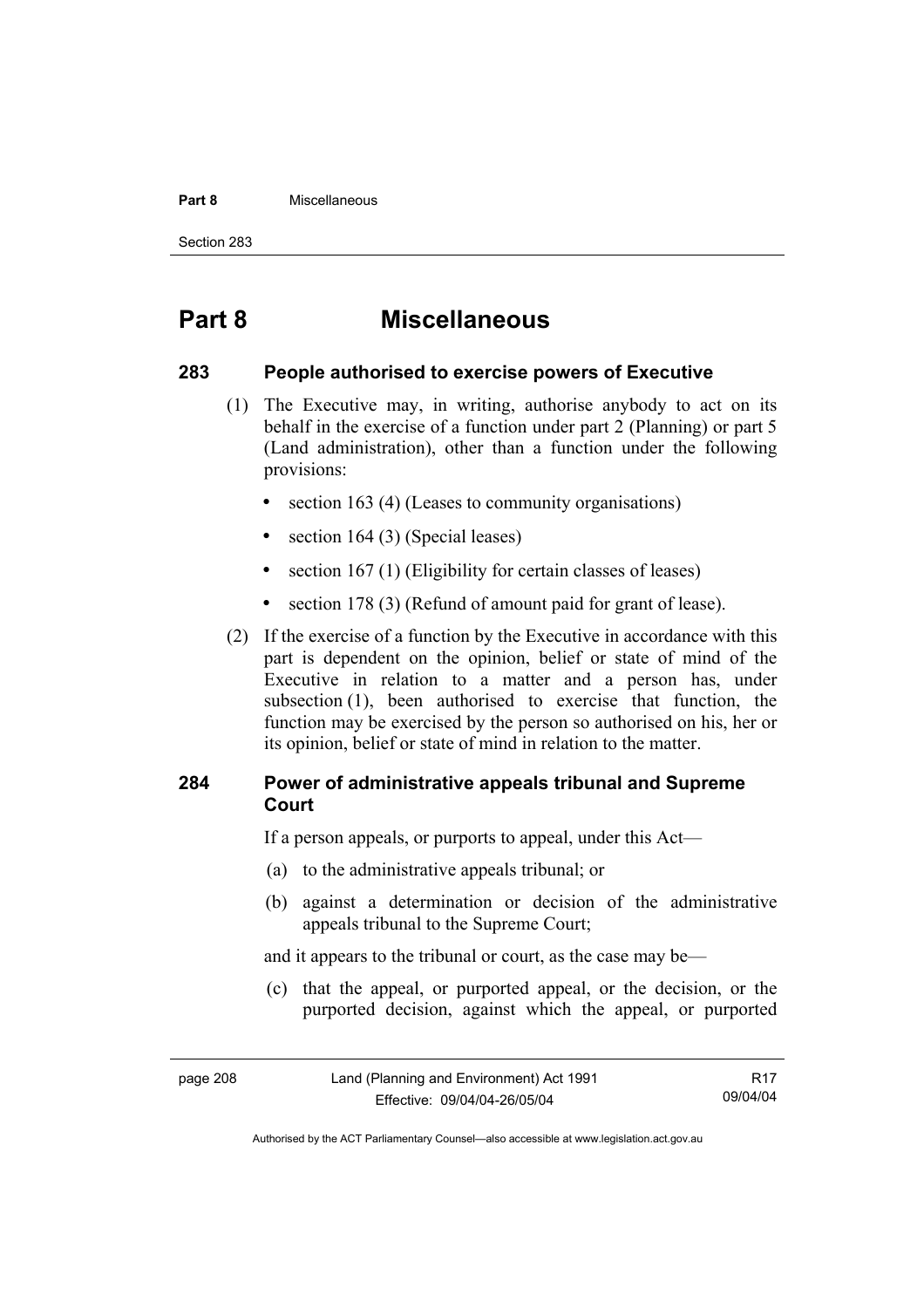appeal, has been brought is affected by a failure to comply with a requirement of this Act; and

 (d) that to exercise the powers given by this section would not be unjust or inequitable;

the tribunal or court may order that, subject to any specified conditions, the requirement concerned be dispensed with to the necessary extent.

## **286 Acts and omissions of representatives**

(1) In this section:

*person* means an individual.

*Note* See the Criminal Code, pt 2.5 for provisions about corporate criminal responsibility.

*representative*, of a person, means an employee or agent of the person.

*state of mind*, of a person, includes—

- (a) the person's knowledge, intention, opinion, belief or purpose; and
- (b) the person's reasons for the intention, opinion, belief or purpose.
- (2) This section applies to a prosecution for any offence against this Act.
- (3) If it is relevant to prove a person's state of mind about an act or omission, it is enough to show—
	- (a) the act was done or omission made by a representative of the person within the scope of the representative's actual or apparent authority; and
	- (b) the representative had the state of mind.

Authorised by the ACT Parliamentary Counsel—also accessible at www.legislation.act.gov.au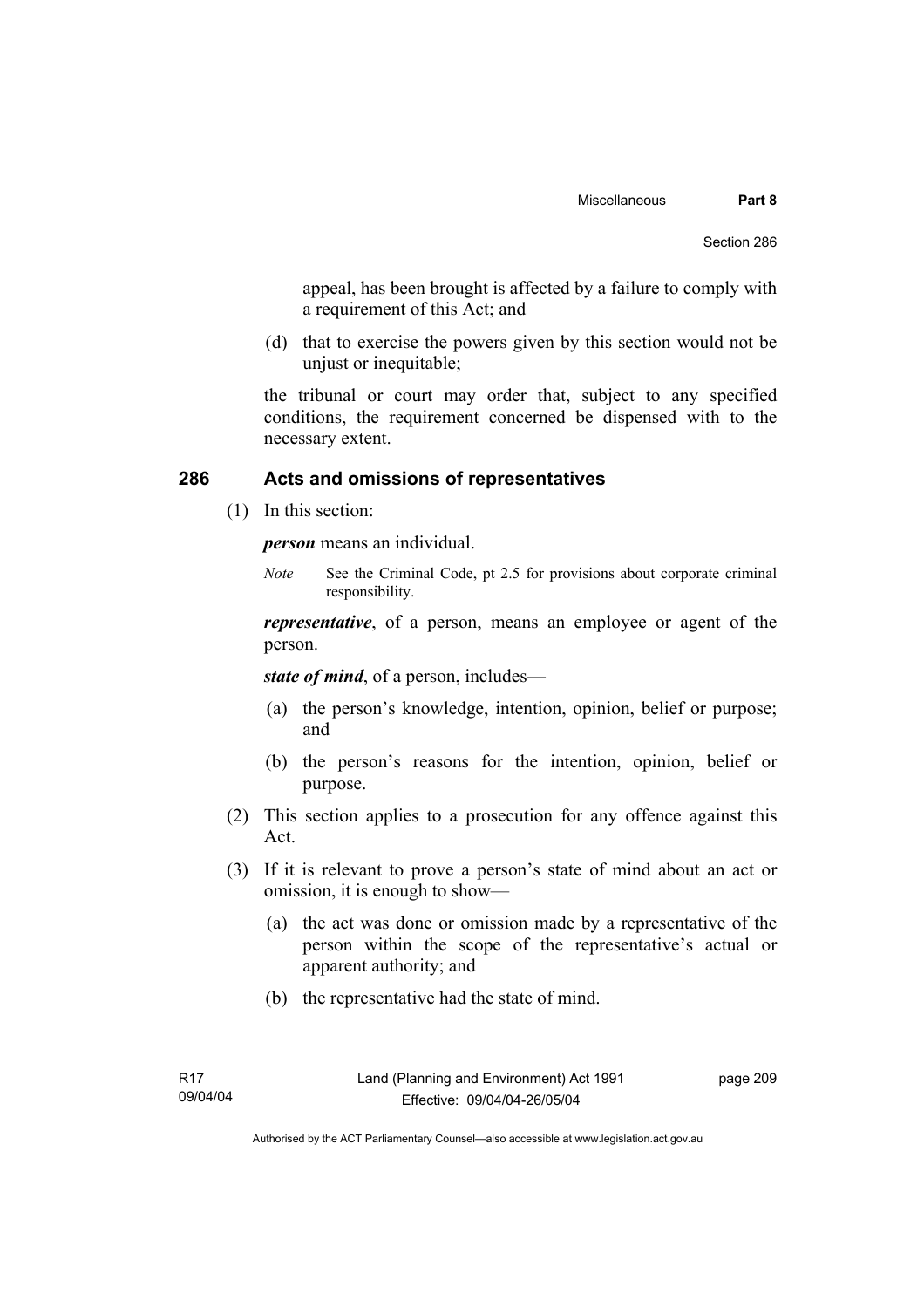#### **Part 8** Miscellaneous

#### Section 287

- (4) An act done or omitted to be done on behalf of a person by a representative of the person within the scope of the representative's actual or apparent authority is also taken to have been done or omitted to be done by the person.
- (5) However, subsection (4) does not apply if the person establishes that reasonable precautions were taken and appropriate diligence was exercised to avoid the act or omission.
- (6) A person who is convicted of an offence cannot be punished by imprisonment for the offence if the person would not have been convicted of the offence without subsection (3) or (4).

### **287 Determination of fees**

- (1) The Minister may, in writing, determine fees for this Act.
	- *Note* The Legislation Act contains provisions about the making of determinations and regulations relating to fees (see pt 6.3).
- (2) A determination is a disallowable instrument.
	- *Note* A disallowable instrument must be notified, and presented to the Legislative Assembly, under the Legislation Act.

## **287A Approved forms**

- (1) The Minister may, in writing, approve forms for section 186C (Land management agreements).
- (2) The planning and land authority may approve forms for any other provision of this Act.
- (3) If a form is approved for a particular purpose, the form must be used for that purpose.

*Note* For other provisions about forms, see Legislation Act, s 255.

- (4) A form approved for section 186C is a disallowable instrument.
	- *Note* A disallowable instrument must be notified, and presented to the Legislative Assembly, under the Legislation Act.

page 210 Land (Planning and Environment) Act 1991 Effective: 09/04/04-26/05/04 R17 09/04/04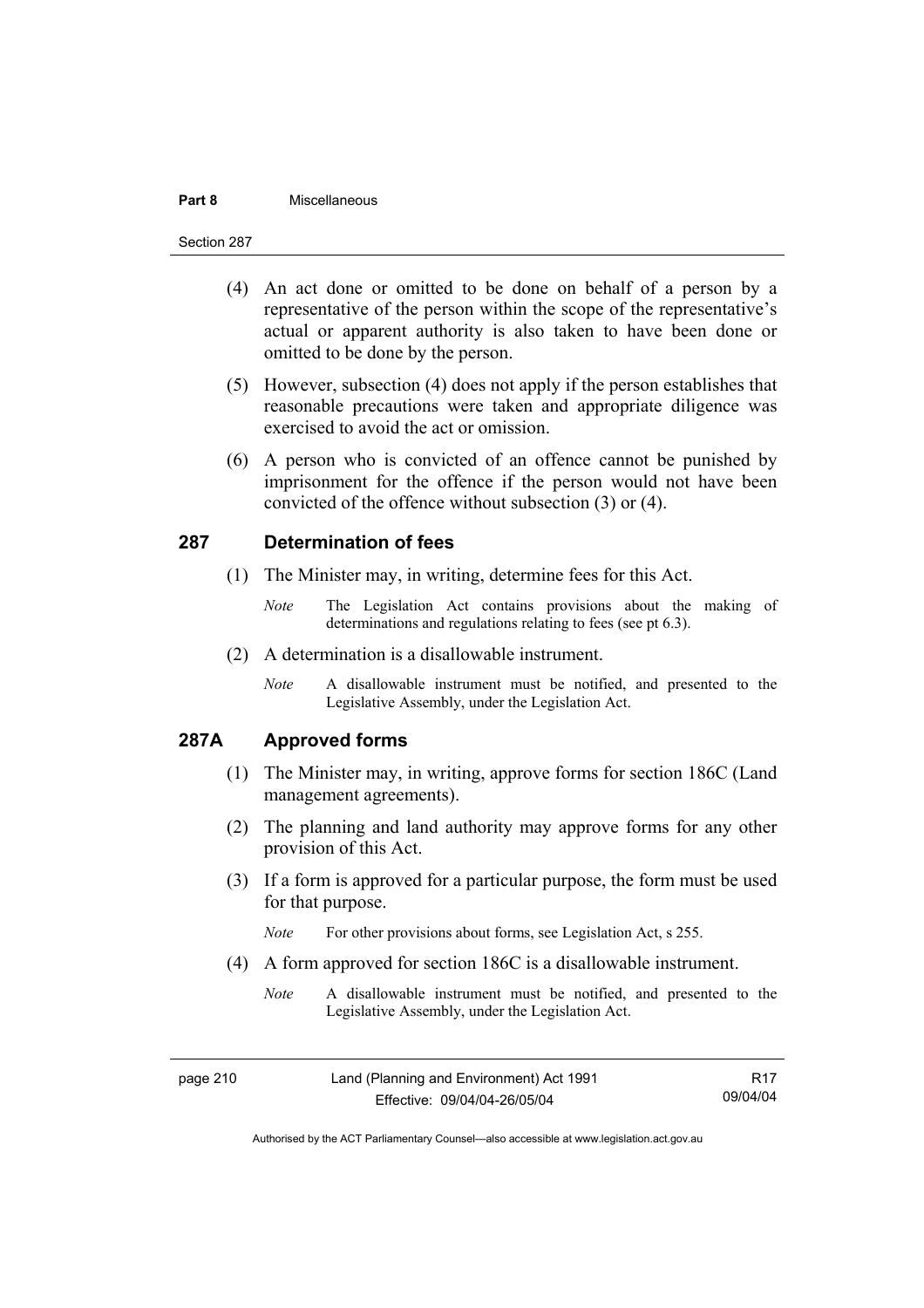(5) A form approved for any other provision is a notifiable instrument.

*Note* A notifiable instrument must be notified under the Legislation Act.

## **288 Regulation-making power**

- (1) The Executive may make regulations for this Act.
	- *Note* Regulations must be notified, and presented to the Legislative Assembly, under the Legislation Act.
- (2) The regulations may prescribe offences for contraventions of the regulations and prescribe maximum penalties of not more than 10 penalty units for offences against the regulations.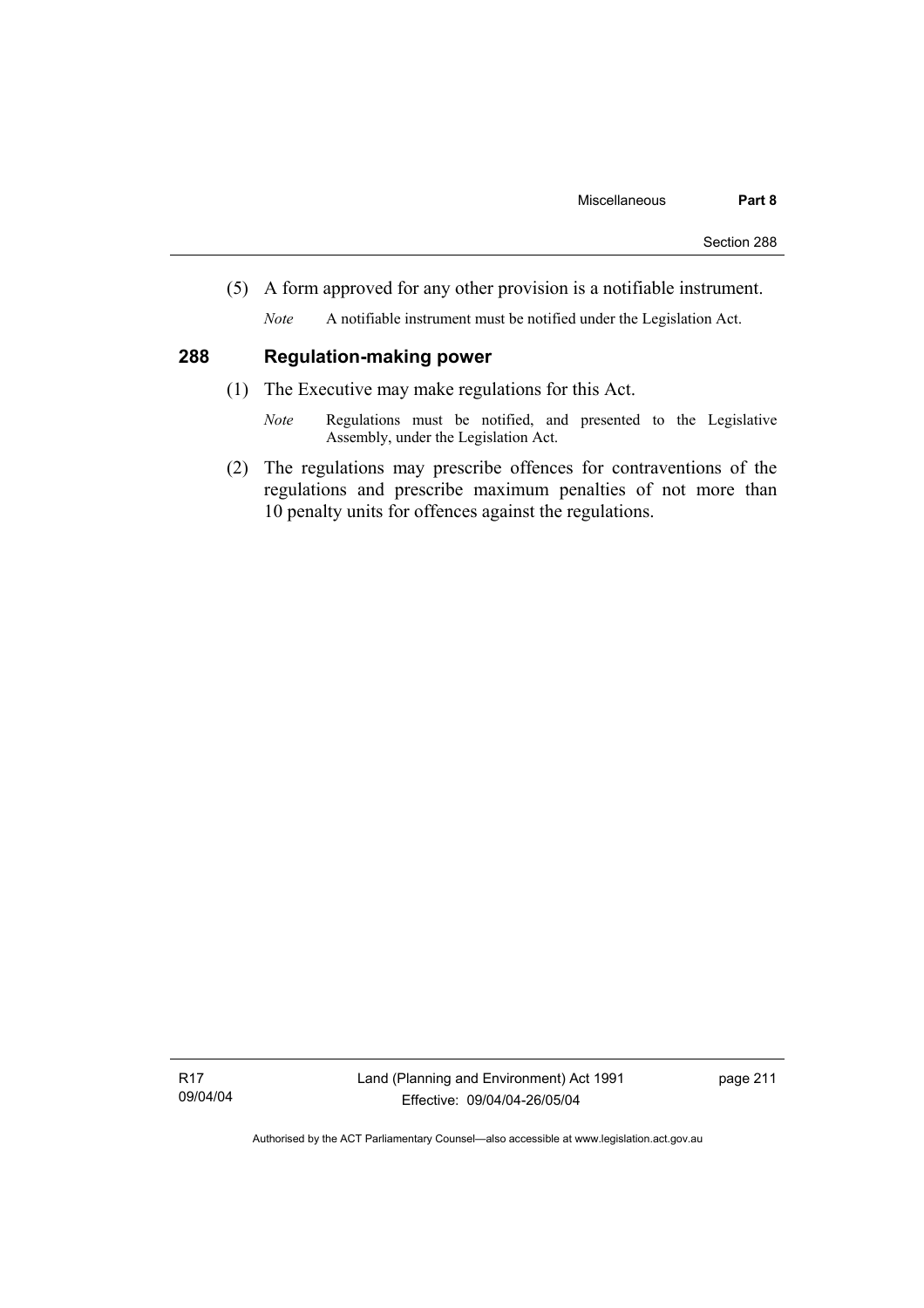#### **Part 9 Transitional**

Section 289

## **Part 9 Transitional**

### **289 Status of leases and licences**

- (1) Subject to section 290, a lease or licence granted or continued, or purported to have been granted or continued, under a repealed Act and in force immediately before 2 April 1992 is taken, on and after that day, to have been granted under this Act.
- (2) In this section:

*repealed Act* means any of the following Acts:

- (a) the *Leases Act 1918* No 2;
- (b) the *Leases (Special Purposes) Act 1925* No 11;
- (c) the *City Area Leases Act 1936* No 31.

## **290 Continued application of certain repealed Acts and provisions**

- (1) Despite the repeal of the *Australian National University (Leases) Act 1967*, that Act continues to apply in relation to a lease granted under, or continued in force by, that Act and in force immediately before 2 April 1992.
- (2) Despite the repeal of the *Canberra College of Advanced Education (Leases) Act 1977* and subject to subsection (3), that Act continues to apply in relation to a lease granted under that Act and in force immediately before 2 April 1992.
- (3) For subsection (2), the *Canberra College of Advanced Education (Leases) Act 1977*, section 5 is taken to apply as if that section had been amended by omitting 'in perpetuity'.
- (4) Despite the repeal of the *Church Lands Leases Act 1924*, that Act, sections 5, 6, 8 and 10 continue to apply in relation to a lease

R17 09/04/04

Authorised by the ACT Parliamentary Counsel—also accessible at www.legislation.act.gov.au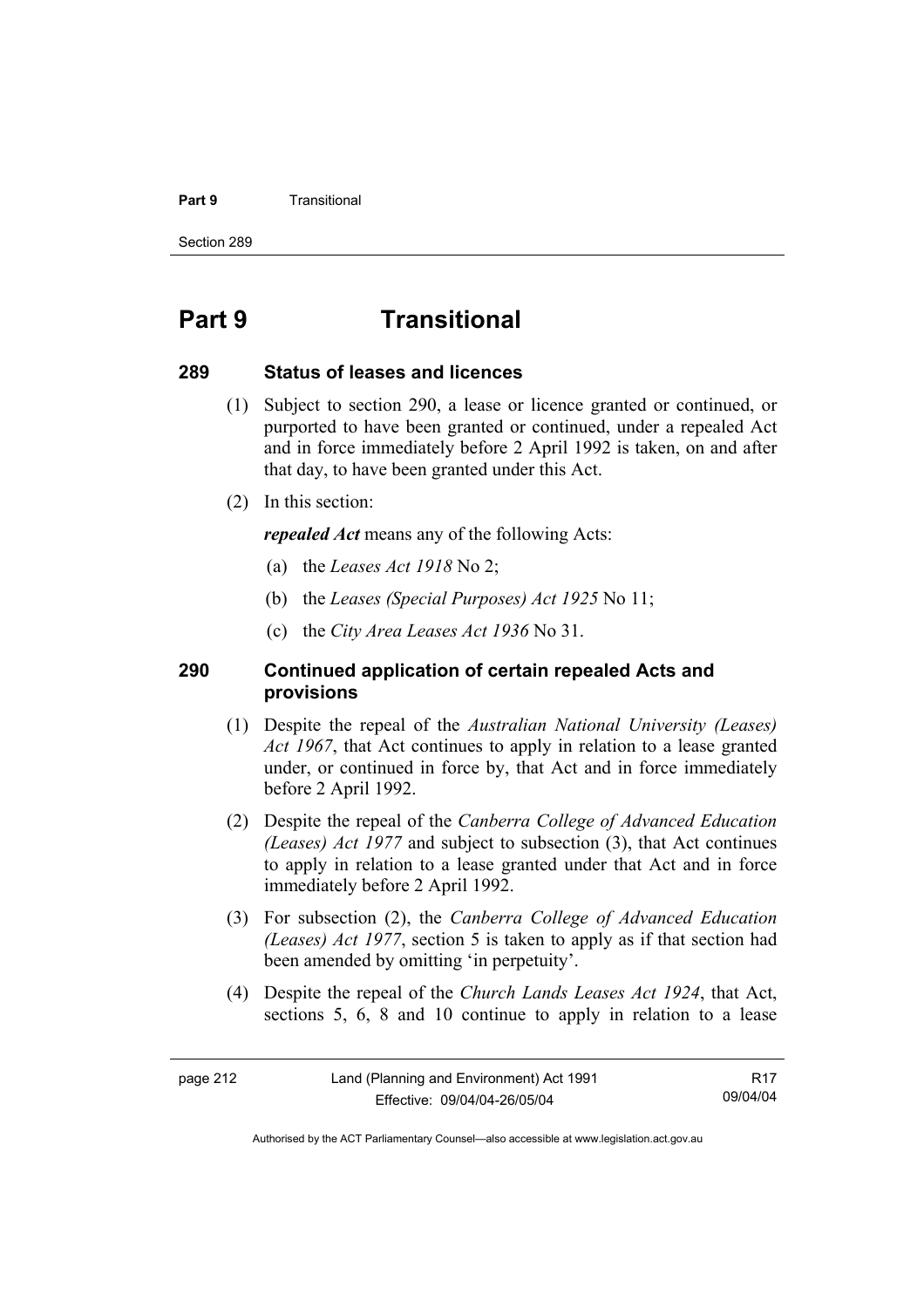granted under that Act and in force immediately before 2 April 1992.

- (5) In a continuing lease, a reference to *improvements* is a reference to improvements other than improvements by way of clearing, draining, grading, filling, excavating or levelling made by the Territory or the Commonwealth or the cost of which the Territory or the Commonwealth has paid.
- (6) Despite the repeal of the *City Area Leases Act 1936*, the following sections of that Act continue to apply:
	- (a) so far as the section relates to a continuing lease in which provision is made for the land comprised in the lease to be used for a purpose specified in that Act, section 8A (1)—section 8A;
	- (b) so far as the section relates to a variation of a continuing lease in respect of which notice under that Act, section 18A of that Act was given before the commencement day—section 18B;
	- (c) so far as the section relates to a continuing lease in relation to which notice under the section was given before the commencement day—section 22;
	- (d) so far as the section relates to a continuing lease specified in that Act, section 28A (1)—section 28A;
	- (e) so far as the section relates to a continuing lease specified in that Act, section 28DA (1)—section 28DA;
	- (f) so far as the section relates to a sublease specified in that Act, section 30A (2) and in force immediately before 2 April 1992—section 30A.
- (7) Despite the repeal of the *Leases (Special Purposes) Act 1925*, that Act, sections 5AC, 5AD, 5A and 5B continue to apply in relation to a lease of Territory Land—
	- (a) granted under that Act, section 3 (2) as in force immediately before 11 May 1989; and

Authorised by the ACT Parliamentary Counsel—also accessible at www.legislation.act.gov.au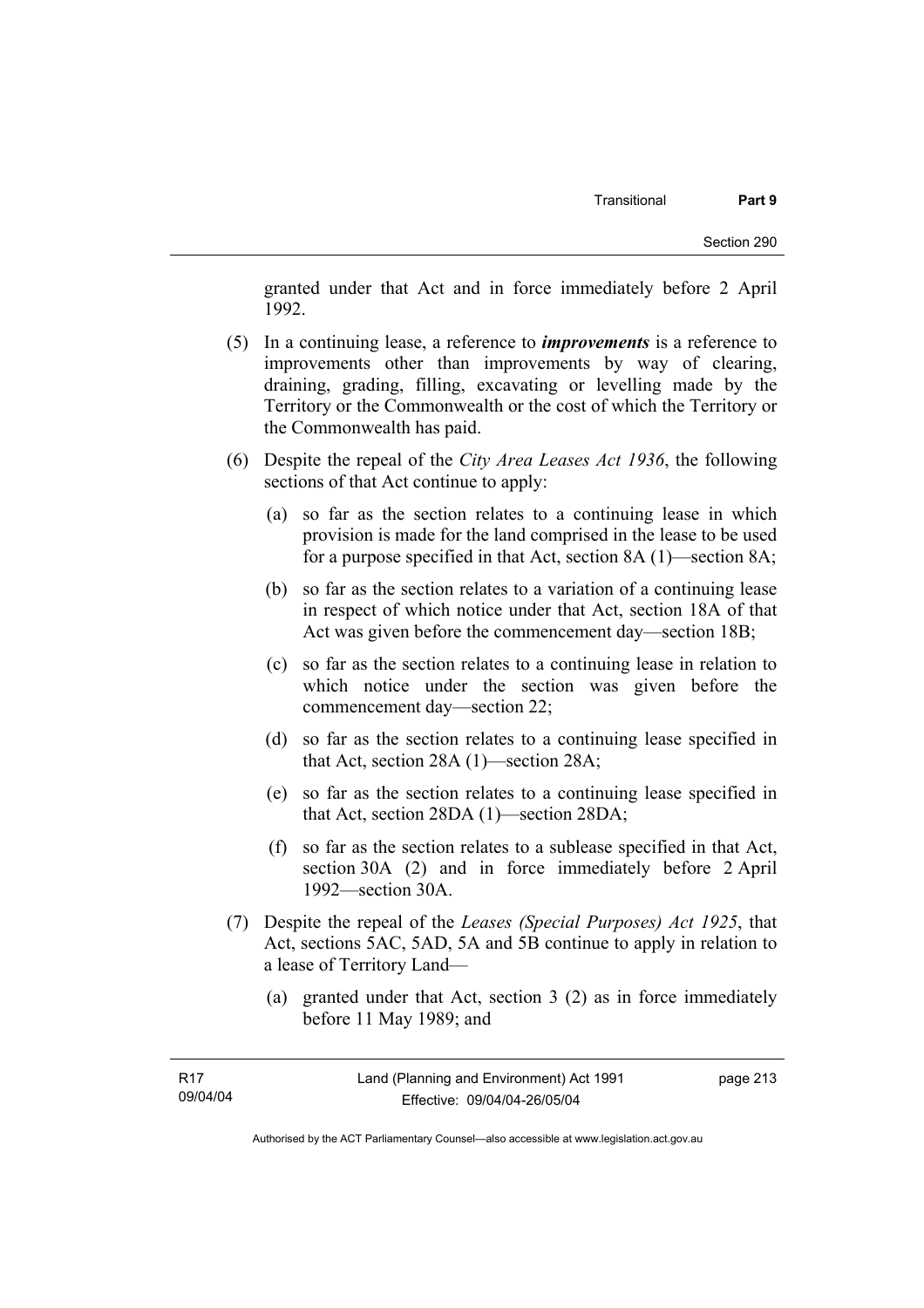#### **Part 9** Transitional

Section 291

- (b) in force immediately before 2 April 1992.
- (8) Despite the repeal of the *Leases (Special Purposes) Act 1925*, that Act, section 5BA (6) continues to apply in relation to a lease granted under that Act and in force immediately before 2 April 1992.
- (9) In this section:

*continuing lease* means a lease granted or continued, or purported to have been granted or continued, under the *City Area Leases Act 1936* and to which this Act, section 289 applies.

## **291 Conversion of Commonwealth leases**

- (1) This section applies if—
	- (a) a declaration under the *Australian Capital Territory (Planning and Land Management) Act 1988* (Cwlth), section 27 (1) has been rescinded, revoked, amended or varied and as a consequence land that had been national land has ceased to be national land; and
	- (b) a lease had been granted under a prescribed law over all or part of that land and the lease was in force immediately before the rescission, revocation, amendment or variation of the declaration.
- (2) The lease is taken to have been granted under this Act from the day of the rescission, revocation, amendment or variation of the declaration.
- (3) In this section:

*prescribed law* means any of the following laws:

- (a) the *Leases Ordinance 1918*;
- (b) the *Leases (Special Purposes) Ordinance 1925*;
- (c) the *City Area Leases Ordinance 1936*;

page 214 Land (Planning and Environment) Act 1991 Effective: 09/04/04-26/05/04

R17 09/04/04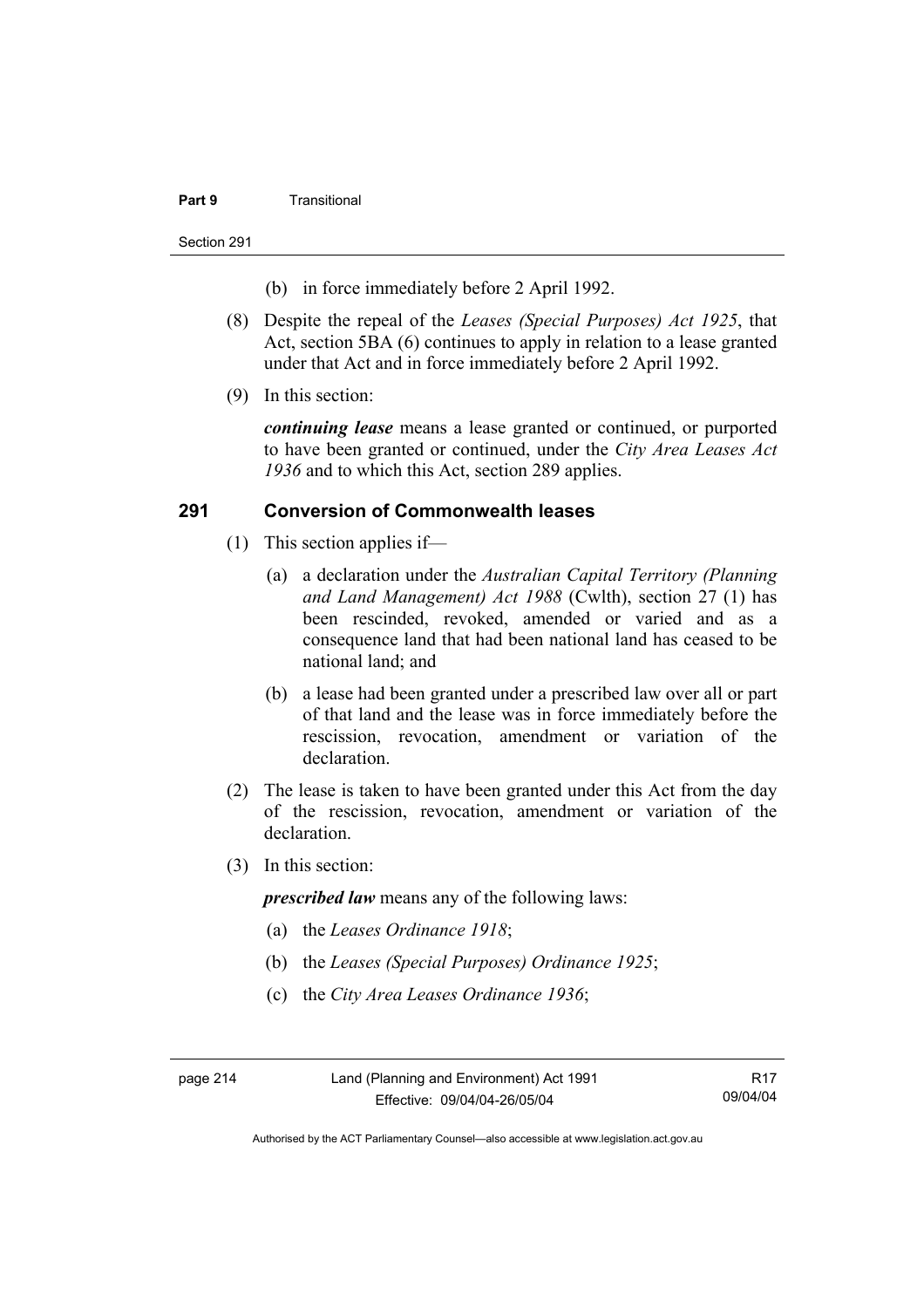(d) the provisions of a law mentioned in paragraph (a), (b) or (c) as in effect under the *National Land Ordinance 1989*.

## **292 Consent under City Area Leases Ordinance 1936, s 28**

- (1) This section applies if a lessee has obtained the consent of the Minister under the *City Area Leases Ordinance 1936*, section 28 as in force at any time before 19 December 1973 to the assignment or transfer of a lease or an interest in the lease, either at law or in equity.
- (2) For section 180 (1) (Transfer of land subject to building and development provision), the consent is taken to be a consent under this Act, section 180 (2).
- (3) This section expires 1 year after it commences.
- (4) Subsections (1) and (2) are declared to be provisions to which the Legislation Act, section 88 (Repeal does not end effect of transitional laws etc) applies.

## **293 Proceedings and evidence**

- (1) This section applies if—
	- (a) a provision of this Act, as in force immediately before the commencement of this section, expressly authorised or required the commissioner to do something; and
	- (b) after the commencement of this section, the thing may be done by another entity (the *substituted entity*).
- (2) For a proceeding begun in relation to the thing before the commencement of this section and to which the commissioner is a party, the substituted entity is substituted as a party.
- (3) A proceeding for a cause of action in relation to the thing may be brought against the substituted entity if, before the commencement of this section —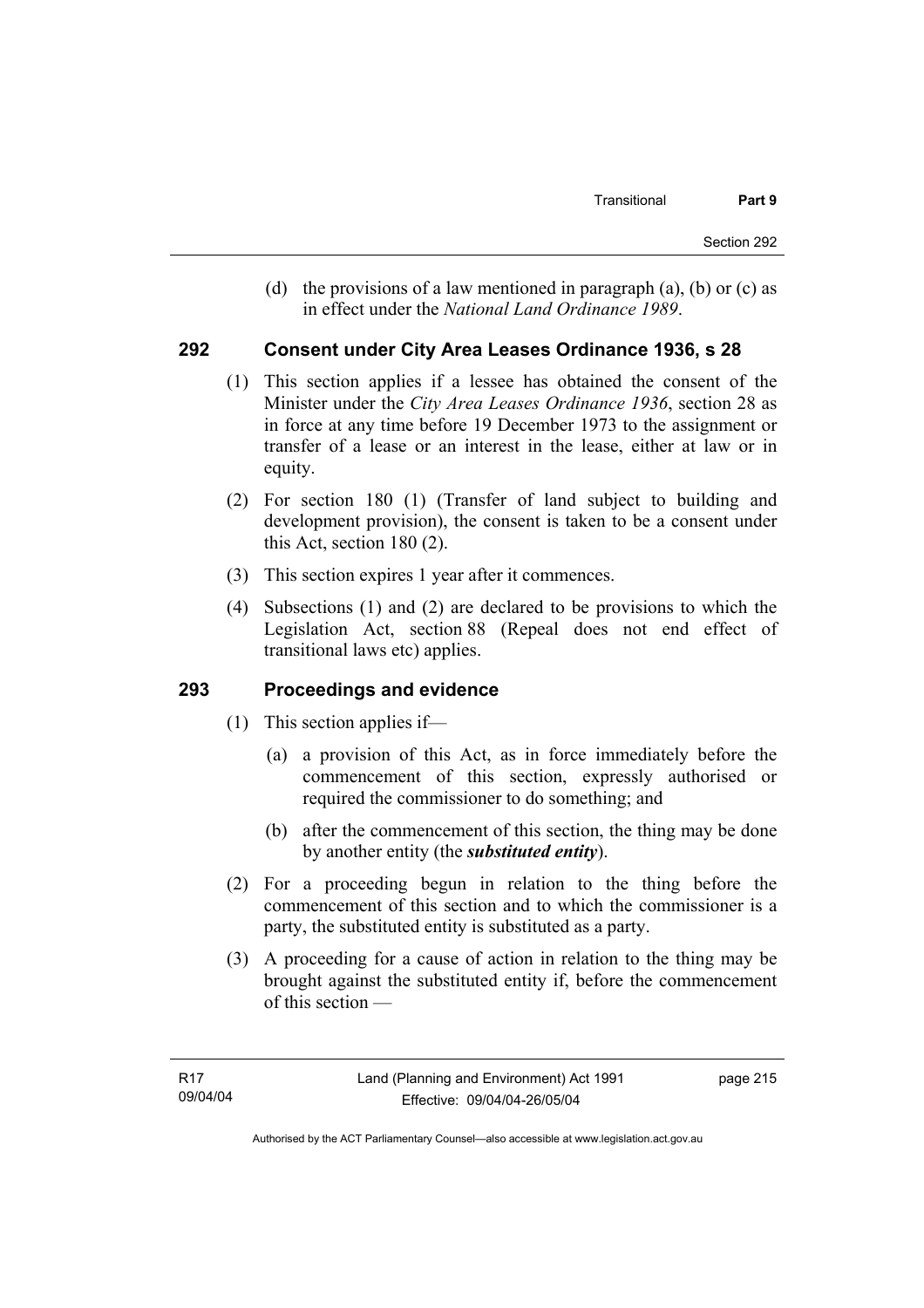#### **Part 9** Transitional

Section 293

- (a) the cause of action had accrued against the commissioner; and
- (b) a proceeding had not begun in relation to the cause of action; and
- (c) the limitation period for the cause of action had not ended.
- (4) The *Limitation Act 1985,* part 3 (Postponement of bar) applies to the beginning of a proceeding that may be brought by or against the substituted entity under this section as if the cause of action had been accrued by, or had accrued against, the entity.
- (5) The court or other entity in which, or before which, a proceeding may be or has been begun or continued under this section may give directions about the proceeding.
- (6) Any evidence that, apart from the abolition of the position of commissioner, would have been admissible for or against the commissioner is admissible for or against the substituted entity.
- (7) An order made in a proceeding by or against the commissioner before the commencement of this section may, after the commencement, be enforced by or against the substituted entity.
- (8) In this section:

*commissioner* means the commissioner under this Act as in force immediately before the commencement of this section.

*proceeding* means a civil or administrative proceeding, and includes a proceeding by way of appeal or review (including review under the *Ombudsman Act 1989*).

(9) This section expires 1 year after the day it commences.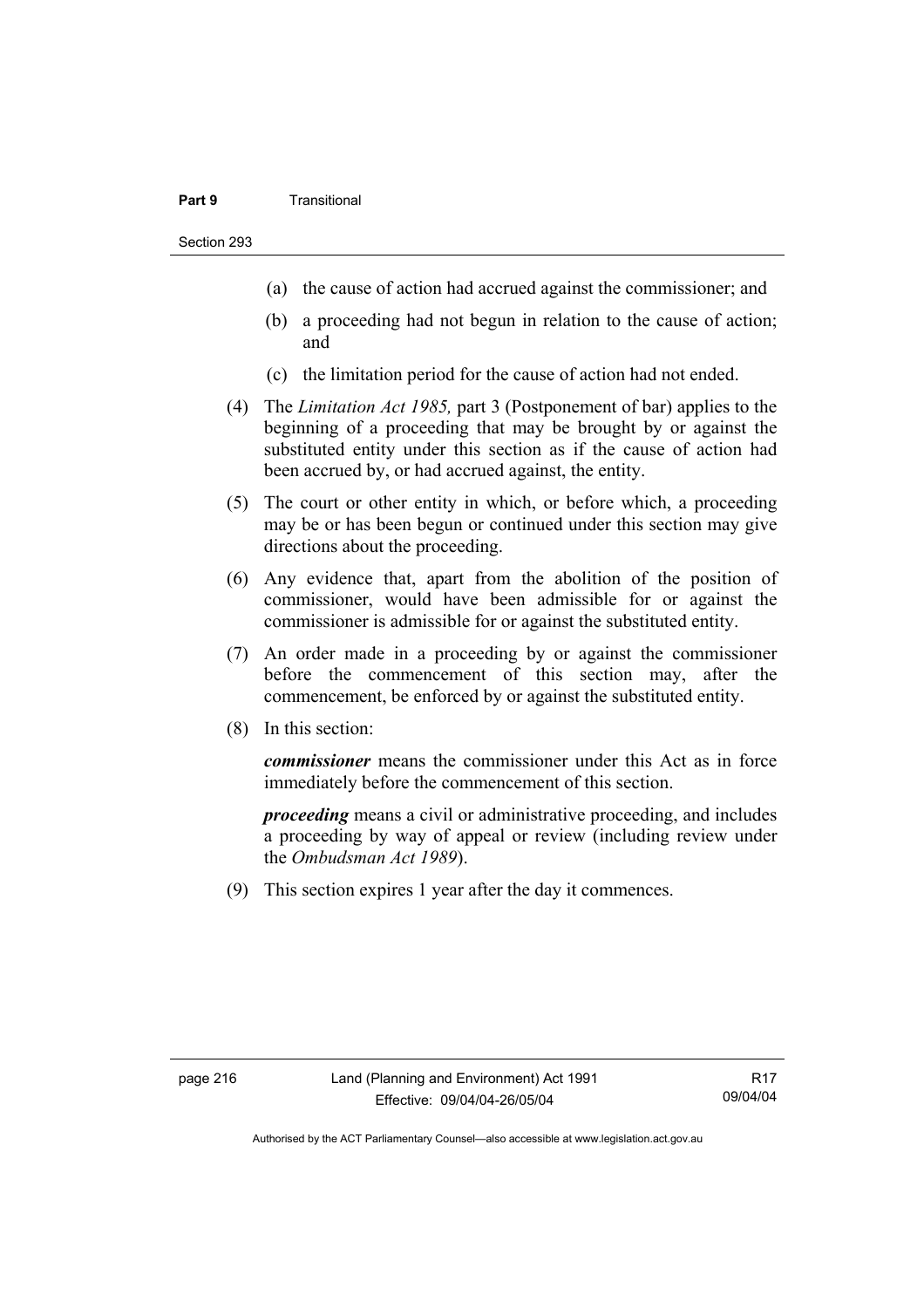# **Schedule 1 Management objectives for public land**

| (see s 195)    |                         |                       |                                                                                                                                                                                                                 |  |
|----------------|-------------------------|-----------------------|-----------------------------------------------------------------------------------------------------------------------------------------------------------------------------------------------------------------|--|
| column 1       | column <sub>2</sub>     |                       | column 3                                                                                                                                                                                                        |  |
| item           | reserve                 | management objectives |                                                                                                                                                                                                                 |  |
| $\mathbf{1}$   | wilderness area         | 1                     | to conserve the natural<br>environment in a way<br>ensuring that disturbance to<br>that environment is minimal                                                                                                  |  |
|                |                         | 2                     | to provide for the use of the<br>area (other than by vehicles<br>or other mechanised<br>equipment) for recreation by<br>limited numbers of people,<br>to ensure that opportunities<br>for solitude are provided |  |
| $\overline{2}$ | national park           | 1                     | to conserve the natural<br>environment                                                                                                                                                                          |  |
|                |                         | $\overline{2}$        | to provide for public use of<br>the area for recreation,<br>education and research                                                                                                                              |  |
| 3              | nature reserve          | 1                     | to conserve the natural<br>environment                                                                                                                                                                          |  |
|                |                         | $\overline{2}$        | to provide for public use of<br>the area for recreation,<br>education and research                                                                                                                              |  |
| 4              | special purpose reserve | 1                     | to provide for public and<br>community use of the area<br>for recreation and education                                                                                                                          |  |

| R <sub>17</sub> | Land (Planning and Environment) Act 1991 | page 217 |
|-----------------|------------------------------------------|----------|
| 09/04/04        | Effective: 09/04/04-26/05/04             |          |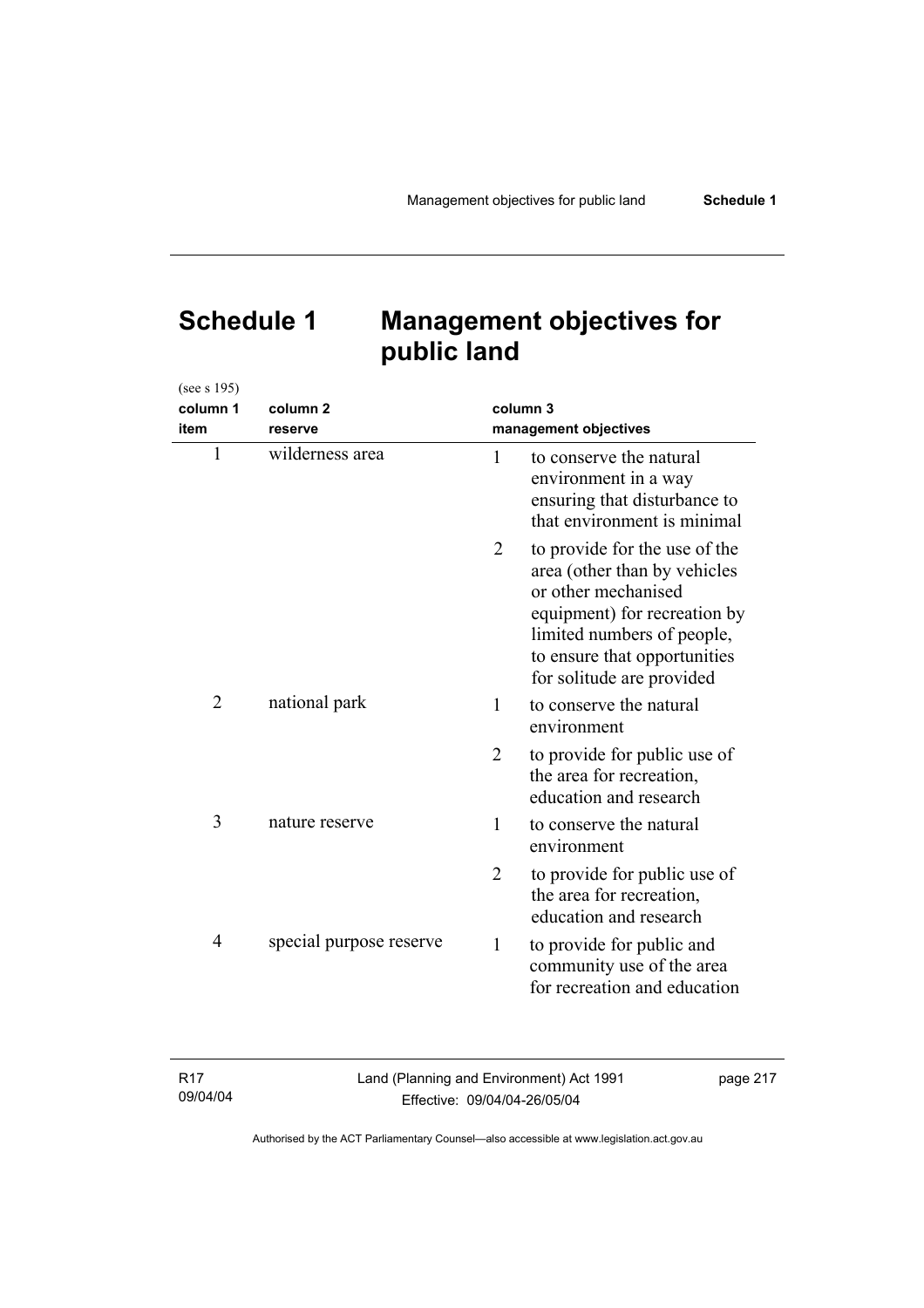## **Schedule 1** Management objectives for public land

| column 1<br>item | column <sub>2</sub><br>reserve |                | column 3<br>management objectives                                                                                       |
|------------------|--------------------------------|----------------|-------------------------------------------------------------------------------------------------------------------------|
| 5                | cemetery or burial ground      | 1              | to provide for the interment<br>or cremation of human<br>remains and the interment of<br>the ashes of human remains     |
| 6                | sport and recreation reserve   | $\overline{1}$ | to provide for public and<br>community use of the area<br>for sport and recreation                                      |
| $\overline{7}$   | urban open space               | 1              | to provide for public and<br>community use of the area                                                                  |
|                  |                                | 2              | to develop the area for public<br>and community use                                                                     |
| 8                | lake                           | $\mathbf{1}$   | to prevent and control floods<br>by providing a reservoir to<br>receive flows from rivers,<br>creeks and urban run-offs |
|                  |                                | 2              | to prevent and control<br>pollution of waterways                                                                        |
|                  |                                | 3              | to provide for public use of<br>the lake for recreation                                                                 |
|                  |                                | 4              | to provide a habitat for fauna<br>and flora                                                                             |

page 218 Land (Planning and Environment) Act 1991 Effective: 09/04/04-26/05/04

R17 09/04/04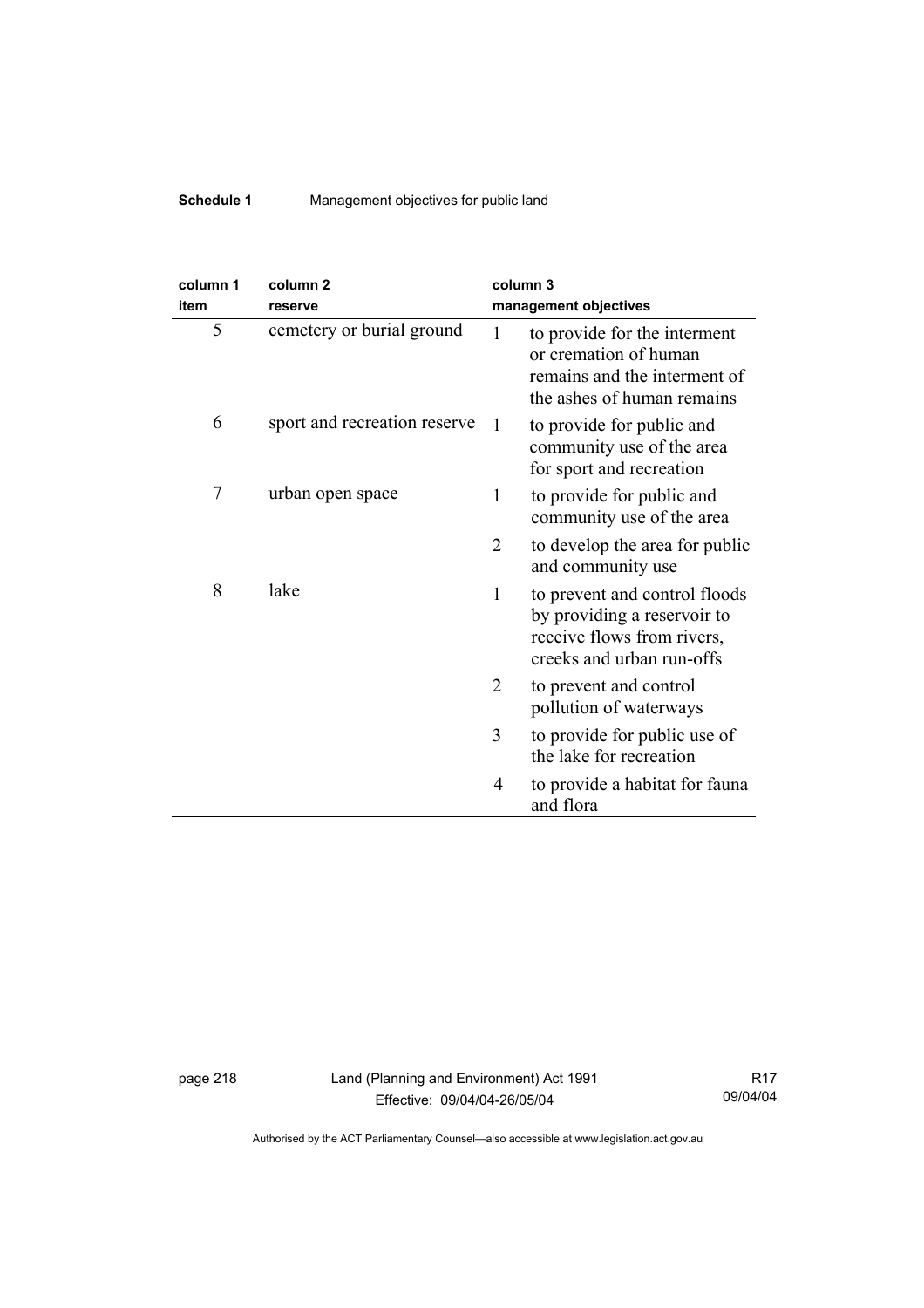## **Schedule 2 Criteria for assessment of heritage significance of places**

(see s 56)

- 1 Under the *Land (Planning and Environment) Act 1991*, section 56 the criteria for the assessment of the heritage significance of places are:
	- (a) a place that demonstrates a high degree of technical, creative achievement, or both by showing qualities of innovation or departure or representing a new achievement of its time; or
	- (b) a place that exhibits outstanding design or aesthetic qualities valued by the community or a cultural group; or
	- (c) a place that demonstrates a distinctive way of life, taste, tradition, religion, land use, custom, process, design or function that is no longer practised, is in danger or being lost, or is of exceptional interest; or
	- (d) a place that is highly valued by the community or a cultural group for reasons of strong or special religious, spiritual, cultural, educational or social associations; or
	- (e) a place that is the only know or only comparatively intact example of its type; or
	- (f) a place that is a notable example of a class of natural or cultural places or landscapes and that demonstrates the principal characteristics of that class; or
	- (g) a place that has strong or special associations with person, group, event, development or cultural phase that played a significant part in local or national history; or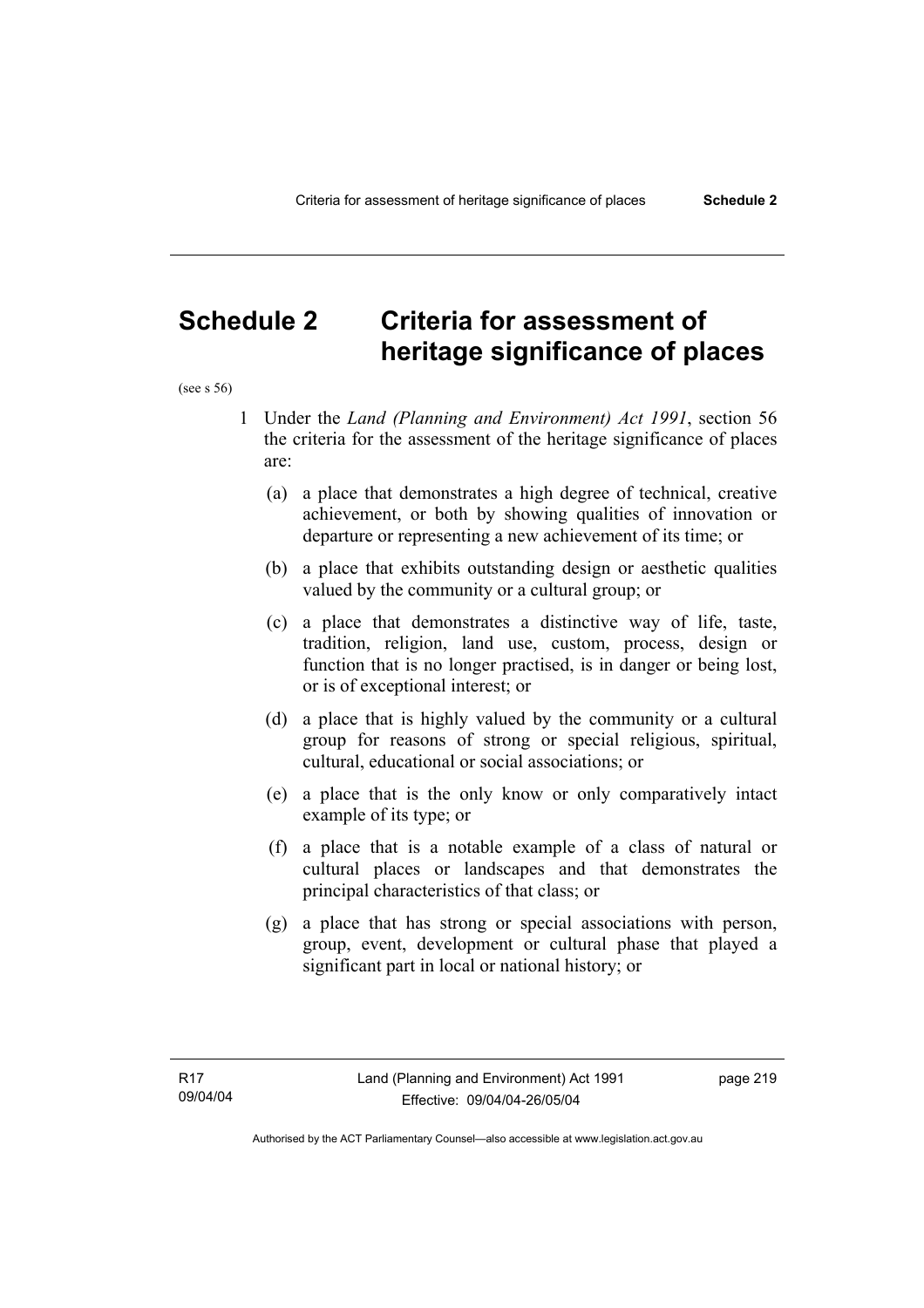- (h) a place that represents the evolution of a natural landscape, including significant geological features, landforms, biota or natural processes; or
- (i) a place that is a significant habitat or locality for the life cycle of native species; for rare, endangered or uncommon species, for species at the limits of their natural range, or for district occurrences of species; or
- (j) a place that exhibits unusual richness, diversity or significant transitions of flora, fauna or natural landscapes and their elements; or
- (k) a place that demonstrates a likelihood of providing information that will contribute significantly to a wider understanding of natural or cultural history, because of its use as a research site, teaching site, type locality or benchmark site.

page 220 Land (Planning and Environment) Act 1991 Effective: 09/04/04-26/05/04

R17 09/04/04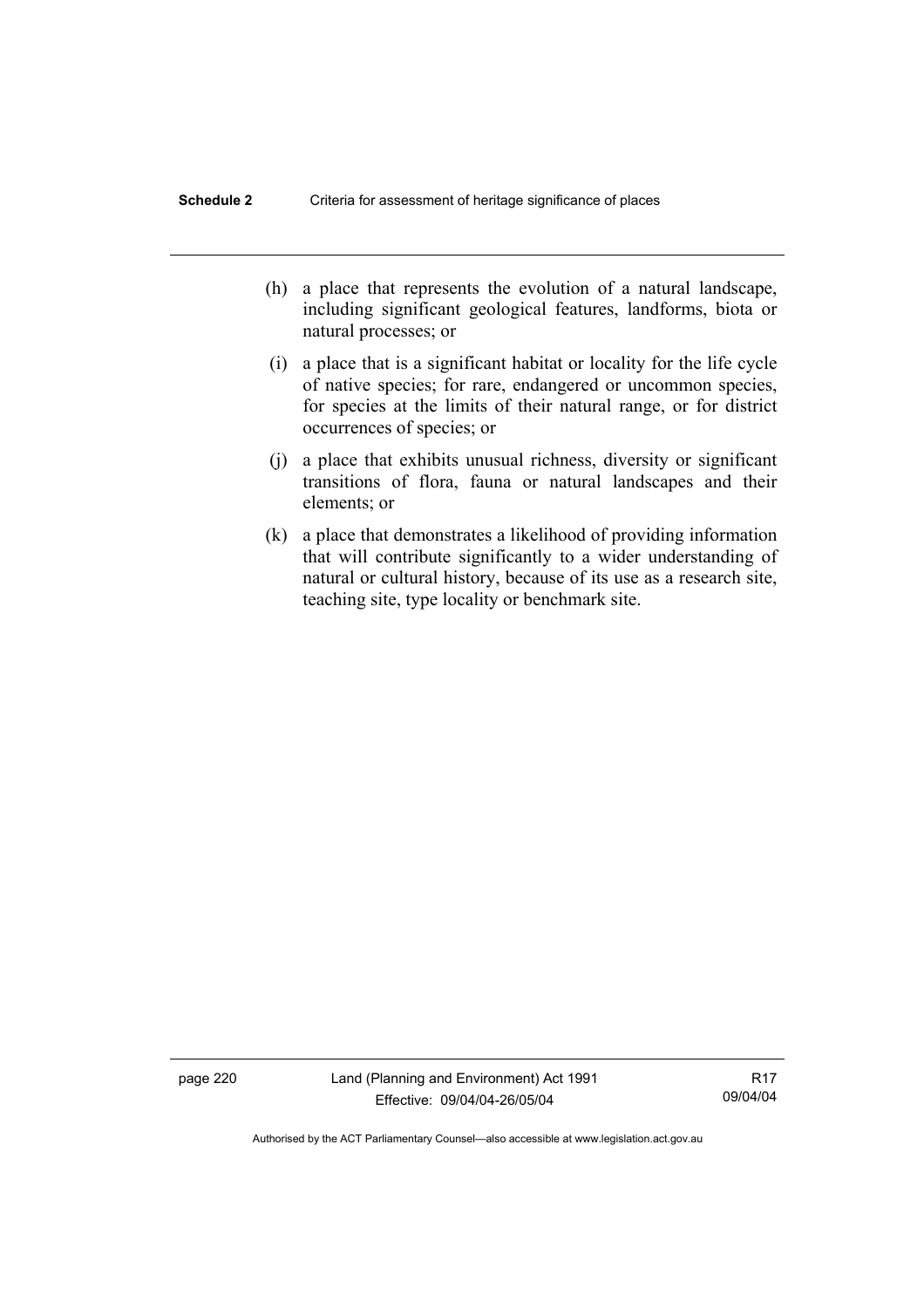## **Schedule 3 Content of preliminary assessments**

(see s 115)

**1** The following format is to be used for a preliminary assessment required under section 115.

- 1. **General Information**
- 1.1 **Name and address of proponent** This is to include the details of any ACT government authority or agency.
- 1.2 **Details of the contact** This is to include the contact officer within any ACT government authority or agency.
- 1.3 **Status of the project** Advise the current position on the planning of the project, studies begun or planned and the proposed targets for planning, development or construction.

### 1.4 **Location of the project**

- (a) project site description sufficient for precise location on a map or a map included to show the exact site location;
- (b) information on possible future extensions.

## 1.5 **Description of the project**

- (a) the type and form of the project including supporting developments including those not the responsibility of the proponent;
- (b) the purpose and need for the project, intended utilisation and operation of the facilities;
- (c) the relationship of the project with surrounding development, to connected facilities and services or to other proposed projects.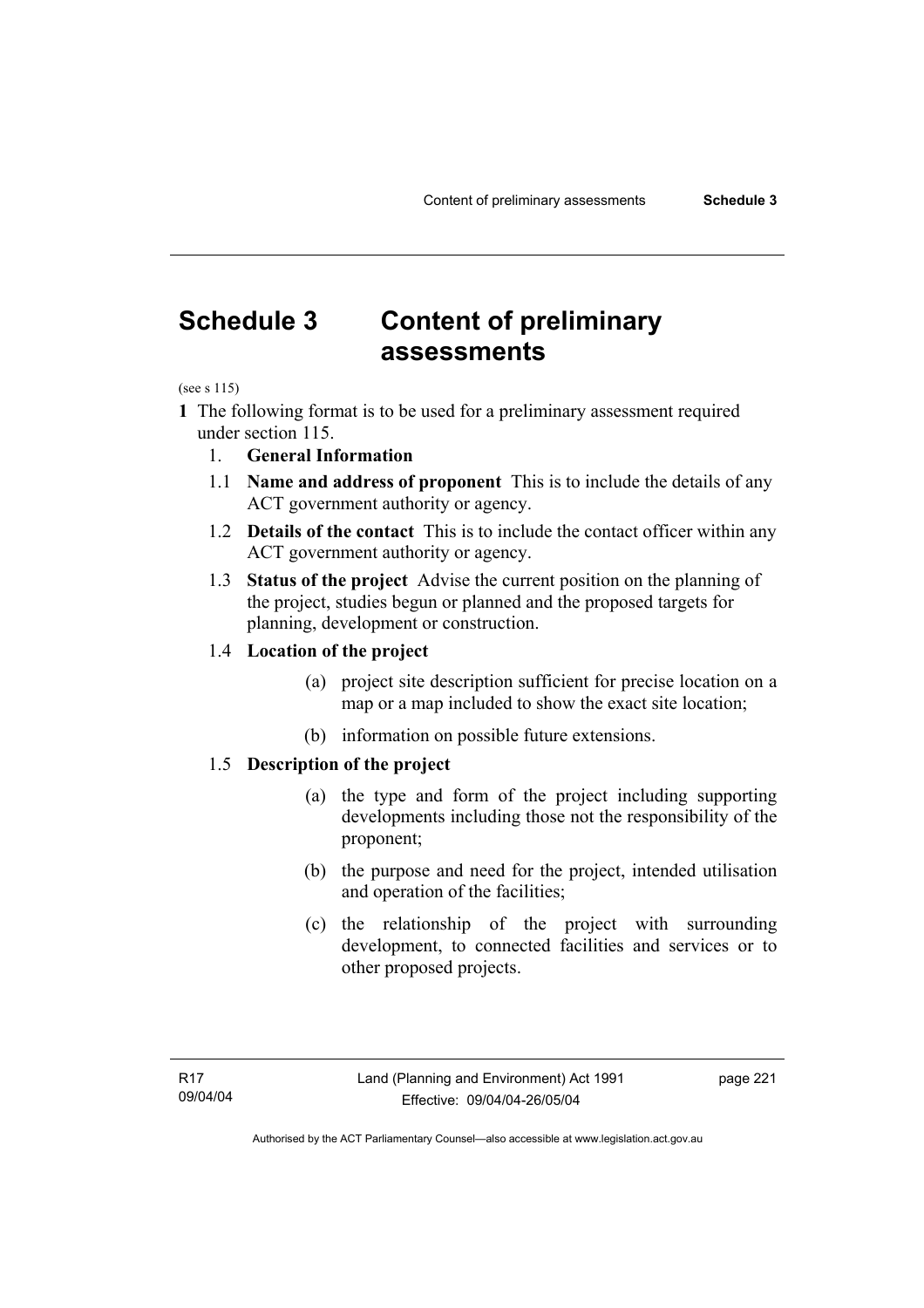## **2 Existing Environmental Conditions**

- 2.1 **Description of project site** A brief description of the overall appearance and current land use with mention made of any special features including the built and natural heritage factors (if any) of the site.
- 2.2 **Description of region surrounding the project site** Significant differences between the site and surrounding areas should be noted eg variation in population density, watershed, proximity to watercourses and water bodies.
- 2.3 **Current land use policy and lease conditions of the site**
- **3 Potential Impact of the Project on the Environment** 
	- 3.1 **On the physical environment**
	- 3.2 **On the human environment**
	- 3.3 **On the non-human biological environment**
	- 3.4 **Potentially beneficial impacts**
- **4 Summary and Conclusions** 
	- 4.1 A summary of the potential benefits and disadvantages of the project. Can the benefits to the community be said to offset any unavoidable permanent or temporary adverse effects?

page 222 Land (Planning and Environment) Act 1991 Effective: 09/04/04-26/05/04

R17 09/04/04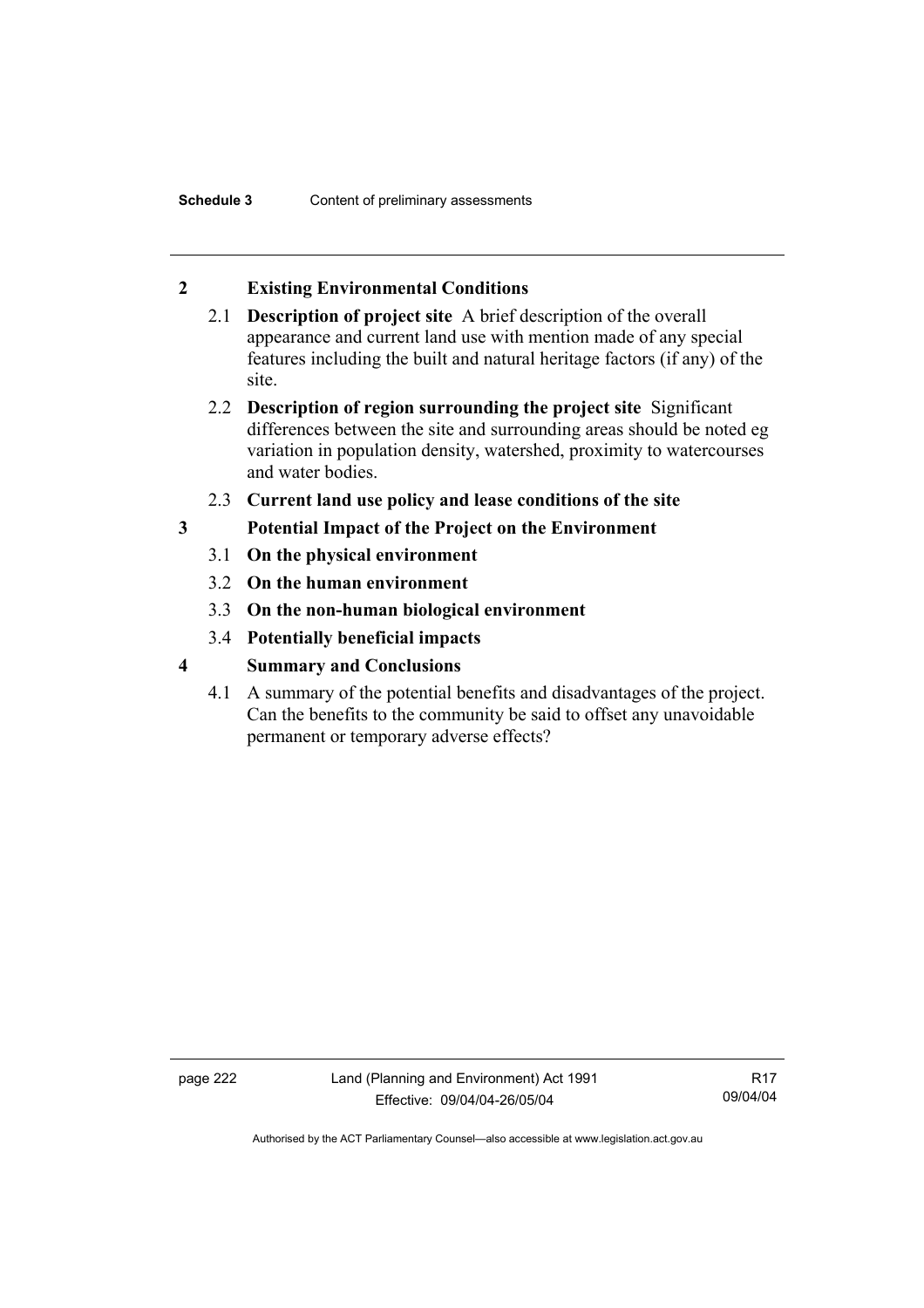# **Schedule 4 Decisions reviewable by AAT**

(see s 275, 282A)

## **Part 4.1 Reviewable decisions under part 6**

| column 1<br>item | column <sub>2</sub><br>decision-maker | column 3<br>provision of | column 4<br>decision                     |
|------------------|---------------------------------------|--------------------------|------------------------------------------|
|                  |                                       | Act                      |                                          |
| 1                | planning and land<br>authority        | 228(2)                   | refusing to approve<br>application       |
| $\overline{2}$   | relevant authority                    | 230                      | refusing to approve<br>application       |
| 3                | planning and land<br>authority        | 233(3)                   | refusing to grant extension of<br>period |
| $\overline{4}$   | relevant authority                    | 245                      | giving approval subject to<br>condition  |
| 5                | planning and land<br>authority        | 245(4)                   | refusing to approve<br>amendment         |
| 6                | planning and land<br>authority        | 246A                     | refusing to approve<br>application       |
| 7                | planning and land<br>authority        | 246A                     | giving approval subject to<br>condition  |
| 8                | planning and land<br>authority        | 247(2)                   | refusing to amend approval               |
| 9                | planning and land<br>authority        | 252(2)                   | refusing to extend period                |

R17 09/04/04 Land (Planning and Environment) Act 1991 Effective: 09/04/04-26/05/04

page 223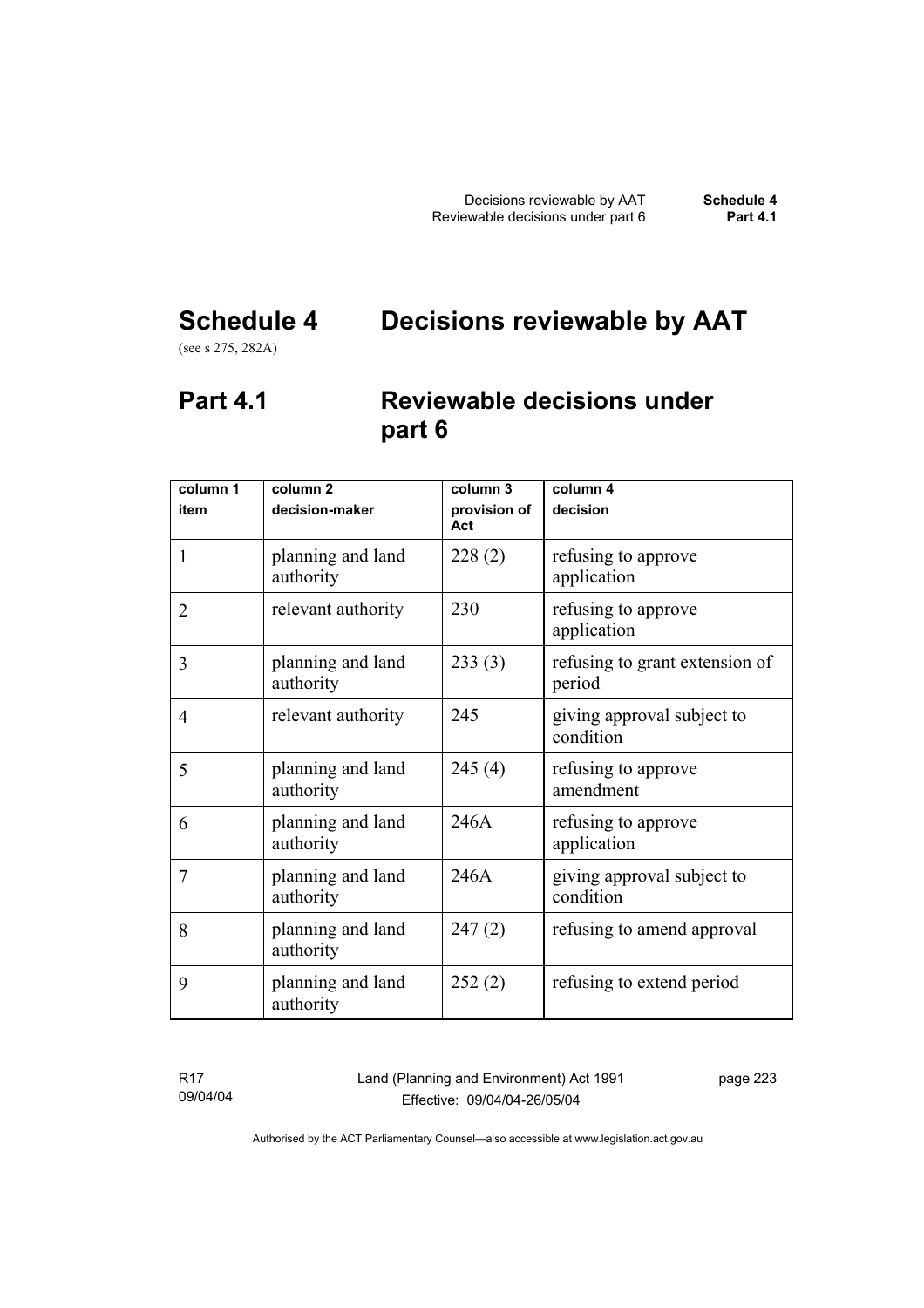| Schedule 4      | Decisions reviewable by AAT |
|-----------------|-----------------------------|
| <b>Part 4.2</b> | Other reviewable decisions  |

| column 1<br>item | column 2<br>decision-maker | column 3<br>provision of<br>Act | column 4<br>decision |
|------------------|----------------------------|---------------------------------|----------------------|
|                  | relevant authority         | 253                             | revoking approval    |

# **Part 4.2 Other reviewable decisions**

| column 1<br>item | column <sub>2</sub><br>decision-maker | column 3<br>provision of | column 4<br>decision                                                                         |
|------------------|---------------------------------------|--------------------------|----------------------------------------------------------------------------------------------|
|                  |                                       | Act                      |                                                                                              |
| 1                | heritage council                      | 59 $(3)$                 | including provision in interim<br>heritage places register                                   |
| $\overline{2}$   | heritage council                      | 59 $(3)$                 | refusing application for<br>inclusion of provision in<br>interim heritage places register    |
| 3                | heritage council                      | 62(1)(b)                 | revision of interim heritage<br>places register by removal of<br>provision relating to entry |
| $\overline{4}$   | Minister                              | 64                       | acquiring place or object                                                                    |
| 5                | Minister                              | 69(1)(a)                 | directing heritage council to<br>notify interim heritage places<br>register                  |
| 6                | Minister                              | 73 $(1)(a)$              | directing heritage council to<br>notify interim heritage places<br>register                  |
| $\overline{7}$   | Minister                              | 76(1)                    | refusing to compensate                                                                       |
| 8                | Minister                              | 82(1)                    | declaring information to be<br>restricted information                                        |

page 224 Land (Planning and Environment) Act 1991 Effective: 09/04/04-26/05/04

R17 09/04/04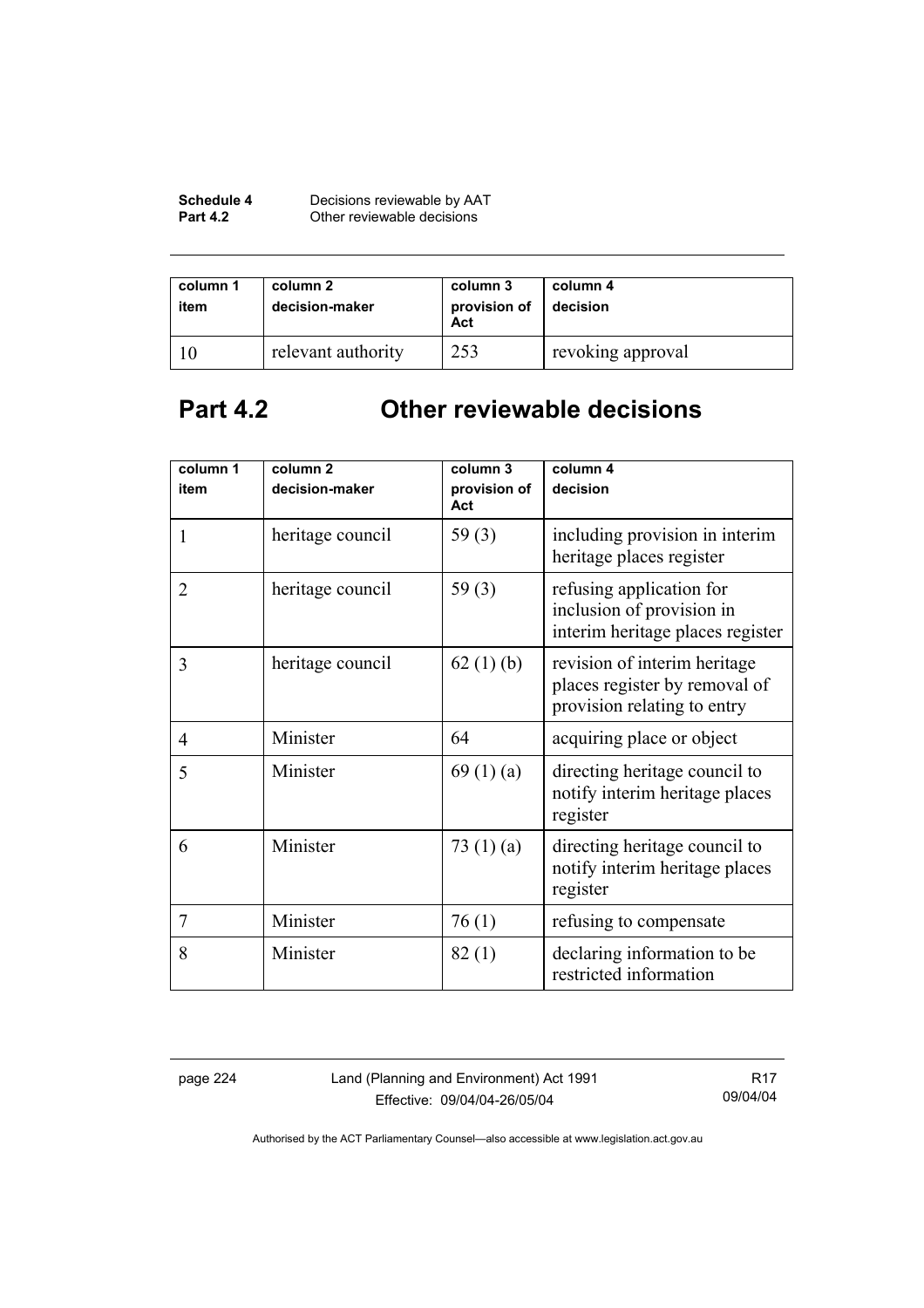Decisions reviewable by AAT **Schedule 4** Other reviewable decisions **Part 4.2** 

| column 1 | column <sub>2</sub>            | column 3            | column 4                                                                                                          |
|----------|--------------------------------|---------------------|-------------------------------------------------------------------------------------------------------------------|
| item     | decision-maker                 | provision of<br>Act | decision                                                                                                          |
| 9        | heritage council               | 84 (2)              | refusing to approve<br>publication of restricted<br>information about Aboriginal<br>place                         |
| 10       | planning and land<br>authority | 167(3)              | deciding that person not<br>eligible for grant of lease of<br>specified class                                     |
| 11       | planning and land<br>authority | 167(5)              | refusing to consent to<br>assignment, transfer or<br>subletting of lease or parting<br>of possession of leasehold |
| 12       | planning and land<br>authority | 170(1)              | terminating person's right to<br>grant of lease                                                                   |
| 13       | planning and land<br>authority | 171(2)              | refusing to grant further<br>residential lease                                                                    |
| 14       | planning and land<br>authority | 171A(1)             | refusing to grant further rural<br>lease                                                                          |
| 15       | planning and land<br>authority | 172(2)              | refusing to grant further lease<br>other than residential or rural<br>lease                                       |
| 16       | planning and land<br>authority | 174(2)              | determining market value of<br>improvements                                                                       |
| 17       | planning and land<br>authority | 177(3)              | confirming variation of rent                                                                                      |
| 18       | planning and land<br>authority | 177(3)              | on review of variation of rent,<br>substituting other variation                                                   |

R17 09/04/04 Land (Planning and Environment) Act 1991 Effective: 09/04/04-26/05/04

page 225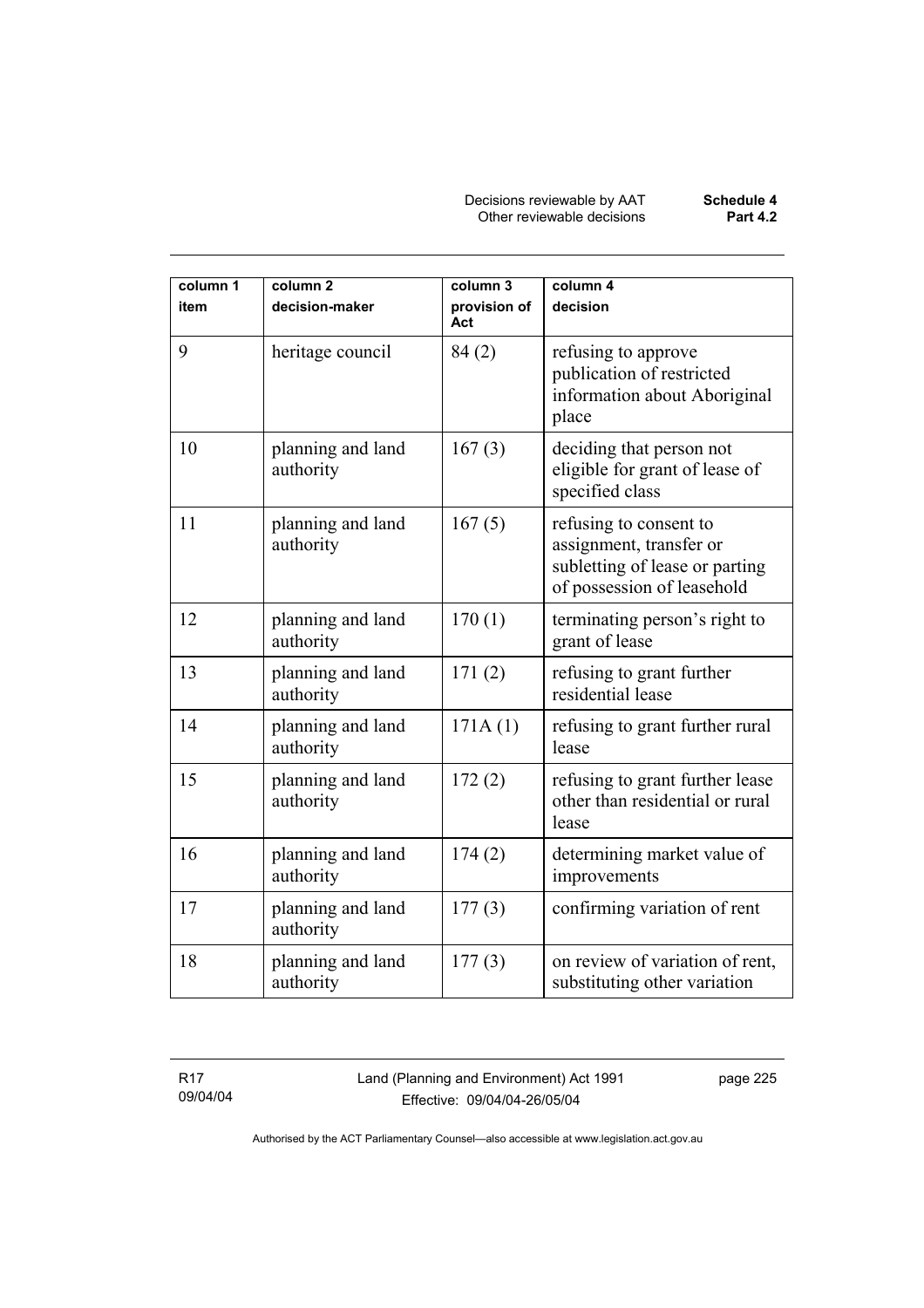#### **Schedule 4** Decisions reviewable by AAT **Part 4.2 Other reviewable decisions**

| column 1<br>item | column <sub>2</sub><br>decision-maker | column 3<br>provision of<br>Act | column 4<br>decision                                                                                                                                          |
|------------------|---------------------------------------|---------------------------------|---------------------------------------------------------------------------------------------------------------------------------------------------------------|
| 19               | planning and land<br>authority        | 178(1)                          | refusing to authorise payment<br>of amount                                                                                                                    |
| 20               | planning and land<br>authority        | 179(1)                          | refusing to issue certificate of<br>compliance                                                                                                                |
| 21               | planning and land<br>authority        | 179(2)                          | on application for certificate of<br>compliance under s 179 (1)-<br>issuing certificate that building<br>and development condition<br>partially complied with |
| 22               | planning and land<br>authority        | 179(2)                          | refusing to issue certificate<br>that building and development<br>condition partially complied<br>with                                                        |
| 23               | planning and land<br>authority        | 179(2)                          | issuing certificate of<br>compliance subject to<br>condition under s 179 (3)                                                                                  |
| 24               | planning and land<br>authority        | 180(2)                          | refusing to consent to<br>assignment or transfer of lease<br>or interest in lease                                                                             |
| 25               | planning and land<br>authority        | 184A(2)                         | determining change of use<br>charge for variation of<br>nominal rent lease                                                                                    |
| 26               | planning and land<br>authority        | 184C(1)                         | refusing to remit change of use<br>charge for variation of<br>nominal rent lease                                                                              |

page 226 Land (Planning and Environment) Act 1991 Effective: 09/04/04-26/05/04

R17 09/04/04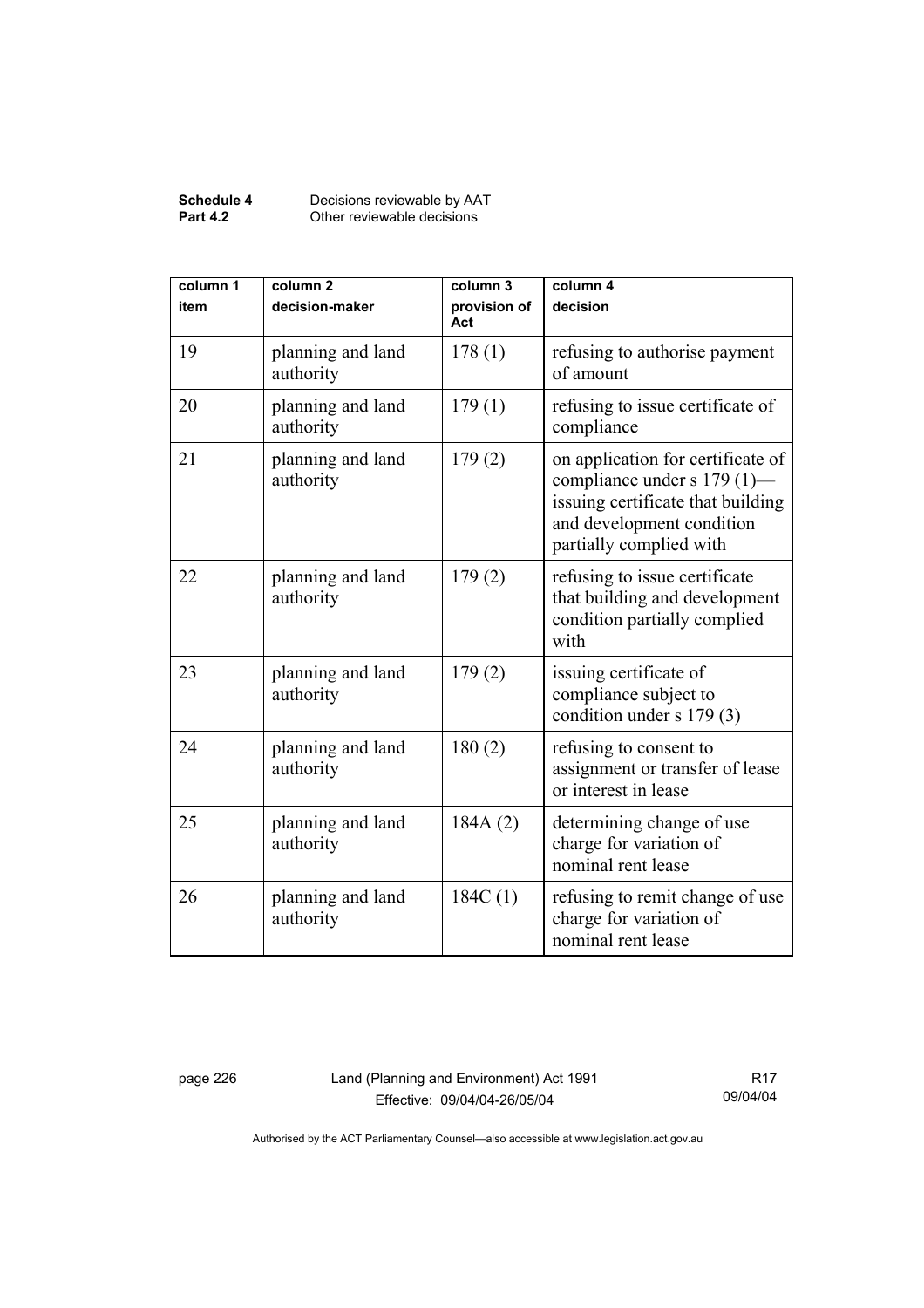Decisions reviewable by AAT **Schedule 4** Other reviewable decisions **Part 4.2** 

| column 1<br>item | column <sub>2</sub><br>decision-maker | column 3<br>provision of<br>Act | column 4<br>decision                                                                                               |
|------------------|---------------------------------------|---------------------------------|--------------------------------------------------------------------------------------------------------------------|
| 27               | planning and land<br>authority        | 184C(1)                         | remitting change of use charge<br>for variation of nominal rent<br>lease by amount less than<br>amount applied for |
| 28               | planning and land<br>authority        | 184C(2)                         | increasing change of use<br>charge for variation of<br>nominal rent lease                                          |
| 29               | planning and land<br>authority        | 184D(2)                         | reappraising rent payable<br>under rental lease                                                                    |
| 30               | planning and land<br>authority        | 186(1)(d)                       | determining amount payable<br>to reduce lease rent to nominal<br>rent                                              |
| 31               | planning and land<br>authority        | 187A(2)                         | determining change of use<br>charge for consolidation or<br>subdivision                                            |
| 32               | planning and land<br>authority        | 187C(1)                         | refusing to remit change of use<br>charge for consolidation or<br>subdivision                                      |
| 33               | planning and land<br>authority        | 187C(1)                         | remitting change of use charge<br>for consolidation or<br>subdivision by amount less<br>than amount applied for    |
| 34               | planning and land<br>authority        | 187C(2)                         | increasing change of use<br>charge for consolidation or<br>subdivision                                             |
| 35               | planning and land<br>authority        | 188(1)                          | terminating lease                                                                                                  |

R17 09/04/04 Land (Planning and Environment) Act 1991 Effective: 09/04/04-26/05/04

page 227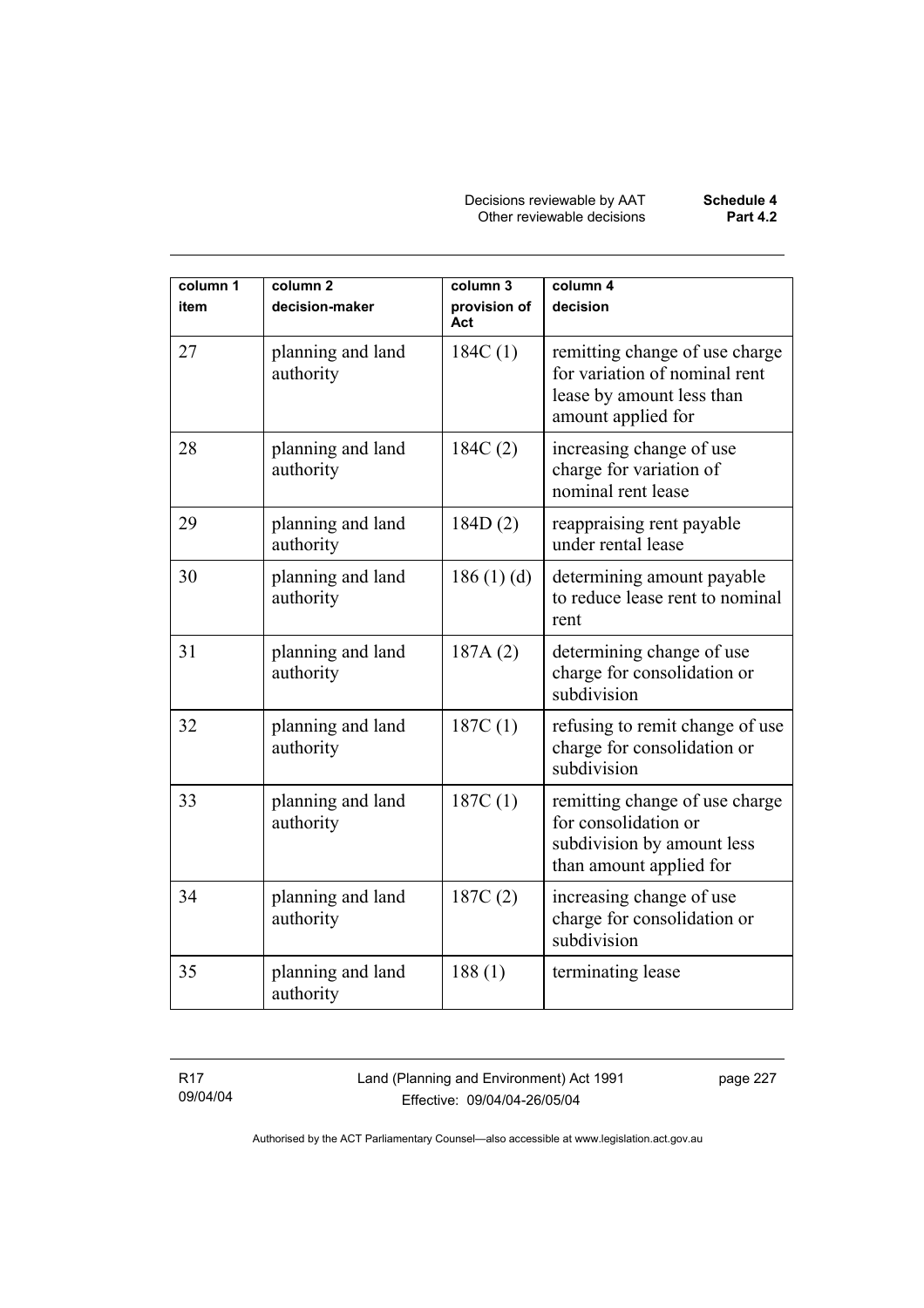| Schedule 4      | Decisions reviewable by AAT |
|-----------------|-----------------------------|
| <b>Part 4.2</b> | Other reviewable decisions  |

| column 1<br>item | column 2<br>decision-maker     | column 3<br>provision of<br>Act | column 4<br>decision                                                         |
|------------------|--------------------------------|---------------------------------|------------------------------------------------------------------------------|
| 36               | planning and land<br>authority | 188(4)                          | terminating licence                                                          |
| 37               | planning and land<br>authority | 214(1)                          | refusing consent to surrender<br>of lease or part of leasehold               |
| 38               | planning and land<br>authority | 214(2)                          | accepting surrender of lease or<br>part of leasehold subject to<br>condition |
| 39               | planning and land<br>authority | 219(1)                          | refusing to grant right to<br>extract minerals                               |

page 228 Land (Planning and Environment) Act 1991 Effective: 09/04/04-26/05/04

R17 09/04/04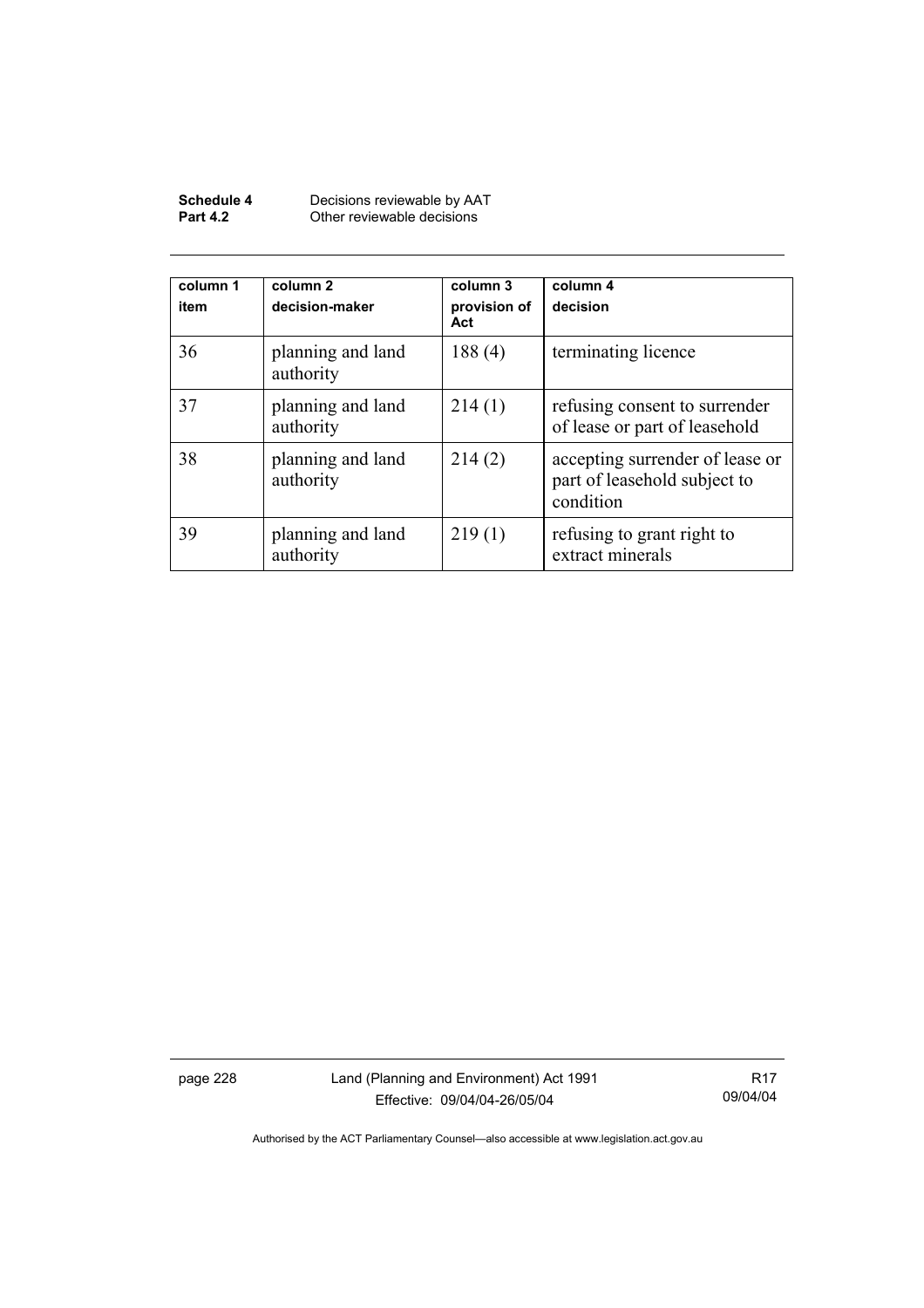# **Schedule 5 Activities subject to orders**

| (see s 4, s 258) |                                                                                                                                                                                                                                                       |                      |
|------------------|-------------------------------------------------------------------------------------------------------------------------------------------------------------------------------------------------------------------------------------------------------|----------------------|
| column 1<br>item | column <sub>2</sub><br>activities                                                                                                                                                                                                                     | column 3<br>penalty  |
| $\mathbf{1}$     | work affecting the requirements for<br>the conservation of the heritage<br>significance of places included in the<br>heritage places register or an interim<br>heritage places register conducted<br>otherwise than in accordance with an<br>approval | 200 penalty<br>units |
| $\overline{2}$   | failure to comply with-<br>(a) a lease; or<br>(b) if a lease is granted subject to<br>the lessee entering into a<br>development agreement and<br>the lessee has entered into such<br>an agreement—the<br>development agreement                        | 50 penalty<br>units  |
| $\overline{4}$   | failure to keep a leasehold clean                                                                                                                                                                                                                     | 50 penalty<br>units  |
| 5                | undertaking a development                                                                                                                                                                                                                             | 50 penalty<br>units  |
| 6                | having a building or structure that was<br>constructed or erected without<br>approval required by-<br>(a) this Act, division 6.2; or<br>the Buildings (Design and<br>(b)<br>Siting) Act 1964                                                          | 50 penalty<br>units  |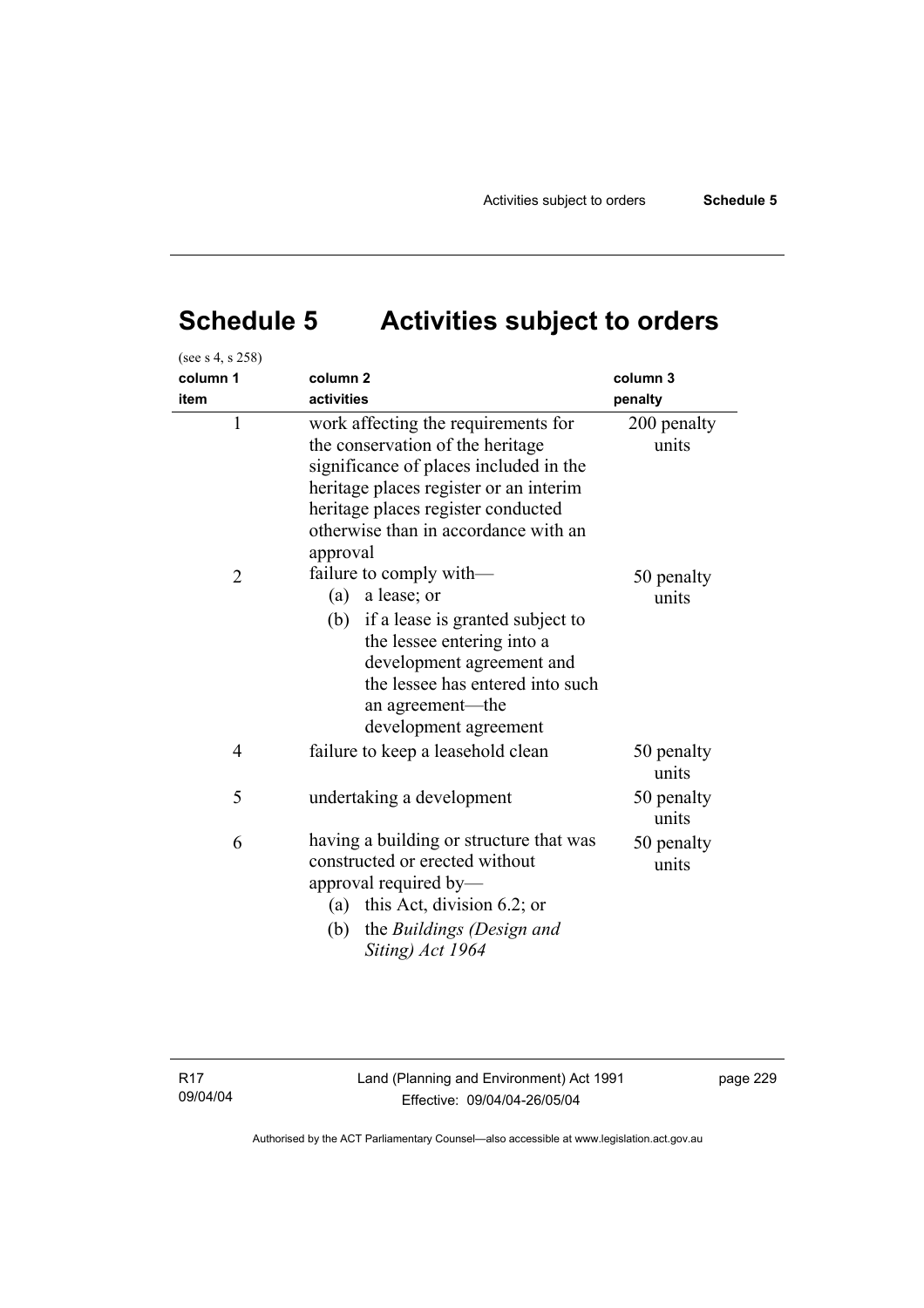## **Schedule 5** Activities subject to orders

| column 1<br>item | column <sub>2</sub><br>activities                                                                                                                                                                                                                                                                                                             | column 3<br>penalty  |
|------------------|-----------------------------------------------------------------------------------------------------------------------------------------------------------------------------------------------------------------------------------------------------------------------------------------------------------------------------------------------|----------------------|
| 9                | permitting a tree, sapling, plant or<br>shrub to overhang a public place so as<br>to obstruct or inconvenience a person<br>in that place                                                                                                                                                                                                      | 5 penalty units      |
| 10               | an activity that is likely to cause soil<br>erosion, or an activity that involves<br>destroying, damaging, removing or<br>otherwise interfering with vegetation<br>(living or dead) or soil between the<br>banks, or within 20m of the bank, of a<br>watercourse, or on land with a slope of<br>more than 18 <sup>°</sup> from the horizontal | 100 penalty<br>units |
| 11               | using or managing land in a way that<br>fails to control the propagation of a<br>pest animal or pest plant                                                                                                                                                                                                                                    | 50 penalty<br>units  |
| 12               | parking a heavy vehicle on residential<br>land in contravention of a code of<br>practice under the <i>Road Transport</i><br>(Safety and Traffic Management)<br>Regulations 2000, division 3.1.3 about<br>the parking of heavy vehicles                                                                                                        | 20 penalty<br>units  |
| 13               | managing land held under a rural lease<br>other than in accordance with the land<br>management agreement that applies to<br>it                                                                                                                                                                                                                | 50 penalty<br>units  |

page 230 Land (Planning and Environment) Act 1991 Effective: 09/04/04-26/05/04

R17 09/04/04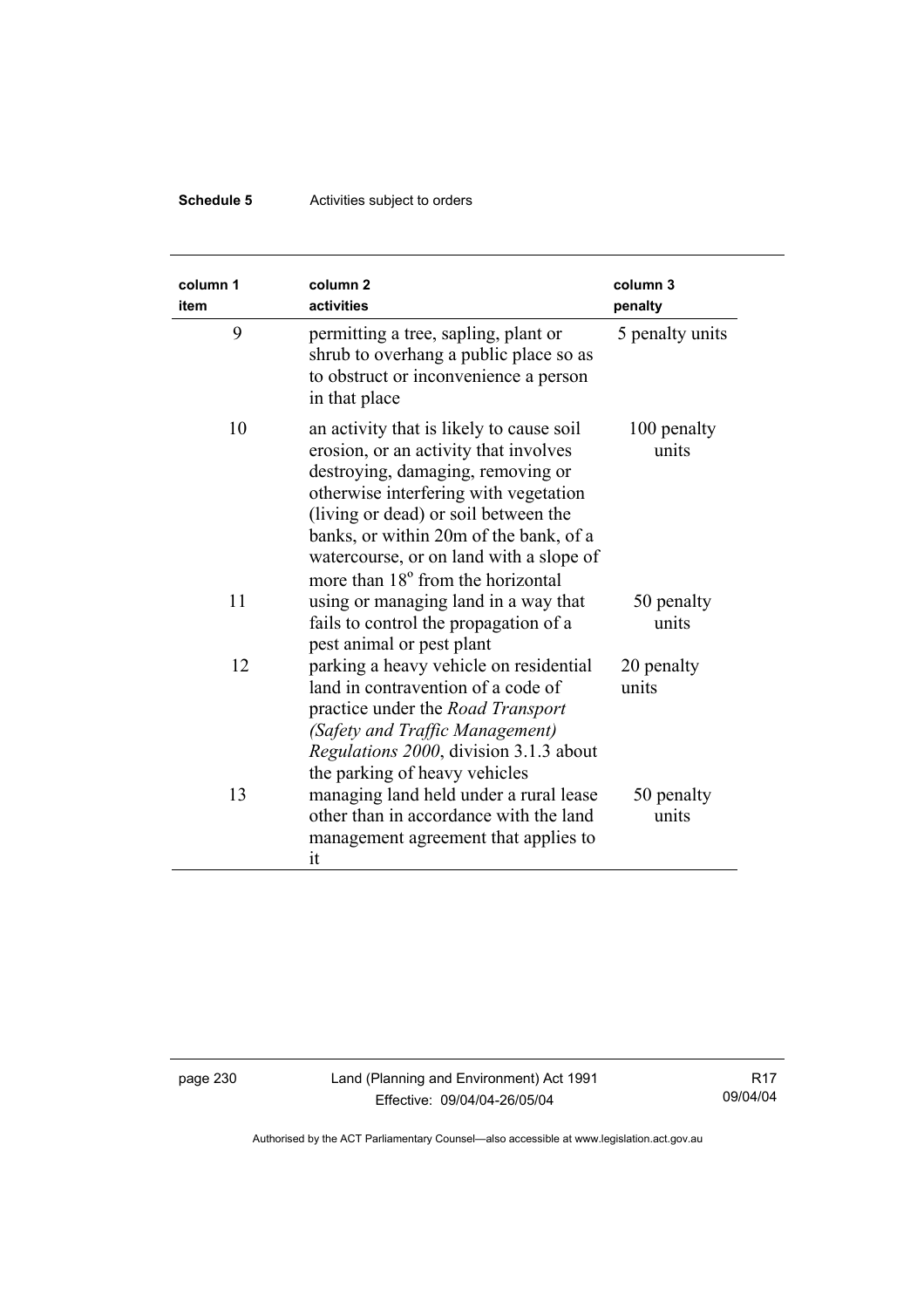## **Dictionary**

(see s 2)

*Note 1* The Legislation Act contains definitions and other provisions relevant to this Act.

*Note 2* For example, the Legislation Act, dict, pt 1, defines the following terms:

- ΑΑΤ
	- administrative appeals tribunal
	- amend
	- appoint
	- change
	- conservator of flora and fauna
	- contravene
	- document
	- domestic partner (see s 169)
	- exercise
	- function
- month
- national capital authority
- penalty unit (see s 133)
- the Territory.

*Aboriginal object*, for part 3 (Heritage)—see section 52.

*Aboriginal place*, for part 3 (Heritage)—see section 52. *Aboriginal tradition*, for part 3 (Heritage)—see section 52. *application*, for part 6 (Approvals and orders)—see section 222. *approval*, for part 6 (Approvals and orders)—see section 222. *assessment* means an assessment made under division 4.3

R17 09/04/04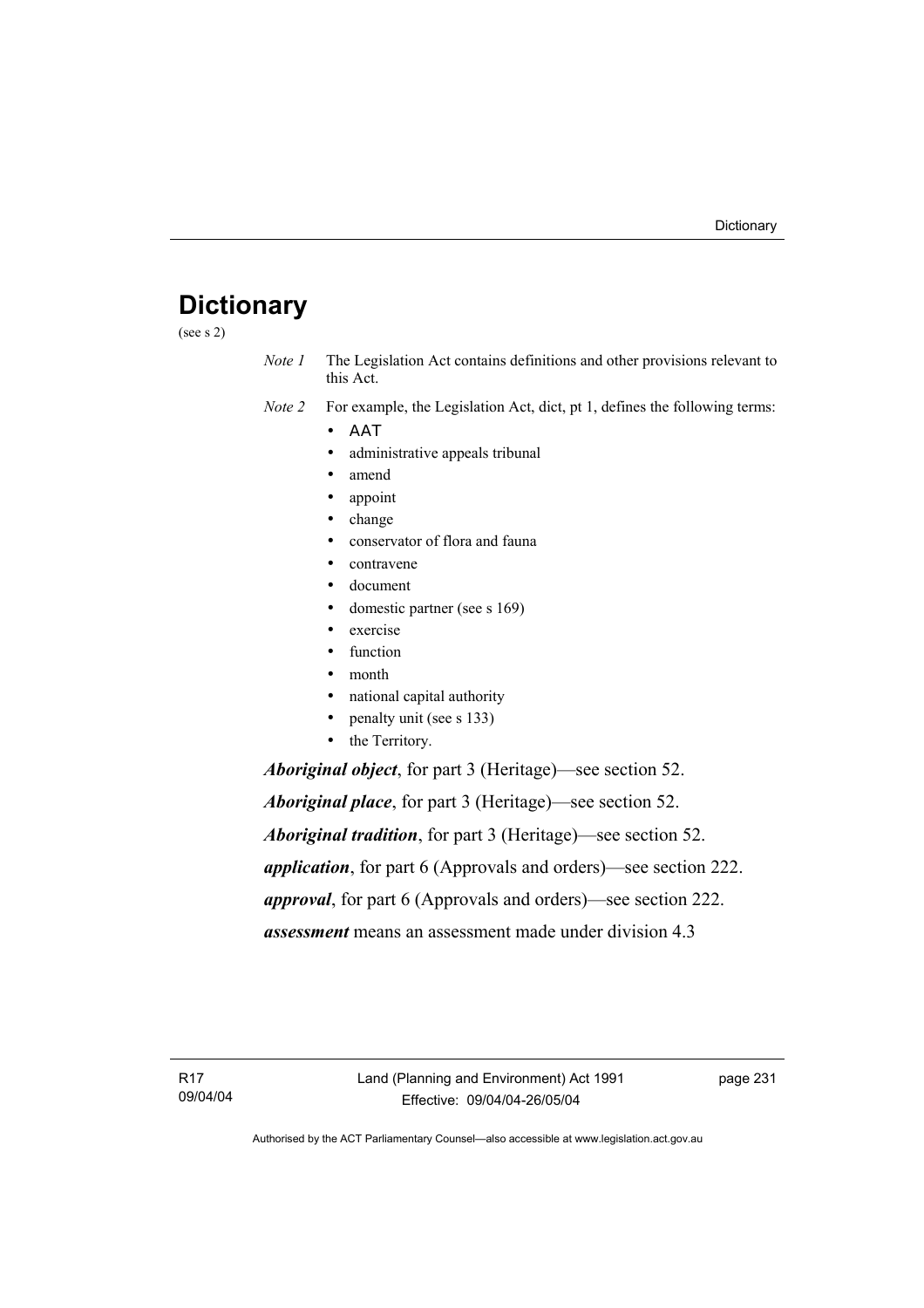### *authorised person*—

- (a) for subdivision 4.4.3 (Procedures and powers)—see section 143; and
- (b) for subdivision 6.3.2 (Rectification work)—see section 259C (1).

*background papers*, for part 2 (Planning)—see section 5.

*building*, for part 6 (Approvals and orders)—see section 222.

*building and development provision*, for part 5 (Land administration)—see section 159.

*building work*, for part 6 (Approvals and orders)—see section 222.

*cemetery* includes crematorium.

*chairperson*, for division 3.7 (Australian Capital Territory Heritage Council)—see section 90.

*compensation*, for subdivision 3.5.4 (Compensation claims)—see section 74.

*Note* Sdiv 3.5.4 is about compensation claims in relation to Aboriginal heritage discoveries and places.

*connected*, with an offence, for division 6.4 (Enforcement)—see section 262.

*conservation*, for part 3 (Heritage)—see section 52.

*conservator* means the conservator of flora and fauna*.*

*consolidation—*

- (a) for part 5 (Land administration)—see section 159; and
- (b) for part 6 (Approvals and orders)—see section 222.

*consultation notice*, for part 2 (Planning)—see section 19.

*controlled activity* means—

(a) an activity of a kind mentioned in schedule 5; or

| page 232 | Land (Planning and Environment) Act 1991 | R <sub>17</sub> |
|----------|------------------------------------------|-----------------|
|          | Effective: 09/04/04-26/05/04             | 09/04/04        |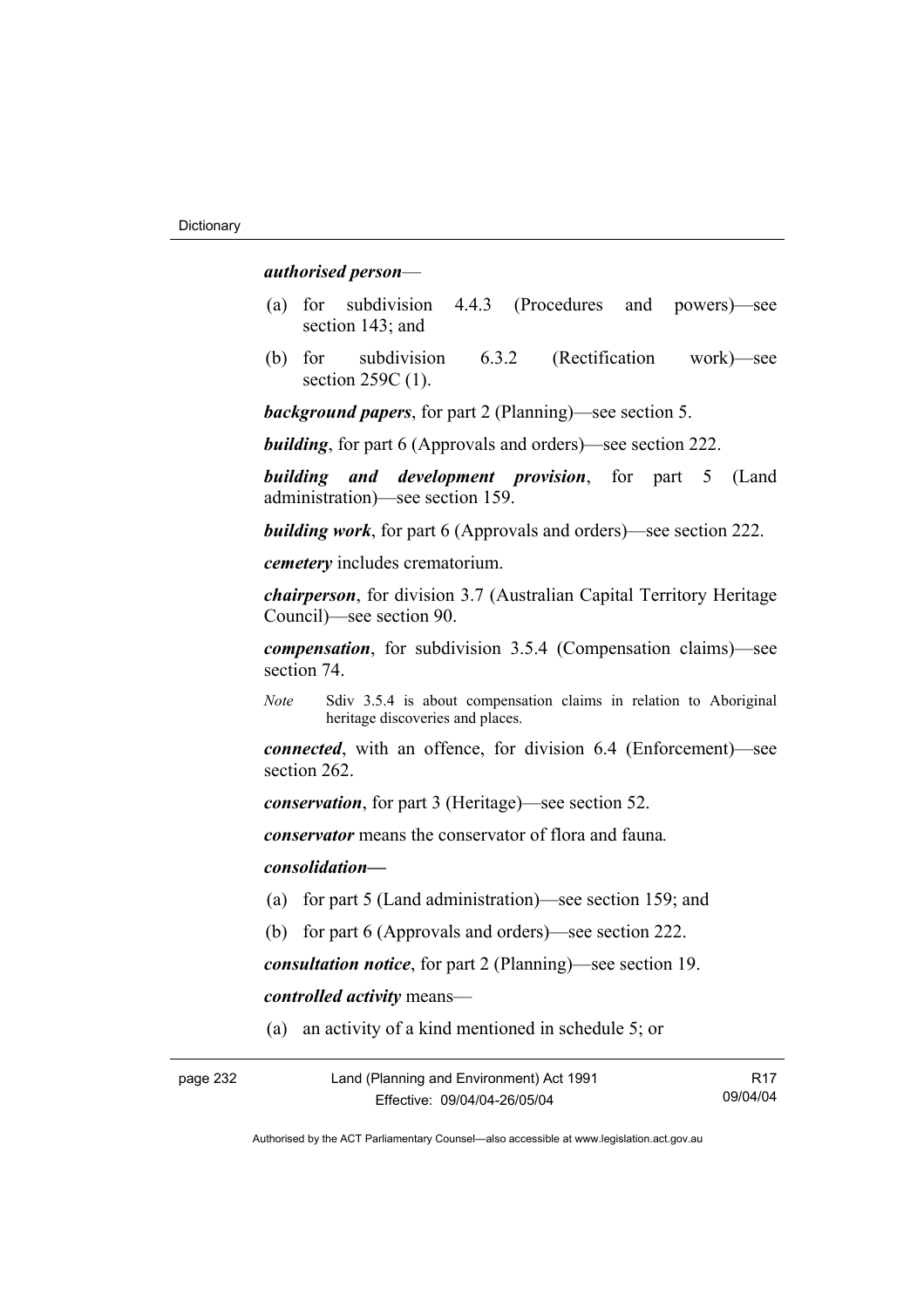(b) an activity under another Act that is declared by that Act to be a controlled activity for schedule 5.

*dealing*, for division 5.4 (Restrictions on rural leases)—see section 186B.

*defined decision*, for part 4 (Environmental assessments and inquiries)—see section 111.

*deputy chairperson*, for division 3.7 (Australian Capital Territory Heritage Council)—see section 90.

*development*, in relation to land—

- (a) for part 2 (Planning)—see section 5; and
- (b) for part 6 (Approvals and orders)—see section 222.

*discharge amount*, for division 5.4 (Restrictions on rural leases) see section 186B.

*draft plan variation*, for part 2 (Planning)—see section 5.

*earlier index number*, for division 5.4 (Restrictions on rural leases)—see section 186B.

*environmental impact*, for part 4 (Environmental assessments and inquiries)—see section 111.

*environmental impact statement*, for part 4 (Environmental assessments and inquiries)—see section 111.

*environmental report*, for part 2 (Planning)—see section 5.

*Environment Minister* means the Minister administering part 4 (Environmental assessments and inquiries).

*Executive*, for part 6 (Approvals and orders)—see section 222.

*expert member*, for division 3.7 (Australian Capital Territory Heritage Council)—see section 90.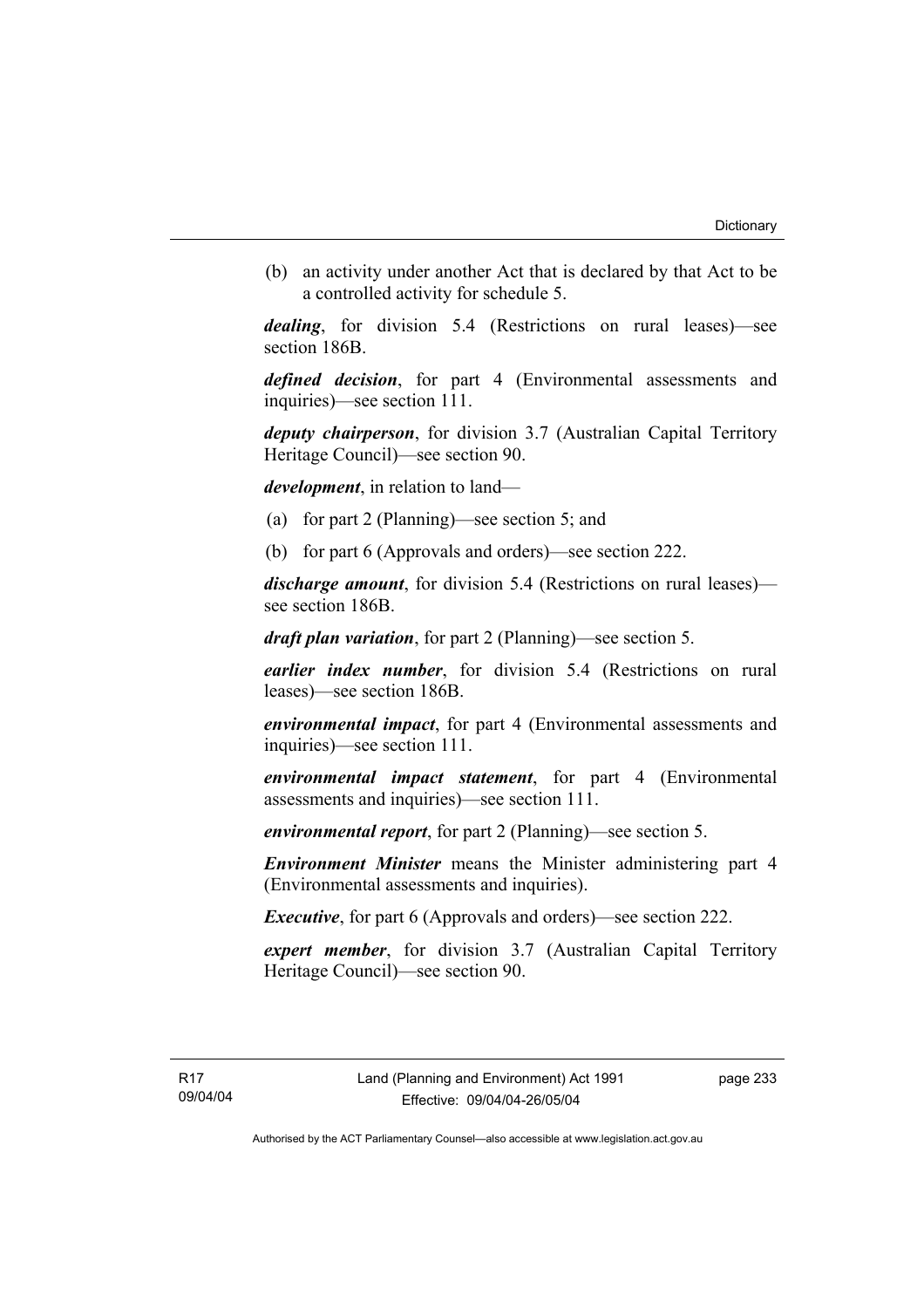*formal error* means—

- (a) a clerical error; or
- (b) an error arising from an accidental slip or omission; or
- (c) a defect of form.

*heritage council* means the Australian Capital Territory Heritage Council established under section 91.

*heritage object*, for part 3 (Heritage)—see section 52.

*heritage objects register*, for division 3.7 (Australian Capital Territory Heritage Council)—see section 90.

*heritage place*, for part 3 (Heritage)—see section 52.

*heritage places register* means the register of heritage places incorporated in the plan.

*heritage significance* means archaeological, historic, aesthetic, architectural, scientific, natural or social significance, or other special significance in relation to the environment, for the present community, and for future generations.

*holding period*, for division 5.4 (Restrictions on rural leases)—see section 186B.

*index number*, for division 5.4 (Restrictions on rural leases)—see section 186G

*inquiry* means an inquiry conducted under division 4.4 (Inquiries).

*inspector*, for part 6 (Approvals and orders), means a person appointed as an inspector under section 263 (1).

*interim heritage places register*—see section 52.

*interim variation*, in relation to the heritage places register, for part 3 (Heritage)—see section 52.

R17 09/04/04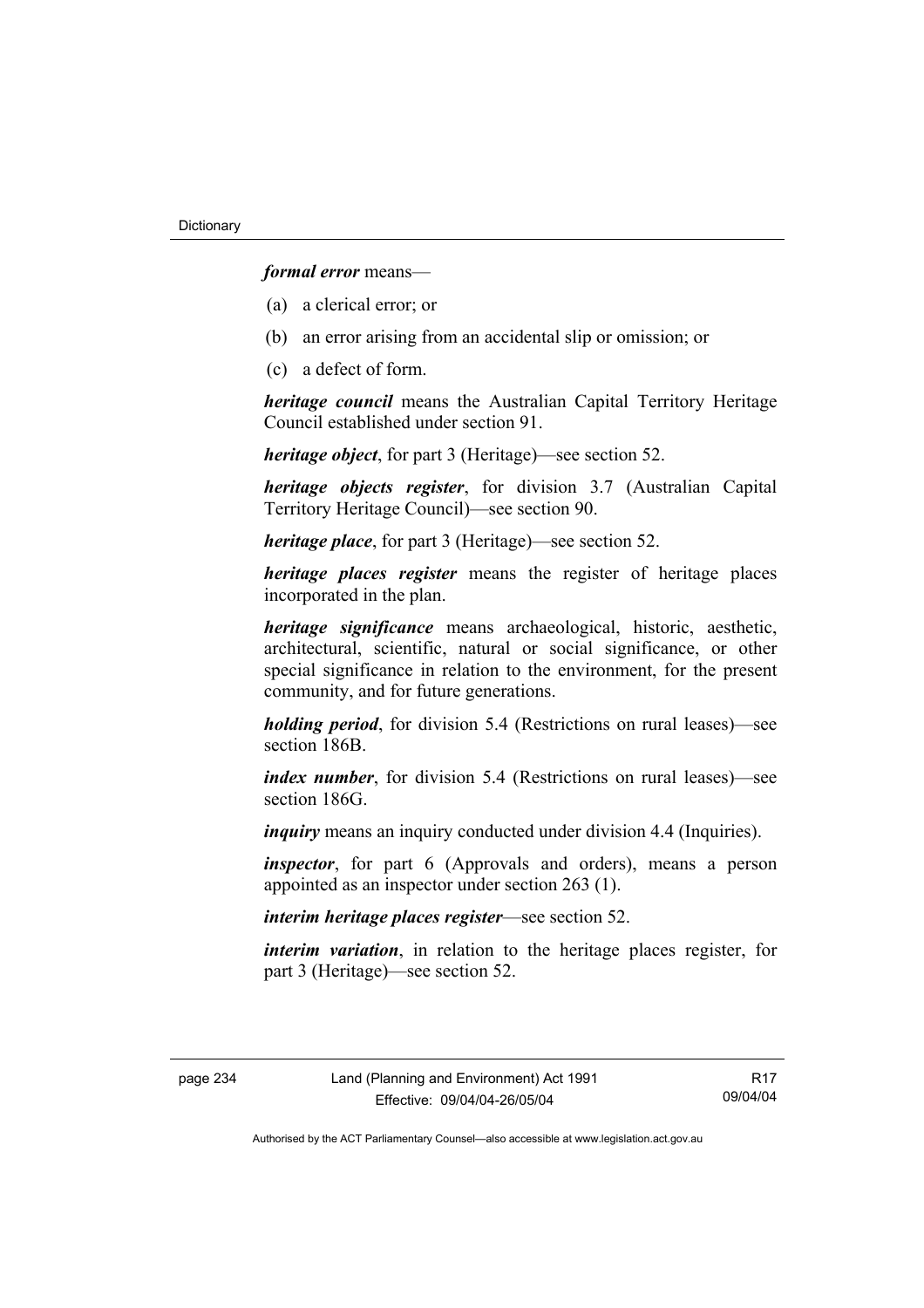#### *land*—

- (a) for part 2 (Planning)—see section 5; and
- (b) for part 4 (Environmental assessments and inquiries)—see section 111.

*land management agreement* means an agreement under section 186C.

*Note* A reference to an instrument (including a land management agreement) includes a reference to the instrument as originally made and as amended (see Legislation Act, s 102).

*later index number*, for division 5.4 (Restrictions on rural leases) see section 186B.

#### *lease—*

- (a) for part 5 (Land administration)—see section 159; and
- (b) for part 6 (Approvals and orders)—see section 222.

#### *lessee—*

- (a) for part 5 (Land administration)—see section 159; and
- (b) for part 6 (Approvals and orders)—see section 222.

*long lease*, for division 5.4 (Restrictions on rural leases)—see section 186B.

*market value*, for part 5 (Land administration)—see section 159.

*member*, for division 3.7 (Australian Capital Territory Heritage Council)—see section 90.

*national capital plan*, for part 2 (Planning)—see section 5.

*natural environment*, for schedule 1 (Management objectives for public land)—see section 195 (6).

*new application*, for subdivision 6.2.4 (Reconsideration of applications for approval)—see section 245A.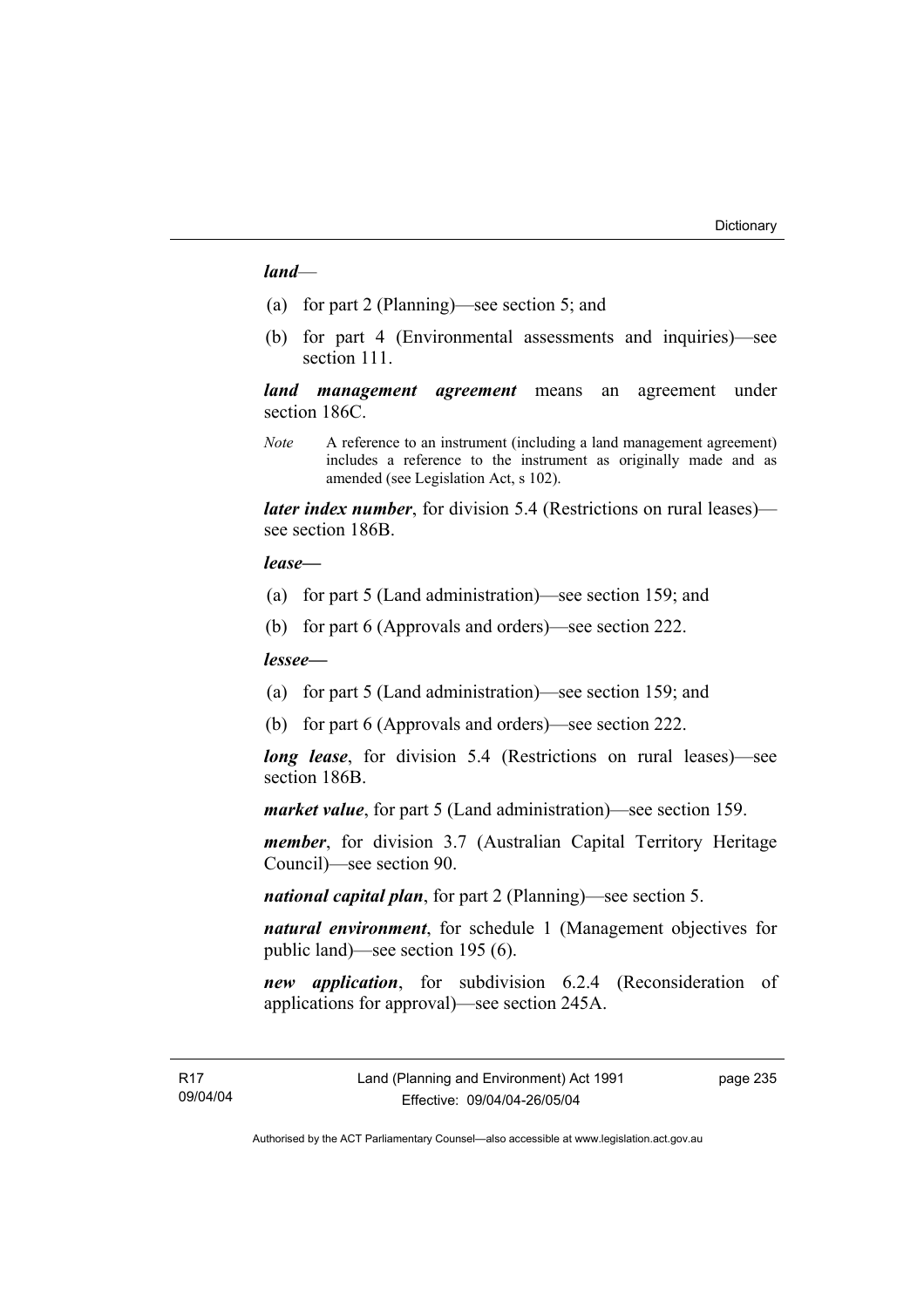*newspaper* means a newspaper published and circulating in the ACT.

*nominal rent lease*, for part 5 (Land administration)—see section 159.

*objection*, for part 6 (Approvals and orders)—see section 222.

*occupier*—

- (a) for subdivision 4.4.3 (Procedures and powers)—see section 143; and
- (b) for division 6.4 (Enforcement)—see section 262.

*offence*, for division 6.4 (Enforcement)—see section 262.

*order*, for part 6 (Approvals and orders)—see section 222.

*original application*, for subdivision 6.2.4 (Reconsideration of applications for approval)—see section 245A.

*original decision*, for subdivision 6.2.4 (Reconsideration of applications for approval)—see section 245A.

*panel*, for part 4 (Environmental assessments and inquiries)—see section 111.

*permanent member*, for division 3.7 (Australian Capital Territory Heritage Council)—see section 90.

*pest animal* means an animal declared to be a pest animal under section 261.

*pest plant* means a plant declared to be a pest plant under section 261.

*place*, for subdivision 4.4.3 (Procedures and powers)—see section 143.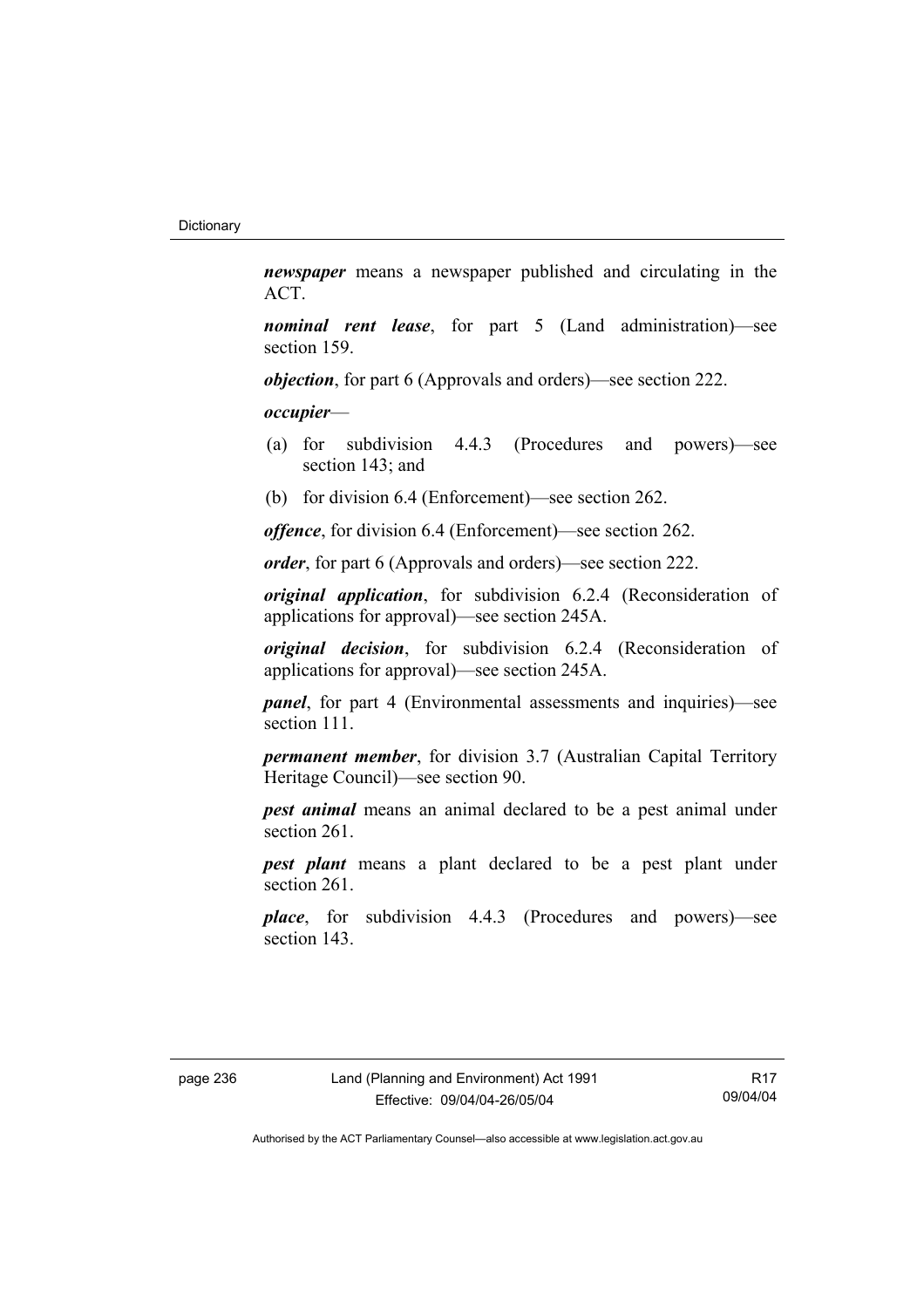*plan* means the Territory plan.

*Note* A reference to an instrument (including the plan) includes a reference to the instrument as originally made and as amended (see Legislation Act, s 102).

*plan of management*, for division 5.7 (Public land)—see section 191.

*preliminary assessment*, for part 4 (Environmental assessments and inquiries)—see section 111.

*prescribed period*, for part 6 (Approvals and orders)—see section 222.

*prohibition notice*, for part 6 (Approvals and orders)—see section 260 (1).

*proponent*, for part 4 (Environmental assessments and inquiries) see section 111.

*provision*, of a lease, for part 5 (Land administration)—see section 159.

*public car park*, for part 5 (Land administration)—see section 159.

*public environment report*, for part 4 (Environmental assessments and inquiries)—see section 111.

*public land* means land identified by the plan as public land.

*rectification work*, for subdivision 6.3.2 (Rectification work)—see section 259.

*registered*, for division 3.5 (Aboriginal heritage)—see section 66.

*registered lease*, for part 5 (Land administration)—see section 159.

*registered proprietor*, for part 5 (Land administration)—see section 159.

*registration*, for division 3.5 (Aboriginal heritage)—see section 66.

page 237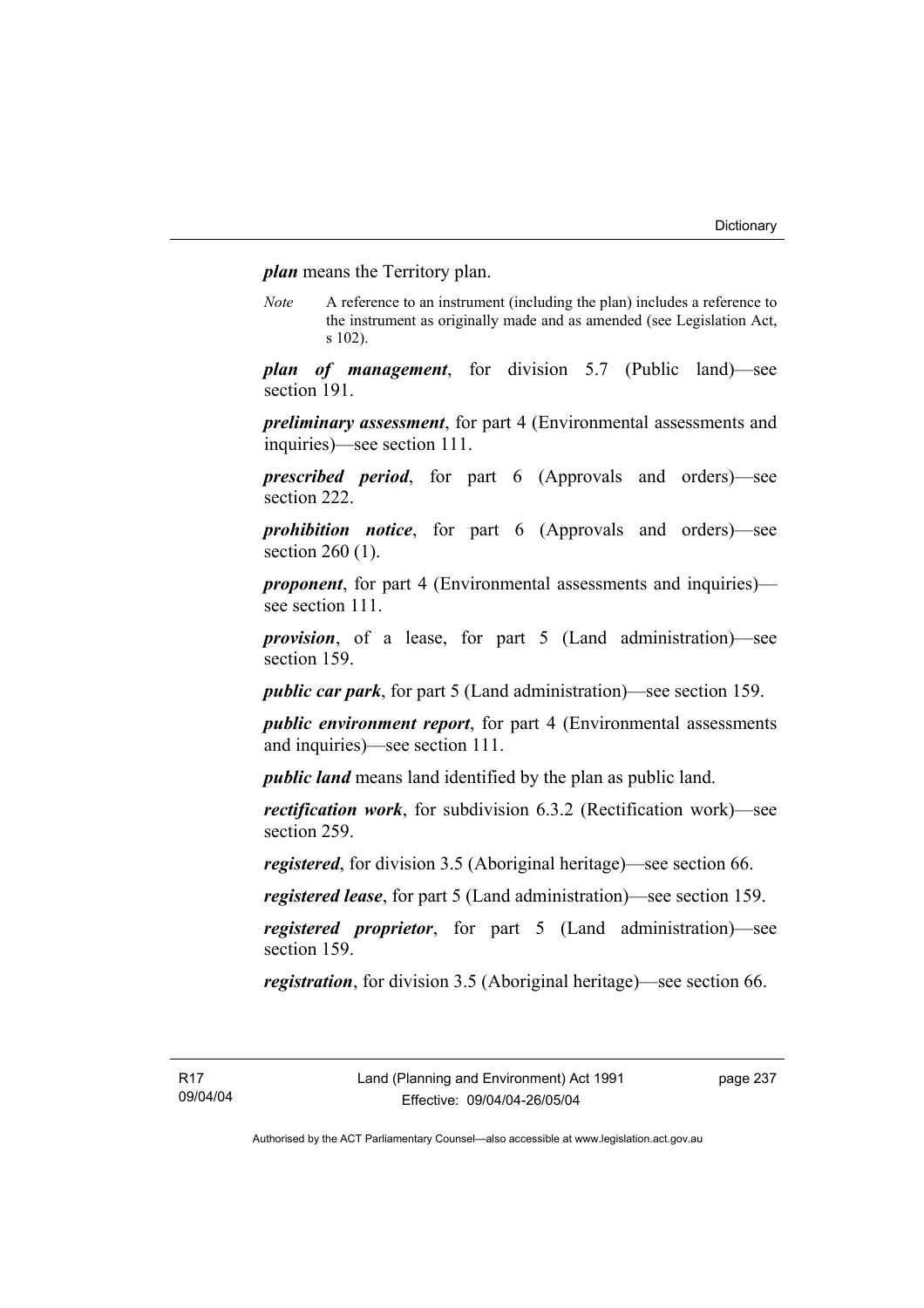*relevant Aboriginal organisation*, for part 3 (Heritage)—see section 52.

*relevant authority*, for part 6 (Approvals and orders)—see section 222.

*relevant Minister*, for part 4 (Environmental assessments and inquiries)—see section 111.

*rental lease*, for part 5 (Land administration)—see section 159.

*residential lease*, for part 5 (Land administration)—see section 159.

*restricted information*, for part 3 (Heritage)—see section 52.

*rural lease*, for part 5 (Land administration)—see section 159.

*secretary*, for division 3.7 (Australian Capital Territory Heritage Council)—see section 90.

*short lease*, for division 5.4 (Restrictions on rural leases)—see section 186B.

*special Pialligo lease*, for division 5.4 (Restrictions on rural leases)—see section 186B.

*structure*, for part 6 (Approvals and orders)—see section 222.

# *subdivision—*

- (a) for part 5 (Land administration)—see section 159; and
- (b) for part 6 (Approvals and orders)—see section 222.

*sublease*, for part 5 (Land administration)—see section 159.

*sublessee*, for part 5 (Land administration)—see section 159.

# *Territory authority* means—

- (a) a body (whether or not incorporated) established by the Executive; or
- (b) the holder of a position established under an Act or by the Executive.

| page 238 | Land (Planning and Environment) Act 1991 | R17      |
|----------|------------------------------------------|----------|
|          | Effective: 09/04/04-26/05/04             | 09/04/04 |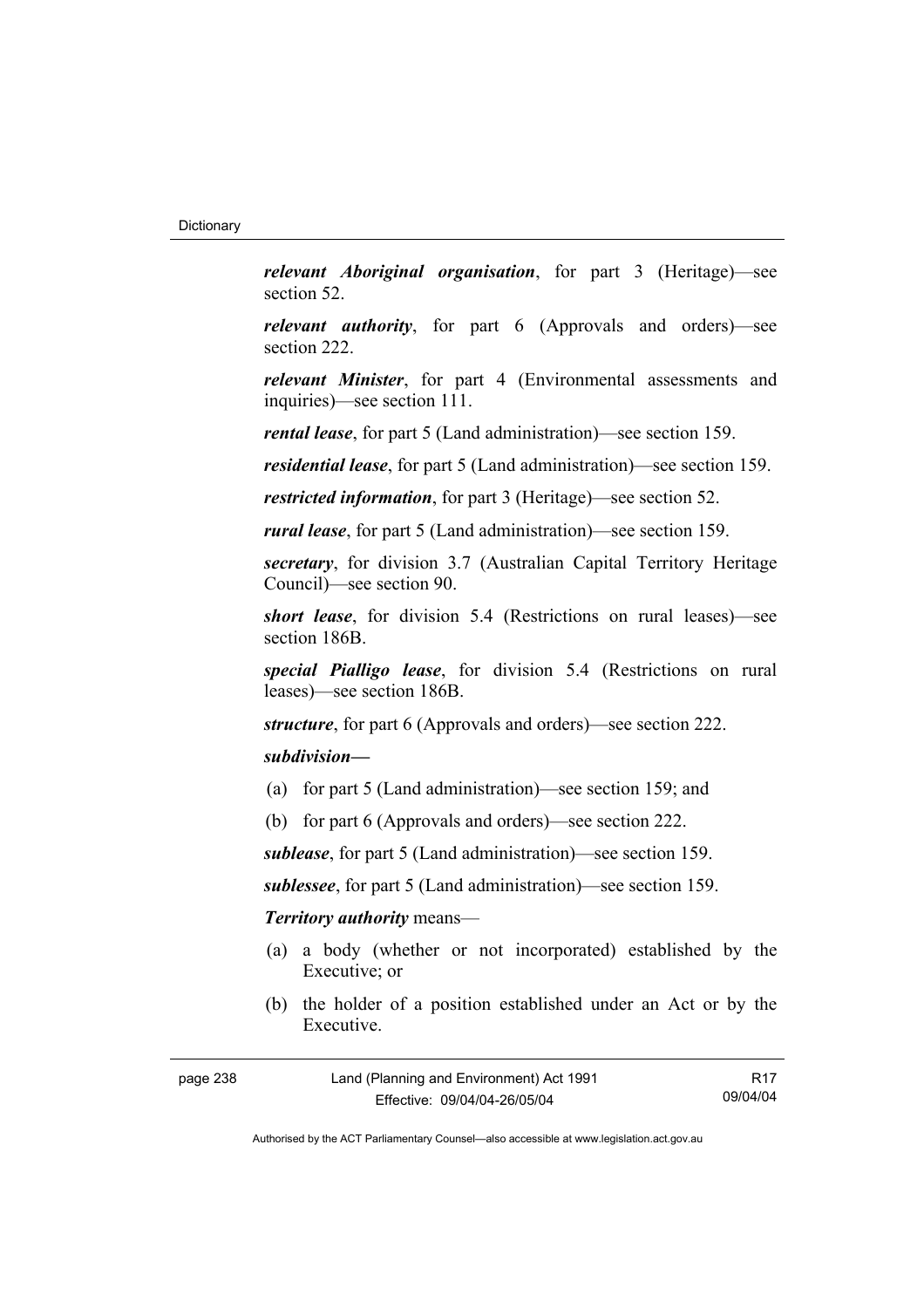*unregistered*, for division 3.5 (Aboriginal heritage)—see section 66. *variation*, for part 3 (Heritage)—see section 52. *variation*, of a lease— (a) for division 5.3 (Variation of leases)—see section 184; and

(b) for part 6 (Approvals and orders)—see section 223.

*variation*, of the plan, for part 2 (Planning)—see section 5.

*variation*, of a plan of management, for division 5.7 (Public land) see section 191.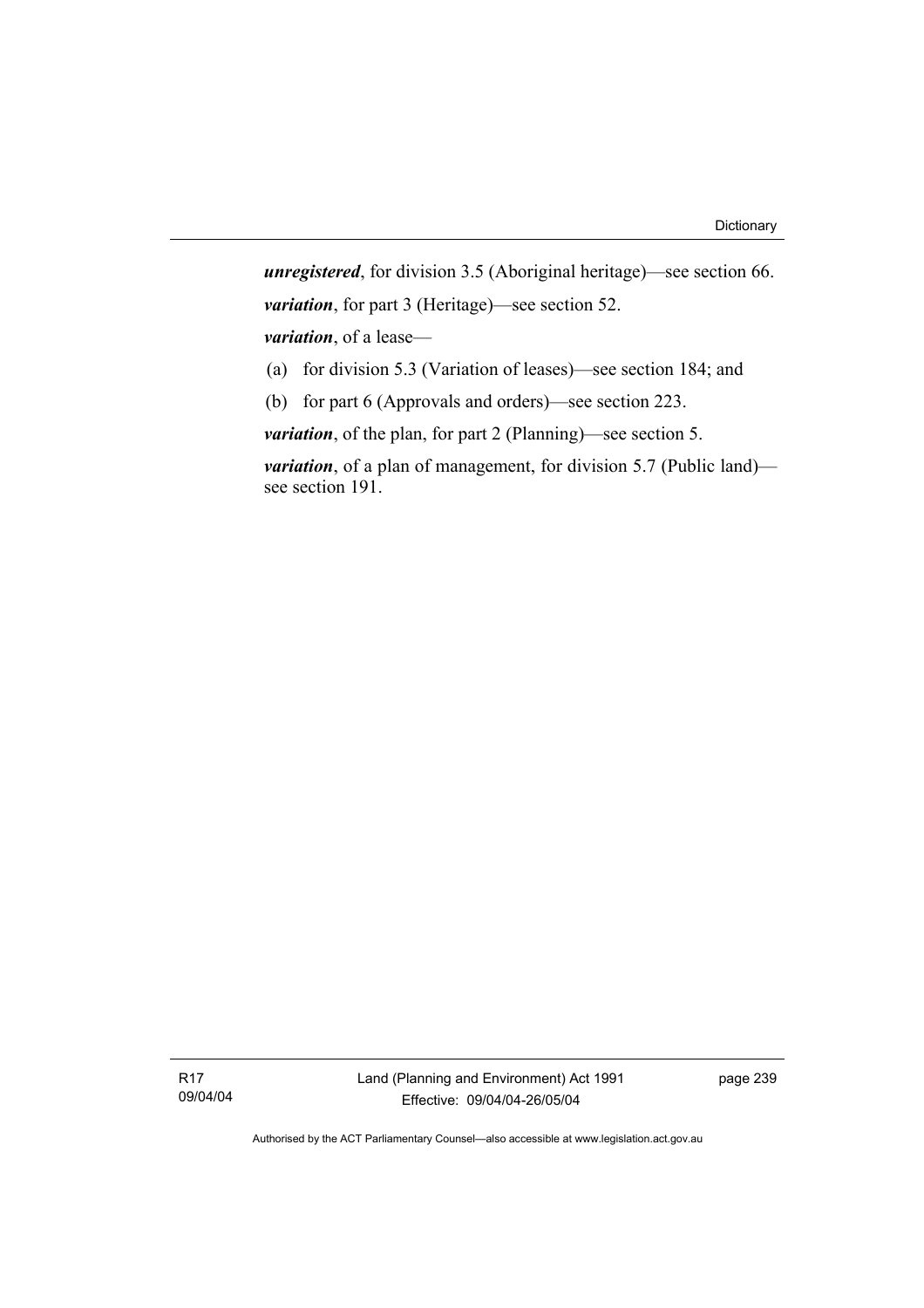1 About the endnotes

# **Endnotes**

# **1 About the endnotes**

Amending and modifying laws are annotated in the legislation history and the amendment history. Current modifications are not included in the republished law but are set out in the endnotes.

Not all editorial amendments made under the *Legislation Act 2001*, part 11.3 are annotated in the amendment history. Full details of any amendments can be obtained from the Parliamentary Counsel's Office.

Uncommenced amending laws and expiries are listed in the legislation history and the amendment history. These details are underlined. Uncommenced provisions and amendments are not included in the republished law but are set out in the last endnote.

If all the provisions of the law have been renumbered, a table of renumbered provisions gives details of previous and current numbering.

The endnotes also include a table of earlier republications.

| $am = amended$<br>$amdt = amendment$<br>$ch = chapter$<br>$cl = clause$<br>$def = definition$<br>$dict = dictionary$<br>disallowed = disallowed by the Legislative<br>Assembly<br>$div = division$<br>$exp = expires/expired$<br>$Gaz = Gazette$<br>$hda =$ heading<br>$IA = Interpretation Act 1967$<br>ins = inserted/added<br>$LA =$ Legislation Act 2001<br>$LR =$ legislation register<br>LRA = Legislation (Republication) Act 1996<br>$mod = modified/modification$<br>$o = order$ | $ord = ordinance$<br>orig = original<br>par = paragraph/subparagraph<br>$pres = present$<br>$prev = previous$<br>$(\text{prev})$ = previously<br>$pt = part$<br>$r = rule/subrule$<br>reg = regulation/subregulation<br>$renum = renumbered$<br>$reloc = relocated$<br>$R[X]$ = Republication No<br>$RI =$ reissue<br>s = section/subsection<br>$sch = schedule$<br>$sdiv = subdivision$<br>$sub =$ substituted<br>SL = Subordinate Law<br>underlining = whole or part not commenced |
|-------------------------------------------------------------------------------------------------------------------------------------------------------------------------------------------------------------------------------------------------------------------------------------------------------------------------------------------------------------------------------------------------------------------------------------------------------------------------------------------|--------------------------------------------------------------------------------------------------------------------------------------------------------------------------------------------------------------------------------------------------------------------------------------------------------------------------------------------------------------------------------------------------------------------------------------------------------------------------------------|
| om = omitted/repealed                                                                                                                                                                                                                                                                                                                                                                                                                                                                     | or to be expired                                                                                                                                                                                                                                                                                                                                                                                                                                                                     |
|                                                                                                                                                                                                                                                                                                                                                                                                                                                                                           |                                                                                                                                                                                                                                                                                                                                                                                                                                                                                      |

# **2 Abbreviation key**

page 240 Land (Planning and Environment) Act 1991 Effective: 09/04/04-26/05/04

R17 09/04/04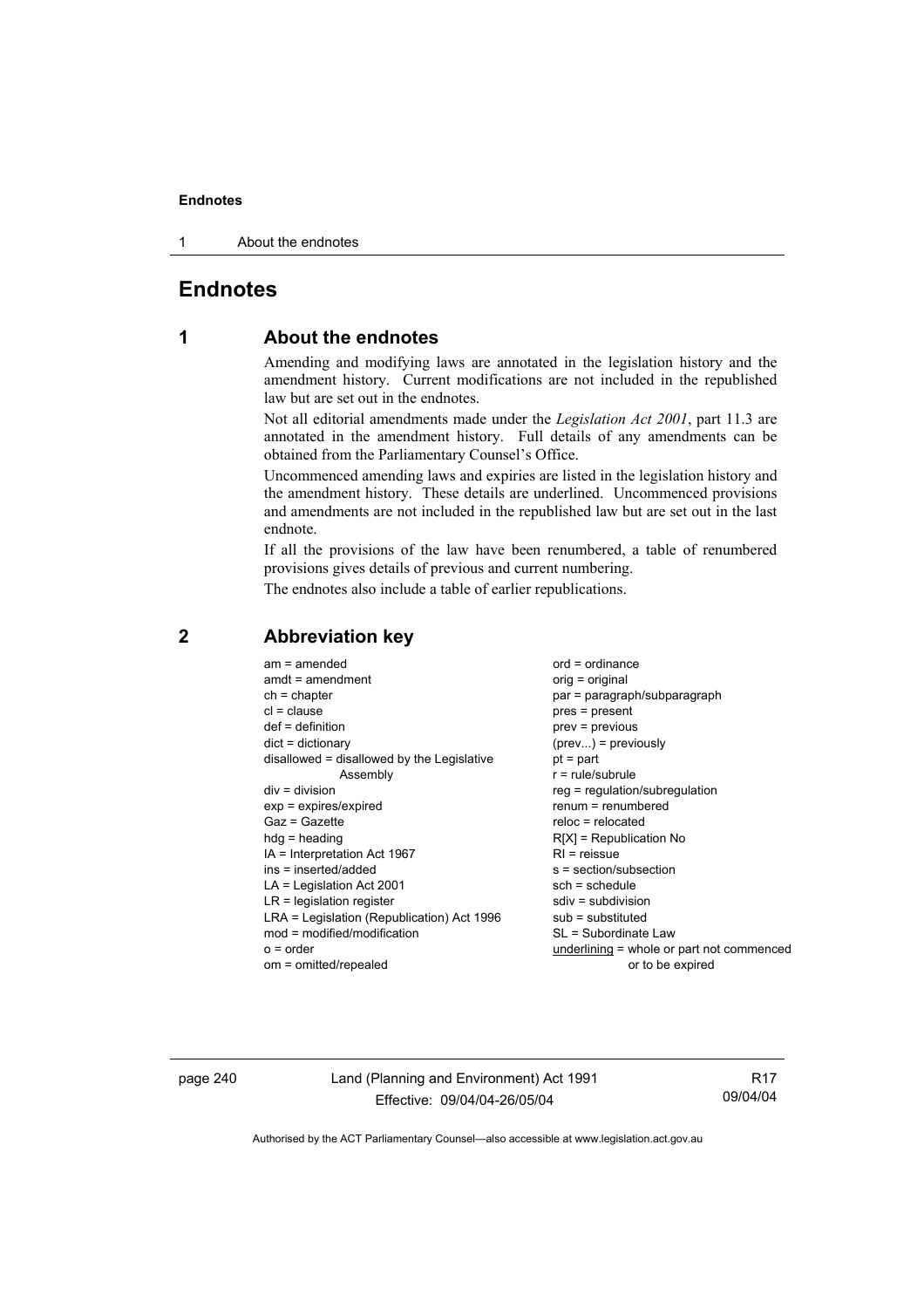# **3 Legislation history Land (Planning and Environment) Act 1991 No 100**  notified 15 January 1992 s 1 and s 2 commenced 15 January 1992 remainder commenced 2 April 1992 as amended by **Land (Planning and Environment) (Amendment) Act 1992 No 32**  notified 3 July 1992 commenced 3 July 1992 **Land (Planning and Environment) (Amendment) Act 1993 No 11**  notified 1 March 1993 commenced 1 March 1993 **Acts Revision (Position of Crown) Act 1993 No 44 sch 2**  notified 27 August 1993 (Gaz 1993 No S165) sch 2 commenced 27 August 1993 (s 2) **Registrar-General (Consequential Provisions) Act 1993 No 64**  notified 6 September 1993 s 1, s 2 commenced 6 September 1993 remainder commenced 1 October 1993 (s 2 (2) and Gaz 1993 No S207) **Land (Planning and Environment) (Amendment) Act (No 2) 1993 No 75**  notified 2 November 1993 s 1, s 2 commenced 2 November 1993 remainder commenced 1 December 1993 (Gaz 1993 No S247) **Land (Planning and Environment) (Amendment) Act (No 3) 1993 No 77**  notified 2 November 1993 s 1, s 2 commenced 2 November 1993 remainder commenced 1 December 1993 (Gaz 1993 No S243)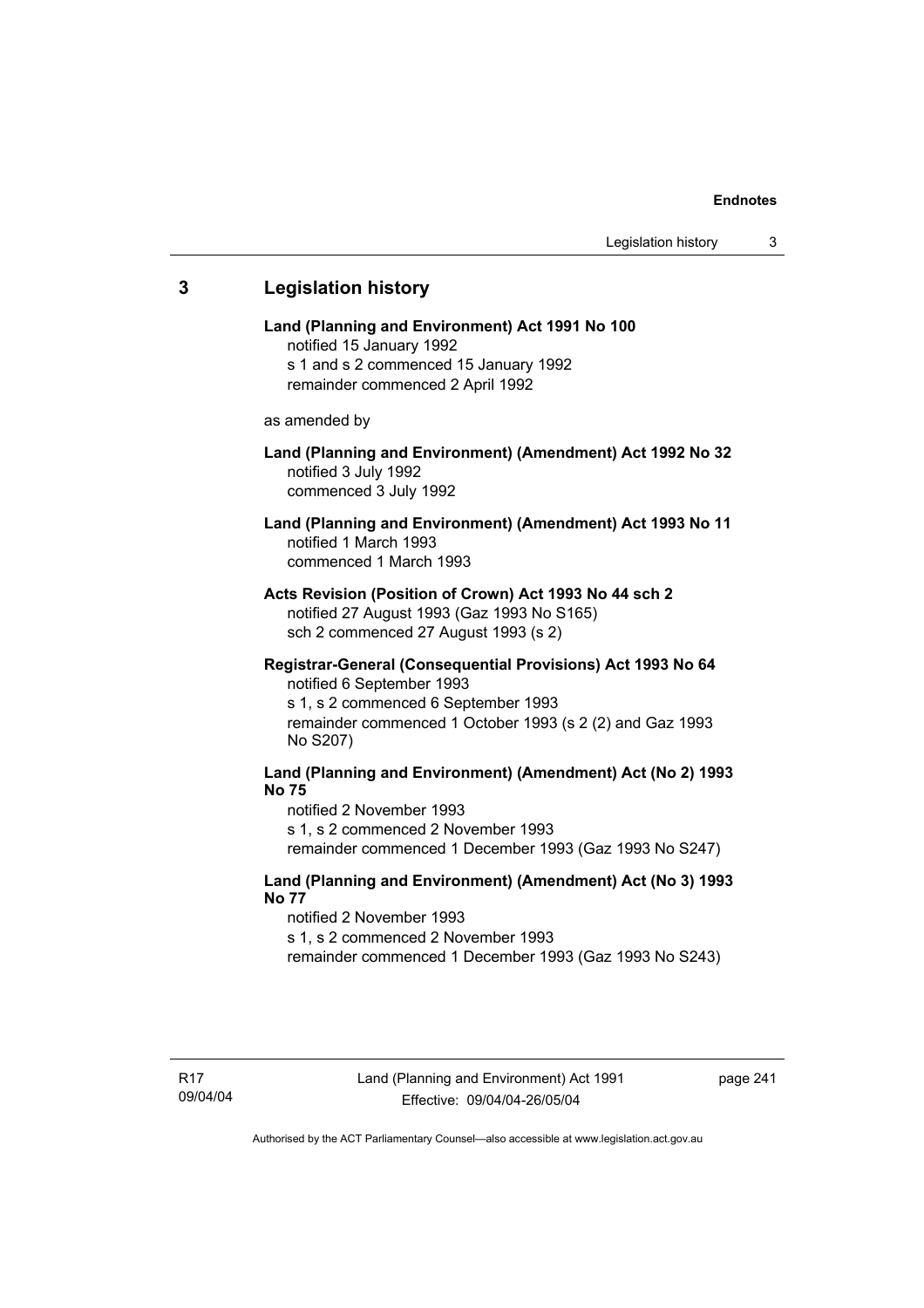3 Legislation history

# **Real Property (Consequential Provisions) Act 1993 No 90**  notified 17 December 1993 s 1, s 2 commenced 17 December 1993 remainder commenced 1 January 1994 (s 2 (2) and Gaz 1993 No S270) **Statute Law Revision Act 1994 No 26**  notified 31 May 1994 commenced 31 May 1994 **Public Sector Management (Consequential and Transitional Provisions) Act 1994 No 38**  notified 30 June 1994 s 1, s 2 commenced 30 June 1994 remainder commenced 1 July 1994 (Gaz 1994 No S142) **Administrative Appeals (Consequential Amendments) Act 1994 No 60**  notified 11 October 1994 s 1, s 2 commenced 11 October 1994 remainder commenced 14 November 1994 (s 2 (2) and Gaz 1994 No S250) **Statute Law Revision (Penalties) Act 1994 No 81**  notified 29 November 1994 s 1, s 2 commenced 29 November 1994 remainder commenced 29 November 1994 (Gaz 1994 No S269) **Statutory Offices (Miscellaneous Provisions) Act 1994 No 97**  notified 15 December 1994 s 1, s 2 commenced 15 December 1994 remainder commenced 15 December 1994 (Gaz 1994 No S293) **Land (Planning and Environment) (Amendment) Act 1995 No 20**  notified 5 September 1995 commenced 5 September 1995 **Land (Planning and Environment) (Amendment) Act (No 2) 1995 No 21**  notified 5 September 1995 ss 1-3 commenced 5 September 1995 remainder commenced 1 January 1996 (Gaz 1995 No S316)

page 242 Land (Planning and Environment) Act 1991 Effective: 09/04/04-26/05/04

R17 09/04/04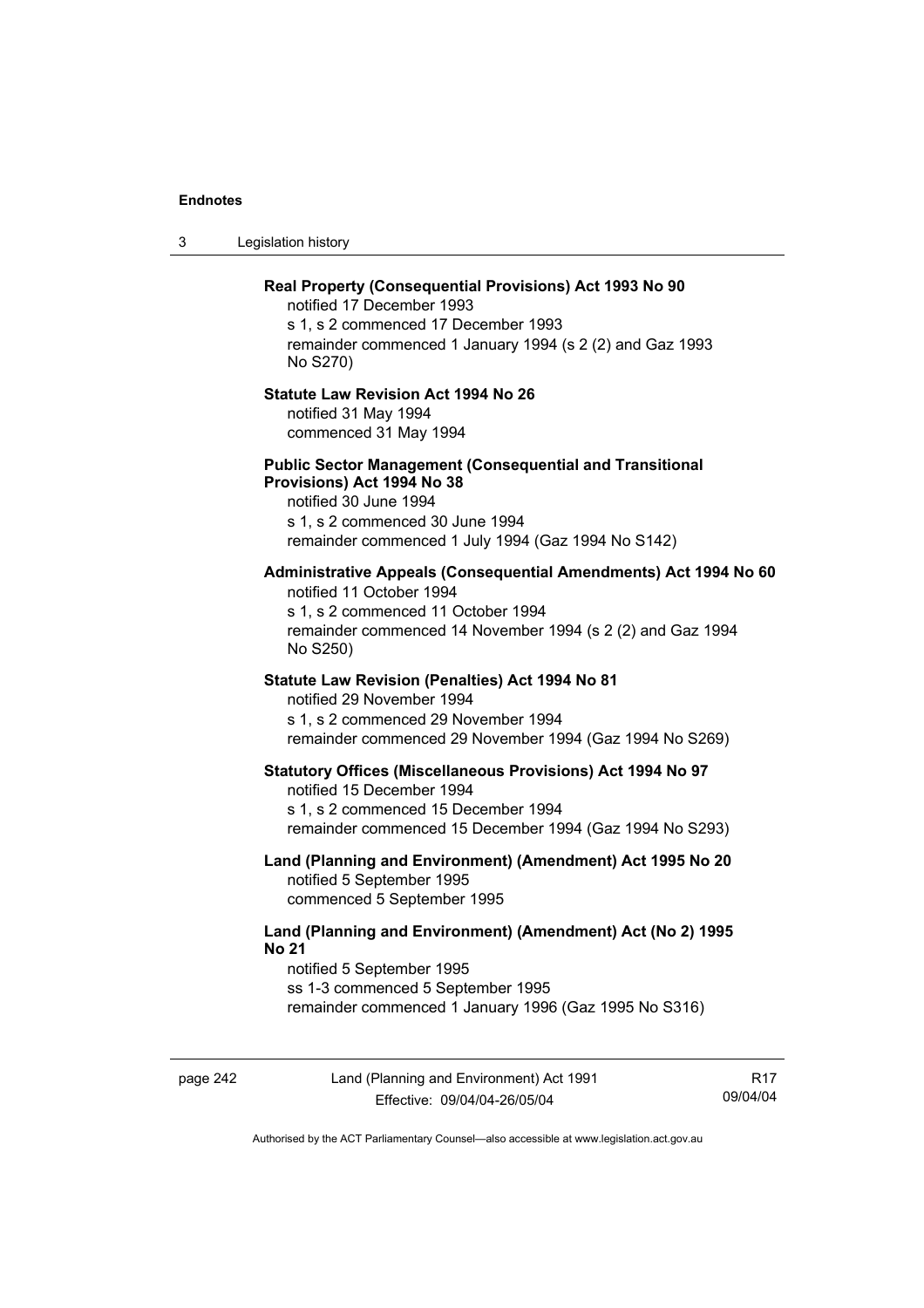# **Annual Reports (Government Agencies) (Consequential Provisions) Act 1995 No 25**

notified 5 September 1995 commenced 5 September 1995

# **Land Titles (Consequential Amendments) Act 1995 No 54**

notified 20 December 1995 commenced 20 June 1996 (s 2)

# **Remuneration Tribunal (Consequential and Transitional Provisions) Act 1995 No 56**

notified 20 December 1995 commenced 21 December 1995 (s 2 and Gaz 1995 No S315)

# **Gungahlin Development Authority (Consequential Provisions) Act 1996 No 39**

notified 10 July 1996 commenced 19 August 1996 (s 2 and Gaz 1996 No S212)

### **Land (Planning and Environment) (Amendment) Act 1996 No 62**  notified 3 December 1996 commenced 3 December 1996

### **Land (Planning and Environment) (Amendment) Act (No 2) 1996 No 71**

notified 20 December 1996 ss 1-3 commenced 20 December 1996 remainder commenced 1 January 1997 (Gaz 1996 No S352)

## **Motor Traffic (Amendment) Act (No 3) 1996 No 83**

notified 20 December 1996 ss 1-3 commenced 20 December 1996 remainder commenced 1 January 1997 (Gaz 1996 No S353)

# **Land (Planning and Environment) (Amendment) Act (No 3) 1996 No 85**

notified 24 December 1996 s 1, s 2 commenced 24 December 1996 remainder commenced 24 June 1997

R17 09/04/04 page 243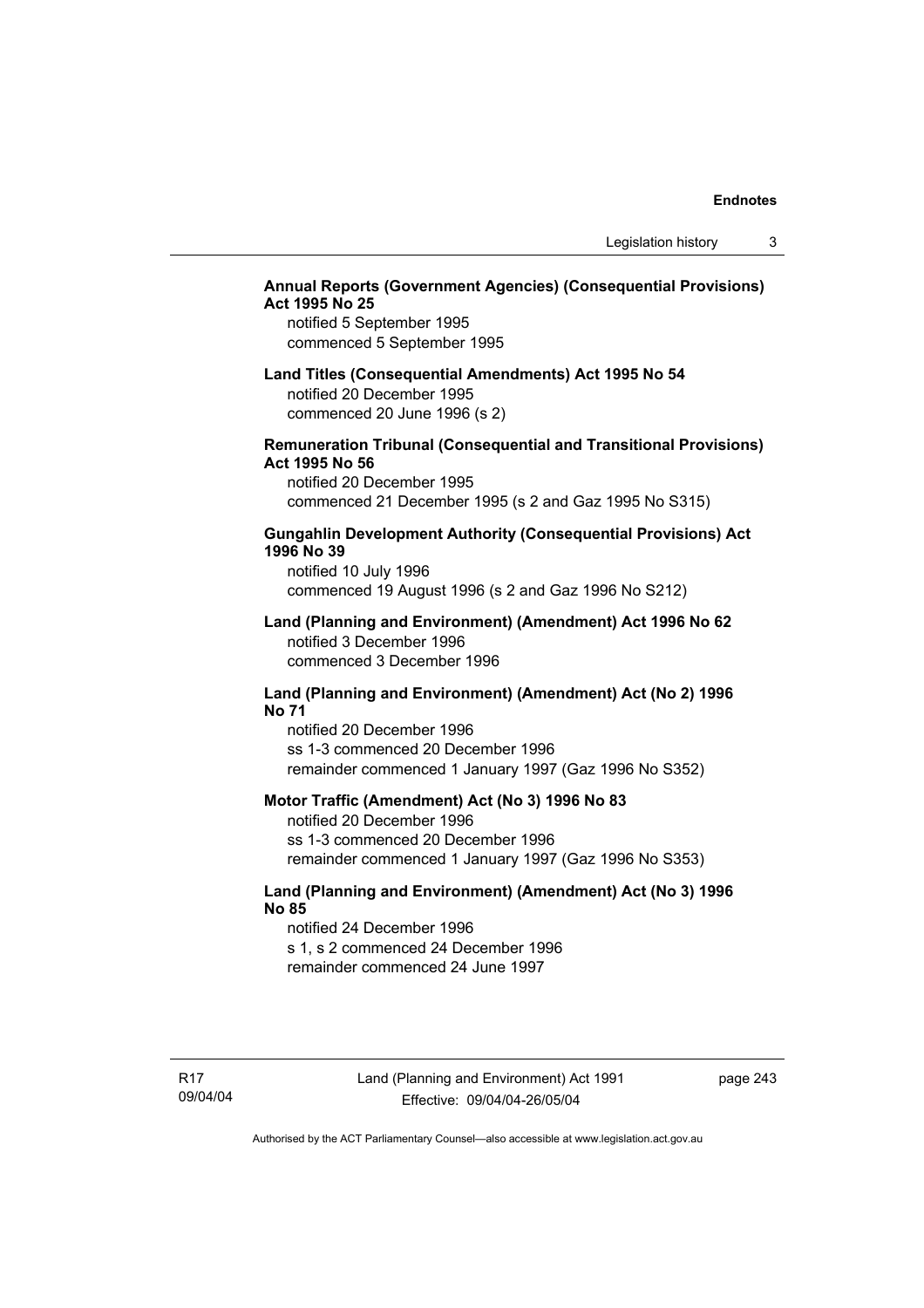| Legislation history<br>3 |  |
|--------------------------|--|
|--------------------------|--|

# **Land (Planning and Environment) (Amendment) Act 1997 No 7**

notified 22 April 1997 ss 1-3 commenced 22 April 1997 remainder commenced 24 June 1997 (s 2 (2))

# **Remuneration Tribunal (Consequential Amendments) Act 1997 No 41 (as am by Act 2002 No 49 amdt 3.222)**

notified 19 September 1997 commenced 24 September 1997 (s 2 as am by Act 2002 No 49 amdt 3.222)

# **Environment Protection (Consequential Provisions) Act 1997 No 93**

notified 1 December 1997 s 1, s 2 commenced 1 December 1997 remainder commenced 1 June 1998

# **Land (Planning and Environment) (Amendment) Act (No 2) 1997 No 116**

notified 24 December 1997 commenced 24 December 1997

### **Statute Law Revision (Penalties) Act 1998 No 54**

notified 27 November 1998 s 1, s 2 commenced 27 November 1998 remainder commenced 9 December 1998 (Gaz 1998 No 49)

# **Water Resources Act 1998 No 63 s 83**

notified 11 December 1998 (Gaz 1998 No S209) s 83 commenced 11 December 1998

### **Land (Planning and Environment) (Amendment) Act 1998 No 65**  notified 23 December 1998 commenced 23 December 1998

# **Land (Planning and Environment) (Amendment) Act 1999 No 40**  notified 16 July 1999 commenced 16 July 1999

# **Land Planning and Environment Amendment Act (No 2) 1999 No 73**  notified 15 December 1999 commenced 15 December 1999

page 244 Land (Planning and Environment) Act 1991 Effective: 09/04/04-26/05/04

R17 09/04/04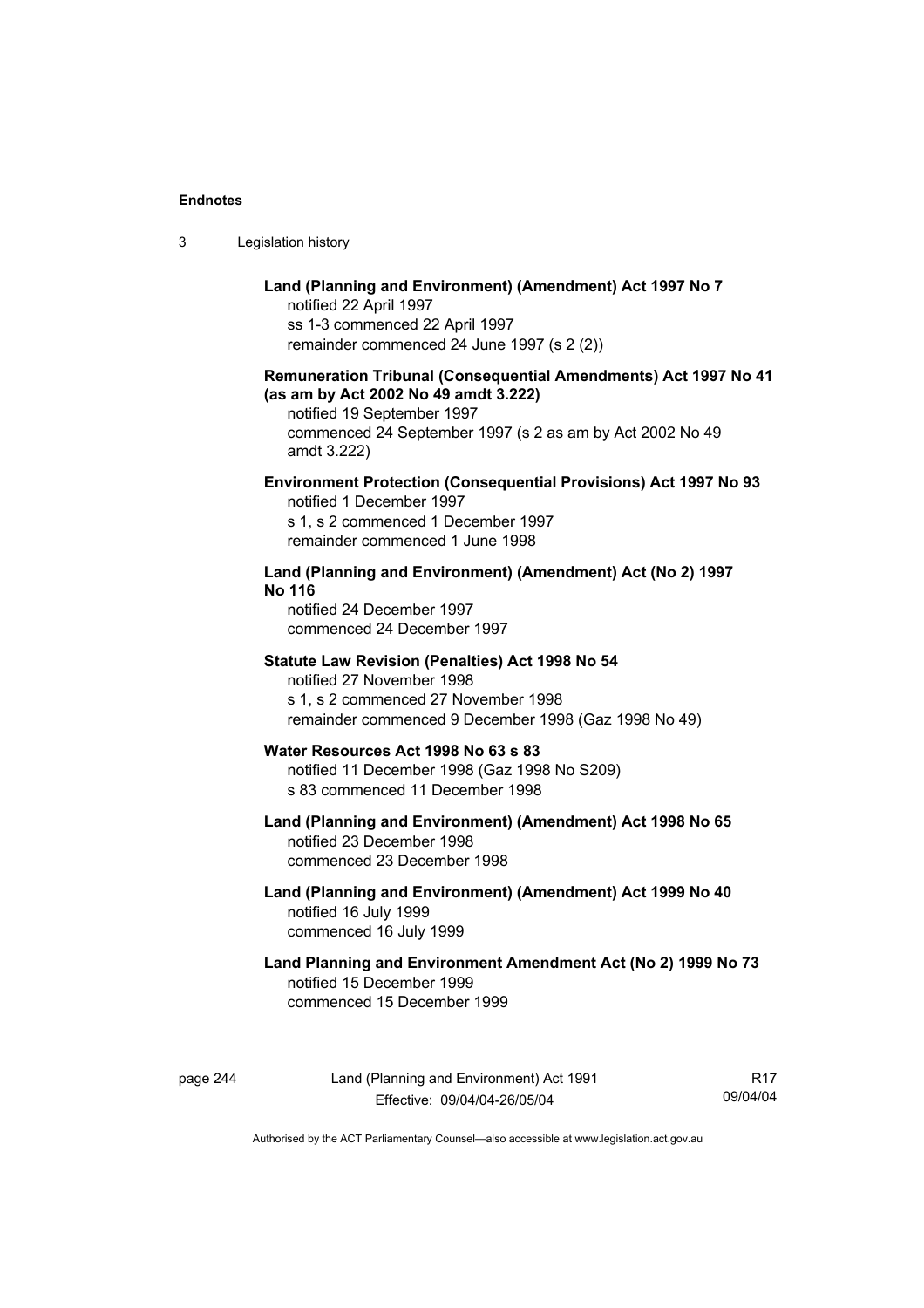#### **Road Transport Legislation Amendment Act 1999 No 79**

notified 23 December 1999 commenced 1 March 2000 (s 2 and Gaz 2000 No S5)

## **Land (Planning and Environment) Amendment Act (No 3) 1999 No 87**  notified 23 December 1999 commenced 23 December 1999

**Land (Planning and Environment) Amendment Act 2000 No 14**  notified 31 March 2000 commenced 31 March 2000

# **Land (Planning and Environment) Amendment Act 2000 (No 2) 2000 No 15**  notified 20 April 2000

commenced 20 April 2000

## **Land (Planning and Environment) Amendment Act 2000 (No 3) 2000 No 37**  notified 20 July 2000

s 1, s 2 commenced 20 July 2000 remainder commenced 24 July 2000 (Gaz 2000 No S39)

# **Land (Planning and Environment) Amendment Act 2000 (No 4) 2000 No 49**

notified 28 September 2000 commenced 28 September 2000

# **Statute Law Amendment Act 2000 No 80**

notified 21 December 2000 commenced 21 December 2000

# **Land (Planning and Environment) Amendment Act 2001 No 1**

notified 19 February 2001 (Gaz 2001 No S7) s 1, s 2 commenced 19 February 2001 (IA s 10B) remainder commenced 31 May 2001 (Gaz 2001 No 22)

# **Unit Titles Consequential Amendments Act 2001 No 17 sch 2**

notified 5 April 2001 (Gaz 2001 No 14) s 1, s 2 commenced 5 April 2001 (IA s 10B) sch 2 commenced 5 October 2001 (s 2)

R17 09/04/04 page 245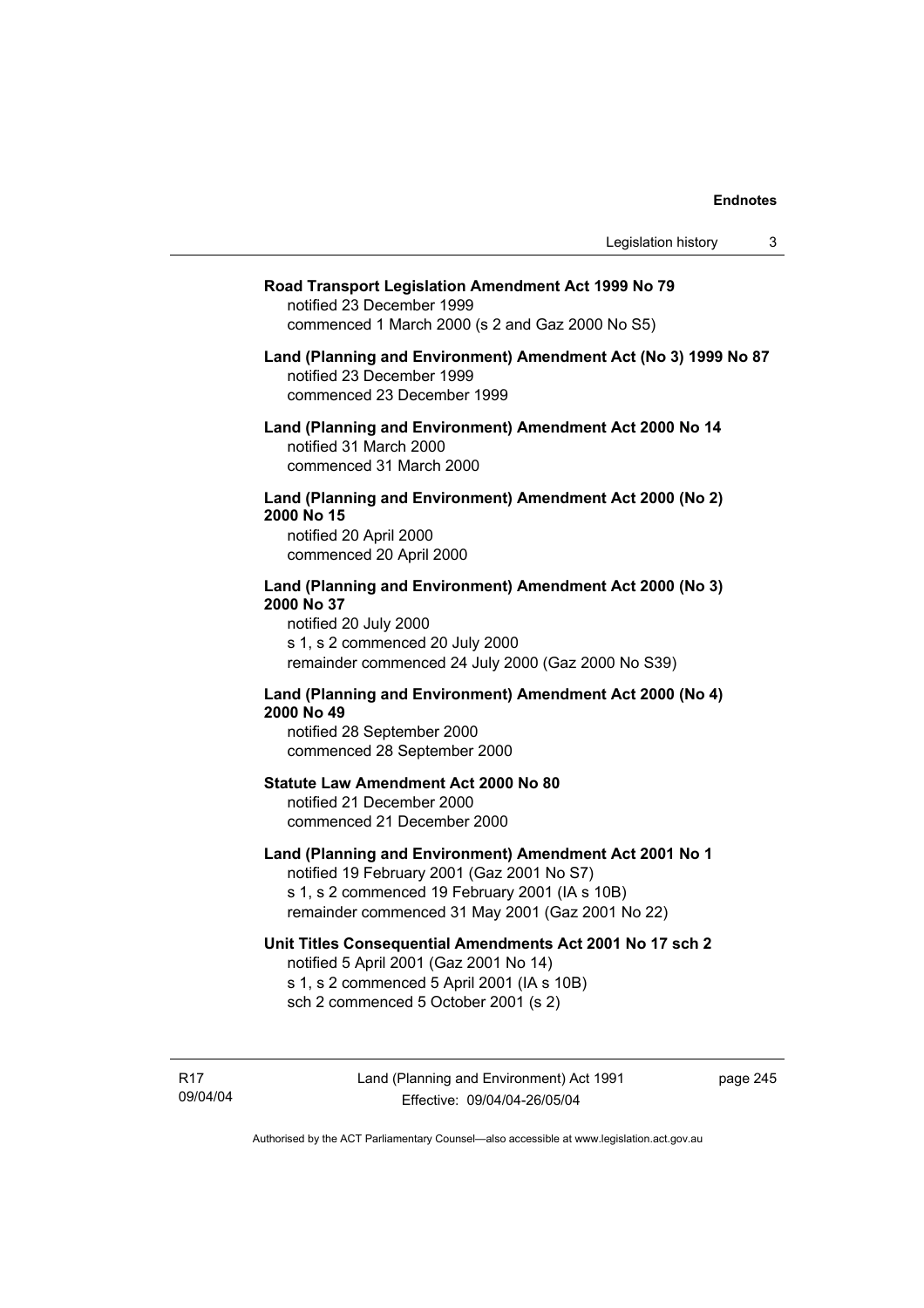# **Tree Protection (Interim Scheme) Act 2001 No 20 s 54**

notified 3 April 2001 (Gaz 2001 No S16) s 1, s 2 commenced 3 April 2001 (IA s 10B)

s 54 taken to have commenced 29 March 2001 (s 2)

### **Land (Planning and Environment) Amendment Act 2001 (No 2) 2001 No 32**

notified 21 June 2001 (Gaz 2001 No S33) taken to have commenced 15 June 2001 (s 2)

### **Legislation (Consequential Amendments) Act 2001 No 44 pt 207**

notified 26 July 2001 (Gaz 2001 No 30)

s 1, s 2 commenced 26 July 2001 (IA s 10B) pt 207 commenced 12 September 2001 (s 2 and Gaz 2001 No S65)

### **Statute Law Amendment Act 2001 (No 2) 2001 No 56 pt 3.29**

notified 5 September 2001 (Gaz 2001 No S65) amdt 3.436 taken to have commenced 21 December 2000 (s 2 (2)) pt 3.29 remainder commenced 5 September 2001 (s 2 (1))

### **Community Title Act 2001 No 58 s 101, s 102**

notified 10 September 2001 (Gaz 2001 No S66) s 1, s 2 commenced 10 September 2001 (IA s 10B) s 101, s 102 commenced 10 March 2002 (s 2 and LA s 79)

### **Land (Planning and Environment) Amendment Act 2001 (No 3) 2001 No 73**

notified LR 12 September 2001 commenced 12 September 2001 (s 2)

# **Land (Planning and Environment) Amendment Act 2001 (No 4) 2001 No 80**

notified 10 September 2001 (Gaz 2001 No S66)

s 1, s 2 commenced 10 September 2001 (IA s 10B)

s 3, s 4 commenced 10 September 2001 (s 2 (1))

remainder commenced 12 September 2001 (s 2 (2))

### **Legislation Amendment Act 2002 No 11 pt 2.32**

notified LR 27 May 2002

s 1, s 2 commenced 27 May 2002 (LA s 75)

pt 2.32 commenced 28 May 2002 (s 2 (1))

page 246 Land (Planning and Environment) Act 1991 Effective: 09/04/04-26/05/04

R17 09/04/04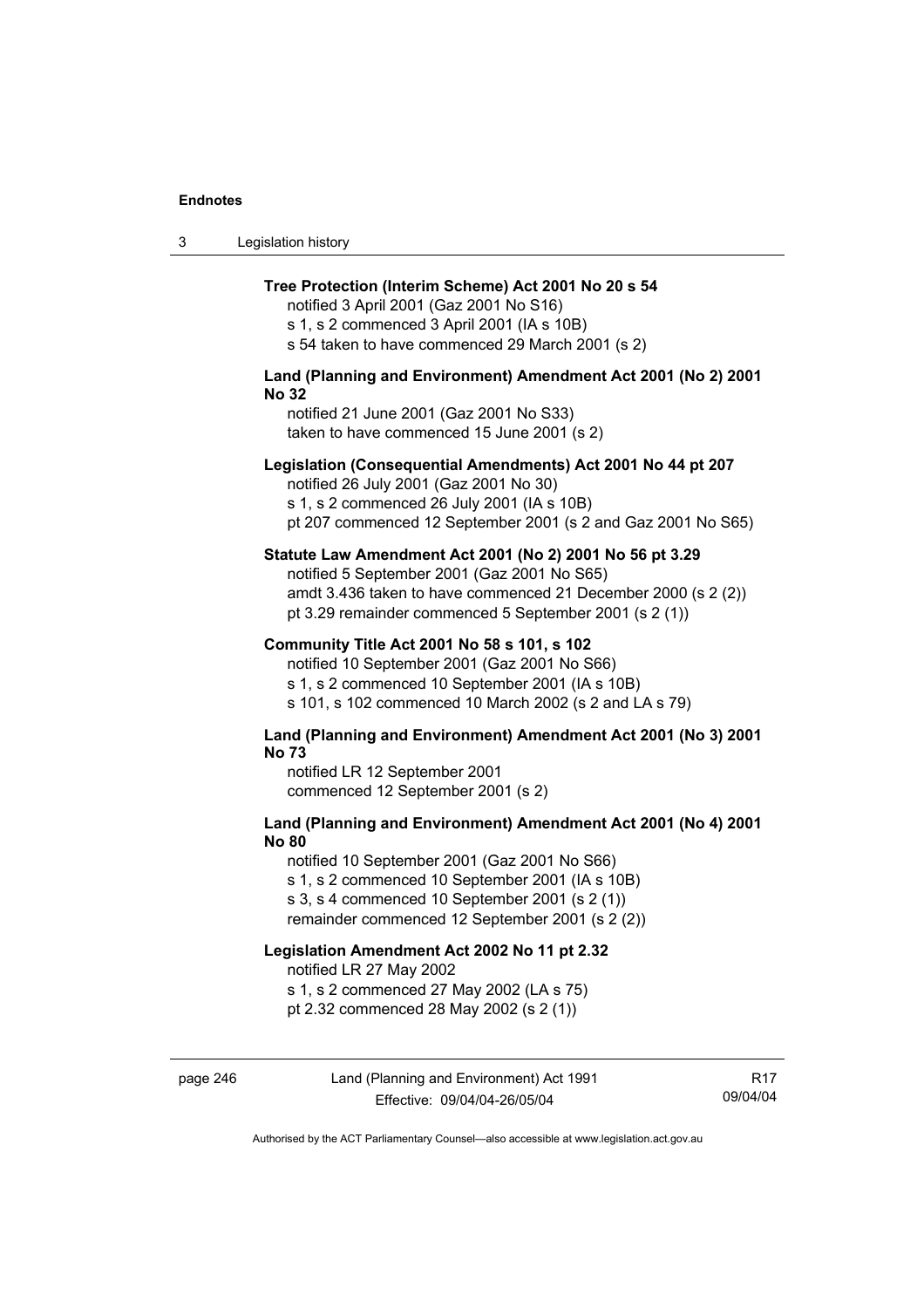# **Statute Law Amendment Act 2002 No 30 pt 3.38**

notified LR 16 September 2002

s 1, s 2 commenced 16 September 2002 (LA s 75) pt 3.38 commenced 17 September 2002 (s 2 (1))

#### **Land (Planning and Environment) Amendment Act 2002 No 37**

notified LR 10 October 2002

s 1, s 2 commenced 10 October 2002 (LA s 75 (1)) remainder commenced 11 October 2002 (s 2)

# **Districts Act 2002 No 39 pt 1.4**

notified LR 10 October 2002

s 1, s 2 commenced 10 October 2002 (LA s 75 (1))

pt 1.4 commenced 11 October 2002 (s 2)

# **Statute Law Amendment Act 2002 (No 2) No 49 amdt 3.222**

notified LR 20 December 2002

s 1, s 2 taken to have commenced 7 October 1994 (LA s 75 (2))

amdt 3.222 commenced 24 September 1997 (s 2 (3))

*Note* This Act only amends the Remuneration Tribunal (Consequential Amendments) Act 1997 No 41.

### **Planning and Land (Consequential Amendments) 2002 A2002-56 sch 1**

notified LR 20 December 2002 s 1, s 2 commenced 20 December 2002 (LA s 75 (1)) sch 1 commenced 1 July 2003 (s 2 and see Planning and Land Act 2002 A2002-55, s 2)

# **Cemeteries and Crematoria Act 2003 A2003-11 sch 1 pt 1.1**

notified LR 27 March 2003 s 1, s 2 commenced 27 March 2003 (LA s 75 (1)) sch 1 pt 1.1 commenced 27 September 2003 (s 2 and LA s 79)

# **Legislation (Gay, Lesbian and Transgender) Amendment Act 2003 A2003-14 sch 1 pt 1.20**

notified LR 27 March 2003 s 1, s 2 commenced 27 March 2003 (LA s 75 (1)) sch 1 pt 1.20 commenced 28 March 2003 (s 2)

page 247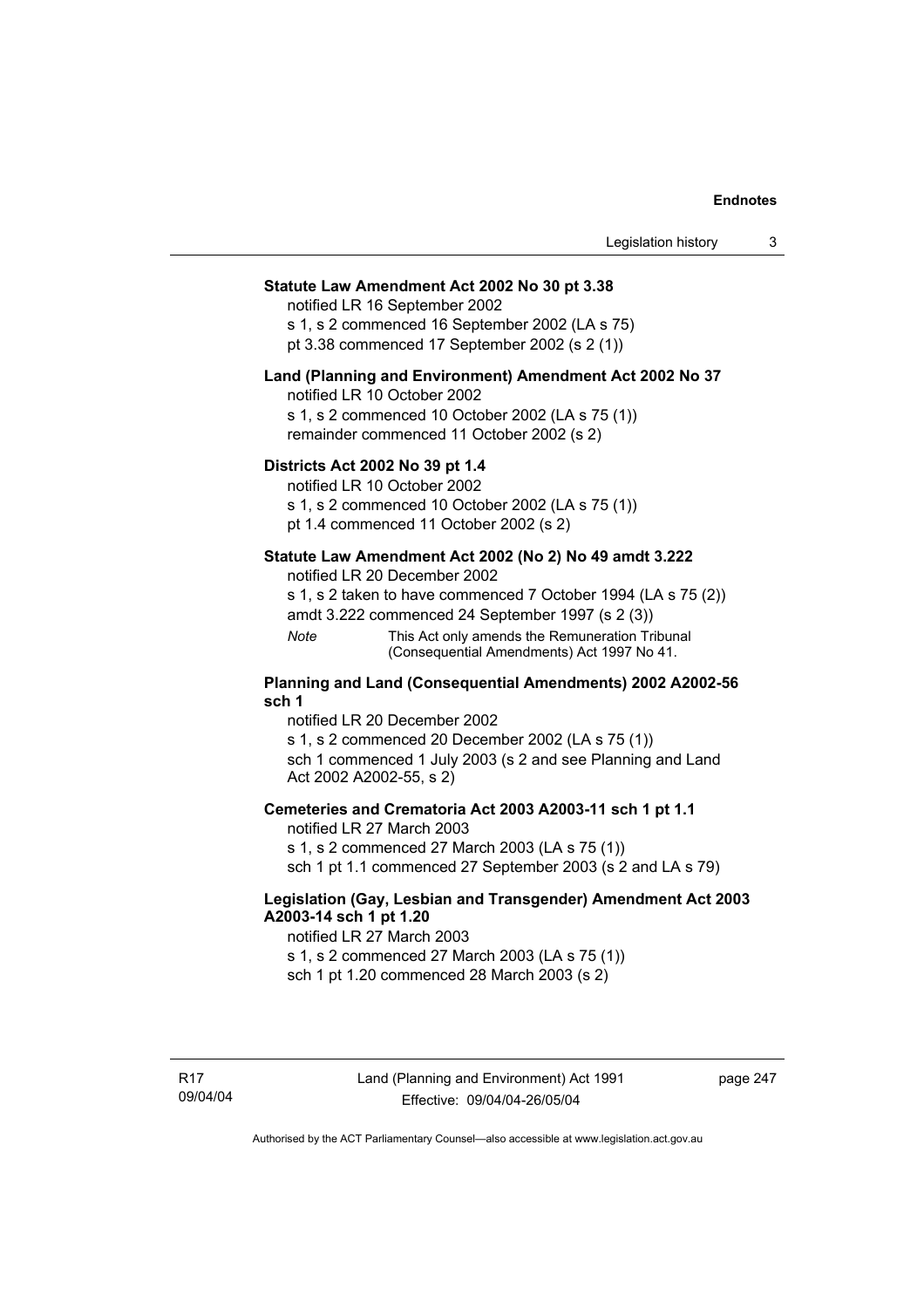4 Amendment history

# **Planning and Land Legislation Amendment Act 2003 A2003-30 sch 1 pt 1.1**

notified LR 30 June 2003

s 1, s 2 commenced 30 June 2003 (LA s 75 (1))

sch 1 pt 1.1 commenced 1 July 2003 (s 2 and see Planning and Land Act 2002 A2002-55, s 2)

### **Land (Planning and Environment) (Compliance) Amendment Act 2003 A2003-34 pt 2, sch 1 pt 1.2, sch 2**

notified LR 7 July 2003 s 1, s 2 commenced 7 July 2003 (LA s 75 (1)) pt 2, sch 1 pt 1.2, sch 2 commenced 1 September 2003 (s 2 and CN2003-8)

# **Sexuality Discrimination Legislation Amendment Act 2004 A2004-2 sch 1 pt 1.9**

notified LR 18 February 2004 s 1, s 2 commenced 18 February 2004 (LA s 75 (1)) sch 1 pt 1.9 commenced 22 March 2004 (s 2 and CN2004-4)

# **Construction Occupations Legislation Amendment Act 2004 A2004-13 sch 2 pt 2.16**

notified LR 26 March 2004 s 1, s 2 commenced 26 March 2004 (LA s 75 (1)) sch 2 pt 2.16 awaiting commencement (s 2 and see Construction Occupations (Licensing) Act 2004 A2004-12 s 2)

*Note* default commencement under LA s 79: 26 September 2004

# **Criminal Code (Theft, Fraud, Bribery and Related Offences) Amendment Act 2004 A2004-15 sch 1 pt 1.27, sch 2 pt 2.48**

notified LR 26 March 2004

s 1, s 2 commenced 26 March 2004 (LA s 75 (1))

sch 1 pt 1.27, sch 2 pt 2.48 commenced 9 April 2004 (s 2 (1))

# **4 Amendment history**

#### **Name of Act**

s 1 sub 2002 No 30 amdt 3.404

page 248 Land (Planning and Environment) Act 1991 Effective: 09/04/04-26/05/04

R17 09/04/04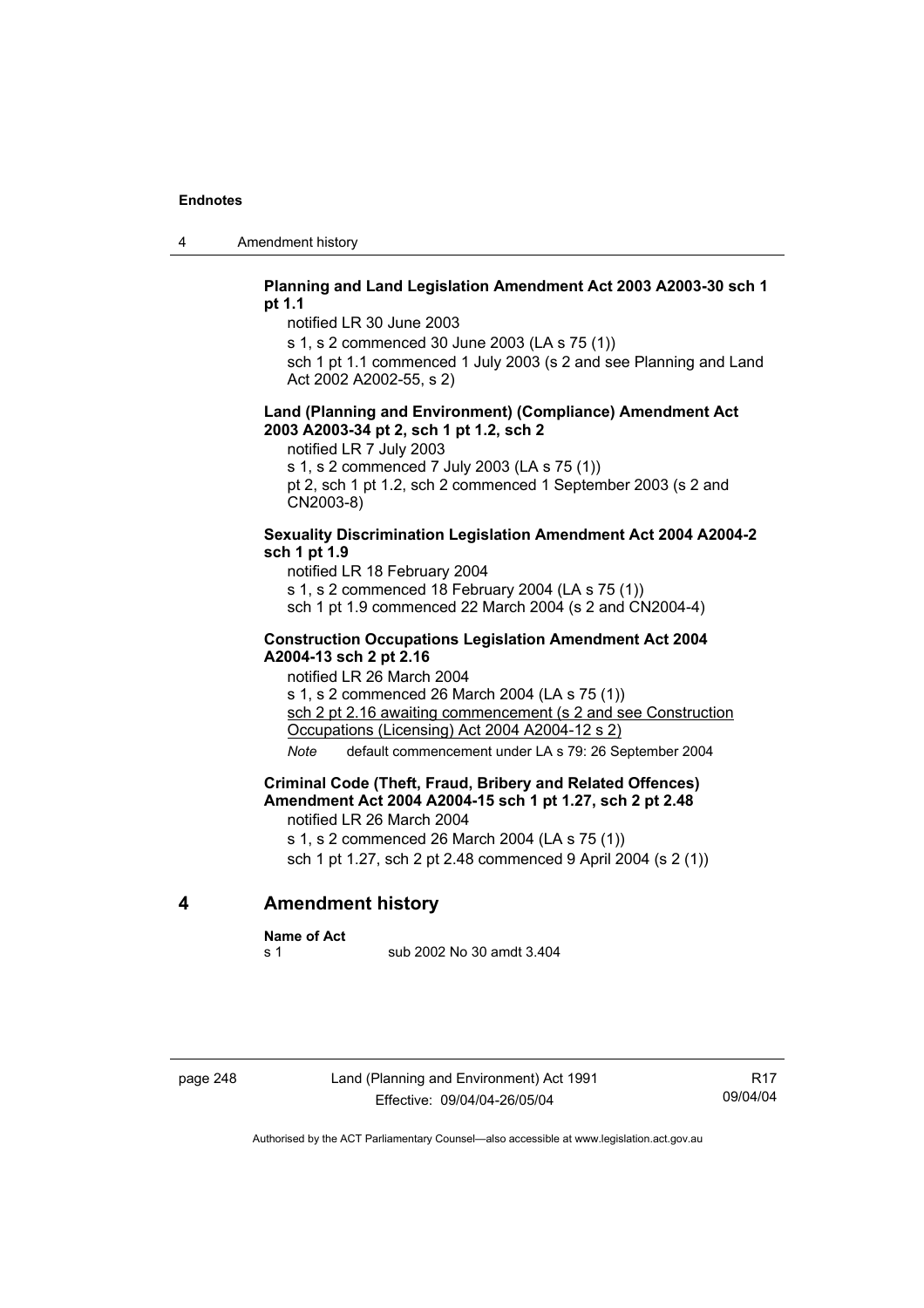| <b>Dictionary</b>            |                                                                                                  |
|------------------------------|--------------------------------------------------------------------------------------------------|
| s <sub>2</sub>               | om 2001 No 44 amdt 1.2333<br>ins 2002 No 30 amdt 3.404                                           |
| <b>Notes</b>                 |                                                                                                  |
| s <sub>3</sub>               | om 1993 No 44                                                                                    |
|                              | ins 2002 No 30 amdt 3.404                                                                        |
|                              | Offences against Act-application of Criminal Code etc                                            |
| s <sub>4</sub>               | om 2002 No 30 amdt 3.404                                                                         |
|                              | def appeals board ins 1993 No 77 s 4                                                             |
|                              | def commissioner ins 1996 No 85 s 4                                                              |
|                              | def conservator am 1994 No 97 sch                                                                |
|                              | def controlled activity am 1996 No 85 s 4<br>def <i>determined fee</i> om 2001 No 44 amdt 1.2334 |
|                              | def <i>Environment Minister</i> ins 1996 No 71 s 4                                               |
|                              | def Gungahlin central area ins 1996 No 39 s 8                                                    |
|                              | def <i>land management agreement</i> ins 1999 No 73 s 4                                          |
|                              | sub 2001 No 44 amdt 1.2335                                                                       |
|                              | def pest animal ins 1997 No 7 s 4                                                                |
|                              | def <i>pest plant</i> ins 1997 No 7 s 4                                                          |
|                              | def <i>plan</i> sub 2001 No 44 amdt 1.2335                                                       |
|                              | def <i>public land</i> ins 1996 No 85 s 4                                                        |
|                              | def <i>public</i> street ins 1996 No 85 s 4<br>om 1999 No 79 sch 3                               |
|                              | def registrar ins 1993 No 77 s 4                                                                 |
|                              | def <i>public</i> works om 1993 No 75 s 4                                                        |
|                              | pres s 4 ins A2003-34 amdt 2.1                                                                   |
| Preliminary                  |                                                                                                  |
| div 2.1 hdg                  | (prev pt 2 div 1 hdg) renum R6 LA                                                                |
| Definitions for pt 2         |                                                                                                  |
| s 5                          | am 1996 Nos 71 and 85                                                                            |
|                              | def background papers am A2002-56 amdts 1.1-1.3,                                                 |
|                              | amdt 1.24                                                                                        |
|                              | def Commonwealth Planning Act om 2002 No 30 amdt<br>3.405                                        |
|                              | def consultation notice ins 2002 No 30 amdt 3.406                                                |
|                              | def draft plan variation sub 2002 No 30 amdt 3.407, A2002-<br>56 amdt 1.4                        |
|                              | def national authority om 2002 No 30 amdt 3.408                                                  |
|                              | def national capital plan sub 2002 No 30 amdt 3.409                                              |
| Stages and parts of the plan |                                                                                                  |
| s 6                          | om 2002 No 30 amdt 3.410                                                                         |
|                              | Territory plan-object and effect                                                                 |
|                              |                                                                                                  |

R17 09/04/04 Land (Planning and Environment) Act 1991 Effective: 09/04/04-26/05/04

page 249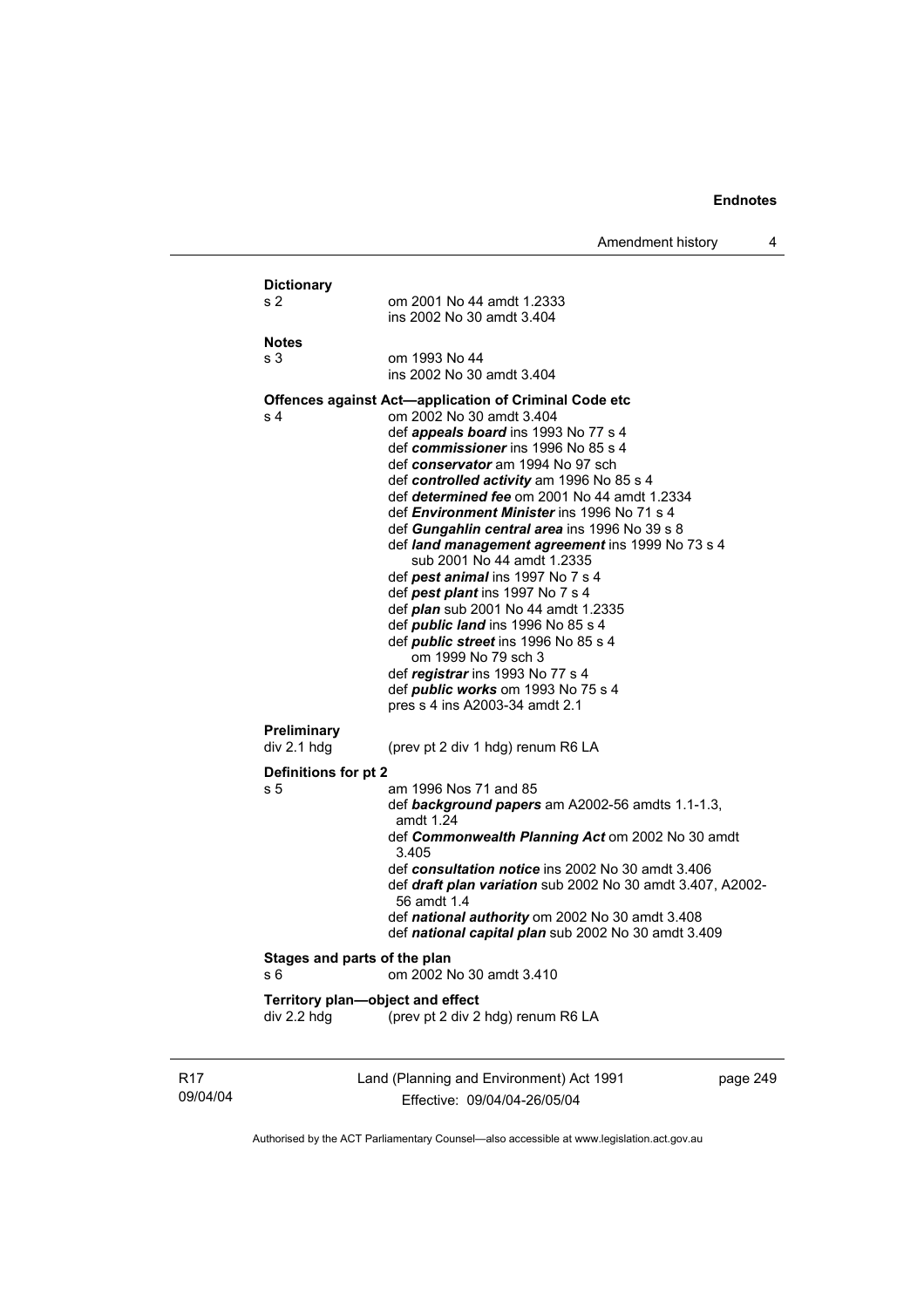4 Amendment history

| Object<br>s <sub>7</sub>                     | am 1996 No 85; 2002 No 30 amdt 3.411                                                                                                                                                                                                 |
|----------------------------------------------|--------------------------------------------------------------------------------------------------------------------------------------------------------------------------------------------------------------------------------------|
| <b>Effect of plan</b>                        |                                                                                                                                                                                                                                      |
| s 8                                          | am 1993 No 77; 1996 No 85                                                                                                                                                                                                            |
| <b>Effect of draft plan variation</b><br>s 9 | am 1996 No 85; 2000 No 37 s 4; 2001 No 44 amdt 1.2336;<br>R6 LA (see 2001 No 44 amdt 1.2337); 2002 No 30<br>amdt 3.412, amdt 3.413; ss renum R9 LA (see 2002 No 30<br>amdt 3.414); A2002-56 amdt 1.5, amdt 1.6; pars renum R15<br>LA |
| s 10                                         | Effect of interim heritage places register<br>am A2002-56 amdt 1.23, amdt 1.24                                                                                                                                                       |
| div 2.3 hdg                                  | Territory plan-continuation and variation<br>(prev pt 2 div 3 hdg) renum R6 LA                                                                                                                                                       |
| <b>Territory plan</b><br>sdiv 2.3.1 hdg      | (prev pt 2 div 3 sdiv A hdg) renum R6 LA                                                                                                                                                                                             |
| sdiv 2.3.2 hdg                               | Preparation of variations of Territory plan<br>(prev pt 2 div 3 sdiv B hdg) renum R6 LA                                                                                                                                              |
| Preparation of plan variations<br>s 15       | am 1996 No 85<br>sub A2002-56 amdt 1.7                                                                                                                                                                                               |
| <b>Consultation with conservator</b><br>s 16 | sub 1996 No 85<br>am A2002-56 amdt 1.24                                                                                                                                                                                              |
| Heritage<br>s 17                             | am 2001 No 44 amdt 1.2338, amdt 1.2339; 2002 No 30 amdt<br>3.415, amdt 3.508; A2002-56 amdt 1.24                                                                                                                                     |
| s 18                                         | <b>Environmental reports and inquiries</b><br>am 2002 No 30 amdt 3.416; A2002-56 amdt 1.24                                                                                                                                           |
| s 19                                         | <b>Public consultation-notification</b><br>am 1993 No 75; 1996 No 85; 2000 No 37 s 5<br>sub 2001 No 44 amdt 1.2340<br>am 2002 No 30 amdt 3.417; A2002-56 amdt 1.8, amdt 1.23,<br>amdt 1.24                                           |
| s 19A                                        | Public consultation-notice of interim effect etc<br>ins 2001 No 44 amdt 1.2340<br>am 2002 No 30 amdt 3.418                                                                                                                           |

page 250 Land (Planning and Environment) Act 1991 Effective: 09/04/04-26/05/04

R17 09/04/04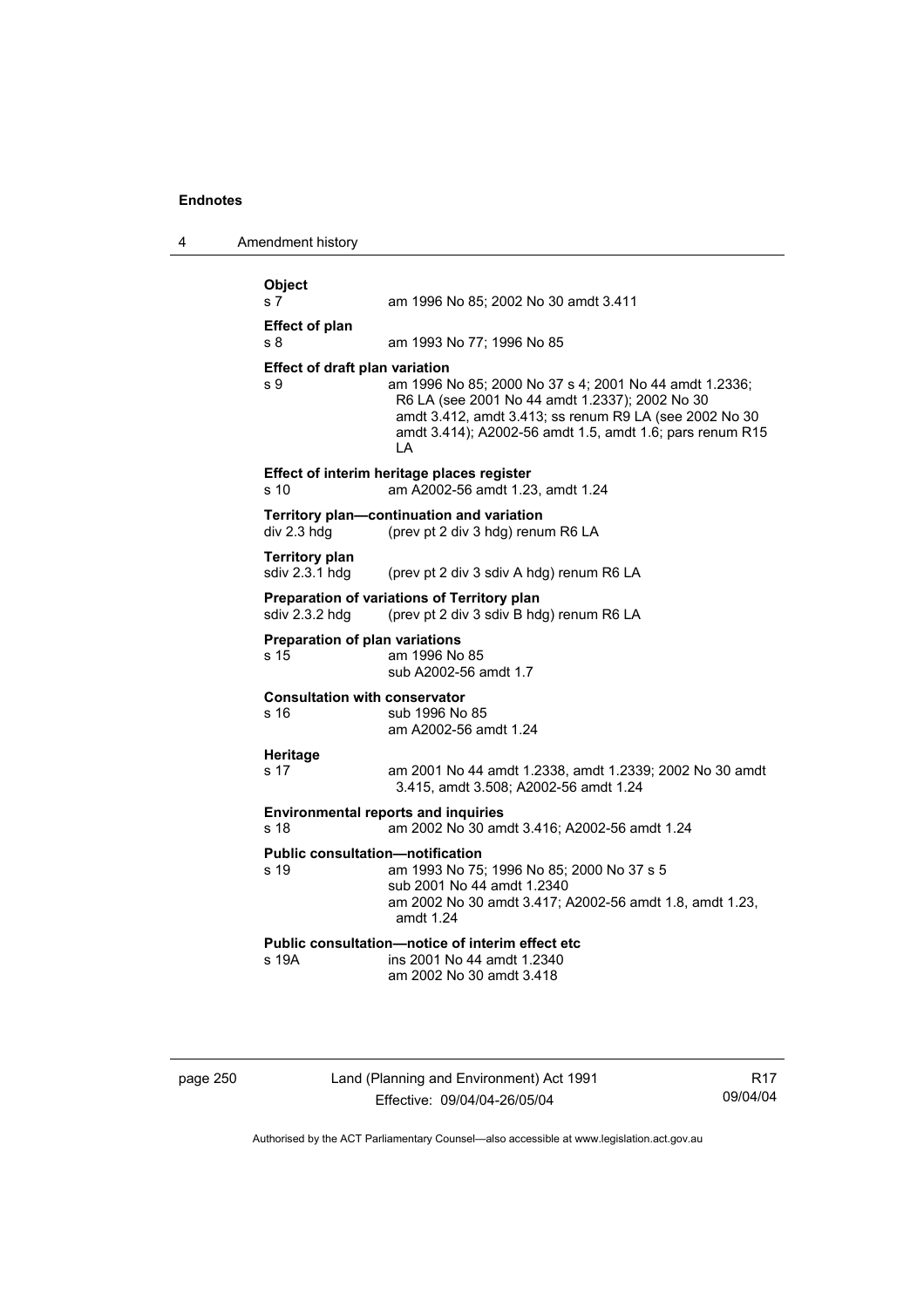# **Public consultation—availability of draft plan variation etc**

s 19B ins 2001 No 44 amdt 1.2340 am 2002 No 30 amdt 3.419; A2002-56 amdt 1.9, amdt 1.10, amdt 1.24; ss renum R12 LA (see A2002-56 amdt 1.11)

#### **Draft plan variations that do not affect rights**

s 19C ins 2001 No 44 amdt 1.2340 sub A2002-56 amdt 1.12

#### **Consultation with national capital authority**  s 20 am 2002 No 30 amdt 3.420

sub A2002-56 amdt 1.12

#### **Public inspection of comments**

s 21 am 1996 No 85; 2002 No 30 amdt 3.421 sub A2002-56 amdt 1.13

#### **Revision, deferral or withdrawal of draft plan variations**

s 22 am 1996 No 85; 2001 No 44 amdts 1.2341-1.2345; R6 LA (see 2001 No 44 amdt 1.2346); 2002 No 30 amdt 3.422; A2002-56 amdt 1.23, amdt 1.24

**Executive approval and consideration by Legislative Assembly sdiv 2.3.3 hdg** (prev pt 2 div 3 sdiv C hdg) renum R6 LA (prev pt 2 div 3 sdiv C hdg) renum R6 LA

#### **Submission of draft plan variation to Executive**

s 24 am 1996 No 85; 2001 No 44 amdt 1.2347; 2002 No 30 amdt 3.422, amdt 3.423; A2002-56 amdt 1.23, amdt 1.24; A2003-30 amdt 1.1; ss renum R12 LA (see A2003-30 amdt 1.2)

#### **Consideration by Legislative Assembly committee**  s 25 am A2002-56 amdt 1.23

#### **Minister's powers**

| s 26 hda | sub A2002-56 amdt 1.14                                 |
|----------|--------------------------------------------------------|
| s 26     | am 1996 No 85; 2001 No 44 amdts 1.2348-1.2350; 2002 No |
|          | 30 amdt 3.424; A2002-56 amdts 1.15-1.17, amdt 1.23,    |
|          | amdt 1.24                                              |

#### **Return of draft plan variation to authority**

s 27 sub 2002 No 30 amdt 3.425 am A2002-56 amdt 1.18, amdt 1.19, amdt 1.23

# **Notice of revival of deferred draft plan variation**

s 28 am 2001 No 44 amdt 1.2351, amdt 1.2352; A2002-56 amdt 1.20, amdt 1.23, amdt 1.24

#### **Consideration of plan variation by Legislative Assembly**

s 29 am 1996 No 85; 2001 No 44 amdts 1.2353-1.2356, amdt 1.2358; R6 LA (see 2001 No 44 amdt 1.2357); 2002 No 30

R17 09/04/04 Land (Planning and Environment) Act 1991 Effective: 09/04/04-26/05/04

page 251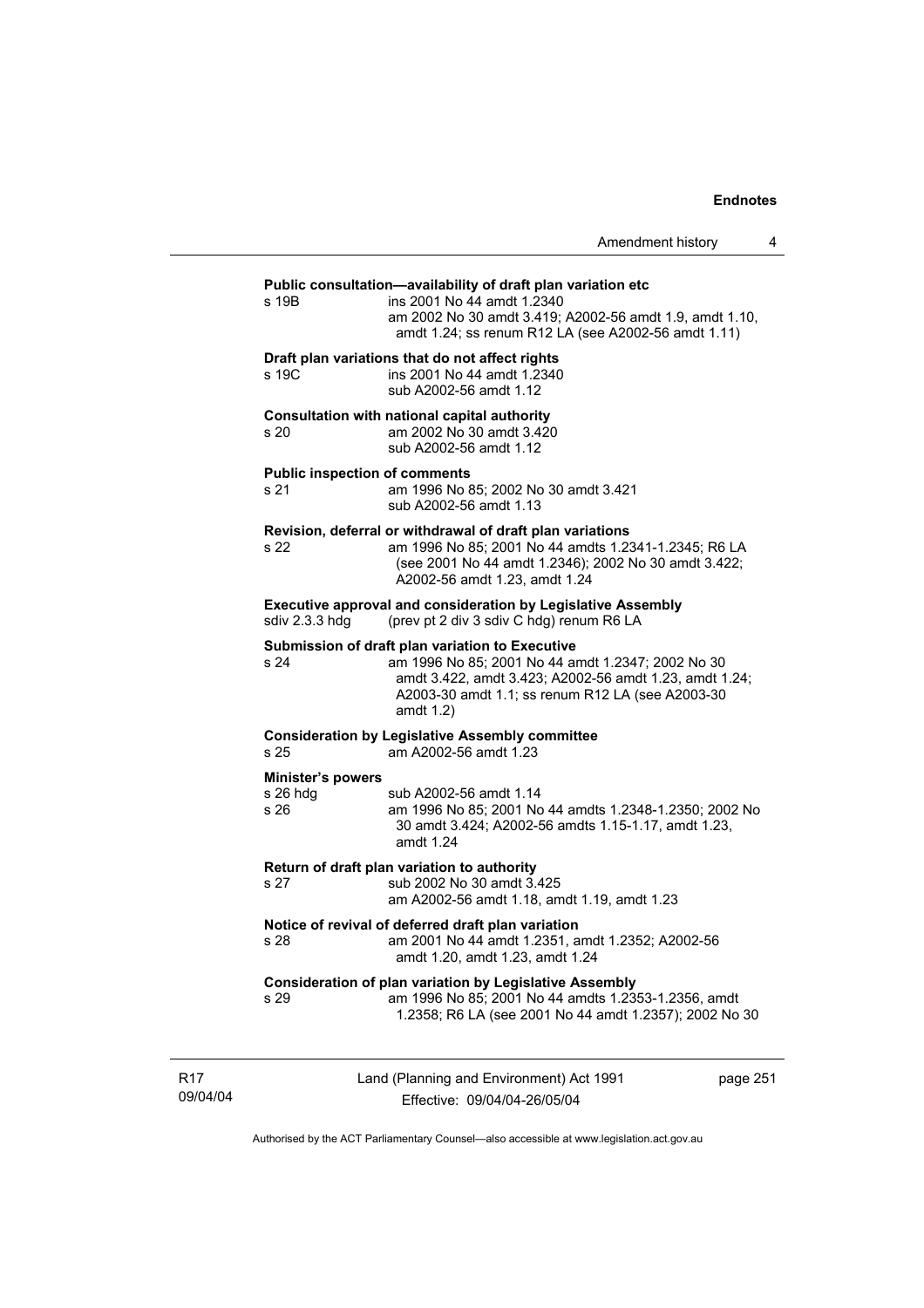4 Amendment history

amdts 3.426-3.430; ss renum R9 LA (see 2002 No 30 amdt 3.431); A2002-56 amdt 1.20, amdt 1.21, amdt 1.23

| s 30                                           | Rejection of plan variation by Legislative Assembly<br>om 2001 No 44 amdt 1.2359                                                                           |
|------------------------------------------------|------------------------------------------------------------------------------------------------------------------------------------------------------------|
|                                                | ins 2001 No 44 amdt 1.2358<br>am A2002-56 amdt 1.21, amdt 1.24                                                                                             |
| s 30A                                          | Partial rejection of plan variation by Legislative Assembly<br>ins 2001 No 44 amdt 1.2358<br>am 2002 No 30 amdt 3.432                                      |
| s 30B                                          | Partial rejection of plan variation-newspaper publication etc<br>ins 2001 No 44 amdt 1.2358<br>am A2002-56 amdt 1.21                                       |
| Plan variations-defined land<br>sdiv 2.3.4 hdg | (prev pt 2 div 3 sdiv D hdg) renum R6 LA                                                                                                                   |
| s 32                                           | Plan variations in relation to defined land<br>am 1996 No 85; 2001 No 44 amdts 1.2360-1.2366; R6 LA<br>(see 2001 No 44 amdt 1.2367); am A2002-56 amdt 1.24 |
| div 2.4 hdg                                    | <b>Australian Capital Territory Planning Authority</b><br>(prev pt 2 div 4 hdg) renum R6 LA<br>om A2002-56 amdt 1.22                                       |
| div 4 subdiv A hdg om 1996 No 85               | Establishment, constitution, functions and powers                                                                                                          |
| <b>Establishment of authority</b><br>s 33      | am 1996 No 85<br>sub 2002 No 30 amdt 3.433<br>om A2002-56 amdt 1.22                                                                                        |
| <b>Constitution</b><br>s 34                    | om 1996 No 85                                                                                                                                              |
| <b>Functions</b><br>s 36                       | am 2002 No 30 amdt 3.434, amdt 3.435<br>om A2002-56 amdt 1.22                                                                                              |
| <b>Executive policy directions</b><br>s 37     | am 1995 No 25; 1996 No 85; 2001 No 44 amdt 1.2368; R6 LA<br>(see 2001 No 44 amdt 1.2369); 2002 No 30 amdt 3.436<br>om A2002-56 amdt 1.22                   |
| Power to enter into contracts<br>s 38          | am 1994 No 38<br>sub 2002 No 30 amdt 3.437<br>om A2002-56 amdt 1.22                                                                                        |
|                                                |                                                                                                                                                            |

page 252 Land (Planning and Environment) Act 1991 Effective: 09/04/04-26/05/04

R17 09/04/04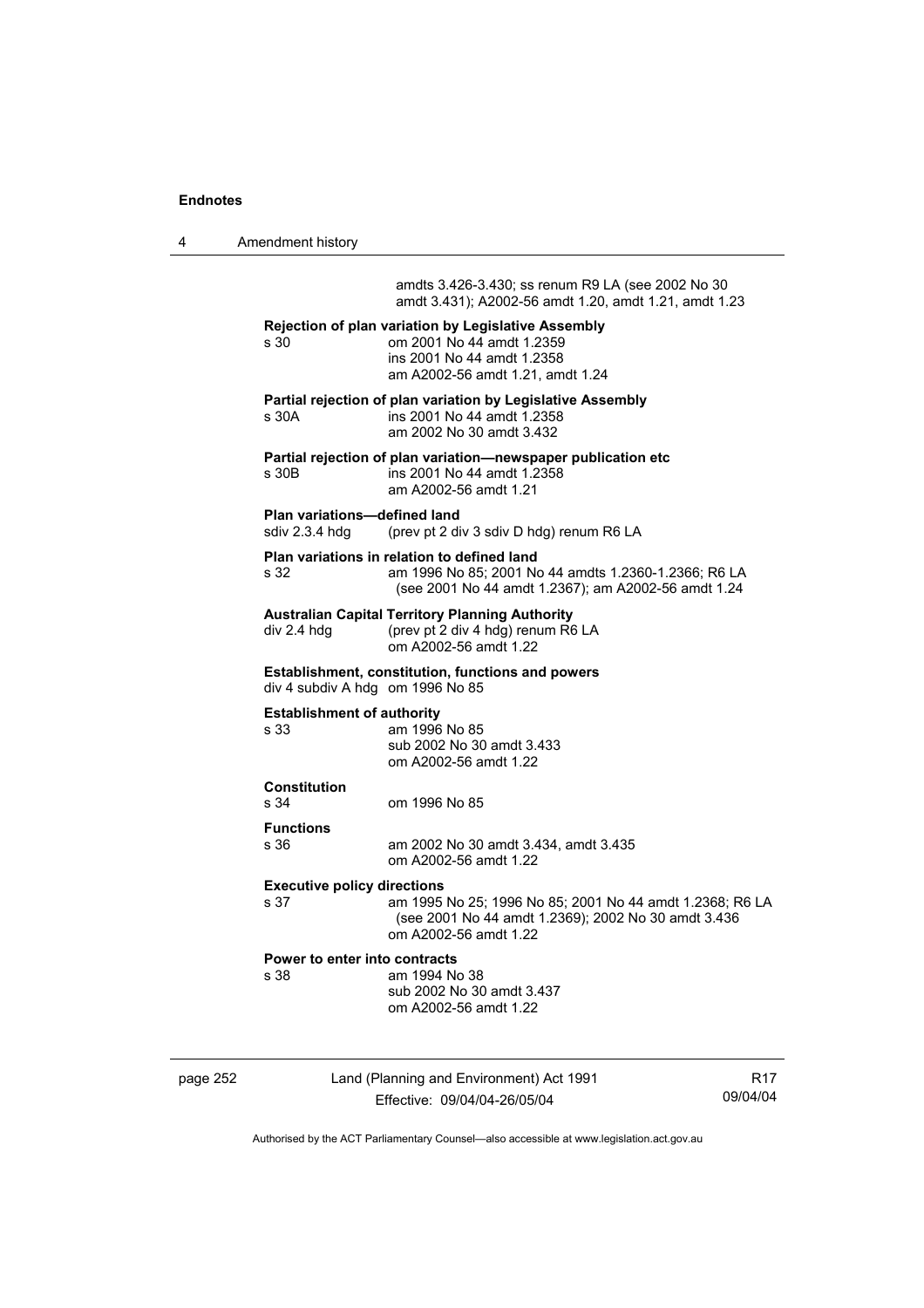Amendment history 4

|                             | <b>Annual report</b><br>s 39                                                                                                                                                                                                                  | om 1995 No 25                                                                                                                                                       |          |  |
|-----------------------------|-----------------------------------------------------------------------------------------------------------------------------------------------------------------------------------------------------------------------------------------------|---------------------------------------------------------------------------------------------------------------------------------------------------------------------|----------|--|
|                             | <b>Delegation</b><br>s 40                                                                                                                                                                                                                     | sub 2002 No 30 amdt 3.437<br>om A2002-56 amdt 1.22                                                                                                                  |          |  |
|                             | <b>Staff</b><br>s 41                                                                                                                                                                                                                          | am 2002 No 30 amdt 3.438<br>om A2002-56 amdt 1.22                                                                                                                   |          |  |
|                             | Effect of irregularity of appointment of chief planner<br>s 42<br>om 1996 No 85                                                                                                                                                               |                                                                                                                                                                     |          |  |
|                             | <b>Chief planner</b><br>div 4 subdiv B hdg om 1996 No 85                                                                                                                                                                                      |                                                                                                                                                                     |          |  |
|                             | <b>Chief planner</b><br>s 43                                                                                                                                                                                                                  | om 1996 No 85                                                                                                                                                       |          |  |
|                             | <b>Acting chief planner</b><br>s 44                                                                                                                                                                                                           | om 1996 No 85                                                                                                                                                       |          |  |
|                             | <b>Remuneration and allowances</b><br>s 45                                                                                                                                                                                                    | am 1994 No 38<br>om 1995 No 56                                                                                                                                      |          |  |
| Leave of absence<br>s 46    |                                                                                                                                                                                                                                               | om 1996 No 85                                                                                                                                                       |          |  |
|                             | <b>Disclosure of interests</b><br>om 1996 No 85<br>s 47<br>Other employment, remuneration, business etc<br>s 48<br>om 1996 No 85<br><b>Resignation</b><br>s 49<br>om 1996 No 85<br><b>Termination of appointment</b><br>s 50<br>om 1996 No 85 |                                                                                                                                                                     |          |  |
|                             |                                                                                                                                                                                                                                               |                                                                                                                                                                     |          |  |
|                             |                                                                                                                                                                                                                                               |                                                                                                                                                                     |          |  |
|                             |                                                                                                                                                                                                                                               |                                                                                                                                                                     |          |  |
|                             | <b>Miscellaneous</b><br>div 2.5 hdg                                                                                                                                                                                                           | (prev pt 2 div 5 hdg) renum R6 LA                                                                                                                                   |          |  |
|                             | Preliminary<br>div 3.1 hdg                                                                                                                                                                                                                    | (prev pt 3 div 1 hdg) renum R6 LA                                                                                                                                   |          |  |
|                             | Definitions for pt 3<br>s 52 hdg<br>s 52                                                                                                                                                                                                      | sub 2002 No 30 amdt 3.439<br>am 2002 No 30 amdt 3.440, amdt 3.442<br>def interim heritage places register ins 2001 No 44 amdt<br>1.2370<br>am 2002 No 30 amdt 3.441 |          |  |
| R <sub>17</sub><br>09/04/04 |                                                                                                                                                                                                                                               | Land (Planning and Environment) Act 1991<br>Effective: 09/04/04-26/05/04                                                                                            | page 253 |  |

Authorised by the ACT Parliamentary Counsel—also accessible at www.legislation.act.gov.au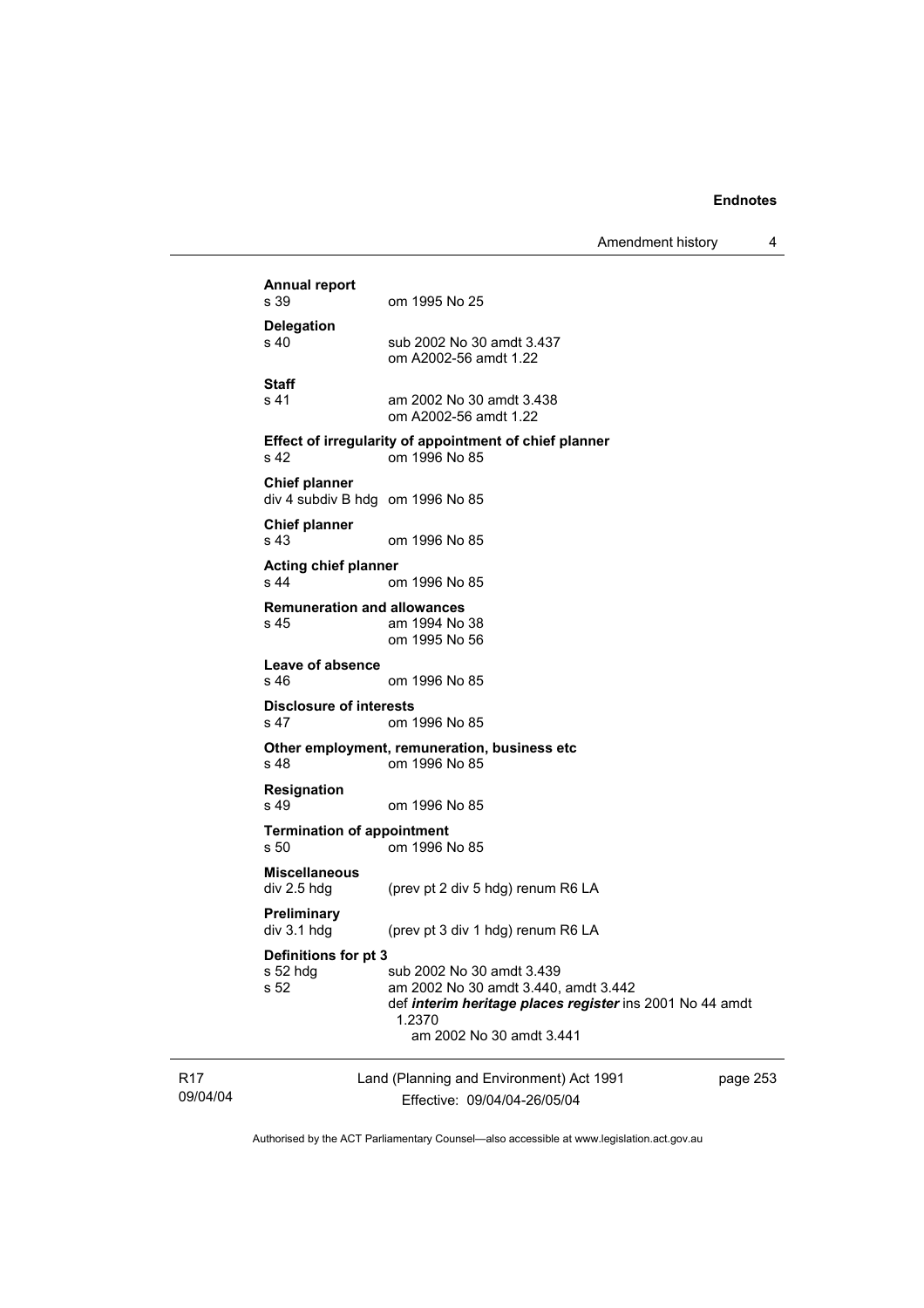4 Amendment history page 254 Land (Planning and Environment) Act 1991 09/04/04 def *interim variation* ins 2001 No 44 amdt 1.2371 **Compliance with requirements for consultation or notification**  s 53 om 2001 No 44 amdt 1.2372 ins 2002 No 30 amdt 3.443 **Heritages places register**  div 3.2 hdg (prev pt 3 div 2 hdg) renum R6 LA **Content of heritage places register**  s 54 am 2002 No 30 amdt 3.444, amdt 3.445 **Interim heritage places registers**  div 3.3 hdg (prev pt 3 div 3 hdg) renum R6 LA **Effect**  sdiv 3.3.1 hdg (prev pt 3 div 3 sdiv A hdg) renum R6 LA **Effect of interim registers**  s 55 am 2001 No 44 amdt 1.2373; 2002 No 30 amdt 3.446 **Preparation, notification and submission of registers**  sdiv 3.3.2 hdg (prev pt 3 div 3 sdiv B hdg) renum R6 LA **Application for inclusion of places in interim register**  s 59 am 1993 No 77; 1996 No 71; ss renum R15 LA **Public notification**  s 60 am 1993 No 77; 1996 No 71; 2001 No 44 amdt 1.2374, amdt 1.2375; R6 LA (see 2001 No 44 amdt 1.2376); 2002 No 30 amdt 3.447, amdt 3.448 **Notification of lessees and occupiers**  s 61 am 2001 No 44 amdt 1.2377; 2002 No 30 amdt 3.508 **Revision of interim register**  am 1993 No 77; 1996 No 71; 2001 No 44 amdts 1.2378-1.2381; R6 LA (see 2001 No 44 amdt 1.2382); 2002 No 30 amdt 3.449, amdt 3.508 **Submission of interim register to planning and land authority**  s 63 hdg am A2002-56 amdt 1.25 am 1993 No 77; 1996 No 71; 2001 No 44 amdt 1.2383; A2002-56 amdt 1.25-1.29 **Acquisition**  s 64 am A2002-56 amdt 1.30, amdt 1.31 **Acquisition of heritage places and objects**  (prev pt 3 div 4 hdg) renum R6 LA **Notice of acquistion**  s 65 am 1993 No 77 om 1996 No 71

Authorised by the ACT Parliamentary Counsel—also accessible at www.legislation.act.gov.au

R17

Effective: 09/04/04-26/05/04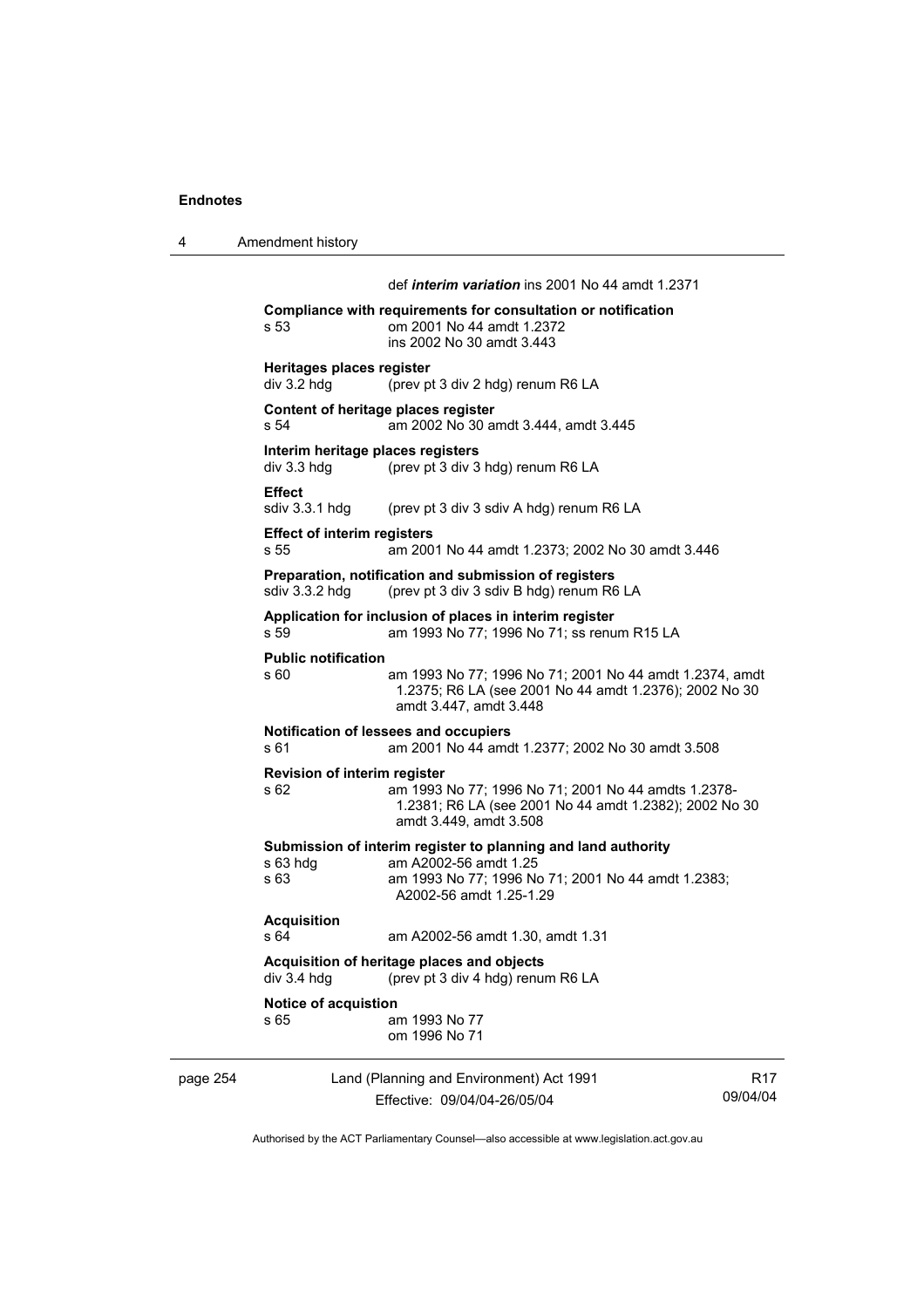|                             | <b>Aboriginal heritage</b><br>div 3.5 hdg    | (prev pt 3 div 5 hdg) renum R6 LA                                                                                                                                      |          |
|-----------------------------|----------------------------------------------|------------------------------------------------------------------------------------------------------------------------------------------------------------------------|----------|
|                             | Preliminary<br>sdiv 3.5.1 hdg                | (prev pt 3 div 5 sdiv A hdg) renum R6 LA                                                                                                                               |          |
|                             | Definitions for div 3.5<br>s 66              | sub 2002 No 30 amdt 3.450                                                                                                                                              |          |
|                             | sdiv 3.5.2 hdg                               | Reporting discoveries of unregistered Aboriginal places<br>(prev pt 3 div 5 sdiv B hdg) renum R6 LA                                                                    |          |
|                             | <b>Reports</b><br>s 67                       | am 1994 No 81                                                                                                                                                          |          |
|                             | s 68                                         | Aboriginal heritage discoveries-consideration of reports<br>am 2002 No 30 amdt 3.508                                                                                   |          |
|                             | s 69                                         | Aboriginal heritage discoveries—Ministerial directions and declarations<br>am 1993 No 77; 1996 No 71; 2001 No 44 amdts 1.2384-<br>1.2386; 2002 No 30 amdts 3.451-3.454 |          |
|                             | subdiv 3.5.3 hdg                             | Protection of unregistered Aboriginal heritage<br>(prev pt 3 div 5 subdiv C hdg) renum R6 LA                                                                           |          |
|                             | s 70                                         | Damaging unregistered Aboriginal places<br>am 1994 No 81                                                                                                               |          |
|                             | s 71                                         | Orders for protection of unregistered Aboriginal places—application of pt 6<br>am 1993 No 77; A2002-56 amdt 1.31; A2003-34 amdt 1.3                                    |          |
|                             | s 73                                         | <b>Orders-Ministerial directions and declarations</b><br>am 1993 No 77; 1996 No 71; 2001 No 44 amdts 1.2387-<br>1.2389; 2002 No 30 amdt 3.455, 3.456                   |          |
|                             | <b>Compensation claims</b><br>sdiv 3.5.4 hdg | (prev pt 3 div 5 sdiv D hdg) renum R6 LA                                                                                                                               |          |
|                             | Application of sdiv 3.5.4<br>s 75            | am 2002 No 30 amdt 3.457                                                                                                                                               |          |
|                             | s 77                                         | Loss for which compensation is recoverable<br>am 2002 No 30 amdt 3.458                                                                                                 |          |
|                             | <b>Consultation with applicants</b><br>s 79  | am 1996 No 71                                                                                                                                                          |          |
|                             | s 80                                         | Notice of decisions about compensation<br>am 1993 No 77<br>sub 1996 No 71                                                                                              |          |
|                             | sdiv 3.5.5 hdg                               | <b>Consultation in relation to registers</b><br>(prev pt 3 div 5 sdiv E hdg) renum R6 LA                                                                               |          |
| R <sub>17</sub><br>09/04/04 |                                              | Land (Planning and Environment) Act 1991<br>Effective: 09/04/04-26/05/04                                                                                               | page 255 |

Authorised by the ACT Parliamentary Counsel—also accessible at www.legislation.act.gov.au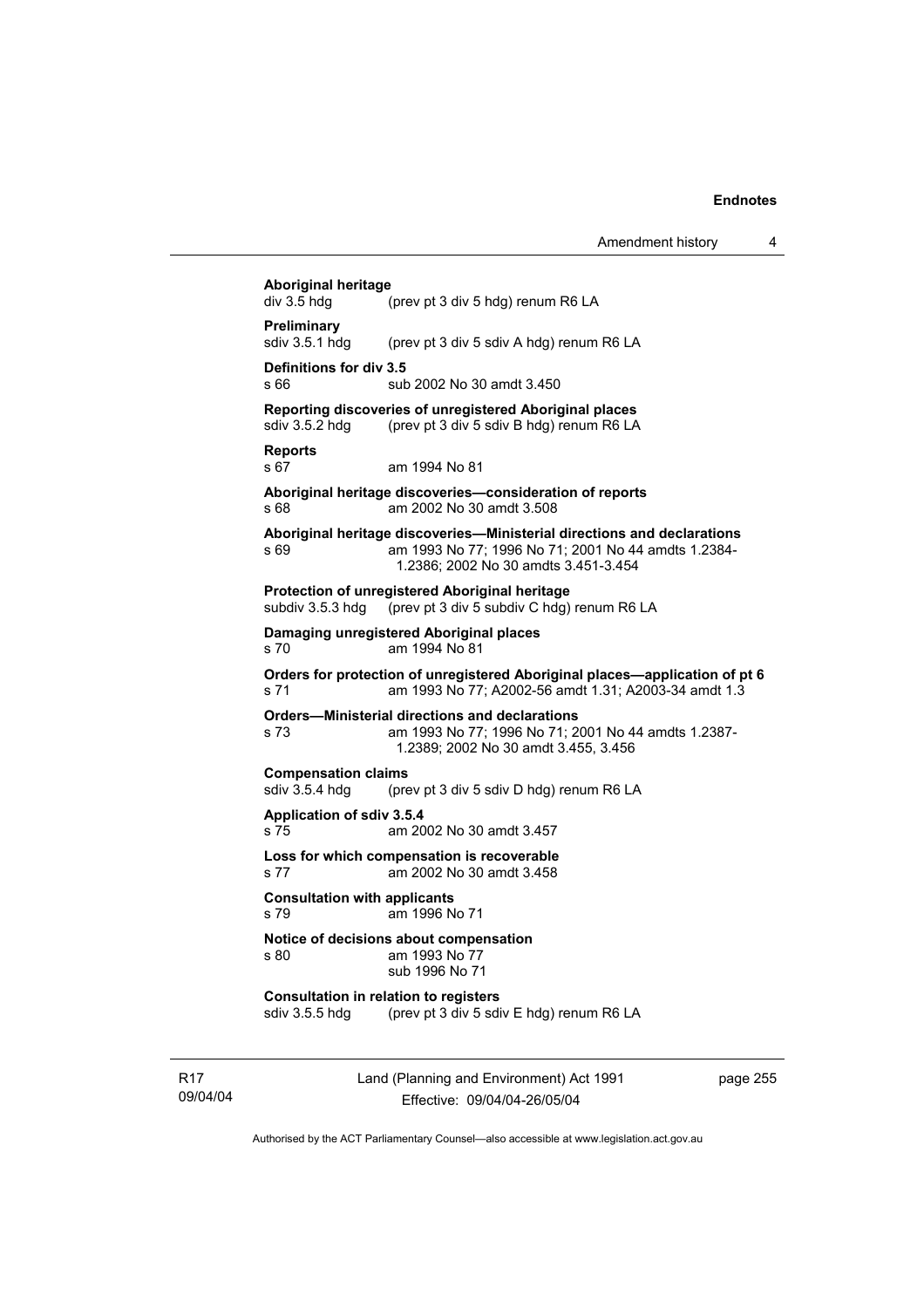| 4        | Amendment history                                            |                                                                                                                        |   |
|----------|--------------------------------------------------------------|------------------------------------------------------------------------------------------------------------------------|---|
|          | s 81                                                         | <b>Consultation with Aboriginal organisations</b><br>am 2002 No 30 amdt 3.459                                          |   |
|          | <b>Restricted information</b><br>sdiv 3.5.6 hdg              | (prev pt 3 div 5 sdiv F hdg) renum R6 LA                                                                               |   |
|          | <b>Restricted information</b><br>s 82                        | am 1993 No 77; 1996 No 71; 2001 No 56 amdt 3.432; 2002<br>No 30 amdt 3.508                                             |   |
|          | s 84                                                         | Publication of restricted information generally<br>am 1993 No 77; 1994 No 81; 1996 No 71                               |   |
|          | Access to restricted information<br>s 85                     | am 1996 No 71                                                                                                          |   |
|          | <b>Administrative review</b><br>pt 3 div 6 hdg               | om 1996 No 71                                                                                                          |   |
|          | <b>Review of decisions</b><br>s 86                           | am 1993 No 77<br>om 1996 No 71                                                                                         |   |
|          | Public access to heritage information<br>div 3.6 hdg         | (prev pt 3 div 7 hdg) renum R6 LA                                                                                      |   |
|          | Information about administrative action<br>sdiv 3.6.1 hdg    | (prev pt 3 div 7 sdiv A hdg) renum R6 LA                                                                               |   |
|          | Searching administrative records<br>s 88                     | am 2001 No 44 amdt 1.2390, amdt 1.2391                                                                                 |   |
|          | Access to heritage registers<br>sdiv 3.6.2 hdg               | (prev pt 3 div 7 sdiv B hdg) renum R6 LA                                                                               |   |
|          | Searching heritage registers<br>s 89                         | am 2001 No 44 amdt 1.2392, amdt 1.2393<br>sub 2002 No 30 amdt 3.460                                                    |   |
|          | div 3.7 hdg                                                  | <b>Australian Capital Territory Heritage Council</b><br>(prev pt 3 div 8 hdg) renum R6 LA<br>sub 2002 No 30 amdt 3.461 |   |
|          | Preliminary<br>sdiv 3.7.1 hdg                                | (prev pt 3 div 8 sdiv A hdg) renum R6 LA<br>om 2002 No 30 amdt 3.461                                                   |   |
|          | Definitions for div 3.7<br>s 90                              | sub 2002 No 30 amdt 3.461                                                                                              |   |
|          | <b>Establishment, functions and powers</b><br>sdiv 3.7.2 hdg | (prev pt 3 div 8 sdiv B hdg) renum R6 LA<br>om 2002 No 30 amdt 3.461                                                   |   |
| page 256 |                                                              | Land (Planning and Environment) Act 1991                                                                               | R |

Effective: 09/04/04-26/05/04

R17 09/04/04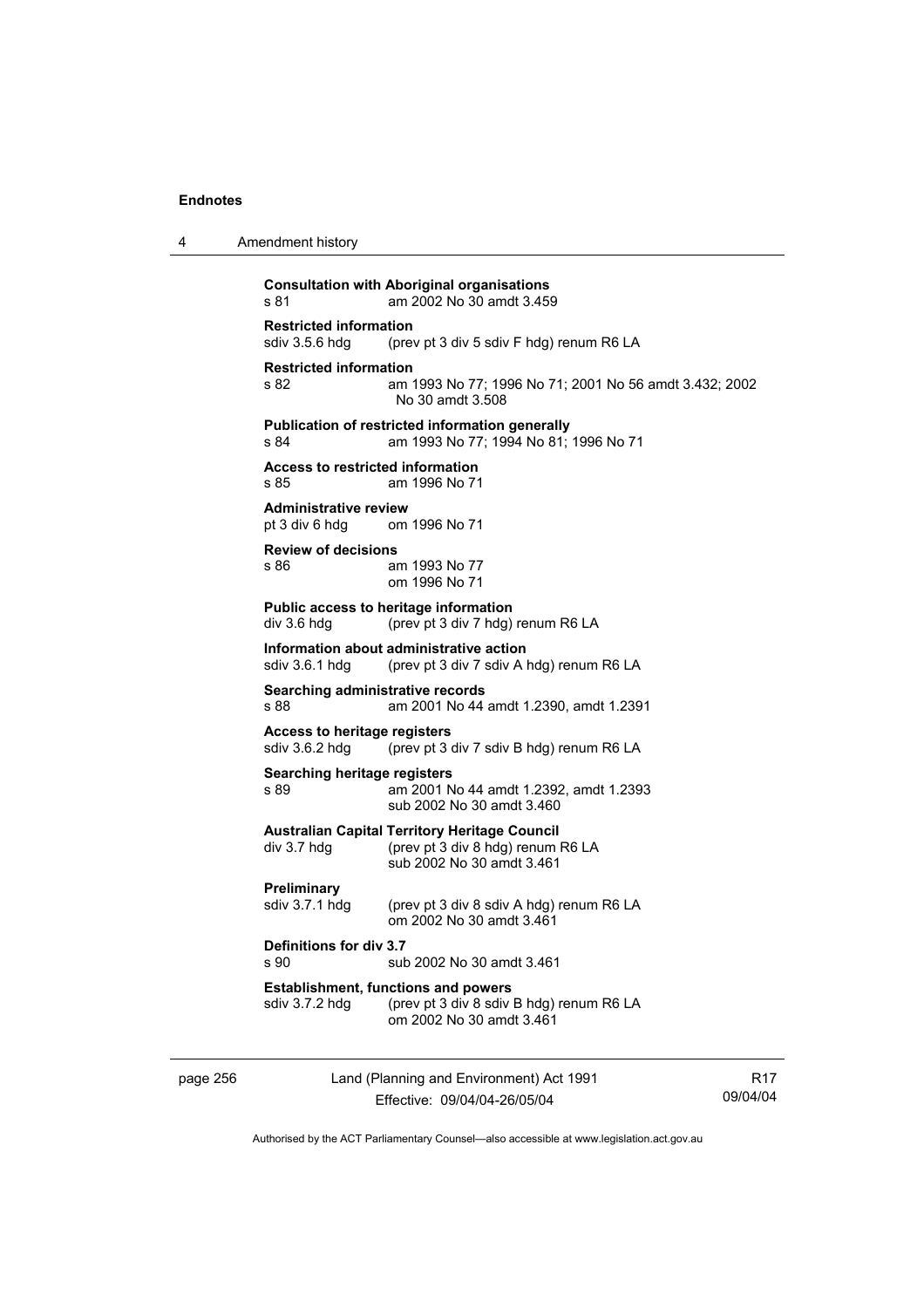|                 | <b>Establishment of heritage council</b><br>s 91   | sub 2002 No 30 amdt 3.461                                                           |
|-----------------|----------------------------------------------------|-------------------------------------------------------------------------------------|
|                 | Constitution<br>s 92                               | sub 2002 No 30 amdt 3.461<br>am A2002-56 amdt 1.32                                  |
|                 | <b>Functions of heritage council</b><br>s 93       | am 1995 No 25; 2001 No 44 amdt 1.2394<br>sub 2002 No 30 amdt 3.461                  |
|                 | <b>Ministerial directions</b><br>s 94              | sub 2002 No 30 amdt 3.461                                                           |
|                 | <b>Deputies of permanent members</b><br>s 95       | om 1995 No 25<br>ins 2002 No 30 amdt 3.461                                          |
|                 | <b>Appointment of expert members</b><br>s 96       | sub 2002 No 30 amdt 3.461                                                           |
|                 | <b>Constitution and meetings</b><br>sdiv 3.7.3 hdg | (prev pt 3 div 8 sdiv C hdg) renum R6 LA<br>om 2002 No 30 amdt 3.461                |
|                 | s 97                                               | Term of appointment of expert members<br>am 1996 No 85<br>sub 2002 No 30 amdt 3.461 |
|                 | s 98                                               | Conditions of appointment of expert members generally<br>sub 2002 No 30 amdt 3.461  |
|                 | s 99                                               | Chairperson, deputy chairperson and secretary<br>sub 2002 No 30 amdt 3.461          |
|                 | Leave of absence<br>s 100                          | sub 2002 No 30 amdt 3.461                                                           |
|                 | Disclosure of interests<br>s 101                   | sub 2002 No 30 amdt 3.461                                                           |
|                 | <b>Ending of appointments</b><br>s 102             | om 1997 No 41<br>ins 2002 No 30 amdt 3.461                                          |
|                 | <b>Calling meetings</b><br>s 103                   | am 1997 No 41<br>sub 2002 No 30 amdt 3.461                                          |
|                 | <b>Procedure at meetings</b><br>s 104              | sub 2002 No 30 amdt 3.461                                                           |
|                 | <b>Delegation to secretary</b><br>s 105            | sub 2002 No 30 amdt 3.461                                                           |
| R17<br>09/04/04 |                                                    | Land (Planning and Environment) Act 1991<br>Fffective: 09/04/04-26/05/04            |

Effective: 09/04/04-26/05/04

page 257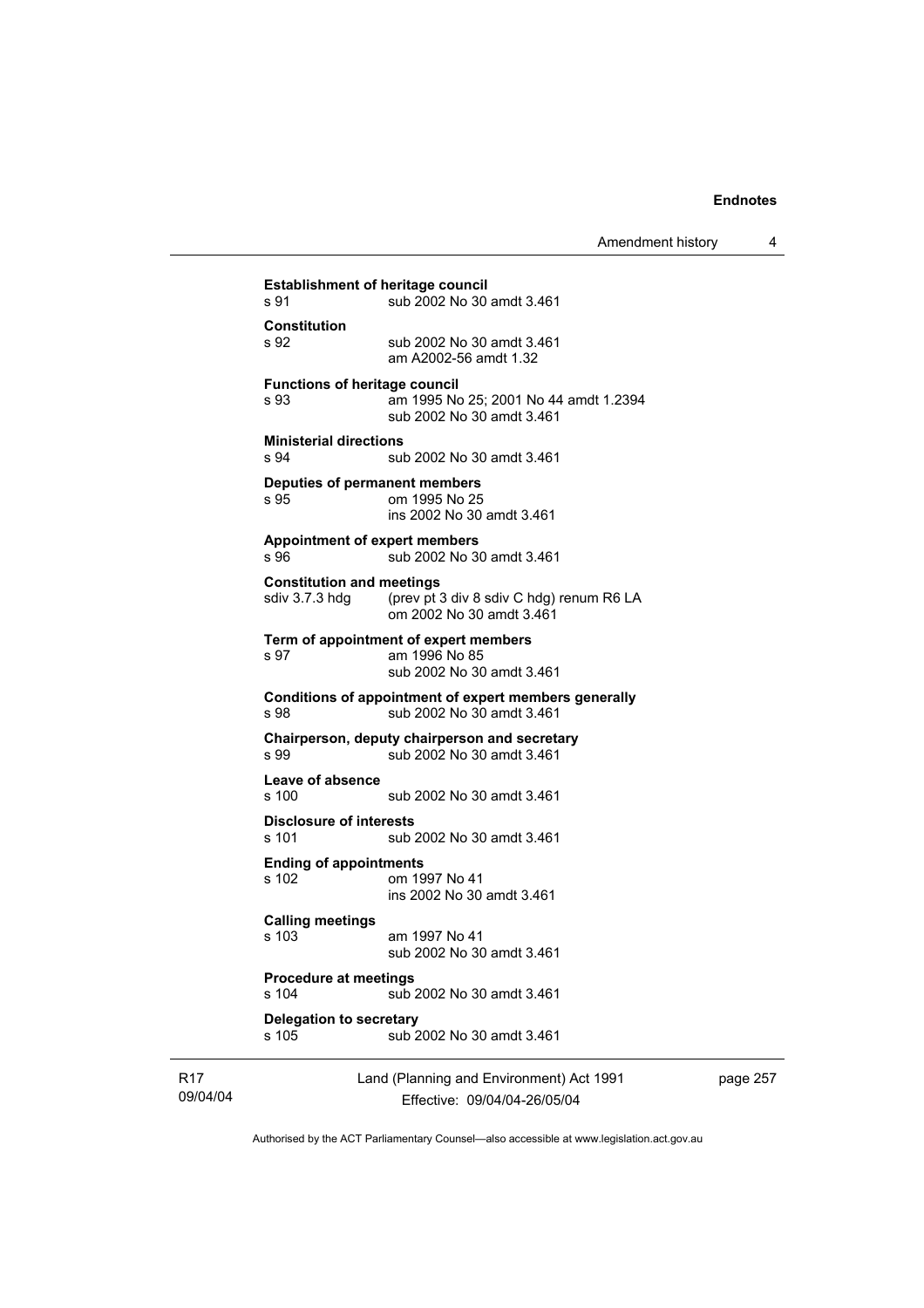4 Amendment history

```
Termination of appointment 
s 106 om 2002 No 30 amdt 3.461 
Acting members 
s 107 om 2002 No 30 amdt 3.461 
Convening meetings 
s 108 om 2002 No 30 amdt 3.461 
Procedure at meetings 
s 109 om 2002 No 30 amdt 3.461 
Quorum 
                 om 2002 No 30 amdt 3.461
Preliminary 
div 4.1 hdg (prev pt 4 div 1 hdg) renum R6 LA<br>div 4.1 note ins A2002-56 amdt 1.33
                 ins A2002-56 amdt 1.33
Definitions for pt 4 
s 111 am 1996 No 71 
Preliminary assessments<br>div 4.2 hdg (prev pt
                 (prev pt 4 div 2 hdg) renum R6 LA
Directions 
s 113 am 1996 No 85 
Submission to Minister 
s 116 am 1996 No 85; 2001 No 44 amdt 1.2395, amdt 1.2396 
Public inspection 
s 117 am 1993 No 77; 1996 No 71 
                  sub 1996 No 85 
                  am 2000 No 37 s 6; 2001 No 44 amdts 1.2397-1.2400; R6 LA 
                  (see 2001 No 44 amdt 1.2401); A2002-56 amdt 1.34 
Assessments 
div 4.3 hdg (prev pt 4 div 3 hdg) renum R6 LA 
Form and content 
sdiv 4.3.1 hdg (prev pt 4 div 3 sdiv A hdg) renum R6 LA 
Direction of assessments 
sdiv 4.3.2 hdg (prev pt 4 div 3 sdiv B hdg) renum R6 LA 
Decisions to direct assessments 
s 121 am 2000 No 37 s 7; ss renum R15 LA 
Directions 
s 123 am 1996 No 85; 2001 No 44 amdt 1.2402, amdt 1.2403; R6 
                  LA (see 2001 No 44 amdt 1.2404)
```
page 258 Land (Planning and Environment) Act 1991 Effective: 09/04/04-26/05/04

R17 09/04/04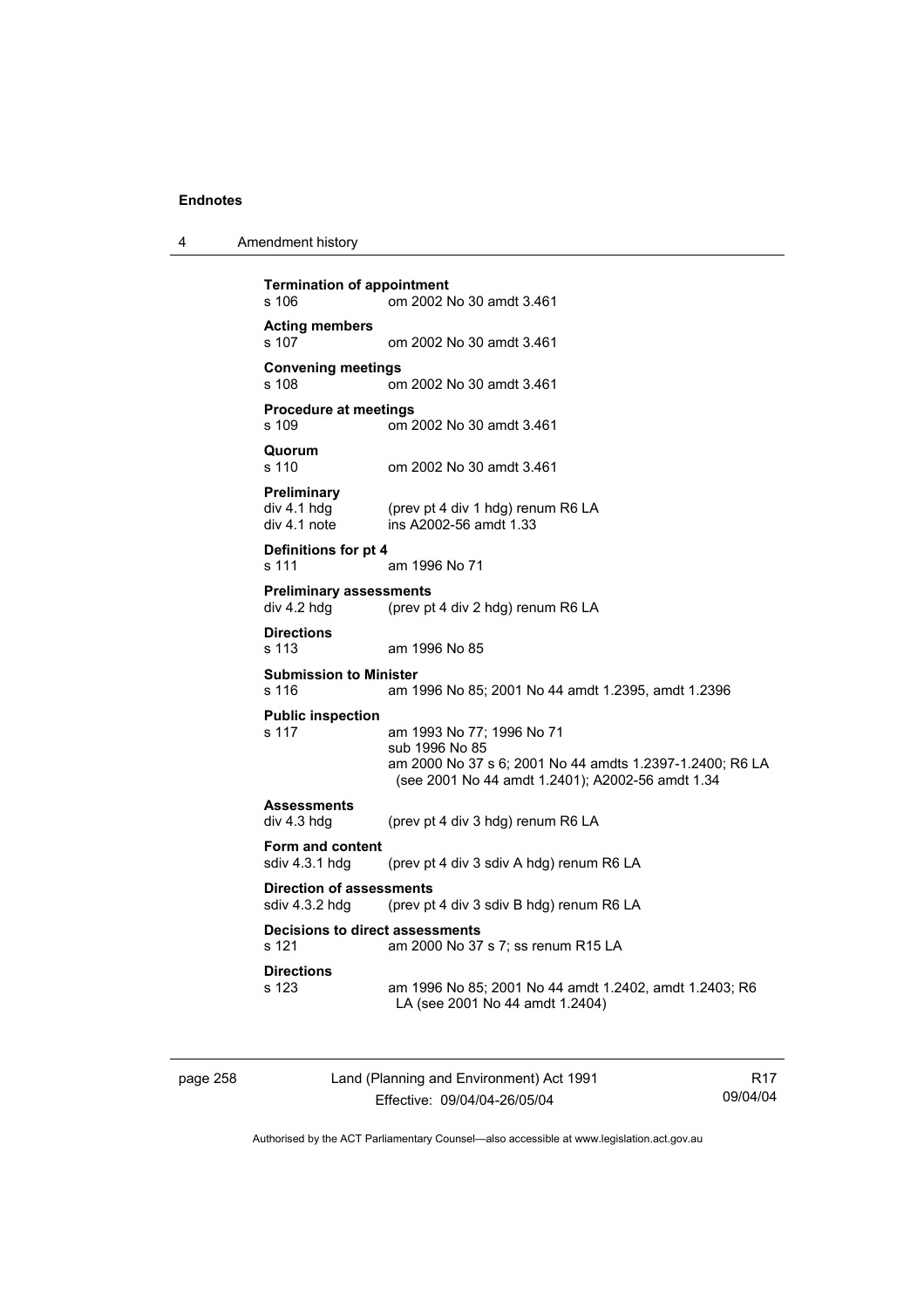|                                                | Amendment history                                                                                                                                                                                                                        | 4 |
|------------------------------------------------|------------------------------------------------------------------------------------------------------------------------------------------------------------------------------------------------------------------------------------------|---|
| sdiv 4.3.3 hdg                                 | Preparation, evaluation and consideration by Legislative Assembly<br>(prev pt 4 div 3 sdiv C hdg) renum R6 LA                                                                                                                            |   |
| s 125                                          | Environmental impact statements-consultation and public inspection<br>am 1993 No 77; 1996 No 71; 2000 No 37 s 8; 2001 No 44<br>amdt .2405, amdt 1.2406; 2001 No 56 amdt 3.433; R6 LA<br>(see 2001 No 44 amdt 1.2407); A2002-56 amdt 1.35 |   |
| <b>Consultation</b><br>s 128                   | am 2001 No 44 amdts 1.2408-1.2410                                                                                                                                                                                                        |   |
| s 132                                          | Presentation to Legislative Assembly and public inspection<br>am 2001 No 44 amdt 1.2411; 2002 No 30 amdt 3.462                                                                                                                           |   |
| <b>Exclusion of material</b><br>s 133          | am 2002 No 30 amdt 3.463                                                                                                                                                                                                                 |   |
| <b>Exemptions</b><br>s 134                     | am 2001 No 44 amdts 1.2412-1.2414                                                                                                                                                                                                        |   |
| <b>Inquiries</b><br>div 4.4 hdg                | (prev pt 4 div 4 hdg) renum R6 LA                                                                                                                                                                                                        |   |
| sdiv 4.4.1 hdg                                 | Establishment of panels and terms of reference<br>(prev pt 4 div 4 sdiv A hdg) renum R6 LA                                                                                                                                               |   |
| Remuneration<br>s 137                          | om 1997 No 41                                                                                                                                                                                                                            |   |
| <b>Terms of reference</b><br>s 138             | am 2001 No 44 amdt 1.2415, amdt 1.2416                                                                                                                                                                                                   |   |
| <b>Notification</b><br>s 139                   | am 2001 No 44 amdt 1.2417, amdt 1.2418                                                                                                                                                                                                   |   |
| Inquiry reports<br>sdiv 4.4.2 hdg              | (prev pt 4 div 4 sdiv B hdg) renum R6 LA                                                                                                                                                                                                 |   |
| s 141                                          | Presentation to Legislative Assembly and public inspection<br>am 2001 No 44 amdt 1.2419; 2002 No 30 amdt 3.464                                                                                                                           |   |
| <b>Exclusion of material</b><br>s 142          | am 2002 No 30 amdt 3.465, amdt 3.466                                                                                                                                                                                                     |   |
| <b>Procedures and powers</b><br>sdiv 4.4.3 hdg | (prev pt 4 div 4 sdiv C hdg) renum R6 LA                                                                                                                                                                                                 |   |
| Definitions for sdiv 4.4.3<br>s 143            | sub 2002 No 30 amdt 3.467<br>def authorised person sub 2002 No 30 amdt 3.467<br>def occupier ins 2002 No 30 amdt 3.467<br>def <i>place</i> sub 2002 No 30 amdt 3.467                                                                     |   |

R17 09/04/04 Land (Planning and Environment) Act 1991 Effective: 09/04/04-26/05/04

page 259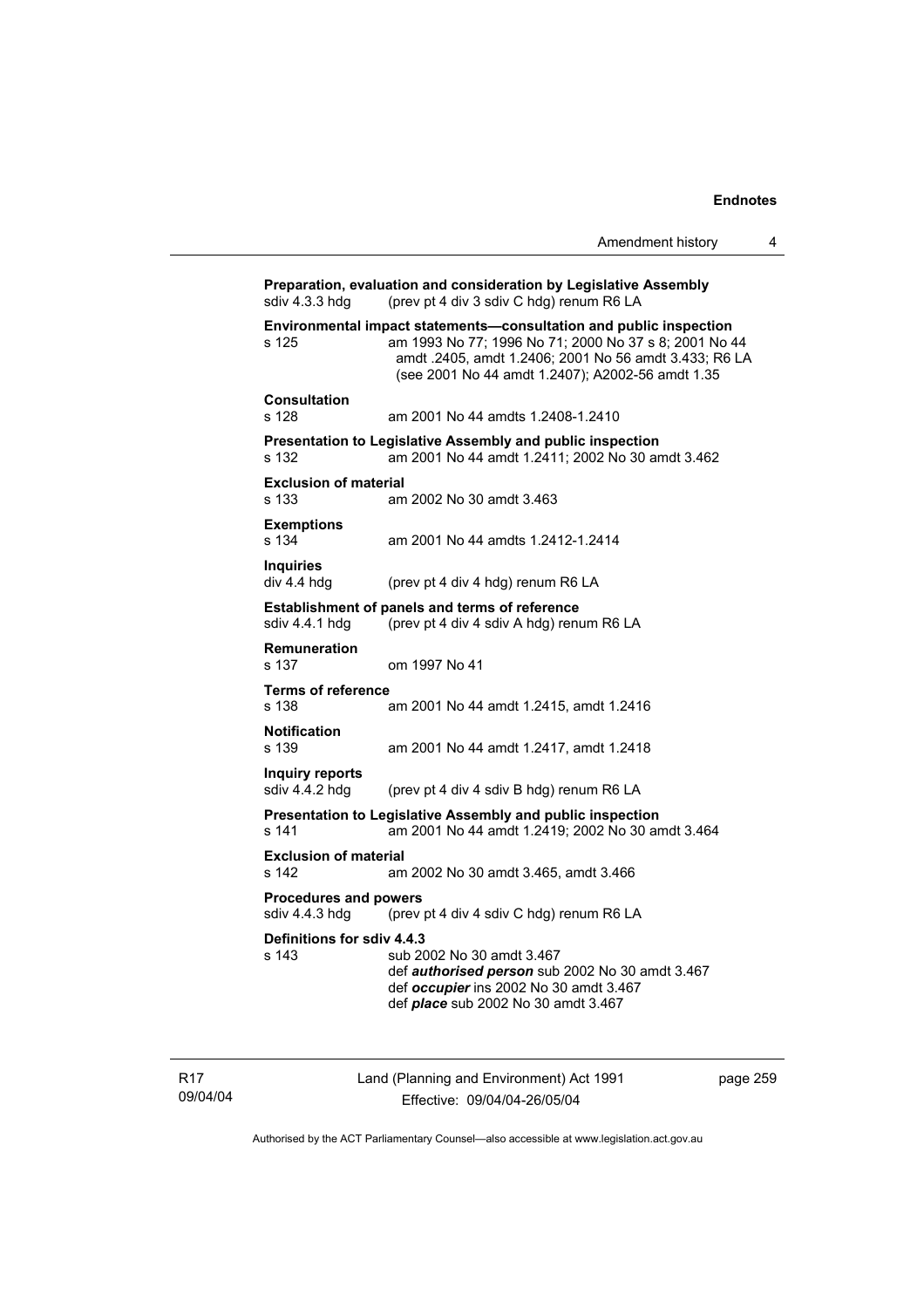| 4 | Amendment history |
|---|-------------------|
|---|-------------------|

```
Notice of inquiry hearings 
s 144 am 2001 No 44 amdts 1.2420-1.2422 
General procedure 
                 am 2002 No 30 amdt 3.468
Special hearings—consultation with interested persons 
s 147 am 2002 No 30 amdt 3.508 
Assessments for purpose of inquiries 
s 148 am 2002 No 30 amdt 3.469 
Witnesses—summons to appear<br>s 149 am 1994 No 81
                 am 1994 No 81
Victimisation of witnesses 
s 150 am 1994 No 81 
Powers of search and inspection 
s 154 am 1994 No 81 
Obstructing or resisting authorised person 
s 155 am 1994 No 81 
                  om A2004-15 amdt 2.105 
Contempt 
s 156 am 1994 No 81; 2002 No 30 amdt 3.470 
Protection of panel members and witnesses 
                 am 2002 No 30 amdt 3.471
Administrative review 
pt 4 div 5 hdg om 1996 No 71 
Review of decisions 
                 am 1993 No 77
                  om 1996 No 71 
Preliminary 
div 5.1 hdg (prev pt 5 div 1 hdg) renum R6 LA 
Definitions for pt 5 
s 159 hdg sub 2002 No 30 amdt 3.472
s 159 am 1993 No 90; 1995 No 54; 1996 No 85; 1999 No 79 sch 3; 
                  2001 No 17 amdt 2.9; 2002 No 30 amdt 3.473, amdt 3.477 
                  def lease sub 2002 No 30 amdt 3.474 
                  def market value ins 2002 No 30 amdt 3.475 
                  def provision ins 2002 No 30 amdt 3.475 
                  def repealed Act om 2002 No 30 amdt 3.476 
Application of pt 5 
s 160 am A2002-56 amdt 1.36
```
page 260 Land (Planning and Environment) Act 1991 Effective: 09/04/04-26/05/04

R17 09/04/04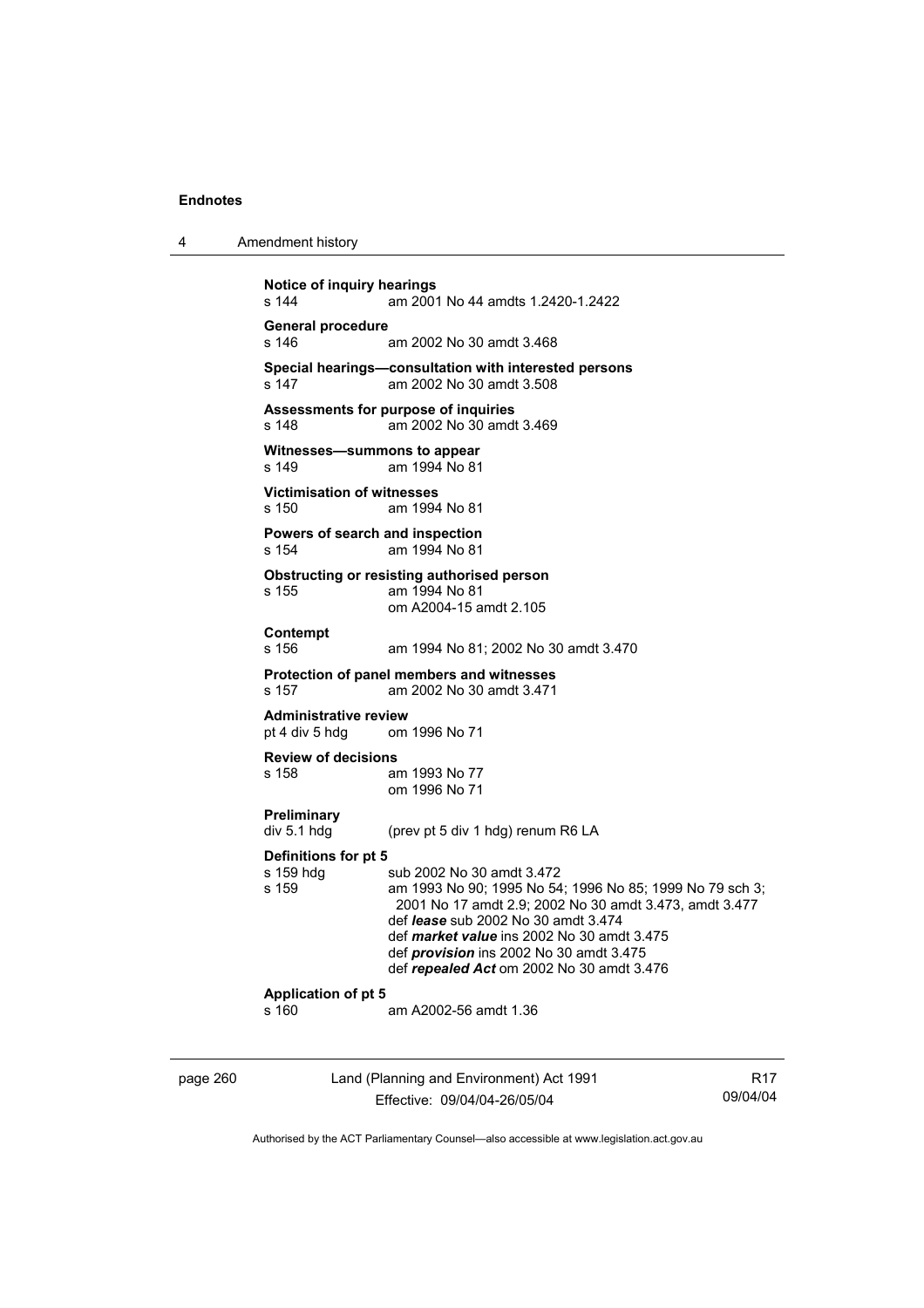| Leases<br>div 5.2 hdg                               | (prev pt 5 div 2 hdg) renum R6 LA                                                                                                      |
|-----------------------------------------------------|----------------------------------------------------------------------------------------------------------------------------------------|
| <b>Effect qualified</b><br>s 160A                   | ins 1999 No 73 s 5                                                                                                                     |
| s 160B                                              | Planning and land authority may grant leases<br>ins A2002-56 amdt 1.37                                                                 |
| <b>Granting of leases</b><br>s 161                  | am 1993 No 11; 1996 No 85; 2001 No 44 amdts 1.2423-<br>1.2425; R6 LA (see 2001 No 44 amdt 1.2426); A2002-56<br>amdt 1.38, amdt 1.78    |
| <b>Fees for granting leases</b><br>s 162            | om 2001 No 44 amdt 1.2427                                                                                                              |
| Leases to community organisations<br>s 163          | am 1993 No 11; 2001 No 44 amdt 1.2428, amdt 1.2429; 2002<br>No 30 amdt 3.478; A2002-56 amdt 1.39, amdt 1.78; ss renum<br><b>R15 LA</b> |
| <b>Special leases</b><br>s 164                      | am 1993 No 11; 2001 No 44 amdt 1.2428, amdt 1.2429;<br>A2002-56 amdt 1.40, amdt 1.78; ss renum R15 LA                                  |
| s 165                                               | Authority to consider proposed leases<br>am 1993 No 11; 1996 No 39<br>om 1996 No 85                                                    |
| s 166                                               | Inquiries and assessments in relation to granting of leases<br>am A2002-56 amdt 1.41, amdt 1.42                                        |
| s 166A                                              | Grants of leases after inquiries or assessments<br>ins A2002-56 amdt 1.42                                                              |
| s 167                                               | <b>Eligibility for certain classes of leases</b><br>am 1996 No 85; 2001 No 44 amdt 1.2428, amdt 1.2429;<br>A2002-56 amdt 1.78          |
| Authority need not grant lease<br>s 168             | sub A2002-56 amdt 1.43                                                                                                                 |
| <b>Payment for leases</b><br>s 169                  | am 2000 No 37 s 9; A2002-56 amdt 1.78                                                                                                  |
| Failure to accept and execute lease<br>s 170        | am 2002 No 30 amdt 3.479; A2002-56 amdt 1.78                                                                                           |
| <b>Grant of further residential leases</b><br>s 171 | am 1996 No 85; 2001 No 44 amdt 1.2429, amdt 1.2430<br>sub A2002-56 amdt 1.44                                                           |

R17 09/04/04 Land (Planning and Environment) Act 1991 Effective: 09/04/04-26/05/04

page 261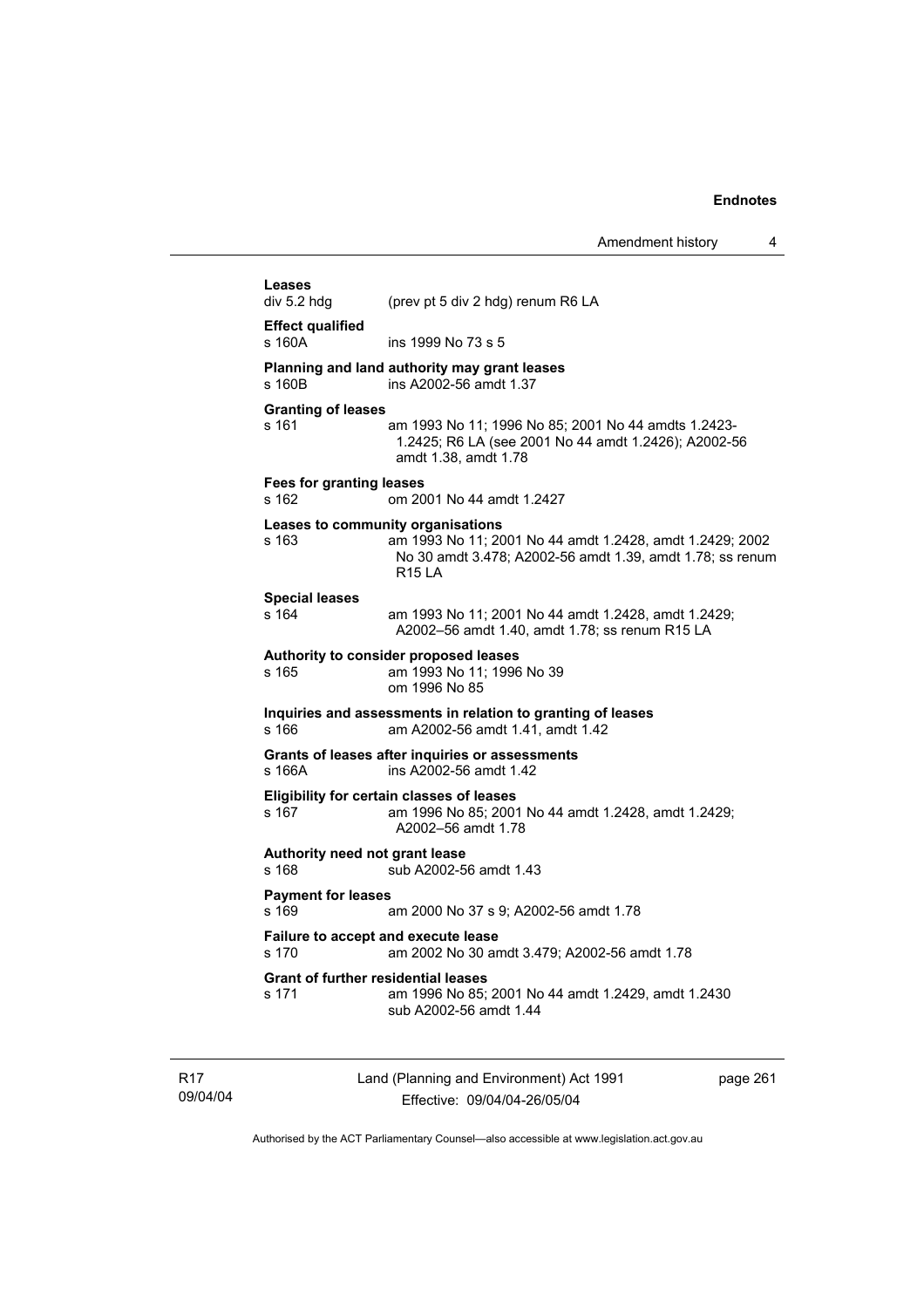4 Amendment history

| <b>Grant of further rural leases</b>         |                                                                                                                                                                                                            |
|----------------------------------------------|------------------------------------------------------------------------------------------------------------------------------------------------------------------------------------------------------------|
| s 171A                                       | ins 1996 No 85<br>am 1999 No 73 s 6; 2001 No 32 s 4, s 5; 2001 No 44<br>amdt 1.2429, amdt 1.2430; R6 LA (see 2001 No 32 s 6);<br>A2002-56 amdt 1.45, amdt 1.46, amdt 1.78; pars, ss renum<br><b>R15 LA</b> |
| s 172                                        | Grant of further leases for purposes other than residential or rural<br>am 1996 No 85; 2001 No 44 amdt 1.2429; amdt 1.2430<br>sub A2002-56 amdt 1.47                                                       |
| s 172A                                       | <b>Grant of further lease-unit titles</b><br>ins 1996 No 85<br>sub 2001 No 17 amdt 2.10<br>am A2002-56 amdt 1.48, amdt 1.78                                                                                |
| s 172B                                       | Grant of further lease-community title<br>ins 2001 No 58 s 102<br>am A2002-56 amdt 1.49, amdt 1.78                                                                                                         |
| s 172C                                       | No right to use, flow and control of water<br>(prev s 172B) ins 1998 No 63<br>renum 2001 No 58 s 101                                                                                                       |
| s 173                                        | Lessee's rights in relation to improvements<br>am 1996 No 85; A2002-56 amdts 1.50-1.54, amdt 1.78,<br>amdt 1.79; ss renum R12 LA (see A2002-56 amdt 1.55)                                                  |
| s 174                                        | Determination of value of improvements<br>am 1996 No 85; A2002-56 amdt 1.79                                                                                                                                |
| s 175                                        | Use of land for leased purpose<br>am 1996 No 85                                                                                                                                                            |
| Variation of rent<br>s 176                   | am A2002-56 amdt 1.79                                                                                                                                                                                      |
| <b>Review of variations of rent</b><br>s 177 | am A2002-56 amdt 1.56, amdt 1.79                                                                                                                                                                           |
| s 178                                        | Refund of amount paid for grant of lease<br>am 2001 No 44 amdt 1.2428, amdt 1.2429; A2002-56<br>amdt $1.79$                                                                                                |
| <b>Certificates of compliance</b><br>s 179   | am 1996 No 85; 2001 No 17 amdt 2.11; 2001 No 44<br>amdt 1.2431, amdt 1.2432; R6 LA (see 2001 No 44<br>amdt 1.2433); A2002-56 amdt 1.57, amdt 1.79                                                          |
|                                              |                                                                                                                                                                                                            |

page 262 Land (Planning and Environment) Act 1991 Effective: 09/04/04-26/05/04

R17 09/04/04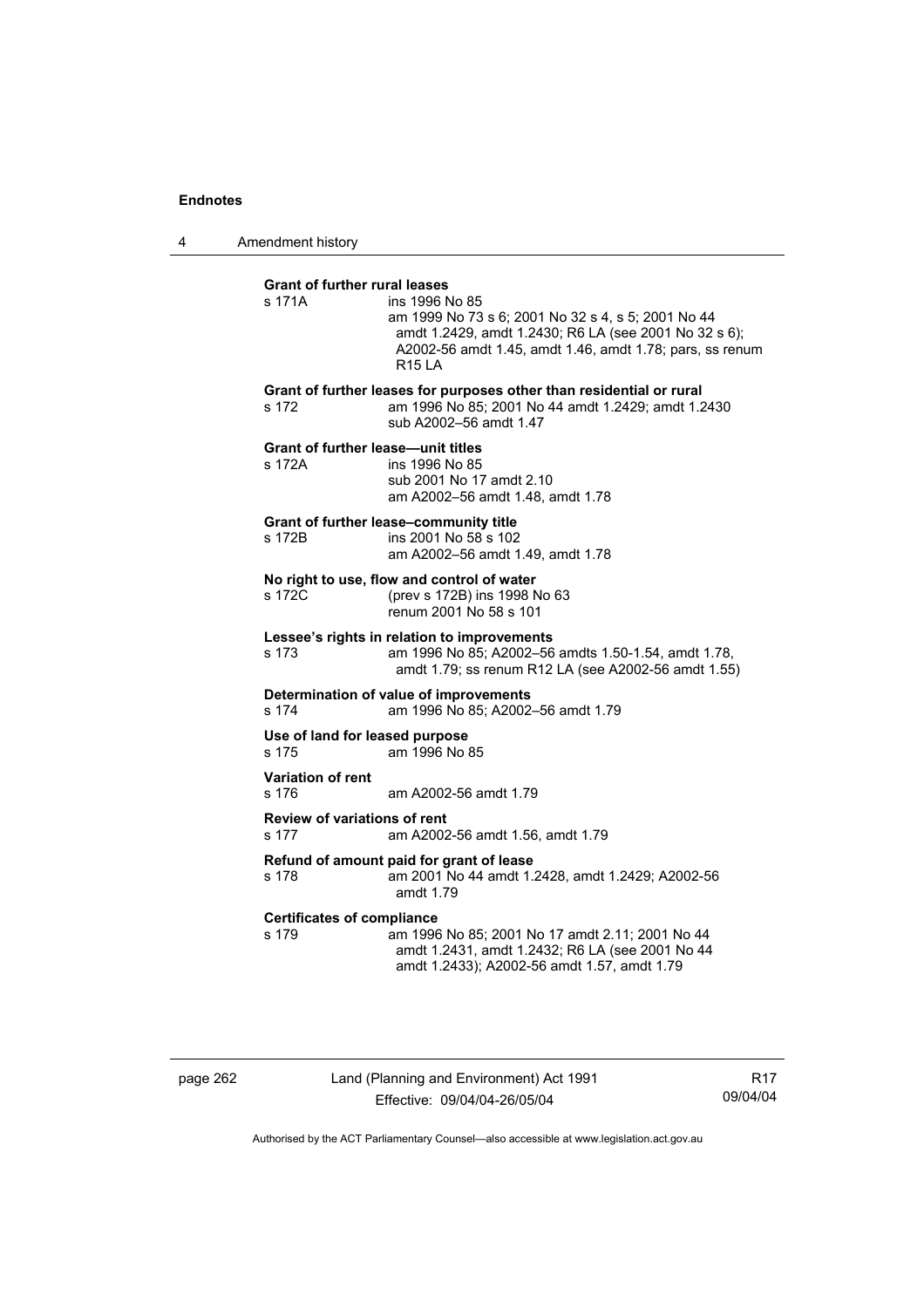|                                             | Amendment history<br>4                                                                                                                                                                  |  |
|---------------------------------------------|-----------------------------------------------------------------------------------------------------------------------------------------------------------------------------------------|--|
| s 180                                       | Transfer of land subject to building and development provision<br>am 1996 No 85; 2001 No 44 amdt 1.2434, amdt 1.2435;<br>A2002-56 amdt 1.58, amdt 1.59, amdt 1.79; A2004-2<br>amdt 1.31 |  |
| s 181                                       | Mortgage of leasehold subject to building and development provision<br>am 1996 No 85                                                                                                    |  |
| s 183                                       | Power of lessee to sublet part of building or land in certain cases<br>am 1995 No 20                                                                                                    |  |
| <b>Variation of leases</b><br>div 5.3 hdg   | (prev pt 5 div 3 hdg) renum R6 LA                                                                                                                                                       |  |
| <b>Effect qualified</b><br>s 183A           | ins 1999 No 73 s 7                                                                                                                                                                      |  |
| s 184                                       | Application to surrender and regrant of leases<br>am 1996 No 62<br>sub 1996 No 85                                                                                                       |  |
| s 184A                                      | Variation of nominal rent lease-change of use charge<br>ins 1996 No 85<br>am 2001 No 1 s 4; A2002-56 amdt 1.60, amdt 1.79; ss renum<br><b>R15 LA</b>                                    |  |
| New change of use charge formula<br>s 184B  | ins 1996 No 85<br>am 1998 No 65; 1999 No 40 s 4; 2000 No 14 s 4; 2000 No 49<br>s <sub>4</sub><br>om 2001 No 1 s 5                                                                       |  |
| s 184C                                      | Change of use charge for variations of nominal rent leases<br>ins 1996 No 85<br>am 2000 No 49 s 5; 2001 No 1 s 6<br>sub 2001 No 80 s 3<br>am A2002-56 amdt 1.79                         |  |
| <b>Variation of rental leases</b><br>s 184D | ins 1996 No 85<br>am A2002-56 amdt 1.61, amdt 1.78                                                                                                                                      |  |
| s 185                                       | Advice of rent payable on variation of lease<br>am A2002-56 amdt 1.62, amdt 1.78                                                                                                        |  |
| Variation of lease to pay out rent<br>s 186 | am 1996 No 85; 2001 No 44 amdt 1.2436, amdt 1.2437;<br>A2002-56 amdt 1.79; ss renum R15 LA                                                                                              |  |
| No variations to extend term<br>s 186A      | ins 1996 No 85<br>am A2002-56 amdt 1.78                                                                                                                                                 |  |
|                                             |                                                                                                                                                                                         |  |

R17 09/04/04 Land (Planning and Environment) Act 1991 Effective: 09/04/04-26/05/04

page 263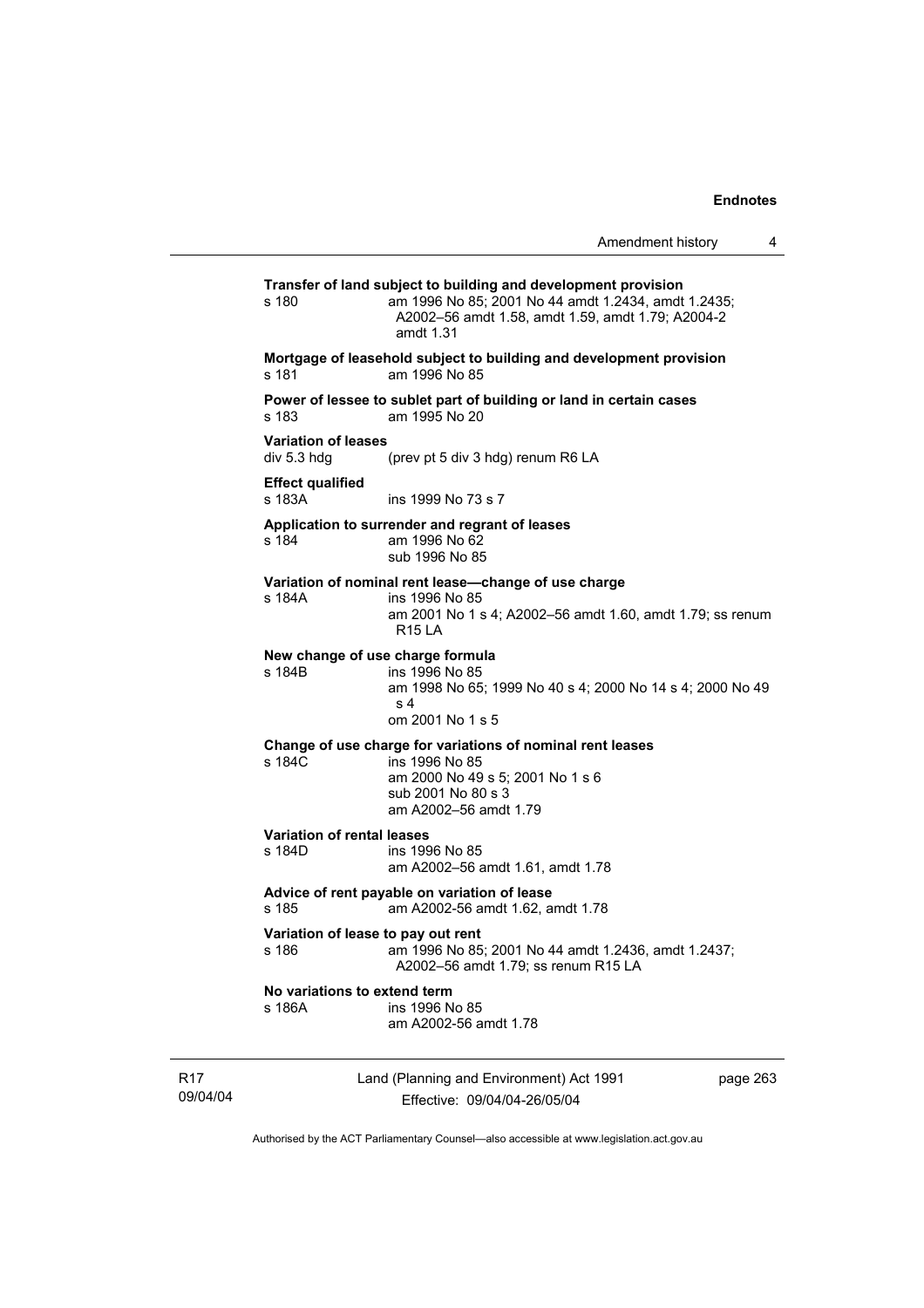4 Amendment history

| <b>Restrictions on rural leases</b>         | (prev pt 5 div 3AA hdg) ins 1999 No 73 s 8                                                                                                                                                                                                                                                                                                                                                                                          |
|---------------------------------------------|-------------------------------------------------------------------------------------------------------------------------------------------------------------------------------------------------------------------------------------------------------------------------------------------------------------------------------------------------------------------------------------------------------------------------------------|
| div 5.4 hdg                                 | renum R6 LA                                                                                                                                                                                                                                                                                                                                                                                                                         |
| Definitions for div 5.4<br>s 186B           | ins 1999 No 73 s 8<br>def <i>dealing</i> ins 1999 No 73 s 8<br>def discharge amount ins 1999 No 73 s 8<br>def earlier index number ins 1999 No 73 s 8<br>def <i>holding period</i> ins 1999 No 73 s 8<br>def index number ins 1999 No 73 s 8<br>def <i>later index number</i> ins 1999 No 73 s 8<br>def <i>long</i> lease ins 1999 No 73 s 8<br>def short lease ins 1999 No 73 s 8<br>def special Pialligo lease ins 1999 No 73 s 8 |
| <b>Land management agreements</b><br>s 186C | ins 1999 No 73 s 8<br>am 2001 No 44 amdt 1.2438, amdt 1.2439; A2002-56<br>amdt 1.63, amdt 1.64, amdt 1.78                                                                                                                                                                                                                                                                                                                           |
| Dealings with rural leases<br>s 186D        | ins 1999 No 73 s 8<br>am 2001 No 32 s 7; R6 LA (see 2001 No 32 s 8); A2002-56<br>amdt 1.65, amdt 1.78; A2003-14 amdt 1.67, amdt 1.68                                                                                                                                                                                                                                                                                                |
| Discharge amount                            | ins 1999 No 73 s 8                                                                                                                                                                                                                                                                                                                                                                                                                  |
| s 186E                                      | am A2003-34 amdt 2.2                                                                                                                                                                                                                                                                                                                                                                                                                |
| s 186F                                      | Discharge amount-special Pialligo leases<br>ins 1999 No 73 s 8<br>am 2001 No 56 amdt 3.434                                                                                                                                                                                                                                                                                                                                          |
| Index numbers<br>s 186G                     | ins 1999 No 73 s 8                                                                                                                                                                                                                                                                                                                                                                                                                  |
| No subdivision or consolidation             | ins 1999 No 73 s 8                                                                                                                                                                                                                                                                                                                                                                                                                  |
| s 186H                                      | am A2002-56 amdt 1.78                                                                                                                                                                                                                                                                                                                                                                                                               |
| <b>Consolidation and subdivision</b>        | (prev pt 5 div 3A hdg) ins 1996 No 85                                                                                                                                                                                                                                                                                                                                                                                               |
| div 5.5 hdg                                 | renum R6 LA                                                                                                                                                                                                                                                                                                                                                                                                                         |
| <b>Effect qualified</b>                     | ins as s 187A 1999 No 73 s 9                                                                                                                                                                                                                                                                                                                                                                                                        |
| s 187AA                                     | renum 2000 No 80 amdt 3.8                                                                                                                                                                                                                                                                                                                                                                                                           |

page 264 Land (Planning and Environment) Act 1991 Effective: 09/04/04-26/05/04

R17 09/04/04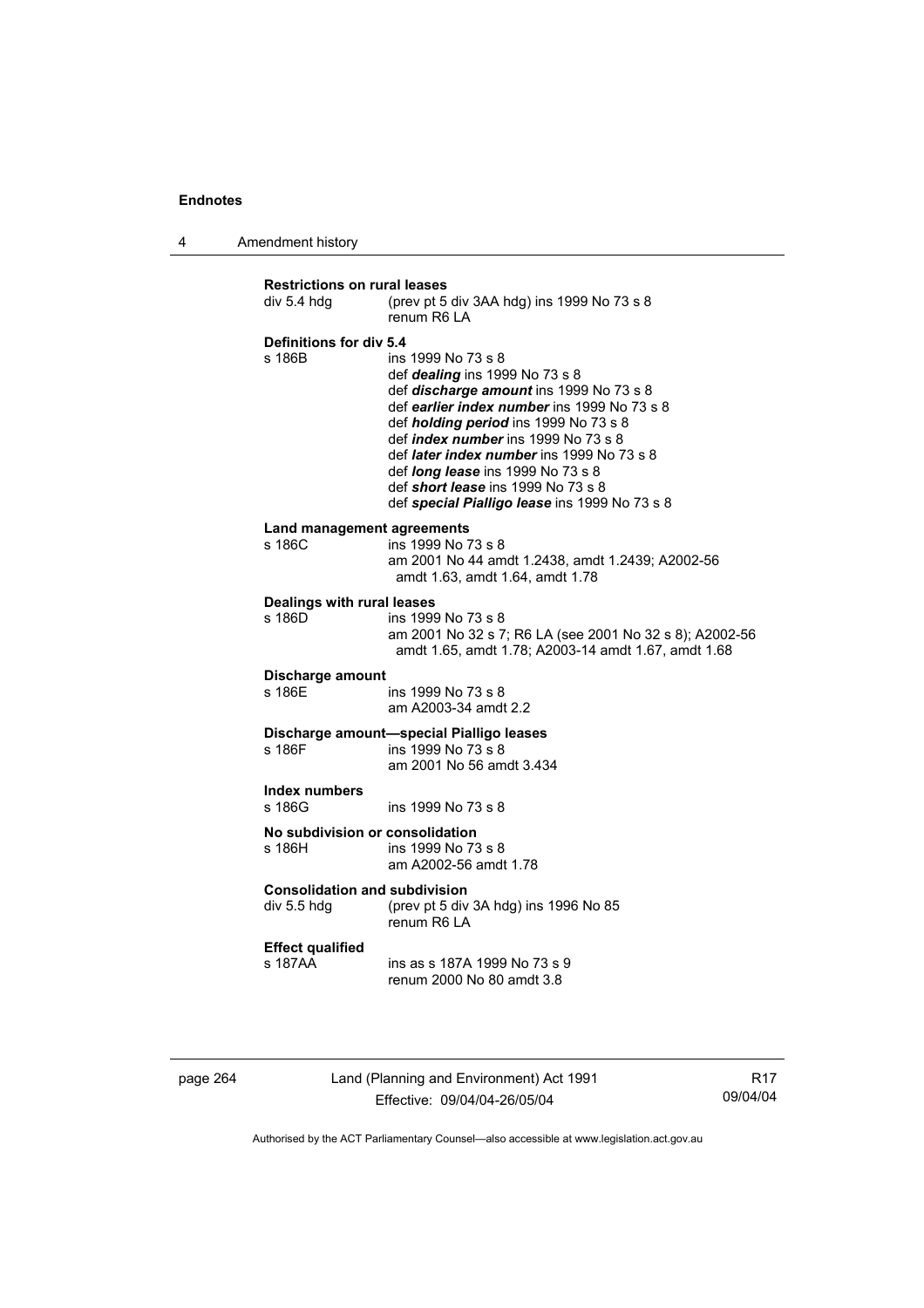| s 187                                              | Application-nominal rent leases of Territory land<br>om 1993 No 75<br>ins 1996 No 85                                                                          |
|----------------------------------------------------|---------------------------------------------------------------------------------------------------------------------------------------------------------------|
| s 187A                                             | Consolidation and subdivision-change of use charge<br>ins 1996 No 85<br>am 2001 No 1 s 7; A2002-56 amdt 1.66, amdt 1.79; ss renum<br><b>R15 LA</b>            |
| s 187B                                             | New change of use charge formula<br>ins 1996 No 85<br>am 1998 No 65; 1999 No 40 s 5; 2000 No 14 s 5; 2000 No 49<br>s 6<br>om 2001 No 1 s 8                    |
| s 187C                                             | Change of use charge for consolidations and subdivisions<br>ins 1996 No 85<br>am 2000 No 49 s 7; 2001 No 1 s 9<br>sub 2001 No 80 s 4<br>am A2002-56 amdt 1.79 |
| Recovery of land<br>div 5.6 hdg                    | (prev pt 5 div 4 hdg) renum R6 LA                                                                                                                             |
| <b>Termination of leases</b><br>s 188              | am 1996 No 85; A2002-56 amdt 1.67, amdt 1.78, amdt 1.79;<br>ss renum R15 LA                                                                                   |
| How land may be recovered<br>s 189                 | sub A2002-56 amdt 1.68                                                                                                                                        |
| Evidence of ending of lease<br>s 190               | sub A2002-56 amdt 1.68                                                                                                                                        |
| <b>Public land</b><br>div 5.7 hdg                  | (prev pt 5 div 5 hdg) renum R6 LA                                                                                                                             |
| Preliminary<br>sdiv 5.7.1 hdg                      | (prev pt 5 div 5 sdiv A hdg) renum R6 LA                                                                                                                      |
| Definitions for div 5.7<br>s 191 hdg               | sub 2002 No 30 amdt 3.480                                                                                                                                     |
| <b>Public land</b><br>sdiv $5.7.2$ hdg             | (prev pt 5 div 5 sdiv B hdg) renum R6 LA                                                                                                                      |
| s 192 hdg<br>s 192                                 | Recommendations to planning and land authority<br>am A2002-56 amdt 1.69<br>am 1996 No 85; A2002-56 amdt 1.70                                                  |
| <b>Management of public land</b><br>sdiv 5.7.3 hdg | (prev pt 5 div 5 sdiv C hdg) renum R6 LA                                                                                                                      |

R17 09/04/04 Land (Planning and Environment) Act 1991 Effective: 09/04/04-26/05/04

page 265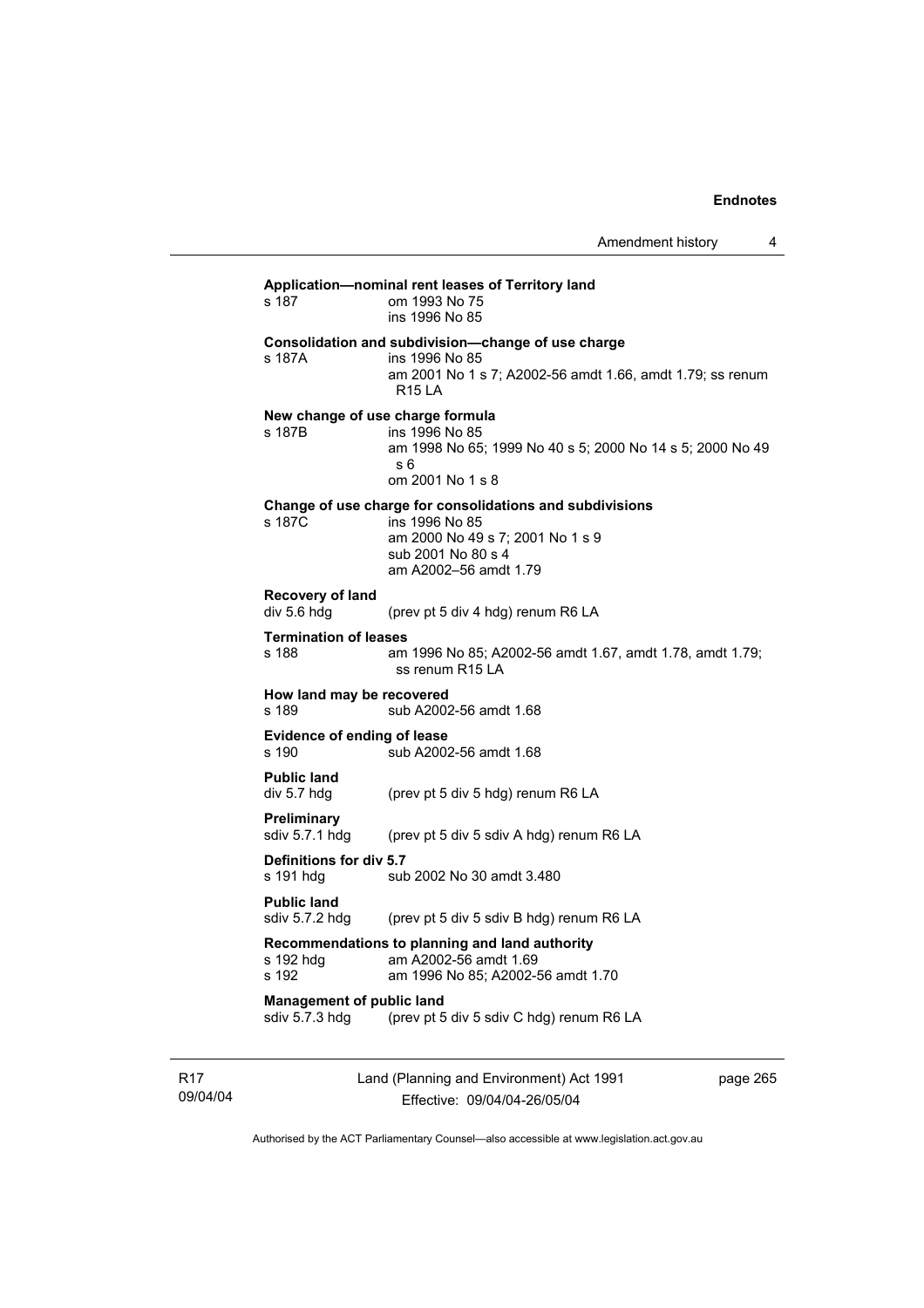# 4 Amendment history

**Reserved areas**  am 1996 No 85 **Management objectives**  s 195 am 2001 No 44 amdt 1.2440; 2002 No 30 amdt 3.481 **Plans of management**<br>sdiv 5.7.4 hdg (pre (prev pt 5 div 5 sdiv D hdg) renum R6 LA **Public consultation**  s 200 am 2001 No 44 amdt 1.2441, amdt 1.2442 **Minister's powers**  am 2001 No 44 amdts 1.2443-1.2446 **Referral back to conservator**  s 205 am 2001 No 44 amdt 1.2447, amdt 1.2448 **Notice of revival of deferred draft plan of management**  s 206 sub 2001 No 44 amdt 1.2449 **Notification, presentation, disallowance and date of effect**  s 207 am 2001 No 44 amdt 1.2450, amdt 1.2451 **Leases and licences**  sdiv 5.7.5 hdg (prev pt 5 div 5 sdiv E hdg) renum R6 LA **Leases—generally**  am A2002-56 amdt 1.78 **Grant of leases**  s 209 am 1993 No 11, A2002-56 amdt 1.71 **Licences**  s 210 am 1992 No 32; 1996 No 71; 2001 No 44 amdts 1.2452- 1.2454; A2002-56 amdt 1.78; A2003-34 s 4, s 5 **Miner's rights in relation to public land**  s 211 am 2002 No 30 amdt 3.482 **Administrative review**  pt 5 div 6 hdg om 1996 No 71 **Notice of decisions**  s 212 am 1993 No 77 om 1996 No 71 **Review by appeals board**  s 213 sub 1993 No 77 om 1996 No 71

page 266 Land (Planning and Environment) Act 1991 Effective: 09/04/04-26/05/04

R17 09/04/04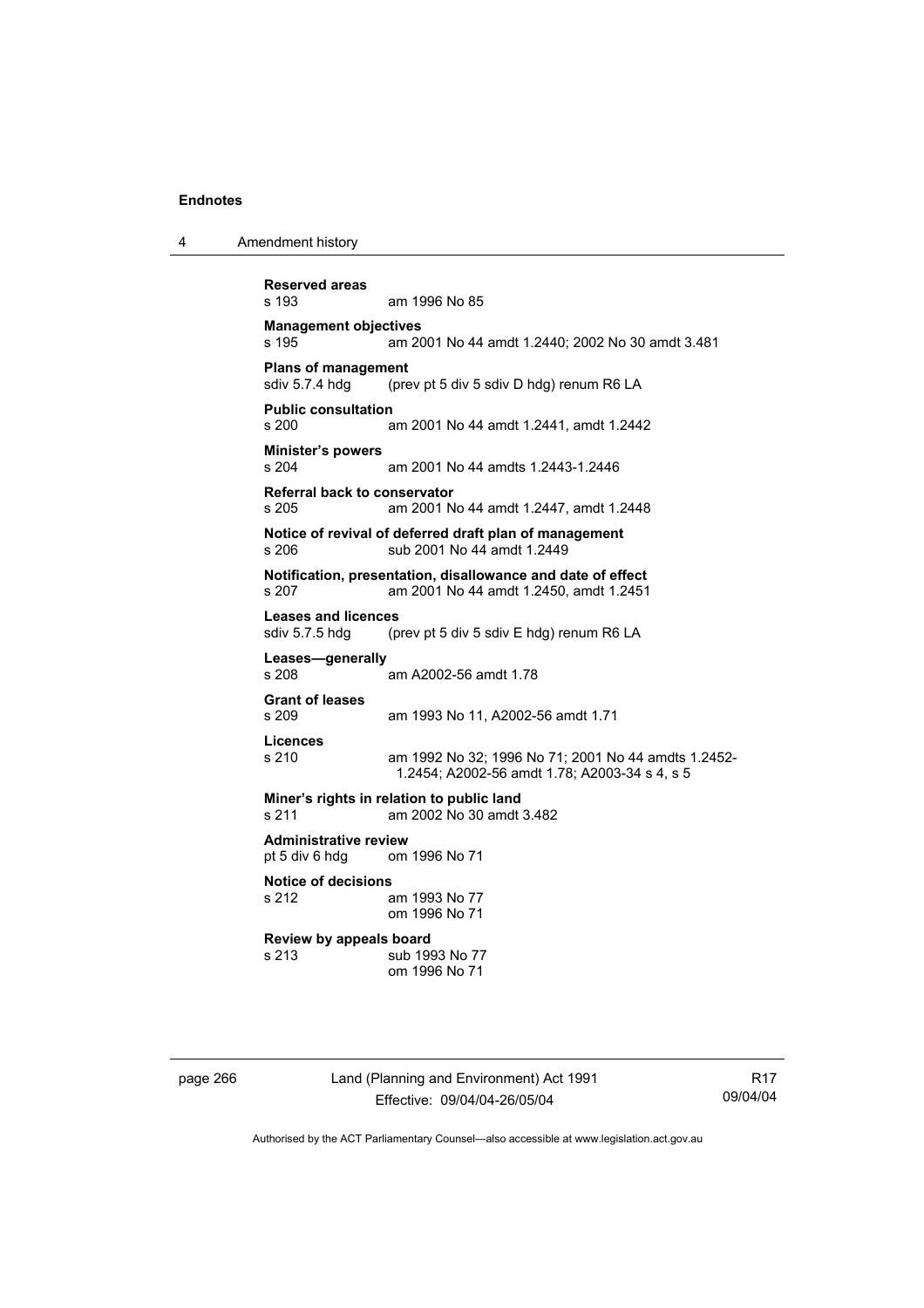# **Notice of decisions under s 174, s 177, s 178 or s 184**  s 213A ins 1993 No 77 am 1994 No 60 om 1996 No 71 **Review by administrative appeals tribunal**  s 213B ins 1993 No 77 om 1996 No 71 **Lessee may surrender lease or part of lease**  s 214 am A2002-56 amdt 1.72, amdt 1.78 **Miscellaneous**  div 5.8 hdg (prev pt 5 div 7 hdg) renum R6 LA **Reduction of rent and relief from provisions of lease**  s 215 sub 2002 No 30 amdt 3.483 am A2002-56 amdt 1.78 **Access to leased land from roads and road related areas**  s 216 am 1996 No 85 sub 1999 No 79 sch 3 am A2002-56 amdt 1.73, amdt 1.74, amdt 1.78; ss renum R12 LA (see A2002-56 amdt 1.75) **Notification of certain leases**  s 216A ins 1993 No 11 am 1996 No 85 sub 2002 No 30 amdt 3.484 am 2002 No 39 amdt 1.4 sub A2002-56 amdt 1.76 **Licences in relation to land that is not public land**  s 217 am 2001 No 44amdts 1.2455-1.2457 am A2002-56 amdt 1.78; A2003-34 s 6, s 7 **Rights to extract minerals**  s 219 am A2002-56 amdt 1.78 **False or misleading statements in relation to leases**  s 221 am 1994 No 81 sub A2002-56 amdt 1.77 om A2004-15 amdt 2.105 **Preliminary**  div 6.1 hdg (prev pt 6 div 1 hdg) renum R6 LA

page 267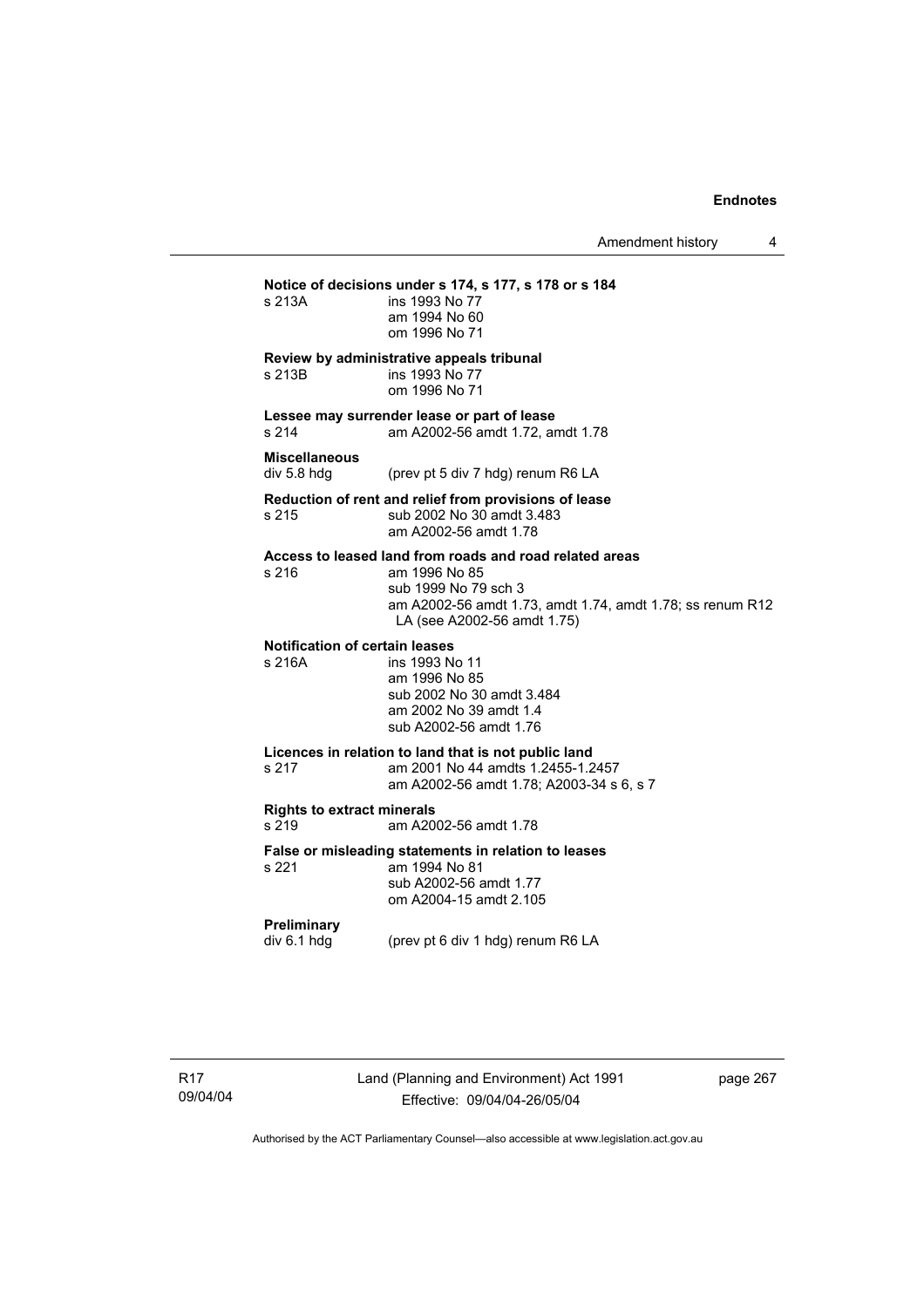page 268

| Δ | Amendment history |
|---|-------------------|
|   |                   |

# **Definitions for pt 6**

| s 222 hdg<br>s 222            | sub 2002 No 30 amdt 3.485<br>am 1996 No 85; 1997 No 116; 2000 No 37 s 10; 2002 No 30             |          |
|-------------------------------|--------------------------------------------------------------------------------------------------|----------|
|                               | amdt 3.486, amdt 3.491                                                                           |          |
|                               | def <i>approval</i> sub A2002-56 amdt 1.80                                                       |          |
|                               | def building work sub 2002 No 30 amdt 3.487; A2004-13                                            |          |
|                               | amdt 2.73                                                                                        |          |
|                               | def consolidation sub 2002 No 30 amdt 3.487                                                      |          |
|                               | def development am A2003-34 amdt 1.4; pars renum R15 LA                                          |          |
|                               | def Executive ins 2002 No 30 amdt 3.488                                                          |          |
|                               | def <i>inspector</i> ins A2003-34 amdt 2.3<br>def lease sub 2002 No 30 amdt 3.489                |          |
|                               | def <i>lessee</i> sub 2002 No 30 amdt 3.489                                                      |          |
|                               | def <i>order</i> sub A2003-34 amdt 1.5                                                           |          |
|                               | def <i>original decision</i> ins A2002-56 amdt 1.81                                              |          |
|                               | def prohibition notice ins A2003-34 amdt 1.6                                                     |          |
|                               | def relevant authority sub A2002-56 amdt 1.82                                                    |          |
|                               | def subdivision sub 2002 No 30 amdt 3.489                                                        |          |
|                               | def variation ins 2002 No 30 amdt 3.490                                                          |          |
| Meaning of variation for pt 6 |                                                                                                  |          |
| s 223                         | om 1996 No 85                                                                                    |          |
|                               | ins 2002 No 30 amdt 3.492                                                                        |          |
| <b>Approvals</b>              |                                                                                                  |          |
| div 6.2 hdg                   | (prev pt 6 div 2 hdg) renum R6 LA                                                                |          |
|                               |                                                                                                  |          |
| Preliminary                   | pt 6 div 2 sdiv A hdg om 1996 No 85                                                              |          |
| Interpretation                |                                                                                                  |          |
| s 224                         | om 1996 No 85                                                                                    |          |
| General                       |                                                                                                  |          |
| sdiv 6.2.1 hdg                | (prev pt 6 div 2 sdiv B hdg) renum R6 LA                                                         |          |
|                               |                                                                                                  |          |
| Offence-development<br>s 225  | am 1996 No 85                                                                                    |          |
|                               |                                                                                                  |          |
|                               | Application to undertake development                                                             |          |
| s 226                         | am 1996 No 85; 1999 No 73 s 10; 2001 No 44 amdts 1.2458-                                         |          |
|                               | 1.2460; 2001 No 73 s 4, s 5; 2001 No 80 ss 5-7; R6 LA (see                                       |          |
|                               | 2001 No 44 amdt 1.2461 and 2001 No 73 s 6); A2002-56<br>amdts 1.83-1.85, amdt 1.133, amdt. 1.134 |          |
|                               |                                                                                                  |          |
|                               | Register of applications, approvals, orders and lease and development                            |          |
| conditions                    |                                                                                                  |          |
| s 227 hdg<br>s 227            | sub 2000 No 37 s 11<br>am 2000 No 37 s 11; 2001 No 44 amdt 1.2462, amdt 1.2463;                  |          |
|                               | R6 LA (see 2001 No 44 amdt 1.2464); A2002-56 amdt 1.86,                                          |          |
|                               | amdt 1.87, amdt 1.134                                                                            |          |
|                               |                                                                                                  |          |
|                               | Land (Planning and Environment) Act 1991                                                         | R17      |
|                               | Effective: 09/04/04-26/05/04                                                                     | 09/04/04 |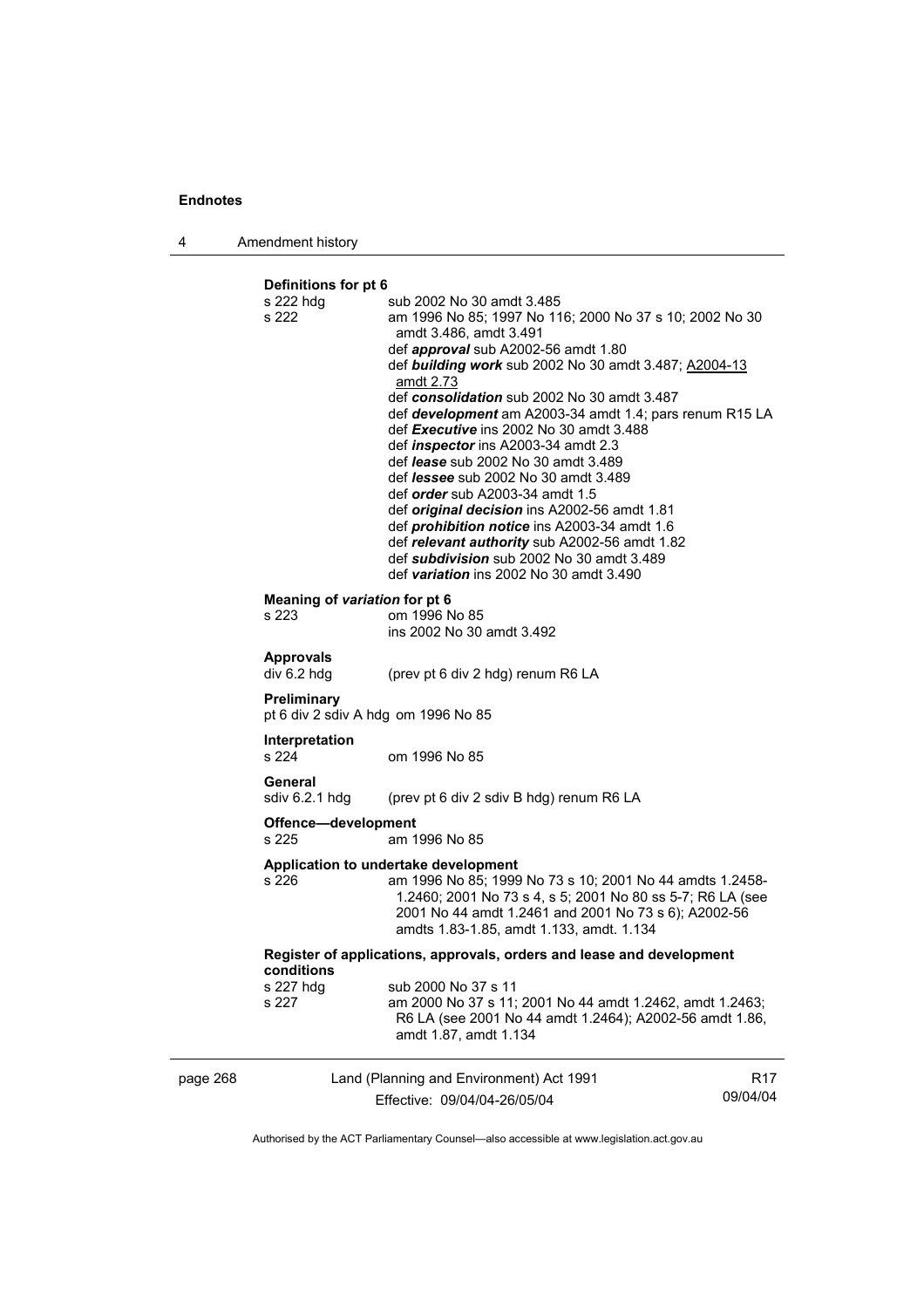# **Restrictions on inspection of applications**  s 228 am 1996 No 85; A2002-56 amdt 1.88, amdt 1.134 **Notice of application**<br>s 229 an am 1993 No 90; 1995 No 54; 1996 No 71; 1996 No 85; 1997 No 93; 2000 No 37 s 12; 2001 No 20 s 54; 2002 No 30 amdt 3.508; A2002-56 amdt 1.89, amdt 1.134; A2003-30 amdt 1.3; ss renum R15 LA **Direction that applications to be submitted to Minister**  s 229A hdg sub 2001 No 44 amdt 1.2465 s 229A ins 1996 No 85 am 1999 No 87 s 3; 2001 No 44 amdts 1.2466-1.2472; R6 LA (see 2001 No 44 amdt 1.2473); 2002 No 30 amdt 3.493, amdt 3.494 sub A2002-56 amdt 1.90 **Minister may decide some applications**<br>s 229B ins A2002-56 amdt 1.9 ins A2002-56 amdt 1.90 **Approvals**  s 230 am 1993 No 77; 1996 No 71 sub 1996 No 85 am 2000 No 37 s 13 **Matters to be considered**  s 231 am 1996 No 85; 2002 No 30 amdt 3.495; A2002-56 amdt 1.91, amdt 1.134, amdt 1.135 **Duty of applicants**  s 232 am 2001 No 44 amdt 1.2474, amdt 1.2475; 2002 No 30 amdt 3.508; A2002-56 amdt 1.92-1.94, amdt 1.134; ss renum R12 La (see A2002-56 amdt 1.95) **More information**  s 233 am 1996 No 85; A2002-56 amdt 1.135 **Effect of failure to give further information**  am 1996 No 85; A2002-56 amdt 1.135 **Duties of concurring authorities**  s 235 am 1996 No 39 om 1996 No 85 **Objections**  sdiv 6.2.2 hdg (prev pt 6 div 2 sdiv C hdg) renum R6 LA **Objections—general**  s 237 am 1996 No 85; 1997 No 116; 2000 No 37 s 14; A2002-56 amdt 1.96, amdt 1.134; ss renum R12 LA (see A2002-56 amdt 1.97)

R17 09/04/04 Land (Planning and Environment) Act 1991 Effective: 09/04/04-26/05/04

page 269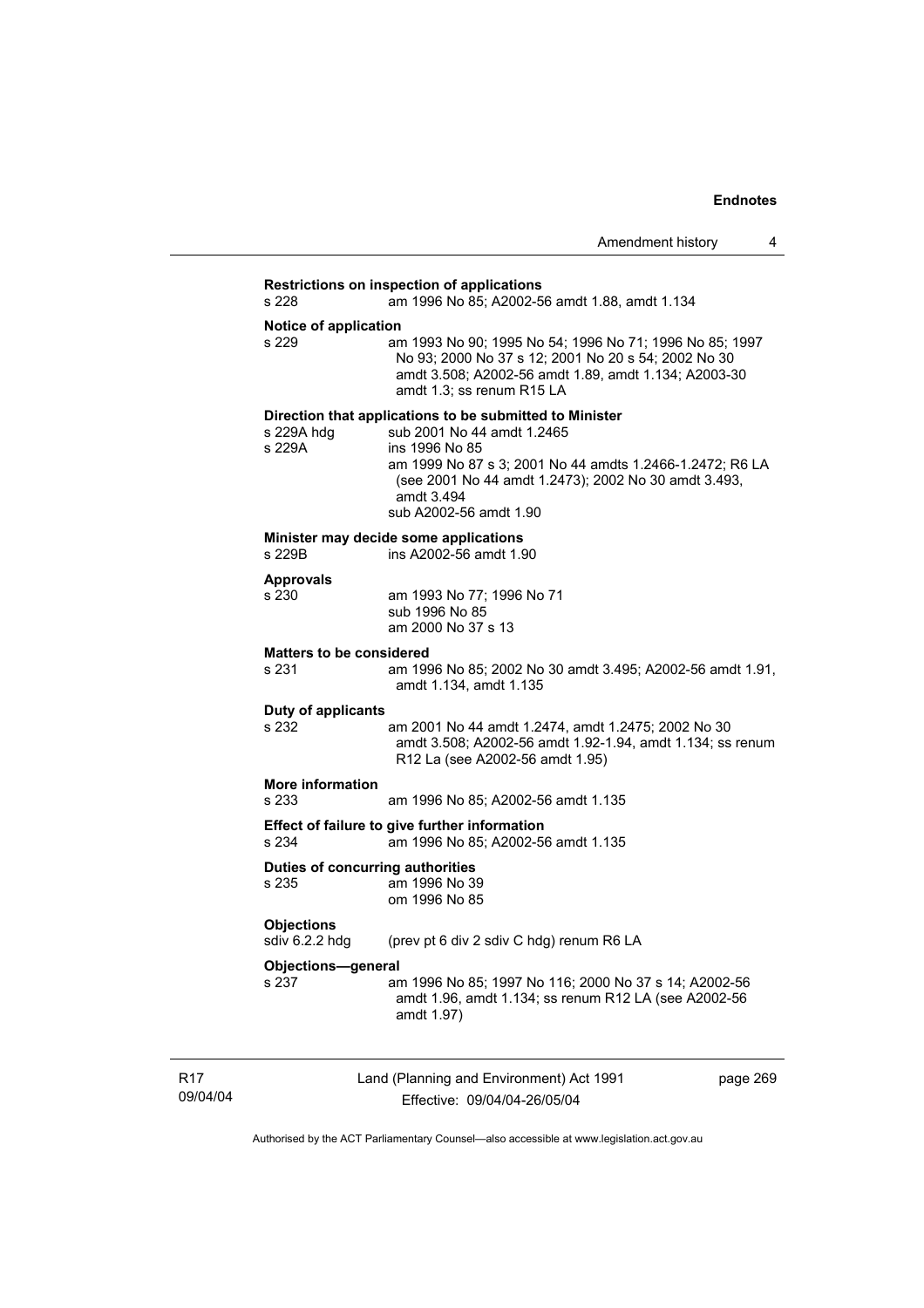| 4        | Amendment history                                                                                                                                                                                                     |
|----------|-----------------------------------------------------------------------------------------------------------------------------------------------------------------------------------------------------------------------|
|          | <b>Inspection of objections</b><br>s 238<br>am 1993 No 77; 1996 No 71; A2002-56 amdt 1.134                                                                                                                            |
|          | <b>Identity of objectors</b><br>s 239<br>am A2002-56 amdt 1.98, amdt 1.134                                                                                                                                            |
|          | Circumstances in which Executive approves applications, other than lease<br>variations, subdivisions, consolidations<br>s 240<br>om 1996 No 85                                                                        |
|          | Circumstances in which Executive approves applications for lease<br>variations, subdivisions, consolidations<br>s 241<br>om 1996 No 85                                                                                |
|          | <b>Approvals</b><br>sdiv 6.2.3 hdg<br>(prev pt 6 div 2 sdiv D hdg) renum R6 LA                                                                                                                                        |
|          | Approvals—notices to applicants and registrar-general<br>am 1992 No 32; 1993 No 64<br>s 242<br>sub 1996 No 85; A2002-56 amdt 1.99                                                                                     |
|          | Notification of approval or refusal of application<br>s 243<br>am 1993 No 77; 1996 Nos 71 and 85; 2000 No 37 s 15;<br>A2002-56 amdt 1.100, amdt 1.101, amdt 1.135; ss renum<br>R12 LA (see A2002-56 amdt 1.102)       |
|          | Notification if more than 1 objector<br>s 244<br>am 1996 No 85; A2002-56 amdt 1.103, amdt 1.134                                                                                                                       |
|          | <b>Conditional approvals</b><br>s 245<br>am 1996 No 85; 2001 No 80 s 8, s 9; A2002-56<br>amdt 1.104-1.106, amdt 1.134; pars renum R15 LA                                                                              |
|          | Reconsideration of applications for approval<br>sdiv 6.2.4 hdg<br>ins A2002-56 amdt 1.107                                                                                                                             |
|          | Definitions for subdiv 6.2.4<br>s 245A<br>ins A2002-56 amdt 1.107<br>def new application ins A2002-56 amdt 1.107<br>def original application ins A2002-56 amdt 1.107<br>def original decision ins A2002-56 amdt 1.107 |
|          | <b>Applications for reconsideration</b><br>s 246<br>om 1996 No 85<br>ins A2002-56 amdt 1.107<br>am A2003-30 amdt 1.4                                                                                                  |
|          | <b>Reconsideration of decisions</b><br>s 246A<br>ins A2002-56 amdt 1.107                                                                                                                                              |
|          | No action by planning and land authority within time<br>ins A2002-56 amdt 1.107<br>s 246B                                                                                                                             |
| page 270 | Land (Planning and Environment) Act 1991<br>R <sub>17</sub><br>09/04/04<br>Effective: 09/04/04-26/05/04                                                                                                               |

Authorised by the ACT Parliamentary Counsel—also accessible at www.legislation.act.gov.au

a.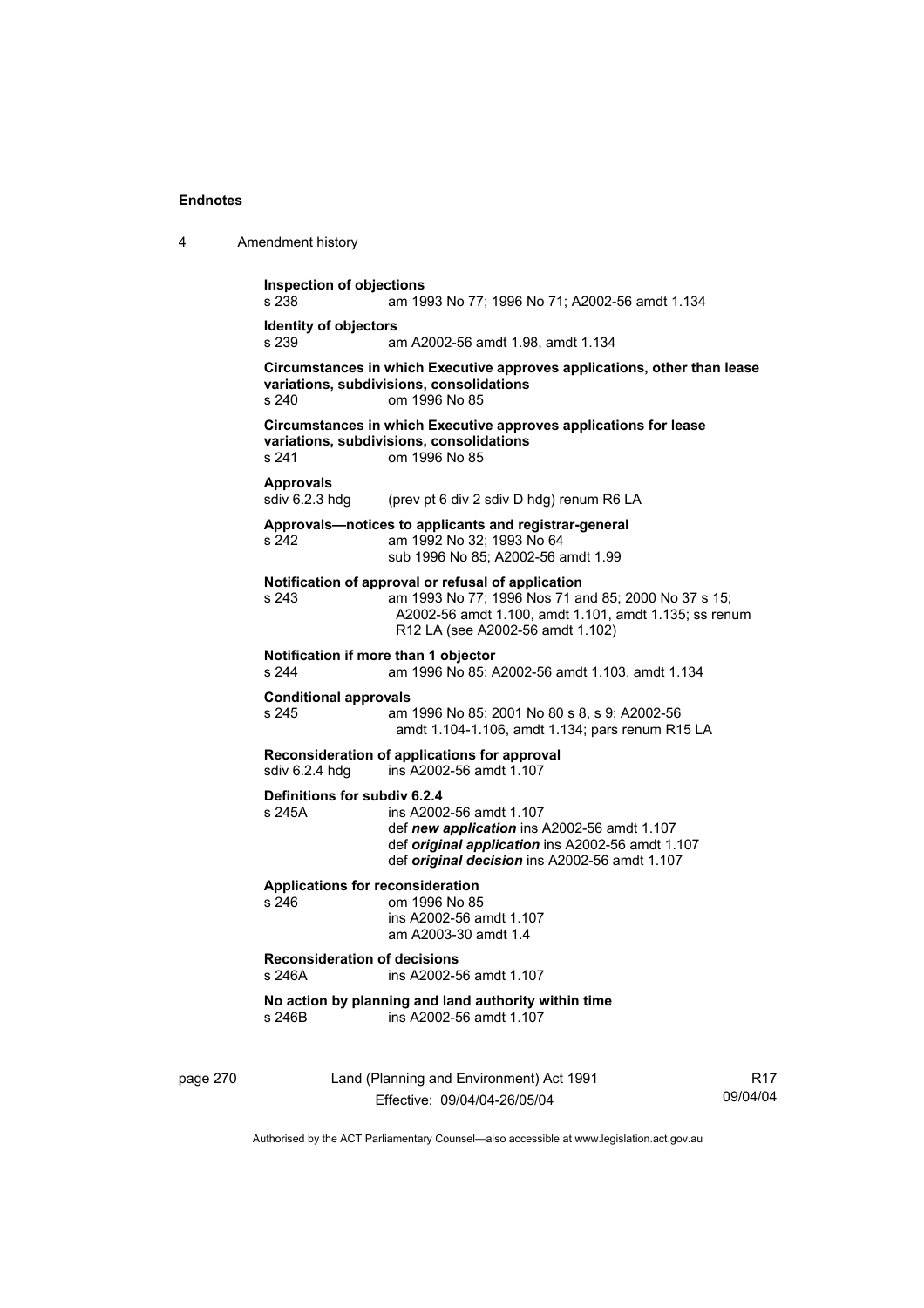| s 246C                                                 | ins A2002-56 amdt 1.107                                                              |
|--------------------------------------------------------|--------------------------------------------------------------------------------------|
| Approvals-miscellaneous<br>sdiv 6.2.5 hdg              | ins A2002-56 amdt 1.107                                                              |
| <b>Minor amendments</b><br>s 247                       | am 1996 No 85; 2002 No 30 amdt 3.508; 2002 No 37 ss 4-6;                             |
|                                                        | ss (4), (5) om R10 LA; pars renum R10 LA; A2002-56<br>amdt 1.108, amdt 1.135         |
| <b>Corrections</b><br>s 248                            | am 1996 No 85; A2002-56 amdt 1.109                                                   |
| When approvals take effect<br>s 249                    | sub 1993 No 77                                                                       |
|                                                        | am 1996 No 71; 1996 No 85; 2002 No 30 amdt 3.496<br>sub A2002-56 amdt 1.110          |
|                                                        | <b>Execution of approvals for variations of leases</b>                               |
| s 250                                                  | sub 1996 No 85<br>am A2002-56 amdt 1.133                                             |
| End of approvals<br>s 251                              | am 1996 No 85; A2002-56 amdt 1.111                                                   |
| <b>Extension of time</b><br>s 252                      | am 1996 No 85; A2002-56 amdt 1.134                                                   |
| <b>Revocation of approval</b><br>s 253                 | am A2002-56 amdt 1.112                                                               |
| <b>Powers of Supreme Court</b><br>sdiv 6.2.6 hdg       | ins A2003-34 amdt 1.7                                                                |
| s 253A                                                 | Injunctions to require compliance with approvals<br>ins A2003-34 amdt 1.7            |
| <b>Orders</b>                                          |                                                                                      |
| div 6.3 hdg                                            | (prev pt 6 div 3 hdg) renum R6 LA<br>sub A2003-34 s 8                                |
| <b>Making of orders</b><br>sdiv 6.3.1 hdg              | ins A2003-34 s 8                                                                     |
| Applications to planning and land authority for orders |                                                                                      |
| s 254                                                  | om 1996 No 85<br>ins 1997 No 7                                                       |
|                                                        | am 2001 No 44 amdt 1.2476-1.2478; A2002-56 amdt 1.113<br>sub A2003-34 s 8            |
| s 254A                                                 | Decision on application to planning and land authority for order<br>ins A2003-34 s 8 |

R17 09/04/04 Land (Planning and Environment) Act 1991 Effective: 09/04/04-26/05/04

page 271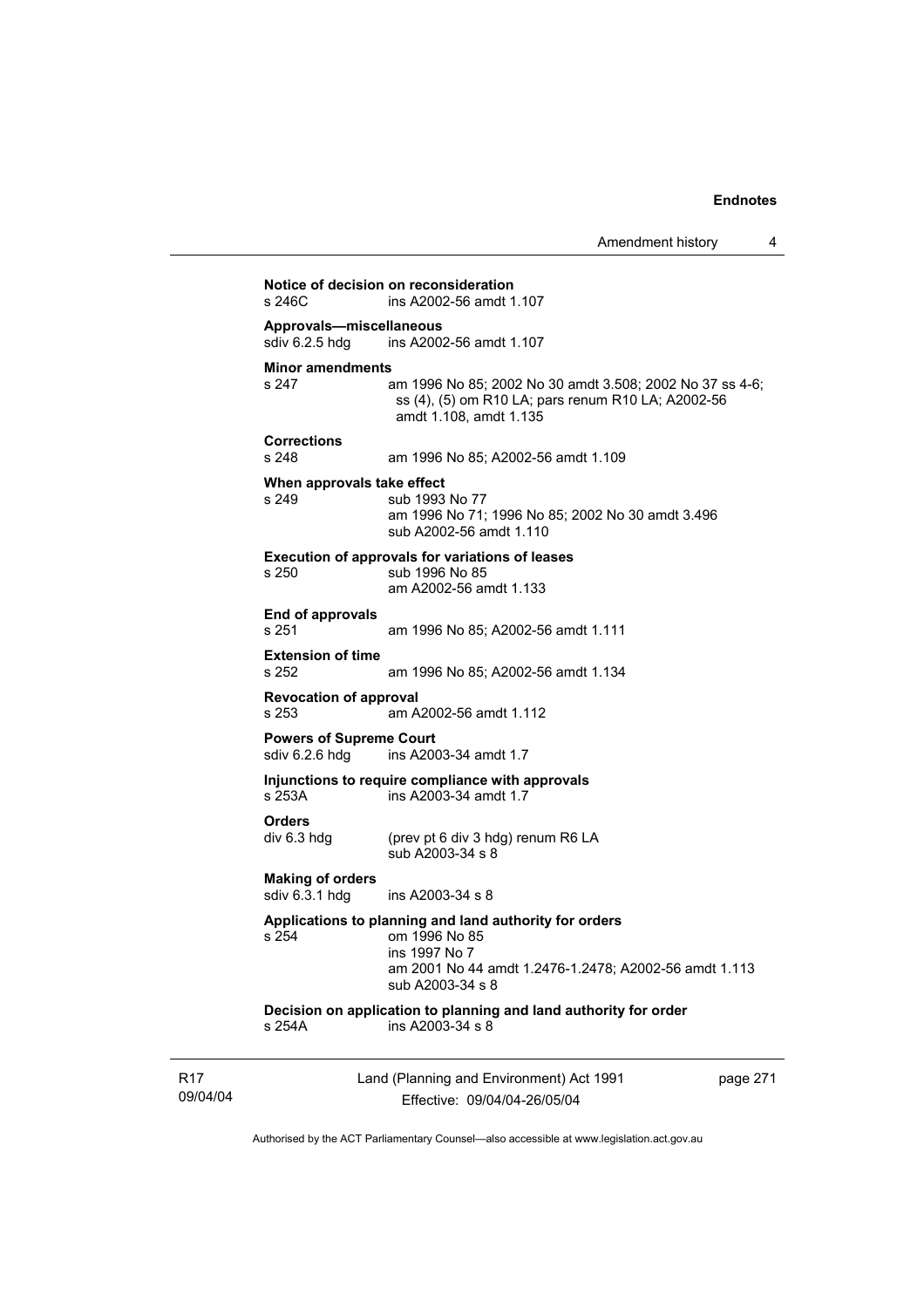|  | Amendment history |
|--|-------------------|
|--|-------------------|

**Proposed orders on planning and land authority's own initiative**  s 255 sub A2003-34 s 8 **Decision on proposed order on planning and land authority's own initiative**  s 256 am 1993 No 77; 1996 No 71; 1996 No 83; 1996 No 85; 1997 No 7; 1999 No 73 s 11; 1999 No 79 sch 3; 2001 No 44 amdt 1.2479; 2002 No 30 amdt 3.508; A2002-56 amdts 1.114-1.117, amdt 1.134 sub A2003-34 s 8 **Effect of certain orders**  s 256A ins 1997 No 7 om A2003-34 s 8 **Content of orders**  am 1993 Nos 64 and 77; 1996 No 71; 2002 No 30 amdt 3.508; A2002-56 amdt 1.118, amdt 1.119, amdt 1.134 sub A2003-34 s 8 **Notice of making orders**  s 257A ins A2003-34 s 8 **Who is bound by an order?**<br>s 257B ins A2003 ins A2003-34 s 8 **Contravening orders**  s 258 am 1993 No 77; 1996 No 71; A2002-56 amdt 1.120 sub A2003-34 s 8 **Ending of orders**  s 258A ins A2003-34 s 8 **Notice ending orders**  s 258B ins A2003-34 s 8 **Effect of orders about pest animals or plants**  s 258C ins A2003-34 s 8 **Rectification work**   $ins A2003-34 s 8$ **Definitions for sdiv 6.3.2**  s 259 am 1993 No 77; 1996 No 71; A2002-56 amdt 1.121, amdt 1.134 sub A2003-34 s 8 **Direction to carry out rectification work**  s 259A ins A2003-34 s 8 **Contravening direction to carry out rectification work**  s 259B ins A2003-34 s 8

page 272 Land (Planning and Environment) Act 1991 Effective: 09/04/04-26/05/04

R17 09/04/04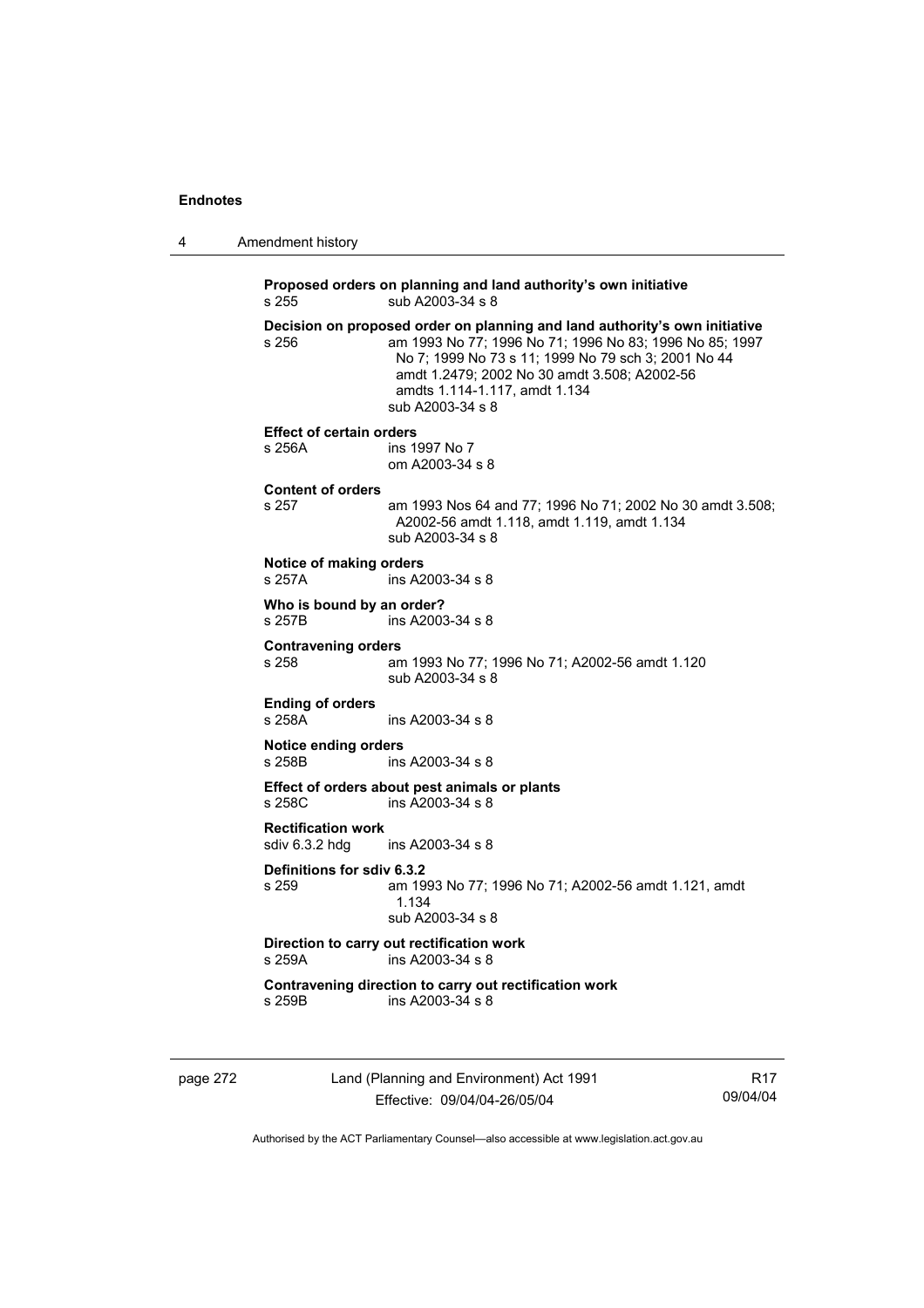Amendment history 4

**Authorisation to carry out rectification work**   $ins A2003-34 s 8$ **Obstructing etc authorised people**<br>s 259D ins A2003-34 s 8  $ins A2003-34 s 8$ **Liability for cost of rectification work**  s 259E ins A2003-34 s 8 **Determination of criteria for deferral of rectification work cost**  s 259F ins A2003-34 s 8 **Application for deferral of rectification work cost**  ins A2003-34 s 8 **Deferral of rectification work cost**  s 259H ins A2003-34 s 8 **Security for deferred rectification work cost**  s 259I ins A2003-34 s 8 **Payment of deferred rectification work cost**  s 259J ins A2003-34 s 8 **Prohibition notices and injunctions**  sdiv 6.3.3 hdg ins A2003-34 s 8 **Prohibition notices—making**  s 260 am 1993 Nos 64 and 77; 1996 No 71; A2002-56 amdt 1.122 sub A2003-34 s 8 **Contravening prohibition notices**  s 260A ins A2003-34 s 8 **Prohibition notices—ending**   $ins A2003 - 34 s 8$ **Injunctions to restrain contravention of orders or prohibition notices**  s 260C ins A2003-34 s 8 **Other matters**  sdiv 6.3.4 hdg ins A2003-34 s 8

#### **Declaration of pest animal or pest plant**  s 261 sub A2003-34 s 8

**Inspection and seizure powers**  div 6.4 hdg (prev pt 6 div 4 hdg) renum R6 LA sub A2003-34 amdt 2.4

**Preliminary** 

sdiv 6.4.1 hdg (prev pt 6 div 4 sdiv A hdg) renum R6 LA

R17 09/04/04 Land (Planning and Environment) Act 1991 Effective: 09/04/04-26/05/04

page 273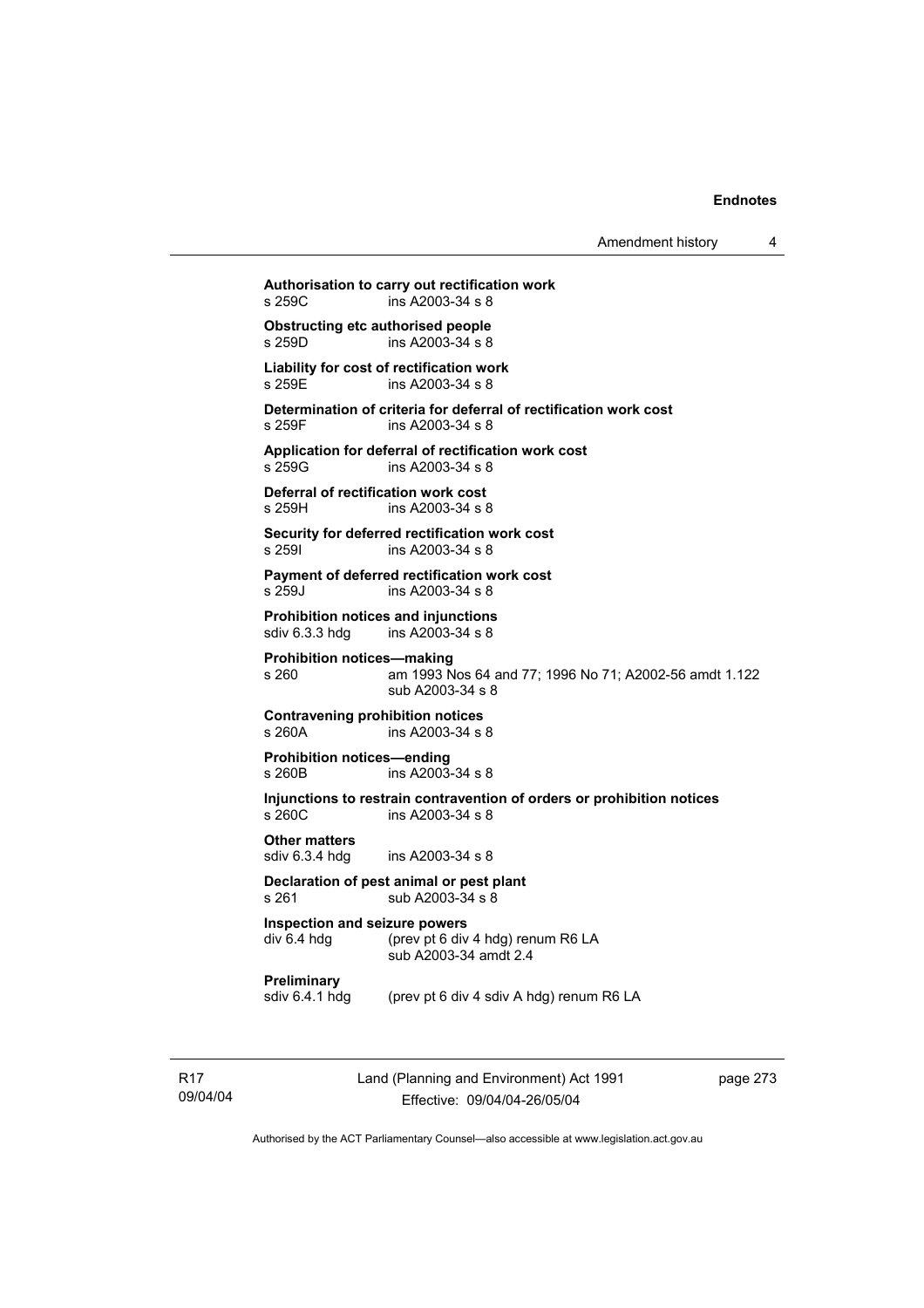4 Amendment history

|          | <b>Definitions for div 6.4</b><br>s 262                                                                                                                       | sub 2002 No 30 amdt 3.497<br>def connected ins 2002 No 30 amdt 3.497<br>def occupier ins 2002 No 30 amdt 3.497<br>def <i>offence</i> ins 2002 No 30 amdt 3.497 |  |
|----------|---------------------------------------------------------------------------------------------------------------------------------------------------------------|----------------------------------------------------------------------------------------------------------------------------------------------------------------|--|
|          | <b>Appointment of inspectors</b><br>s 263                                                                                                                     | am A2002-56 amdt 1.134<br>sub A2003-34 amdt 2.5                                                                                                                |  |
|          | <b>Identity cards</b><br>s264                                                                                                                                 | am A2002-56 amdt 1.134<br>sub A2003-34 amdt 1.8                                                                                                                |  |
|          | s 265                                                                                                                                                         | Power not to be exercised before identity card shown<br>am 1994 No 81; A2002-56 amdt 1.134<br>sub A2003-34 amdt 1.8                                            |  |
|          | Inspection<br>sdiv 6.4.2 hdg                                                                                                                                  | (prev pt 6 div 4 sdiv B hdg) renum R6 LA                                                                                                                       |  |
|          | Display of identity cards<br>s 268                                                                                                                            | om A2003-34 amdt 1.9                                                                                                                                           |  |
|          | <b>Powers of inspection</b><br>s 269                                                                                                                          | am 1994 No 81                                                                                                                                                  |  |
|          | Work carried out at direction of inspector<br>s 270<br>om A2003-34 amdt 1.9<br><b>Disposal of seized items</b><br>s 272<br>am A2002-56 amdt 1.123, amdt 1.134 |                                                                                                                                                                |  |
|          |                                                                                                                                                               |                                                                                                                                                                |  |
|          | <b>Obstruction of inspectors</b><br>s 274<br>am 1994 No 81<br>om A2004-15 amdt 2.105                                                                          |                                                                                                                                                                |  |
|          | div 6.5 hdg                                                                                                                                                   | <b>Commissioner for land and planning</b><br>(prev pt 6 div 4A hdg) ins 1996 No 85<br>renum R6 LA<br>om A2002-56 amdt 1.124                                    |  |
|          | s 274A                                                                                                                                                        | <b>Commissioner for land and planning</b><br>ins 1996 No 85<br>am 2002 No 11 amdt 2.66<br>sub 2002 No 30 amdt 3.498<br>om A2002-56 amdt 1.124                  |  |
|          | <b>Term of office</b><br>s 274B                                                                                                                               | ins 1996 No 85<br>sub 2002 No 30 amdt 3.498<br>om A2002-56 amdt 1.124                                                                                          |  |
| page 274 |                                                                                                                                                               | Land (Planning and Environment) Act 1991<br>Effective: 09/04/04-26/05/04                                                                                       |  |

R17 09/04/04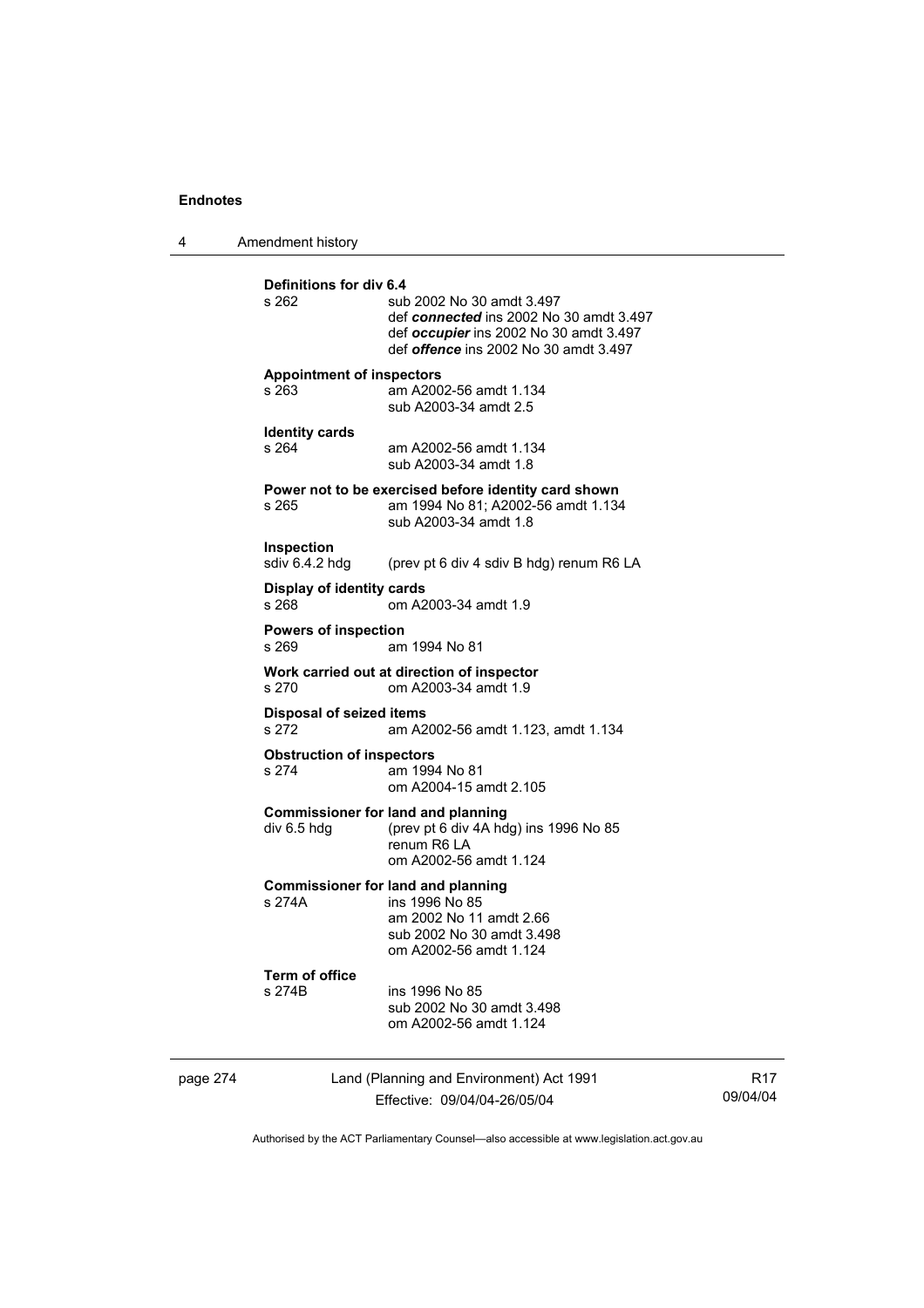Amendment history 4

| Leave of absence                     |                                                                          |
|--------------------------------------|--------------------------------------------------------------------------|
| s 274C                               | ins 1996 No 85<br>sub 2002 No 30 amdt 3.498<br>om A2002-56 amdt 1.124    |
| Leave of absence                     |                                                                          |
| s 274D                               | ins 1996 No 85<br>om 2002 No 30 amdt 3.498                               |
|                                      |                                                                          |
| <b>Acting appointments</b><br>s 274E | ins 1996 No 85                                                           |
|                                      | om 2002 No 30 amdt 3.498                                                 |
| <b>Resignation</b>                   |                                                                          |
| s 274F                               | ins 1996 No 85<br>om 2002 No 30 amdt 3.498                               |
|                                      | Suspension and removal of commissioner                                   |
| s 274G                               | ins 1996 No 85                                                           |
|                                      | am 2002 No 30 amdts 3.499-3.501<br>om A2002-56 amdt 1.124                |
|                                      |                                                                          |
| <b>Retirement</b><br>s 274H          | ins 1996 No 85                                                           |
|                                      | om A2002-56 amdt 1.124                                                   |
| <b>Delegation</b>                    |                                                                          |
| s 2741                               | ins 1996 No 85<br>sub 2002 No 30 amdt 3.502                              |
|                                      | om A2002-56 amdt 1.124                                                   |
| <b>Protection from suit</b>          |                                                                          |
| s 274J                               | ins 1996 No 85                                                           |
|                                      | am 2002 No 30 amdt 3.503<br>om A2002-56 amdt 1.124                       |
| <b>Miscellaneous</b>                 |                                                                          |
| div 6.6 hdg                          | (prev pt 6 div 5 hdg) renum R6 LA                                        |
| <b>Review of decisions</b>           |                                                                          |
| sdiv 6.6.1 hdg                       | (prev pt 6 div 5 sdiv A hdg) renum R6 LA                                 |
| <b>AAT review-general</b><br>s 275   |                                                                          |
|                                      | am 1993 No 77<br>sub 1996 No 71                                          |
|                                      | am 1996 No 85                                                            |
|                                      | sub A2002-56 amdt 1.125                                                  |
| s 275A                               | Approvals subject to entity's satisfaction<br>ins A2002-56 amdt 1.125    |
|                                      |                                                                          |
|                                      |                                                                          |
|                                      |                                                                          |
|                                      | Land (Planning and Environment) Act 1991<br>Effective: 09/04/04-26/05/04 |
|                                      |                                                                          |

page 275

Authorised by the ACT Parliamentary Counsel—also accessible at www.legislation.act.gov.au

R17 09/04/04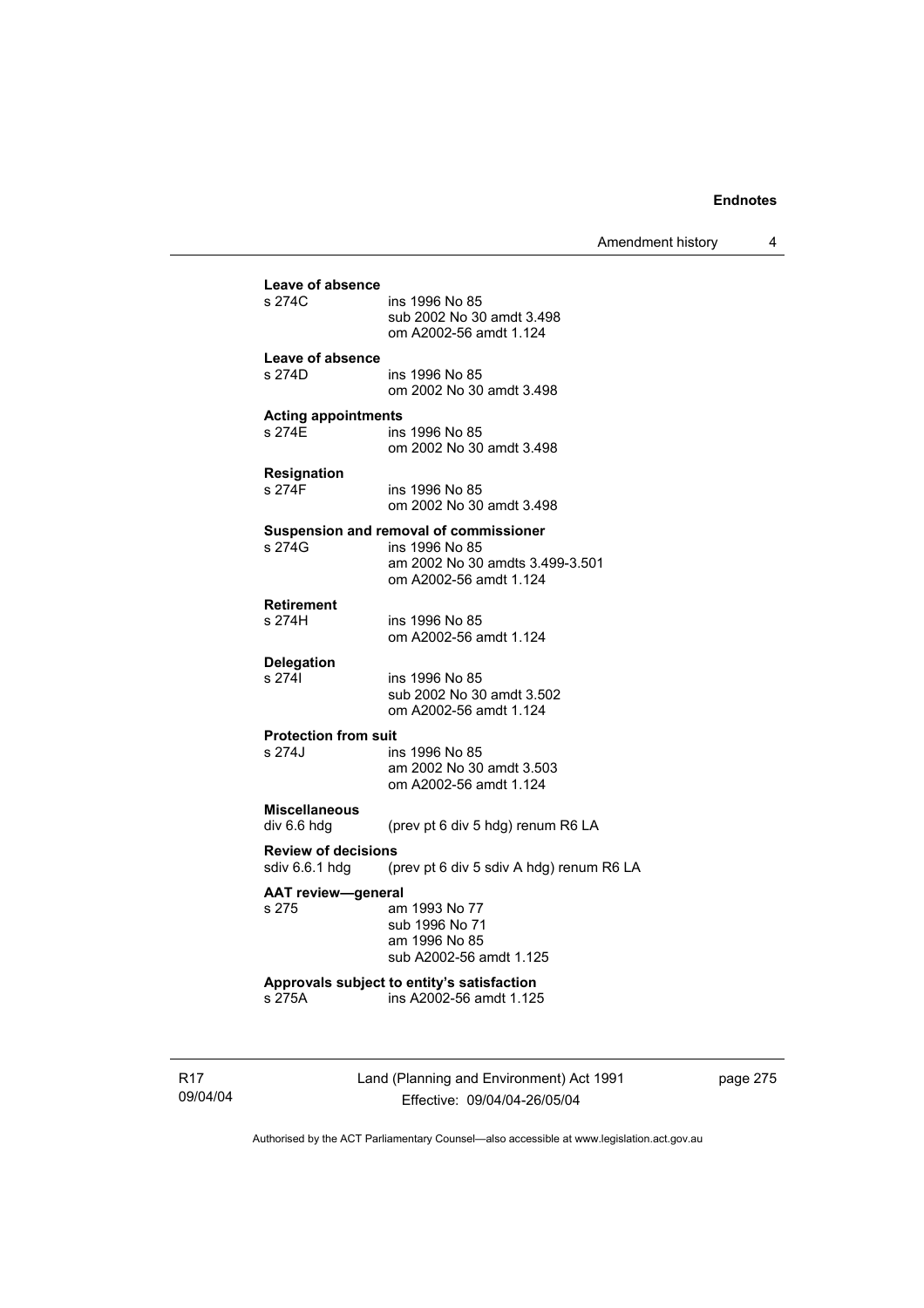4 Amendment history

| Amendment history                         |                                                                                                                                                                                                                                                    |
|-------------------------------------------|----------------------------------------------------------------------------------------------------------------------------------------------------------------------------------------------------------------------------------------------------|
| s 276 hdg<br>s 276                        | Review of decisions-objectors and third parties to approvals<br>sub A2003-34 amdt 2.6<br>am 1993 No 77; 1996 No 71; 1996 No 85; 1997 No 116; 2000<br>No 15 s 4; 2000 No 37 s 16; A2002-56 amdt 1.126; ss renum<br>R12 LA (see A2002-56 amdt 1.127) |
| s 277                                     | Review of decisions-orders and prohibition notices<br>am 1993 No 77<br>sub 1996 No 7; A2003-34 amdt 1.10                                                                                                                                           |
| <b>Notification of objectors</b><br>s 278 | am 1993 No 77; 1996 No 71; 1996 No 85; 2002 No 30<br>amdt 3.508; A2002-56 amdt 1.128, amdt 1.129; ss renum<br>R12 LA (see A2002-56 amdt 1.130)                                                                                                     |
| s 279 hdg<br>s 279                        | Application for review by objectors-notification to applicants<br>sub A2003-34 amdt 2.7<br>am 1993 No 77; 1996 No 71; 1996 No 85                                                                                                                   |
| s 279A                                    | Challenge to validity of certain decisions<br>ins 1999 No 87 s 4<br>am A2002-56 amdt 1.131                                                                                                                                                         |
| s 280                                     | Applicants and objectors may be made parties to proceedings<br>sub 1993 No 77<br>om 1996 No 71                                                                                                                                                     |
| s 281                                     | Failure to comply with certain notification requirements<br>om 1996 No 71                                                                                                                                                                          |
| General<br>sdiv 6.6.2 hdg                 | (prev pt 6 div 5 sdiv B hdg) renum R6 LA                                                                                                                                                                                                           |
| <b>Regulations</b><br>s 282               | am 1992 No 32; 1996 No 85; 2000 No 37 s 17; 2001 No 44<br>amdts 1.2480-1.2482; A2002-56 amdt 1.132; pars renum<br><b>R15 LA</b>                                                                                                                    |
| <b>Administrative appeals</b><br>pt 7 hdg | (prev pt 6A hdg) ins 1993 No 77<br>sub 1996 No 71<br>renum R6 LA                                                                                                                                                                                   |
| Preliminary<br>pt 6A div 1 hdg            | ins 1993 No 77<br>om 1996 No 71                                                                                                                                                                                                                    |
|                                           |                                                                                                                                                                                                                                                    |

page 276 Land (Planning and Environment) Act 1991 Effective: 09/04/04-26/05/04

R17 09/04/04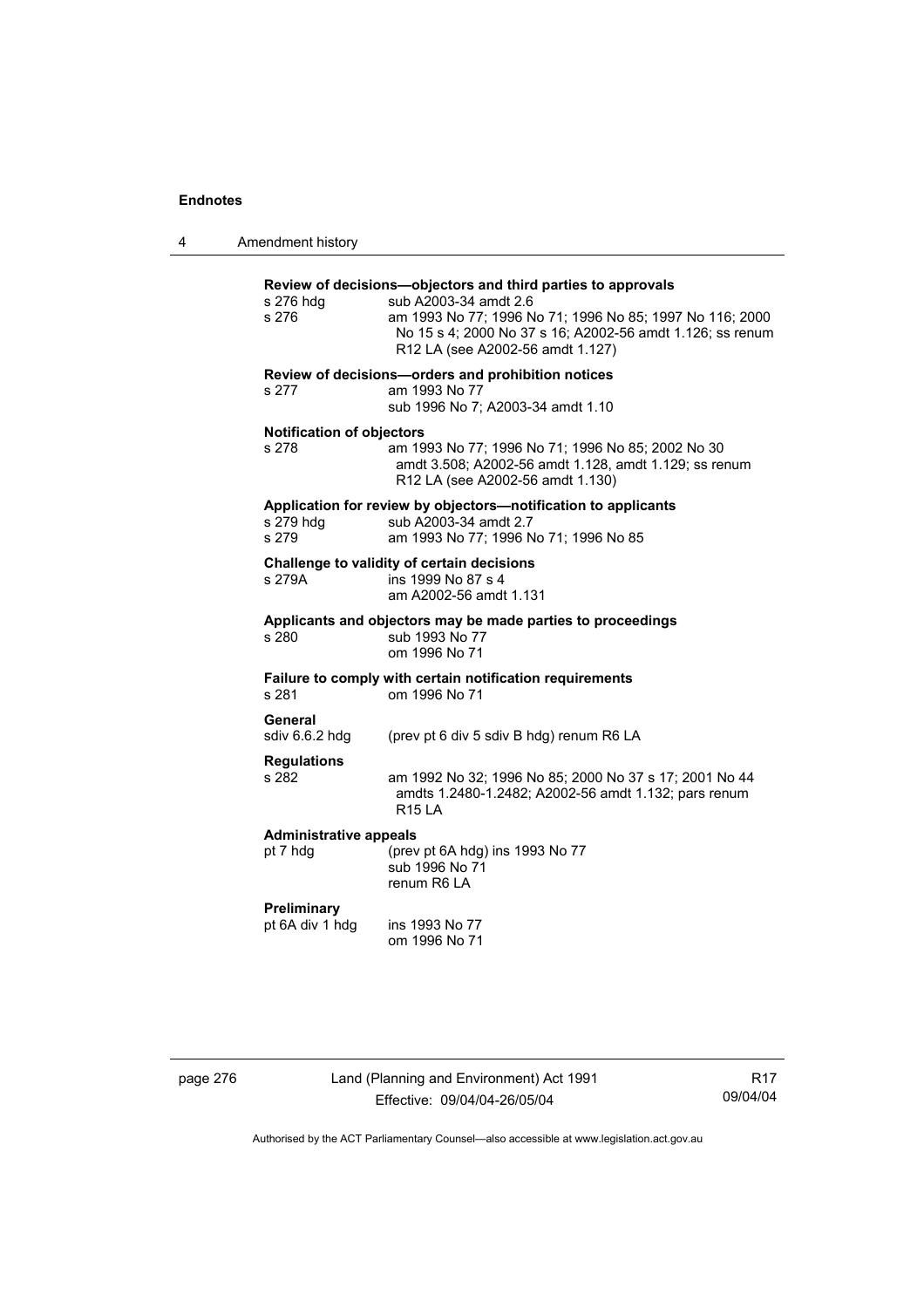# **AAT review of decisions**

ins 1993 No 77 sub 1996 No 71 am 1996 No 85; 1999 No 73 s 12; 2000 No 15 s 5; 2001 No 56 amdt 3.435 sub A2002-56 amdt 1.136

#### **Establishment of land planning and appeals board**

pt 6A div 2 hdg ins 1993 No 77 om 1996 No 71

# **Establishment of board**<br>s 282B ins 19

ins 1993 No 77 om 1996 No 71

#### **Appointment of members**

s 282C ins 1993 No 77 om 1996 No 71

#### **Remuneration and allowances**

| s 282D | ins 1993 No 77 |
|--------|----------------|
|        | om 1996 No 71  |

**Acting appointments** 

ins 1993 No 77 om 1996 No 71

# **Deputy chairperson to act for chairperson**

ins 1993 No 77 om 1996 No 71

ins 1993 No 77

**Delegation** 

om 1996 No 71

# **Leave of absence**

ins 1993 No 77 om 1996 No 71

#### **Other terms and conditions**

s 282I ins 1993 No 77 om 1996 No 71

# **Resignation**

ins 1993 No 77 om 1996 No 71

# **Removal from office**

ins 1993 No 77 om 1996 No 71

R17 09/04/04 Land (Planning and Environment) Act 1991 Effective: 09/04/04-26/05/04

page 277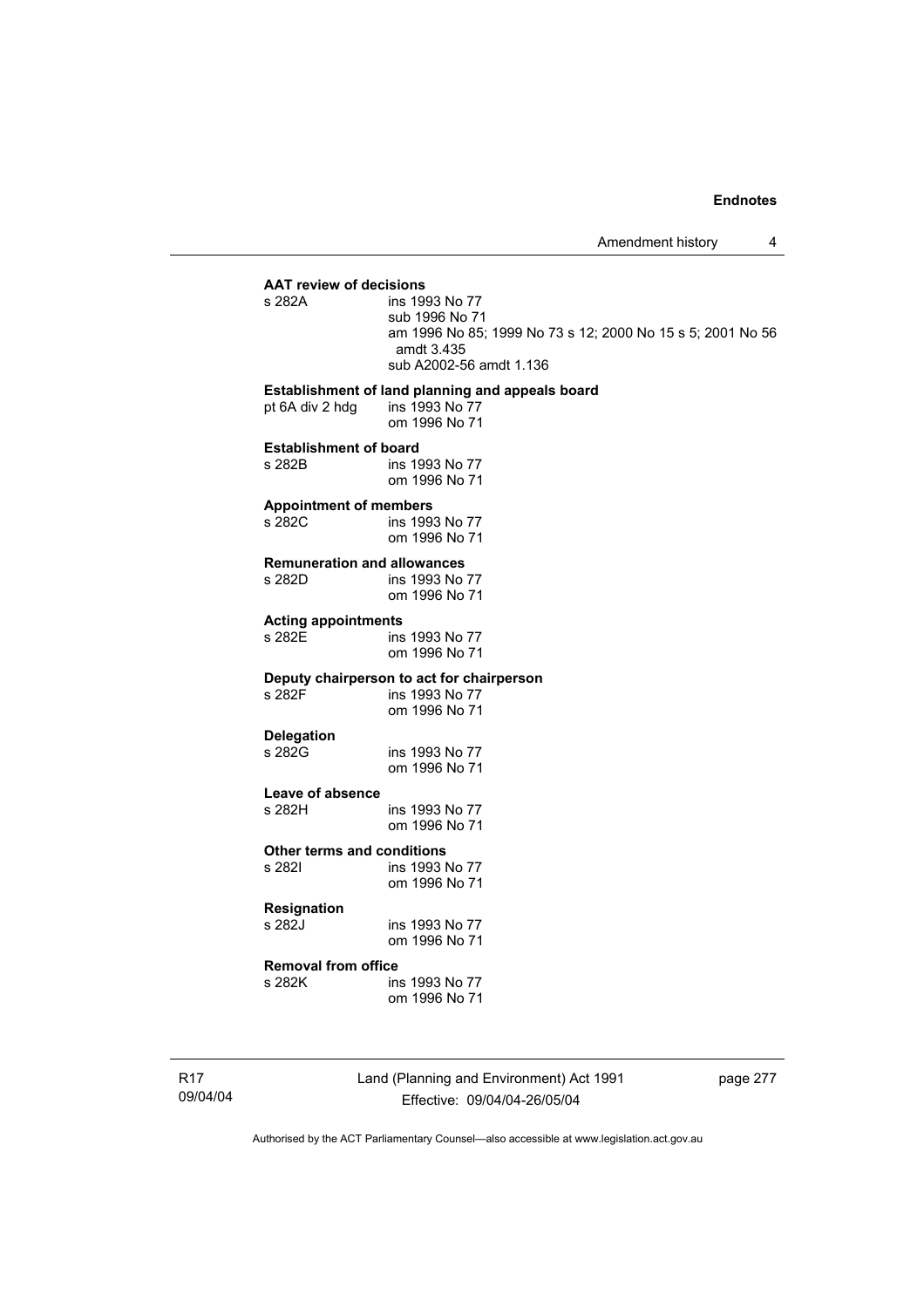4 Amendment history

**Organisation of appeals board**<br>
pt 6A div 3 hdg ins 1993 No 77  $pt\overline{6}A$  div 3 hdg om 1996 No 71 **Disclosure of interests**  ins 1993 No 77 om 1996 No 71 **Arrangement of business**  s 282M ins 1993 No 77 om 1996 No 71 **Constitution of appeals board**  s 282N ins 1993 No 77 om 1996 No 71 **Member presiding**  s 282P ins 1993 No 77 om 1996 No 71 **Member of appeals board ceasing to be available**  ins 1993 No 77 om 1996 No 71 **Places of sitting**  s 282R ins 1993 No 77 om 1996 No 71 **Review by the appeals board of decisions**  pt 6A div 4 hdg om 1996 No 71 **Reviewable decisions**  ins 1993 No 77 om 1996 No 71 **Persons who may apply to appeals board**  s 282T ins 1993 No 77 om 1996 No 71 **Manner of applying for review**  ins 1993 No 77 om 1996 No 71 **Parties to proceedings before appeals board**  ins 1993 No 77 om 1996 No 71 **Representation before appeals board**  ins 1993 No 77 om 1996 No 71

page 278 Land (Planning and Environment) Act 1991 Effective: 09/04/04-26/05/04

R17 09/04/04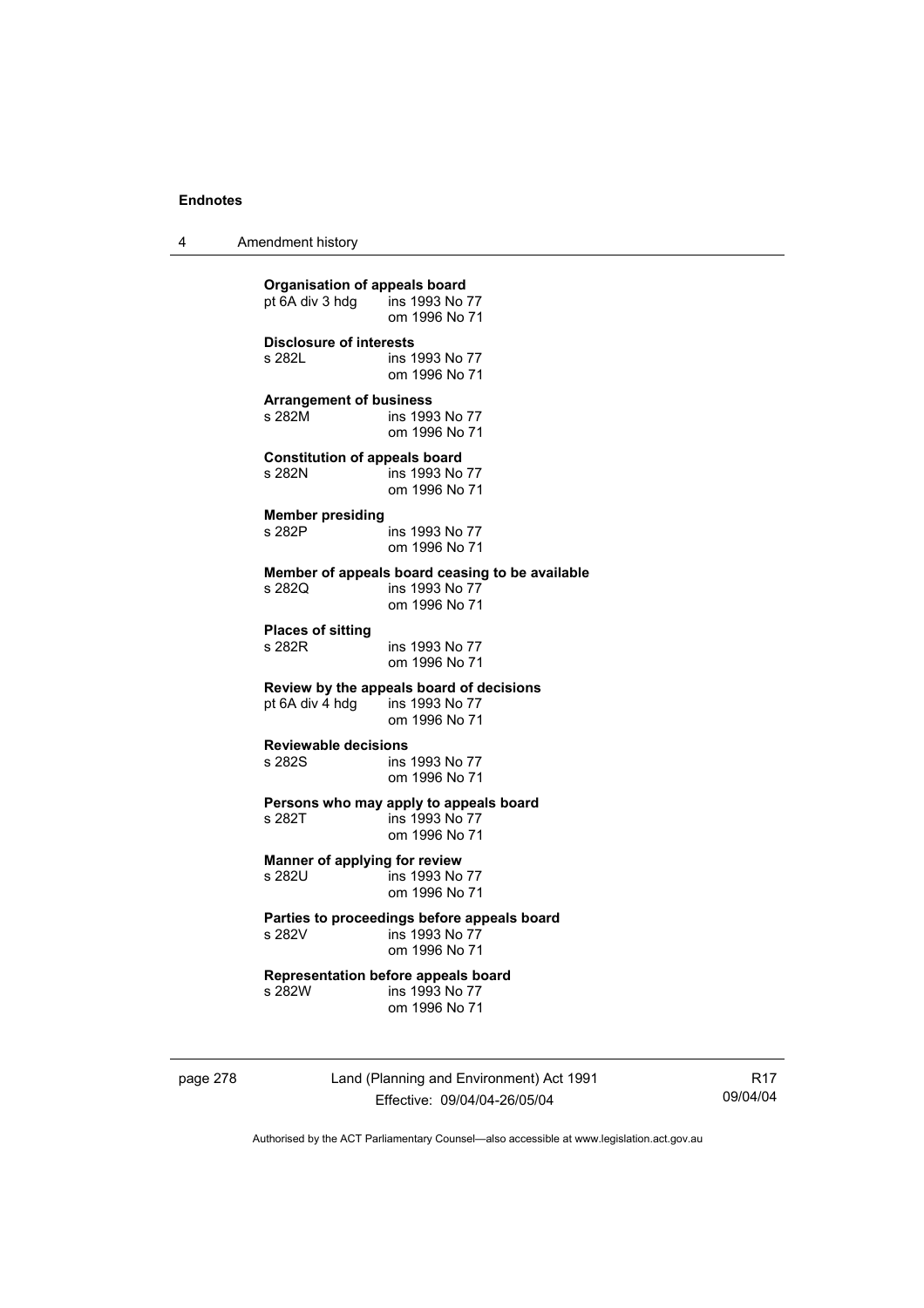**Procedure of appeals board**<br>s 282X **ins 1993** N ins 1993 No 77 om 1996 No 71 **Conferences**  ins 1993 No 77 om 1996 No 71 **Hearings to be in public**  s 282Z **ins 1993** No 77 om 1996 No 71 **Lodging of material documents with appeals board**  ins 1993 No 77 om 1996 No 71 **Power of appeals board to obtain additional statements**  s 282ZB ins 1993 No 77 om 1996 No 71 **Opportunity to make submissions**  ins 1993 No 77 om 1996 No 71 **Powers of appeals board**  s 282ZD ins 1993 No 77 om 1996 No 71 **Operation and implementation of a decision that is subject to review**  ins 1993 No 77 om 1996 No 71 **Power of appeals board to dismiss application or strike out party**  ins 1993 No 77 om 1996 No 71 **Review by appeals board**  s 282ZG ins 1993 No 77 om 1996 No 71 **Return of documents etc at completion of proceeding**  ins 1993 No 77 om 1996 No 71 **Appeals to Supreme Court from decisions of the appeals board**  ins 1993 No 77 om 1996 No 71 **Operation and implementation of a decision that is subject to appeal**  ins 1993 No 77 om 1996 No 71

R17 09/04/04 Land (Planning and Environment) Act 1991 Effective: 09/04/04-26/05/04

page 279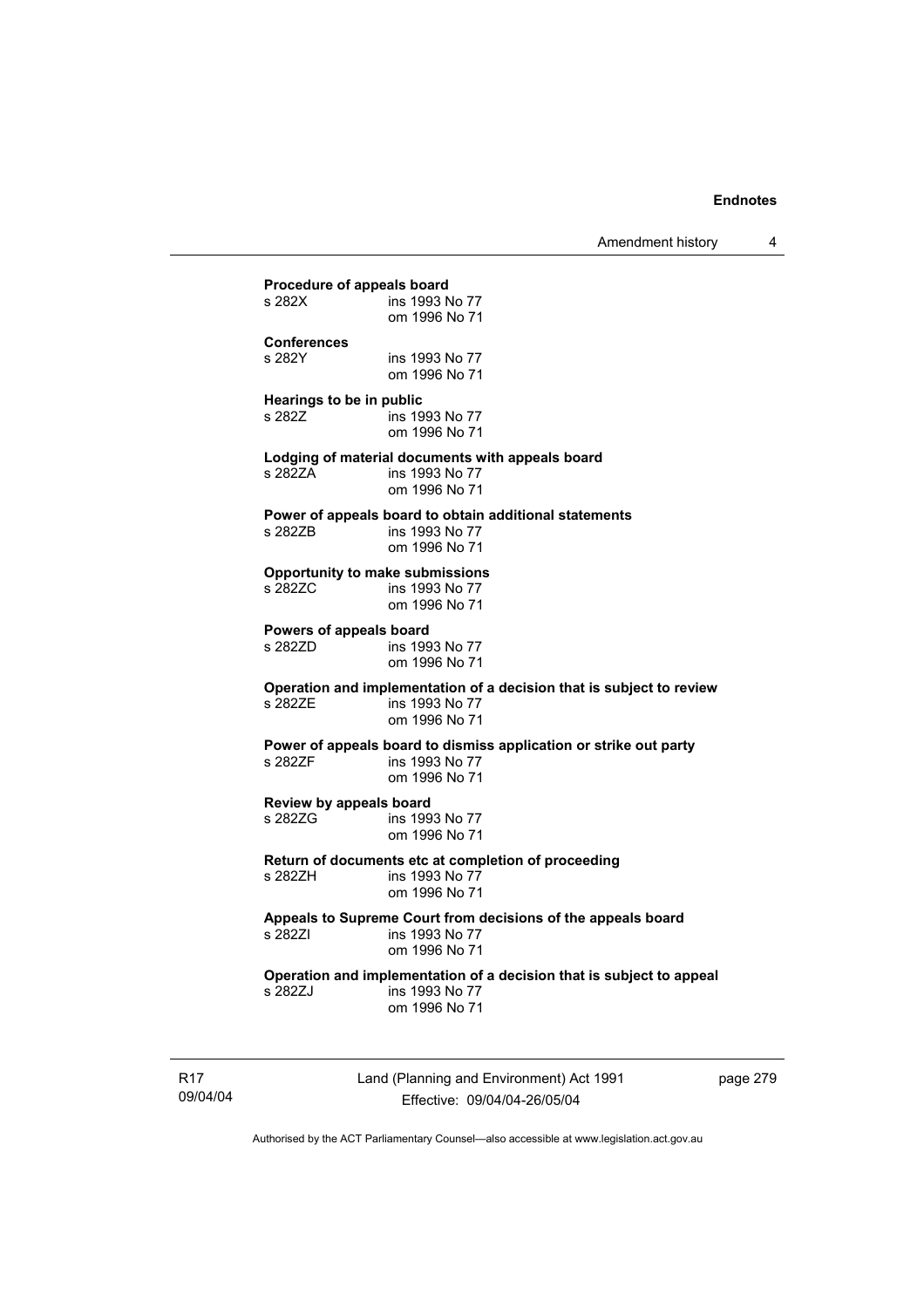4 Amendment history

| Sending of documents to, and disclosure of documents by, the Supreme<br>Court<br>s 282ZL<br>ins 1993 No 77<br>om 1996 No 71<br><b>Miscellaneous</b><br>pt 6A div 5 hdg<br>ins 1993 No 77<br>om 1996 No 71<br>Protection of members, representatives and witnesses<br>s 282ZM<br>ins 1993 No 77<br>om 1996 No 71<br><b>Failure of witness to attend</b><br>s 282ZN<br>ins 1993 No 77<br>om 1996 No 71<br><b>Refusal to answer questions</b><br>s 282ZP<br>ins 1993 No 77<br>om 1996 No 71<br>False or misleading evidence<br>s 282ZQ<br>ins 1993 No 77<br>om 1996 No 71<br><b>Contempt of appeals board</b><br>s 282ZR<br>ins 1993 No 77<br>om 1996 No 71<br><b>Registry</b><br>s 282ZS<br>ins 1993 No 77<br>om 1996 No 71<br>Registrar<br>s 282ZT<br>ins 1993 No 77<br>om 1996 No 71<br><b>Giving of notices</b><br>s 282ZU<br>ins 1993 No 77<br>am 1994 No 38<br>om 1996 No 71<br><b>Lodging of documents</b><br>s 282ZV<br>ins 1993 No 77<br>om 1996 No 71<br><b>Miscellaneous</b><br>pt 8 hdg<br>(prev pt 7 hdg) renum R6 LA |  |
|---------------------------------------------------------------------------------------------------------------------------------------------------------------------------------------------------------------------------------------------------------------------------------------------------------------------------------------------------------------------------------------------------------------------------------------------------------------------------------------------------------------------------------------------------------------------------------------------------------------------------------------------------------------------------------------------------------------------------------------------------------------------------------------------------------------------------------------------------------------------------------------------------------------------------------------------------------------------------------------------------------------------------------|--|
|                                                                                                                                                                                                                                                                                                                                                                                                                                                                                                                                                                                                                                                                                                                                                                                                                                                                                                                                                                                                                                 |  |
|                                                                                                                                                                                                                                                                                                                                                                                                                                                                                                                                                                                                                                                                                                                                                                                                                                                                                                                                                                                                                                 |  |
|                                                                                                                                                                                                                                                                                                                                                                                                                                                                                                                                                                                                                                                                                                                                                                                                                                                                                                                                                                                                                                 |  |
|                                                                                                                                                                                                                                                                                                                                                                                                                                                                                                                                                                                                                                                                                                                                                                                                                                                                                                                                                                                                                                 |  |
|                                                                                                                                                                                                                                                                                                                                                                                                                                                                                                                                                                                                                                                                                                                                                                                                                                                                                                                                                                                                                                 |  |
|                                                                                                                                                                                                                                                                                                                                                                                                                                                                                                                                                                                                                                                                                                                                                                                                                                                                                                                                                                                                                                 |  |
|                                                                                                                                                                                                                                                                                                                                                                                                                                                                                                                                                                                                                                                                                                                                                                                                                                                                                                                                                                                                                                 |  |
|                                                                                                                                                                                                                                                                                                                                                                                                                                                                                                                                                                                                                                                                                                                                                                                                                                                                                                                                                                                                                                 |  |
|                                                                                                                                                                                                                                                                                                                                                                                                                                                                                                                                                                                                                                                                                                                                                                                                                                                                                                                                                                                                                                 |  |
|                                                                                                                                                                                                                                                                                                                                                                                                                                                                                                                                                                                                                                                                                                                                                                                                                                                                                                                                                                                                                                 |  |
|                                                                                                                                                                                                                                                                                                                                                                                                                                                                                                                                                                                                                                                                                                                                                                                                                                                                                                                                                                                                                                 |  |
|                                                                                                                                                                                                                                                                                                                                                                                                                                                                                                                                                                                                                                                                                                                                                                                                                                                                                                                                                                                                                                 |  |
|                                                                                                                                                                                                                                                                                                                                                                                                                                                                                                                                                                                                                                                                                                                                                                                                                                                                                                                                                                                                                                 |  |
|                                                                                                                                                                                                                                                                                                                                                                                                                                                                                                                                                                                                                                                                                                                                                                                                                                                                                                                                                                                                                                 |  |
|                                                                                                                                                                                                                                                                                                                                                                                                                                                                                                                                                                                                                                                                                                                                                                                                                                                                                                                                                                                                                                 |  |
|                                                                                                                                                                                                                                                                                                                                                                                                                                                                                                                                                                                                                                                                                                                                                                                                                                                                                                                                                                                                                                 |  |
|                                                                                                                                                                                                                                                                                                                                                                                                                                                                                                                                                                                                                                                                                                                                                                                                                                                                                                                                                                                                                                 |  |
|                                                                                                                                                                                                                                                                                                                                                                                                                                                                                                                                                                                                                                                                                                                                                                                                                                                                                                                                                                                                                                 |  |
|                                                                                                                                                                                                                                                                                                                                                                                                                                                                                                                                                                                                                                                                                                                                                                                                                                                                                                                                                                                                                                 |  |
|                                                                                                                                                                                                                                                                                                                                                                                                                                                                                                                                                                                                                                                                                                                                                                                                                                                                                                                                                                                                                                 |  |
|                                                                                                                                                                                                                                                                                                                                                                                                                                                                                                                                                                                                                                                                                                                                                                                                                                                                                                                                                                                                                                 |  |
|                                                                                                                                                                                                                                                                                                                                                                                                                                                                                                                                                                                                                                                                                                                                                                                                                                                                                                                                                                                                                                 |  |
|                                                                                                                                                                                                                                                                                                                                                                                                                                                                                                                                                                                                                                                                                                                                                                                                                                                                                                                                                                                                                                 |  |
|                                                                                                                                                                                                                                                                                                                                                                                                                                                                                                                                                                                                                                                                                                                                                                                                                                                                                                                                                                                                                                 |  |
|                                                                                                                                                                                                                                                                                                                                                                                                                                                                                                                                                                                                                                                                                                                                                                                                                                                                                                                                                                                                                                 |  |
|                                                                                                                                                                                                                                                                                                                                                                                                                                                                                                                                                                                                                                                                                                                                                                                                                                                                                                                                                                                                                                 |  |
|                                                                                                                                                                                                                                                                                                                                                                                                                                                                                                                                                                                                                                                                                                                                                                                                                                                                                                                                                                                                                                 |  |
|                                                                                                                                                                                                                                                                                                                                                                                                                                                                                                                                                                                                                                                                                                                                                                                                                                                                                                                                                                                                                                 |  |
|                                                                                                                                                                                                                                                                                                                                                                                                                                                                                                                                                                                                                                                                                                                                                                                                                                                                                                                                                                                                                                 |  |
|                                                                                                                                                                                                                                                                                                                                                                                                                                                                                                                                                                                                                                                                                                                                                                                                                                                                                                                                                                                                                                 |  |
|                                                                                                                                                                                                                                                                                                                                                                                                                                                                                                                                                                                                                                                                                                                                                                                                                                                                                                                                                                                                                                 |  |
|                                                                                                                                                                                                                                                                                                                                                                                                                                                                                                                                                                                                                                                                                                                                                                                                                                                                                                                                                                                                                                 |  |

page 280

Effective: 09/04/04-26/05/04

09/04/04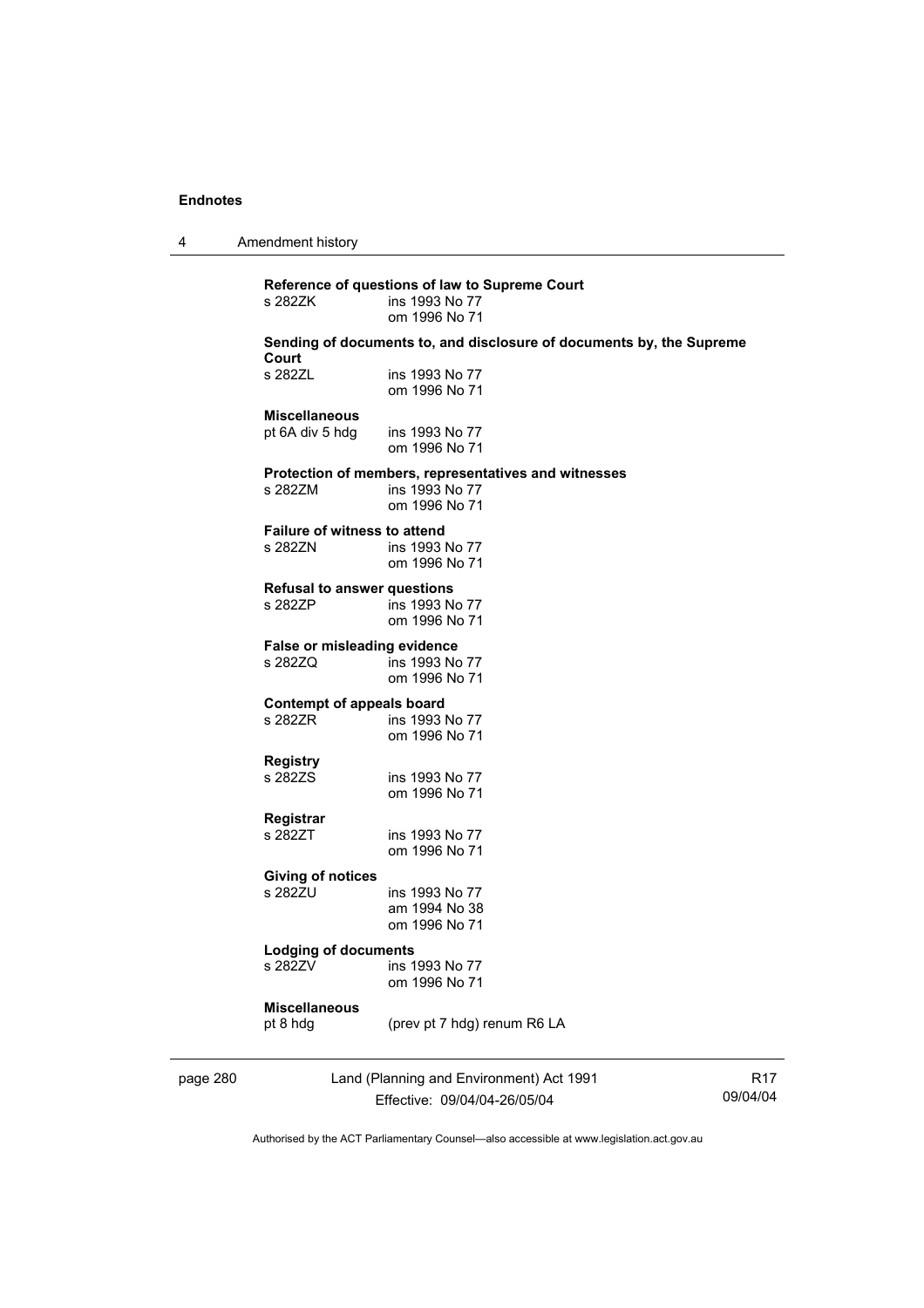| s 283                                         | People authorised to exercise powers of Executive<br>am 1996 No 39; 2002 No 30 amdt 3.504; A2002-56<br>amdt 1.137; A2003-30 amdt 1.5, amdt 1.6 |
|-----------------------------------------------|------------------------------------------------------------------------------------------------------------------------------------------------|
| s 284                                         | Power of administrative appeals tribunal and Supreme Court<br>sub 1993 No 77; 1996 No 71                                                       |
| <b>Corporations-penalites</b><br>s 285        | am 1994 No 26<br>om R5 LRA                                                                                                                     |
| s 286                                         | Acts and omissions of representatives<br>sub A2004-15 amdt 1.31                                                                                |
| <b>Determination of fees</b><br>s 287         | sub 2001 No 44 amdt 1.2483                                                                                                                     |
| <b>Approved forms</b><br>s 287A               | ins 2001 No 44 amdt 1.2483<br>am 2002 No 30 amdt 3.505<br>sub A2002-56 amdt 1.138                                                              |
| <b>Regulation-making power</b><br>s 288       | am 1994 No 81<br>sub 2001 No 44 amdt 1.2483                                                                                                    |
| Transitional<br>pt 9 hdg                      | (prev pt 8 hdg) ins 2000 No 80 amdt 3.9<br>renum R6   A                                                                                        |
| <b>Status of leases and licences</b><br>s 289 | ins 2000 No 80 amdt 3.9<br>am 2002 No 30 amdt 3.506                                                                                            |
| s 290                                         | Continued application of certain repealed Acts and provisions<br>ins 2000 No 80 amdt 3.9                                                       |
| s 291                                         | <b>Conversion of Commonwealth leases</b><br>ins 2001 No 56 amdt 3.436<br>am A2003-34 s 9<br>(4), (5) exp 1 December 2003 (s 291 (5))           |
| s 292                                         | Consent under City Area Leases Ordinance 1936, s 28<br>ins A2002-56 amdt 1.139<br><u>exp 1 July 2004 (s 292 (3))</u>                           |
| <b>Proceedings and evidence</b><br>s 293      | ins A2003-30 amdt 1.7<br>exp 1 July 2004 (s 293 (9))                                                                                           |
| sch 1                                         | Management objectives for public land<br>am A2003-11 amdt 1.1                                                                                  |
|                                               | Land (Planning and Environment) Act 1991<br>Effective: 09/04/04-26/05/04                                                                       |

page 281

Authorised by the ACT Parliamentary Counsel—also accessible at www.legislation.act.gov.au

R17 09/04/04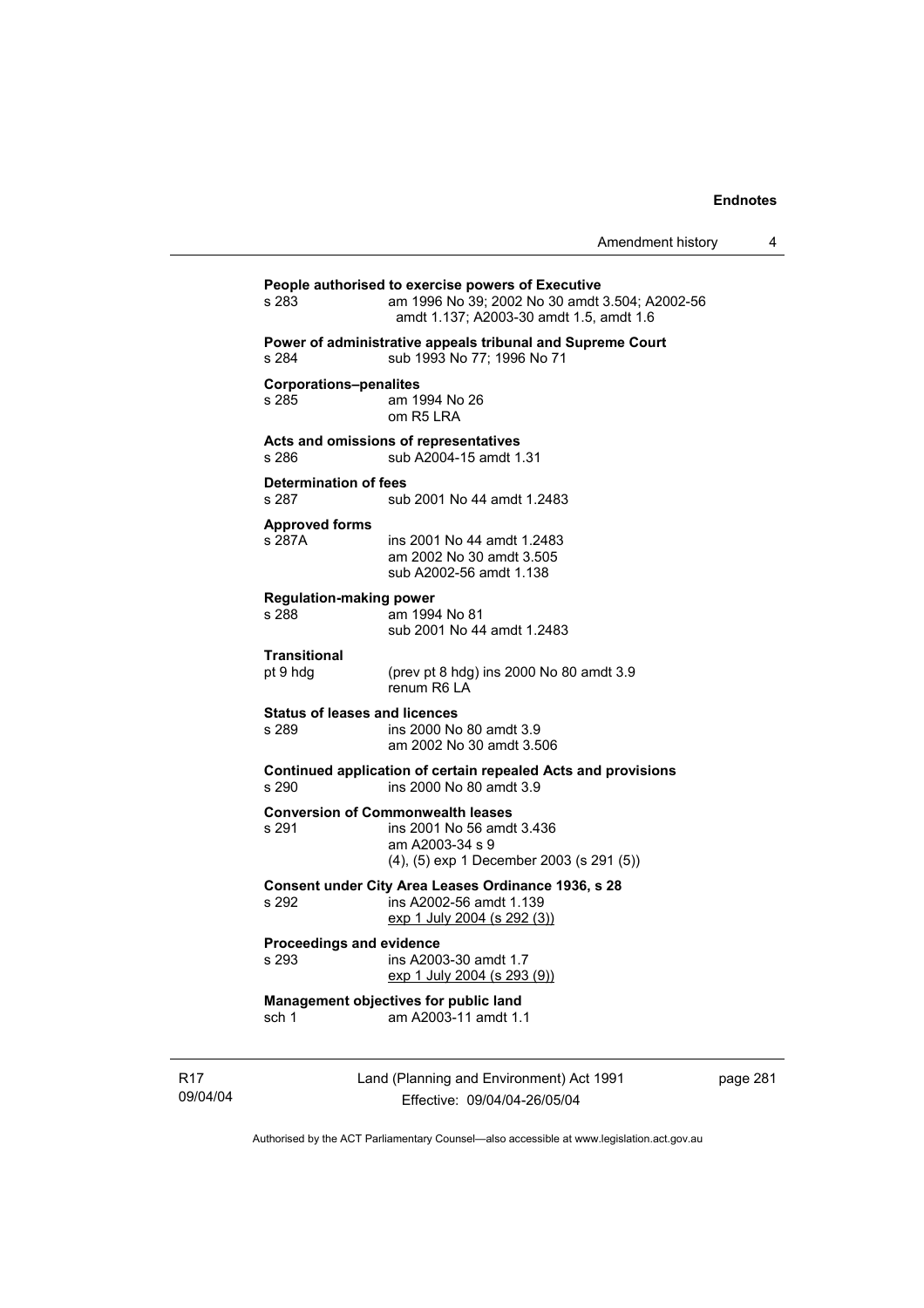4 Amendment history **Decisions reviewable by AAT**  sch 4 am 1993 No 75; 1996 No 39 om 1996 No 85 ins A2002-56 amdt 1.140 **Activities subject to orders**  sch 5 hdg am A2003-34 amdt 1.11 sch 5 am 1993 No 75; 1995 No 21; 1996 No 85; 1997 No 7; 1998 No 54; 1999 No 73 s 13; 1999 No 79 sch 3; 2000 No 37 s 18; R6 LA; A2003-34 amdt 2.8 **Dictionary**  dict ins 2002 No 30 amdt 3.507 am A2002-56 amdt 1.141; A2003-14 amdt 1.69 def *Aboriginal project* ins 2002 No 30 amdt 3.507 def *Aboriginal place* ins 2002 No 30 amdt 3.507 def *Aboriginal tradition* ins 2002 No 30 amdt 3.507 def *application* ins 2002 No 30 amdt 3.507 def *approval* ins 2002 No 30 amdt 3.507 def *assessment* ins 2002 No 30 amdt 3.507 def *authorised person* ins 2002 No 30 amdt 3.507 sub A2003-34 amdt 1.12 def *authority* ins 2002 No 30 amdt 3.507 om A2002-56 amdt 1.142 def *background papers* ins 2002 No 30 amdt 3.507 def *building* ins 2002 No 30 amdt 3.507 def *building and development provision* ins 2002 No 30 amdt 3.507 def *building work* ins 2002 No 30 amdt 3.507 def *cemetery* ins A2003-11 amdt 1.2 def *chairperson* ins 2002 No 30 amdt 3.507 def *commissioner* ins 2002 No 30 amdt 3.507 om A2002-56 amdt 1.143 def *compensation* ins 2002 No 30 amdt 3.507 def *connected* ins 2002 No 30 amdt 3.507 def *conservation* ins 2002 No 30 amdt 3.507 def *conservator* ins 2002 No 30 amdt 3.507 def *consolidation* ins 2002 No 30 amdt 3.507 def *consultation notice* ins 2002 No 30 amdt 3.507 def *controlled activity* ins 2002 No 30 amdt 3.507 def *dealing* ins 2002 No 30 amdt 3.507 def *defined decision* ins 2002 No 30 amdt 3.507 def *deputy chairperson* ins 2002 No 30 amdt 3.507 def *development* ins 2002 No 30 amdt 3.507 def *discharge amount* ins 2002 No 30 amdt 3.507 def *draft plan variation* ins 2002 No 30 amdt 3.507 def *earlier index number* ins 2002 No 30 amdt 3.507 def *environmental impact* ins 2002 No 30 amdt 3.507

page 282 Land (Planning and Environment) Act 1991 Effective: 09/04/04-26/05/04

R17 09/04/04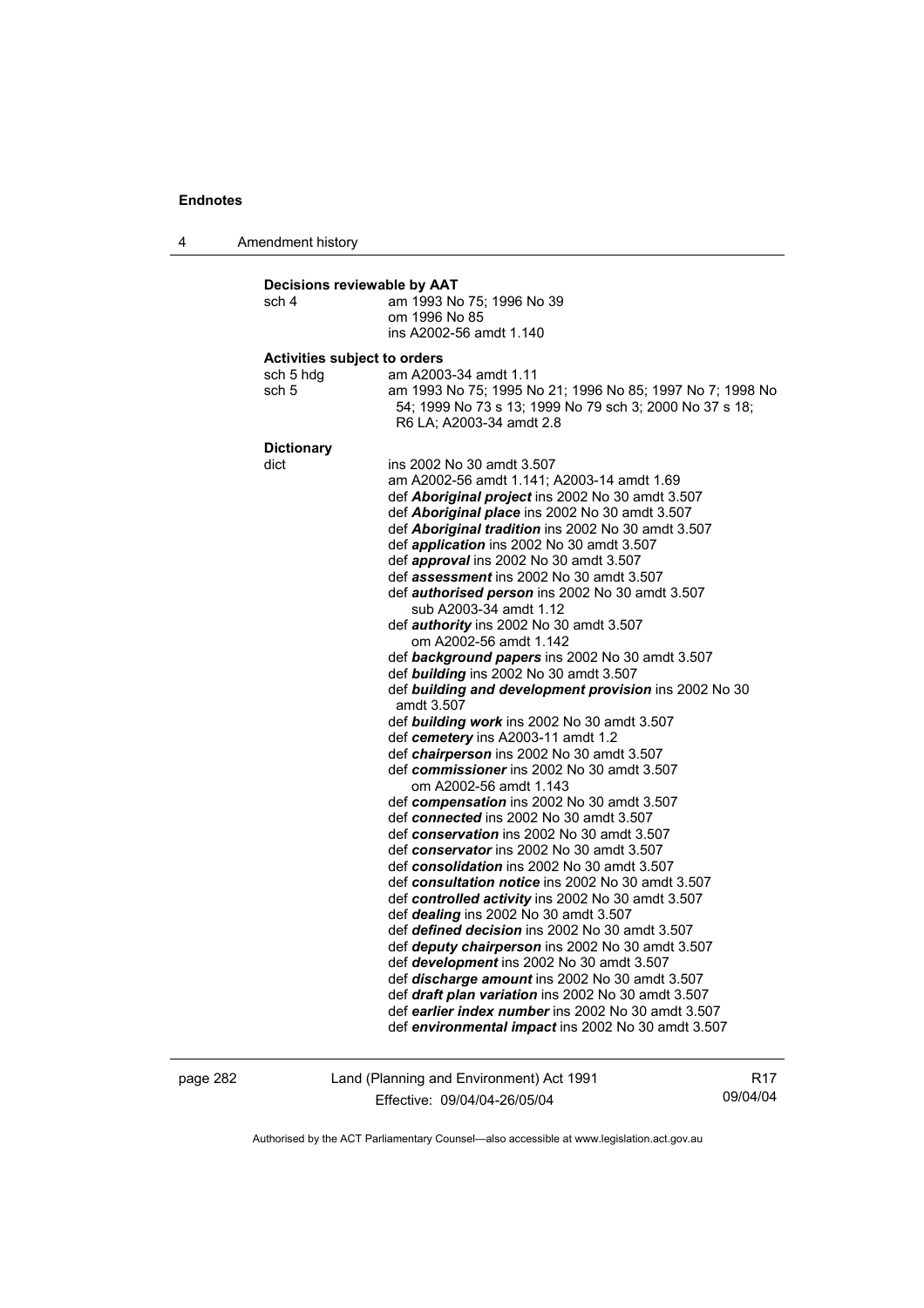def *environmental impact statement* ins 2002 No 30 amdt 3.507 def *environmental report* ins 2002 No 30 amdt 3.507 def *Environment Minister* ins 2002 No 30 amdt 3.507 def *Executive* ins 2002 No 30 amdt 3.507 def *expert member* ins 2002 No 30 amdt 3.507 def *formal error* ins 2002 No 30 amdt 3.507 def *Gungahlin central area* ins 2002 No 30 amdt 3.507 om A2003-30 amdt 1.8 def *heritage council* ins 2002 No 30 amdt 3.507 def *heritage object* ins 2002 No 30 amdt 3.507 def *heritage objects register* ins 2002 No 30 amdt 3.507 def *heritage place* ins 2002 No 30 amdt 3.507 def *heritage places register* ins 2002 No 30 amdt 3.507 def *heritage significance* ins 2002 No 30 amdt 3.507 def *holding period* ins 2002 No 30 amdt 3.507 def *index number* ins 2002 No 30 amdt 3.507 def *inquiry* ins 2002 No 30 amdt 3.507 def *inspector* ins A2003-34 amdt 2.9 def *interim heritage places register* ins 2002 No 30 amdt 3.507 def *interim variation* ins 2002 No 30 amdt 3.507 def *land* ins 2002 No 30 amdt 3.507 def *land management agreement* ins 2002 No 30 amdt 3.507 def *later index number* ins 2002 No 30 amdt 3.507 def *lease* ins 2002 No 30 amdt 3.507 def *lessee* ins 2002 No 30 amdt 3.507 def *long lease* ins 2002 No 30 amdt 3.507 def *market value* ins 2002 No 30 amdt 3.507 def *member* ins 2002 No 30 amdt 3.507 def *national capital plan* ins 2002 No 30 amdt 3.507 def *natural environment* ins 2002 No 30 amdt 3.507 def *new application* ins A2002-56 amdt 1.144 def *newspaper* ins 2002 No 30 amdt 3.507 def *nominal rent lease* ins 2002 No 30 amdt 3.507 def *objection* ins 2002 No 30 amdt 3.507 def *occupier* ins 2002 No 30 amdt 3.507 def *offence* ins 2002 No 30 amdt 3.507 def *order* ins 2002 No 30 amdt 3.507 def *original application* ins A2002-56 amdt 1.144 def *original decision* ins A2002-56 amdt 1.144 def *panel* ins 2002 No 30 amdt 3.507 def *permanent member* ins 2002 No 30 amdt 3.507 def *pest animal* ins 2002 No 30 amdt 3.507 sub A2003-34 amdt 1.13 def *pest plant* ins 2002 No 30 amdt 3.507 sub A2003-34 amdt 1.14

R17 09/04/04 Land (Planning and Environment) Act 1991 Effective: 09/04/04-26/05/04

page 283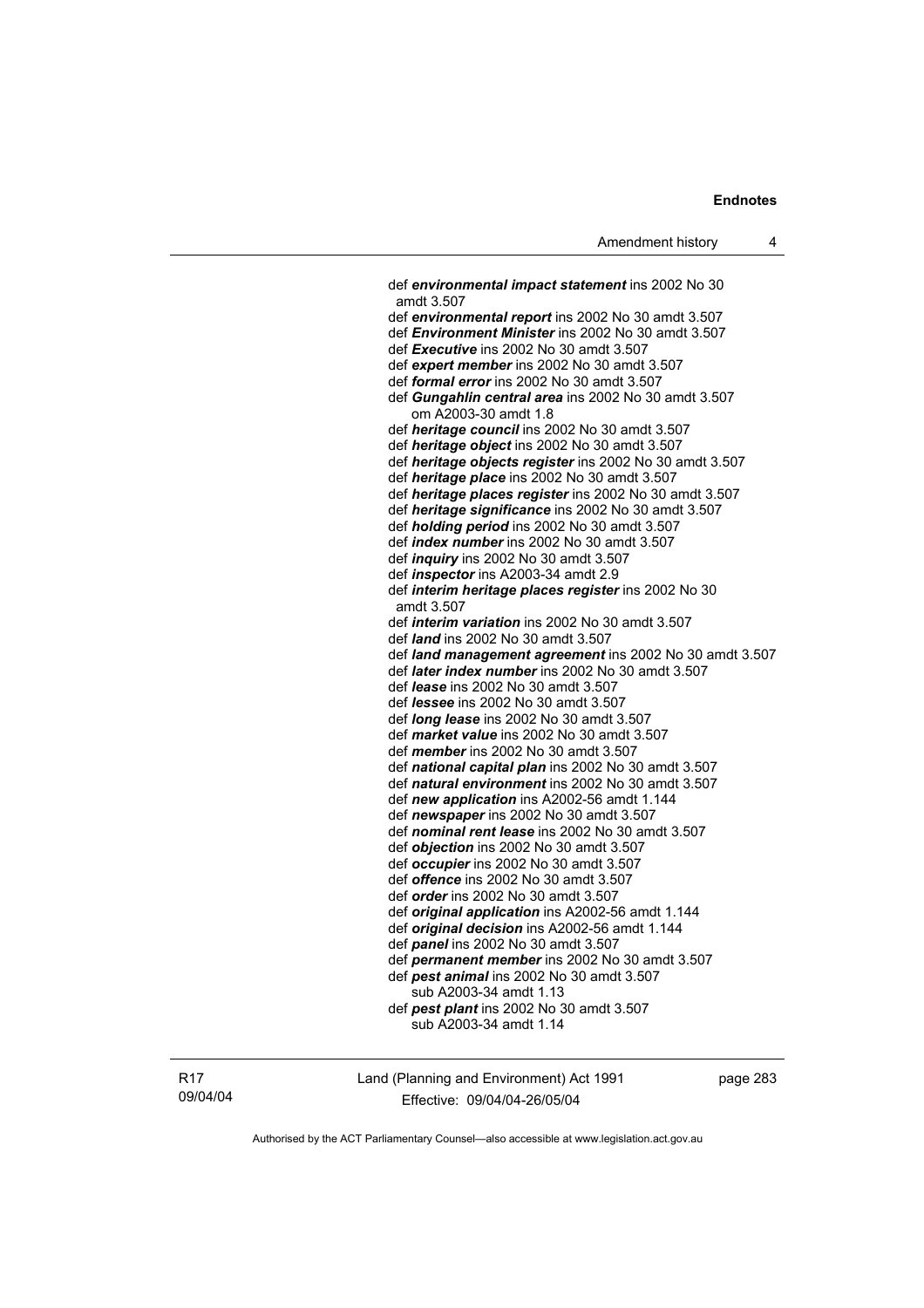4 Amendment history

 def *place* ins 2002 No 30 amdt 3.507 def *plan* ins 2002 No 30 amdt 3.507 def *plan of management* ins 2002 No 30 amdt 3.507 def *preliminary assessment* ins 2002 No 30 amdt 3.507 def *prescribed period* ins 2002 No 30 amdt 3.507 def *prohibition notice* ins A2003-34 amdt 1.15 def *proponent* ins 2002 No 30 amdt 3.507 def *provision* ins 2002 No 30 amdt 3.507 def *public car park* ins 2002 No 30 amdt 3.507 def *public environment report* ins 2002 No 30 amdt 3.507 def *public land* ins 2002 No 30 amdt 3.507 def *rectification work* ins A2003-34 amdt 1.15 def *registered* ins 2002 No 30 amdt 3.507 def *registered lease* ins 2002 No 30 amdt 3.507 def *registered proprietor* ins 2002 No 30 amdt 3.507 def *registration* ins 2002 No 30 amdt 3.507 def *relevant Aboriginal organisation* ins 2002 No 30 amdt 3.507 def *relevant authority* ins 2002 No 30 amdt 3.507 def *relevant Minister* ins 2002 No 30 amdt 3.507 def *rental lease* ins 2002 No 30 amdt 3.507 def *residential lease* ins 2002 No 30 amdt 3.507 def *restricted information* ins 2002 No 30 amdt 3.507 def *rural lease* ins 2002 No 30 amdt 3.507 def *secretary* ins 2002 No 30 amdt 3.507 def *short lease* ins 2002 No 30 amdt 3.507 def *special Pialligo lease* ins 2002 No 30 amdt 3.507 def *structure* ins 2002 No 30 amdt 3.507 def *subdivision* ins 2002 No 30 amdt 3.507 def *sublease* ins 2002 No 30 amdt 3.507 def *sublessee* ins 2002 No 30 amdt 3.507 def *Territory authority* ins 2002 No 30 amdt 3.507 def *unregistered* ins 2002 No 30 amdt 3.507 def *variation* ins 2002 No 30 amdt 3.507

page 284 Land (Planning and Environment) Act 1991 Effective: 09/04/04-26/05/04

R17 09/04/04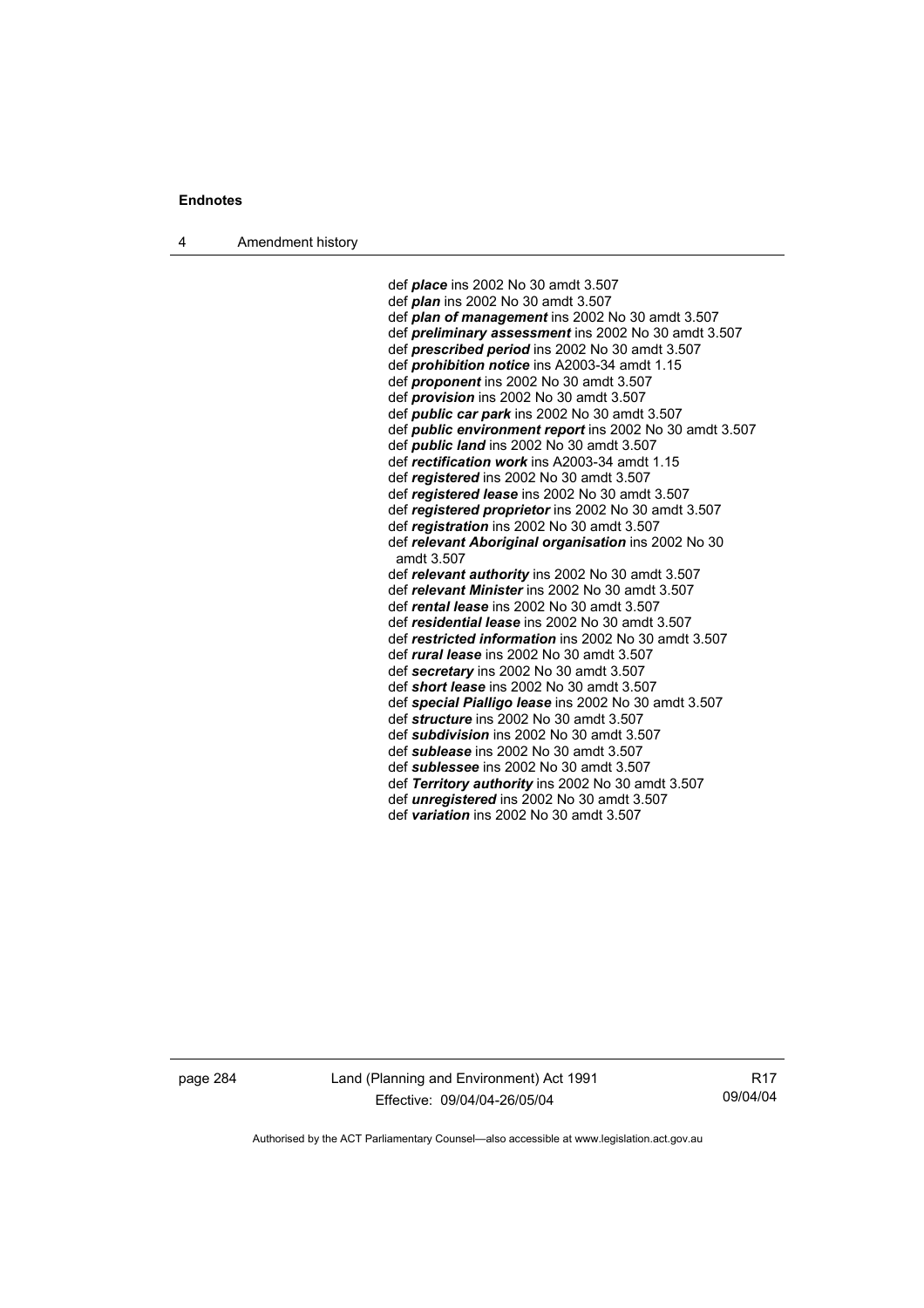# **5 Earlier republications**

Some earlier republications were not numbered. The number in column 1 refers to the publication order.

Since 12 September 2001 every authorised republication has been published in electronic pdf format on the ACT legislation register. A selection of authorised republications have also been published in printed format. These republications are marked with an asterisk (\*) in column 1. Except for the footer, electronic and printed versions of an authorised republication are identical.

| <b>Republication No Amendments to</b> |                  | <b>Republication date</b> |
|---------------------------------------|------------------|---------------------------|
| 1                                     | Act 1993 No 90   | 31 January 1994           |
| 2                                     | Act 1994 No 97   | 28 February 1995          |
| 3                                     | Act 1997 No 7    | 24 June 1997              |
| 4                                     | Act 1998 No 65   | 28 February 1999          |
| 5                                     | Act 2000 No 15   | 30 May 2000               |
| $6*$                                  | Act 2001 No 80   | 5 October 2001            |
| 7                                     | Act 2001 No 80   | 11 March 2002             |
| 8                                     | Act 2002 No 11   | 28 May 2002               |
| 9                                     | Act 2002 No 30   | 17 September 2002         |
| 10                                    | Act 2002 No 39   | 11 October 2002           |
| 10 (RI)                               | Act 2002 No 39 ‡ | 11 October 2002           |
| 11                                    | A2003-14         | 28 March 2003             |
| 12                                    | A2003-30         | 1 July 2003               |
| 13                                    | A2003-34         | 1 September 2003          |
| $14*$                                 | A2003-34         | 27 September 2003         |
| 15                                    | A2003-34         | 2 December 2003           |
| 16                                    | A2004-2          | 22 March 2004             |

‡ includes retrospective amendments by Act 2002 No 49

R17 09/04/04 Land (Planning and Environment) Act 1991 Effective: 09/04/04-26/05/04

page 285